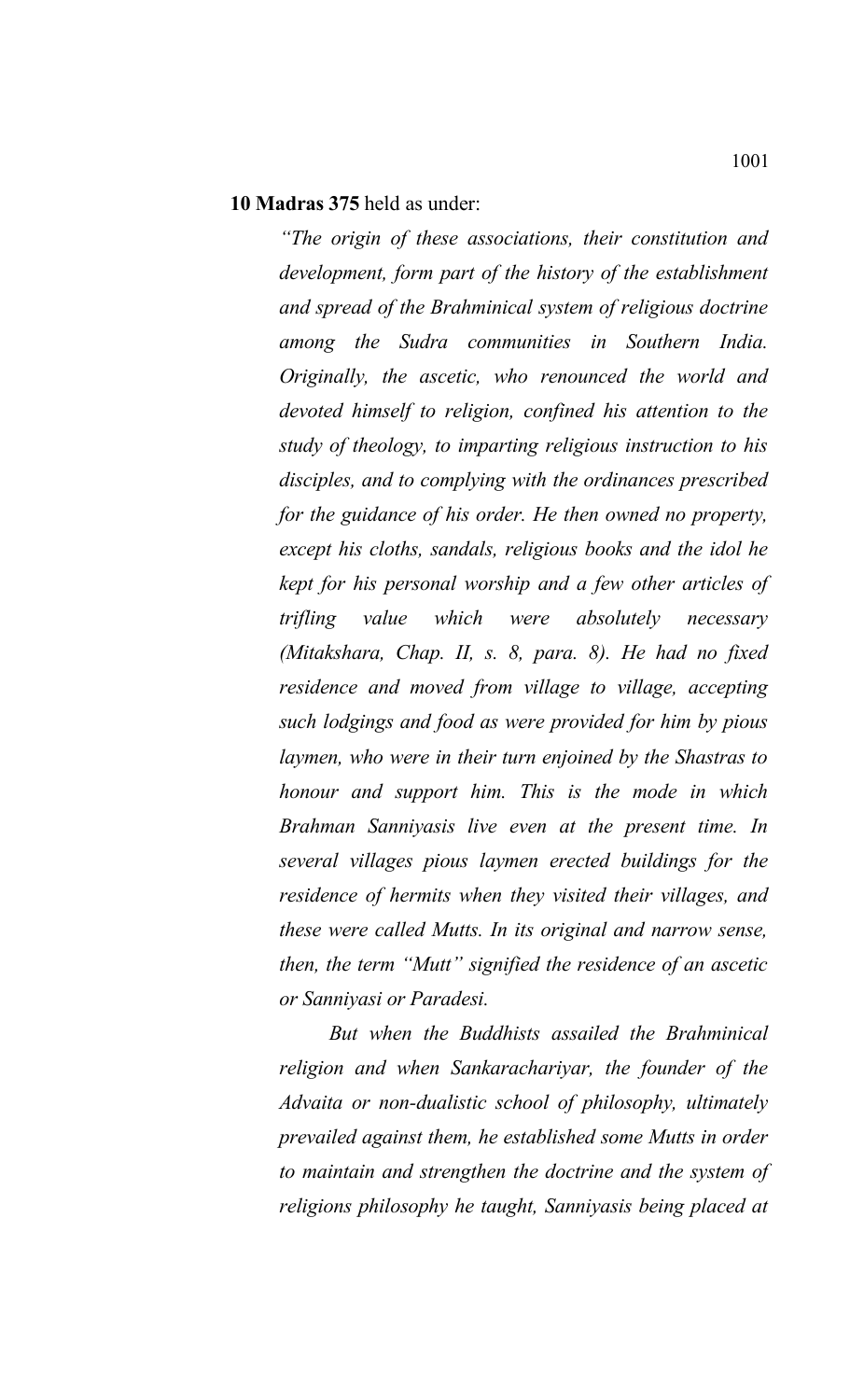*the head of those institutions. After Sankarachariyar, the founders of the Vaishnava, Madhva and other schools of religious philosophy in this Presidency established Mutts for a similar purpose. In former times these institutions exercised considerable influence over the laymen in their neighbourhood; they became centres of classical and religious learning and materially aided in promoting religious knowledge and in encouraging religious and other charities. The ascetics who presided over them were held, owing to their position as religious preceptors, and often also in consequence of their own learning and piety, in great reverence by Hindu princes and noblemen, who from time to time made large presents to them and endowed the Mutts under their control with grants of land. Thus, a class of endowed Mutts came into existence in the nature of monastic institutions, presided over by ascetics or Sanniyasis who had renounced the world. Thus, the ascetic who originally owned little or no property, came to own the Matam under his charge and its endowment, in trust for the maintenance of the Mutt, for his own support, for that of his disciples, and for the performance of religious and other charities in connection with it, according to usage."*

**684**. In **Vidyapurna Tirtha Swami Vs. Vidyanidhi Tirtha Swami 1904 ILR Vol. XXVII Madras 435,** the Madras High Court following its earlier decision in **Sammantha Pandara Vs. Sellappa Chetti (supra)** observed with respect to original growth of 'Math' in this country as under:

*"The origin and growth of mutts in this country is thus described in the two judgments of this Court already referred to : "A preceptor of religious doctrine gathers*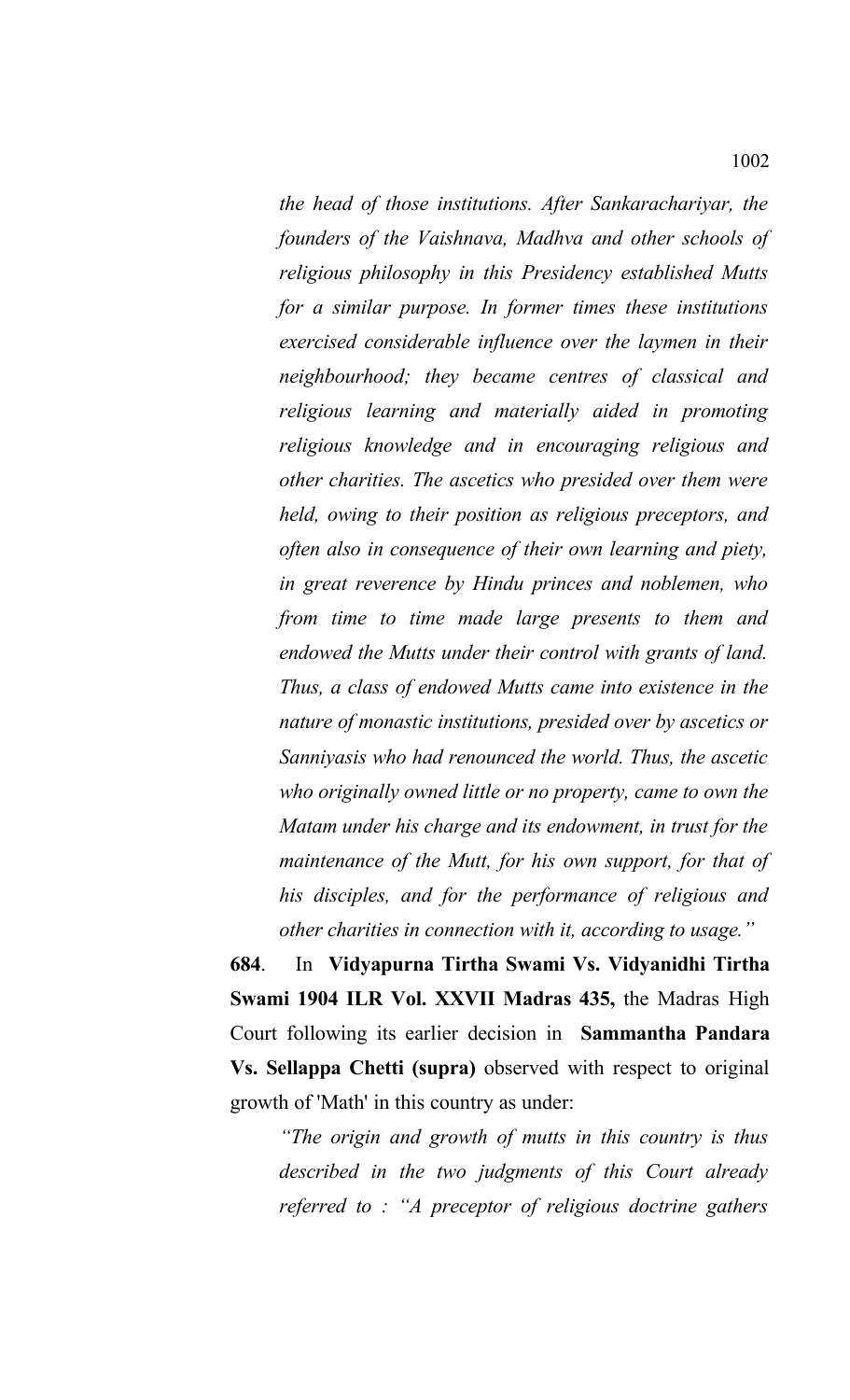*around him a number of disciples whom he initiates into the particular mysteries of the order and instructs in its religious tenets. Such of these disciples as intend to become religious teachers renounce their connection with the family and all claims to the family wealth and, as it were, affiliate themselves to the spiritual teacher whose school they have entered. Pious persons endow the schools with property which is vested in the preceptor for the time being and a home for the school is erected and mattam constituted" (Giyana Sambandha Pandara Sannadhi v. Kandasami Tambiran I.L.R., 10 Mad., 375). "The ascetics who presided over them were held, owing to their position as religious preceptors and often also in consequence of their own learning and piety, in great reverence by Hindu princes and noblemen who, from time to time, made large presents to them and endowed the mutts under their control with grants of land. Thus a class of endowed mutts came into existence, in the nature of monastic institutions, presided over by ascetics or sanniyasis who had renounced the world." The object of these mutts is generally the promotion of religious knowledge, the imparting of spiritual instruction to be disciples and followers of the mutt and "the maintenance and strengthening of the doctrines and tenets of particular schools of philosophy."*

**685**. What has been said in **Giyana Sambandha Pandara Sannadhi (supra )** has been followed in **Kailasam Pillai Vs. Nataraja Thambiran and Ors. 1910 I.L.R. 33 Madras 265** at page 267.

**686**. The Privy Council in **Ram Parkash Das Vs. Anand Das and Ors. AIR 1916 Privy Council 256** had also occasion to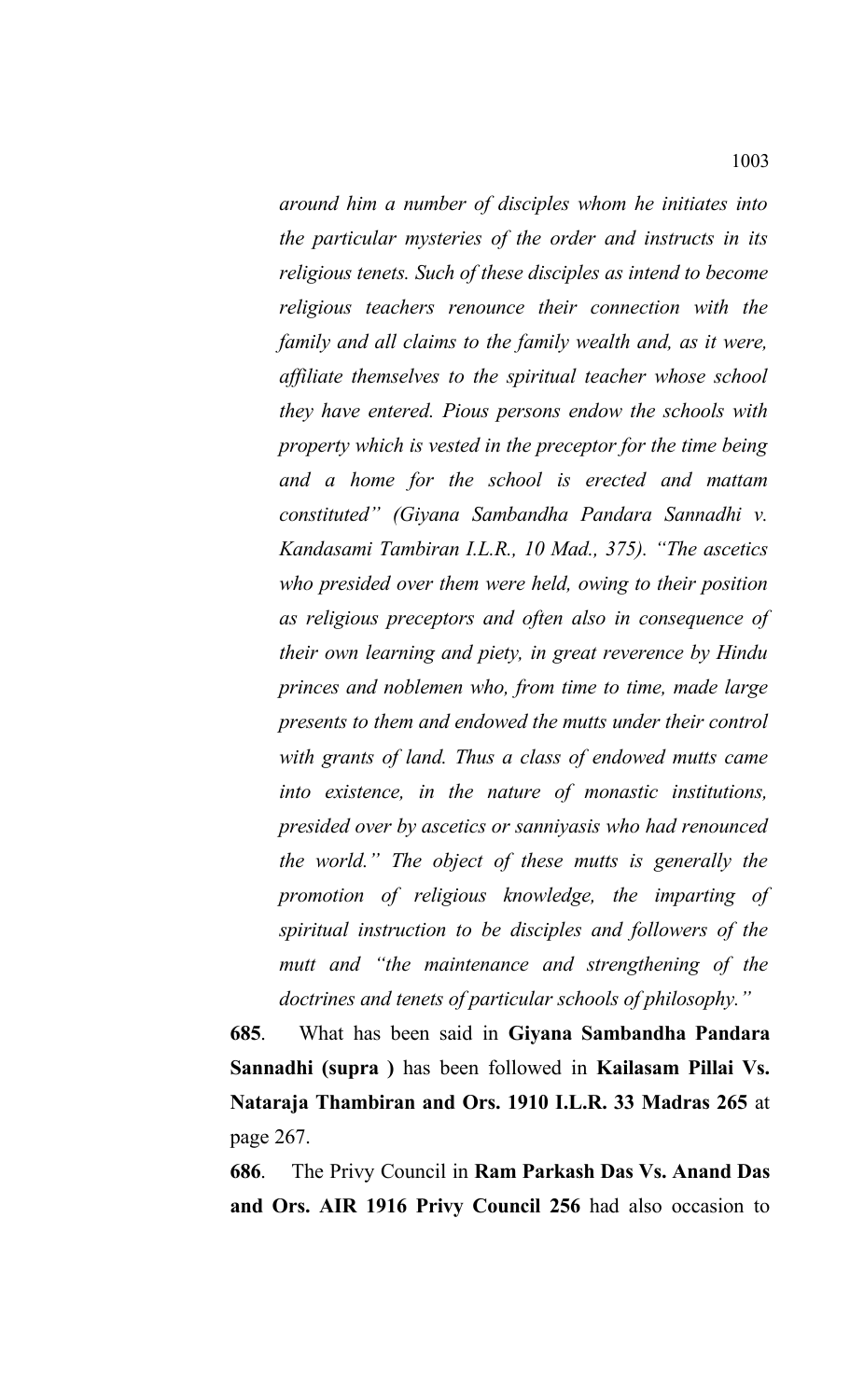consider about 'Math' and observed:

*"An asthal, commonly known in Northern India as a muth, is an institution of a monastic nature. It is established for the service of a particular cult, the instruction in its tenets and the observance of its rites. The followers of the cult and disciples in the institution are known as chelas; the chelas are of two classes celibate and non-celibate. In the asthal now being dealt with, the religious brethren were the bairagi or celibate chelas; the lay brethren were girhast or householder chelas. The mahant must, by the custom of the muth, be a bairagi or religious chela."*

**687**. Again in **Sri Vidya Varuthi Thirth Swamigal Vs. Baluswami Ayyar and Ors. AIR 1922 P.C. 123** the Privy Council expressed its views on page 126 about "Maths" in the following words:

*"In many cases in Southern India, especially where the diffusion of Aryan Brahmanism was essential for bringing the Dravidian peoples under the religious rule of the Hindu system, colleges and monasteries under the names of Mutt were founded under spiritual teachers of recognised sanctity. These men had and have ample discretion in the application of the funds of the institution, but always subject to certain obligations and duties, equally governed by custom and usage."*

**688**. All the aforesaid decisions were considered by the Apex Court in **Shri Krishna Singh Vs. Mathura Ahir and others 1981 (3) SCC 689=AIR 1980 SC 707**. In para 19, the Apex Court concluded as under:

*"19. ..............Math means a place for the residence of ascetics and their pupils, and the like. Since the time of*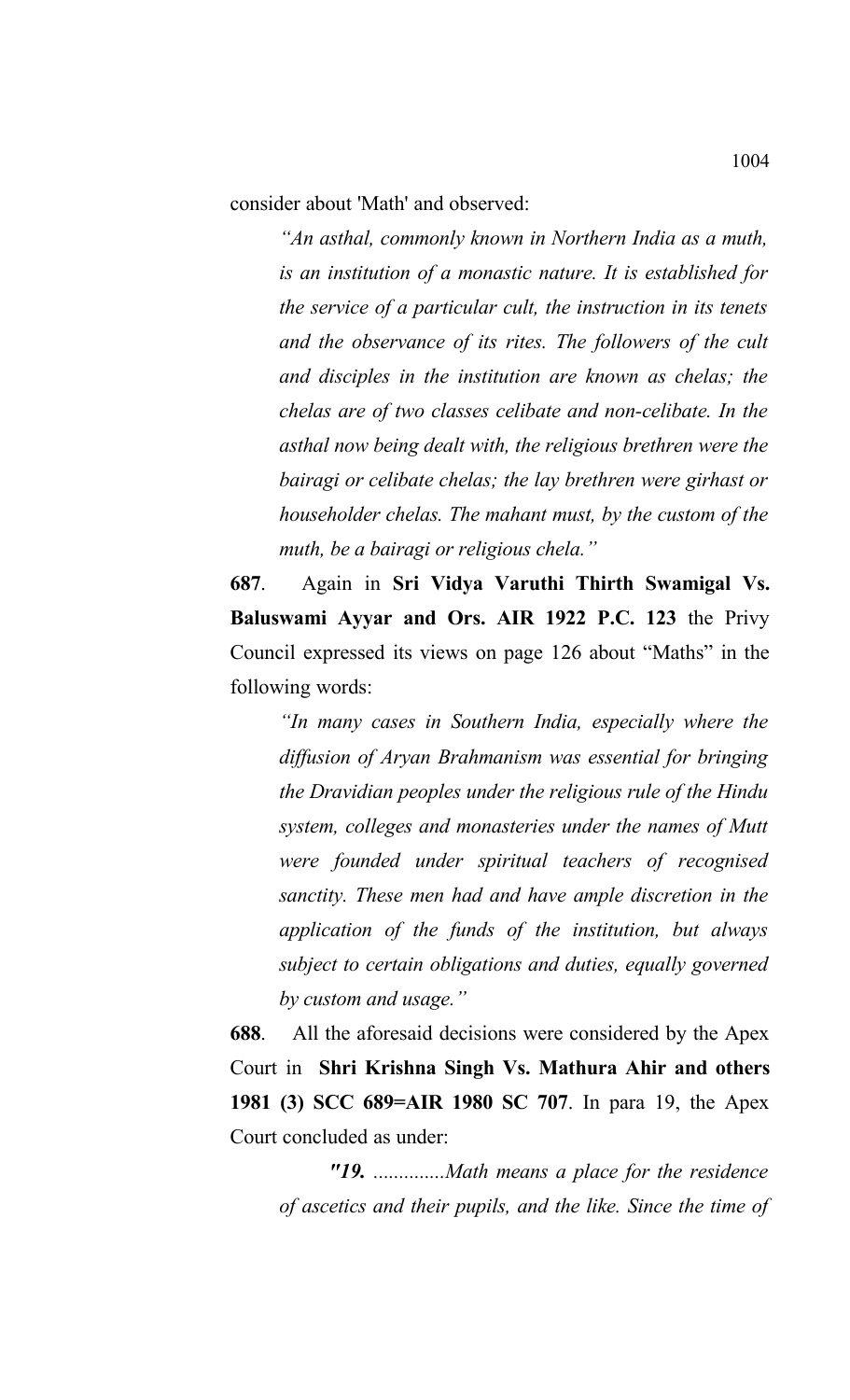*Sankaracharya, who established Hindu maths, these maths developed into institution devoted to the teaching of different systems of Hindu religious philosophy, presided over by ascetics, who were held in great reverence as religious preceptors, and princes and noblemen endowed these institutions with large grants of property."*

**689**. In **Krishna Singh (supra)** the Court also observed that a Math is an institutional sanctum presided over by a superior who combines in himself the dual office of being the religious or spiritual head of the particular cult or religious fraternity, and of the manager of the secular properties of the institution of the Math. It also held that the principles noticed in the above cases would make it sufficiently clear that *"a math is an institutional sanctum presided over by a superior who combines in himself the dual office of being the religious or spiritual head of the particular cult or religious fraternity, and of the manager of the secular properties of the institution of the math."*

**690**. Concept of Mutt, private and public, has been considered in **Bihar State Board of Religious Trust Vs. Mahant Sri Biseshwar Das AIR 1971 SC 2057** and in para 17 the Court observed :

*"A religious mutt in northern India is usually known as asthal, a monastic institution founded for the maintenance and spread of a particular sampradaya or cult. The distinction between dedication to a temple and a mutt is that in the former case it is to a particular deity, while in the latter, it is to a superior or a mahant. … A mutt can be dedicated for the use of ascetics generally or for the ascetics of a particular sect or cult, in which case it would be a public institution. Mutts have generally sadavrats, i.e.*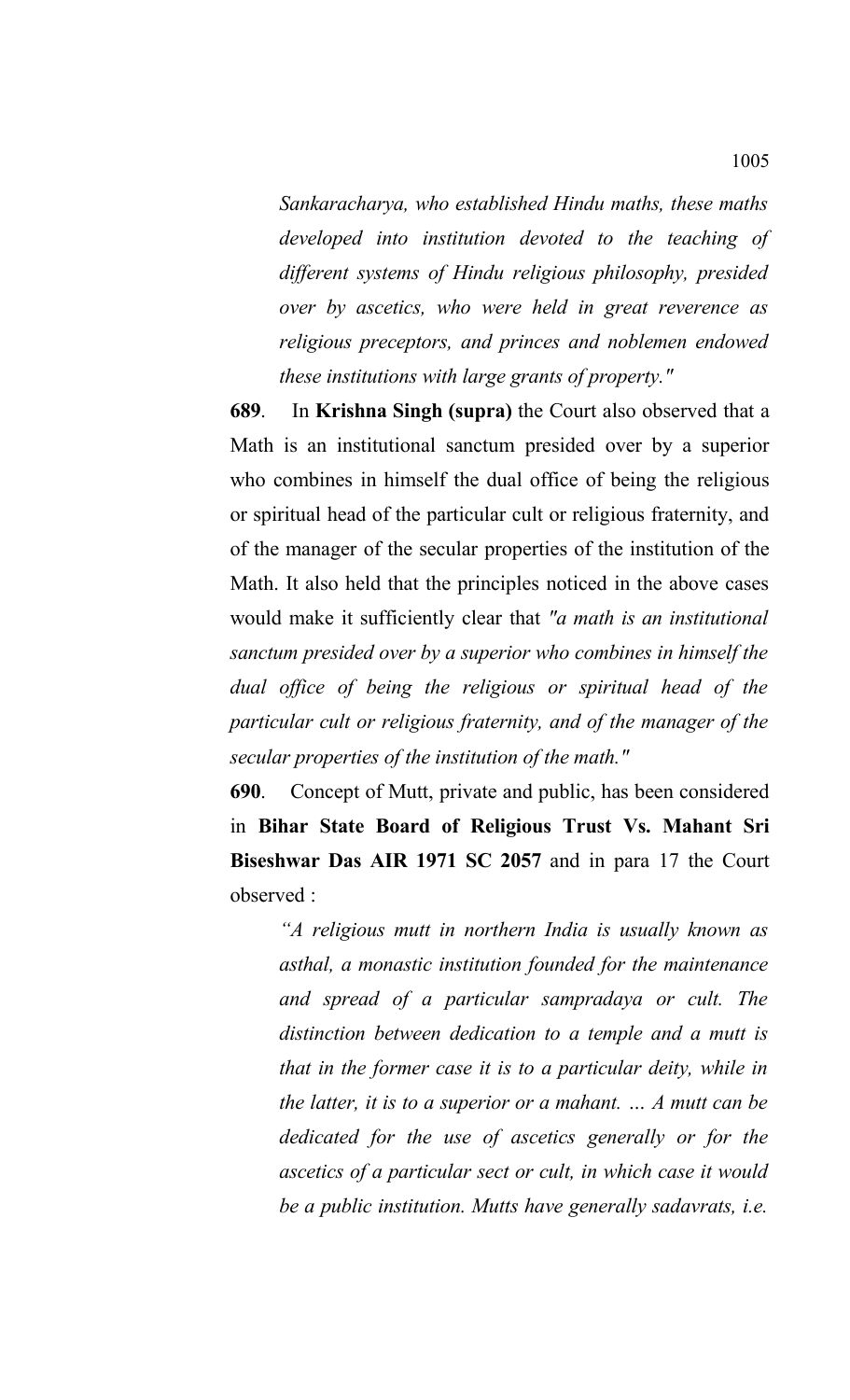*arrangements for giving food and shelter to wayfarers and ascetics attached to them. They may have temples to which the public is allowed access."*

**691**. A "Math" is not a Temple inasmuch it is a place for rendering charitable and religious services in general. Merely there are idols in the Math, it cannot be treated as a Temple. Similarly, an institution which is in its origin a Math, cannot be treated as a temple because idols are also worshipped in the Math. The Math can not be treated as a place of public religious worship mere by reason of the worship of idols. The primary purpose of a Math is to encourage and foster spiritual learning by maintenance of a competent line of teachers who impart religious instructions to the disciples and followers of the Math and try to strengthen the doctrines of the particular school or order of which they profess to be adherents. The deity or an idol may be an essential element in a Math if the worship of a personal God in a certain form is an essential feature of the religious doctrine of a certain order. The worship of God in that form would be a part of their religious teaching which it would be the duty of any Math of that order to foster and encourage, otherwise it may not be necessary. This has been pointed out in Mukherjea's Hindu Law (supra),  $4<sup>th</sup>$  Edn. at page 331-332 as under :

*"...there are religious orders like those of the Shankara School which believe in monastic doctrines of the Vedanta and to not regard the worship of a personal God as a necessary or essential part of the religious teachings. Even in Shankar Mutts, there may exist a shrine for a particular idol but it cannot be said that the presiding element in a Mutt must be a deity or that there cannot be a Mutt without*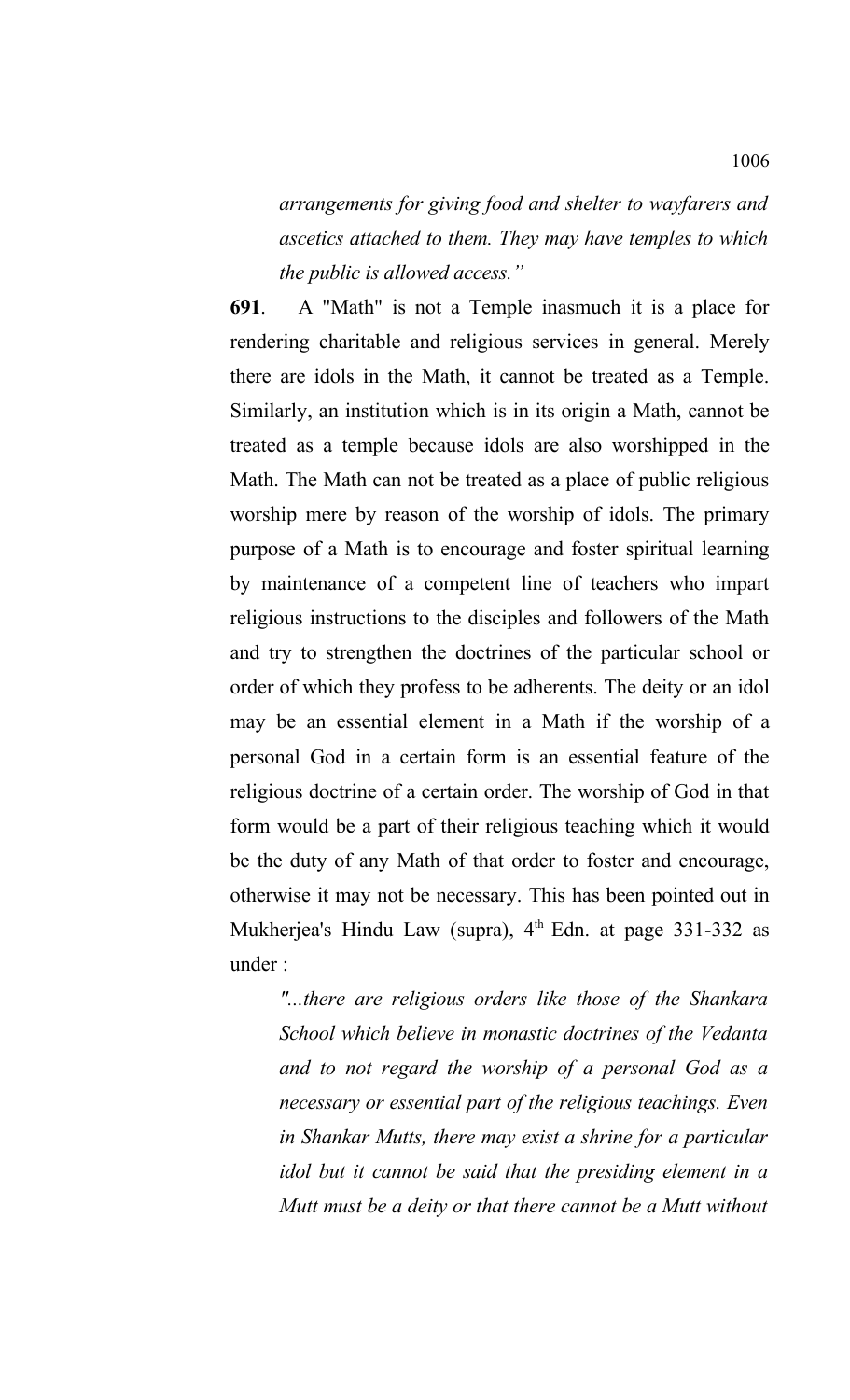*an idol. A shrine or a temple may ordinarily be seen as an adjunct to a Mutt, but it is not a necessary one and even when it exists, it is not the chief or the indispensable part of the institution. It is only ancillary to the main purpose for whicht he Mutt is endowed and the presiding element in a Mutt is always the Mohunt or the spiritual preceptor."*

**692**. A place of worship is not a necessary part of a Math, though it is often found in such institution and although primarily intended for the use of inmates, the public may also be admitted to such places of religious worship. (See **Thamba Vs. Arundel I.L.R. 6 Mad. 287**).

**693**. The presiding element in a Math is an ascetic or a religious teacher, who together with his disciples and codisciples form spiritual family. It owe its existence to benefactions or grants of property made by pious benefactors. The object of the benefaction is the creation of an institution for the benefit of a fraternity of religious men at the head of which stands the superior or Mahant (also termed as "Mohunt"), who represents the entire institution. (vide **Satya Charan Sarkar Vs. Mohanta Rudrananda Giri AIR 1953 Cal. 716**).

**694**. In **Shri Krishna Singh Vs. Mathura Ahir (supra)**, the Apex Court also quoted the relevant extracts from Mukherjea's Hindu Law (supra) as to what a "Math" would signify. It further held that the property belong to a Math is in fact attached to the office of Mahant, and passed by inheritance to no one who does not fill the office. The head of a Math, as such, is not a trustee in the sense in which that term is generally understood, but in legal contemplation he has an estate for life in its permanent endowments and an absolute property in the income derived from the offerings of his followers, subject only to the "burden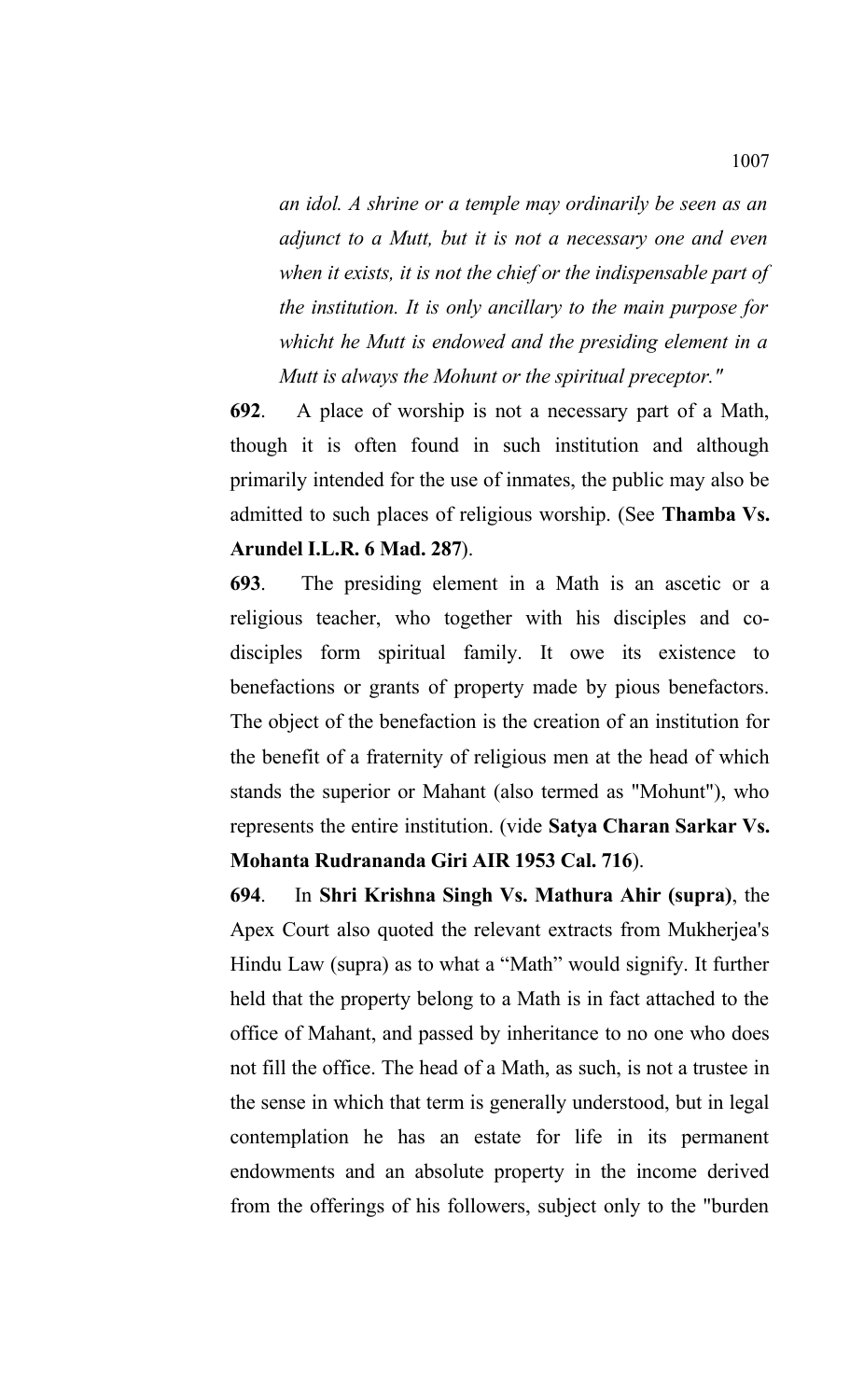of maintaining the institution". He is bound to spend a large part of income derived from the offerings of his followers on charitable or religious objects.

**695**. The words "the burden of maintaining the institution" must be understood to include the maintenance of Math, the support of its head and his disciples and the performance of religious and other charities in connection with it, in accordance with usage.

**696**. According to Hindu jurisprudence, religious institutions such as a "Math" is treated a "juristic entity" with a legal personality capable of holding and acquiring property. The ownership of property vest in the institution. From the very nature of Math, it can act and assert its rights only through a human agency known as "Mahant", Shebait or Dharmakarta or sometimes known as trustee. The Apex Court in **Shri Krishna Singh (supra)** quoted the following observation of the Bombay High Court *(Jenkins, C.J. in* **Babajirao Vs. Laxmandas 1904 ILR 28 Bom. 215 at 223***)* with approval which defines the true notion of a "Math" in the following terms :

*"A math, like an idol, is in Hindu law a judicial person capable of acquiring, holding and vindicating legal rights, though of necessity it can only act in relation to those rights through the medium of some human agency."* 

**697**. In **H.H. Shri Swamiji of Shri Amar Mutt and others Vs. Commissioner, Hindu Religious and Charitable Endowments Department and others 1979 (4) SCC 642**, Hon'ble P.N. Shinghal, J., in a separate judgment, though concurring with the conclusion of majority view of the Constitution Bench, in para 47 observed *"A Mutt is a monastic institution for the use and benefit of ascetics belonging to a*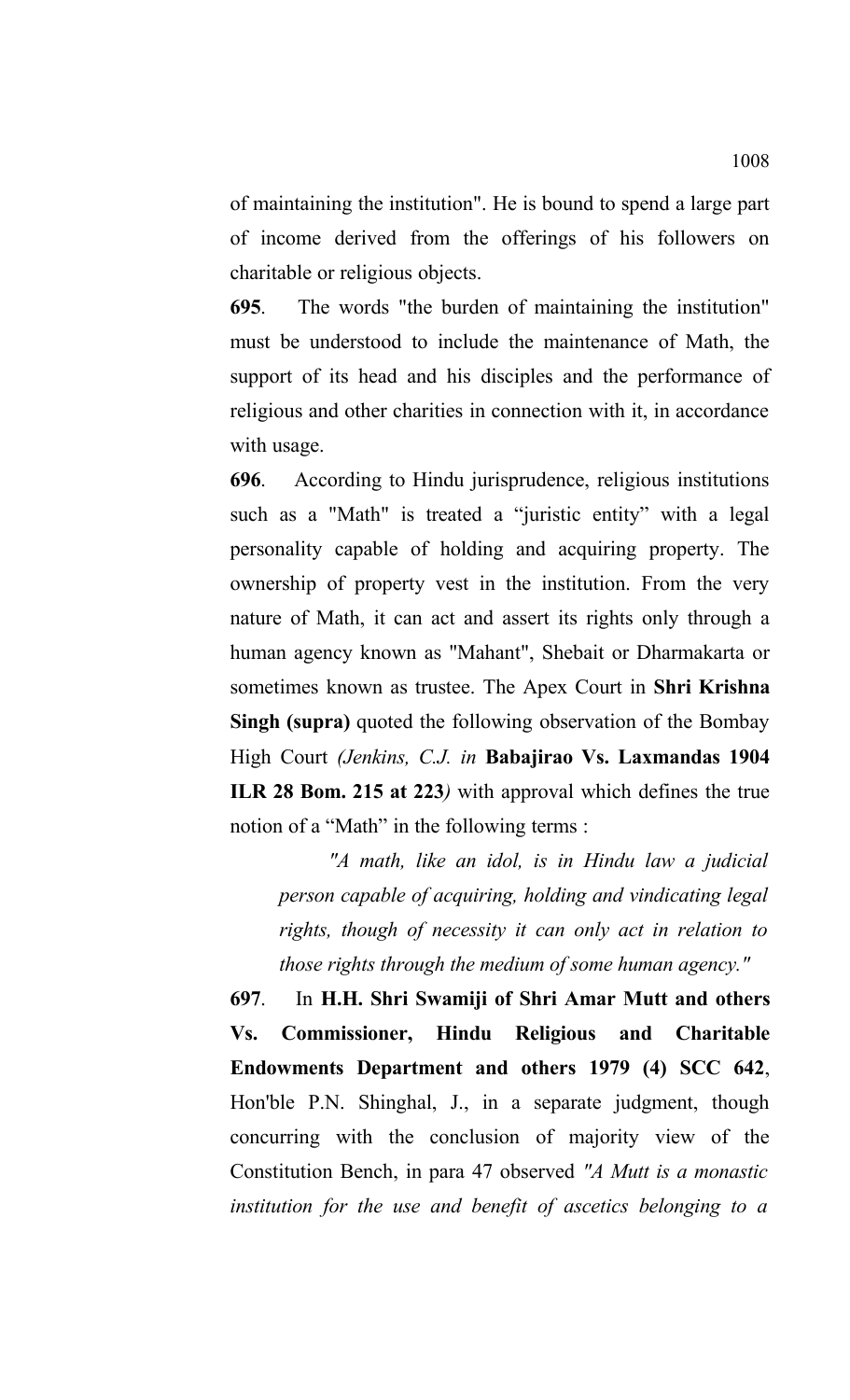*particular order presided over by a superior who is its religious teacher. The Mutt property, though originally given by a donor, belongs to that spiritual family represented by the superior or Mahant. It does not, however, vest in him, as he is some sort of a "shebait", and vests in the Mutt as a juristic person."*

**698**. The term "Mahant" has been descried in the Law Lexicon-The Encyclopaedic Law Dictionary by P. Ramanatha Aiyer (1997) on page 1161 as under:

*"Mahant. (H.) The head of a religious establishment of the medicant orders of the Hindus. (Wil. Gloss. 317.)*

*A Mahant or the head of a Math is not a "trustee" in the sense in which that term is understood in English law. The only law as to a Mahant and his office, functions and duties, is to be found in custom and practice, which is to be proved by testimony. But though a Mahant is not a trustee, in the English sense, he is, in view of the obligations and duties resting on him, answerable, as a trustee in the general sense, for the proper administration of the institution of which he is the head. The existence of a very wide discretion in the Mahant as to the application of the income of the Math or asthal is by no means inconsistent with a fiduciary obligation so to manage the property of the Math that the objects for which the Math exists shall be effectively serve. (Kesho Das v. Amar Dasji and others, 14 Pat 379=156 IC 1093=8 RP 62=16 Pat LT 35=AIR 1935 Pat 111)"*

**699**. The position of a "Mahant" of a "Math" is like that of a "Head of the institution". He is neither a corporation nor a life tenant in respect to the Math property. He is also not a trustee in the sense in which the term is understood in English law. Call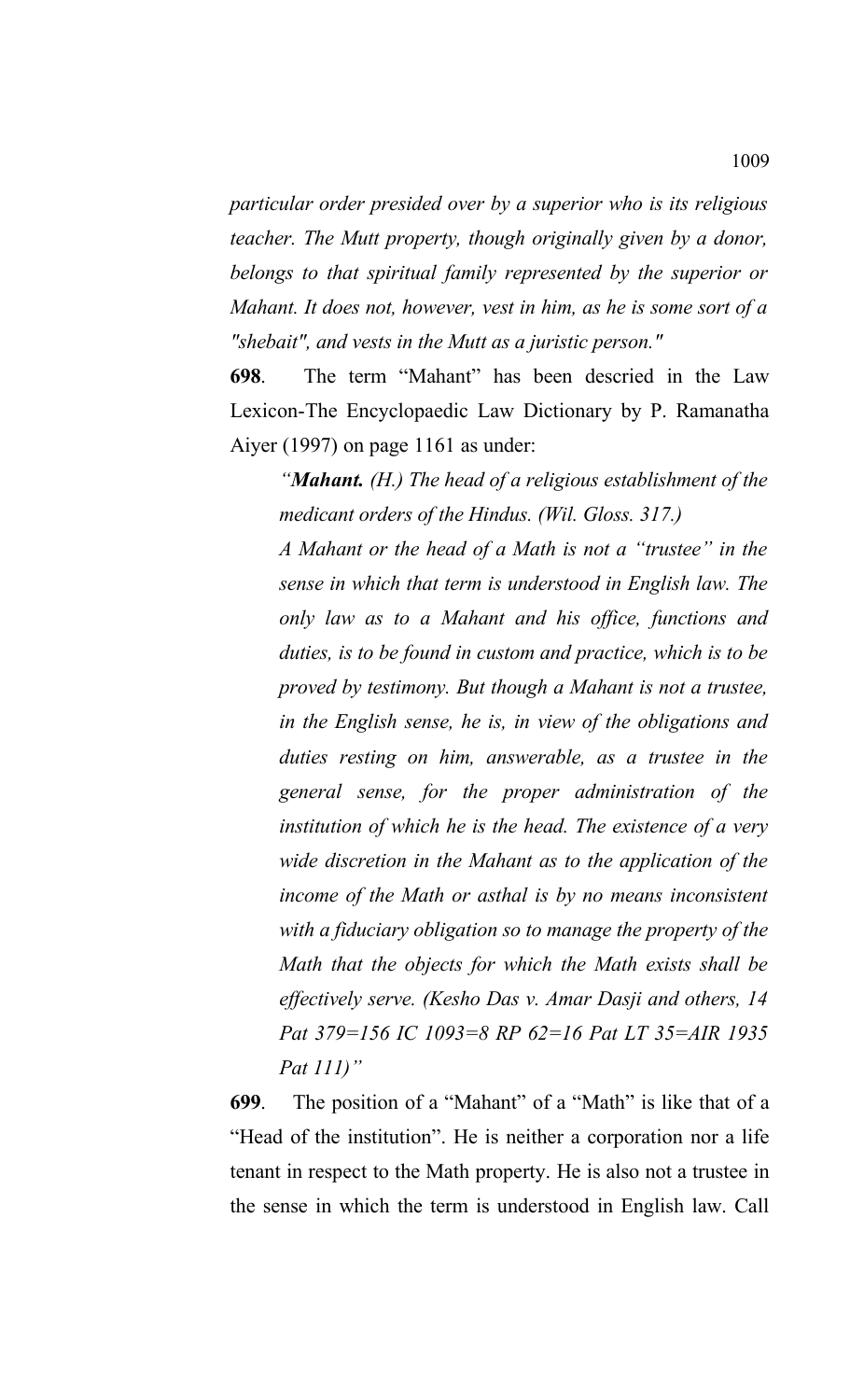by whatever name, he is the manager or custodian of the institution. The property which he holds does not vest in him; it vests in the institution and is held by him as a Manager of the same. [See **Vidyavaryathi Vs. Baluswami (Supra**)].

**700**. In **Krishna Singh (supra)** regarding the succession of Mahantship of a Math or religious institution the Apex Court said:

*"30. The law is well settled that succession to mahantship of a math or religious institution is regulated by custom or usage of the particular institution, except where a rule of succession is laid down by the founder himself who created the endowment. See: Genda Puri v. Chatar Puri (1886) 13 Ind App 100 (PC); Sital Das v. Sant Ram AIR 1954 SC 606 and Mahalinga Thambiran v. La Sri Kasivasi (1974) 2 SCR 74."*

**701**. According to usage, wide discretion in the application of funds of the institution is possessed by the "Mahant" but it is always subject to certain obligations and duties equally prescribed by customs and usages.

**702**. Then comes the next question as to what is a "Panchayati Math". The answer to this question is also found in the learned work of Mukherjea's Hindu Law (supra). It appears that in general, there are three kinds of Maths according to different ways in which the heads or superiors are appointed, i.e., Mourasi, Panchayati and Hakimi. In the first category, the office of the Mahant is hereditary and devolves upon the Chief disciple of the existing Mahant, who usually nominates him as his successor. In the second category, i.e. Panchayati, the office is elective and the presiding Mahant is elected by an assembly of Mahants. In the last category, the appointment of Mahants is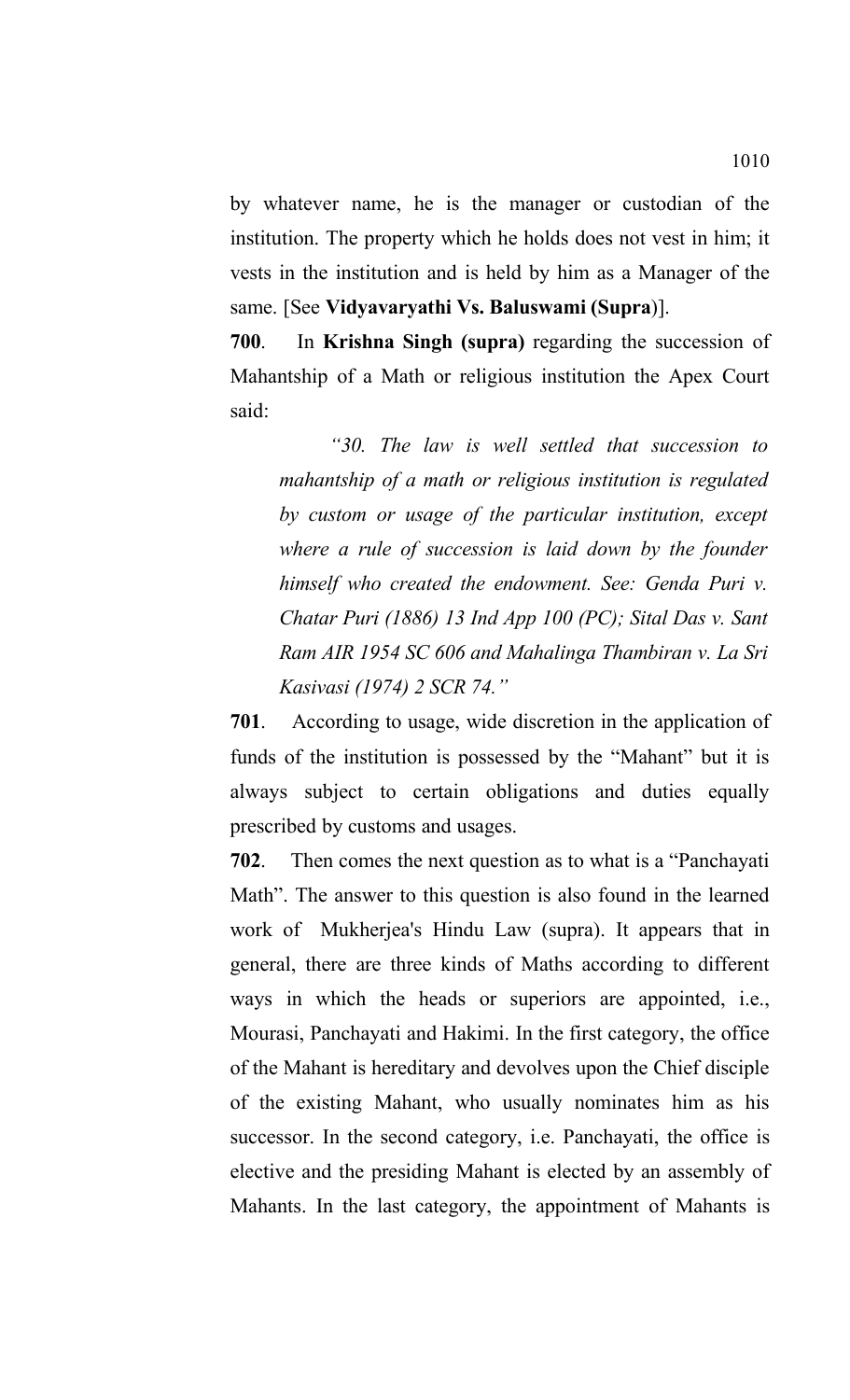vested in the ruling power or in the party who has endowed the temple. We are not going into further details of other kinds of Maths and confine our discussion to "Panchayati Math".

**703**. As we have already observed the mode of appointment of Mahant is by election in a Panchayati Math. As to who would constitute the electoral body depends upon the customs of the particular institution. Normally the Mahants of the same sect in a particular locality or Mahants having a common origin assemble and elect the successor of the Mahant of the institution.

**704**. Before coming to third aspect, namely, "religious denomination", we may refer to one more aspect of a Math, i.e., public and private Maths. B.K. Mukherjea in Hindu law (supra) has discussed about such Maths and observed that there can be a private Math depending upon the construction of the grant, customs and usage of the institution etc. However, it has further observed that where the body is created for the benefit of the public generally, the Math is dedicated for the use of ascetics generally, such Math would be regarded as public institution. Maths have generally Sadavrats or arrangement for feeding and giving shelter to wayfarers and ascetics attached to them. They may also have Temples to which the public is allowed access. Such circumstances might indicate the public character of the endowment but nevertheless it is probable to have a private Math where the endowment is not intended to confer benefit upon the public generally or even upon the members of a particular religious sect or order.

**705**. Now we come to the third aspect of the matter as to what is a "religious denomination". These words have attained significance in view of the expression "religious denomination"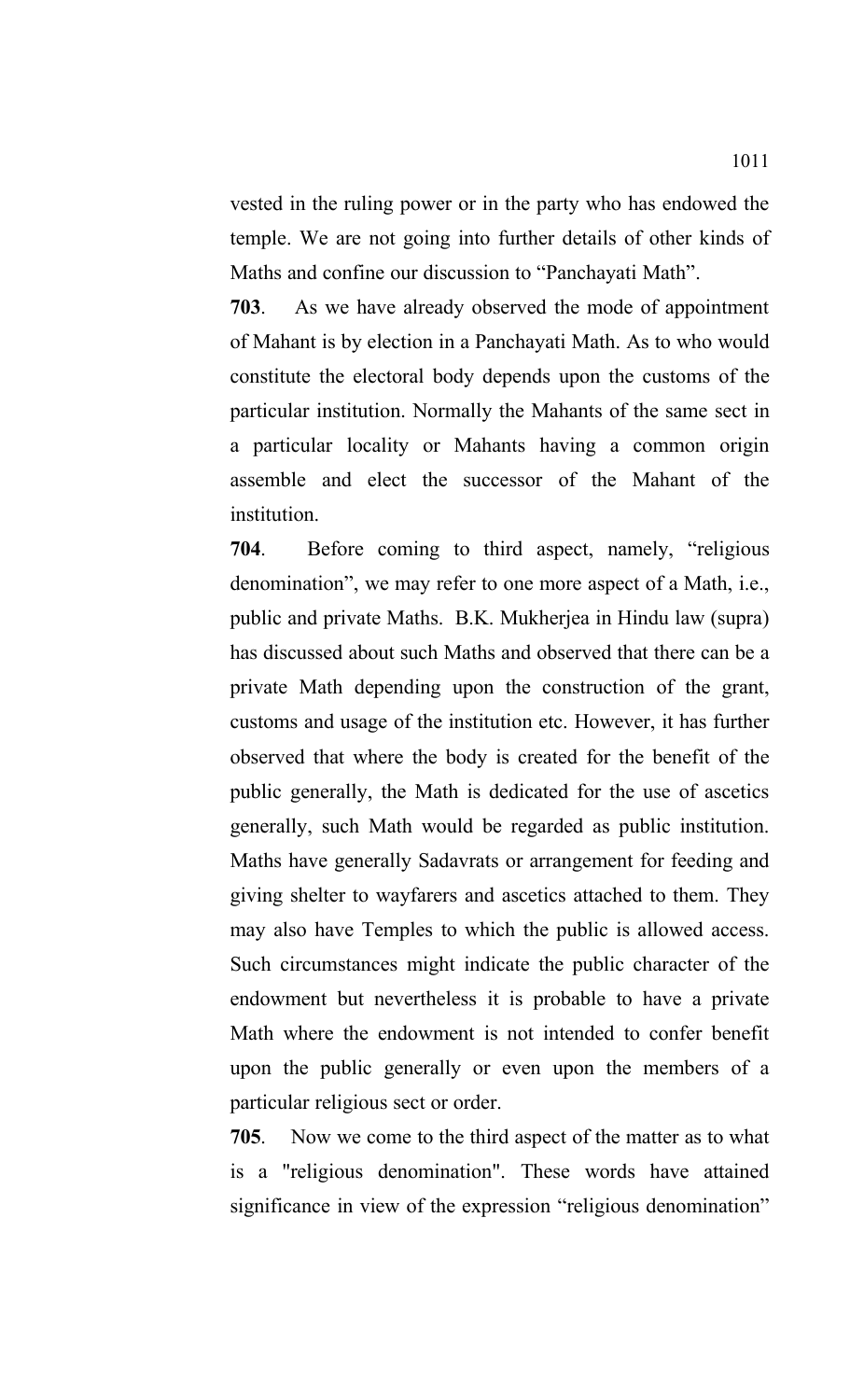contained in Article 26 and 27 of the Constitution of India. To understand the meaning of the expression "religious denomination", we have to understand the meaning of the expressions "religion" and "denomination".

**706**. Obviously, the words "religion" and "denomination" both are not defined in the Constitution, though they occur in Articles 15 (1), 15 (2), 16 (2), 16 (5), 23 (2), 25 to 28, 29 (2) and 30. In order to understand its scope it would be useful to refer the aforesaid provisions as under :

*15. (1) The State shall not discriminate against any citizen on grounds only of religion, race, caste, sex, place of birth or any of them.* 

*(2) No citizen shall, on grounds only of religion, race, caste, sex, place of birth or any of them, be subject to any disability,liability, restriction or condition with regard to-*

*(a) access to shops, public restaurants, hotels and place of public entertainment; or*

*(b) the use of wells, tanks, bathing ghats, roads and place of public resort maintained wholly or partly out of State funds or dedicated to the use of the general public.*

 *16. (2) No citizen shall, on grounds only of religion, race, caste, sex, descent, place of birth, residence or any of them, be ineligible for, or discriminated against in respect of, any employment or office under the State.* 

*(5) Nothing in this article shall affect the operation of any law which provides that the incumbent of an office in connection with the affairs of any religious or denominational institution or any member of the governing body thereof shall be a person professing a particular religion or belonging to a particular*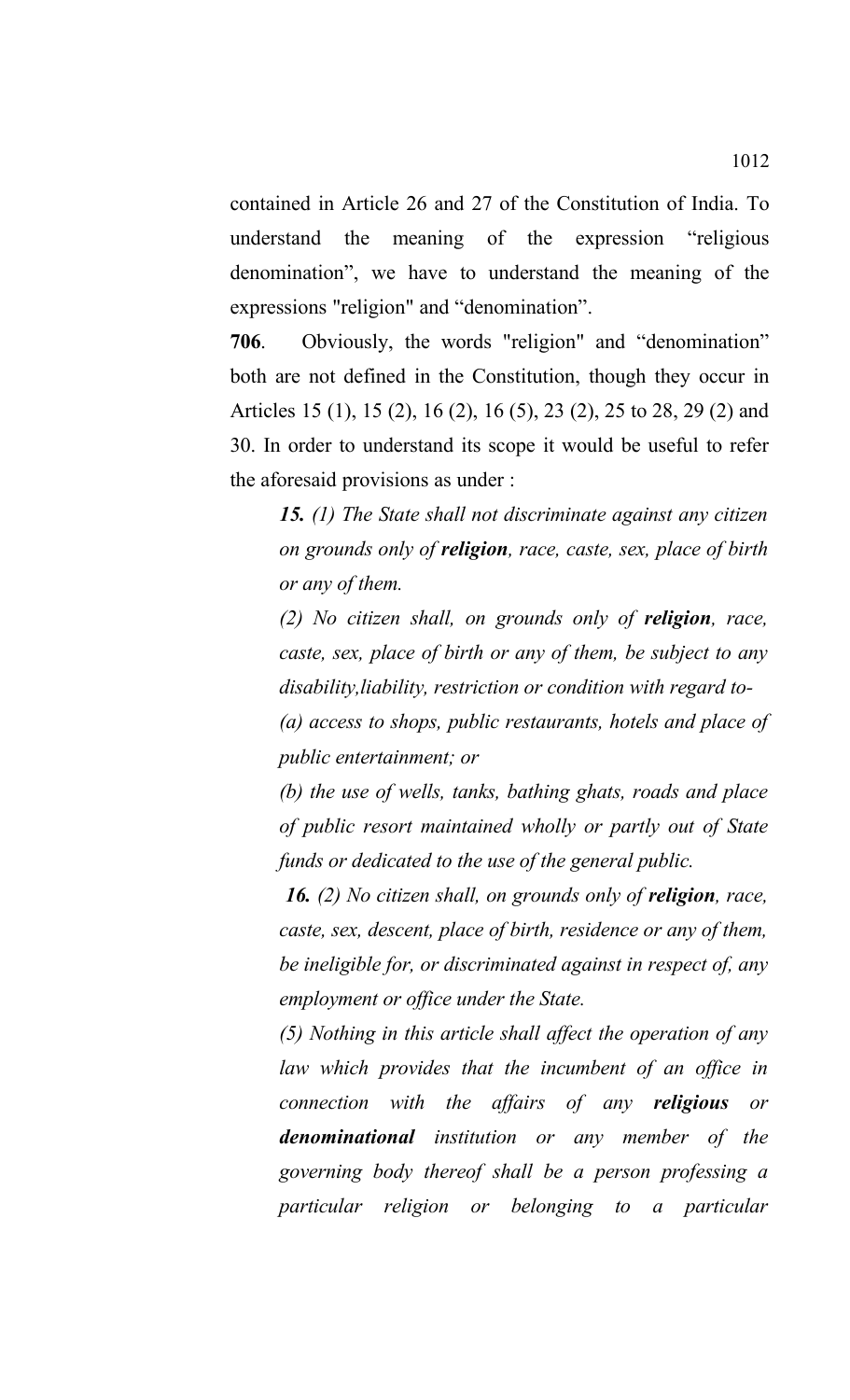*denomination.* 

*23. (2) Nothing in this article shall prevent the State from imposing compulsory service for public purposes, and in imposing such service the State shall not make any discrimination on grounds only of religion, race, caste or class or any of them.* 

*25. (1) Subject to public order, morality and health and to the other provisions of this Part, all persons are equally entitled to freedom of conscience and the right freely to profess, practice and propagate religion.* 

*(2) Nothing in this article shall affect the operation of any existing law or prevent the State from making any law-*

*(a) regulating or restricting any economic, financial, political or other secular activity which may be associated with religious practice;*

*(b) providing for social welfare and reform or the throwing open of Hindu religious institutions of a public character to all classes and sections of Hindus.*

*26. Subject to public order, morality and health, every religious denomination or any section thereof shall have the right-*

*(a) to establish and maintain institutions for religious and charitable purposes;*

*(b) to manage its own affairs in matter of religion;*

*(c) to own and acquire movable and immovable property; and*

*(d) to administer such property in accordance with law.* 

*27. No person shall be compelled to pay any taxes, the proceeds of which are specifically appropriated in payment of expenses for the promotion or maintenance of any*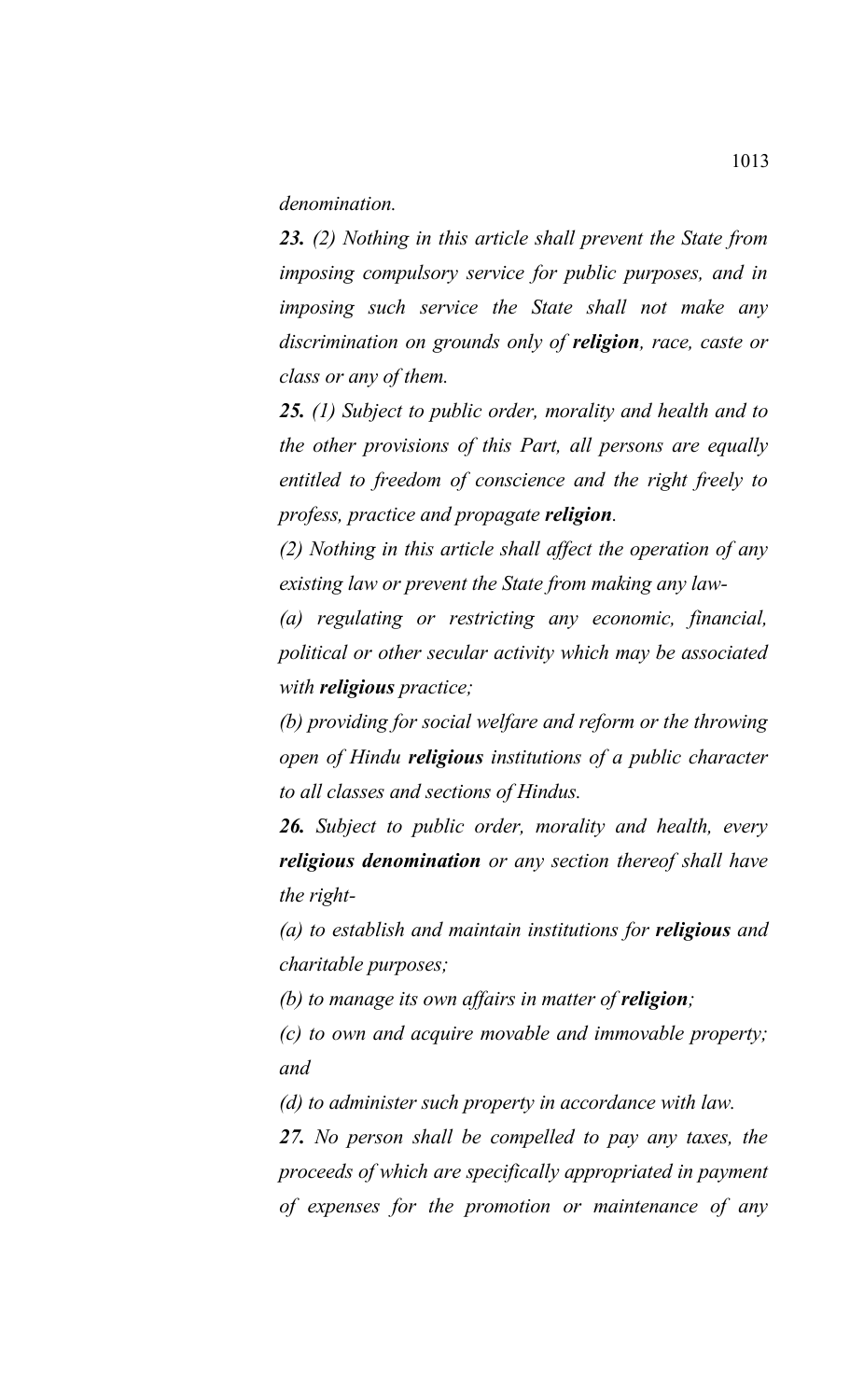#### *particular religion or religious denomination.*

*28. (1) No religious instruction shall be provided in any educational institution wholly maintained out of State funds.* 

*(2) Nothing in clause (1) shall apply to an educational institution which is administered by the State but has been established under any endowment or trust which requires that religious instruction shall be imparted in such institution.*

*(3) No person attending any educational institution recognised by the State or receiving aid out of State funds shall be required to take part in any religious instruction that may be imparted in such institution or to attend any religious worship that may be conducted in such institution or in any premises attached thereto unless such person or, if such person is a minor, his guardian has given his consent thereto.* 

*29. (2) No citizen shall be denied admission into any educational institution maintained by the State or receiving aid out of State funds on grounds only of religion, race, caste, language or any of them.* 

*30. (1) All minorities, whether based on religion or language, shall have the right to establish and administer educational institutions of their choice.* 

*(2) The State shall not, in granting aid to educational institutions, discriminate against any educational institution on the ground that it is under the management of a minority, whether based on religion or language. (emphasis added)*

**707**. Religion is certainly a matter of faith with individuals or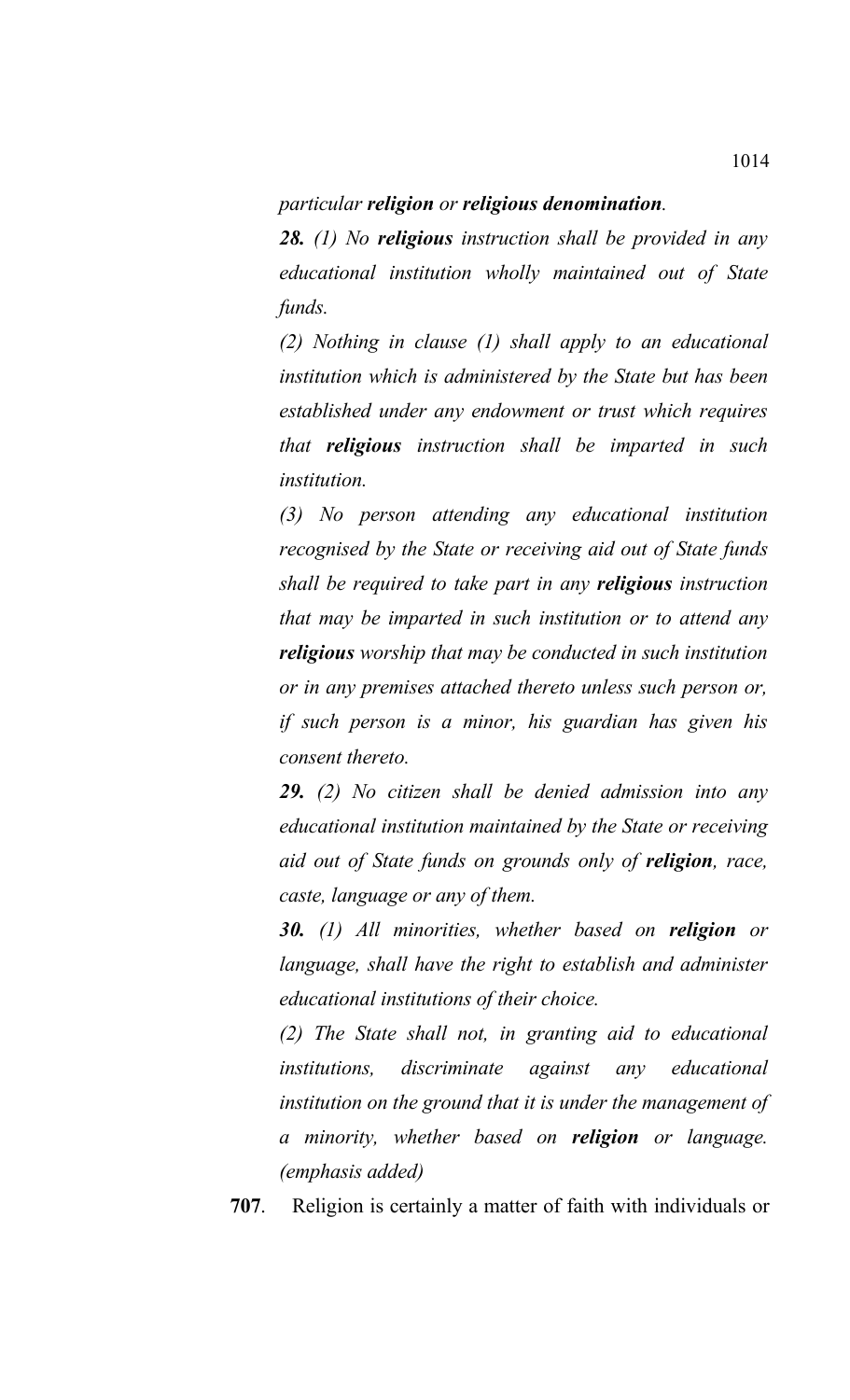communities. Religion has its basis in a system of beliefs or doctrine which are regarded by those, who profess that religion are conductive to their spiritual well being, but it would not be correct to say that religion is nothing else but a doctrine or belief. A religion may not only lay down a code of ethical rules for its followers to accept, it might prescribe rituals and observances, ceremonies and modes of worship which are regarded as integral part of religion and these forms and observances might extend even to matters of food and dress.

**708**. The expression "religion" has been defined in the "Words and Phrases", Permanent Edition, Vol. 36-A, page 461- 463 and onwards, and reads as under :

*"The terms 'religion' and 'religious' in ordinary usage are not rigid concepts.*

*'Religion' has reference to one's views of his relations to his Creator and to the obligations they impose of reverence for his being and character and of obedience to his will.*

*"The word 'religion' in its primary sense (from 'religare' to rebind-bind back), imports as applied to moral questions, only a recognition of a conscious duly to obey restraining principles of conduct. In such sense we suppose there is no one who will admit that he is without religion.*

*"'religion' is bond uniting man to God and virtue whose purpose is to render God worship due him as source of all being and principle of all government of things.*

*"'Religion' has reference to man's relation to divinity to the moral obligation of reverence and worship. Obedience, and submission. It is the recognition of God as an object of worship, love and obedience; right feeling*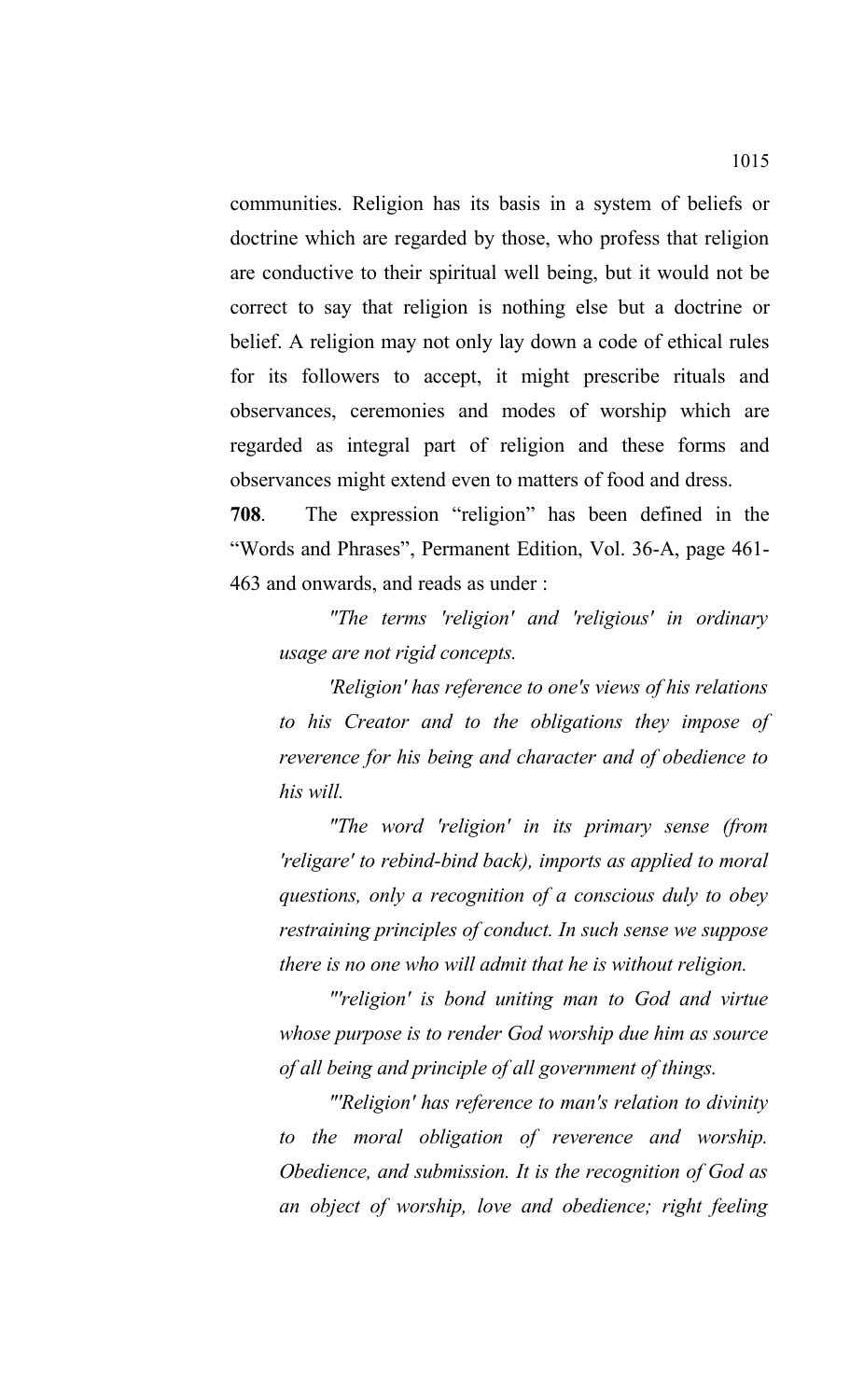*ship, love and obedience; right feeling towards God, as highly apprehended.*

*"'Religion' means the service and adoration of God or a God as expressed in forms of worship; and apprehension, awareness, or conviction of the existence of a Supreme Being; any system of faith, doctrine and worship, as the Christian religion, the religions of the Orient; a particular system of faith or worship.*

*"'The term 'religion' as used in tax exemption law, simply includes (1) a belief, not necessarily referring to supernatural powers; (2) a cult, involving a gregarious association openly expressing the belief; (3) a system of moral practice directly resulting from an adherence to the belief; and (4) an organisation within the cult designed to observe the tenets or belief, the content of such belief being of no moment.*

*"while 'religion' in its broadest sense includes all forms of belief in the existence of superior beings capable of exercising power over the human race, as commonly accepted it means the formal recognition of God, as members of societies and association, and the term 'a religious purpose', as used in the constitutional provision exempting from taxation property used for religious purposes, means the use of property by a religious society or body of persons as a place for public worship.*

*"'Religion' is a squaring human life with superhuman life. Belief in a superhuman power and such an adjustment of human activities to the requirements of that power as may enable the individual believer to exist more happily is common to all 'religions'. The term 'religion' has reference*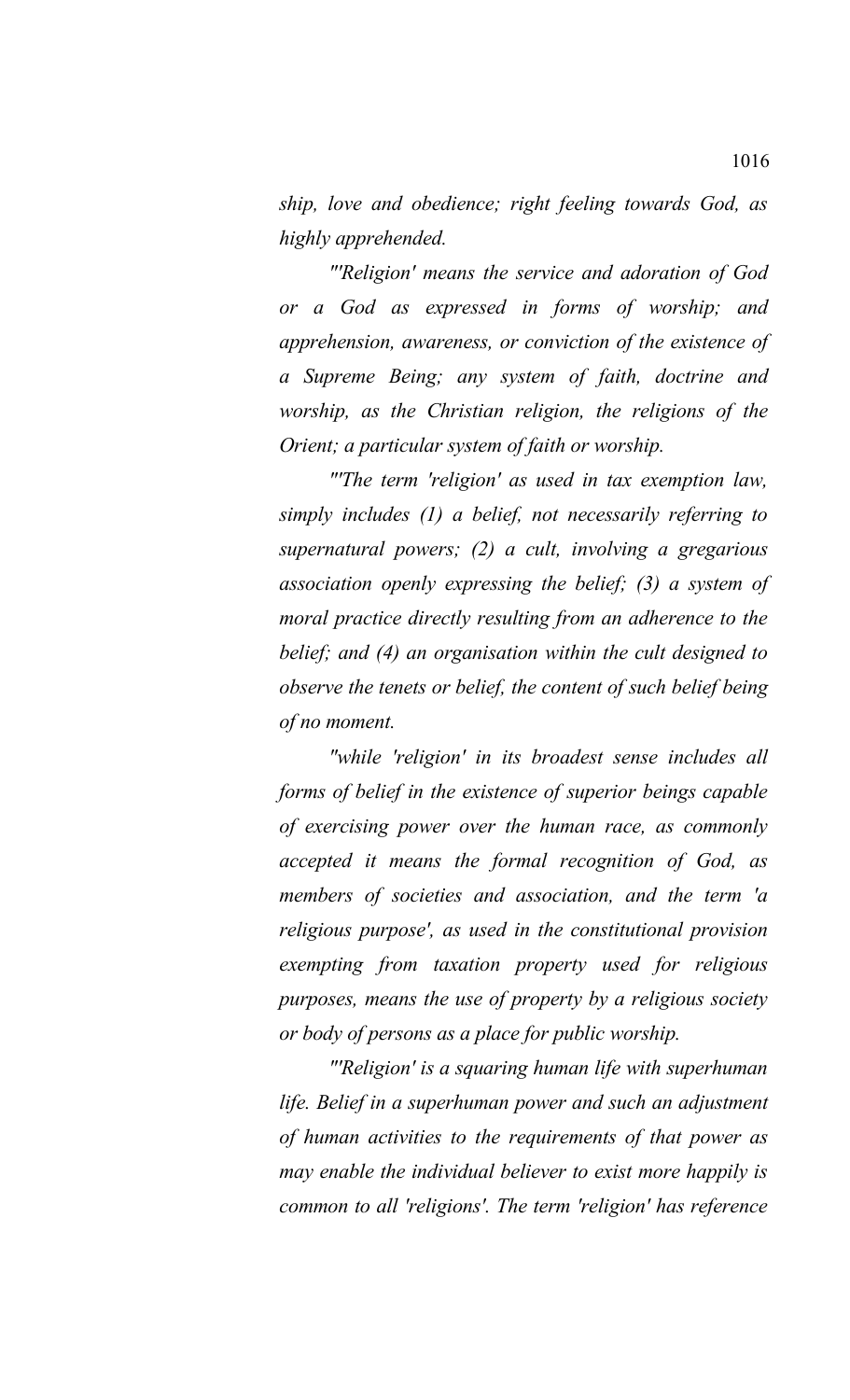*to one's views on his relations to his Creator, and to the obligations they impose on reverence for His being and character and obedience to his will.*

*"The term 'religion' has reference to one's view of his relations to his Creator, and to the obligations they impose of reverence for his being and character, and of obedience to his will. With obligations he may think they impose, and the manner in which an expression shall be made by him of his belief on those subjects, no interference can be permitted, provided always the law of society designed to secure its peace and prosperity, and the morals of its people, are not interfered with."* 

**709**. In Corpus Juris Secundum Vol. LXXVI (1952), pages 727-729, the word "religion" has been described as under:

*"RELIGION. The word "religion" is derived from "religare," meaning to rebind, to bind back; and in its most general sense it means devotion or fidelity, as to a principle or practice; scrupulous conformity; conscientiousness; deep attachment like that felt for an object of worship.* 

*There is not complete agreement on a definition of the word "religion" as it is used in the theological sense, and the content of the term is found in the history of the human race and is incapable of compression into a few words. It is not defined in the Bible or in various state constitutions, and although the word is used in the First Amendment to the Constitution of the United States, see Constitutional Law § 206 a, it is not defined in the Constitution, and it is therefore necessary to go elsewhere to ascertain the meaning of the term, and it has been said*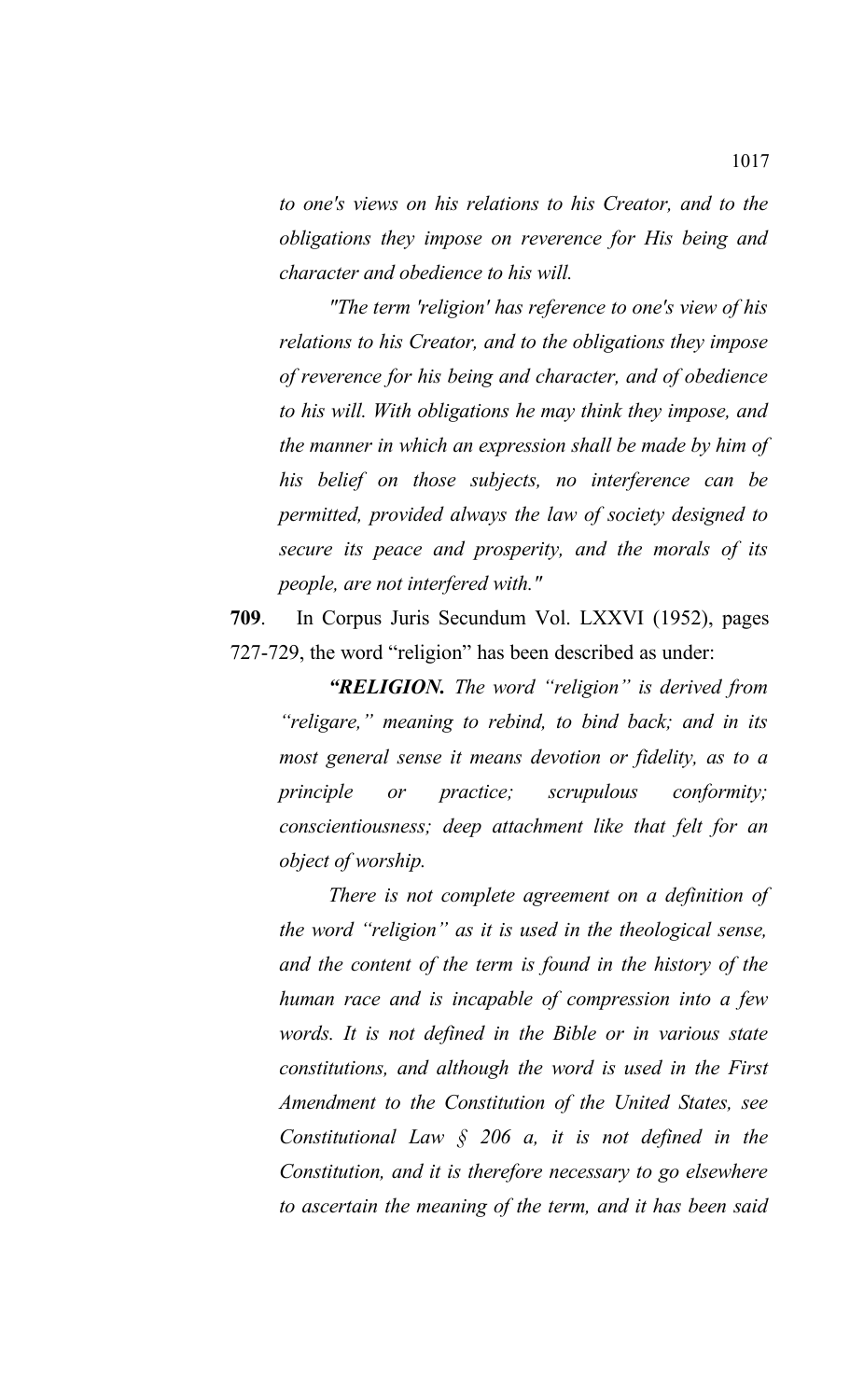*that there is nowhere to go more appropriately than to the history of the times in the midst of which the Bill of Rights of the federal Constitution was adopted.* 

*What has been referred to as a "minimum definition" of the word "religion" as stated by a legal philosopher is that the term "religion" has reference to one's views of his relations to his Creator, and to the obligations they impose of reverence for His being and character, and of obedience to His will.* 

*As stated by a religious philosopher, religion is squaring human life with superhuman life, and what is common to all religions is belief in a superhuman power and an adjustment of human activities to the requirements of that power, such adjustment as may enable the individual believer to exist more happily.* 

*As generally accepted, "religion" may be defined as a bond uniting man to God and a virtue whose purpose is to render God the worship due to him as the source of all being and the principle of all government of things; the recognition of God as an object of worship, love, and obedience; the service and adoration of God or a god as expressed in forms of worship, in obedience to divine commands, especially as found in accepted sacred writings or as declared by recognized teachers and in the pursuit of a way of life regarded as incumbent on true believers; an apprehension, awareness, or conviction of the existence of a Supreme Being, or, more widely, of supernatural powers or influences controlling one's own, humanity's, or nature's destiny; also, such as apprehension, etc., accompanied by or arousing reverence, love, gratitude, the will to obey and*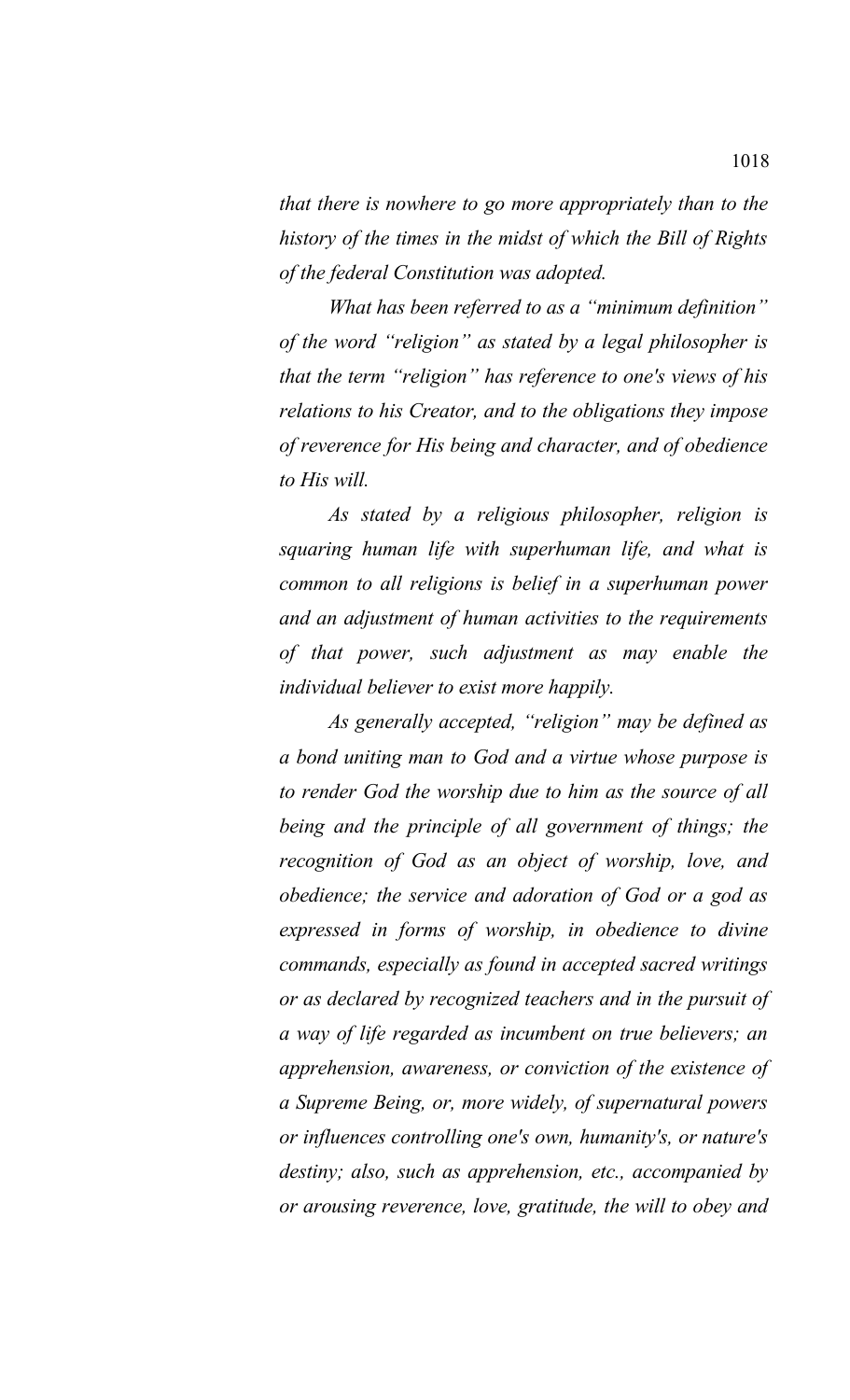*serve and the like; religious experience or insight; often, specifically, the awakening of religious belief, convictions, etc., as in conversion; a belief in an invisible superhuman power, or powers, conceived of after the analogy of the human spirit, on which, or whom, man regards himself as dependent, and to which, or whom, he thinks himself in some degree responsible, together with the feelings and practices which naturally flow from such a belief; some system of faith and practice resting on the idea of the existence of one God, the creator and ruler, to whom His creatures owe obedience and love. More specifically, the word "religion" is understood to mean conformity in faith and life to the precepts inculcated in the Bible, respecting conduct of life and duty toward God and man; the Christian faith and practice.* 

*The essence of religion is belief in a relation to God involving duties superior to those arising from any human relation, and it includes a way of life as well as beliefs on the nature of the world. In its broadest sense "religion" comprehends all systems of belief in the existence of being superior to, and capable to exercising an influence for good or evil on, the human race, and all forms of worship of service intended to influence or give honor to such superior powers; any system of faith and worship; morality with a sanction drawn from a future state of rewards and punishment." (emphasis by Court)*

**710**. Black's Law Dictionary, Seventh Edition, page 1293 describe it as under:

*"religion. A system of faith and worship usu. involving belief in a supreme being and usu. containing a moral or*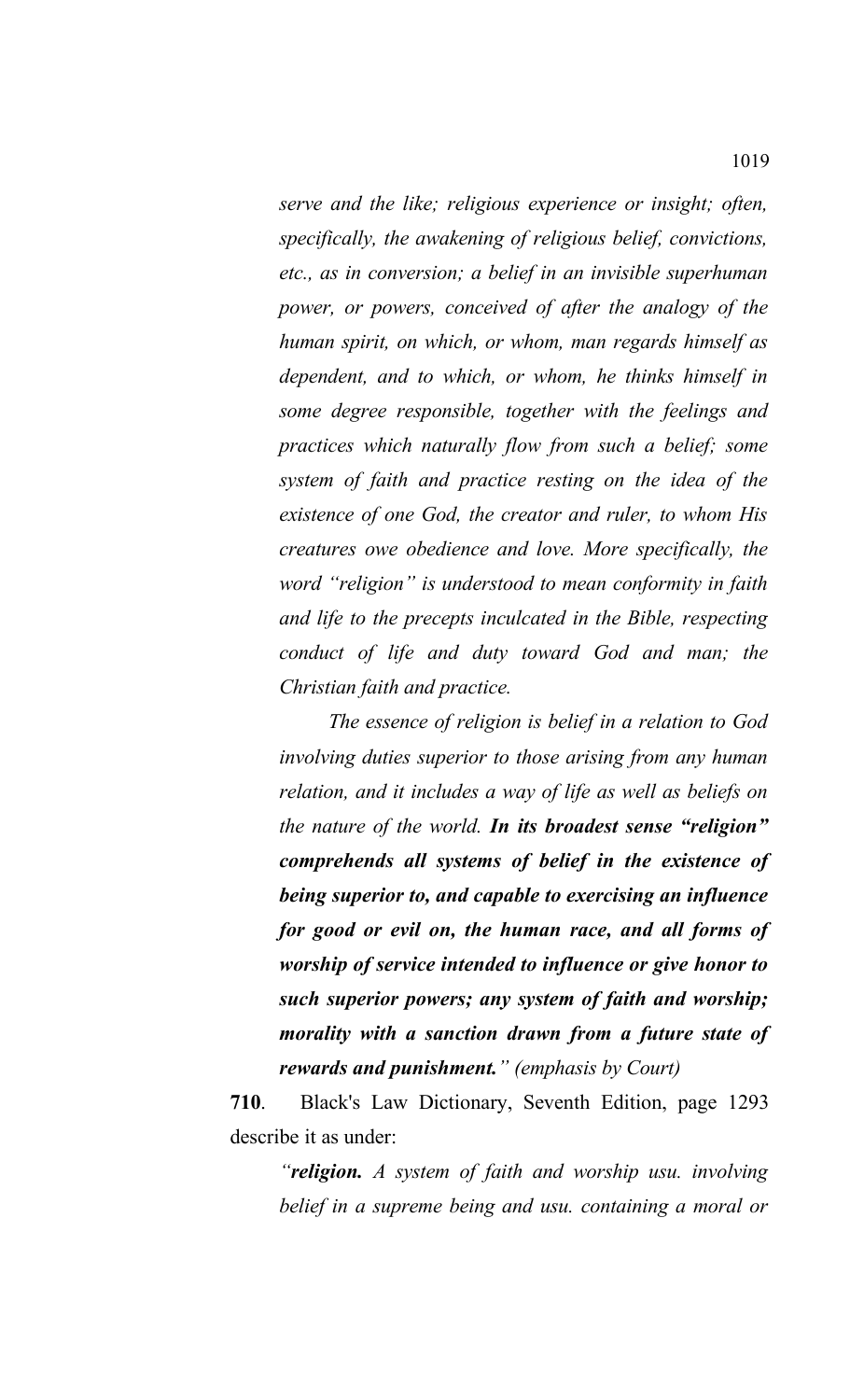*ethical code; esp., such a system recognized and practiced by a particular church, sect, or denomination. In construing the protections under the Establishment Clause and the Free Exercise Clause, courts have interpreted the term religion quite broadly to include a wide variety of theistic and nontheistic beliefs."*

**711**. Law Lexicon-The Encyclopaedic Law Dictionary by P. Ramanatha Aiyer (1997) describe "religion" at page 1646-1647 as under:

*"Religion. (Religio). Virtue, as founded on reverence of God, and Expectation of future rewards and punishments; a system of Divine Faith and Worship as opposed to others. (Johns) That habit of reverence towards the Divine Nature, whereby we are enabled and inclined to serve and worship him, after such a manner as we conceive most acceptable to him, is called Religion. (Tomlins Law Dic.)*

*"What is Religion? Is it not what a man honestly believes in an approves of and thinks it is duty to inculcate on others, whether with regard to this world or the next? A belief in any system of retribution by an overruling power. It must, I think include the principle of gratitude to an active power who can confer blessings" (per Willes, J., Baxter v. Langley, 38 LJMC 5).*

*In all countries the word "religion" is ordinarily understood to mean some system of faith and practice resting on the idea of the existence of one God, the creator and ruler, to whom his creatures owe obedience and love.* 

*Religion is morality, with a sanction drawn from a future state of rewards and punishments.* 

*The word "religion" in its primary sense imports, as*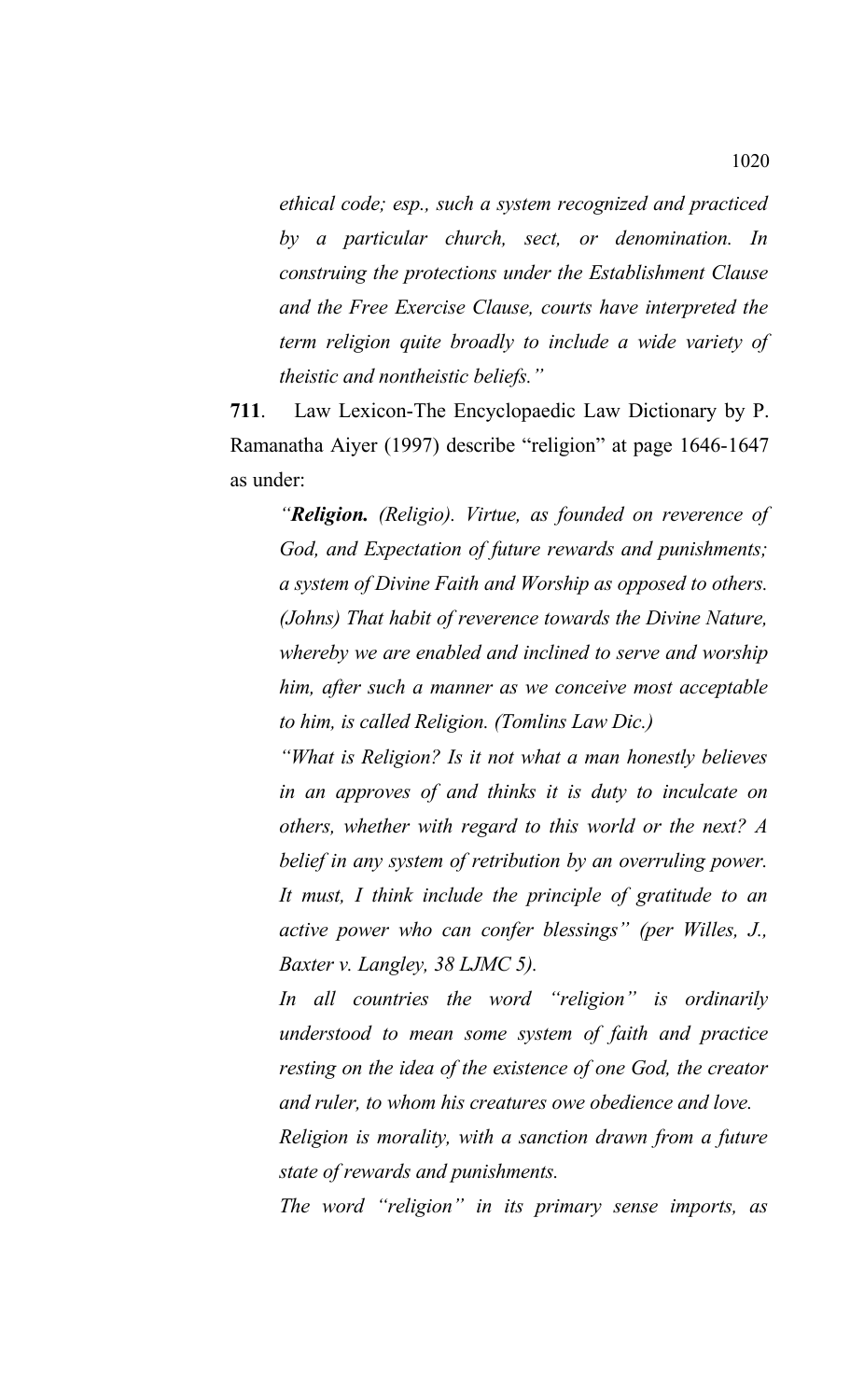*applied to moral questions, only a recognition of a conscious duty to obey restraining principles of conduct. In such sense we suppose there is no one who will admit that he is without religion.* 

*By the generic word "religion" is not meant the Christian religion or Bible religion, but it means the religion of man, and not the religion of any class of men.*

*"I for one would never be a party, unless the law were clear, to saying to any man who put forward his views on those most sacred things, that he should be branded as apparently criminal because he differed from the majority of mankind in his religious views or convictions on the subject of religion. If that were so, we should get into ages and times which, thank God, we do not live in, when people were put to death for opinions and beliefs which now almost all of us believe to be true."--[Lord Coleridge, C.J., Reg. v. Bradlaugh and others, (1883) 15 Cox. C.C. 230]*

*"All persecution and oppression of weak consciences on the score of religious persuasions, are highly unjustifiable upon every principle of natural reason, civil liberty, or sound religion." Sir Wm. Blackstone, (1765) Com. Bk. IV, ch. 4, p. 40.* 

*The teachings of Sri Arubindo is only philosophy and not religion. S.P. Mittal v. Union of India, AIR 1983 SC 1, 4, 33. Auroville (Emergency Provisions) Act (59 of 1980) The expression "religion" mentioned in cl. (b) of Art. 26, includes not only the philosophical side of religion, but also religious practices as laid down in the tenants of any religious sect. Ram Chandra Deb v. State of Orissa, AIR 1959 Ori 5, 10.*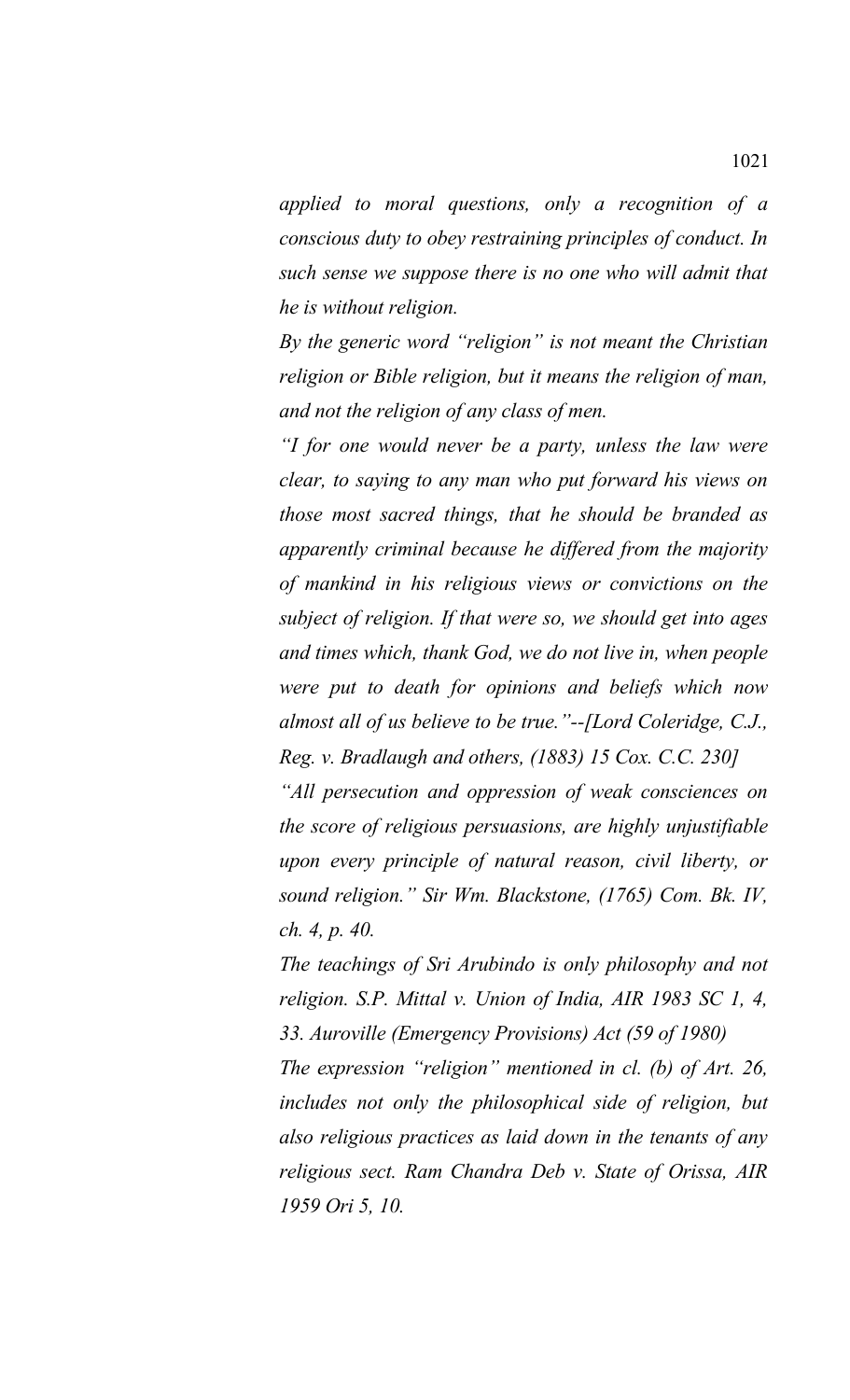*The word 'religion' means the distinct religion and all recognized practices thereof. Arya Samaj Educational, Trust, Delhi v. the Director of Education Delhi Administration Delhi, AIR 1976 Del 207, 211.*

*The term "religion" whatever its best definition, clearly refers to certain characteristic types of data (beliefs, practices, feelings, moods, attitudes etc.). It primarily involves some immediate consciousness of transcendent realities of supreme personal worth vitally influencing life and thought, expressing themselves in forms which are conditioned by the entire stage of development reached by the individual and his environments and tending to become more explicit and static in mythologies, theologies, philosophies and scientific doctrines. Ramanasramam v. Commissioner for Hindu Religions and Charitable Endowments, AIR 1961 Mad 265, 269.*

*Religion is concerned with man's relations with God. If reason leads people not to accept Christianity or any known religion, but they do believe in the excellence of qualities such as truth, beauty and love, or believe in the Platonic concept of the ideal, their beliefs may be to them the equivalent of a religion, but viewed objectively they are not religion, Barralet v. Attorney General, (1980) 3 All ER 918, 924."*

**712**. In the New Lexicon Webster's Dictionary of the English Language Deluxe Encyclopedic Edition, page 841, define "religion" :

*"re-li-gion n. man's expression of his acknowledgment of the divine, a system of beliefs and practices relating to the sacred and uniting its adherents in a community, e.g.*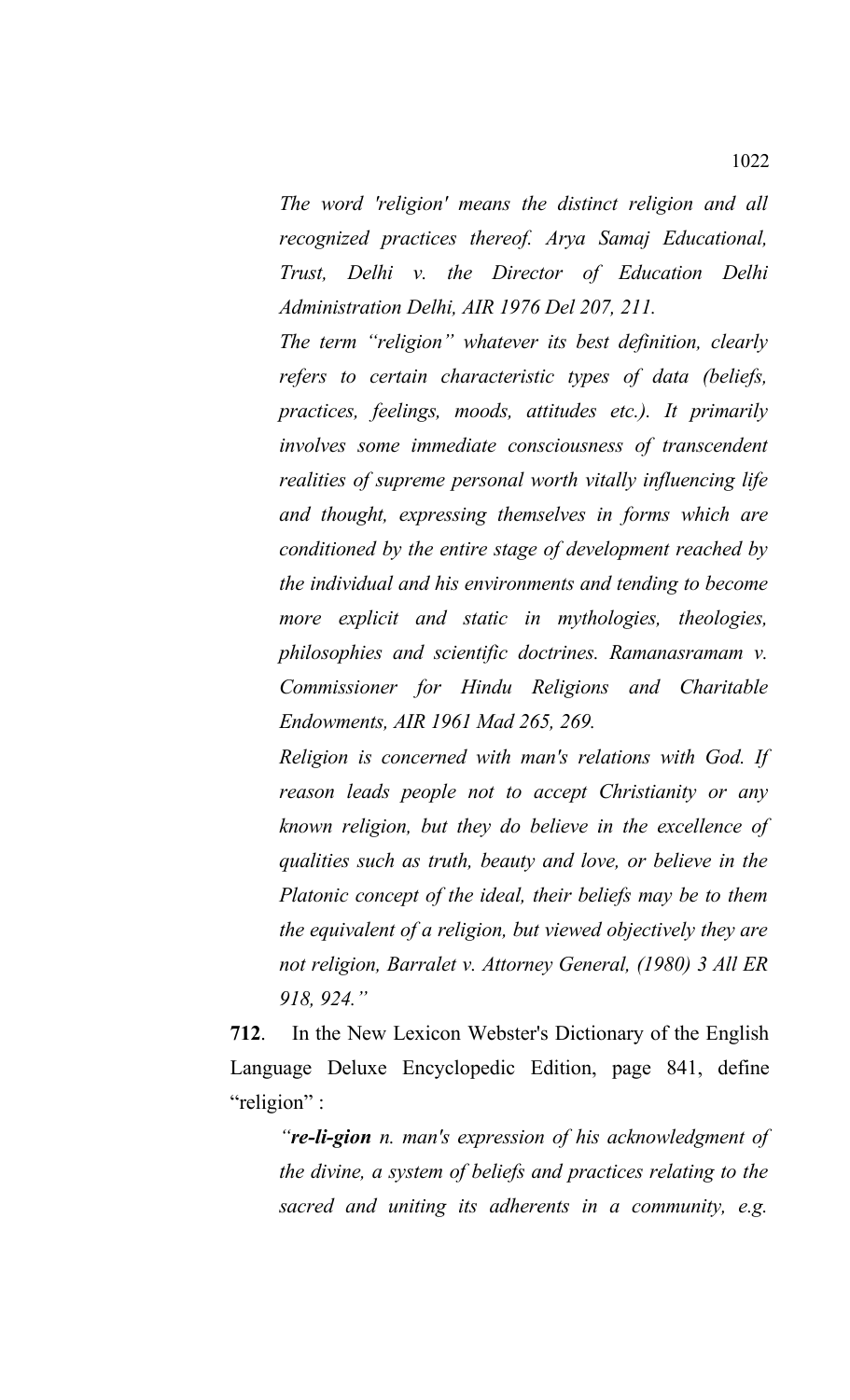*Judaism, Christianity, adherence to such a system, a man without religion, something which has a powerful hold on a person's way of thinking, interests etc."*

**713**. The Apex Court in **Commissioner, Hindu Religious Endowments, Madras Vs. Sri Lakshmindra Thirtha Swamiar of Sri Shirur Mutt AIR 1954 SC 282** also considered the same and in para 17, it said :

 "*17.......Religion is certainly a matter of faith with individuals or communities and it is not necessarily theistic. There are well known religions in India like Buddhism and Jainism which do not believe in God or in any Intelligent First Cause. A religion undoubtedly has its basis in a system of belief or doctrines which are regarded by those who profess that religion as conductive to their spiritual well being, but it would not be correct to say that religion is nothing else but a doctrine or belief. A religion may not only lay down a code of ethical rules for its followers to accept, it might prescribe rituals and observances, ceremonies and modes of worship which are regarded as integral parts of religion, and these forms and observances might extend even to matters of food and dress."*

# **714**. In **Ratilal Panachand Gandhi Vs. The State of Bombay and others, AIR 1954 SC 388** the Court observed:

*"A 'religion' is not merely an opinion, doctrine or belief. It has its outward expression in acts as well. Religious practices or performances of acts in pursuance of religious belief are as much a part of religion as faith or belief in particular doctrines. Thus if the tenets of the Jain or the Parsi religion lay down that certain rites and ceremonies*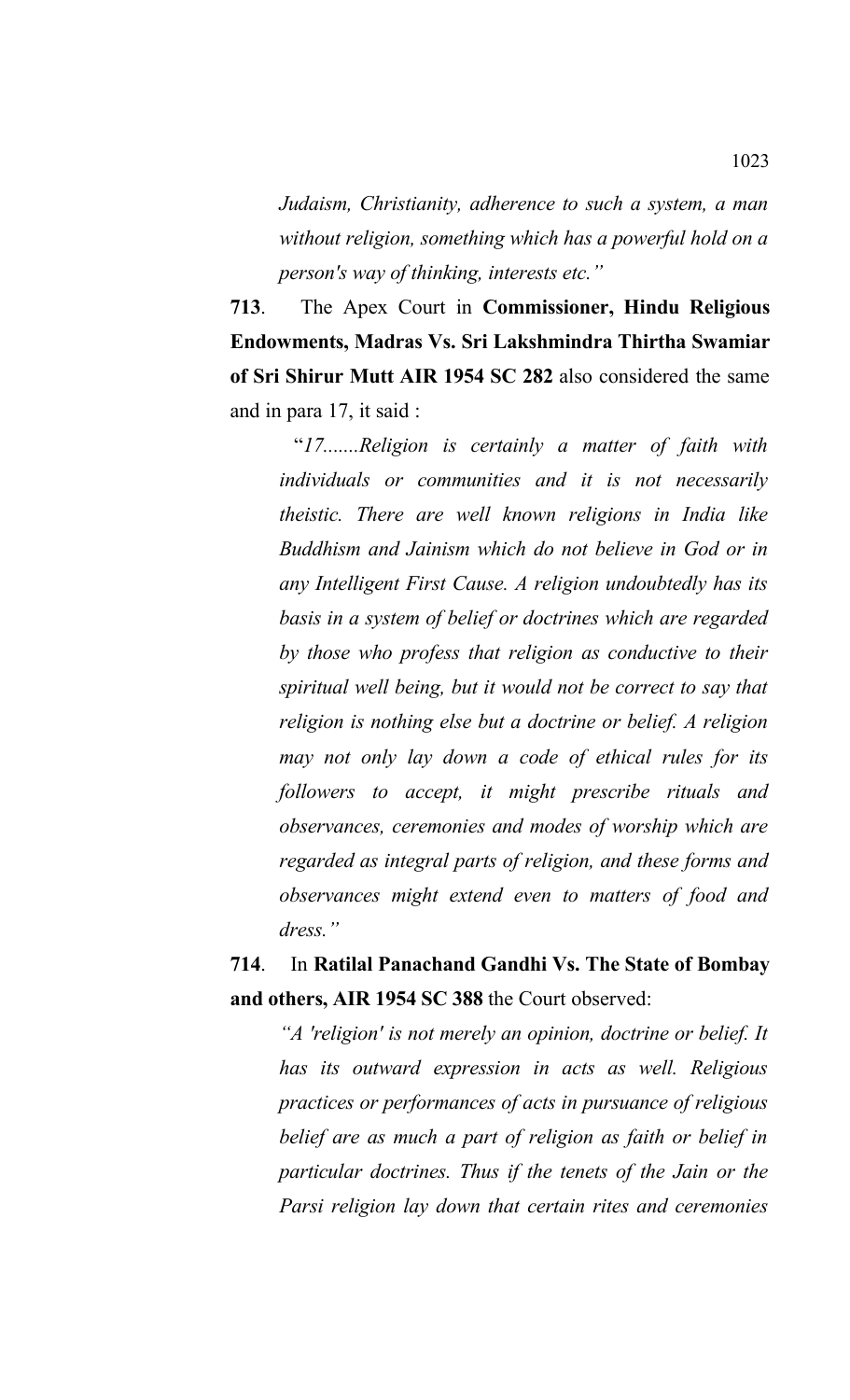*are to be performed at certain times and in a particular manner, it cannot be said that these are secular activities partaking of commercial or economic character simply because they involve expenditure of money or employment of priests or the use of marketable commodities. No outside authority has any right to say that these are not essential parts of religion and it is not open to the secular authority of the State to restrict or prohibit them in any manner they like under the guise of administering the trust estate."*

**715**. Another Constitution Bench in **S.P. Mittal Vs. Union of India AIR 1983 SC 1** considered the "religion" and in para 12 of the judgment, it said :

*"12.............The Constitution considers Religion as a matter of thought, expression, belief, faith and worship, a matter involving the conscience and a matter which may be professed, practised and propagated by anyone and which may even have some secular activity associated with it.........."* 

## **716**. In **S.P. Mittal (supra)** the Court also held:

*"'Religion' is morality, with a sanction drawn from a future state of rewards and punishments. The term 'religion' and 'religious' in ordinary usage are not rigid concepts. 'Religion' has reference to one's views of his relations to his Creator and to the obligations they impose of reverence for his being and character, and of obedience to his will. The word 'religion' in its primary sense (from 'religare', to rebind, bind back), imports, as applied to moral questions, only recognition of a conscious duty to obey restraining principles of conduct. In such sense we suppose there is no one who will admit that he is without*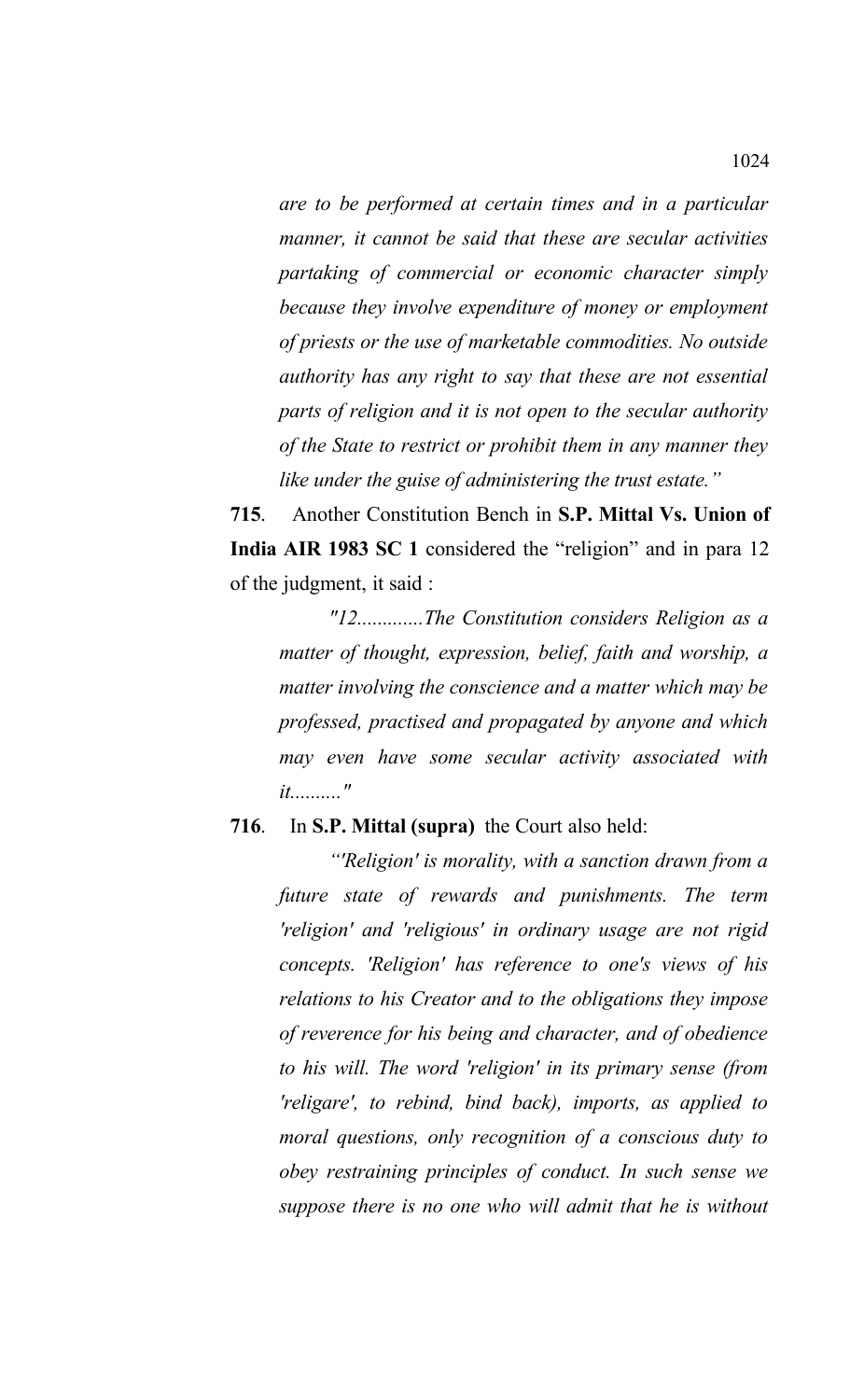*religion. Religion is bond-uniting man to God, and virtue whose purpose is to render God worship due him as source of all being and principle of all government of things. 'Religion' has reference to man's relation to divinity; to the moral obligation of reverence and worship, obedience, and submission. It is the recognition of God as an object of worship, love and obedience; right feeling toward God, as highly apprehended. 'Religion' means the service and adoration of God or a god as expressed in forms of worship; an apprehension, awareness, or conviction of the existence of a Supreme Being; any system of faith, doctrine and worship, as the Christian religion, the religions of the Orient; a particular system of faith or worship. While 'religion' in its broadest sense includes all forms of belief in the existence of superior beings capable of exercising power over the human race, as commonly accepted it means the formal recognition of God, as members of societies and associations, and the term, 'a religious purpose', as used in the constitutional provision exempting from taxation property used for religious purposes, means the use of property by a religious society or body of persons as a place for pubic worship. 'Religion' is squaring human life with superhuman life. Belief on a superhuman power and such an adjustment of human activities to the requirements of that power as may enable the individual believer to exist more happily is common to all 'religions'. The term 'religion' has reference to one's views of his relations to his Creator, and to the obligations they impose of reverence for his being and character, and of obedience to his will. With man's relations to his Maker and the*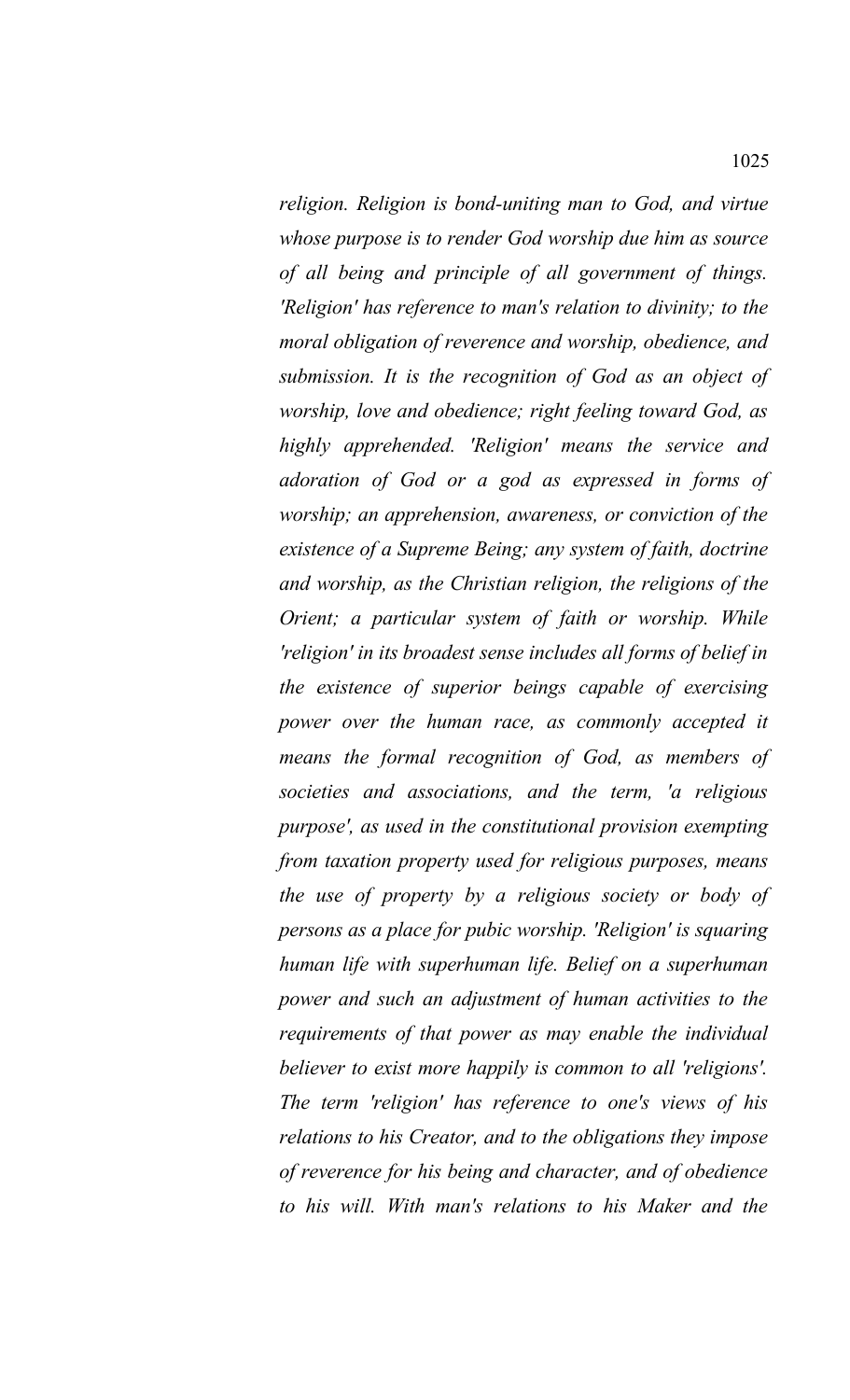*obligations he may think they impose, and the manner in which he of his belief on those subjects shall make an expression, no interference can be permitted, provided always the laws of society, designed to secure its peace and prosperity, and the morals of its people, are not interfered with."*

**717**. In **Most Rev. P.M.A. Metropolitan and others Vs. Moran Mar Marthoma and another, 1995 (Supple) (4) SCC 286** the word religion was described as under:

*"Religion" is the belief, which binds spiritual nature of men to supernatural being. It includes worship, belief, faith, devotion etc. and extends to rituals. Religious right is the right of a person believing in a particular faith to practice it, preach it and profess it."*

**718**. In **A.S. Narayana Deekshitulu Vs. State of A.P. and others, 1996(9) SCC 548** the Court described "religion" with reference to Articles 25 and 26 of the Constitution as under:

*"'Religion' as used in these articles must be construed in its strict and etymological sense. 'Religion' is that which binds a man with his Cosmos, his Creator or Super force. It is difficult and rather impossible to define or delimit the expressions 'religion' or "matters of religion' used in Article 25 and 26. Essentially, religion is a matter of personal faith and belief of personal relations of an individual with what he regards as Cosmos, his maker or his creator, which, he believes, regulates the existence of insentient beings and the forces of the universe. 'Religion' is not necessarily theistic and in fact there are well-known religions in India itself like Buddhism and Jainism, which do not believe in the existence of God. In India, Muslims*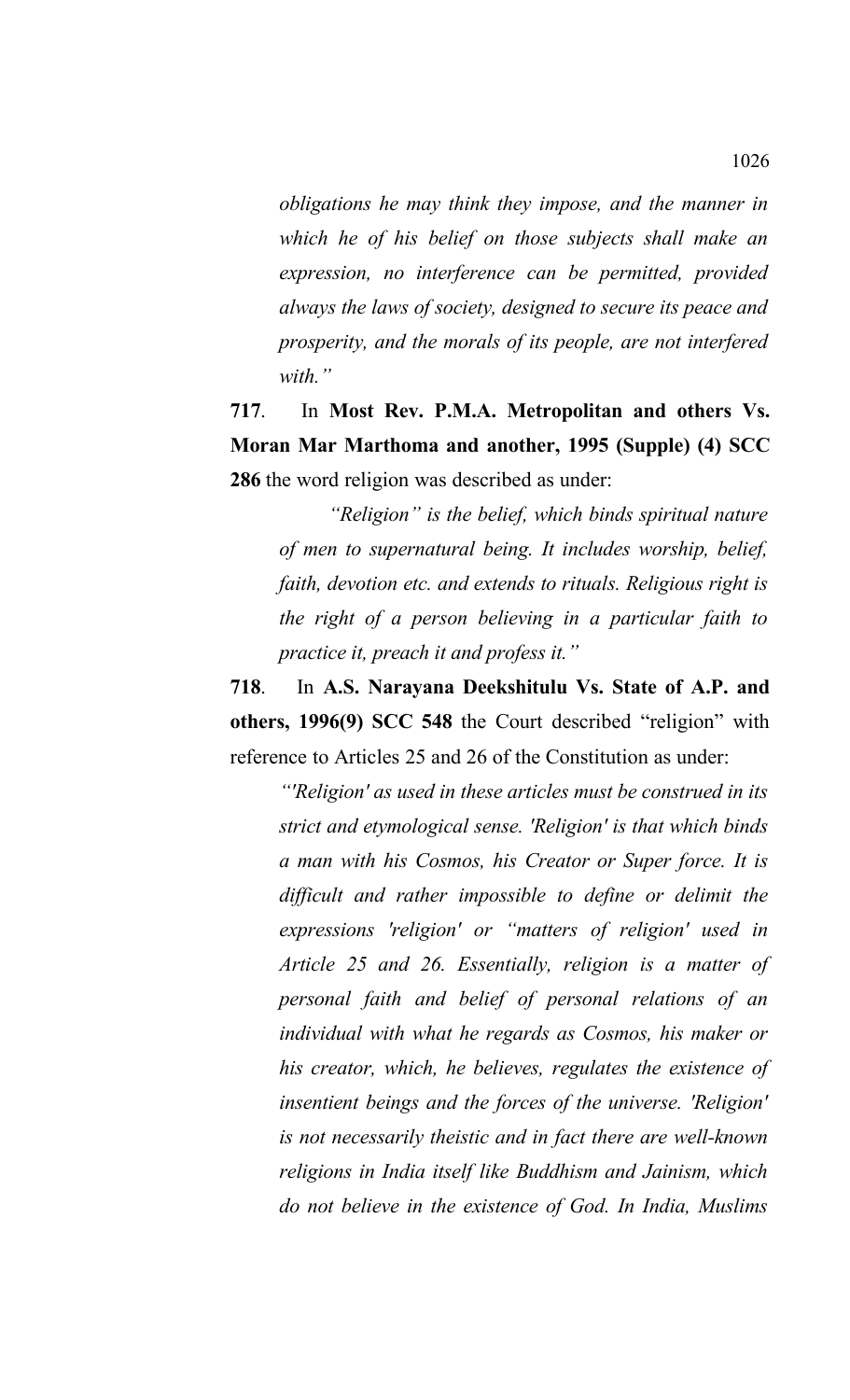*believe in Allah and have faith in Islam; Christians in Christ and Christianity; Parsis is Zoroastrianism; Sikhs in Guru Granth Sahib and teachings of Guru Nanak Devji, its founder, which is a facet of Hinduism like Brahmo Samaj, Arya Samaj etc. A religion undoubtedly has its basis in a system of beliefs and doctrine, which are regarded by those who profess religion to be conducive to their spiritual well being. A religion is not merely an opinion, doctrine or belief. It has outward expression in acts as well.------------"*

**719**.In **T.K. Gopal alias Gopi Vs. State of Karnataka, 2000 (6) SCC 168** the Court said:

*"'Religion' is a matter of faith stemming from the depth of the heart and mind. 'Religion' is a belief, which binds the spiritual nature of man to a supernatural being; it is an object of conscientious devotion, faith and pietism. Devotion in its fullest sense is a consecration and denotes an act of worship. Faith in the strict sense constitutes firm reliance on the truth of religious doctrines in every system of religion. Religion, faith or devotion is not easily interchangeable."*

**720**. In **Ms. Aruna Roy and others Vs. Union of India and others, JT 2002 (7) SC 103** it was said:

*"The word 'religion' has different shades and colours. Important shade is dharma (duty), that is to say, duty towards the society and the soul. It should not be misunderstood nor contention could be raised that as it is used in the national policy of education, secularism would be at peril."*

**721**. In **P.M.A. Metropolitan (supra)** the Court in respect to faith and belief also observed:*"Religion is founded on faith and*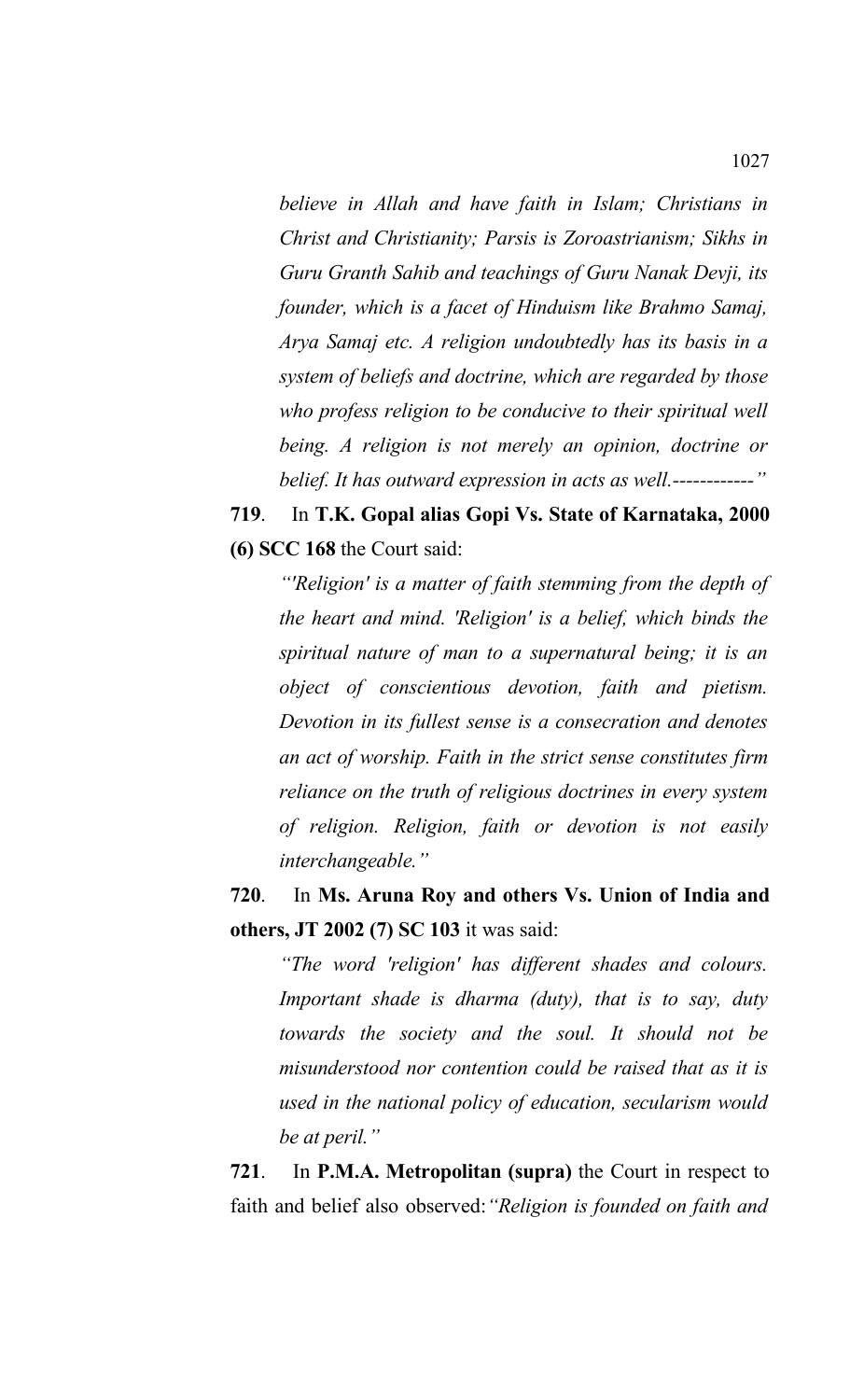*belief. Faith emanates from conscience and belief is result of teaching and learning."* (para 3)

**722**. The word "denomination" has been described in Black's Law Dictionary Seventh Edition on page 446 as under:

*"denomination. 1. An act of naming. 2. A collective designation, esp. of a religious sect."*

**723**. In "Words and Phrases", Permanent Edition, Vol. 12  $(1962)$ , page 105, defines it as under :

*"A "denomination" is a religious sect having a particular name. Hale v. Everett, 53 N.H. 9, 92, 16 Am.Rep. 82.*

*A "denomination" is defined by Webster as "A class or collection of individuals called by the same name; a sect." Wilson v. Perry, 1 S.E. 302, 304, 314, 29 W.Va. 169.* 

*In an indictment charging the larceny of national bank bills, the number and denomination of which are to the grand jury unknown, "denomination" refers to the value or number of dollars the several bills represented, as the denomination of \$500, etc. Duvall v. State, 63 Ala. 12, 17.* 

*"Religious sect, order, or denomination," as used in V.A.M.S. Const. 1865, art, 1, § 13, providing that a "religious sect, order, or denomination" was capable of receiving a devise, etc., is not to be limited in meaning to such religious bodies as are composed of many local congregations linked together by rules of the sect, order, or congregation, so that what property one holds belongs in some sense to the whole, but includes a local congregation uncontrolled by any general ecclesiastical organization. Boyce v. Christian, 69 Mo. 492, 494."*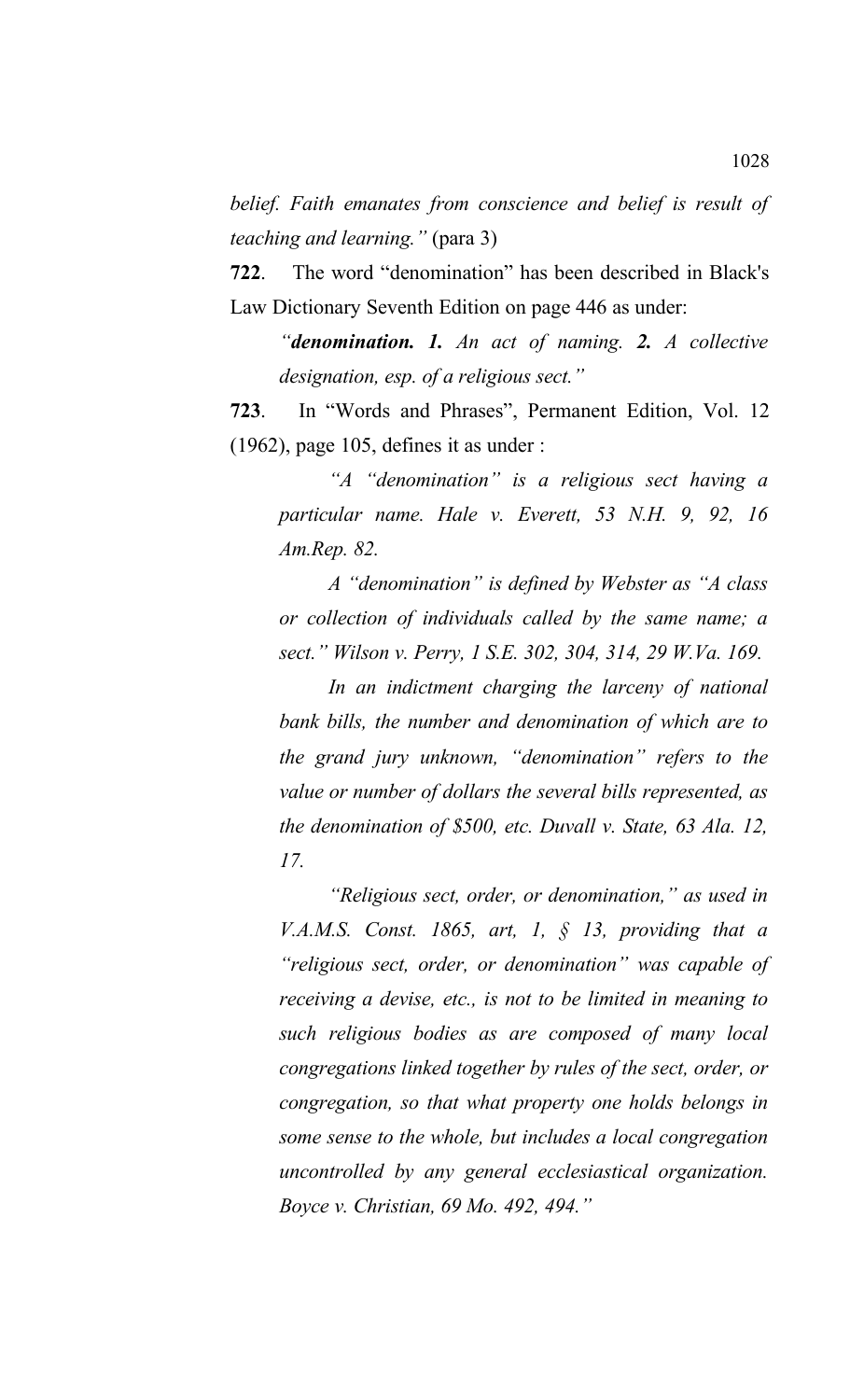**724**. The Law Lexicon-The Encyclopaedic Law Dictionary by P. Ramanatha Aiyer (1997) describe "denomination" on page 521:

*"Denomination. A class or collection of individuals called by the sane name; a sect; a class of units in money (coins of small denomination); a distinctively named church or sect (as, elergy of all denominations).*

*A class or society of individuals called by the same name especially a religious group or a community of believers called by the same name."*

**725**. New Lexicon Webster's Dictionary of the English Language, Deluxe Encyclopedic Edition, at page 256 defined the word "denomination" as under:

*"de-nom-i-na-tion n. the act of denominating, a name, esp. one given to a class or category, one of a series of units in numbers, weights or money, a religious sect, Protestant denominations."*

**726**. The term "denomination" came to be considered by the Apex Court in **Bramchari Sidheswar Shai and others Vs. State of West Bengal AIR 1995 SC 2089** and in para 14 of the judgement referring to Oxford Dictionary, the Apex Court quoted from **Sri Shirur Mutt (supra)** as under :

*"...The word denomination has been defined in the Oxford Dictionary to mean a collection of individuals classed together under the same name: a religious sect of body having a common faith and organisation and designated by a distinctive name......"*

**727**. In **Sri Adi Visheshwara of Kashi Vishwanath Temple, Varanasi and others Vs. State of U.P. and others, 1997(4) SCC 606** the court said: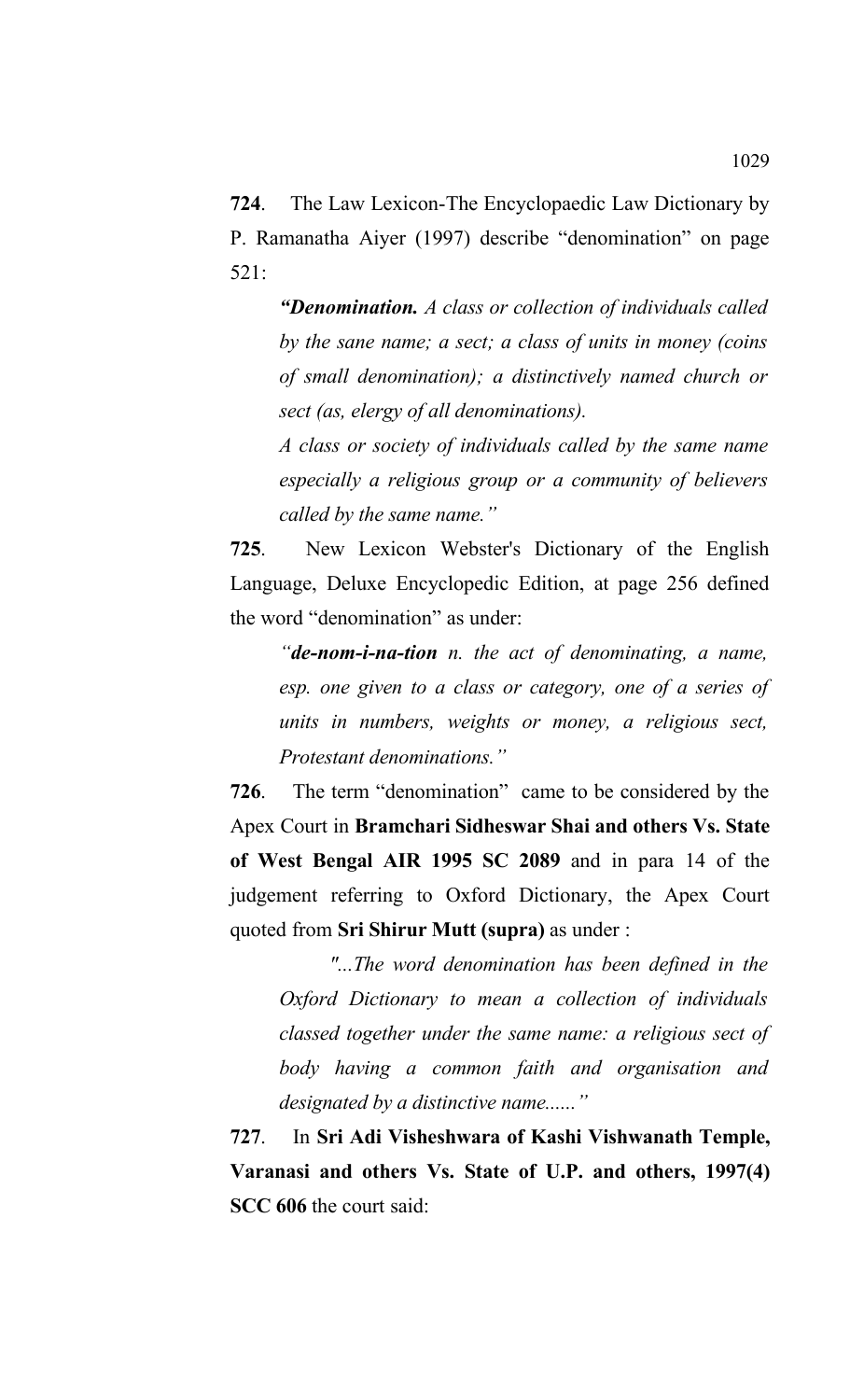*"On the practices of the Math, the meaning of the connotation "denomination" in that behalf, it was held that each such sect or special sects which are founded by their organizer generally by name be called a religious denomination as it is designated by distinctive name in many cases. It is the name of the founder and has common faith and common spiritual organization. Article 26 of the Constitution contemplates not merely a religious denomination but also a section thereof. The words "religious denomination" under Article 26 of the Constitution must take their colour from the word religion and if this be so the expression religious denomination must be (1) a collection of religious faith, a system of belief, which is conducive to the spiritual well-being, i.e, a common faith; (2) Common organization; (3) a designation by a distinctive name."*

**728**. In Corpus Juris Secundum Vol. LXXVI (1952) on page 738 the word "religious sect or denomination" has been described as under:

*"The term "religious sect or denomination" refers to people believing in the same religious doctrines who are more or less closely associated or organized to advance such doctrines and increase the number of believers therein; a body or number of persons united in tenets but constituting a distinct organization or party by holding sentiments or doctrines different from those of other sects or people.* 

*The term "religious sect or denomination" refers to people believing in the same religious doctrines who are more or less closely associated or organized to advance such doctrines and increase the number of believers therein; a church, or body of persons in some way united*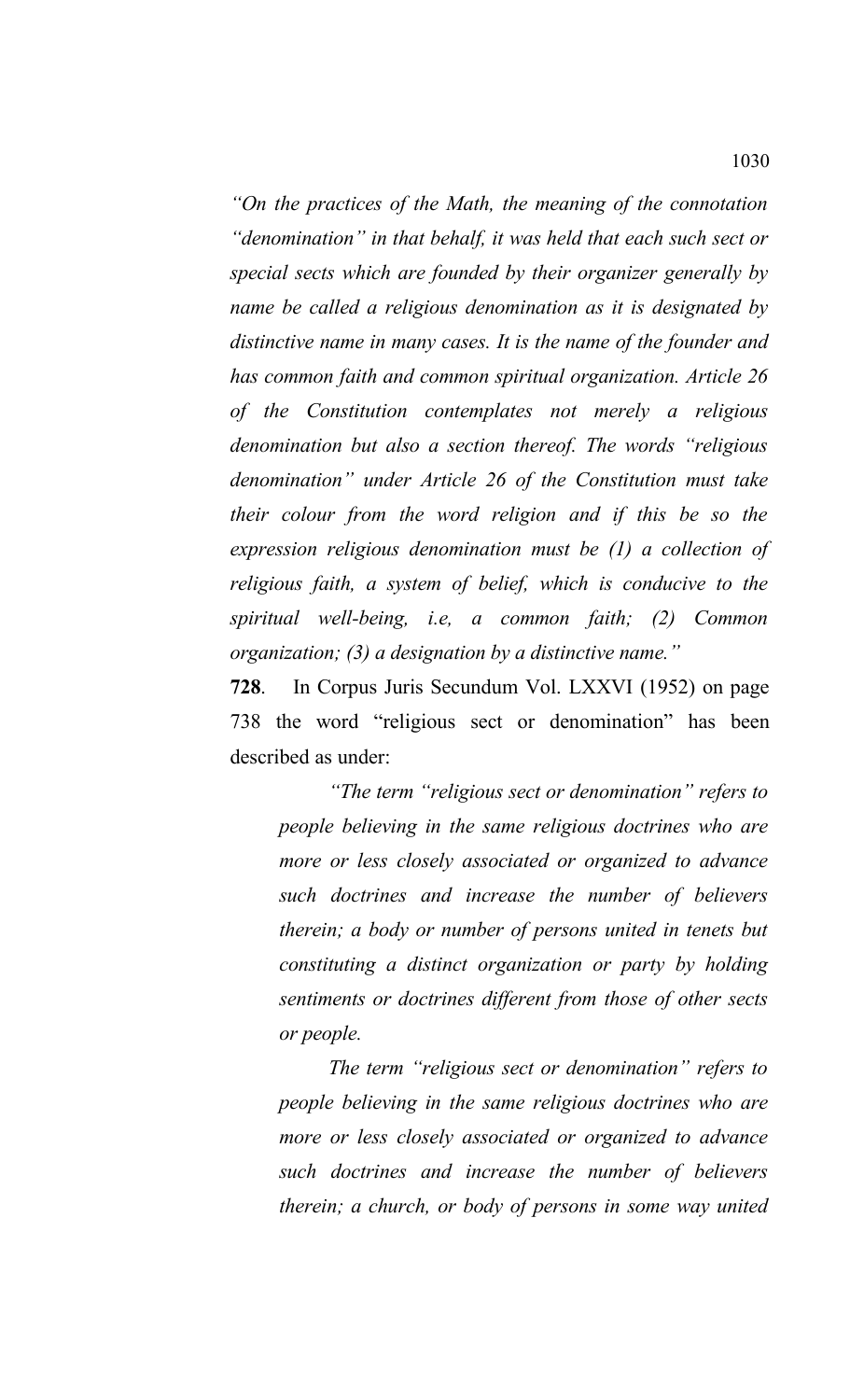*for purposes of worship, who profess a common religious faith, and are distinguished from those composing other such bodies by a name of their own; a body or number of persons united in tenets but constituting a distinct organization or party by holding sentiments or doctrines different from those of other sects or people.* 

*Denomination. A class or collection of individuals called by the same name; a sect. It has been said to be equivalent to, or synonymous with, "persuasion."*

*Persuasion. In religious affairs, a creed or belief; hence a sect or party adhering to a creed or system of opinions."*

**729**. The word "religious denomination or religious sect" has been described in Words and Phrases Permanent Edition Vol. 36A (1962) on page 479:

*"A religious sect is a body or number of persons united in tenets, but constituting a distinct organization or party, by holding sentiments or doctrines different from those of other sects or people. State v. Hallock, 16 Nev. 373, 385.* 

*"People believing in the same religious doctrines, who are more or less closely associated or organized to advance such doctrines and increase the number of believers therein," constitute a religious sect. State v. District Board of School Dist. No. 8, 44 N.W. 967, 973, 76 Wis. 177, 7 L.R.A. 330, 20 Am.St.Rep. 41.*

*"Religious sect, order, or denomination," as used in V.A.M.S. Const. 1865, art, 1, § 13, providing that a "religious sect, order, or denomination" was capable of receiving a devise, etc., is not to be limited in meaning to*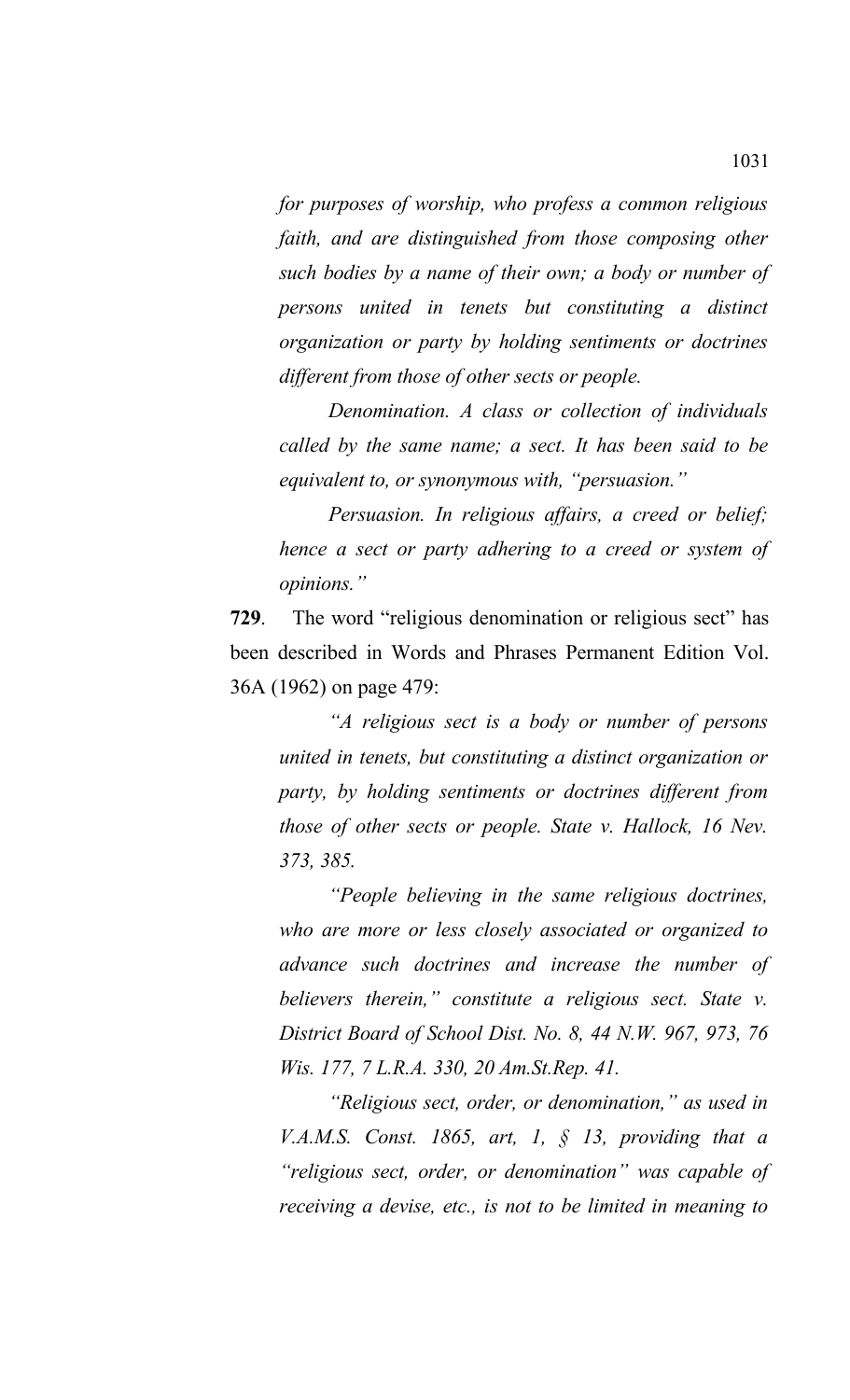*such religious bodies as are composed of many local congregations linked together by rules of the sect, order, or congregation, so that what property one holds belongs in some sense to the whole, but includes a local congregation uncontrolled by any general ecclesiastical organization. Boyce v. Christian, 69 Mo. 492, 494."*

*Within Const. Art. 1, § 1, par. 14, providing that no money shall be taken from the public treasury in aid of any church, sect, denomination, or sectarian institution, a "religious sect" is a body or number of persons united in tenets and constituting a distinct organization or party holding sentiments or doctrines different from those of other sects or people, and having a common system of faith. Every such sect is "sectarian," and a "church" is an organization for religious purposes or for the public worship of God. Benett v. City of La Grange, 112 S.E. 482, 485, 153 Ga. 428, 22 A.L.R. 1312."*

**730**. The term "religious sect" is described in the Law Lexicon-The Encyclopaedic Law Dictionary by P. Ramanatha Aiyer (1997) at page 1648 as under:

*"Religious sect. "People believing in the same religious doctrines, who are more or less closely associated or organized to advance such doctrines and increase the number of believers therein," constitute a religious sect. A religious sect is a body or number of persons united in tenets, but constituting a distinct organization or party, by holding sentiments or doctrines different from those of other sects or people."*

**731**. In the New Lexicon Webster's Dictionary of the English Language Deluxe Encyclopedic Edition at page 841 the word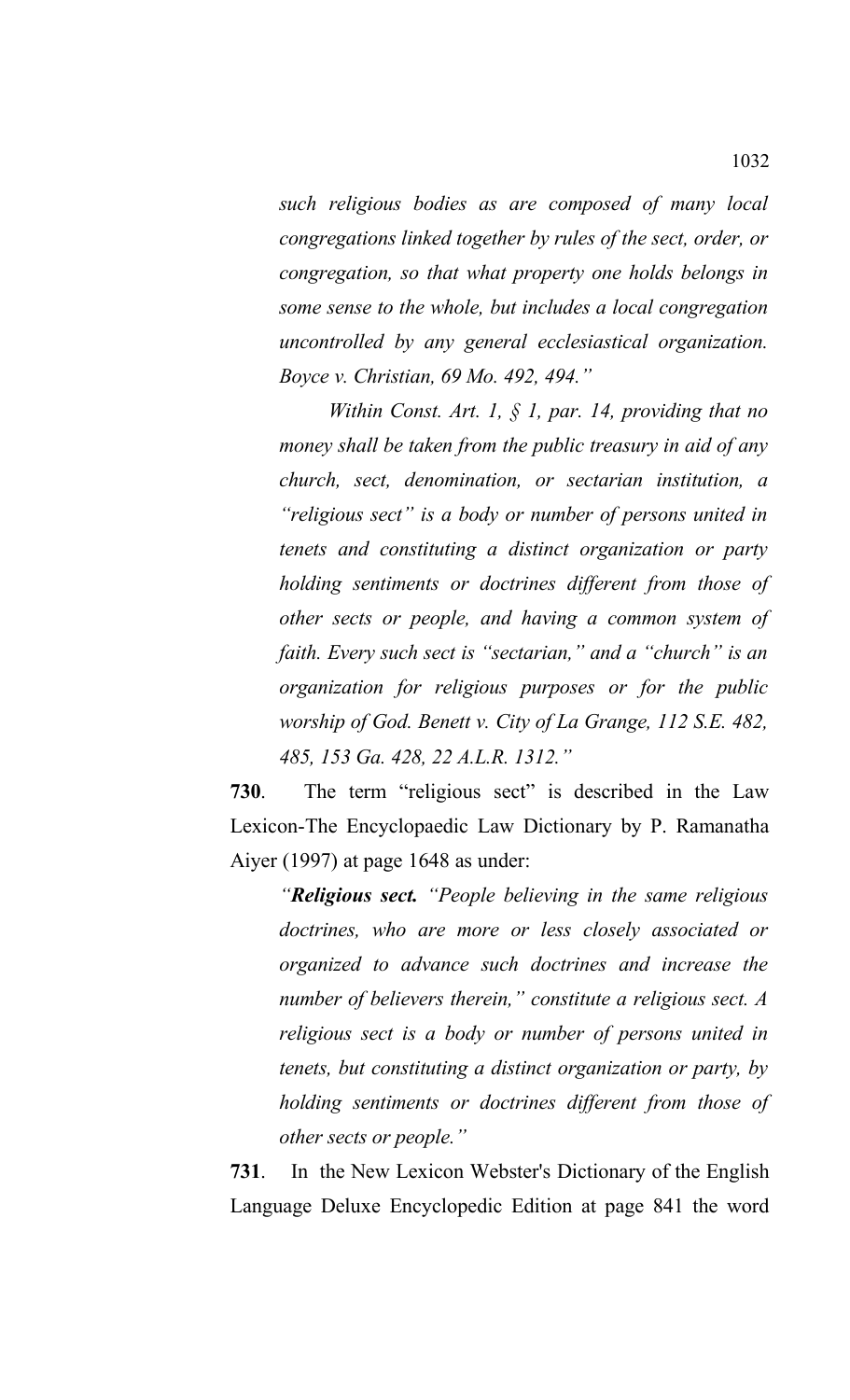"religious" has been described as under:

*"re-li-gious 1. adj. of, pertaining to, or concerned with religion, faithful in religion, associated with the practice of religion, a religious rite (of behavior) governed by principles adhered to as strictly as if they were those of a religion, a religious regard for accuracy, of or pertaining to a monastic order 2. pl. re-li-gious n. someone who has made monastic vows."*

**732**. The term "religious denomination" came up for consideration before the Apex Court in **Sri Shirur Mutt (Supra)** and after referring to the Oxford Dictionary, the Court observed that the meaning of "religious denomination" is a collection of individuals classed together under the same name; a religious sect or body having a common faith and organization and designated by a distinctive name. The Court held that different sects or sub-sects can certainly be called a religious denomination as it is designated by a distinctive name, has a common faith and common spiritual organization.

**733**. In **S.P. Mittal (supra)** the Court also considered the term 'religious denomination' and said:

*"The word 'religious denomination' in Article 26 of the Constitution must take their colour from the word 'religion' and if this be so, the expression 'religious denomination' must also satisfy three conditions". It must be a collection of individuals who have a system of beliefs or doctrines, which they regard as conducive to their spiritual well being, that is, a common faith; Common organization; and Designation by a distinctive name."*

**734**. In **S. R. Bommai and others Vs. Union of India and others AIR 1994 SC 1918** and **M/s Radhasoami Satsang,**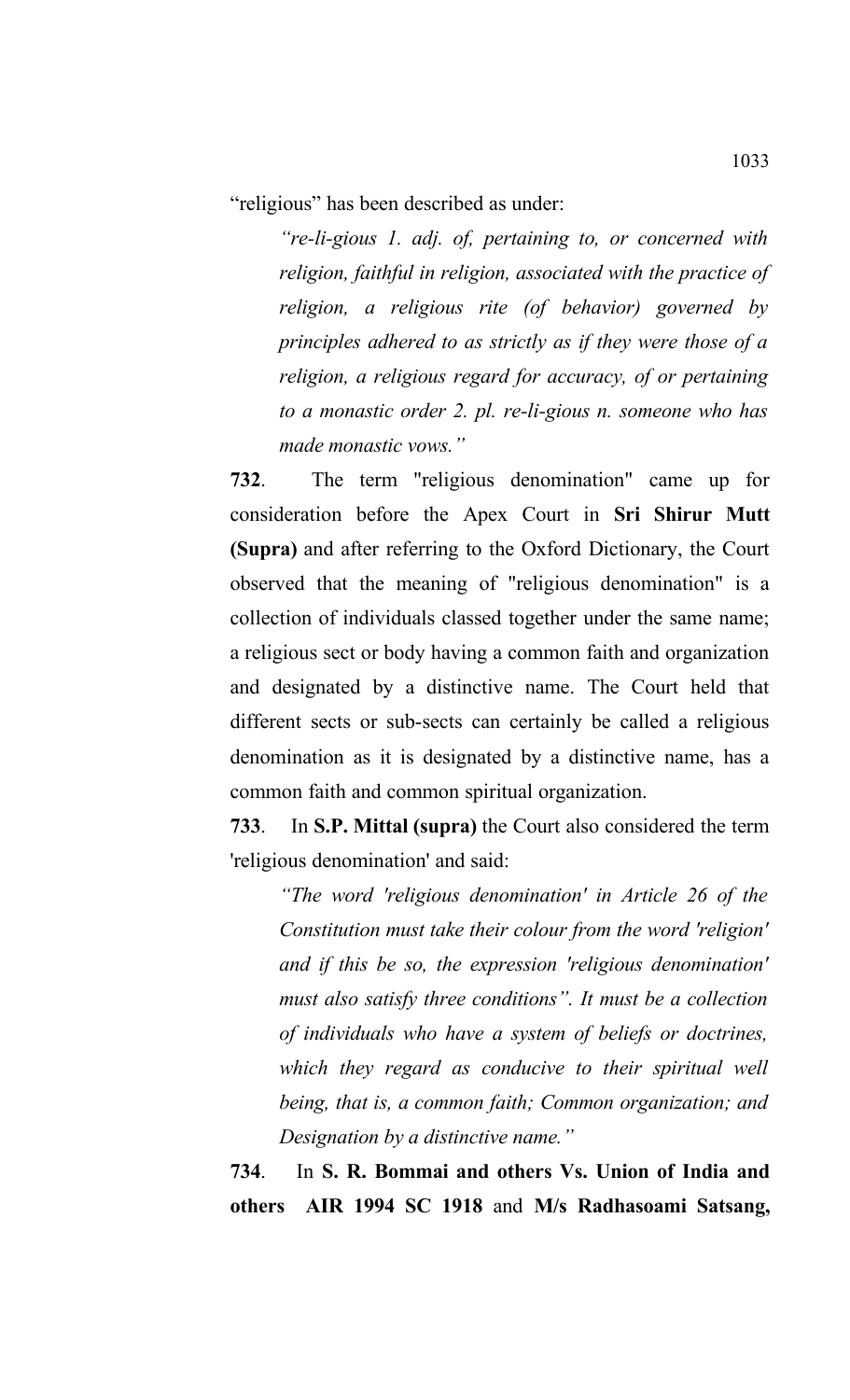**Saomi Bagh, Agra Vs. Commissioner of Income Tax 1992 (1) SCC 659** the aforesaid tests for determination of "religious denomination" were reiterated.

**735**. In **Nallor Marthandam Vellalar and others Vs. Commissioner, Hindu Religious and Charitable Endowments and others 2003 (10) SCC 712**, it was held that the words "religious denomination" take their colour from the word "religion". The Court further said that the expression "religious denomination" must satisfy three requirements- (1) it must be collection of individuals, who have a system of beliefs or doctrine which they regard as conducive to their spiritual wellbeing, i.e. a common faith, (2) a common organization; and (3) designation of a distinctive name. It necessarily follows that the common faith of the community should be based on religion in that they should have common religious tenets and basic cord which connects them, should be religion and not merely consideration of caste of community or social status.

**736**. Following the view taken with regard to "religious denomination" in **Sri Shirur Mutt (supra)**, a three-Judge Bench of the Apex Court in **Acharya Jagdishwaranand Avadhuta and others Vs. Commissioner of Police, Calcutta and another 1983 (4) SCC 522** held that "Ananda Marga", which is a collection of individuals who have a system of beliefs which they regard as conducive to their spiritual well being; a common organization; a definite name could be regard as a "religious denomination" within Hindu religion as it satisfies the test laid down by the Constitution Bench in **Sri Shirur Mutt (supra).**

**737**. In **Bramchari Sidheswar Shai (supra)**, the Court held that Ram Krishna Mission is also a "religious denomination", and while expressing so, the Court in para 51 of judgment said :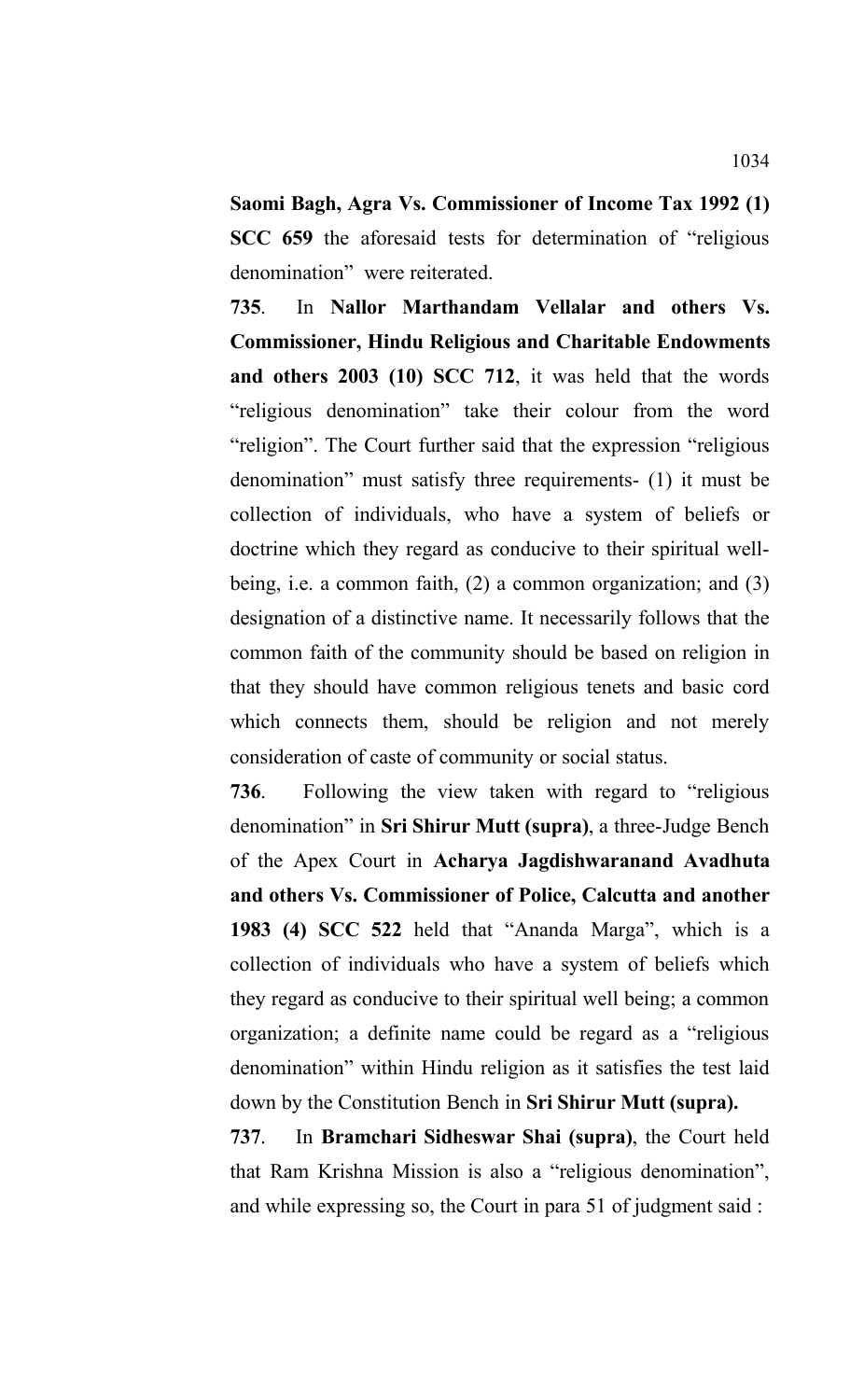"*51. No good reason is shown to us for not accepting the view of the Division Bench of the point that Ramakrishna Mission or Ramakrishna Math is a religious denomination. It is not in dispute and cannot be disputed that Sri Ramakrishna could be regarded as religious teacher who expounded, practised and preached the principles of Vedanta on which Hindu religion is founded, to meet the challenges posed to humanity in the changing world and made his disciples to spread the principles so expounded by him not only in India but all over the world as the basic principles of Hinduism. It cannot also be disputed that the disciples of Ramakrishna formed Ramakrishna Math and Ramakrishna Mission for propagation and promotion of the principles, so expounded, practised and preached by Ramakrishna Parmahansa, by way of publications and building of temples, prayer halls and building of educational, cultural and charitable institutions as performance of sevas resulting in the coming up of organisations as Ramakrishna Maths and Ramakrishna Missions, all over the world. These Maths and Missions of Ramakrishna composed of the followers of principles of Hinduism as expounded, preached or practised by Ramakrishna as his disciples or otherwise form a cult or sect of Hindu religion. They believe in the birth of sage Ramakrishna in Dakshineswar as an Avatar of Rama and Krishna and follow the principles of Hinduism discovered, expounded, preached and practised by him as those conducive to their spiritual well-being as the principles of highest Vedanta which surpassed the principles of Vedanta conceived and*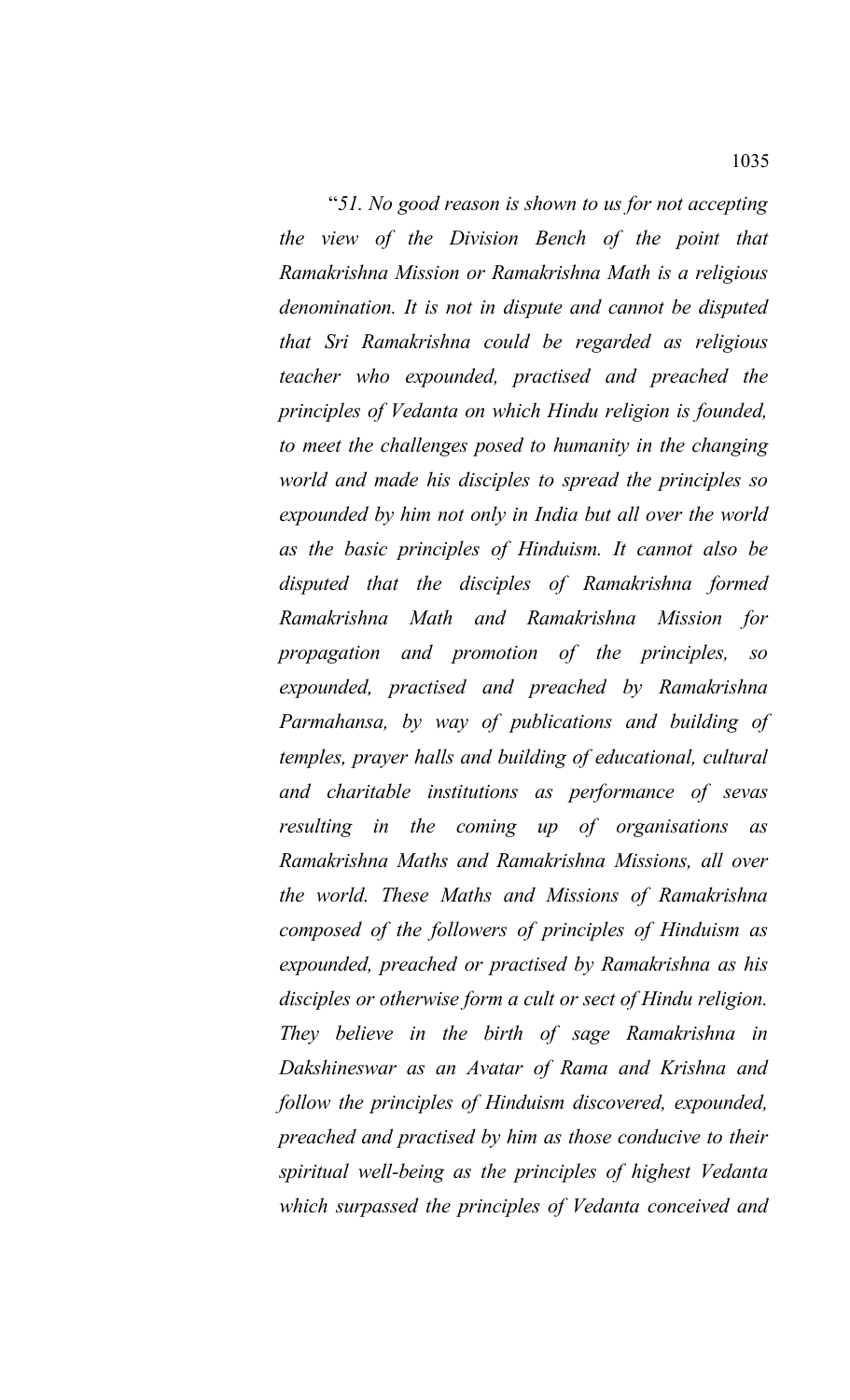*propagated by Sankaracharya, Madhavacharya and Ramanunjacharya, who were earlier exponents of Hinduism. Hence, as rightly held by the Division Bench of the High Court, followers of Ramakrishna, who are a collection of individuals, who adhere to a system of beliefs as conducive to their spiritual wellbeing, who have organised themselves collectively and who have an organisation of definite name as Ramakrishna Math or Ramakrishna Mission could, in our view, be regarded as a religious denomination within Hindu religion, inasmuch as they satisfy the tests laid down by this Court in Sri Shirur Math's case (AIR 1954 SC 282) (supra) for regarding a denomination as a religious denomination."*

**738**. It may be noticed at this stage the scope of judicial review about what constitute religious belief or what is essential religious practices or what rites and ceremonies are essential according to the tenets of a particular religion. It is not the subject to the belief of faith of a judge but once it is found that a belief, faith, rite or ceremony is genuinely and consciously treated to be part of the profession or practice of a religion by the segment of people of distinct group, believing in that particular religion, suffice it to constitute "religion" within the term of Article 25 of the Constitution whereunder the persons of the said segment have a fundamental right to practice their religion without any interruption from the State. This right is subject only to public order, morality and health and to the other provisions of Part III of the Constitution as well as the power of the State to make laws in respect to the matter provided in Article 25(2) of the Constitution. This right is conferred to the persons professing, practising and propagating the concerned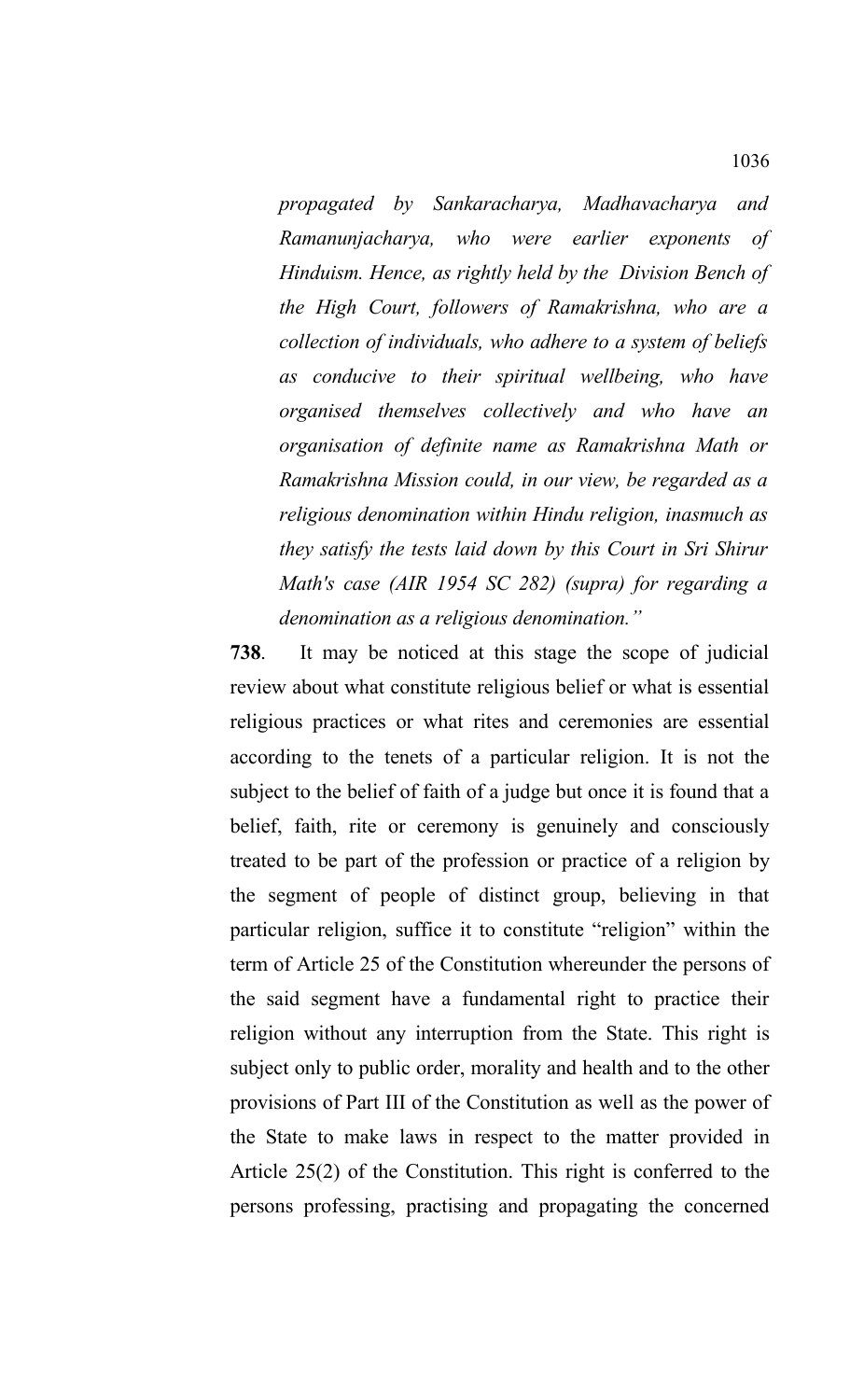religion.

**739**. In **Jamshed Ji Vs. Soonabai, (1909) 22 Bom 122** Hon'ble Davar, J. in respect to the belief of a community regarding religion observed:

"*If this is the belief of the community and it is proved undoubtedly to be the belief of the Zoroastrian community, a secular Judge is bound to accept that belief-it is not for him to sit in judgement on that belief, he has no right to interfere with the conscience of a donor who makes a gift in favour of what he believes to be the advancement of his religion and the welfare of his community or mankind."*

**740**. The above view has been quoted with approval in **Ratilal Panachand Gandhi (supra)** and in **Bijoe Emmanuel and others Vs. State of Kerala and others, 1986(3) SCC 615** wherein after quoting the above observation the Apex Court approved the same in the following words:

*"We do endorse the view suggested by Davar J.'s observation that the question is not whether a particular religious belief or practice appeals to our reason or sentiment but whether the belief is genuinely and conscientiously held as part of the profession or practice of religion. Our personal views and reactions are irrelevant. If the belief is genuinely and conscientiously held it attracts the protection of Article 25 but subject, of course, to the inhibitions contained therein."*

**741**. The contents and the scope of Article 25 and 26 of the Constitution have been considered by the Apex Court in a number of decisions and it would be suffice to refer a Constitution Bench decision in **Sardar Syedna Tahel Saifuddin Saheb Vs. State of Bombay, AIR 1962 SC 853** wherein,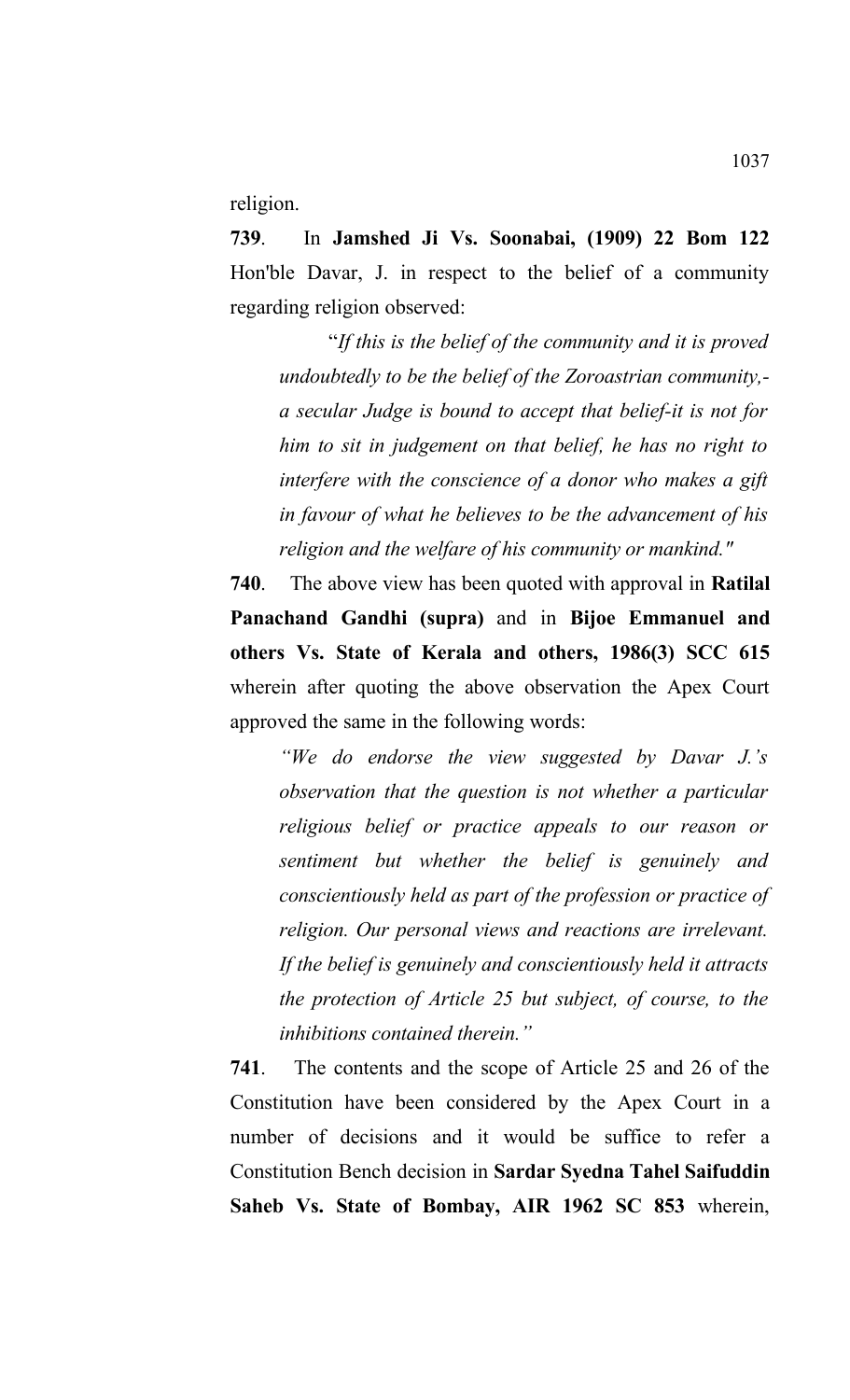referring to its earlier decisions, the Apex Court in para 34 observed:

*"The content of Arts. 25 and 26 of the Constitution came up for consideration before this Court in 1954 SCR 1005: (AIR 1954 S.C. 282), Ramanuj Das v. State of Orissa, 1954 SCR 1046: (AIR 1954 SC 400), 1958 SCR 895: (AIR 1958 S.C. 255); (Civil Appeal No. 272 of 1960 D/- 17-3-1961: (AIR 1961 SC 1402), and several other cases and the main principles underlying these provisions have by these decisions been placed beyond controversy. The first is that the protection of these articles is not limited to matters of doctrine or belief, they extend also to acts done in pursuance of religion and therefore contain a guarantee for rituals and observances, ceremonies and modes of worship which are integral parts of religion. The second is that what constitutes an essential part of a religion or religious practice has to be decided by the courts with reference to the doctrine of a particular religion and include practices which are regarded by the community as a part of its religion."*

**742**. Here referring as to what constitute "religious denomination", the Court also observed that the identity of a "religious denomination" consists in the identity of its doctrine, creeds and tenets and these are intended to ensure the unity of the faith which its adherents profess and the identity of the religious views and the bonds of the union which binds them together as one community. In the absence of conformity to essentials, the denomination would not be an entity cemented into solidity by harmonious uniformity of opinion, it would be a mere incongruous heap of, as it were, grains of sand, thrown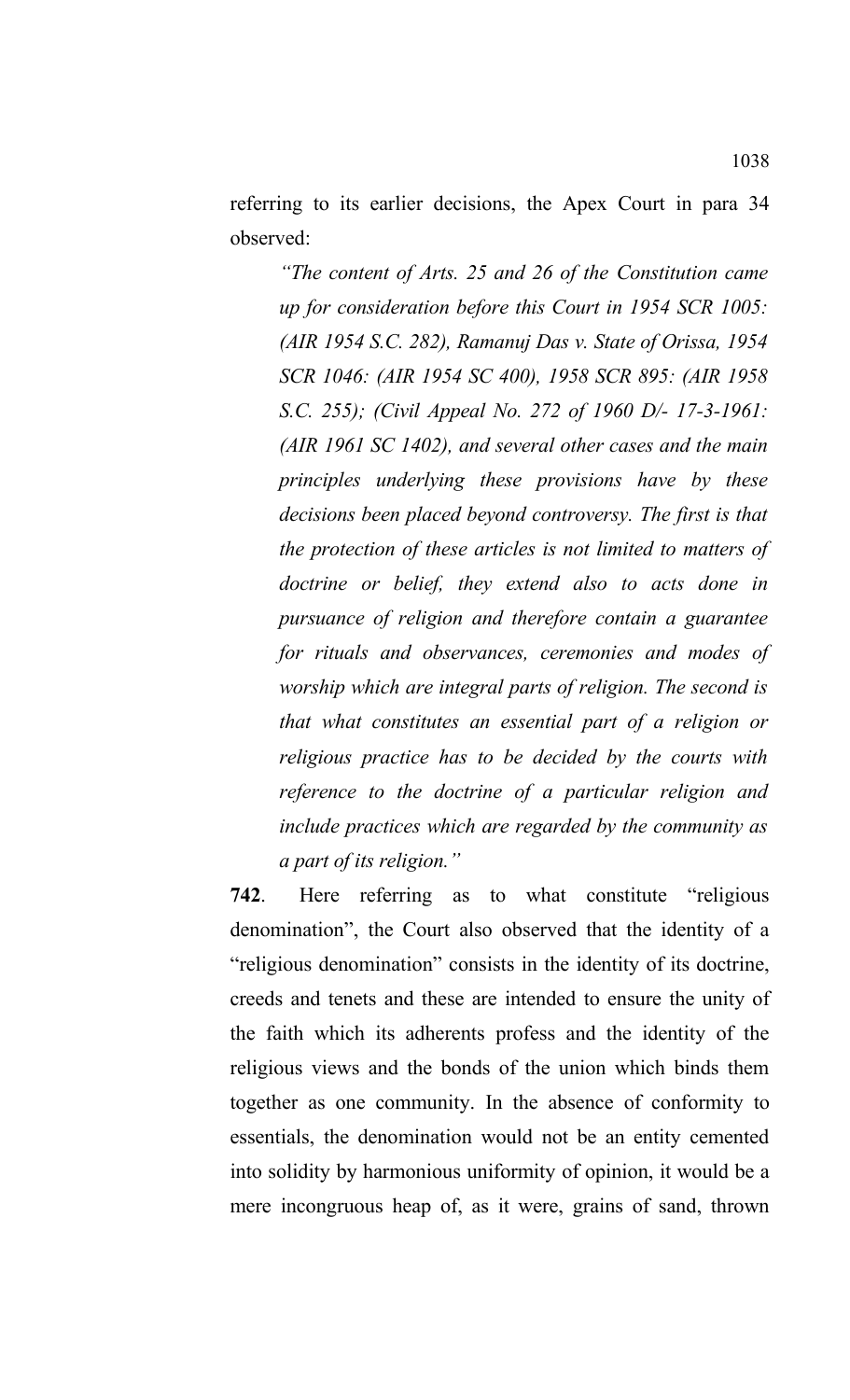together without being united, each of these intellectual and isolated grains differing from every other, and the whole forming a but nominally united while really unconnected mass; fraught with nothing but internal dissimilitude, and mutual and reciprocal contradiction and dissension. (This is a quote from the passage of Lord Halsbury in Free Church of Scotland Vs. Overtoun; 1904 AC 515 which in turn refer to the observations of "Smith B." in Dill Vs. Watson, (1836) 2 Jones Rep. (Ir Ex) 48).

**743**. The Apex Court further observed that a denomination within Article 26 and persons who are members of that denomination are under Article 25 entitled to ensure the continuity of the denomination and such continuity is possible only by maintaining the bond of religious discipline which would secure that continued adherence of its members to certain essentials like faith, doctrine, tenets and practices. The right guaranteed by Article 25(1) is not confined to freedom of conscience in the sense of the right to hold a belief and to propagate that belief, but includes the right to the practice of religion, the consequences of that practice must also bear the same complexion and be the subject of a like guarantee.

**744**. In **Sardar Sarup Singh and others Vs. State of Punjab and others, AIR 1959 SC 860** another Constitution Bench observed that freedom of religion in our Constitution is not confined to religious beliefs only but extends to essential religious practices as well subject to the restriction which the Constitution has laid down. Referring to **Shirur Mutt (supra)** it also held that a religious denomination or organization enjoys complete autonomy in the matter of deciding as to what rites and ceremonies are essential according to the tenets of the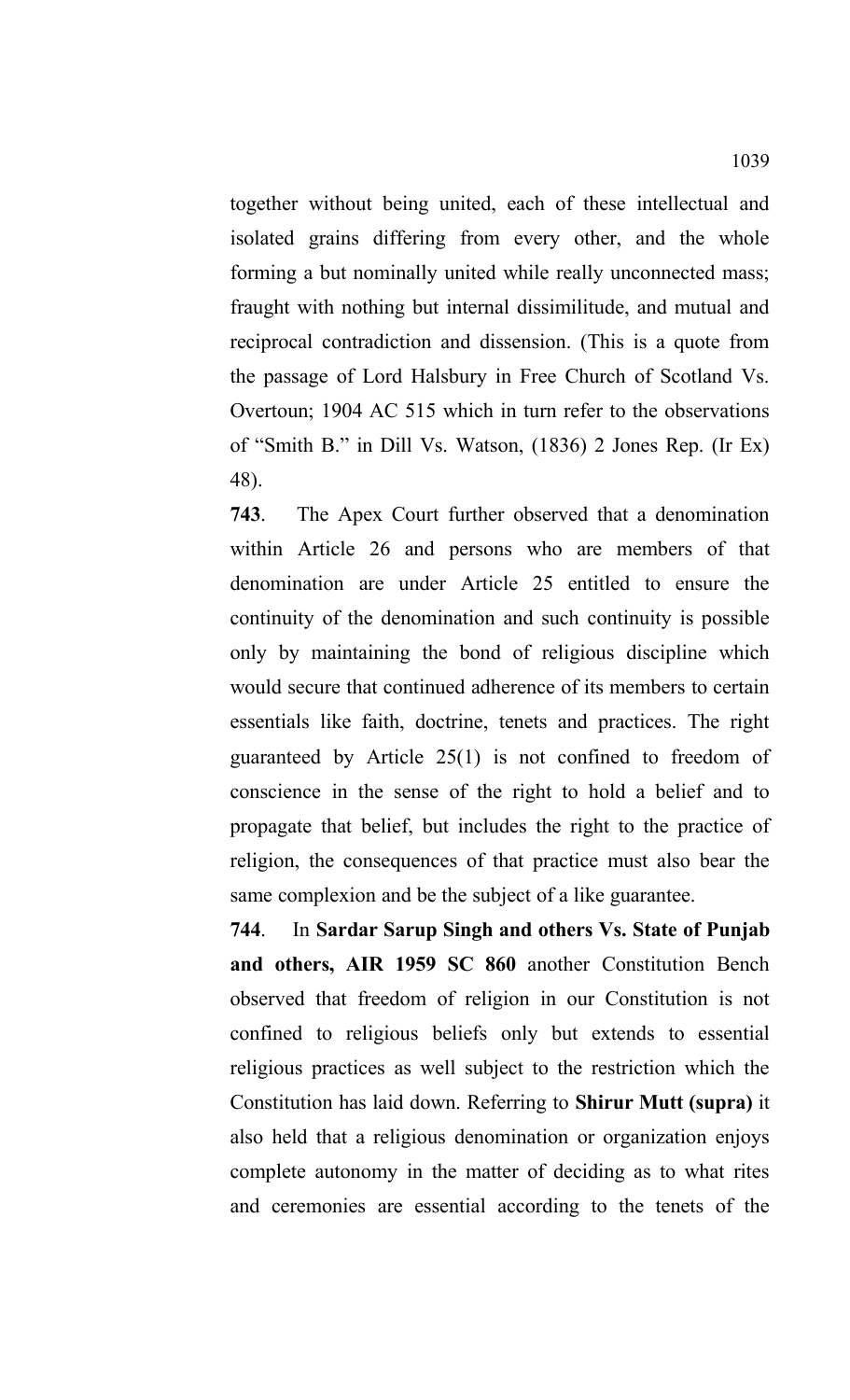religion they hold. Similarly referring to **Venkataramana Devaru Vs. State of Mysore, AIR 1958 SC 255** the court said that matters of religion in Article 26(b) include practices essential according to the community as part of its religion.

**745**. In the light of the above discussion, let us examine as to what are the characteristics of Nirmohi Akhara, plaintiff, so as whether it can be called "the Panchayati Math of Ramanandi sect of Bairagies" and also a "religious denomination following its religious faith and pursues according to its own customs".

**746**. Sri R.L. Verma, Advocate, learned counsel for plaintiffs (Suit-3) placed before us Exhibit-1 (Suit-3), which is a copy of a registered document containing in writing the customs and practices to be observed by Nirmohi Akhara. The document is registered with the Sub-Registrar, Faizabad under Registration Act, 1908 on 26.3.1949. It states that about 500 years back, Sri Brijanand and Sri Balanand Ji constituted 3 Anni, namely, (1) Nirmohi, (2) Digamber and (3) Nirwani and thereunder constituted seven Akharas, namely, (1) Sri Panch Ramanandi Nirmohi Akhara, (2) Sri Panch Ramanandi Nirwani Akhara, (3) Sri Panch Ramanandi Digambari Akhara, (4) Sri Panch Ramanandi Santoshi Akhara, (5) Sri Panch Ramanandi Khaki Akhara, (6) Sri Panch Ramanandi Niralambi and (7) Sri Panch Ramanandi Maha Nirwani. These bodies were constituted for protection and development of "Chatuha Sampraday". All these seven Akharas were based on military training of Sadhus. The existing Mahant of Nirmohi Akhara was Sri Raghunath Das, but in hierarchy the Panchayat has twelve other Mahants or may be called "Sub-Mahants". Nirmohi Akhara has a lot of property including several temples, namely, Ramjanam Bhumi Temple at Mohalla Ram Kunj, Temple Akhara at Mohalla Rajghat etc. The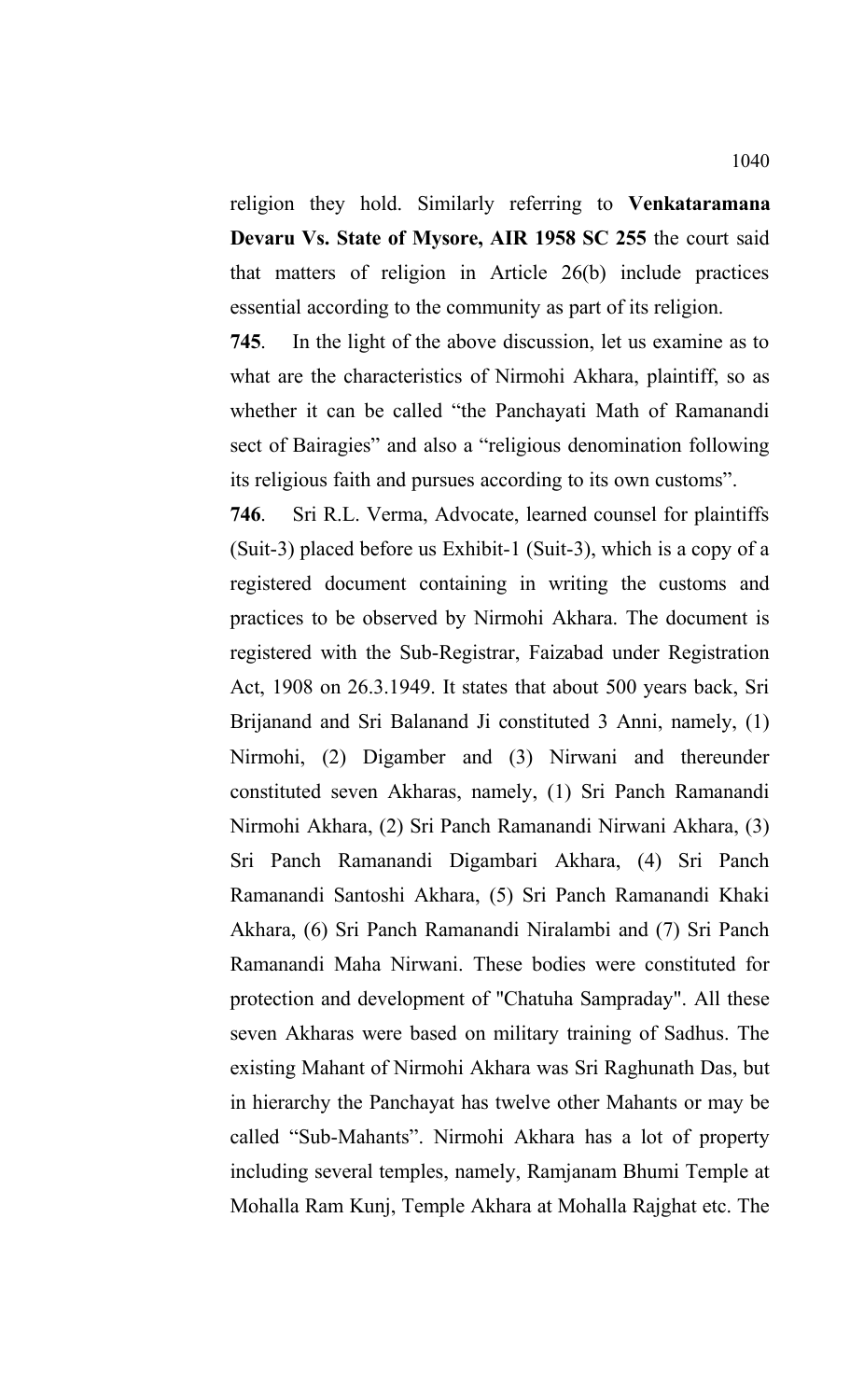appointment and removal of the Mahant shall be by panchayat. The property shall be in the name of Mahant, but would belong to Nirmohi Akhara. Any legal proceeding shall be taken through Mahant. However, Mahant would not work contrary to the decision of Panch. The Akahara shall follow and propound the religious tenets of "Chatuha Sampraday" with further provision of giving military training to its Sadhus for the protection of its Sampraday.

**747**. Sri Verma submitted that Ramanand Sect has its origin with Lord Ram who is treated to be the first superior of the sect. It has derived its continuance since then. Sri Ramanandacharya, however, was a person who formally established it sometimes in 13<sup>th</sup> Century. The military training commenced in the sect by Sri Anubhavanandacharya in the  $16<sup>th</sup>$  Century and was given a final shape by Sri Balanandacharya. In support of his submissions he placed before us a book "Smritigranthah" 30<sup>th</sup> Edition published by Sri Ramanand Darshan Shodh Sansthan on 27.01.2000 (Paper No. 43-C1/6). Page 543/279 contains some details of Sri Anubhavanandacharya showing his period from Samvat 1503- 1611 (1446 AD-1554 AD). Similarly page 695/431 gives the details of Sri Balanandacharya showing his period as Samvat 1710-1852 (1653 AD-1795 AD). From page 73/49 it is evident that Sri Ramanandacharya himself was born in Samvat 1356 (1299 AD) at Prayagraj i.e. Allahabad and died in Samvat 1532 (1475 AD) at Varanasi.

**748**. He further relied on **Yadunath Sarkar's "History of Bairagi Akharas**" to show existence of Vairagis and their activities in Kumbh Mela in the year 1796 AD and 1882 AD.

**749**. He also relied on certain other books which are as under.

**750**. "**A Historical Sketch of Tahsil Fyzabad, Zillah**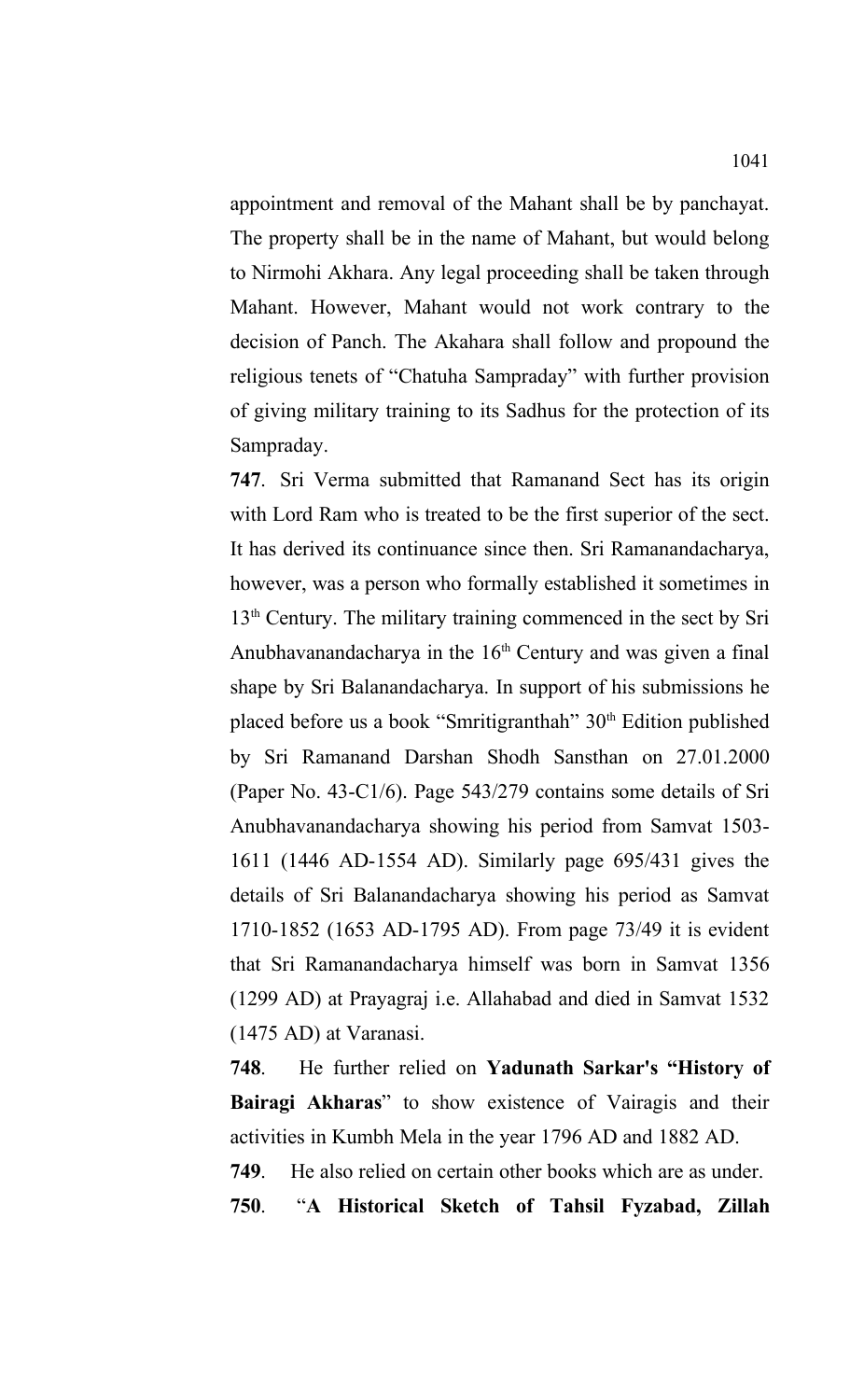**Fyzabad**" by P. Carnegy printed at the Oudh Government Press, Lucknow in 1870 (in short "P. Carnegy's Historical Sketch"). P. Carnegy was officiating Commissioner and Settlement Officer at Faizabad. Besides others, he has also dealt with the Akharas of Ayodhya in his book from Page 19 to 20, as under :

*"The monastic orders.- There are seven Akharas or cloisters of the monastic orders, or Bairagis, disciples of Vishnu, in Ajudhia, each of which is presided over by a Mahant or Abbot; these are :-*

*1. Nirbani, or silent sect, who have their dwelling in Hanuman Garhi.*

*2. The Nirmohi, or void of affection sect, who have establishments at Ramghat, and Guptarghat.*

*3. Digambari, or naked sect of ascetics.*

*4. The khaki or ash-besmeared devotees*

*5. The Maha-nirbani, or literally dumb branch.*

 *6. The Santokhi, or patient family.*

 *7. The Nir-alambhi, or provisionless sect.*

*The expenses of these different establishments of which the first is by far the most important, are met from the Revenues of lands which have been assigned to them; from the offerings of pilgrims and visitors; and from the alms collected by the disciples in their wanderings all over India.* 

*The Nirbani sect,- I believe the Mahant of the Nirbani Akhaara or Hanumangarhi, has 600 disciples, of whom as many as 3 or 400 are generally in attendance, and to whom rations are served out at noon daily. The present incumbent has divided his followers into four Thoks or parties, to whom the names of four disciples, as*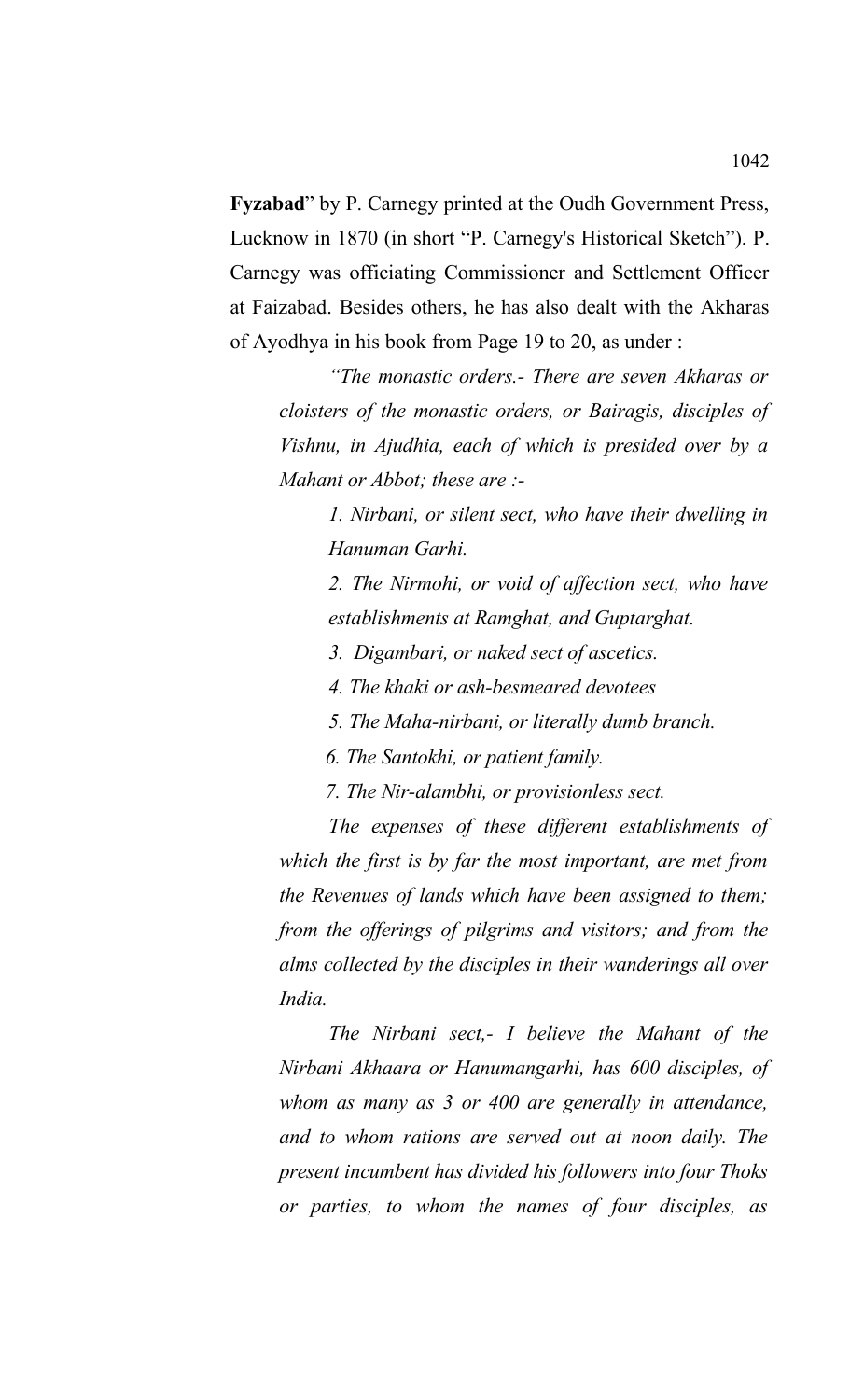*marginally noted, have been given.* 

*There appear to be as I have already pointed out in my "Notes on Races, &c.," several grades of discipleship in connexion with these establishments.* 

*I. There are the ordinary worshippers of all the different Hindu castes, who still retaining their position in the world and their home ties, become disciples in the simple hope that their prayers offered under the auspices of their spiritual guides, will be heard and their temporal wishes granted.*

*II. There are also those who forsaking the world and their homes, join the fraternity of devotees in view solely to their eternal well being, a privilege which is within the reach of all castes of Hindus. Of these latter those who were Brahmins and Chhatris before initiation are exempted from manual labour, while the menial offices of cooking, sweeping, water drawing &c. devolve upon those of the brethren who were originally of the lower castes.* 

*A disciple of the 2nd is for a time admitted as a novice and entrusted with unimportant secular offices only. He is then required to make a round of the great places of pilgrimage such as Dwarka Jagarnath, Gya &cs. &c., and on his return thence he is finally admitted to all the privileges of the order; celibacy is enforced, and those who surreptitiously marry, or steal, are expelled from the brotherhood. Brahmins and Chhatris are admitted to membership without limit as to age, but candidates, of other castes must be under the age of sixteen years, so that they may readily inbibe the doctrines of the order. The orders of the Mahant and his advisers, the heads of Thoks,*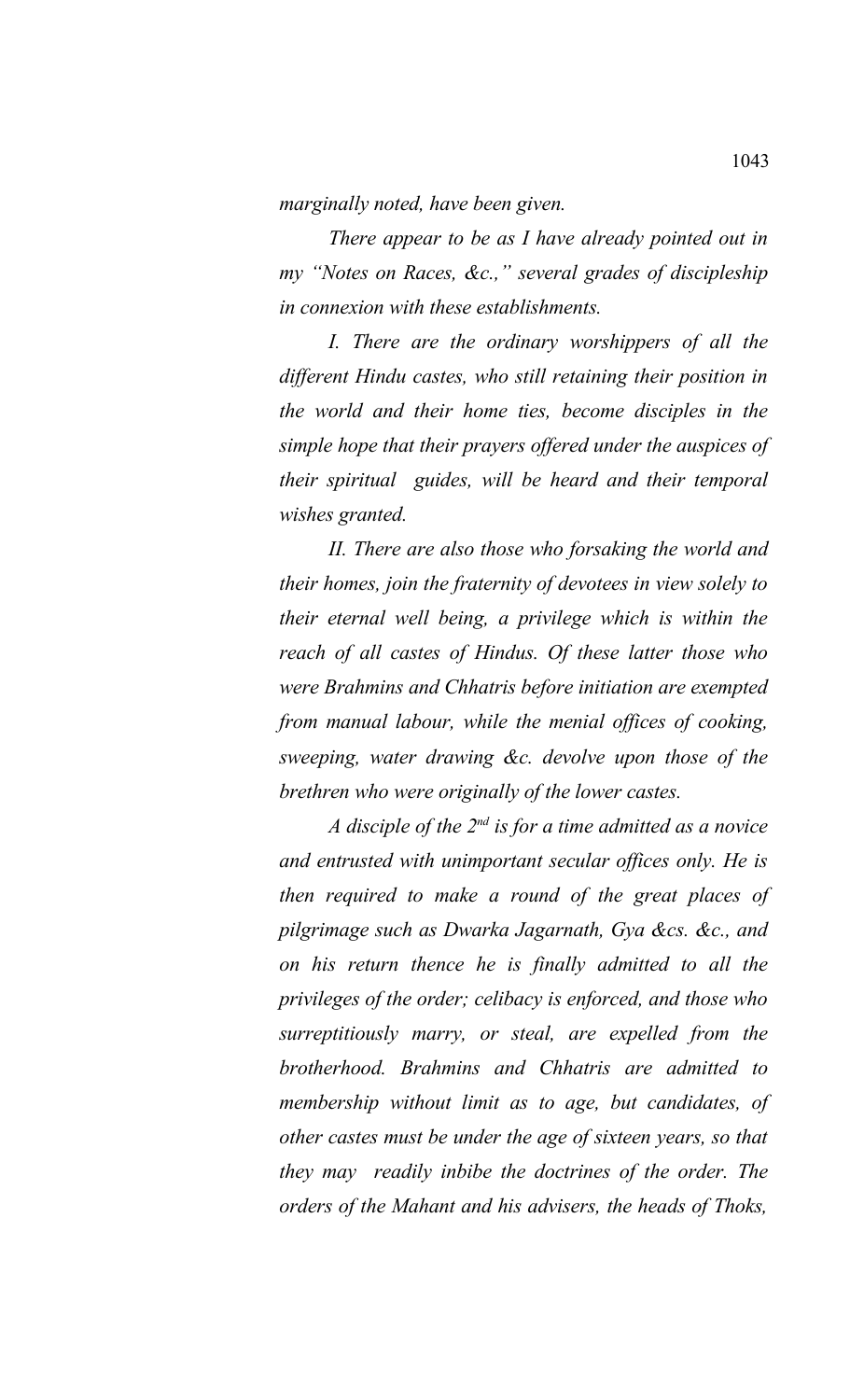*must be implicitly obeyed. The best of the disciples are chosen to remain at the temple to conduct the devotions in solitude.* 

*Nirmohi sect.- It is said that one Gobind Das came from Jaipur some 200 years ago and having acquired a few Bighas of revenue-free land, he built a shrine and settled himself at Ram Ghat. Mahant Tulshi Das is the sixth in succession. There are now two branches of this order, one at Ram Ghat, and the other occupying the temples at Guptar Ghat. They have rent free holdings in Basti, Manakpur and Khurdabad.* 

*The Digambari sect.- Siri Balram Das came to Ajudhia 200 years ago, whence it is now known, and having built a temple settled here. Mahant Hira Das is the seventh incumbent. The establishment of resident disciples is very small being limited to 15; they have several revenue free holdings in the district.* 

*The Khaki sect.- When Remchandr became an exile from Ajudhia his brother Lachhman is said in his grief to have smeared his body with ashes and to have accompanied him. Hence he was called Khaki, and his admiring followers bear that name to this date. In the days of Shuja-ud-Dowla one Mahant Dya Ram is said to have come from Chitrkot, and having obtained 4 bighas of land, he thereon established the Akhara, and this order of Bairagis now includes 180 persons, of whom 50 are resident and 100 itinerant. This establishment has some small assignments of land in this, and in the Gondah district. Ram Das the present Mahant is seventh in succession from the local founder of the order.*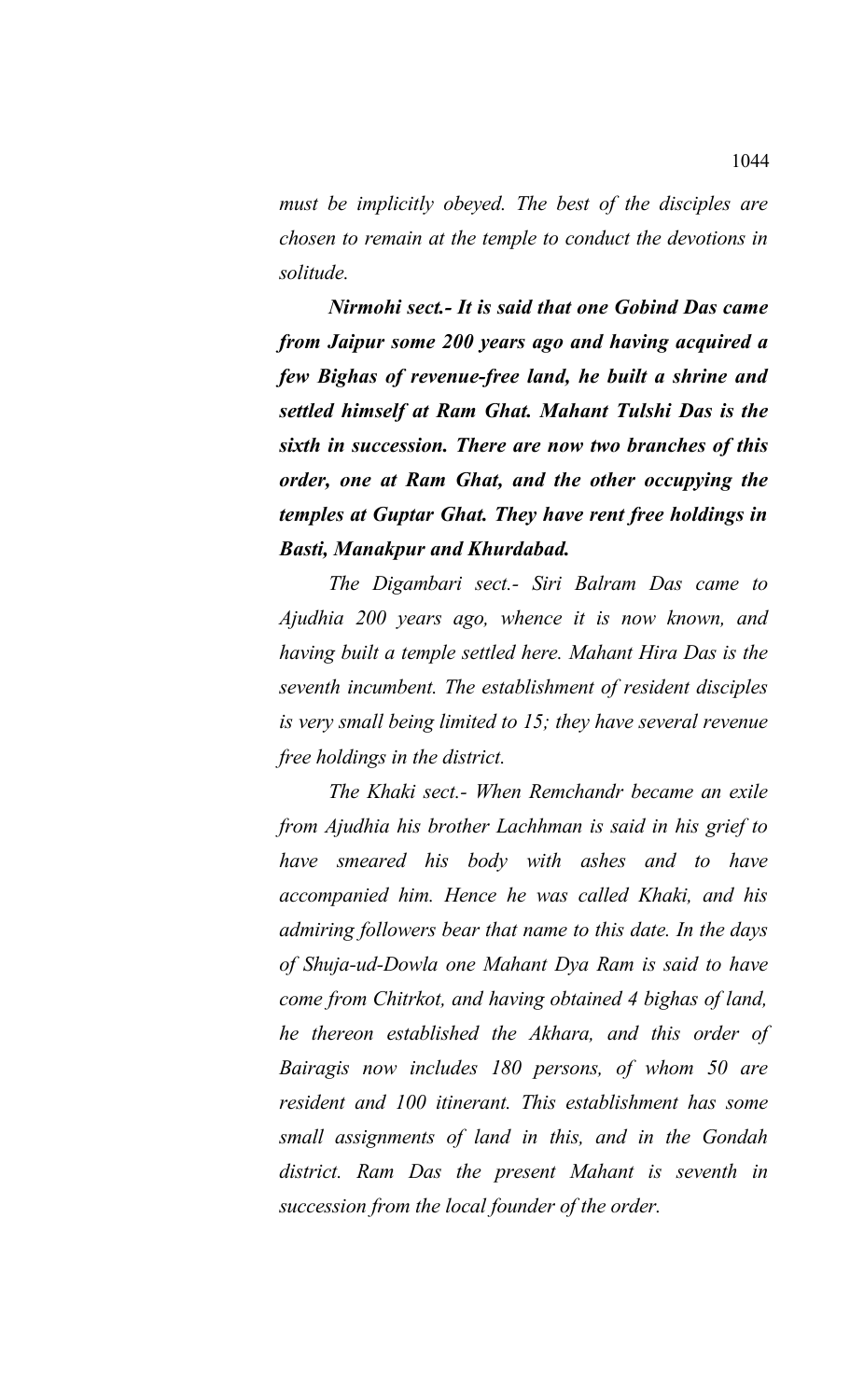*The Mahanirbani sect.- Mahant Parsotam Das came to Ajudhia from Kotah Bundi in the days of Shuja-ud-Dowla, and built a temple at Ajudhia. Dial Das the present incumbent is the sixth in succession. He has 25 disciples, the great majority of whom are itinerant mendicants. The words Mahanirbani imply the worshipping of God without asking for favours, either in this world or the next.* 

*The Santoki sect.- Mahant Rati Ram arrived at Ajudhia from Jaipur in the days of Mansur Ali Khan, and building a temple founded this order. Two or three generations after him the temple was abandoned by his followers, and one Nidhi Singh, an influential distiller in the days of the Ex-king, took the site and built thereon another temple. After this Khushal Das of this order returned to Ajudhia and lived and died under an Asok tree, and there the temple which is now used by the fraternity, was built by Ramkishn Das the present head of the community.* 

*The Niralambhi sect.- Siri Birmal Das is said to have come from Kotah in the time of Shuja-ud-Dowla, and to have built a temple in Ajudhia, but it was afterwards abandoned. Subsequently Narsing Das of this order erected a new building near Darshan Sing's temple. The present head of the fraternity is Ram Sevak, and they are dependent solely on the offerings of pilgrims."*

**751**. "**Fyzabad: A Gazetteer being Vol. XLIII of the District Gazetteers of the United Provinces of Agra and Oudh**" by **H.R. Nevill** published by **Government Press, United Province**s in **1905** (Book No. 4) also gives some details about the Ramanandis and Vairagi Akharas of Ayodhya as under: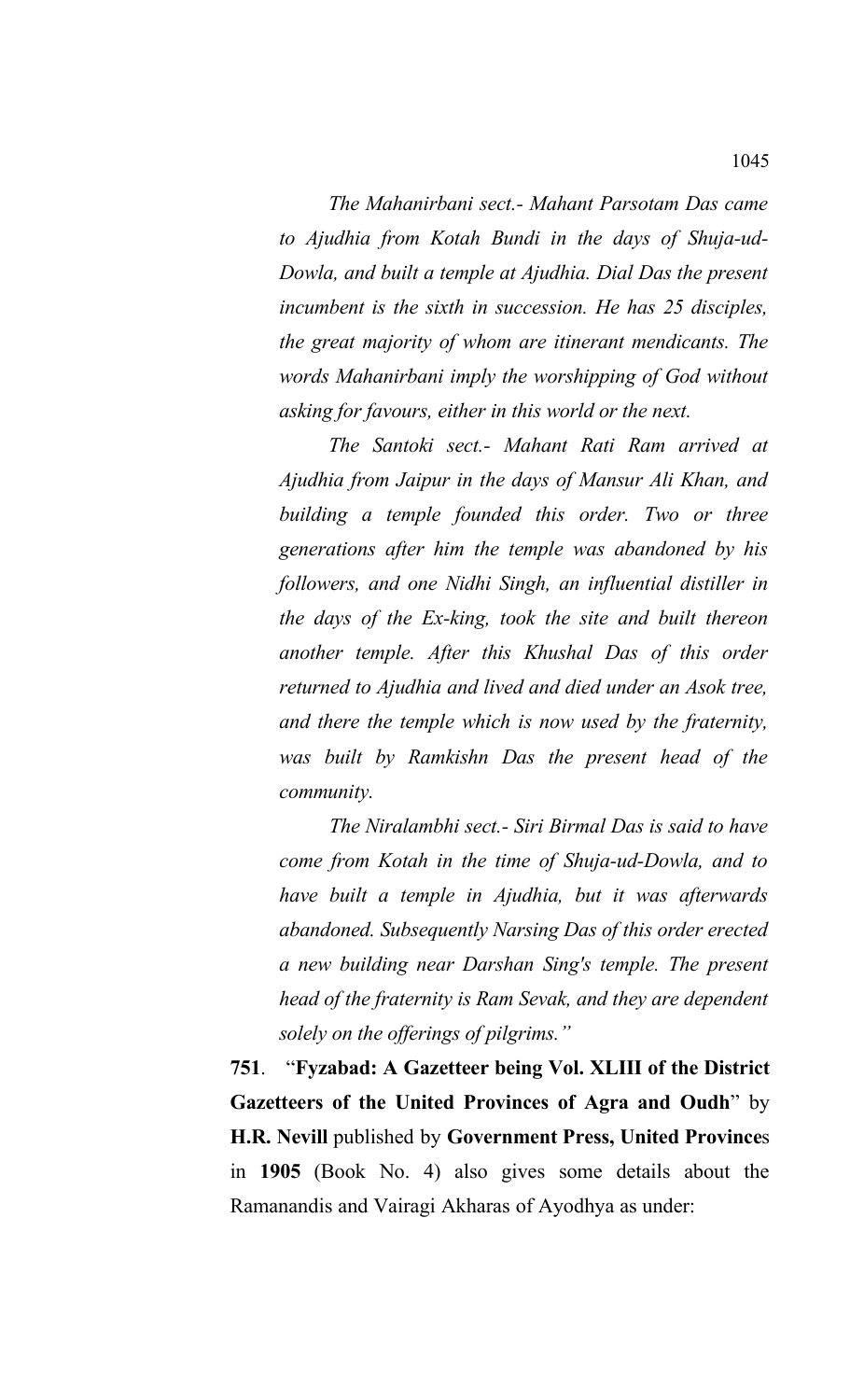*"Hinduism in this district is naturally influenced in a large degree by the presence of Ajodhya, the birthplace of Rama, so that it is only to be expected that the Vaishnavite form should predominate. The census returns show, however, that the professed followers of Vaishavism amount to only a small proportion of the Hindu population. No more than 7.7 per cent. were returned as Vaishnavites and 5.5 per cent. as Ramanandis. In both cases the proportions are high, but still the great mass of the Hindus appear to belong to no particular sect, as is generally the case throughout Oudh.* 

*Among the numerous Faqirs whose home is at Ajodhya there are many Bairagis, who are included in the Vaishnavites. These Bairagis belong to regularly constituted religious bodies and are devided among seven different akharas or orders. The disciples have to pass through a series of stages, which are identical in all cases. They are admitted while under the age of sixteen, although the rule is relaxed in the case of Brahmans and Rajputs, who also enjoy other privileges, especially in the matter of exemption from menial service. The first stage is known as Chhora and lasts for three years: the work of the novice consists of servile offices, such as cleaning the smaller utensils of the temple and of the common mess, carrying wood, and performing puja path. The second stage is also for three years and is known as bandagidar. The disciple now draws water from the well, cleans the larger vessels, cooks the food, as well as doing puja. At the expiration of this period there follows a third stage of equal duration, known as hurdanga. In this the work consists in*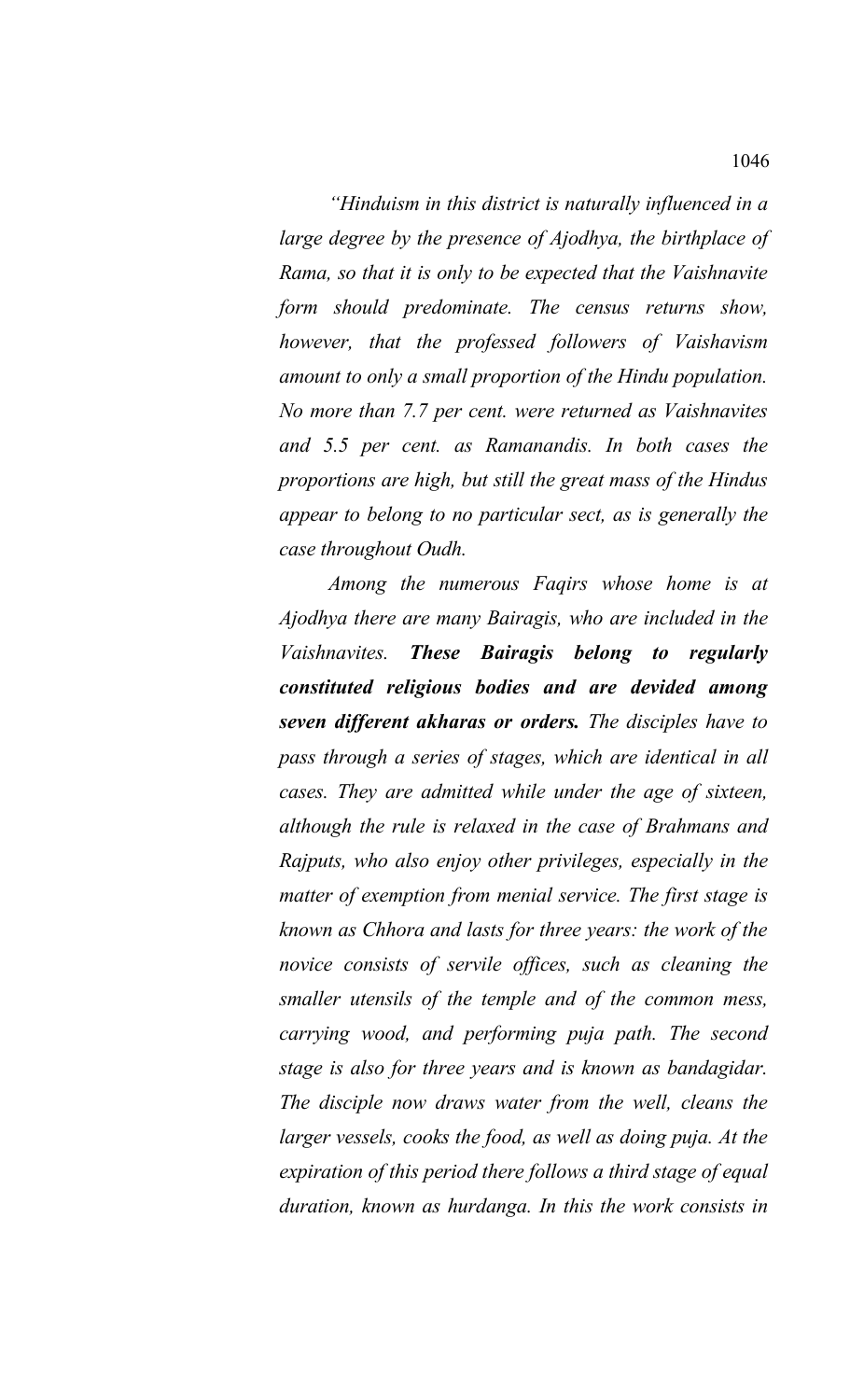*taking the daily food to the idols, distributing the daily rations given at midday to the brethren, doing puja and carrying the nishan or temple standard. In the tenth year the disciple enters on a fourth period of three years called naga. During this stage he leaves Ajodhya with his contemporaries and goes the round of all the tiraths or sacred places of India, subsisting all the time on mendicancy. At his return he reaches the fifth and final stage called atith, which continues till his life's end. He now ceases to work, except in the matter of puja path, and is provided with food and clothing.* 

*The seven orders have a regular system of precedence which is observed in ceremonial processions and on similar occasions. In front come the Digambaris, followed by the Nirbanis on the right and the Nirmohis on the left. In the third rank behind the Nirbanis march the Khakis on the right and the Niralambhis on the left; and after the Nirmohis come the Santokhis and Mahanirbanis in the same order. Between each body a space is left, both in front and on the flanks. The Digambaris or naked ascetics are said to have been founded by one Balram Das, who came to Ajodhya over two hundred years ago and built a temple here. The present head of the college is the eleventh mahant. The order is a small one, as the number of resident brethren is limited to fifteen; it is on the other hand possessed of considerable wealth, having several revenue-free holdings in Gorakhpur and two villages, Puraina in tahsil Fyzabad and Kalupur in Tanda, recently purchased in this district. The largest community is that of the Nirbanis, who live in the celebrated Hanuman Garhi*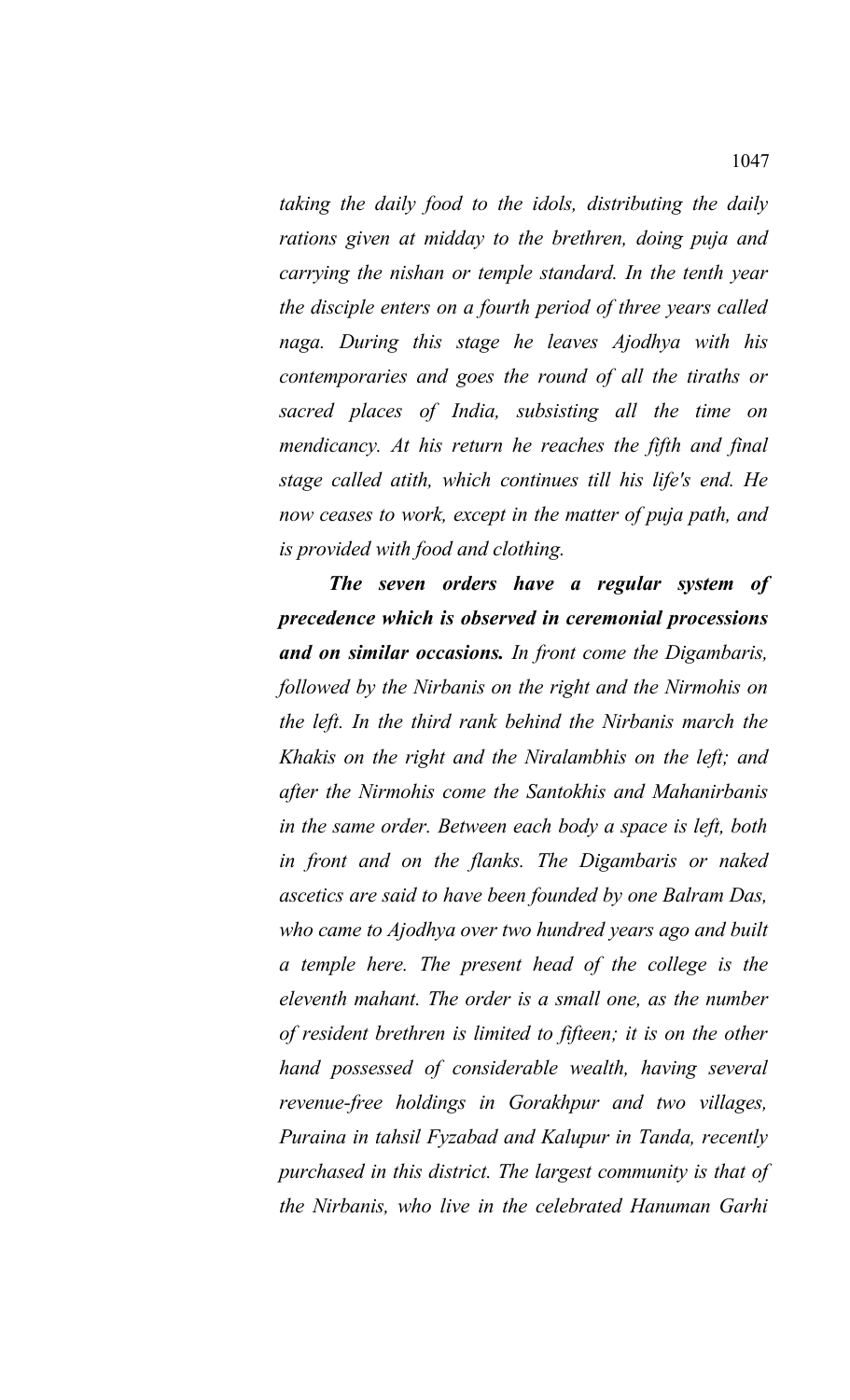*temple. They are very numerous, but there are not more than 250 resident disciples who obtain daily rations. The Nirbanis are divided into four thoks or pattis, which go by the names of Hardwari, Basantia, Ujainia and Sagaria, each with its own mahant; but over all is a single presiding mahant, chosen by common consent, who occupies the gaddi in the verandah in front of the temple. The Nirbanis are very wealthy: besides owning revenue-free lands in Fyzabad, Gonda, Basti, Pratabgarh and Shahjahanpur, they carry on an extensive business as moneylenders and dealers in elephants, and have purchased several villages with the proceeds. Their revenue from the offerings made by pilgrims is also very large. The Nirmohi sect claim spiritual descent from one Gobind Das of Jaipur. They formerly held the Janamasthan temple in Ramkot, the remains of which still belong to them; but on its destruction by the Musalmans they moved to Ramghat. Subsequently a quarrel arose among them on a question of succession and a split occurred, a branch leaving Ramghat and settling at Guptarghat. The mahant of the Ramghat branch is the ninth in succession from the founder. The Nirmohis of Guptarghat have some revenue-free lands in Basti, Mankapur and Khurdabad, but the others are wholly dependent on the temple offerings. The name signifies "void of affection." The Khaki or ash-besmeared akhara was established in the days of Shuja-ud-daula by one Daya Ram from Chitrakot, who obtained four bighas of land in Ajodhya and built thereon a temple. The order numbers 180 persons, of whom 50 are resident and the rest itinerant. The present head is*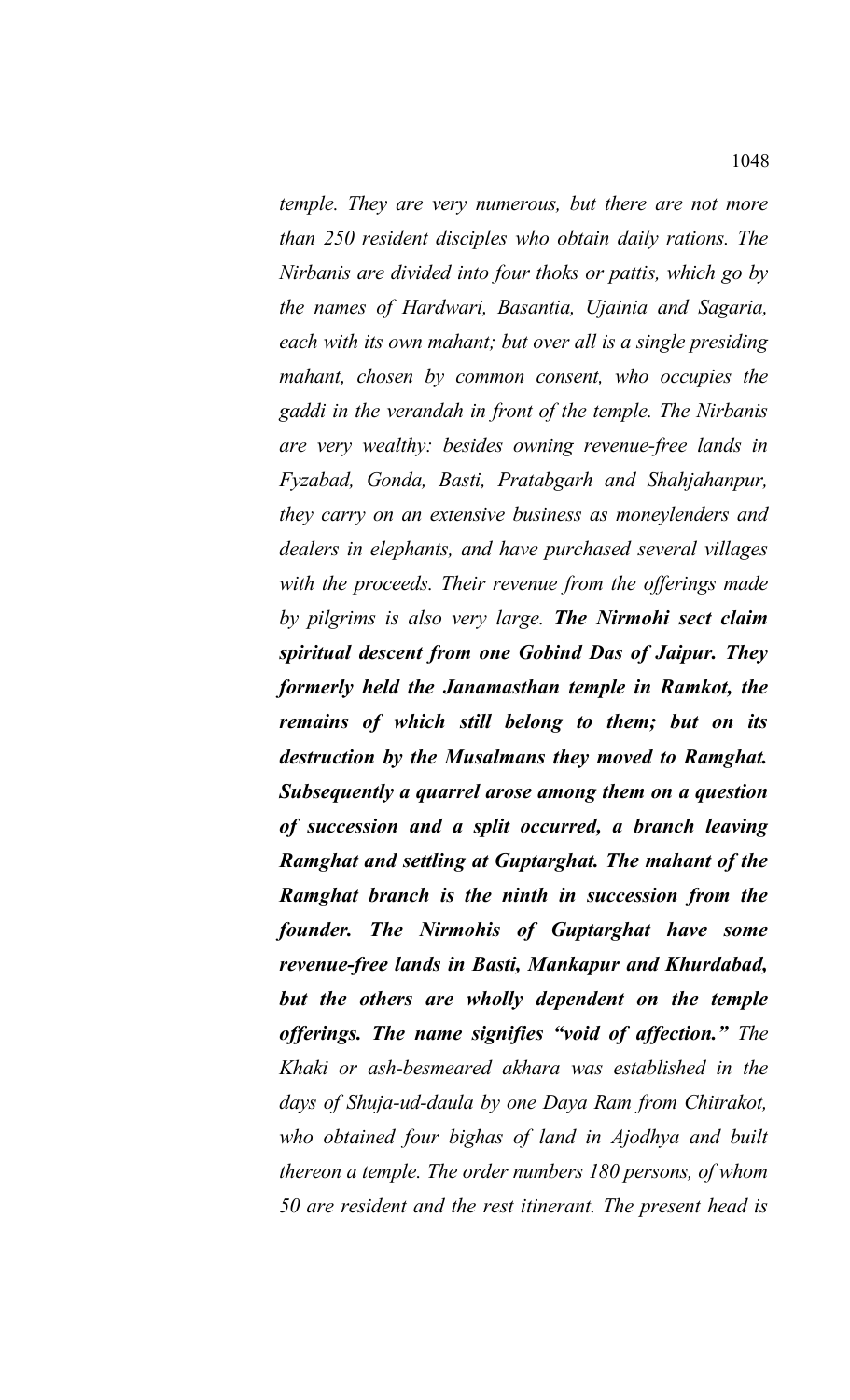*eleventh in succession from the founder. The khakis own some land in Basti and hold the lease of one village in Gonda. The sect called Niralambhi, or provisionless, dates from the same period, having been founded by Birmal Das of Kotah, who came to Ajodhya and built a temple which was afterwards abandoned. One of his successors, Narsingh Das, erected a new temple near that of Darshan Singh. The fraternity is a small one and depends solely on the offerings of pilgrims. The Santokhis or patient faqirs are a small and poor sect without any endowment. The akhara was founded in the time of Safdar Jang by Rati Ram of Jaipur, who built a temple in Ajodhya. This was subsequently abandoned and the site taken for another temple by Niddhi Singh, an influential Kalwar in the days of Wajid Ali Shah. After this, one Khushal Das of the Santokhi sect returned to Ajodhya, and his successor, Ramkishan Das, built the present temple. In 1900 the mahant died and for some time the Akhara was deserted and no successor appointed. Lastly come the Mahanirbanis or dumb faqirs, the word implying worship without asking for favours either in this work or the next. The present mahant is the seventh in succession from the founder, one Parsotam Das, who came to Ajodhya from Kotah Bundi in the reign of Shuja-ud-daula, and built a temple. There are twenty-five brethren, the majority of whom are itinerant mendicants." (emphasis added)*

**752**. "**Ayodhya Ka Itihas**" written by **Sri Avadhwasi Lala Sitaram** (first published in **1932 and reprinted in 2001**) (Book No. 46) is the next work. Page 35 thereof reads as under:

''इन सातों अखाड़ों के नियमित कम हैं जिसके अनुसार ये बड़े–बड़े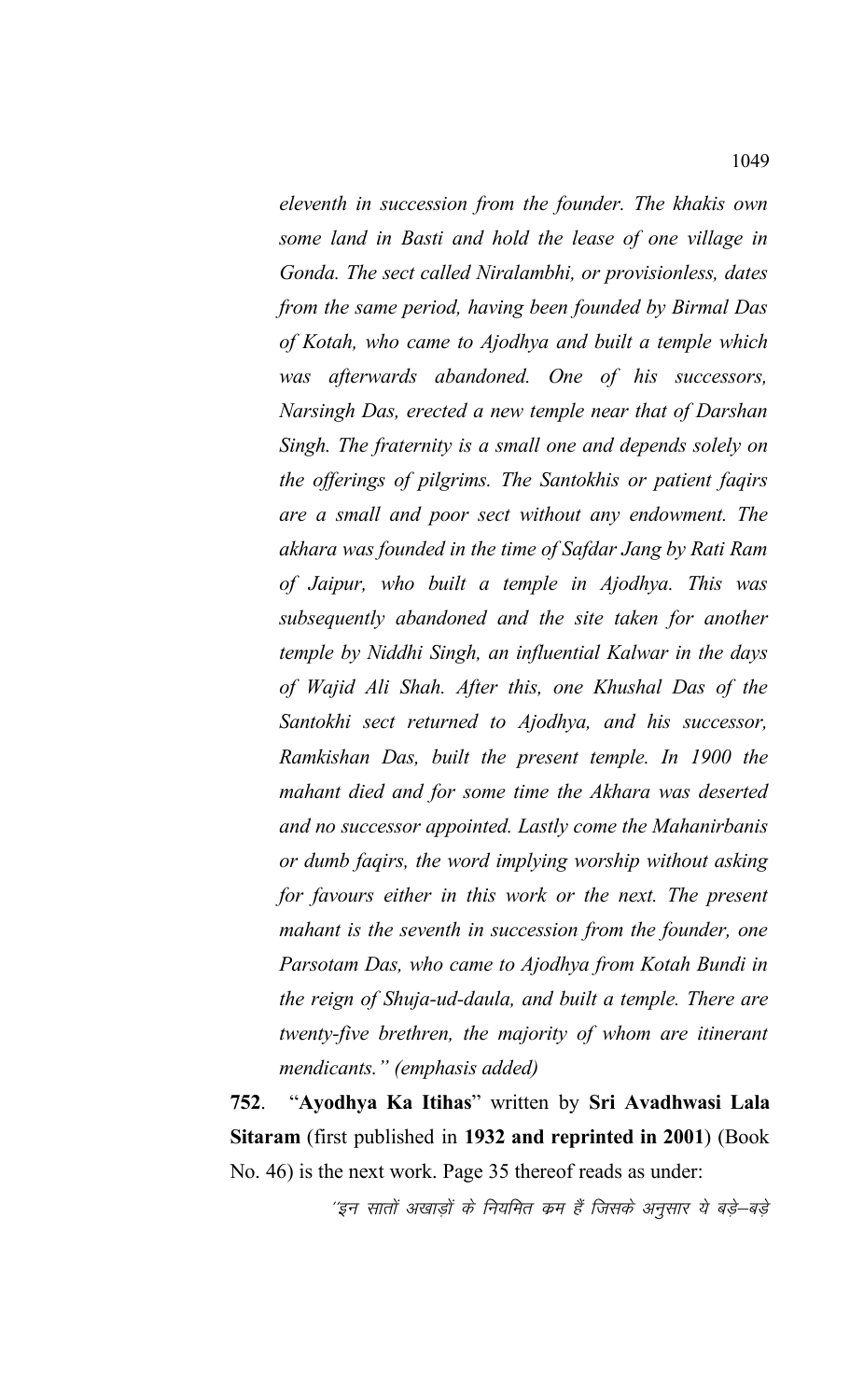मेलों और ऐसे ही अवसरों पर चलते हैं। पहले दिगंबरी रहते हैं, फिर उनके बाद निर्वाणी दाहिनी ओर, और निर्मोही बाई ओर, तीसरी पंक्ति में निर्वाणियों के पीछे खाकी दाहिनी ओर, और निरालंबी बाईं ओर। और निर्मोहियों के पीछे संतीषी और महानिर्वाणी। हर एक के आगे और पीछे कूछ स्थान खाली रहता है।''

*"There is successive order for these seven Akharas, according to which they move in big fairs and similar occasions. First of all Digambaris find place then, Nirvani on right side and Nirmohi on left side, in third line behind Nirvanis towards right side Khaki and towards left side Niralambi find place. Behind Nirmohis, Santishi and Mahanirvani move. Some place remains vacant in front and backward side of each. " (E.T.C.)*

**753**. Next is "**Rajasthan Ki Bhakti Parampara Evam Sanskriti"** by **Sri Dinesh Chandra Shukla and Onkar Narain Singh** published at Rajasthani Granthagar, Jodhpur (Book No. 73). Sri Dinesh Chandra Shukla was Associate Professor, History Department, Jodhpur University, Jodhpur and Sri Onkar Narain Singh was Senior Research Assistant, History in the same University. In the Schedule A on page 223 under the heading "Madhyakalin Rajasthan Me Vaishnav Bhakti Parampara", he has not only given the reference of origin of Vaishnav faith in Rajasthan but has also given pedigree of Ramanandacharya and his disciples related with Rajasthan as under:

''यद्यपि राजस्थान में रामानन्द की परम्परा के विकास के पूर्व ही जांभोजी और जसनाथ जी ने वैष्णव मत के प्रचार–प्रसार हेतु पृष्ठभूमि एवं समयुगीन नाथ–पंथियों के विकृत पतितशील तथा किया–कलापों के विरोध में वातावरण का निर्माण कर दिया था। तथापि परवर्ती काल में उदार वैष्णव–प्रकृति को भक्ति धारा द्वारा संचित कर समस्त राजस्थान को लहलहित करने का श्रेय रामानन्द परम्परा के शिष्यों और अनुयायी गणों को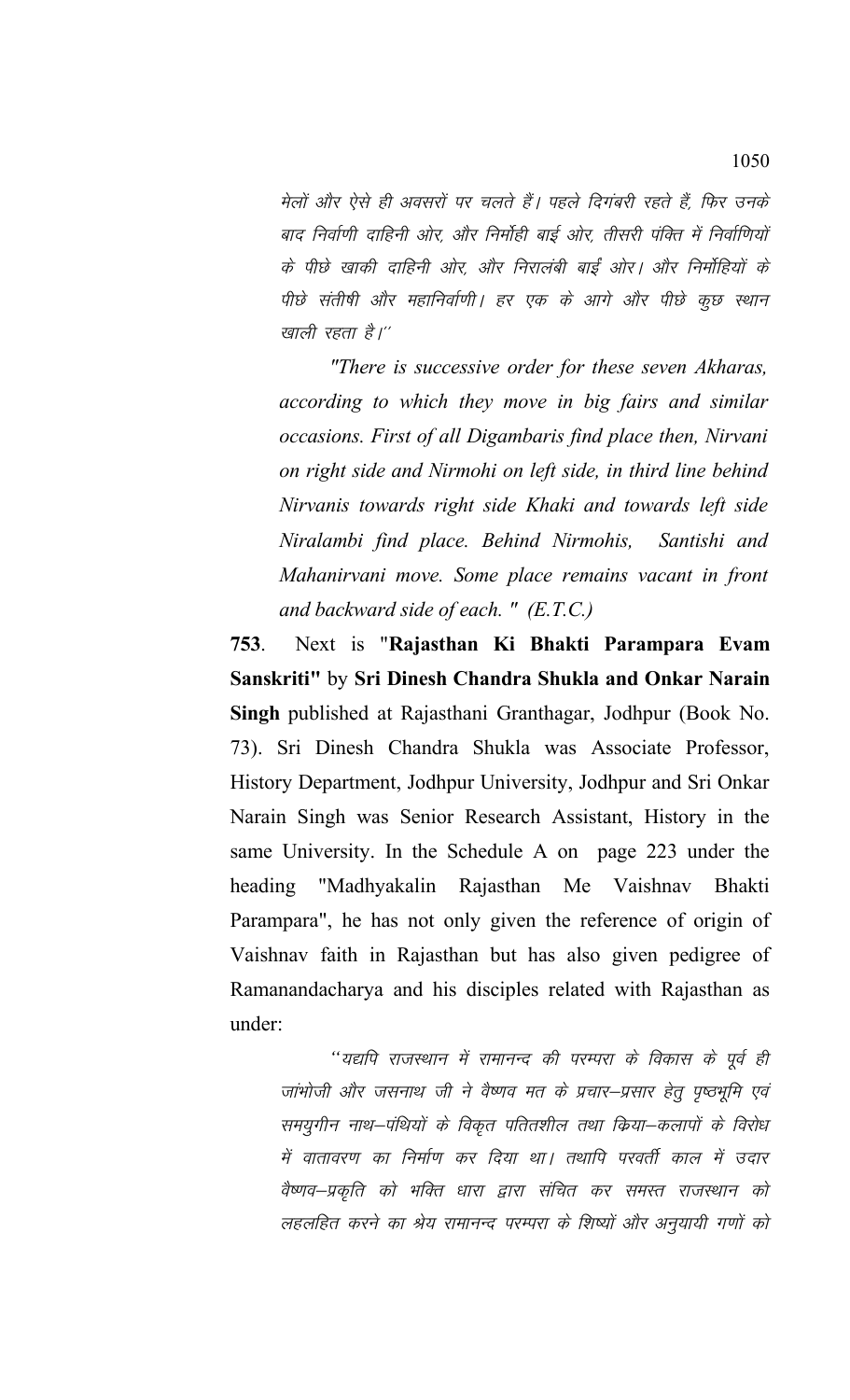ही है।

इन शिष्यों में अनन्तानन्द का सांभर आना तथा मारवाड़ नरेश मालदेव को शिष्यत्व प्रदान करना सुविख्यात है। राजस्थान के प्रसिद्ध वैष्णव भक्त कृष्णदास पयहारी (1502–27 ई0) जिन्होंने गलता (जयपुर) की नाथ–मतावलम्बी गद्दी को अधिकृत कर वैष्णव–जनों की सर्वप्रथम और सर्व–प्रधान गद्दी स्थापित की थी, इन्हीं अनन्तानन्द के शिष्य थे। इसी काल में आमेर–नरेश पृथ्वीराज और महारानी बालाबाई इनके शिष्य बने। पयहारीजी के शिष्य अग्रदास ने आमेर नरेश मानसिंह को भारत के अनेक मन्दिरों के पुनरूद्धार हेतु अभिप्रेरित किया था। फलतः वृन्दावन के अनेक मन्दिर एवं घाट, पटना का वैकुण्ठपुर (गुरू गोविन्दसिंह जन्म स्थली) तथा जगन्नाथ धाम की प्रतिष्ठा की गई। भक्तमाल के सुप्रसिद्ध रचयिता नाभादास इन्हीं अग्रदास के शिष्य थे। पयहारीजी के दूसरे शिष्य कील्हदास ने राम–भक्ति के साथ योगाभ्यास को भी प्रश्रय देते हुए रामानन्द की वैरागी–परम्परा में योग–साधना का समावेश कर 'तपसी शाखा' का प्रवर्तन किया।

रामानन्द के सबसे छोटे शिष्य सुरसुरानन्द रामानन्द की राजस्थान यात्रा के समय से ही राजस्थान से सम्बन्धित रहे $\overrightarrow{B}$ 

इनकी परम्परा में केवलानन्द और माधवानन्द हुए। केवलानन्द की परम्परा में **अनुभवानन्द, ब्रह्मानन्द, बृजानन्द, बालानन्द** और गोविन्दजी हुए जिन्होंने ब्रज–भूमि से भगवान श्रीकृष्ण के विभिन्न श्री–विग्रह राजस्थान के नाथद्वारा, कांकरोली, कोटा और जयपुर लाकर प्रतिष्ठित करने की महत्वपूर्ण भूमिका अदा की। माधवानन्द की परम्परा में नरहरिदास हुए, जिन्हें गोस्वामी तुलसीदास का गुरू माना जाता है। इनका 'झीतडा' (मारवाड़) में 'फूवा मठ' के नाम से प्रसिद्ध स्थान है।

रामानन्द की राजस्थान से सम्बद्ध शिष्य–प्रशिष्य परम्परा निम्नांकित तालिका द्वारा प्रदर्शित की जा सकती है।–



1051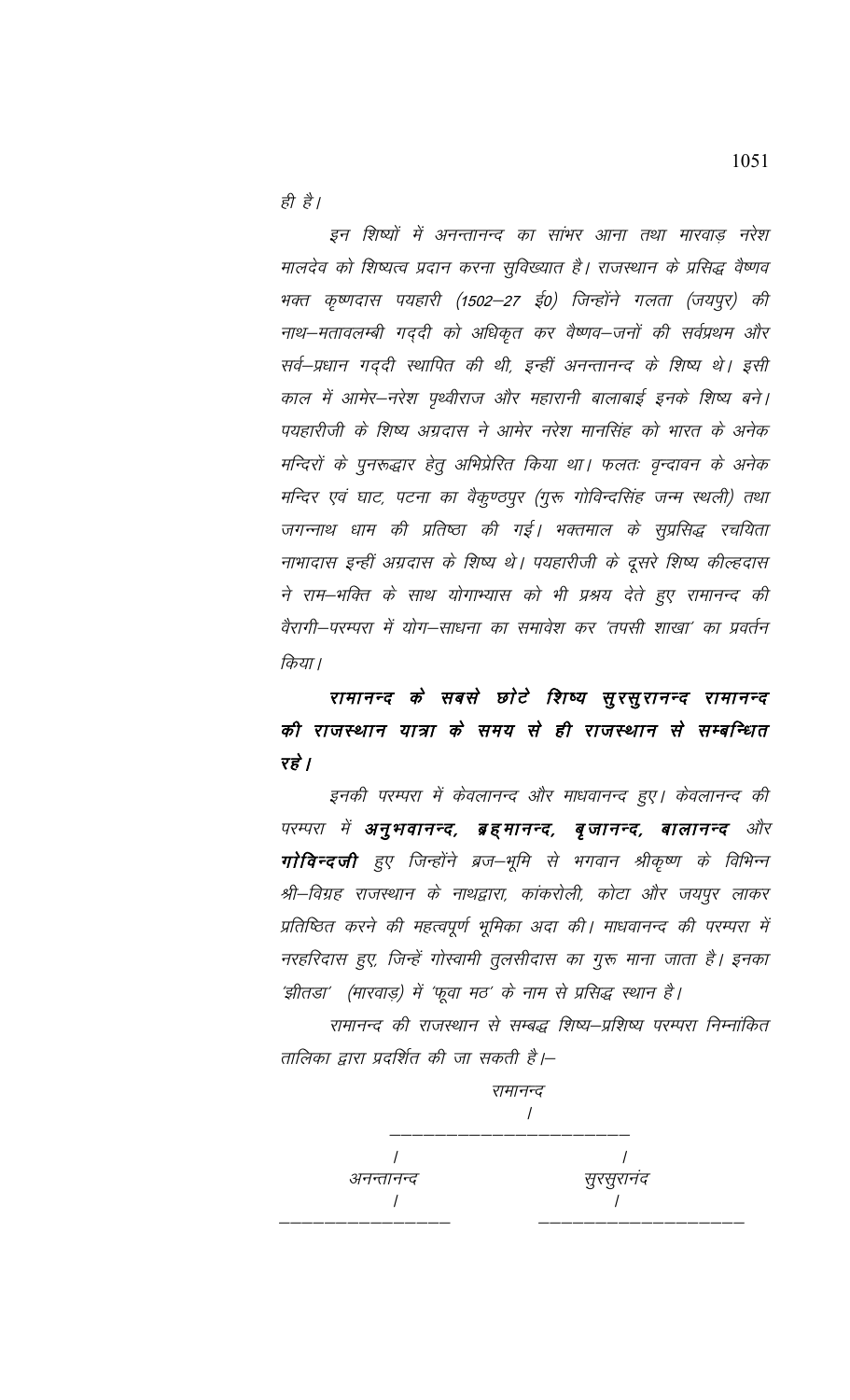| कर्मचन्द          | कृष्णदास पयहारी केवलानन्द    |                                  | माधवानन्द               |
|-------------------|------------------------------|----------------------------------|-------------------------|
| (इनकी परम्परा में |                              |                                  |                         |
| कालान्तर          |                              | अनुभवानन्द                       | नरहरिदास                |
| रामरनेही मत       |                              |                                  | (इन्हें गोस्वामी        |
| की सिंहथल         | अग्रदास कील्हदास             |                                  | तूलसीदास का             |
| व खेडापा          | (रसिक सम्प्र—  ( तपसीशाखा)   | ब्र ह मानन्द                     | गुरू माना जाता          |
|                   | पीठ के वाय के प्रवर्तक)      |                                  | है )                    |
| प्रवर्तक          |                              | बृ जानन्द                        |                         |
|                   | हरिराम दास  नाभादास (भक्तमाल |                                  |                         |
| और रामदास         | के रचयिता )                  | बालानन्द                         |                         |
| आते हैं)          | (इनकी परम्परा में कालांतर    |                                  |                         |
|                   | रामरनेही मत की रेण व         | गोविन्द जी                       |                         |
|                   | शाहपुरा पीठ के संस्थापक      | (इन्हें ब्रज–भूमि से लाकर        |                         |
|                   | दरियावजी और रामचरण           | प्रदेश में श्रीकृष्ण–विग्रहों का |                         |
|                   | आते हैं।)                    | प्रतिष्ठापक तथा बल्लभ–सम्प्रदाय  |                         |
|                   |                              | का प्रसारकर्ता माना जाता है। )'' |                         |
|                   |                              |                                  | <i>(emphasis added)</i> |
|                   |                              |                                  |                         |

"Although before the growth of Ramanandian tradition in Rajasthan, Jambho Ji and Jasnath Ji had created a background for propagation of Vaishnavism and an atmosphere against the degenerated and retrogressive activities of contemporary 'Nath-panthi', still the credit for imbuing the entire Rajasthan in the later period by instilling liberal Vaishnavism with devotional cult goes to disciples and followers of Ramanandian tradition.

Out of these, the arrival of Anantanand in Sambhar as also the initiation of Marwar king Maldev, is very famous. The famous Vaishnava devotee of Rajasthan, Krishandas Paihari (1502-27 AD), who took over the seat of Nath cult followers at Galta (Jaipur) and set-up the first and foremost seat of Vaishnavites, was a disciple of this very Anantanand. In this very period, Amer king Prithviraj and queen Bala Bai became his disciples. Paihari's disciple Agradas had prompted Amer king Maan Sing to renovate many temples of India. Consequently, many temples and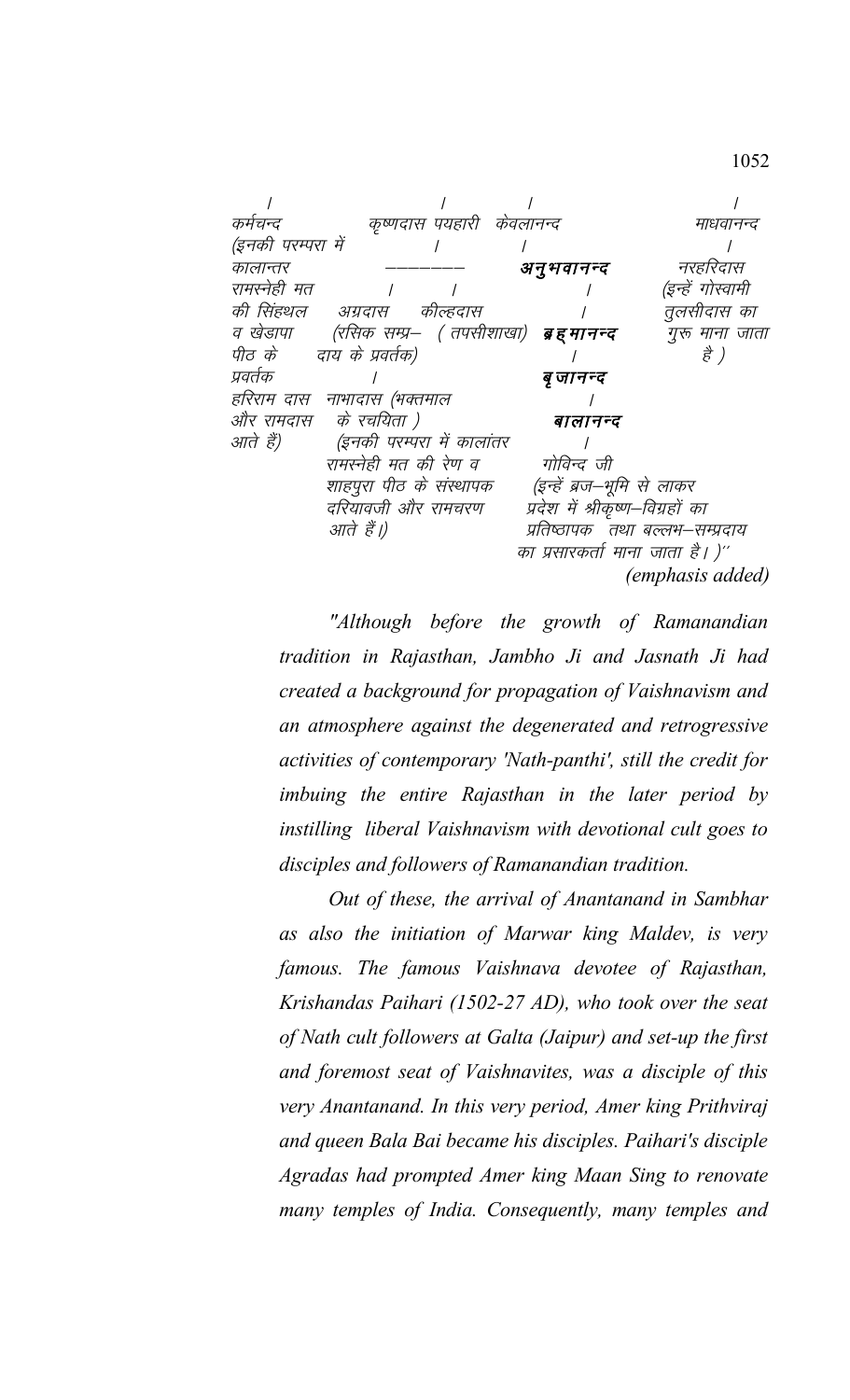*Ghats of Vrindavan, Vaikunthpur (birthplace of Guru Govind Singh) at Patna and Jagannath Dham were established. Nabhadas, famous composer of Bhaktmal, was disciple of this very Agradas. The other disciple of Paihari, Kilhdas propagated 'Tapsi Shakha' (school of asceticism) by promoting Yogic practices with devotion to Rama and by blending Yoga practices with Ramanandian Vairagi practices.*

*The youngest disciple of Ramanand, Sursuranand remained associated with Rajasthan right from the times of Ramanand's Rajasthan visit.*

*There were Kevalanand and Madhavanand in his cult. Anubhavanand, Brahmanand, Brijanand, Balanand and Govind Ji were there in the cult of Kevalananad, who played important part in bringing various Shri-Vigrah of Lord Shri Krishna from Brij Bhumi and installing them at Nathdwara, Kankroli, Kota and Jaipur in Rajasthan. In the cult of Madhavanand was Narharidas, who is considered to be the 'Guru' (master) of Goswami Tulsidas. His 'Jhitada' (Marwar) is a place famous as 'Fuwa Math'.*

*The 'Shishya-Prashishya Parampara' (cult of disciples-disciples of disciples) of Ramanand associated with Rajasthan, can be shown by the following table:*

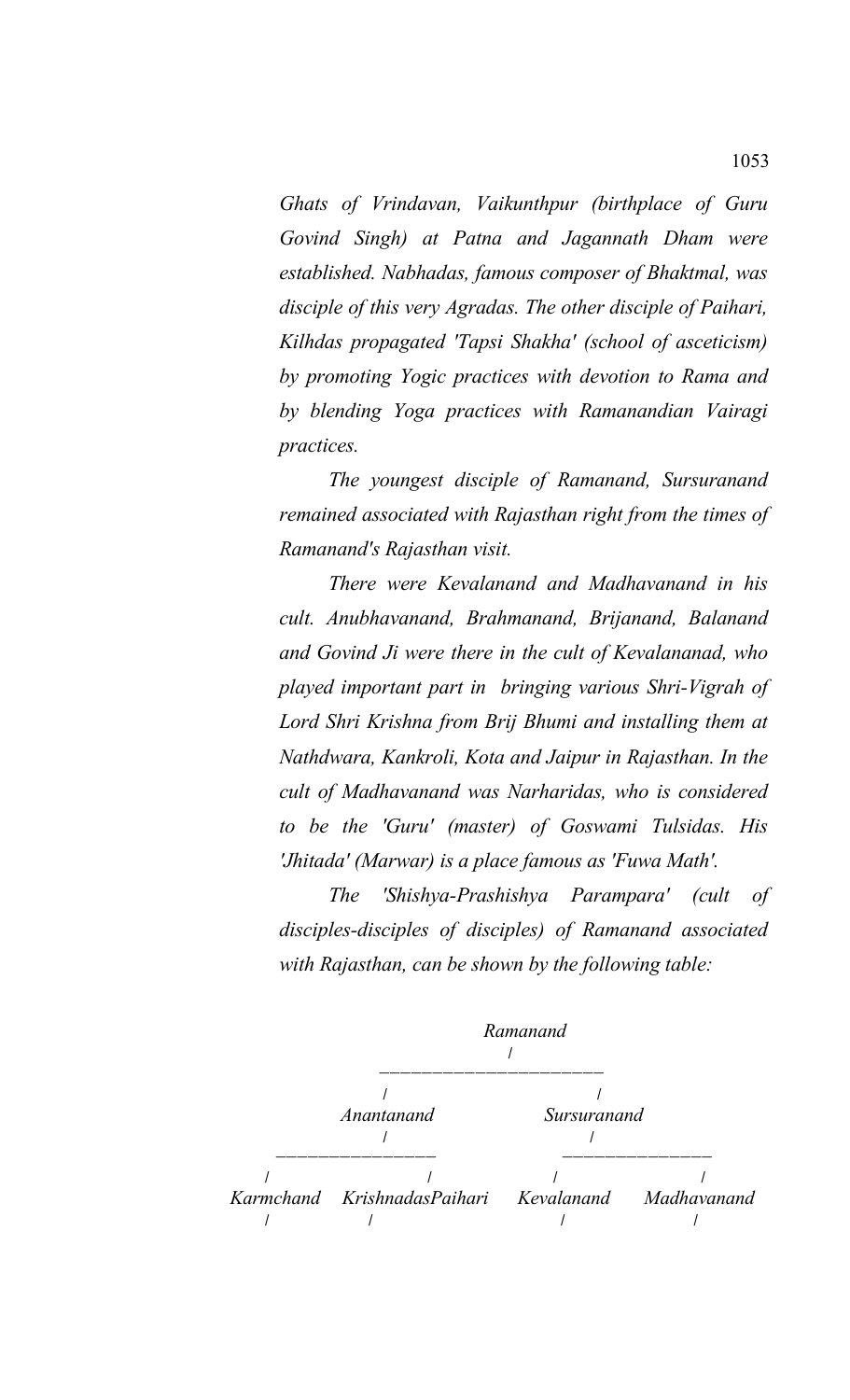| $($ In later    |                                         | <b>Anubhavanand</b>  | <i>Narharidas</i>              |
|-----------------|-----------------------------------------|----------------------|--------------------------------|
| period          |                                         |                      | (He is said to be              |
|                 | of his cult, Agradas Kilhdas Brahmanand |                      | Master of                      |
| come            | (Promoter (Tapsi Branch)                |                      | Goswami Tulsidas)              |
|                 | Hariramdas of Rasik cult)               | <b>Brijanand</b>     |                                |
| and Ramdas,     |                                         |                      |                                |
| promoter of     | Nabhadas                                | <b>Balanand</b>      |                                |
|                 | Singhsthal (composer of Bhaktmal)       |                      |                                |
| and Khedapa     | In later period of his                  | <b>Govind Ji</b>     |                                |
| seats of        | cult, come Rend of                      | (He is considered to |                                |
| Ramsanehi       | Ramsanehi Cult,                         | have established Sri |                                |
| $\textit{curl}$ | Dariyavji founder                       |                      | Krishna-Vigrahas in the        |
|                 | of Shahpura Seat &                      |                      | State after bringing them from |
|                 | Ram Charan)                             |                      | Brijbhumi and promoter         |
|                 |                                         | of Ballabh Cult)     |                                |
|                 |                                         |                      | (emphasis added)               |

**754**. **"Sri Ram Janmabhumi-Pramarik Itihas"** by **Dr. Radhey Shyam Shukla (1986 Edition)** (Paper No. 107 C1/154/35) (Exhibit No.24) is relied to show that notice of Nirmohi Akhara was taken therein also.

**755**. Certain witnesses were also produced to depose about the constitution, status and nature of Nirmohi Akhara and about its practices and religious beliefs.

**756. Mahant Bhashkar Das (75 years age), DW 3/1** claim himself Sarpanch of Sri Manch Ramanandiya Nirmohi Akhara, Ramghat, Ayodhya. In his deposition in paras 5, 6, 7, and 40 to 44 he said :

''5– जब मैं 1946 में अखाडा के रीतिरिवाज अनुसार बाबा बलदेव दास का शिष्य बना तो उस समय निर्मोही अखाडा रामघाट, अयोध्या के महन्त, महन्त रघुनाथ दास जी थे। उस समय अखाड़े के अन्तर्गत है। .....................और निर्मोही अखाडे में महन्त व पंच जो वहां रहते थे के अलावा पचीसवें बैरागी साधु भी रहते थे। ................ मैं अपने गुरू जी के साथ जन्मभूमि जाता था और वहाँ रहता भी था। अखाड़े के रीतिरिवाज की जानकारी मुझे रामजन्मभूमि मंदिर पर रह कर पूरी तरह हुई। ......................

रामानन्दीय बैरागी सम्प्रदाय के संस्थापक स्वामी रामानन्दाचार्य भी थे।"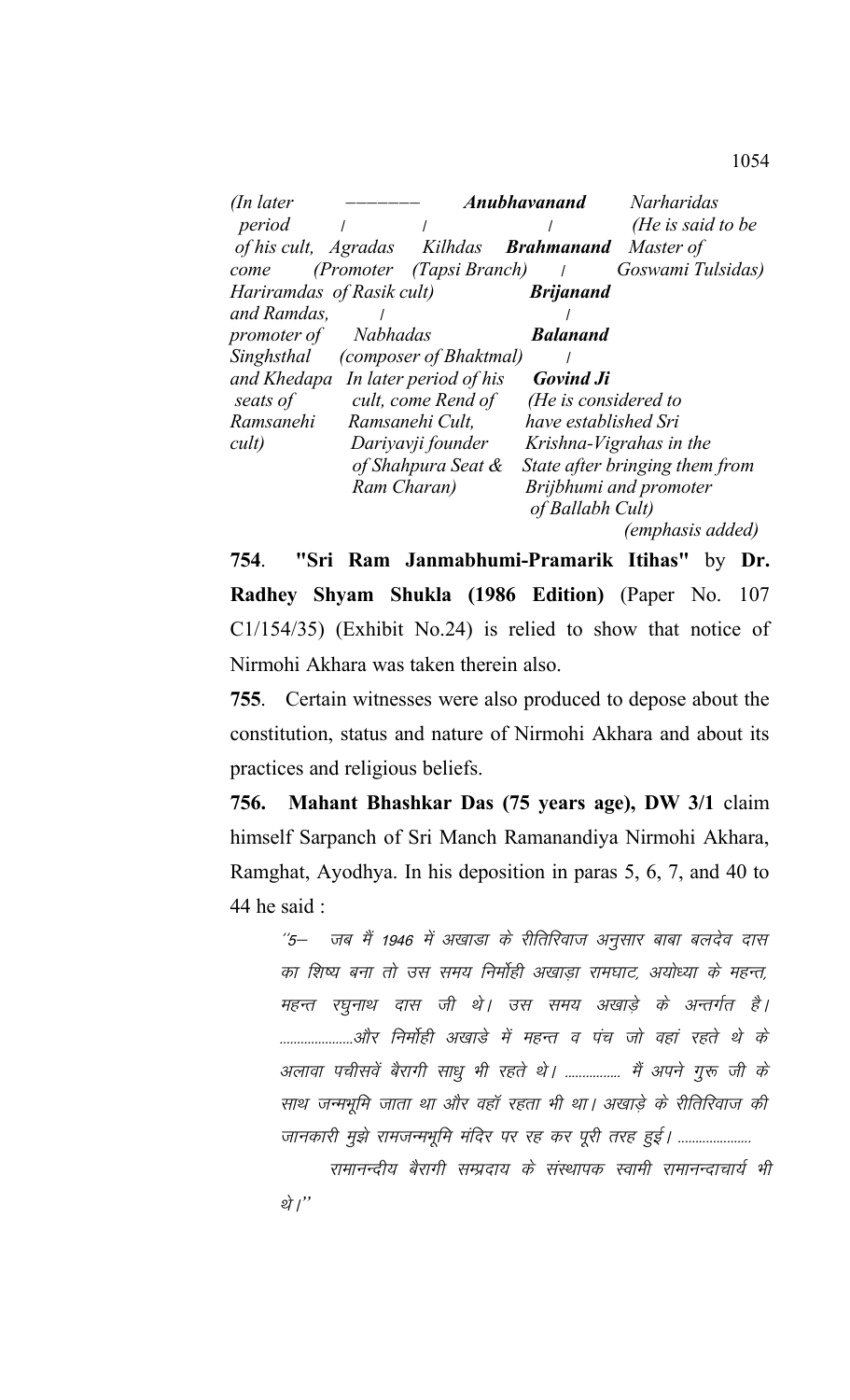"5- When in 1946, I became disciple of Baba Baldeo Das, as per the customs of Akhara, at that time, Mahant Raghu Nath Das Ji was Mahant of Nirmohi Akhara, Ramghat, Ayodhya. At that time under Akharas......and in Nirmohi Akharas, besides Mahant and Panches who reside there, Janam Bhumi along with my teacher and also lived there. On living at Ram Janam Bhumi, I gained knowledge about the customs of Akharas...............

The founder of Ramanandi Bairagi Sect was also Swami Ramanandacharya." (E.T.C.)

"6– ये रामानन्दीय बैरागी सम्प्रदाय के **अखाड़ों की स्थापना बाला** नन्द जी महाराज अरसा 500 वर्ष पूर्व किया था। उत्तर भारत में निर्मोही अखाडा की कई बैठकें है। इन सभी बैठकों के अन्तर्गत कई मन्दिर हैं। अयोध्या में उक्त निर्मोही अखाड़ा की प्राचीन बैठक रामघाट अयोध्या में है ।

अखाडा एक सार्वजनिक, धार्मिक न्यास स्वयं है। अयोध्या में रामानन्दीय बैरागी के सात अखाड़े हैं। 1– दिगम्बर अखाडा 2– निर्वाणी अखाडा 3– निर्मोही अखाडा 4–सन्तोषी अखाड़ा 5– खाकी अखाड़ा 6– महा निर्वाणी अखाड़ा 7-निरालम्बी अखाड़ा।

हर अखाड़ा में अनेक मंदिर हैं और अलग–अलग देवता विराजमान हैं। जैसे–निर्वाणी अखाड़े में हनुमान मंदिर, जिसमें हनुमन्त लाल विराजमान हैं। नरसिंह मंदिर, जिसमें नरसिंह भगवान विराजमान हैं। रामजानकी मंदिर जिसमें राम जानकी विराजमान हैं। ये सभी मंदिर अखाड़े में निहित हैं । और ऐसे ही निर्मोही अखाडे में विजय राघव मंदिर जिसमें राम जानकी विराजमान है जिनके साथ दरबार है,—जैसे लक्ष्मण, भरत, शत्रुघ्न, गरूण जी हैं। और निर्मोही अखाड़े के अन्तर्गत राम जन्मभूमि मंदिर है जिसमें रामलला विराजमान हैं जिनके साथ उनके तीन भाई की मूर्तियां हैं।''

"6- Establishment of these Akharas of Ramanandi Bairagi Sect was made by Bala Nand Ji Maharaj 500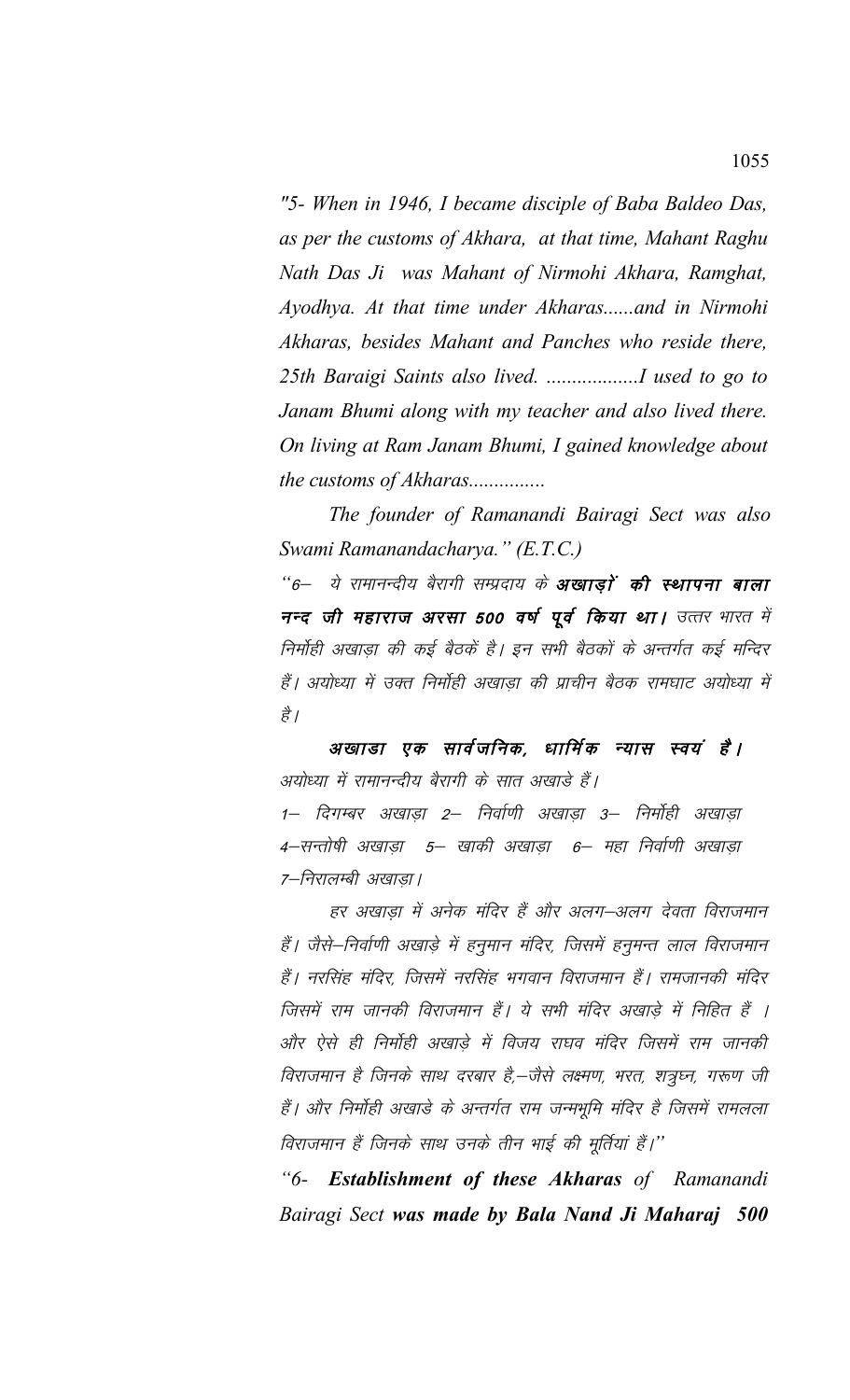*years ago. There are several assemblies of Nirmohi Akharas in North India. Under all these assemblies there are several temples. The ancient assembly of the aforesaid Nirmohi Akhara is in Ramghat, Ayodhya.* 

*Akhara itself is a public, religious trust. In Ayodhya there are seven Akharas of Ramanandi Baraigis: 1. Digambar Akhara 2. Nirvani Akhara 3. Nirmohi Akhara, 4. Santoshi Akhara 5. Khaki Akhara 6. Maha Nirvani Akhara 7. Niralambi Akhara.* 

*There are many temples in every Akhara wherein different deities are ensconced, e.g., Hanuman Temple in Nirwani Akhara wherein Hanumant Lal is enthroned, Narsingh Temple in which Lord Narsingha is ensconced, Ram Janki Temple wherein Ram Janki is placed. All these temples are vested in Akharas. And under a similar Akhara in Vijay Raghav Mandir wherein Ram-Janki is enthroned with court,-e.g., Lakshman, Bharat, Satrughna, Garun Ji and Ram Janam Bhumi Temple is under Nirmohi Akhara in which Ram Lala is enthroned and with whom there are idols of his three brothers." (E.T.C.)*

"40— निर्मोही अखाड़े के सुसंगत महन्तों का सजरा निम्नलिखित हैं:–

ek[ku nkl th A rqylhnkl th A cynso nkl th A ujksRre nkl A egUr jke pju nkl A egUr j?kqukFk nkl] psyk /keZnkl A egUr iz se nkl A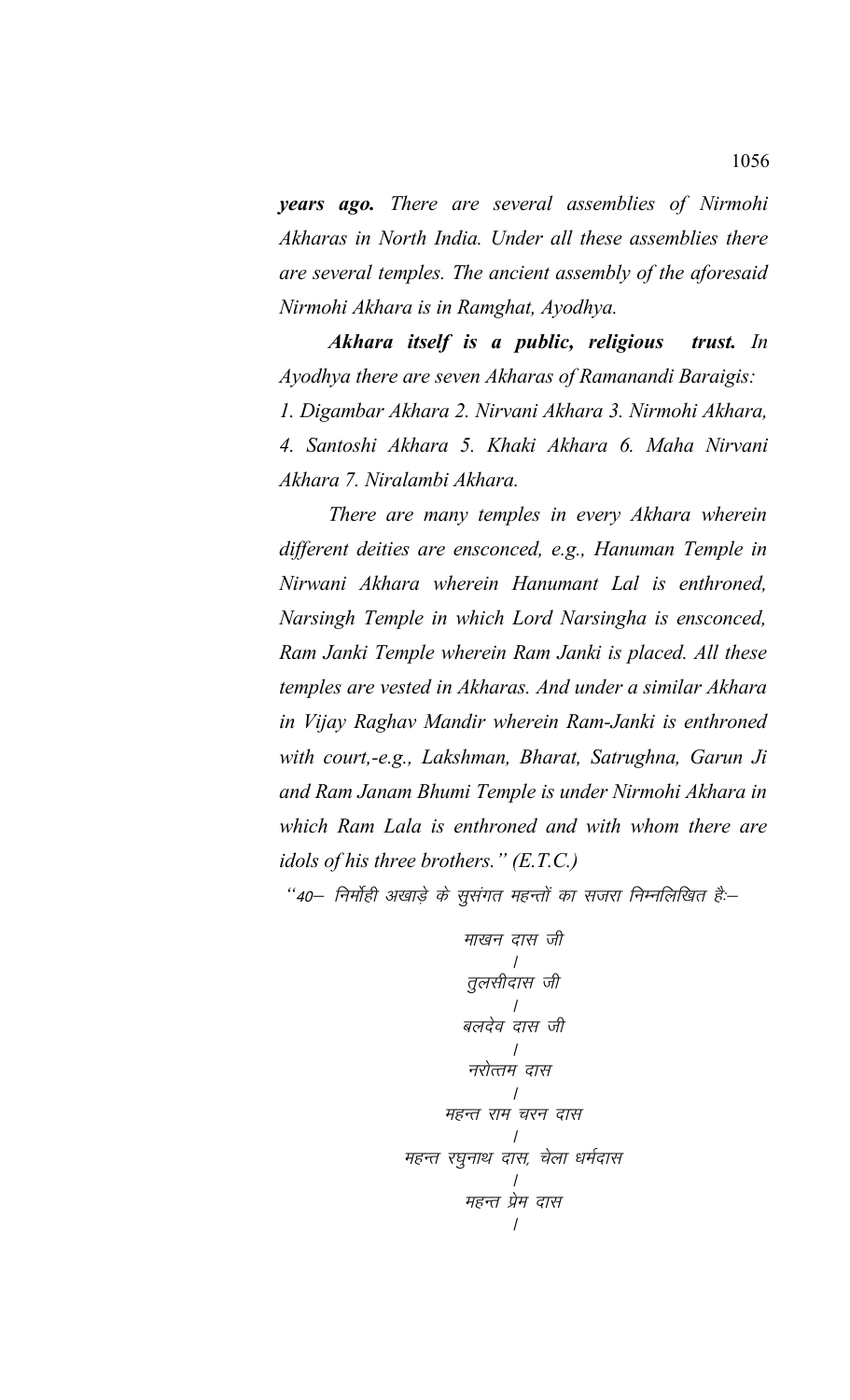महन्त रघुनाथ दास महन्त रामेश्वर दास, चेला ईश्वर दास महन्त रामकेवल दास, चेला गोपाल दास (जिनसे इस्तीफा लिया गया) महन्त जगन्नाथ दास, चेला-वैष्णव दास"

"40. Pedigree of relevant Mahants of Nirmohi Akhara is as under:

Makhan Das Ji  $\overline{I}$ Tulsidas Ji **Baldev Das Ji** Narottam Das Mahant Ram Charan Das Mahant Raghunath Das, Chela Dharamdas **Mahant Prem Das**  $\overline{I}$ Mahant Raghunath Das Mahant Rameshwar Das, Chela Ishwar Das Mahant Ram Kewal Das, Chela Gopal Das (from whom resignation was obtained)  $\prime$ Mahant Jagannath Das, Chela-Vaishnav Das"  $(E.T.C.)$ 

"41– रामानन्द के बारह शिष्यों का विवरण

माखन दास जी के ऊपर दस पीढ़ियां और जो निम्नवत् हैं:--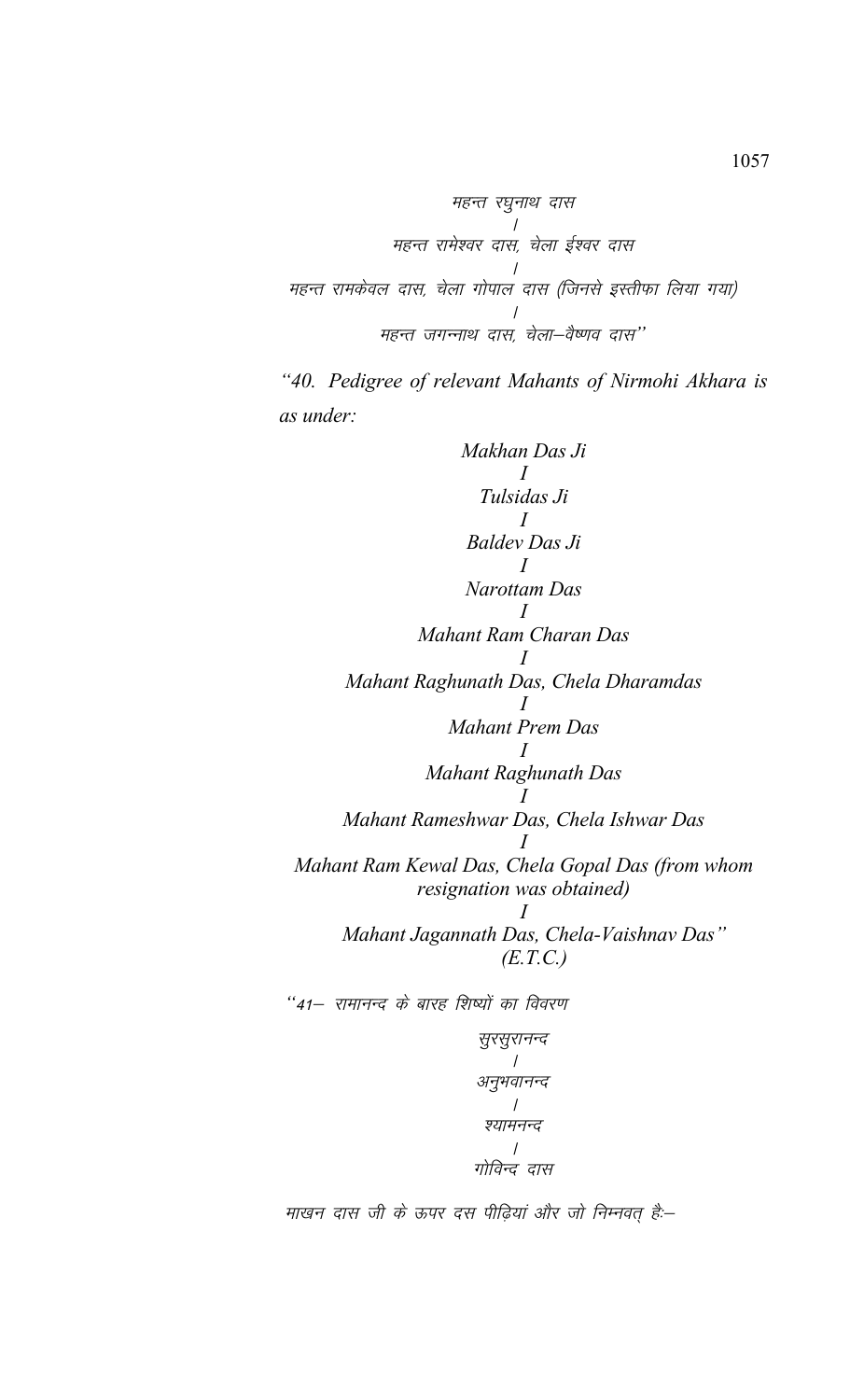- 1– महन्त गोविन्द दास जी
- 2— महन्त अयोध्या दास जी
- 3– महन्त गोपाल दास जी
- 4— महन्त जयराम दास जी
- 5— महन्त रतन दास जी
- 6— महन्त अनन्त दास जी
- 7— महन्त मंगल दास जी
- 8– महन्त जगन्नाथ दास जी
- 9– महन्त कोशल्या दास जी, जो महन्त माखन दास जी के

## गुरुभाई थे।"

*"41. Description of twelve disciples of Ramanand: Sursura Nand I Anubhavanand*

*I Shyama Nanad I Govind Das*

*Ten generations prior to Makhan Das Ji are as under:*

- *1. Mahant Govind Das Ji*
- *2. Mahant Ayodhya Das Ji*
- *3. Mahant Gopal Das Ji*
- *4. Mahant Jairam Das Ji*
- *5. Mahant Ratan Das Ji*
- *6. Mahant Anant Das Ji*
- *7. Mahant Mangal Das Ji*
- *8. Mahant Jagannath Das Ji*

*9. Mahant Koshalya Das Ji, who was Teacher's brother of Makhan Das Ji" (E.T.C.)*

*"42– रामानन्द जी का प्रादुर्भाव 14 वीं शताब्दी के शुरू में* हुआ, द्वादश शिष्यों में कबीरदास जी भी थे, रामानन्द जी के दो शिष्य अनन्तानन्द, सुरसुरा नन्द और सुरसुरा नन्द जी के दो शिष्य केवलानन्द,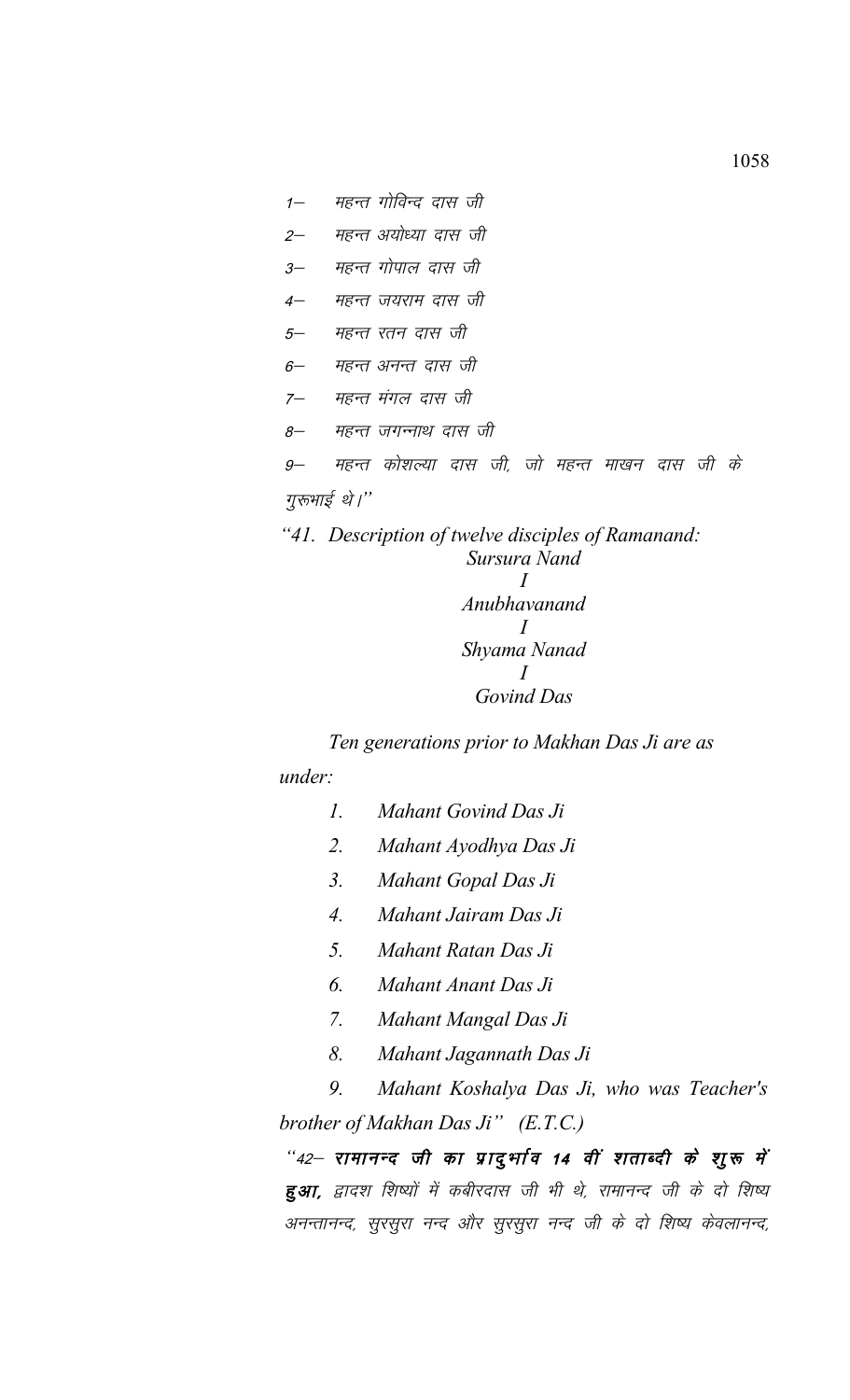माधवानन्द और केवलानन्द जी के बाद अनुभवा नन्द, ब्रह्मानन्द, बृजानन्द, बालानन्द रहे थे। माधवानन्द के शिष्य नरहरि दास और नरहरि दास के *शिष्य तुलसीदास जी जो मानस के रचयिता रहे हैं।*"

*"42. Appearance/origin of Ramanand Ji was in the beginning of 14th century, amongst his twelve disciples , was Kabir Das Ji too, Ramanand Ji's two disciples were Anantanand, Sursuranand and two disciples of Sursura Nand Ji were Kevalanand and Madhavanand and after Kevalanand Ji were Anubhava Nand, Brahmanand, Brijanand and Balanand. Narhari Das was disciple of Madhavanand and Narhari Das's disciple was Tulsi Das who has been composer of Manas." (E.T.C.)*

*"43— अनुभवा नन्द व उनके उप शिष्य बालानन्द ने श्री चत्*र सम्प्रदाय के प्रचार जागृत व उन्नति रक्षा के लिए तीन अन्नई एवं सात अखाड़े का निर्माण किया जो सैनिक पद्धति पर आधारित रहे हैं, **जो लगभग छः सौ वर्ष पूर्व से चला आ रहा है।** रामानन्द सम्प्रदाय के श्रीमठ् बनारस हैं। इसके गद्दी पर इस समय जगतगुरू हरियाचार्य जी हैं और इनमें पहले जगतगुरू श्री शिवरामाचार्य *जी थे।*"

*"43. Anubhava Nand and his Deputy disciple Balanand Ji created three Annais and seven Akharas which has been based on army system, for publicity, awakening, promotion and sustenance of Sri Chatur Sect, and has been persisting for about last six hundred years. Sri Math (main math) of Ramanand Sect is in Banaras. Presently Jagadguri Hariyacharya is enthroned on it and prior to him, was Jagatguru Sri Shivramacharya Ji." (E.T.C.)*

"44— **में करीब आठ—नौ साल से सरपंच हूं** इसके पहले उप सरपंच था और उसके पहले पंच था। निर्मोही अखाड़ा के साबिक महन्तों का महन्त रघुनाथ दास जी के समय से मुख्तार रहा है। जैसे रघुनाथ दास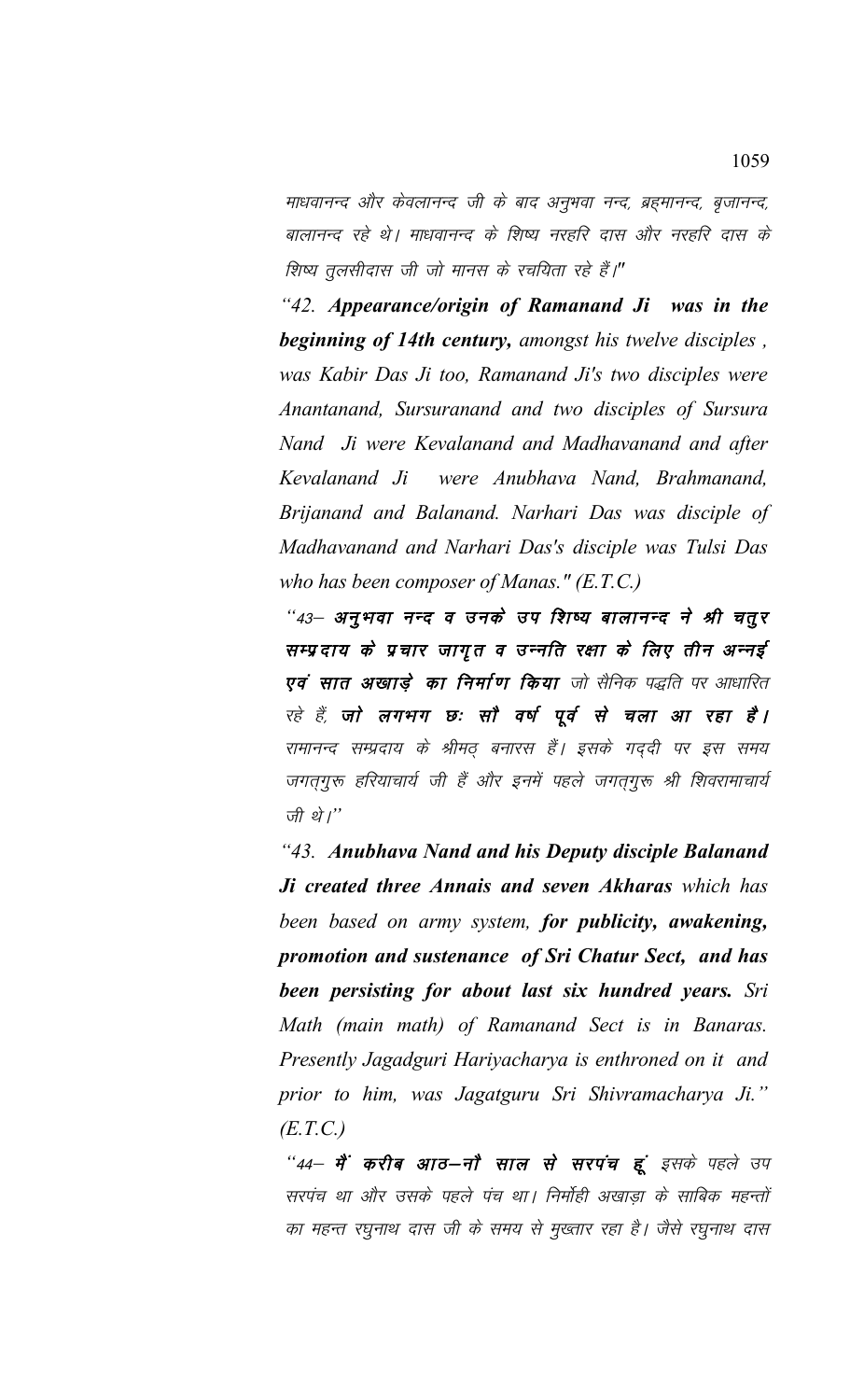जी. रामकेवल दास थे।''

"44. For 8-9 years I am Sarpanch and earlier I was Deputy Sarpanch and prior to that Panch. Former Mahants of Nirmohi Akhara have been Mukhtar from the time of Mahant Raghunath Das Ji. Such as, Raghunath Das Ji, Ram Keval Das Ji." (E.T.C.)

In cross-examination at page 173 to 176, the witness DW 757.  $3/1$  said:

> ''गवाह को उनकी मुख्य परीक्षा के शपथ—पत्र का पैरा—41 दिखाया गया और यह पूछा गया कि इसमें क्या माखन दास जी के ऊपर दस पीढ़ियों का नाम दिया है और नौ महंतों का उल्लेख किया है, क्या ये नौ महंत वही हैं. जिनके बारे मे आपने ऊपर कहा है कि माखन दास जी से पहले निर्मोही अखाड़े के 8–10 महंत हुए थे? उपरोक्त को देखकर गवाह ने कहा कि–ये वही महंत हैं, परन्तू मुझे उनके नाम याद नहीं थे। इस पैरा–41 के उल्लेख के अनुसार महंत गोविंद दास जी निर्मा ही अखाड़ा के पहले महंत हुए थे। महंत गोविंद दास जी ने निर्मोही अखाड़ा की स्थापना नहीं की थी, बल्कि स्वामी बालानन्दाचार्य जी ने निर्मांही अखाडा की स्थापना **की थी।** मुझे नहीं मालूम कि स्वामी बालानन्दाचार्य ने महंत गोविंद दास जी को निर्मोही अखाड़ा का महन्त बनाया था अथवा नहीं। **मैं नहीं बता** पाऊंगा कि गोविन्द दास जी जयपुर में निर्मोही अखाड़ा के महंत हुए थे या अयोध्या में।

प्रश्न– गोविंद दास जी किस काल में निर्मोही अखाड़ा के महंत हुए र्थ?

उ०–गोविंद दास जी 600 वर्षों के अन्तर्गत निर्मोही अखाड़ा के महंत हुए।

यह बात मैंने पूर्वजों के बताने के आधार पर कही है और किताबों में भी पढ़ी है। शायद ''रामजन्मभूमि का रक्तरंजित इतिहास'' में मैंने यह बात पढ़ी है कि गोविंद दास जी 600 वर्षो के अन्तर्गत निर्मोही अखाड़े के महंत हुए हैं।

विद्वान जिरहकर्ता अधिवक्ता द्वारा गवाह को उनकी मुख्य परीक्षा के शपथ–पत्र का पैराग्राफ–42 दिखाया गया और यह पूछा गया कि–क्या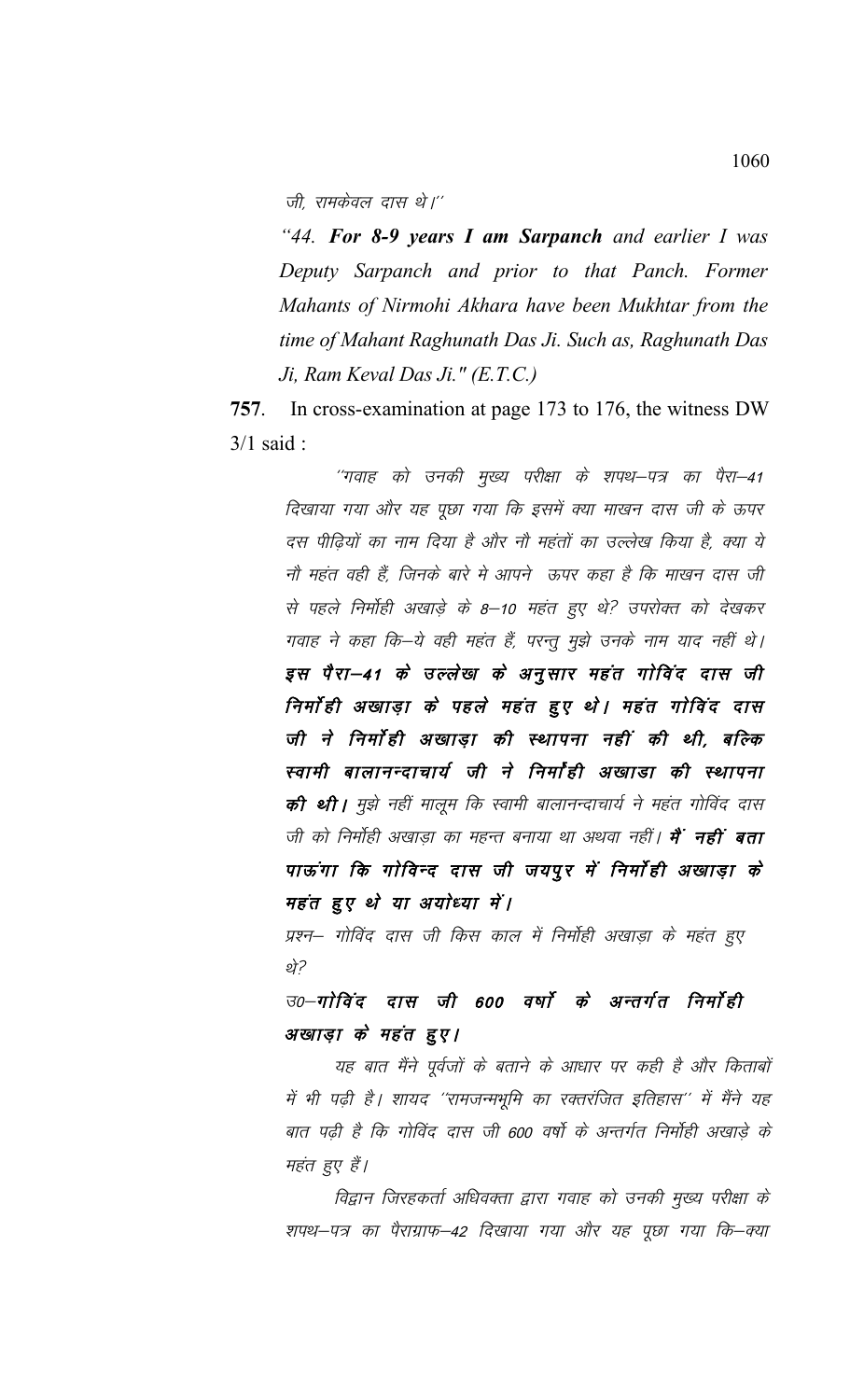रामानन्द जी और तूलसीदास जी का भी कोई संबंध निर्मोही अखाड़ा से रहा है।"

''उपरोक्त पैरा–42 को देखकर गवाह ने उत्तर दिया कि–**स्वामी** रामानन्दाचार्य जी ने इस सम्प्रदाय की स्थापना की थी, जो रामानन्दीय कहलाते हैं और उनके शिष्य—परशिष्यों में आगे चलकर तुलसी दास जी, नरहरियानन्द जी के शिष्य हुए। निर्मा ही अखाड़ा की स्थापना उनके हुई अौ र बाद **बालानन्दाचार्य जी ने की।** अपने शपथ—पत्र के पैरा—42 में जो मैंने बालानन्द नाम लिखा है, उससे मेरा तात्पर्य बालानन्दाचार्य जी से ही है।

विद्वान जिरहकर्ता अधिवक्ता द्वारा गवाह को उनकी मुख्य परीक्षा के शपथ–पत्र के पैरा –42 एवं 47 दिखाये गये और यह पूछा गया कि– उपरोक्त पैराग्राफ में रामानन्द जी से बालानन्दाचार्य जी का जो सम्बन्ध बताया गया है, क्या उससे यह तात्पर्य है कि बालानन्द जी अनुभवानन्द जी के शिष्य थे या वे केवलानन्द जी के शिष्य थे? उपरोक्त दोनों पैराग्राफुस को पढ़कर गवाह ने उत्तर दिया कि— **बालानन्द जी बृजानन्द जी के** शिष्य थे। इसी पैराग्राफ–43 को दिखाकर गवाह से पूछा गया कि इसमें जो अनुभवानन्द व उनके उप–शिष्य बालानन्द लिखा है, उससे आपका क्या तात्पर्य है उपरोक्त को देखकर गवाह ने उत्तर दिया कि–**इससे** मेरा तात्पर्य यह है कि बालानन्द जी अनुभवानन्द जी के नाती–परनाती चेला थे।

अपने शपथ–पत्र के पैराग्राफ–42 को देखकर गवाह ने कहा कि–इसकी नीचे से तीसरी लाइन में अनुभवानन्द, ब्राह्मानन्द, बृजानन्द, बालानन्द लिखा है, उससे मेरा तात्पर्य यह है कि अनुभवानन्द के शिष्य ब्राहमानन्द थे और अनुभवानन्द और नरहरिदास समकालीन थे। अनुभवानन्द जी का निधन ढाई सौ वर्ष की आयु में हुआ था। मैं यह नहीं बता पाऊंगा कि अनुभवानन्द जी का निधन कब हुआ था, यह भी नहीं बता पाऊँगा कि औरंगजेब के जमाने में हुआ था या उसके बाद हुआ था। यह मुझे मालूम है कि तुलसीदास जी बादशाह अकबर के जमाने के थे। उन्हें, यानी तुलसीदास जी को मैंने नरहरिदास जी का शिष्य लिखा है। बालानन्द जी तुलसीदास जी के समय के पहले के थे। **बालानन्द जी** तुलसीदास जी के समय से 200 साल पहले के थे। मैं यह नहीं बता पाऊँगा कि बादशाह अकबर का काल 16वीं शताब्दी का था या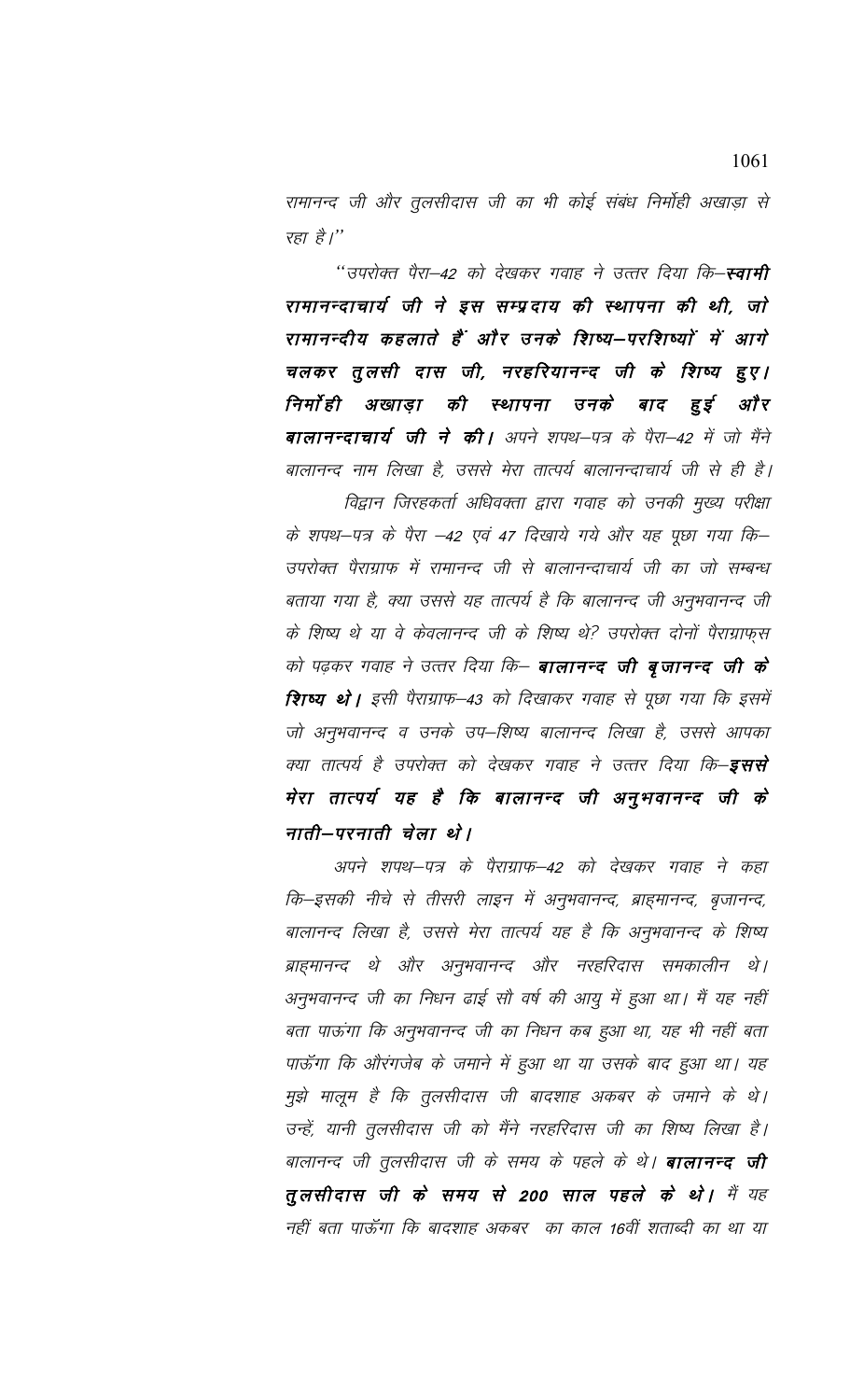उससे बाद का था।

प्रश्न– आपने अपने बयान में ऊपर यह कहा है कि – निर्मोही अखाड़ा व 6 अन्य अखाड़ों व 3 अनी की स्थापना बालानन्द जी ने की थी, परन्तू आपके शपथ पत्र के पैरा–43 में यह लिखा है कि – अनुभवानन्द व उनके उप–शिष्य बालानन्द ने . . . . . . तीन अन्नई एवं सात अखाड़े का निर्माण किया। इस प्रकार आपके उपरोक्त बयान और शपथ–पत्र के इस उल्लेख में अन्तर क्यों है?

उत्तर– उपरोक्त को देखकर गवाह ने उत्तर दिया कि–अन्तर कुछ नहीं है और अनुभवानन्द जी की प्रेरणा से बालानन्द जी ने अखाड़ों की स्थापना की थी। जिस समय इन अखाड़ों की स्थापना हुई थी, उस समय अनुभवानन्द जी जीवित थे।

प्रश्न– क्या अनुभवानन्द जी भी जयपुर में रहते थे, जहाँ पर आपने उपरोक्त अखाड़ों की स्थापना होना बताया है?

उत्तर–अनुभवानन्द जी उस समय जयपूर में थे अथवा नहीं, यह मैं नहीं बता सकता, क्योंकि ये लोग चलते–फिरते रहते थे।

गवाह ने अपने शपथ–पत्र के पैराग्राफ –43 को देखकर कहा कि-इसमें उल्लिखित है कि– 'रामानन्दीय सम्प्रदाय का श्रीमठ बनारस है'' अर्थात् बनारस में रामानन्द सम्प्रदाय का केन्द्र है। वहाँ स्वामी रामानन्द के रहने के समय से इसका केन्द्र बनारस रहा है, परन्तू उनके शिष्य व पर–शिष्य भारतवर्ष में चारो तरफ़ भ्रमण किया करते थे।'' (पेज 173–176) *(emphasis added)* 

"The witness was shown para 41 of the affidavit of his examination-in-chief and was asked whether the names of 10 generations of Makhan Das are given and reference of nine Mahants have been made, whether these are those nine Mahants about whom you (witness) have stated above that prior to Makhan Das Ji 8-10 Mahants of Nirmohi Akhara became? Seeing the aforesaid the witness said that these are those Mahants but I did not recollect their names. According to this mention in para 41, Mahant Govind Das Ji has been the first Mahant of Nirmohi Akhara.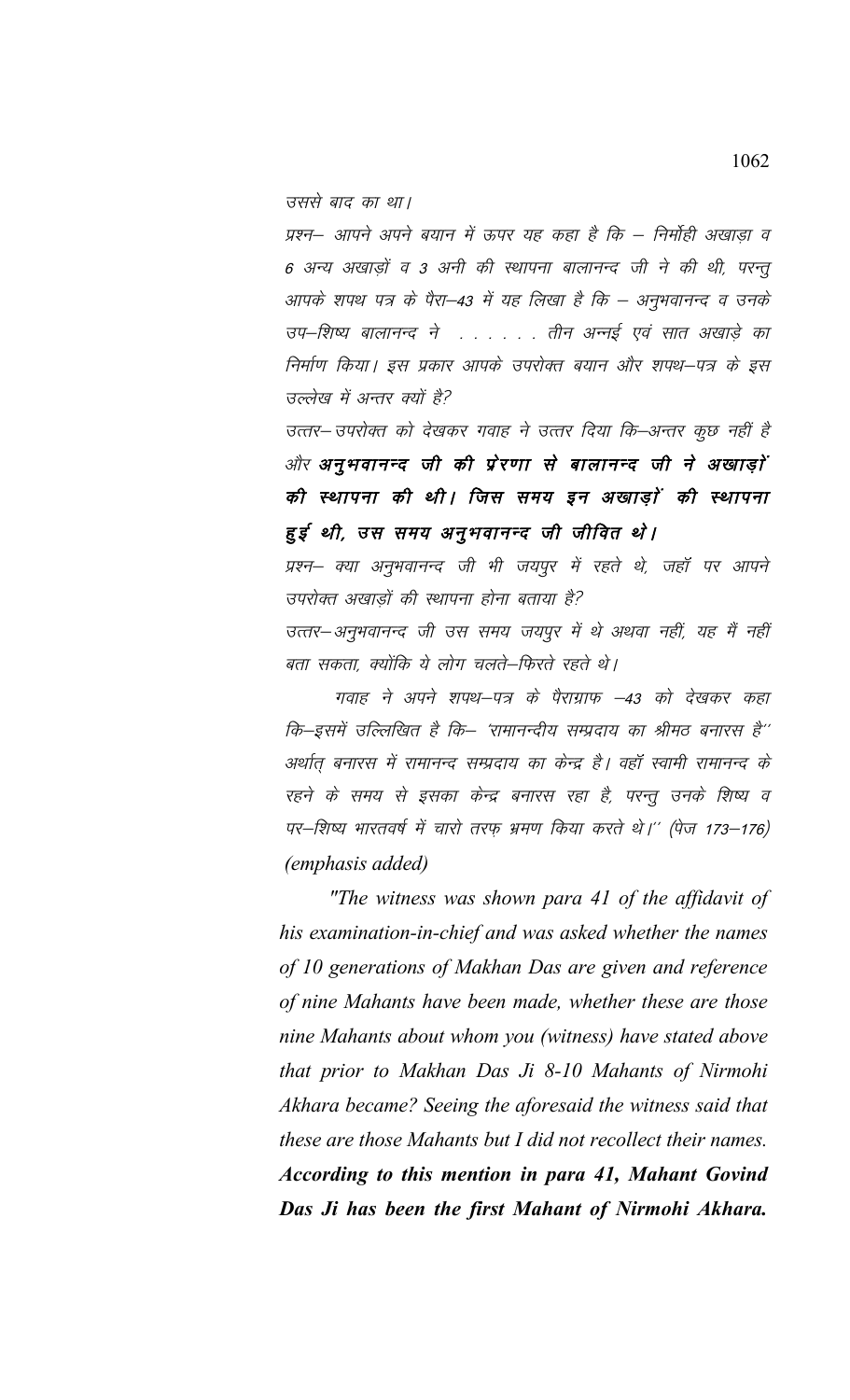*Mahant Govind Das Ji did not establish Nirmohi Akhara, rather Swami Balalnandacharya Ji had founded Nirmohi Akhara. I do not know whether Swami Balanandacharya had appointed Mahant Govind Das Ji as Mahant of Nirmohi Akhara or not. I cannot say whether Govind Das Ji has been made Mahant of Nirmohi Akhara in Jairpur or in Ayodhya.*

*Question-In which period Govind Das Ji became Mahant of Nirmohi Akhara?*

*Answer-Govind Das Ji became Mahant of Nirmohi Akhara within 600 years.* 

*This statement I have given on the basis of saying by ancestors and also read in book. Probably, in "Ram Janam Bhumi Ka Raktranjit Itihas" I have read it that Govind Das Ji became Mahant of Nirmohi Akhara within 600 years.* 

*The witness was shown paragraph 42 of the affidavit of examination-in-chief by learned counsel crossexamining the witness and was asked whether Ramanand Ji and Tulsidas Ji have been related in any manner with Nirmohi Akhara."*

*"Seeing the aforesaid para 42 the witness replied that Swami Ramanandacharya Ji had established this sect, who are called Ramanandi and later on amongst their disciples-grand-disciples was Tulsidas Ji, disciple of Narhariya Nand Ji. Nirmohi Akhara was established thereafter and was founded by Balanandacharya Ji. In para 42 of the affidavit where I have written the name Balanand, by which I meant Balanandcharya Ji only.*

 *The witness was shown paragraph 42 and 47 of the affidavit of examination-in-chief by learned counsel cross-*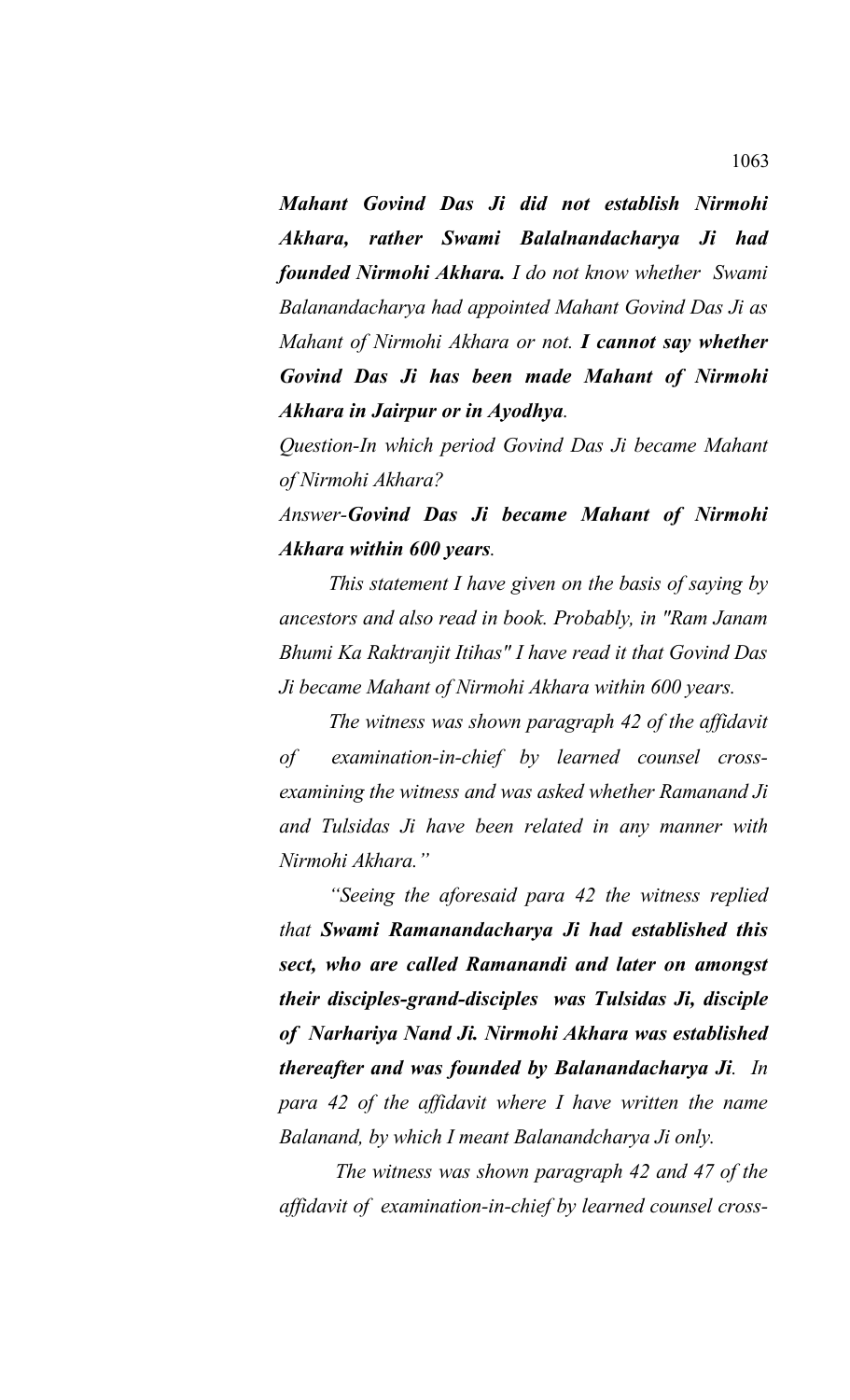*examining the witness and it was asked whether by the relation between Ramanand Ji and Balanandacharya Ji, as stated in the above paragraph, it meant that Balanand Ji was disciple of Anubhavanand Ji or whether they were disciple of Kevelanand Ji. Reading the aforesaid two paragraphs, the witness replied that-Balanand Ji was disciple of Brijanand Ji. Showing paragraph 43 it was asked from the witness what does he mean by Anubhavanand and his Deputy disciple as written in it, the witness after going through the aforesaid replied-by it I mean that Balanand Ji was grand-grand disciple of Anubhavanand Ji.*

*Seeing paragraph 42 of his affidavit the witness said that the third line from the bottom makes mention of Anubhavanand, Brahmanand, Brijanand and Balanand by which I mean that Brahmanand was the disciple of Anubhavanand and Brijanand was the disciple of Brahmanand and Balanand was the disciple of Brijanand. Anubhavanand and Narhari Das were contemporary. Anubhavanand Ji died on attaining the age of 250 years. I cannot say as to when Anubhavanand Ji died, I can also not say as to whether he died in the period of Aurangzeb of thereafter. I know that Tulsidas Ji was in emperor Akbar's period. I have written him i.e. Tulsidas Ji as disciple of Narhari Das Ji. Balanand Ji has been 200 years earlier to Tulsidas Ji. I cannot say if the period of Akbar was during 16th Century or subsequent to that.* 

*Question-In your statement you have said above that Nirmohi Akhara, six other Akharas and three Annais were founded by Balanand Ji but in para 43 of your affidavit it is*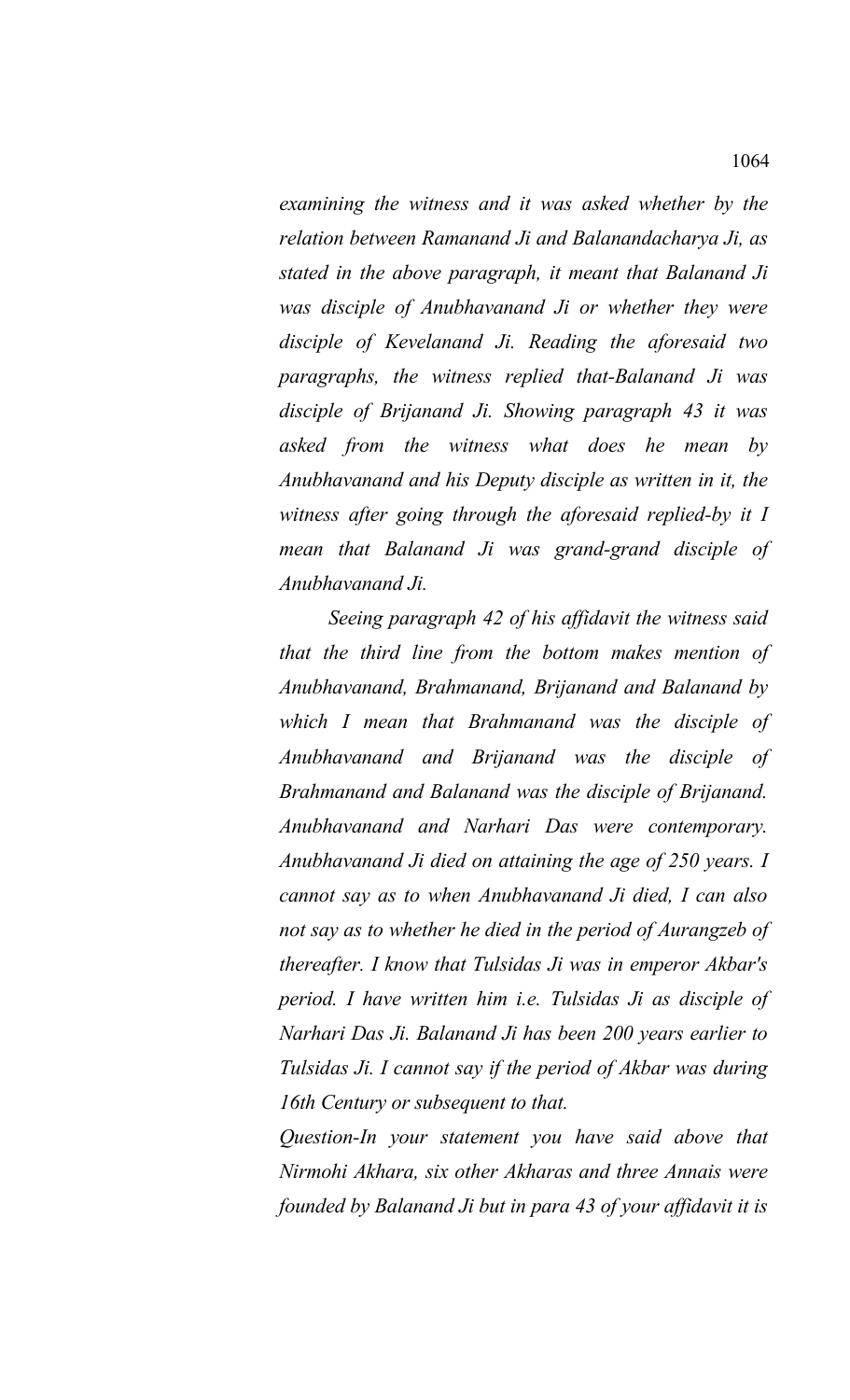written that Anubhavanand and his Deputy Disciple Balanand....... formed three Annais and seven Akharas. Thus why is there contradiction in your aforesaid statement and contents of the affidavit?

Answer-Seeing the aforesaid the witness replied that there is no difference at all and Balanand Ji had established the Akharas with the inspiration of Anubhavanand Ji. When these Akharas were founded, at that time Anubhavanand Ji was alive.

Question- Whether Anubhavanand Ji also resided in Jaipur, where, as you have said, the aforesaid Akharas were founded.

Answer: Whether Anubhavanand Ji was in Jaipur or not at that time, I cannot say because these people used to wander.

Seeing para 43 of his statement the witness said that *it is written in it that* " *the chief Math of Ramandiya Sect is* in Banaras" or in Banaras there is centre of Ramanand Sect. Since the time of living by Swami Ramanand there, its centre had been Banaras, but his disciples and grand disciples used to roam all around India."  $(E.T.C.)$ 

758. At page 221 to 222, D.W. 3/1 referred to the book "Smritigranthah" and said:

''विद्वान जिरहकर्ता अधिवक्ता द्वारा गवाह को उनके मुख्य परीक्षा के शपथ पत्र का पैराग्राफ –75 दिखाया गया और यह पूछा गया कि आपने अपनी गुरू परम्परा तथा ''सम्प्रदाय की प्रमाणिक पुस्तकों से'' किस बात की जानकारी होना इस पैराग्राफ में लिखा है? उपरोक्त को देखकर गवाह ने उत्तर दिया कि–इस पैराग्राफ में मैंने अपने पूर्वजों के सम्बन्ध में जो रामानन्दीय सम्प्रदाय के और रामानन्द जी के शिष्य थे, उनके सम्बन्ध में जानकारी होने की बात लिखी है। इस पैरा में उल्लिखित प्रमाणिक पुस्तकों से मेरा तात्पर्य स्मृति ग्रन्थ से है। स्मृति ग्रन्थ एक ग्रन्थ है। उसे गुजरात के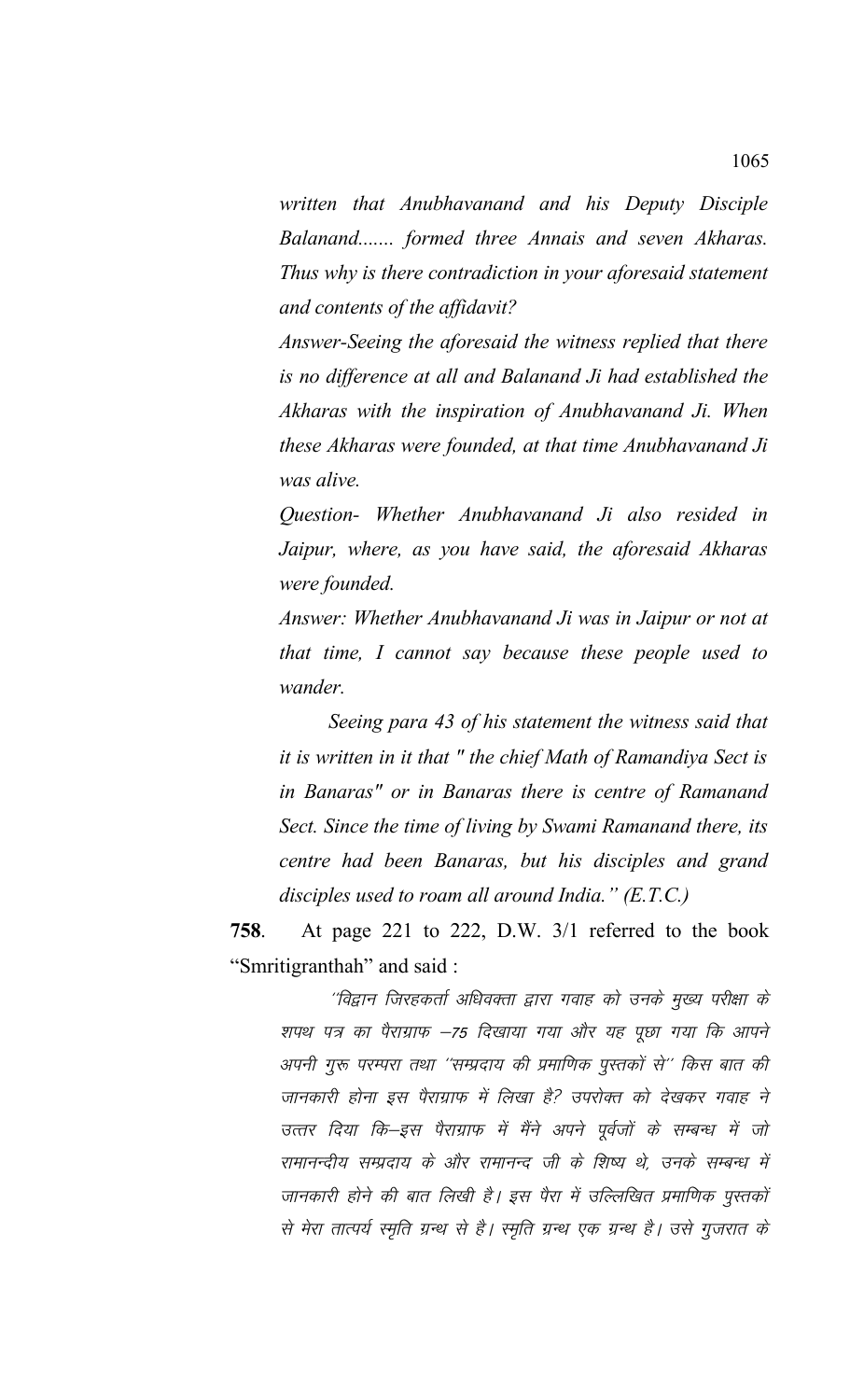रामानन्दाचार्य जी ने लिखा है। मैंने उसे थोड़ा पढ़ा है। वह किताब इस न्यायालय में दाखिल है। यह पुस्तक अभी हाल ही में दाखिल हुई है और उस पुस्तक में मैंने रामानन्दाचार्य और उनके शिष्यों के बारे में पढ़ा है। . . . . . . . . . . . . .

विद्वान जिरहकर्ता अधिवक्ता द्वारा गवाह को उनके मुख्य परीक्षा के शपथ पत्र का पैरा–76 दिखाया गया और यह पूछा गया, कि इस पैराग्राफ में आपने यह लिखा है कि इस बयान के साथ ''संलग्नक सूची दाखिल कर रहा हूँ'' तो कृपया यह बाताएं कि क्या आपके मुख्य परीक्षा के शपथ–पत्र के साथ कोई संलग्नक सूची लगी है? उपरोक्त को देखकर गवाह ने उत्तर दिया कि–मेरे मुख्य परीक्षा के शपथ–पत्र के साथ कोई संलग्नक सूची नहीं लगी है। गवाह को उनके मुख्य परीक्षा के शपथ –पत्र का पैरा 76 का अंश ''जो रामानन्दीय सम्प्रदाय के ....परम्परा है'' दिखाया गया और पूछा गया कि इससे आपका क्या तात्पर्य है? उपरोक्त को देखकर गवाह ने उत्तर दिया कि– इससे मेरा तात्पर्य यह है कि रामानन्दीय सम्प्रदाय के वंश परम्परा की सूची इस किताब में हैं । इस किताब का नाम ''स्मृति—ग्रन्थ'' इसी पैराग्राफ—76 में लिखा हैं।" (पेज 221-222) (emphasis added)

"The witness was shown paragraph 75 of the affidavit of examination-in-chief by learned counsel crossexamining the witness and it was asked as to derivation of knowledge of which fact from your Teacher's tradition as well as authentic books of the sects, you have written in this paragraph. Seeing the aforesaid paragraph, the witness answered that in this paragraphs I have written with respect to possessing knowledge about my ancestors who were disciples of Ramanandi Sect and Ramananad Ji. By authentic book, as mentioned in this para, I mean--Smriti Book. Smriti Granth is a book which is written by Ramanandacharya Ji of Gujarat. I have read that a little. That book is filed in this Court. This book has been filed recently and I have read in that book about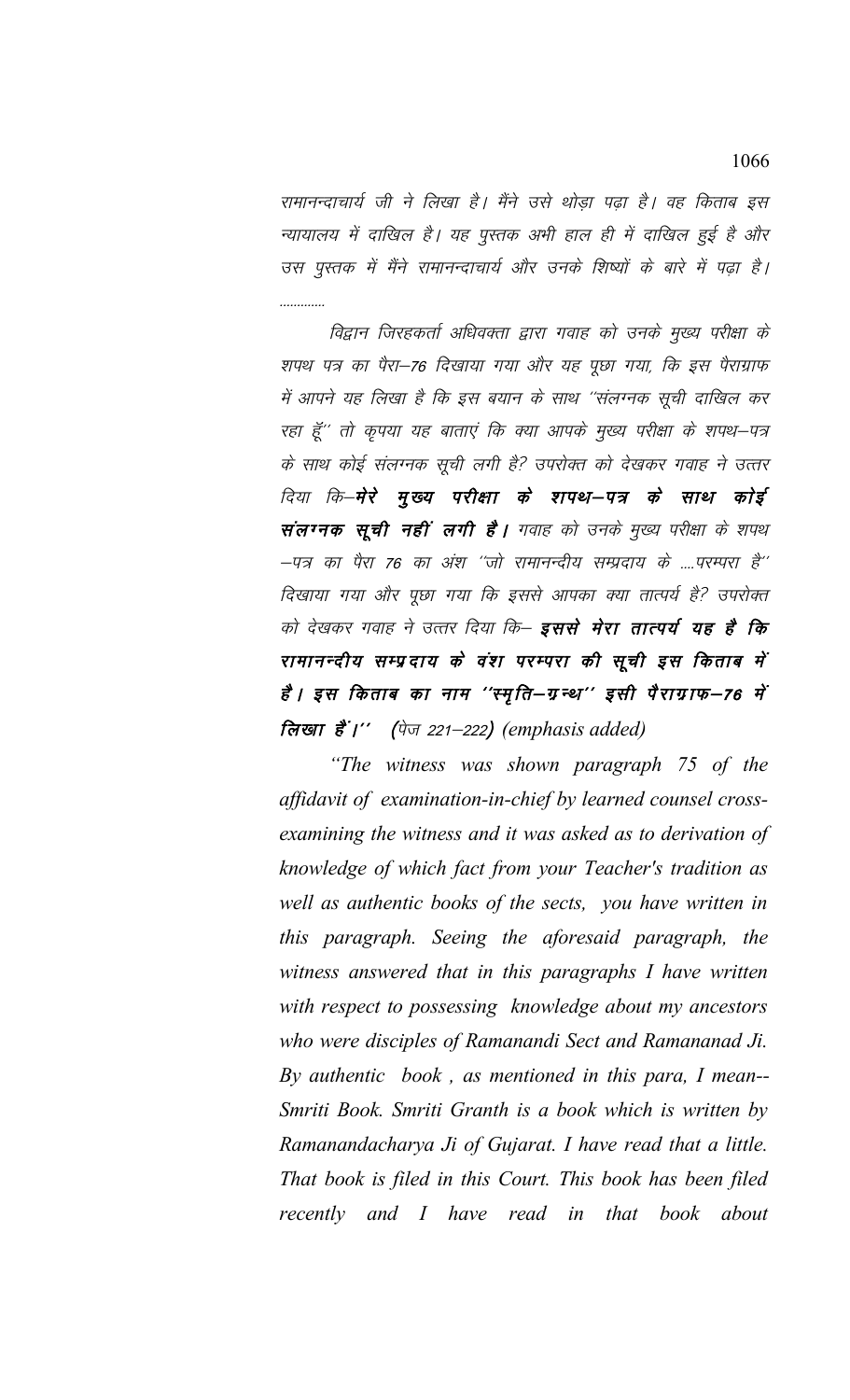*Ramanandacharya and his disciples....*

*The witness was shown paragraph 76 of the affidavit of examination-in-chief by learned counsel crossexamining the witness and it was asked that you have written in this paragraph that alongwith this statement you are filing enclosures' list, please tell whether any enclosure list has been annexed with affidavit of examination in chief ? Seeing that the witness replied that alongwith my affidavit in examination-in-chief , no any annexures' list is enclosed. The witness was shown the portion of para 76 of the affidavit to the effect "Which is of Ramanandi Sect.........customs" and was enquired what did he mean by it. Seeing the above, the witness answered that by it he meant that pedigree of followers of Ramanandi Sect is there in this book. The name of this book "Smriti Granth" is written in paragraph 76." (E.T.C.)*

**759**. **Shiv Saran Das D.W.3/4,** belong to Nirmohi Akhara and in para 14 and 16 of the affidavit (Examination-in-Chief) he said :

 $^{\prime\prime}$ 14— **निर्मा ही अखाड़ा एक धार्मिक न्यास है** जिसके अन्तर्गत कई मंदिर हो सकते हैं, निर्मोही अखाडा अयोध्या रामघाट की बैठक में प्रसिद्ध श्री राम जन्म भूमि मन्दिर है, राम–घाट विजय राघव मन्दिर और सम्बन्धित कई मंदिर हैं जैसे सुमित्रा भवन, रत्न सिंहासन, लवकुश मन्दिर, राम गुलेला मन्दिर आदि हैं।

16– निर्मो ही अखाडा एक पंचायती मठ है तथा जिसकी पंचायती – व्यवस्था है। पंचान का निर्णय सर्वोच्च है। **महन्थ कोई** जायदाद, बिना निर्मोही अखाड़ा के पंचों की अनुमति के न तो बेंच सकता है, न रेहन या न दान कर सकता है।'' *(emphasis added)*

*"14. Nirmohi Akhara is a religious trust under control of which there may be several temples, In the assembly of*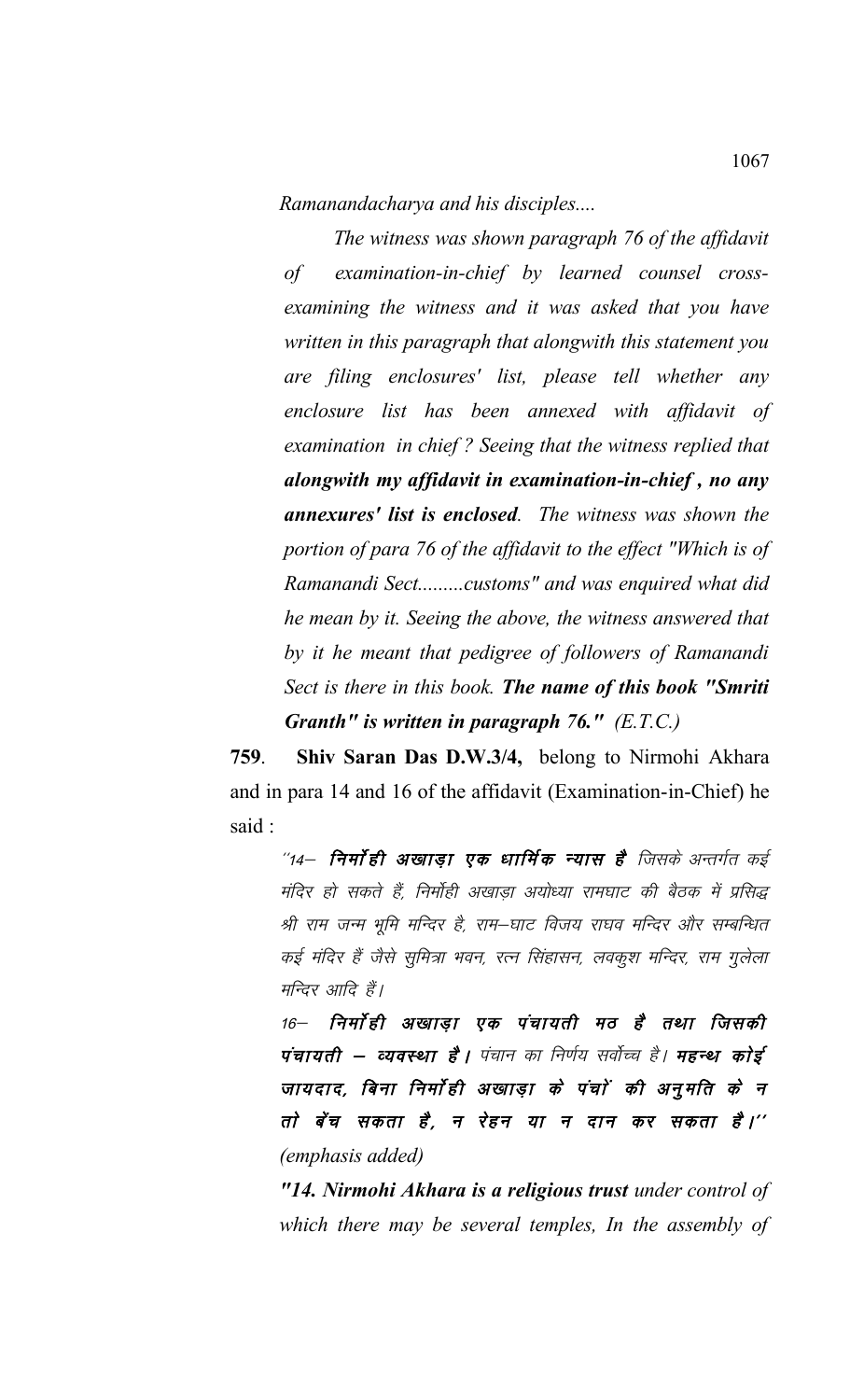*Nirmohi Akhara, Ayodhya, Ramghat lie the famous Ram Janam Bhoomi Temple, Ram Ghat, Vijay Raghav Temple and related several temples, i.e., Sumitra Bhawan, Ratna Singhasan, Lava Kusha Temple, Ram Gulela Temple etc.* 

*16. Nirmohi Akhara is a Panchayati Math whereof there is Panchayati arrangement. Decision of Panches is ultimate. A Mahant cannot sell, nor pledge nor donate any property without permission of Panches of Nirmohi Akhara." (E.T.C.)*

**760**. However, in cross-examination on page 20 though he (DW 3/4) said that Vaishnav Dharma is followed in all the Akharas of Ramanandiya Sampradaya and training of arms is also given in the Akharas for protection of Hindu Dharma from others but he, however, has no knowledge as to when Nirmohi Akhara was established. About Ramanandi Sampradaya, in the cross-examination at pages 26-27, he said :

''जगद्गुरू श्री रामानन्दाचार्य जी रामानन्दी सम्प्रदाय के पीठाधीश्वर तो हैं ही, इसके अलावा वे वैष्णव सम्प्रदाय के आचार्य भी हैं और इसी कारण उन्हें बहुत आदर व सम्मान प्राप्त है। रामानन्दाचार्य जी के जितने भी अनुयायी हैं, उन सब के लिए रामानन्दाचार्य जी द्वारा बताये हुए रीति–रिवाज का पालन करना अनिवार्य है। रामानन्दी सम्प्रदाय में जो चतुः सम्प्रदाय है, वह जिसे श्रेष्ठ समझता है, वह उसे जगदगुरू रामानन्दाचार्य के पद से विभूषित करते हैं। इन जगदगुरू रामानन्दाचार्य जी का सभी वैष्णव लोग आदर व सम्मान करते हैं।'' (पेज 26–27)

*"Jagadguru Sri Ramanandcharya Ji besides being the Supreme Chairperson of Ramanandi Sect, he is also Acharya of Vaishnav Sect and it is for this reason that he commands a lot of honour and respect. For all the followers of Ramanandacharya Ji, it is incumbent to follow the customs and traditions enunciated by Ramanandacharya Ji. In Ramanandi Sect which is*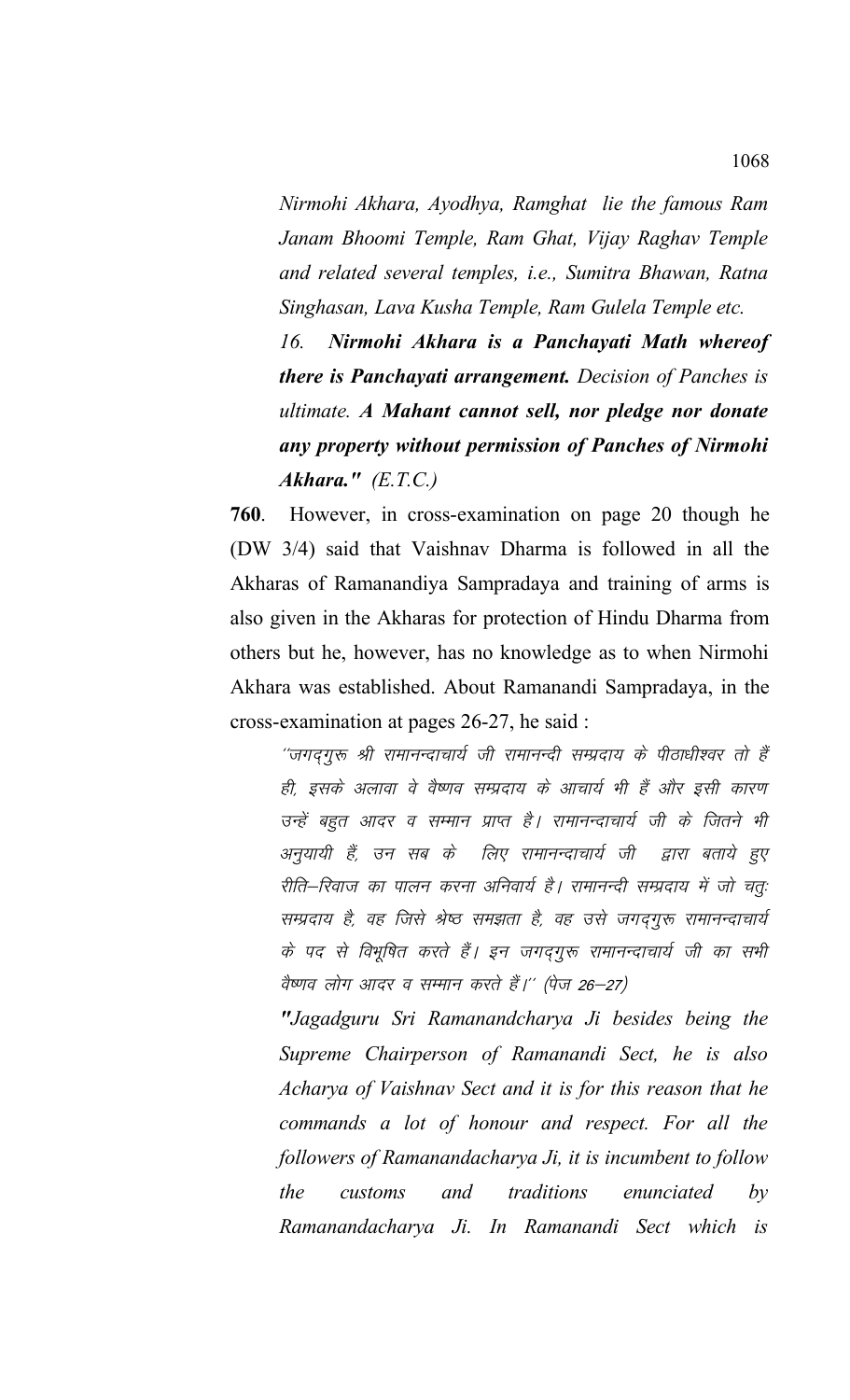*quadruple-sect, whom it (Sect) considers great, it adorns him with the title of Jagadguru Ramanandacharya. All Vashnavites pay honour and regard to this Jagadguru Ramanandacharya." (E.T.C.)*

**761**. On page 42 of the cross-examination he said :

''**अयोध्या में निर्माही अखाडा है।** निर्मोही अखाडा के सदस्यों की कोई गिनती नहीं है और मैं अंदाज से भी नहीं बता पाऊँगा कि उस अखाडे के कितने सदस्य हैं। **निर्मा ही अखाडा 300–400 साल** से नहीं, बल्कि उसके बहुत पहले से चल रहा है। निर्माही **अखाड़ा में भी शस्त्रों की ट्रेनिंग दी जाती है।** यह ट्रेनिंग हमारे गुरूजन देते हैं। निर्मोही अखाडा अयोध्या के अलावा और भी कई जगहों पर है। शस्त्रों की ट्रेनिंग हर जगह होती है। शस्त्रों से मेरा मतलब है हथियार।" (पेज 42) (emphasis added)

*"In Ayodhya there is Nirmohi Akhara. There is no counting of members of Nirmohi Akhara, nor I can tell by guesswork as to how many members are there in the Akhara. Nirmohi Akhara is existing not for only 300-400 years, but is continuing from much before. In Nirmohi Akhara too, training of arms is imparted. This training is given by our teachers. Nirmohi Akhara is existing at several places besides Ayodhya. Training of arms is imparted at every place. Arms means weapon." (E.T.C.)*

**762***.* **DW 3/9, Ram Asrey Yadav** in para 17 of his affidavit has said:

"17. यह कि निर्मोही अखाडा एक पंचायती मठ व धार्मिक न्यास यानी संस्था है करीब साढे पांच या छः सौ वर्ष के पूर्व से कायम है ऐसा मैंने हनुमानगढ़ी के साधुओं से जाना है और उनके छपे रीति रिवाज में पढ़ा है इकरारनामा पंजीकृत था जो इकरारनामा के रूप में छपी थी 1962 में छपी थी। मैंने देखा है पढ़ा है वही रीति रिवाज कौम बैरागयान निर्मोही अखाड़ा पर भी लागू हैं।''

\*\*17- *That the Nirmohi Akhara is a Panchayati Math and*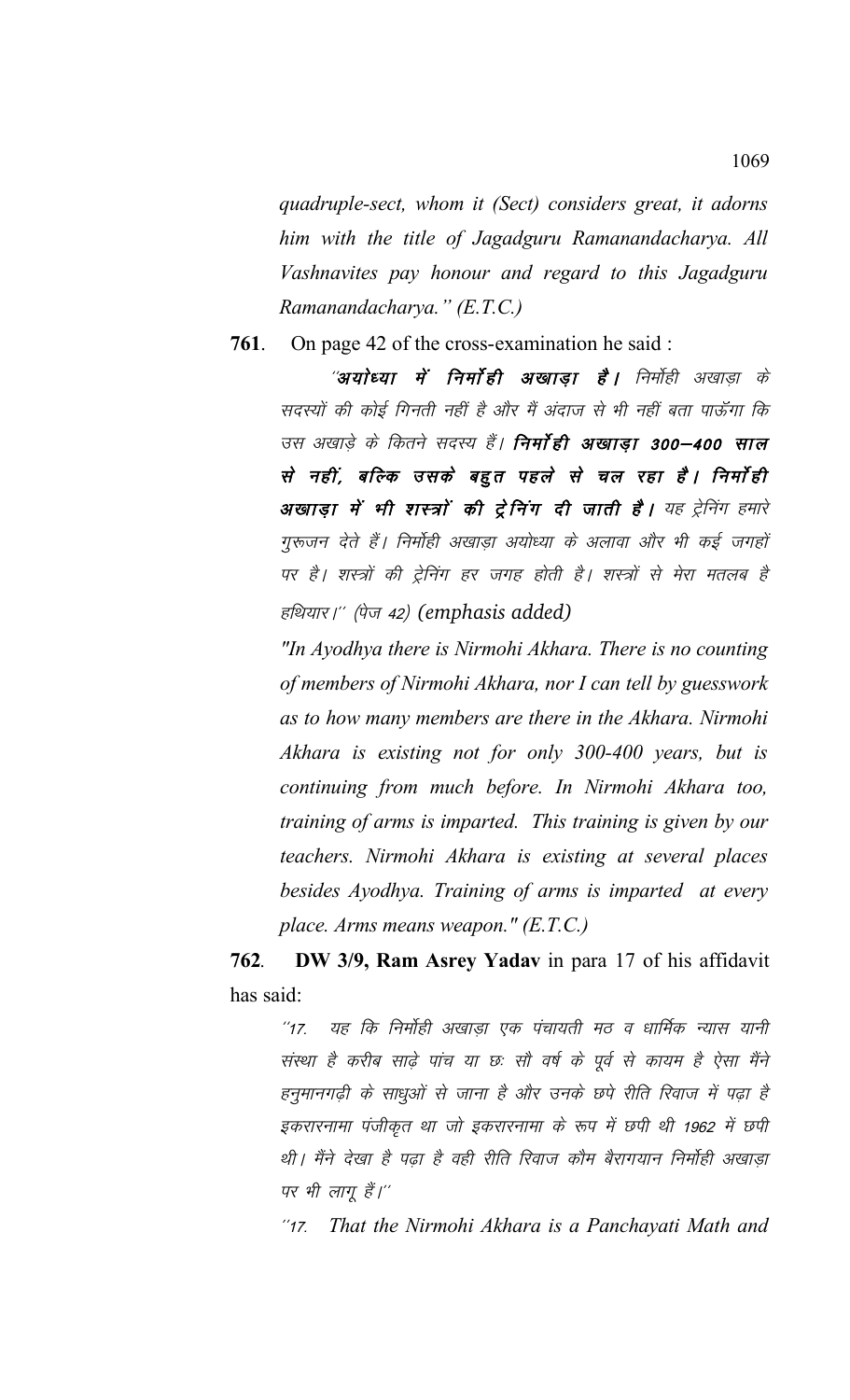*religious trust i.e. institution for the last about 5 ½ – 6 hundred years. I have so learnt from the saints of Hanumangarhi and also from their printed custompractices. The agreement was registered and published in the year 1962. I have seen and read it. The same custompractices are applicable over the recluses of Nirmohi Akhara." (E.T.C.)*

However, from a bare perusal of the averments it is evident that the same is wholly hearsay and cannot be said to be a statement of fact, being disclosed by a witness who is personally aware of the same.

**763**. **Jagadguri Ramanandacharya Swami Haryacharya D.W.3/14,** claims himself to be the 25<sup>th</sup> superior of Ramanandi Sampradaya, holding the office of Rampradayacharya at the Principal Seat of the said Sampradaya. About the "Sampradaya" and "Akhara", in paras 32, 33, 34, 36 and 59 of his affidavit (Examination-in-Chief) he has said :

"32— रामानन्दीय बैरागी सम्प्रदाय में विशिष्टाद्वैत दर्शन का प्रतिपादन स्वामी रामानन्दाचार्य ने लगभग 700 वर्षो के पूर्व किया था **रामानन्दीय** सम्प्रदाय के इष्ट देव भगवान राम है<sup>'</sup>।''

*"32- In the sect of Ramanandi Baraigis, induction of "Vishistadwait Darshan" was done bv Swami Ramanandacharya about 700 years ago. The ideal deity of Ramanandi Sect is Lord Rama." (E.T.C.)*

"33– रामानन्दी वैष्णव सम्प्रदाय के अखाडों की स्थापना बालानंद जी महराज ने आज से 500 वर्षों पूर्व किया। भारत वर्ष के कई क्षेत्रों में निर्मोही अखाडा की कई बैठक है इस अखाड़े के अन्तर्गत कई मन्दिर हैं।''

*"33. Establishment of Akharas of Ramanandi Vaishnav Sect was done by Balanand Ji Maharaj about 500 years ago from today. In various parts of India, there*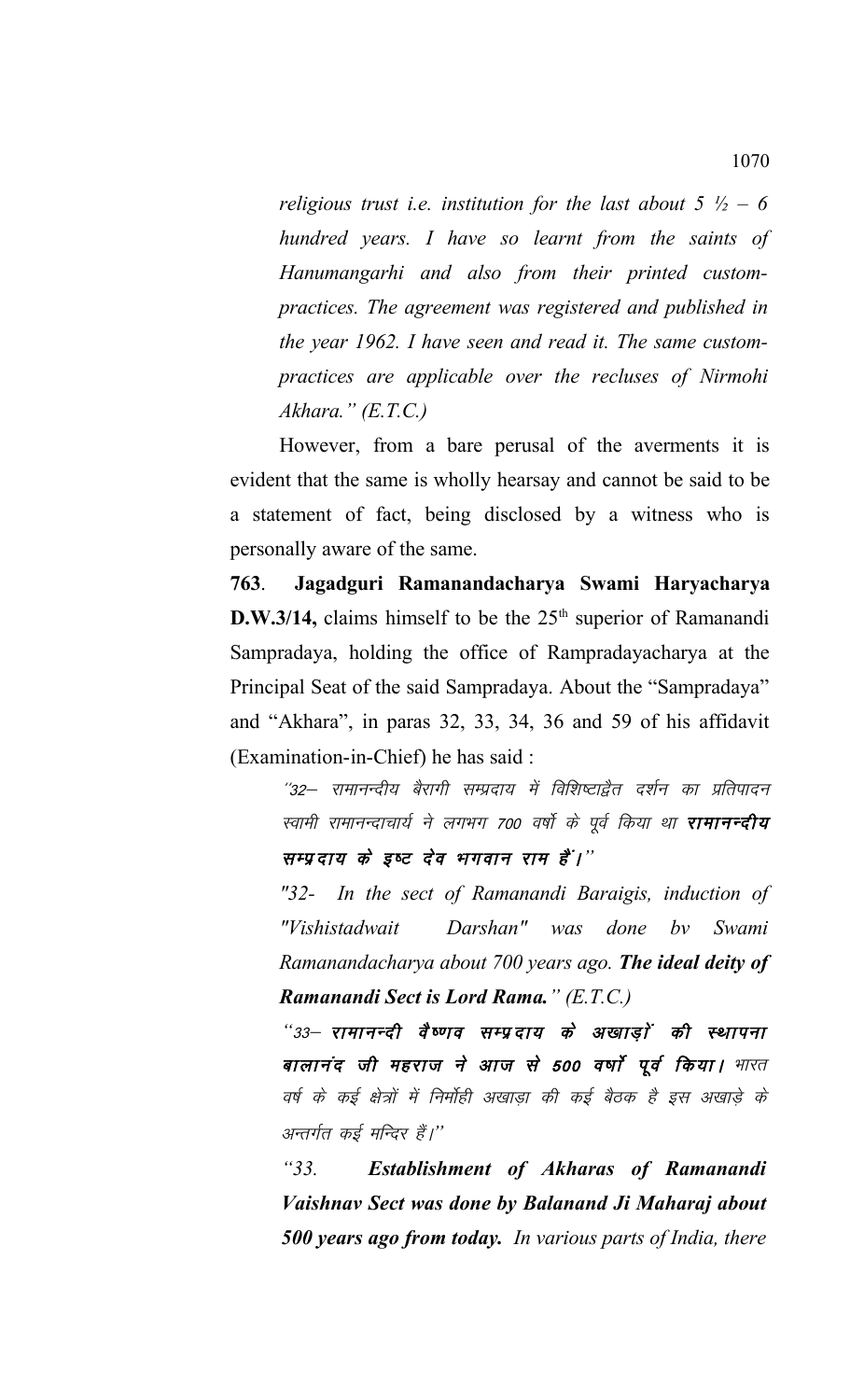*is a number of assemblies of Nirmohi Akhara and under these Akharas, there are several temples." (E.T.C.)*

"34– निर्मो ही अखाड़ा एक धार्मिक न्यास स्वयं है जिसकी व्यवस्था पंचों के अधीन होती है यह अखाड़ा पंचायती मठ है जिसमें पंचों द्वारा चूना महन्थ होता है जो पंचों के बहुमत राय से कार्य करता है<sup>,</sup> महन्थ अखाडे की सम्पत्ति का बैनामा दान पत्र आदि नहीं लिख सकता है।''

*"34. Nirmohi Akhara is a religious trust itself, management whereof is under the supervision of Panches. This Akhara is a Panchayati Math, in which a Mahant is elected by Panches, who functions with majority opinion of the Panches. A Mahant cannot write a sale deed or donation deed etc." (E.T.C.)*

..<br>''36— श्री चतः सम्प्रदाय के वैष्णवों का सैनिक संघटन ही अनी अखाड़े हैं जिसमें रामानन्द विष्णू स्वामी निम्बार्क और मध्वाचार्य हैं। निर्वाणी अनी, निर्मोही अनी व दिगम्बर अनी के रीति रिवाज परम्परा एक ही तरह हैं मैं निर्वाणी अखाड़ा का साधू रहा हूँ। सभी रीति रिवाज परम्परा जानता हूं रीति रिवाज व परम्परा हनुमानगढ़ी वही है जो निर्मोही अखाड़ा व दिगम्बर अखाड़े की है।''

*"36. It is Ani Akharas, which are the army organisation of Four-Sect Vaishnavites, in which there are Ramanand, Vishnu Swami Nimbark and Madhvacharya. customs and traditions of Nirvani Ani, Nirmohi Ani and Digambar Ani are alike. I have been a saint of Nirvani Akhara. I know all customs and traditions. Customs and Traditions Hanumangarhi is the same which are of Nirmohi and Digambar Akharas." (E.T.C.)*

"59— आनन्द भाष्यकर जगद्**गुरू श्री रामानन्दाचार्य जी की 700 वीं** जयन्ती स्मारक स्मृति ग्रन्थ ''श्री रामानन्द सम्प्रदाय का इतिहास'' तथा उन्हीं का जयन्ती स्मारक ग्रन्थ मैंने पढा है इन दोनों ग्रन्थों के सम्पादक मन्डल स्वामी हरिप्रसादाचार्य जी स्वामी सीतारामाचार्य व स्वामी राम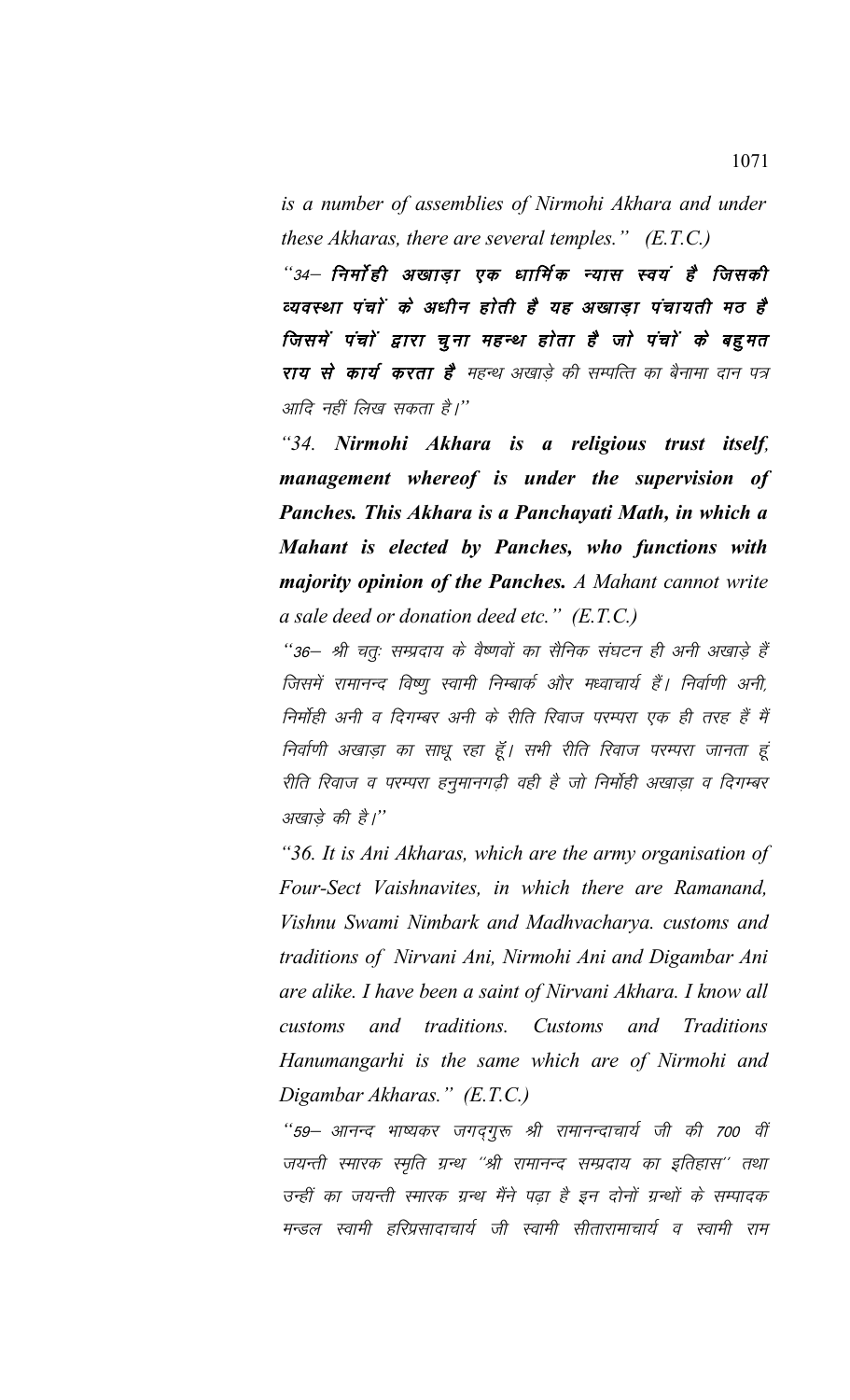स्वरूपाचार्य जी हैं मुद्रण अहमदाबाद गुजरात से हुआ। यह दोनों पुस्तकें मुझे निर्मोही अखाडा के वकील साहेब ने बताया कि मुकदमें में दाखिल है दोनों पुस्तकें हमारे सम्प्रदाय में मान्यता प्राप्त हैं।'' *(emphasis added)*

*"A souvenir written by commentator Anand in the memory of 700th anniversary of Jagadguru Sri Ramanandacharya "Sri Ramanand Sampradaya Ka Itihas" and his Jayanti Smrarak Granth, I have read. In editorial board of these two books are Swami Hari Prasadacharya Ji, Swami Sitaramacharya and Swami Ram Swarupacharya Ji. Printing was done in Ahmadabad, Gujarat. I have been told by the counsel for Nirmohi Akhara that these two books are filed in the suit. Both the books bear recognition of our Sect." (E.T.C.)*

**764**. In cross-examination, DW 3/14, in respect to the issue No. 17, at pages 16,17, 21,22, 26, 27, 29, 41-44, 45, 46, 49, 93, 94 said:

"रामानन्द सम्प्रदाय का उददेश्य तथा विधेय रामानन्दीय सिद्धान्त विशिष्टाद्वैत दर्शन का प्रचार, प्रसार, धर्मोपदेश, व्याख्यान और प्रत्याख्यान करना है। रामानन्दाचार्य जी के इष्टदेव भगवान राम ही थे। वही आचार्य के रूप में राममन्त्र को सर्वप्रथम सीता जी को दिए। रामानन्दीय सम्प्रदाय के जो अन्य अनुयायी हैं, उनके इष्टदेव भगवान सीताराम हैं। रामानन्दीय सम्प्रदाय में मूर्ति पूजा होती है। जन्मस्थली की भी पूजा होती है। पॉच प्रकार की मूर्तियां रामानन्दीय सम्प्रदाय में स्वीकार की जाती हैं। जिनमें धातू की, काष्ठ की, मिट्टी की, चिन्ह की, भूमि की और अक्षर की मूर्तियां होती हैं। विशिष्टाद्वैत दर्शन में मूर्ति के अतिरिक्त जन्मस्थान की भी पूजा होती है*।*" (पेज - 16-17)

*"The objective of the Ramananda School was the publicity, propagation, preaching, exposition and counterexposition of the Ramananda School of Vishishtadwait (particular monism). The favoured deity of*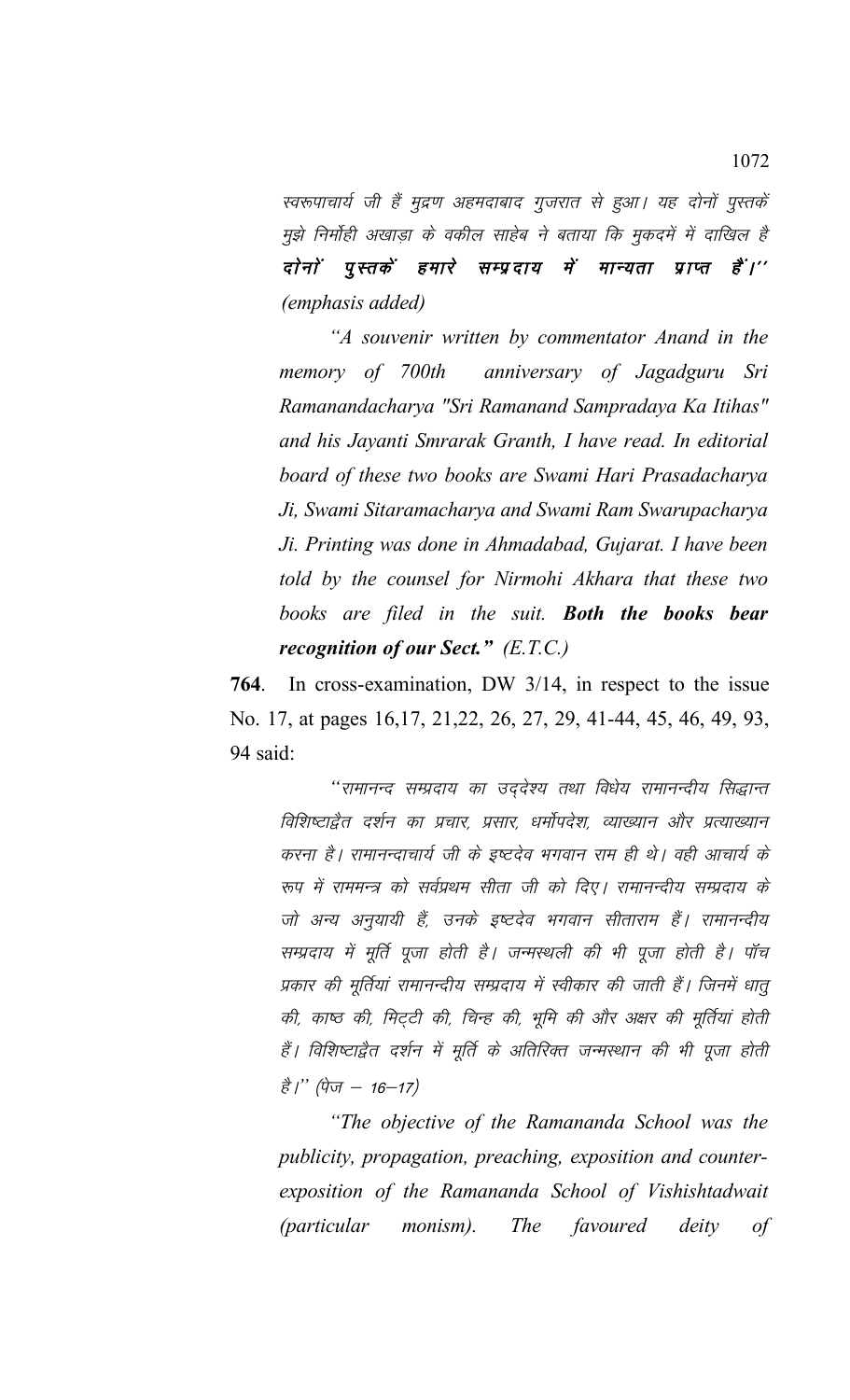*Ramanandacharya was Lord Rama alone. As a spiritual teacher, he, for the first time, gave Ram mantra to Sita. Lord Sitarama is the favoured deity of the Ramananda school. The Ramanada school practises idol-worship.The birth place is also worshipped. The Ramananda School believes in five types of idols, which are of metal, of wood, of mud, of signs, of ground and of letters. Apart form idols, the Vishishtadwait school of philosophy also worships birth-places." (E.T.C.)*

"अयोध्या में रामानन्दीय सम्प्रदाय के तीनों अखा<del>डे</del> हैं। तीनों अखाडे अनी अखाड़े हैं। अनी से तात्पर्य सेना से है। प्रत्येक अखाड़ों की व्यवस्था पंचायती है। स्वयं कहा कि अखाड़े के महन्त को समूह चयनित करता है। तीनों अखाड़ों में कोई मुख्य अखाड़ा नहीं है। तीनों अखाड़े बराबर हैं अर्थात् निर्मोही, निर्वाणी एवं दिगम्बर तीनों अखाड़े समान हैं। ऐसा नहीं है कि मुख्य अखाडा दिगम्बर अखाडा हो। तीनों अखाडों की कार्य पद्धति समान है। अखाड़ों में जो मन्दिर हैं, उनमें तीन बार अर्थात प्रातःकाल, मध्यान्ह काल एवं सायं काल पूजा होना अनिवार्य है। रामानन्दीय सम्प्रदाय के मन्दिरों में कम से कम तीन बार पूजा होती है।'' (पेज – 21–22)

*"There are three Akharas of the Ramananda school in Ayodhya. The three Akharas are Ani Akharas. The word Ani means 'Sena' (army). The system of each Akhara is on the Panchayat pattern. ( Himself stated) The Mahant (head) of the Akhara is selected by a group. None of the three Akharas is the main Akhara. The three Akharas have equal status, that is to say, the three Akharas, viz, Nirmohi, Nirvani and Digambar are at par with each other. It is not that the Digambar Akhara is the main Akhara. The trio of Akharas have the same way of working. In the temples managed by these Akharas, it is mandatory to offer worship three times, that is, in the morning, at noon and in the evening. Worship is offered at least three times in the*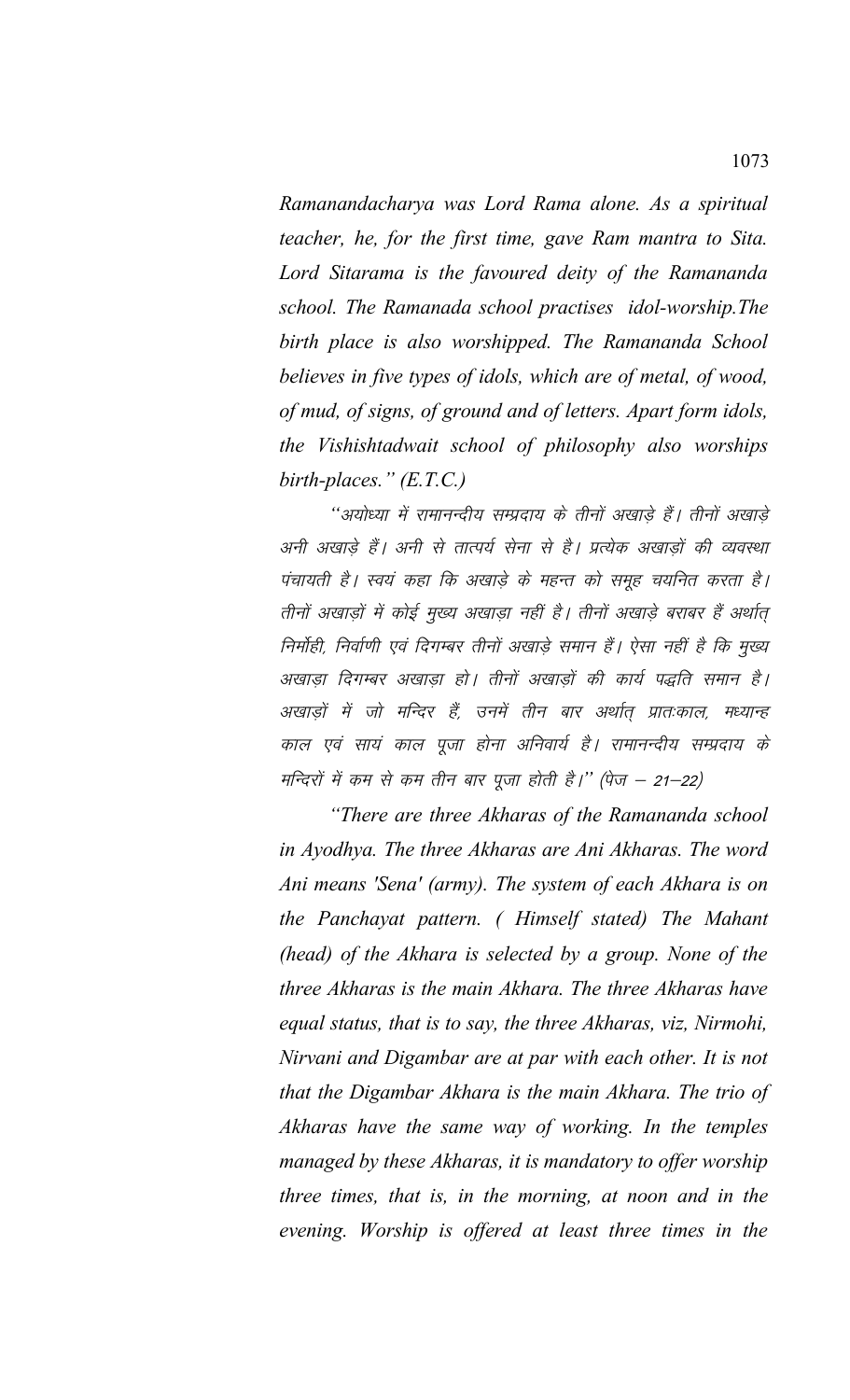*temples of the Ramananda school." (E.T.C.)*

"आदि रामनंदाचार्य की 700वीं जयंती इसी वर्ष मनायी जायेगी। आदि रामानंदाचार्य रामानंदीय सम्प्रदाय के प्रर्वतक नहीं है वे उसके उद्धरक या उस सम्प्रदाय को गति देने वाले कहे जा सकते हैं। **रामानंदीय** सम्प्रदाय अनादिकालीन हैं। यह सम्प्रदाय रामानंद जी के नाम पर पड़ा हुआ है। रामानंद जी 700 वर्ष पूर्व हुए थो।" (पेज – 26)

*"700th anniversary of First (initial) Ramanandacharya would be celebrated this year. Aadi Ramanandacharya is not founder of Ramanandi Sect, he may be said as saviour or one who gave momentum to that sect. Ramanandi sect is in existence from time immemorial. This sect has been titled in the name of Ramanand Ji. Ramanandji lived 700 years ago." (E.T.C.)*

"अपनी मुख्य परीक्षा के शपथ–पत्र में ''अनीं'' शब्द का प्रयोग किया है, जिसका अर्थ तथा भावार्थ सेना होता है। विभिन्न अखाडों में सर्वोच्च कोई नहीं होता है। तीनों अखाड़ों के प्रमुख समान होते हैं। किसी विशिष्ट अखाड़े के ''अनी'' के प्रमुख होते हैं, जो कूम्भ के अवसर पर ''अनि'' के प्रमुख रूप में कार्य करते हैं। शेष समय भी वह ''अनि'' के प्रमुख रहते हैं परन्तू ''अनि'' का संचालन कूम्भ के अवसर पर ही होता है। निर्मोही, निर्वाणी के भी ''अनि'' के प्रमुख होते हैं। अखाड़ा भी धार्मिक सैन्य शक्ति का प्रतीक है। हिन्दू धर्म में सैन्य शक्ति की आवश्यकता का अनुभव इसलिए हुआ, क्योंकि आक्रांता लोग हमेशा आते रहे।" (पेज – 27)

*" I have used the word "Ani" in the affidavit of my examination in chief, which means and connotes "army". In various Akharas nobody is supreme. Heads of all the three Akharas are equal in rank. It is the Chief of "Ani" of a specific Akhara who functions as the chief of Ani on the occasion of Kumbh. For the remaining period also, they remain the Chief of Ani but commanding of Ani is done on*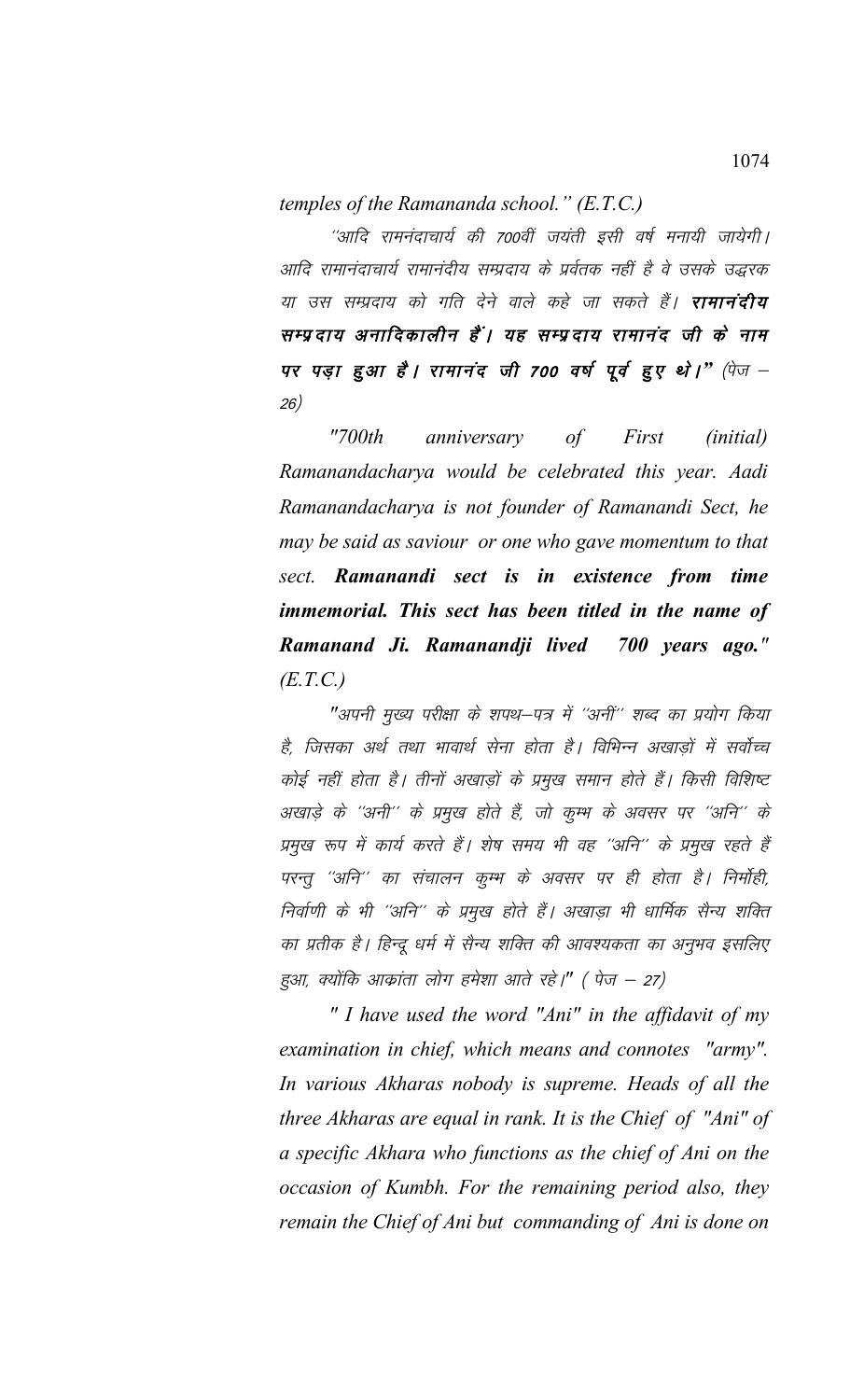the occasion of Kumbh. There are Chief of Nirmohi and Nirvani too. Akhara is also a symbol of religious army power. Necessity of religious army power in Hindu religion was felt because invaders always used to come." $(E.T.C.)$ 

''विशिष्टाद्वैत को मैं परिभाषित कर सकता हूँ, उसके अनुसार माया जीव ब्रहम को तीन तत्वों अर्थात् तत्वत्रय (ब्रहम तत्व) के रूप में स्वीकार किया गया है। इसका सरल अर्थ इस प्रकार है कि जहॉं–जहॉं परमात्मा होगा, वहॉं-वहॉं पर जीव तथा जगत अवश्य होगा। विशिष्टाद्वैत का यही सिद्धांत वैष्णव सम्प्रदाय में स्वीकार किया जाता है। इस सिद्धान्त में आत्मा तथा परमात्मा को भिन्न नहीं माना गया है, इसमें दोनों के एकत्व का प्रतिपादन है। भोक्ता, भोग्य तथा उसके प्रेरक ये तीनों ही परमेश्वर हैं। यह विशिष्टाद्वैत का सिद्धान्त है, जो द्वैत तथा अद्वैत से थोड़ा भिन्न है। रामानंद सम्प्रदाय के लोग इस विशिष्टाद्वैत सिद्धान्त के अनुयायी हैं। उत्तर भारत के अतिरिक्त दक्षिण भारत में बहुत वृहद रूप से विशिष्टाद्वैत सिद्धान्त को माना जाता है। हिन्दू धर्म में अद्वैत सिद्वान्त को मानने वाले भी है, इसके अनुगमी शैव लोग हैं। द्वैत सिद्वान्त के लोग निम्बार्क तथा मध्व सम्प्रदाय के मानने वाले हैं। रामानंद सम्प्रदाय के पूर्व भी विशिष्टाद्वैत सिद्धान्त था, क्योंकि यह अनादि कालीन है। चारों वेदों में जो प्रथम वेद ऋग्वेद है, उसमें भी राजा दशरथ का वर्णन है। मेरी मुख्य परीक्षा के शपथ–पत्र की धारा 59 जो पृष्ठ 12 पर है, को मैंने पढ़ लिया है, इस धारा में उल्लिखित दोनों पुस्तकों ''श्री रामानंद सम्प्रदाय का इतिहास तथा श्री रामानंदाजयंती स्मारक ग्रन्थ पुस्तकों'' को मैंने तीन दिन पूर्व पढ़ा है। ये दोनों ग्रन्थ अलग-अलग लगभग तीन सौ–चार सौ पृष्ठों के हैं।'' (पेज 29)

"I can define Vishishtadvait. It accepts Maya Jeeva and Brahma as three substances (divine substances). Its plain meaning is that wherever there is God, Jeeva (individual soul) and Jagat (world) will certainly be there. This very principle of Vishishtadvait is accepted in the Vaishnavite sect. This principle does not differentiate 'Atma' (individual soul) from 'Paramatma' (Supreme Soul).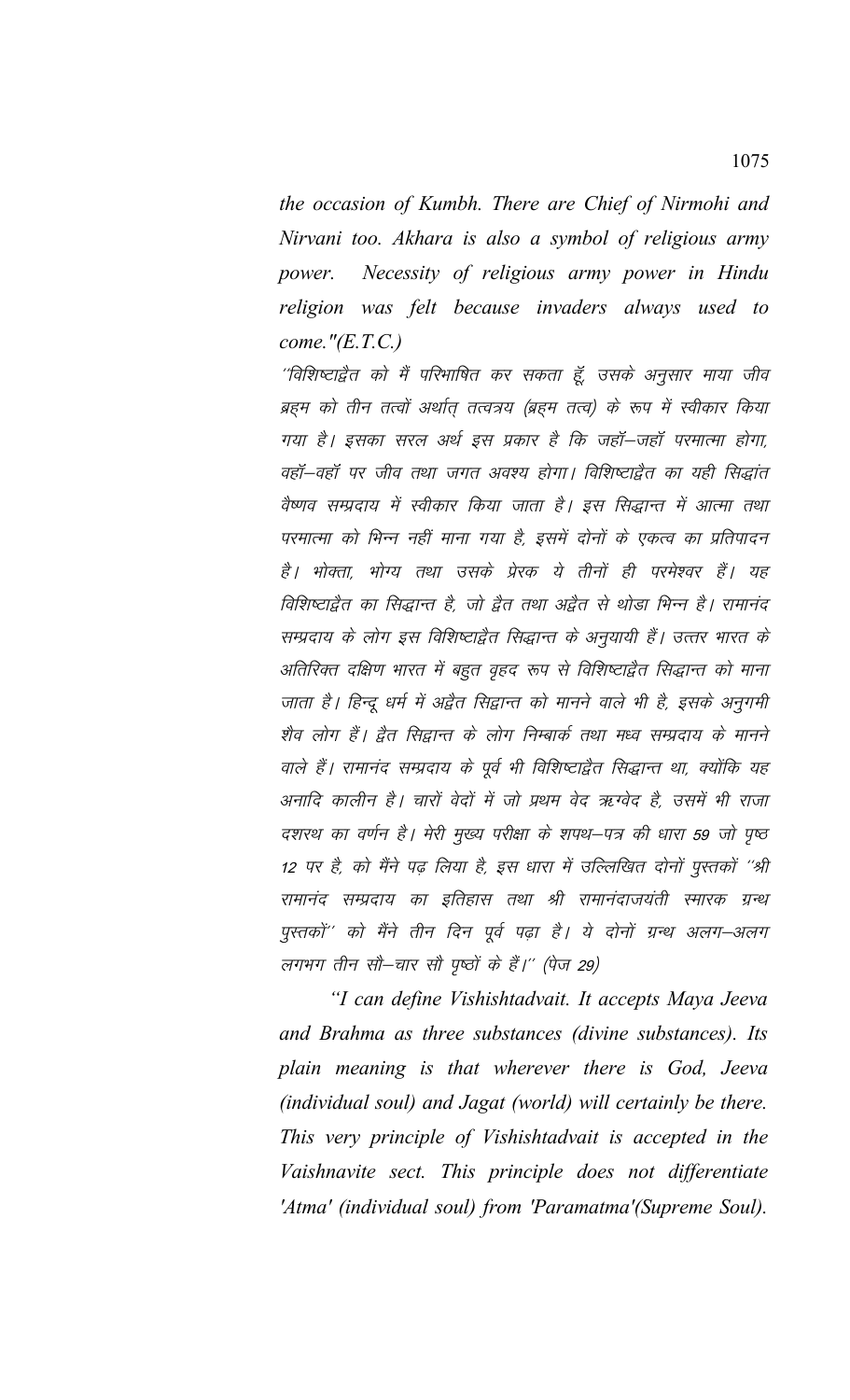It speaks of the unity of both. The Trio - the user, the used and their encourager are Supreme Being. It is a principle of Vishishtadvait, which is a bit different from dualism and monism. Followers of the Ramananda sect are adherents of Vishitadvait philosophy. The Vishishtadvait philosophy is followed on a very large scale in south India apart from north India. There are also followers of monism in Hindu religion. Its followers are Shaivaites. Adherents of principle of monism in Hinduism are the followers of Nimbark and Madhva sects. Even before the Ramananda sect existed the philosophy of Vishishtdvait, because it is not of the earliest period. The Rigveda, the first of the four Vedas, also speaks of King Dashrath. I have read page 12para 59 of the affidavit filed in course of my examinationin-chief. I read both the books 'Sri Ramananda Sampradaya Ka Itihaas' and 'Sri Ramanandajayanti Smarak Granth', mentioned in this para, three days ago. Both of these books are separately of 300-400 pages each."  $(E.T.C.)$ 

"जिन अखाडों का मैंने अपने बयान में उल्लेख किया है, वे अखाड़े 15वीं शताब्दी में बने थे। यह कहना गलत है कि ये अखाड़े 15वीं शताब्दी में जयपूर में बने थे। सही यह है कि ये अखाड़े अनादि काल में बने थे, क्योंकि इनका उल्लेख बाल्मीकि रामायण में है। जयपुर में अखाड़ों के निर्माण के संबंध में कोई घटना नहीं हुई थी। इन अखाड़ों में अस्त्र-शस्त्र चलाने की ट्रेनिंग दी जाती है, उसे पटावाना कहते हैं। पटाबाना में लट्टू, तलवार, लाठी, भाला, बल्लम, छड़ी का प्रयोग होता है। स्वयं कहा कि अनी का अर्थ सेना होता है इसलिए इनमें अस्त्र–शस्त्र का प्रयोग करना सिखाया जाता है। हिन्दुस्तान में अखाड़ों की कूल संख्या 13 नहीं है, बल्कि इनकी संख्या 18 है। सभी अखाड़े कुंभ के अवसर पर पधारते हैं। कुंभ के अवसर पर अखाड़े के लोग एक माह तक ठहरते हैं। कुंभ के अवसर पर उपरोक्त अस्त्र–शस्त्रों को चलाने का कोई प्रशिक्षण नहीं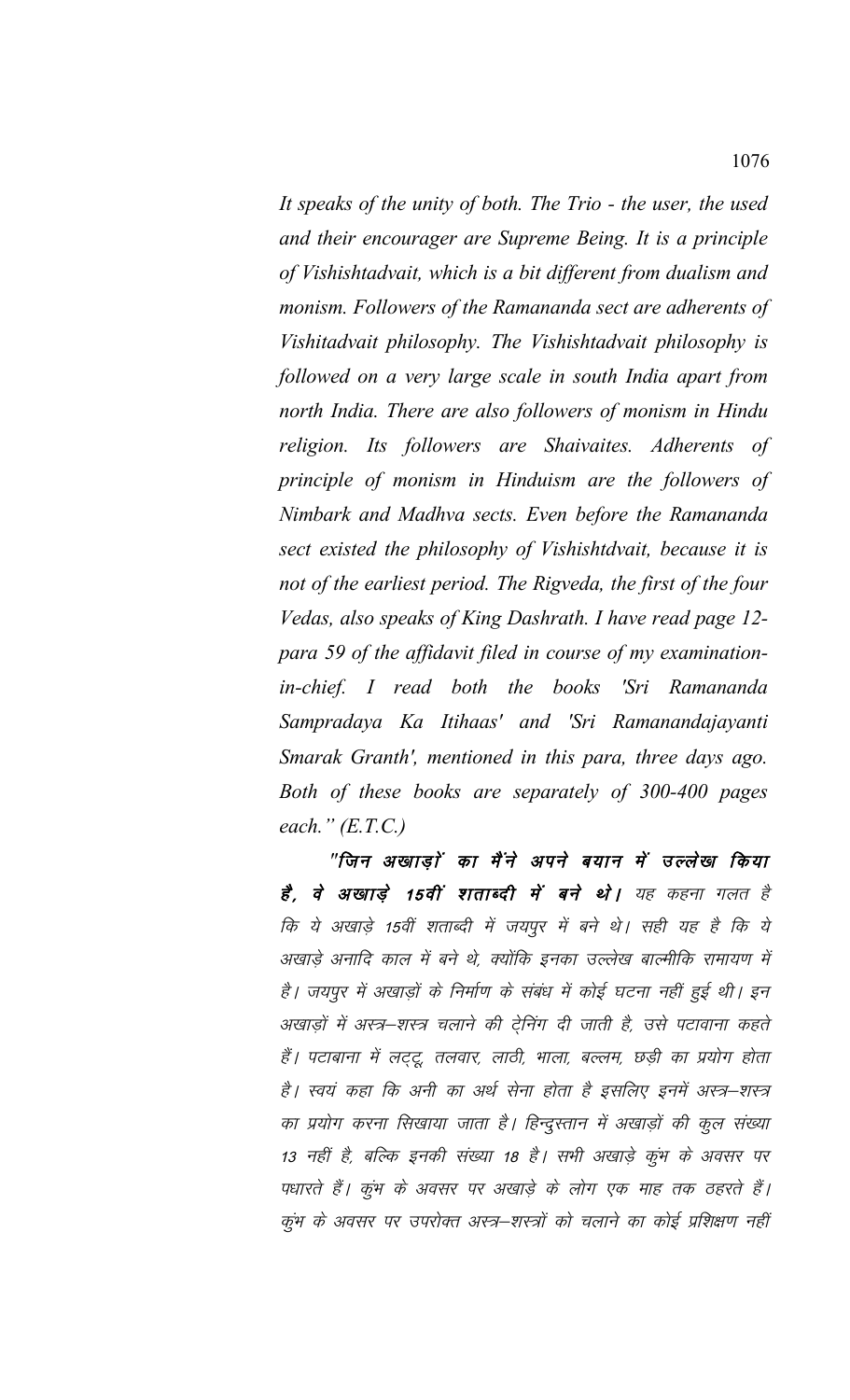दिया जाता है। जिस समय स्नान के लिए शाही जुलूस निकलता है, उस समय साधु लोग पटाबाना खेलते हुए स्नान करने के लिए जाने वाले साधुओं के आगे—आगे चलते हैं। वह जुलूस कितनी अवधि का होता है, उसके लिए सरकार द्वारा अलग–अलग समय निर्धारित है तथा उस समय का निर्धारण अखाड़ों से गंगा की दूरी के आधार पर तय किया जाता है। कुंभ के अवसर पर एक माह के अन्तर्गत मात्र तीन शाही स्नान होते हैं, इन्हीं शाही स्नानों के अवसर पर यह जलूस निकलते हैं। एक माह के कुंभ के दौरान सेवा–पूजा व अभ्यागतों को भोजन देने का कार्य चलता है। उस समय कितने लोगों को भोजन कराया जाता है, उसकी कोई निश्चित संख्या नहीं होती। जितने भी व्यक्ति उस अवसर पर आ जाते हैं, सबको भोजन करा दिया जाता है। जिन 18 अखाड़ों का मैंने ऊपर अपने बयान में उल्लेख किया है उनमें प्रमुख अखाड़े प्रयाग, हरिद्वार नासिक व उज्जैन में हैं। शाही स्नान के समय 18 अखाड़े एक साथ चलते हैं। केवल जगद्गुरू लोग अकेले चलते हैं। श्री **वैष्णव सम्प्रदाय में चार जगद्गुरू है**ं उपरोक्त 18 अखाड़े आज से पांच सौ वर्ष पूर्व बिरजानन्द जी के शिष्य बालानन्दाचार्य जी ने स्थापित किये थे। पहला अखाड़ा राजस्थान में जयपुर में बना था।

साक्षी को अन्य मूलवाद सं0 4/89 का कागज संख्या 236/52 दिखाया गया, साक्षी ने उक्त रिपोर्ट के दोनों पेजों को पढ़ने के उपरान्त यह कहा कि मुझे इस रिपोर्ट के बारे में जानकारी नहीं है। **निर्मा ही, निर्वाणी** तथा दिगम्बर तीनों अखाड़ों का निर्माण स्वामी जी ने एक साथ जयपुर में किया था। तीनों अखाड़ों का निर्माण स्वामी जी द्वारा आज से 500 वर्ष पूर्व किया गया था। मैं यह नहीं बता सकता कि 500 वर्ष पूर्व जयपुर में मुस्लिम शासन न होने के कारण उक्त अखाडों का निर्माण किया गया था। रामानन्दाचार्य जी जयपुर इलाके के रहने वाले नहीं थे, वे प्रयाग, जिसे आजकल इलाहाबाद कहा जाता है, के रहने वाले थे। **जयपुर स्वयं रामानन्दाचार्य जी नहीं गये थे,** उनके शिष्य बालानन्द जी ने जयपुर में जाकर इन अखाड़ों की स्थापना किया था। पहले तीन अखाड़े बने थे, उनके प्रभेद 18 अखाड़ें हैं। जयपुर में सूत्र रूप में अखाड़ों के निर्माण संबंधी सिद्धान्त बनाये गये थे, परन्तु उसके आधार पर नियम तथा उपनियम बनाने का कार्य बाद में हुआ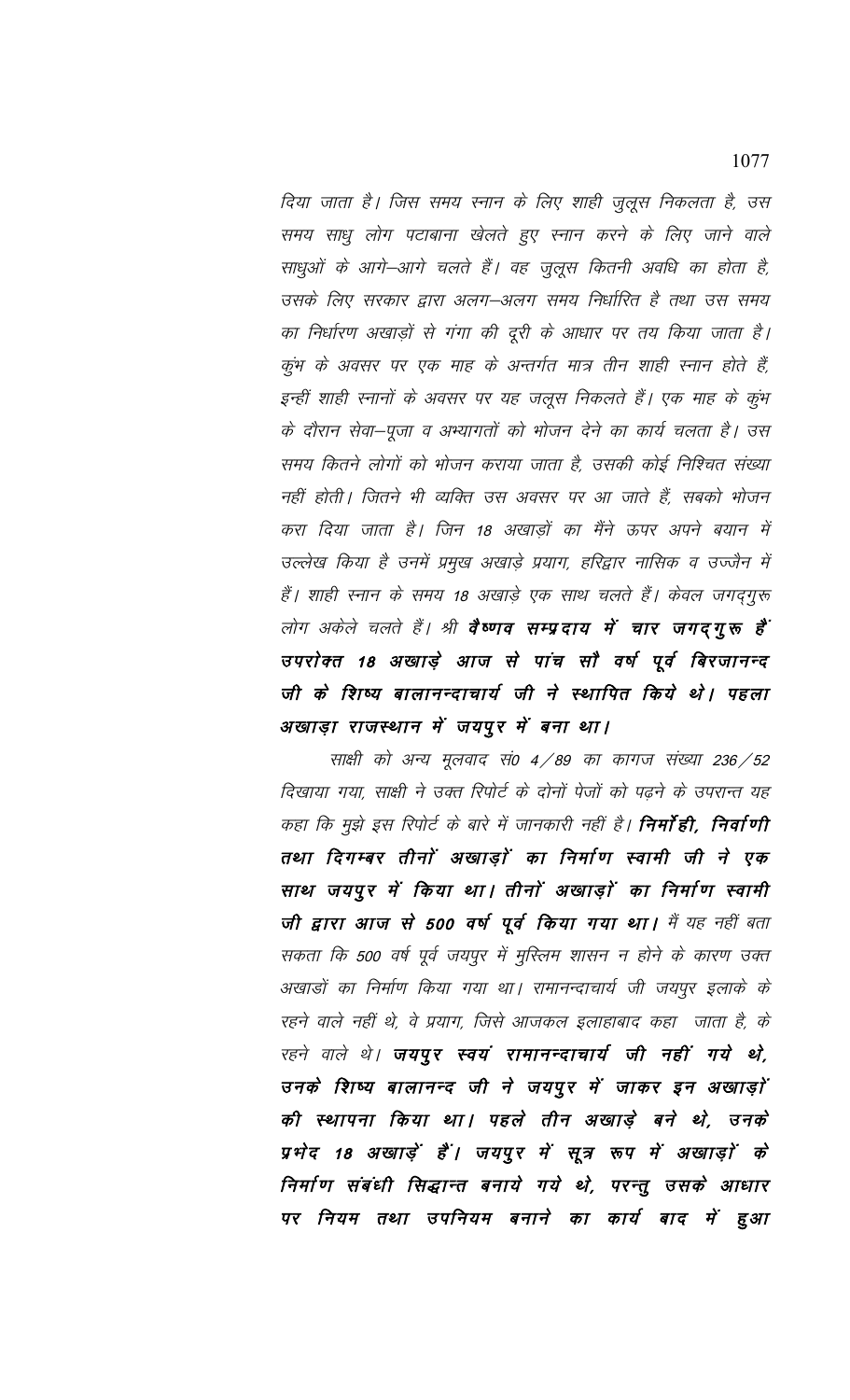था। यह नियम तथा उपनियम जयपूर में सिद्धान्तों के निर्णय के बाद छ: माह के अन्तर्गत ही बना दिये गये थे। यह नियम तथा उपनियम क्रमशः प्रयाग, हरिद्वार, उज्जैन तथा नासिक में बनाये गये थे। अखाड़ों की विधाओं में नागा, हुडदंगा, छोरा तथा अतीत है, अखाड़ों में शुरू से ही ये चारों प्रकार के लोग रहते चले आये हैं। इसी प्रकार शस्त्रों की शिक्षा भी शुरू से अखाड़ों में दी जाती रही है। जिन तीन अखाड़ों का उल्लेख मैंने ऊपर किया है, ये अखाड़े स्थिर नहीं रहते हैं, ये चलते-फिरते रहते हैं। अतएव इसी प्रकार ये अखाड़े अयोध्या में पहुंचे। पूरे भारत में अखाड़े के लोग जाते हैं तथा भेंट विदाई प्राप्त करते हैं। स्वयं कहा कि वर्तमान काल में रामानन्द सम्प्रदाय के 90 लाख साधु पूरे भारत में विचरण कर रहे हैं। इन साधुओं में जो लोग अस्त्र–शस्त्र ट्रेनिंग चाहते हैं वे उस ट्रेनिंग को लेते हैं इसके अतिरिक्त जिनकी रूचि पढ़ने–लिखने की होती है, वे पढ़ाई–लिखाई करते हैं। **स्वयं कहा कि अखाड़ा एक न्यास हे**, जिसमें पंचायती व्यवस्था है। इसलिए जिसकी जैसी रूचि हो, उसी अनुसार पढ़ने लिखने, योगासान सीखने तथा अस्त्र–शस्त्र सीखने की शिक्षा इन अखाड़ों में दी जाती है। राष्ट्रीय स्वयं सेवक संघ का उद्भव अखाड़ों से नहीं हुआ है। राष्ट्रीय स्वयं सेवक संघ की स्थापना नागपूर में हेडगेवार ने किया था। उपरोक्त तीन अखाड़ों के अतिरिक्त एक और अखाड़ा निरालम्बी भी अयोध्या में है। निरालम्बी अखाड़ा के महन्त है, इस अखाड़े में जो विद्यार्थी रहते हैं, वे लिखते–पढ़ते हैं। निरालम्बी अखाड़े की कई शाखायें अयोध्या में है। इसके अतिरिक्त अयोध्या के बाहर भी इसकी शाखायें हैं, परन्तु उनकी गिनती मैंने नहीं किया। उपरोक्त अखाड़ों के अतिरिक्त ख़ाकी अखाड़ा भी अयोध्या में है। खाकी अखाड़ा में तीस–चालीस लोग हैं। खाकी अखाड़े के लोगों की संख्या अयोध्या के बाहर हज़ारों की संख्या में है, ये लोग विभिन्न प्रान्तों जैसे गुजरात, राजस्थान व महाराष्ट्र में फैले हुए हैं। यह ट्रेनिंग अखाड़ाों में स्थित आश्रम में ही होती है। कहीं बाहर ट्रेनिंग देने के स्थान निर्धारित नहीं है। जो अखाड़ा होता है, उसके पास शस्त्र होते ही हैं अतः उन्हीं अस्त्रों से ट्रेनिंग दी जाती है। रामघाट मोहल्ले में निरालम्बी अखाड़ा है, हनुमानगढ़ी चौराहे के पास ख़ाकी अखाड़ा है। निर्वाणी अखाड़ा हनुमानगढ़ी, दिगम्बर अखाड़ा हनुमानगढ़ी चौराहे से थोड़ा आगे तथा उसी से थोड़ा आगे निर्मोही अखाड़ा स्थित है। सभी अखाड़ों के नियम भी हैं तथा स्थान भी हैं। अयोध्या में इन अखाड़ों के जो स्थान हैं, उनमें ट्रेनिंग दी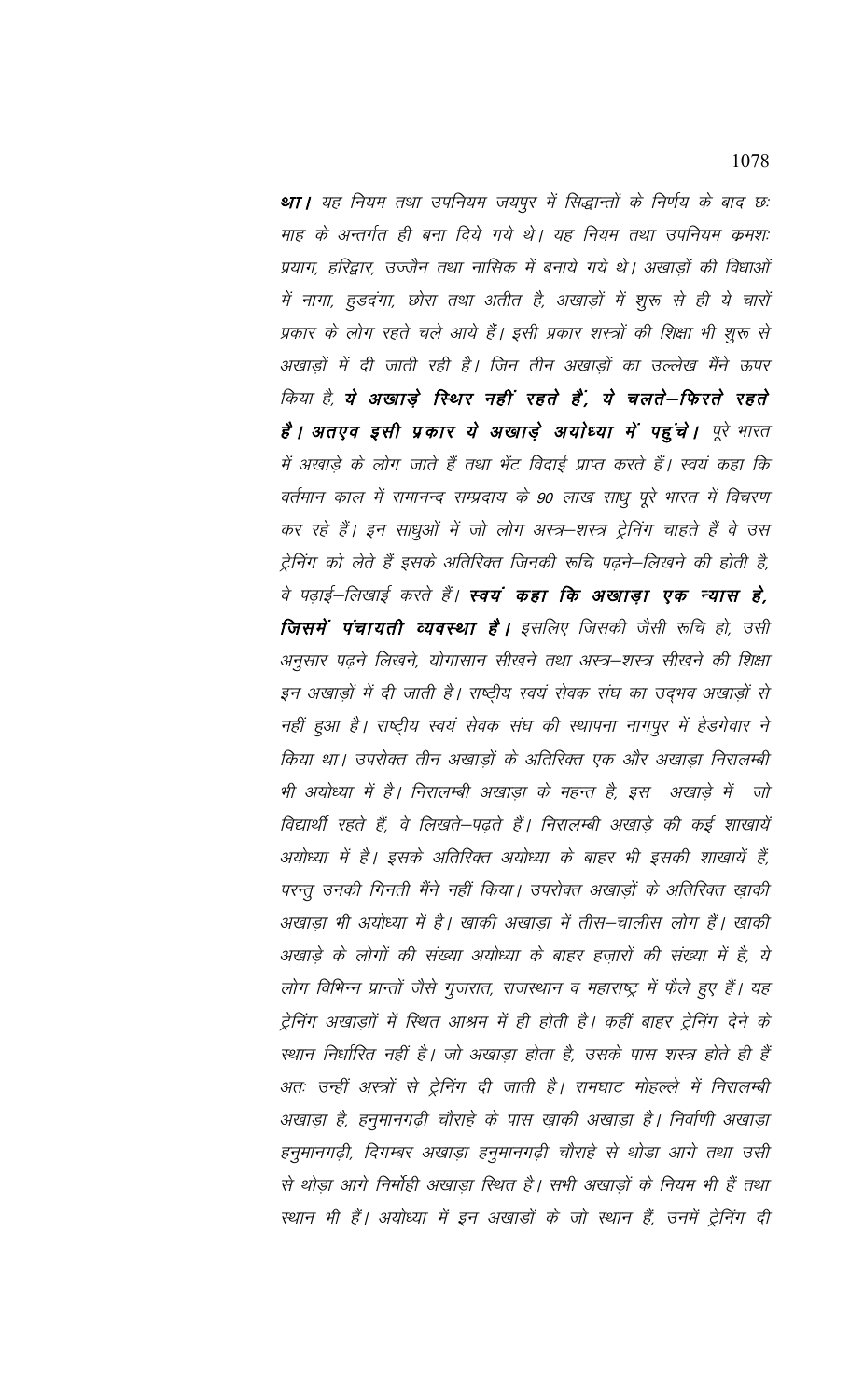जाती है। यह ट्रेनिंग शस्त्रों की तथा विद्या की, योगासन की दी जाती है। बालानन्दाचार्य, विरजानन्द जी के शिष्य थे। अखाडे का तात्पर्य अखण्डता से है। **यह अखाड़े प्राचीन काल से हैं**, **परन्तू** <u>बालानन्द</u> जी ने इसे गतिमान किया था।"(पेज–41–44) *(emphasis added)*

*"The Akharas which I have referred in my statement, were established in 15th Century. This is wrong to say that these Akharas were founded in 15th century in Jaipur. It is true that these Akharas were created in time immemorial, because its reference is in Balmiki Ramayan. No event regarding formation of Akharas in Jaipur took place. In these Akharas training of using arms and weapons is imparted, which is called Patabana. In Patabana, Lattu, sword, lathi, spear, Ballam and stick are used. Of his own said that Ani means army and therefore, training of using arms and weapons is given. Total number of Akharas in India is not only 13, but it is 18. All Akharas visit on the occasion of Kumbh. On the occasion of Kumbh Akhara people stay for one month. On the occasion of Kumbh no training for using the aforesaid arms and weapons is given. When the procession moves for royal bath, at that time, saints displaying Patabana moves ahead the saints. The period of that procession is determined by the Government with different timings and fixation of the time is made keeping in view the distance of Akharas from Ganges. On the occasion of Kumbh within one month only three royal baths are done. Procession moves only at the time of these three Royal Bath. During the period of one month in Kumbh service, worship etc. and providing food to guests go on. At that time how many persons are fed, the number is not fixed. As many as persons arrive there at that*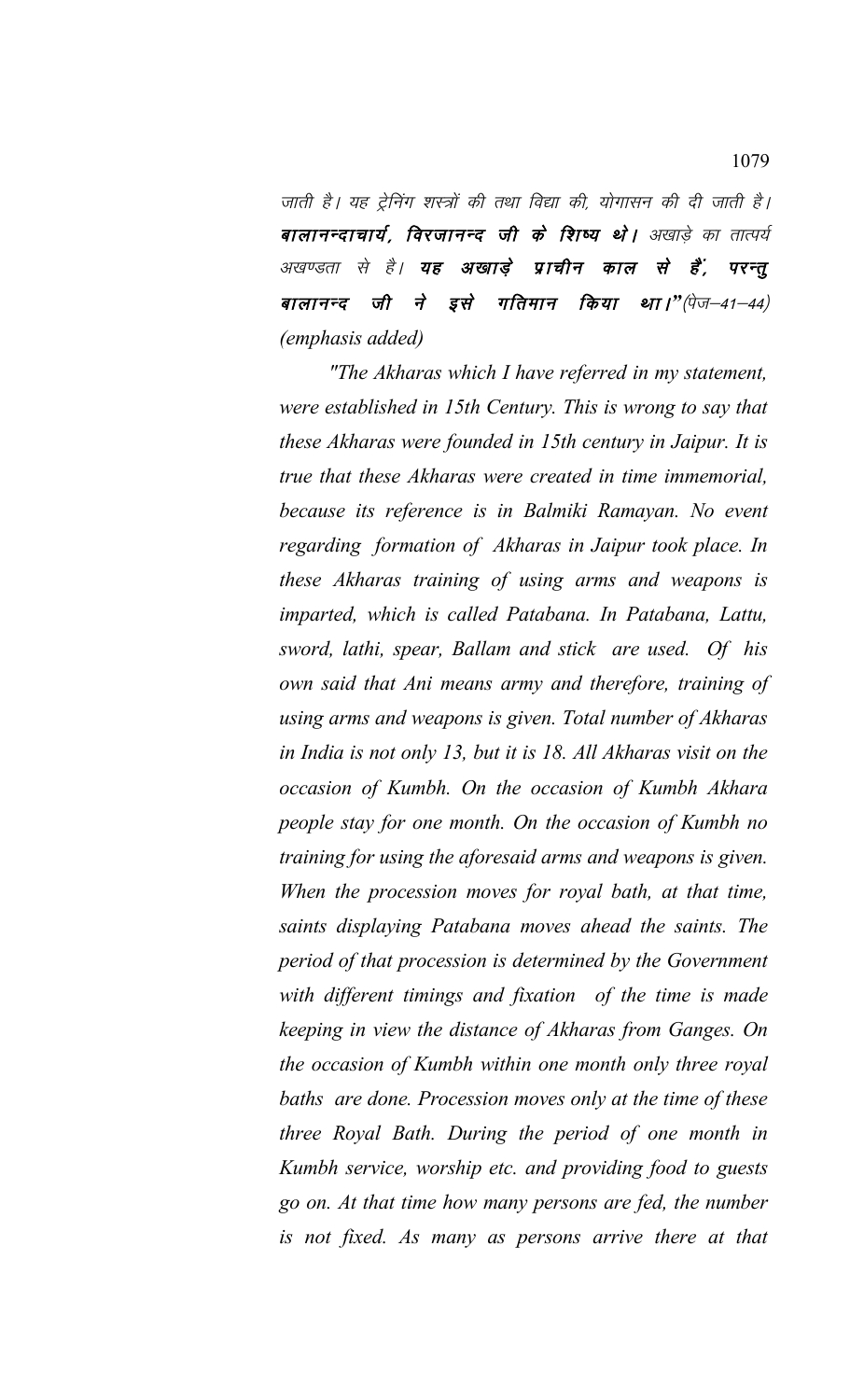*occasion they are all provided food. Out of 18 Akharas, which I have referred in my statement aforesaid, main are in Prayag, Haridwar, Nasik and Ujjain. At the time of Shahi Snan (Royal Bath) all the 18 Akharas move together. Only Jagadguru moves alone. There are four Jagadguru in Vaishnav Sect. The aforesaid 18 Akharas were created 500 years ago since today by Balanandacharya Ji disciple of Birjanand Ji. First Akhara was founded in Jaipur, Rajasthan.*

*The witness was shown paper no. 236/52 of Original Suit No. 4/89, after going through two pages of the report, said that he had no knowledge about this report. Swami Ji had founded the three Akharas Nirmohi, Nirvani and Digambar simultaneously in Jaipur. I cannot say that on account of there being no Muslim Rule in Jaipur 500 years ago, these Akharas were created. Ramanand Ji was not resident of Jaipur area. He was a resident of Prayag which is today known as Allahabad. Ramananad acharya Ji himself did not go to Jaipur, his disciple Balanand Ji went Jaipur and founded these Akharas. Initially, three Akharas were created and their 18 sub-divisions are there. In Jaipur, in the shape of formulae, principles for creation of Akharas were enacted but on that basis, framing of Rules and Sub rules were done subsequently. These rules and sub rules were enacted within six months of promulgation of principles in Jaipur. These rules and sub rules were framed in Prayag, Haridwar, Ujjain and Nasik respectively. In the branches or division of Akharas are Nagas, Hurdanga, Chhora and Ateet, and from very beginning these four categories existed. Likewise,*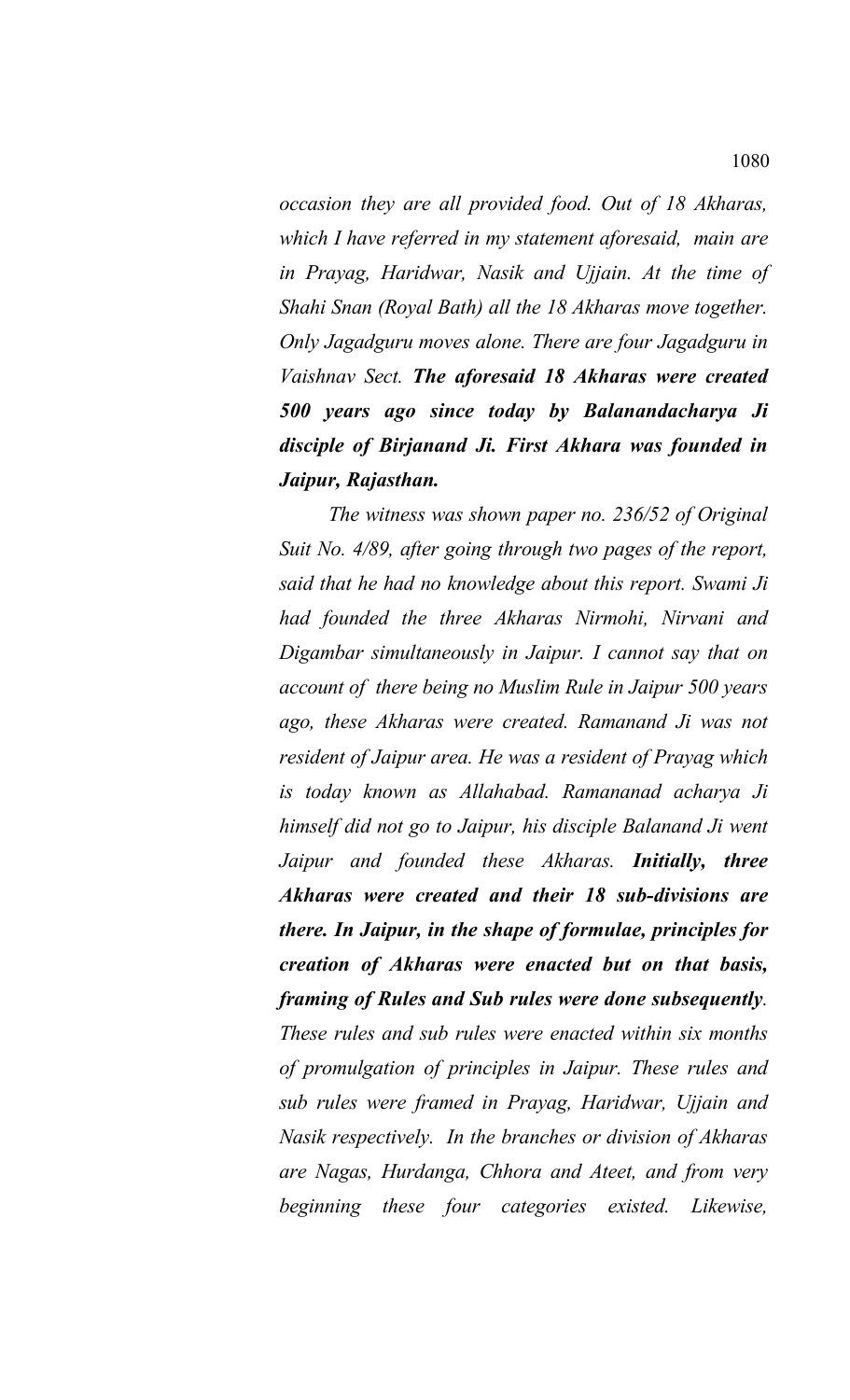*education of arms and weapons were imparted in the Akharas from inception. The three Akharas which I have mentioned above, they are not static and are nomadic. Therefore, in this way, these Akharas reached Ayodhya. Members of Akharas roam through out whole of India and receives meeting-farewell gift. Of his own said, presently, 90 lacs saints of Ramanand Sect are wandering throughout India. The saints wishing to have training of weapons, they get the training and besides it, the saints who are interested in schooling, they do the same. Of his own said that Akhara is a trust with Panchayati system. Therefore, as per one's interest, according to that, schooling, learning Yogasan and training of arms and weapons are imparted in these Akharas. Origin of Rashtriya Swyam Sewak Samgh is not Akharas. Rashtriya Swayam Sewak Sangh was founded in Nagpur by Hedgewar. Apart from the aforesaid three Akharas, one more Akhara--Niralambi is also in Ayodhya. There is a Mahant of Niralambi Akhara. The students living in this Akhara study. There are many branches of Niralambi Akhara in Ayodhya. Besides it, there are its branches out of Ayodhya, but I have not counted them. Besides the aforesaid Akharas, a Khaki Akhara is also in Ayodhya. There are 30-40 people in Khaki Akhara. Number of persons in Khaki Akharas out of Ayodhya is in thousands, these people are scattered in different States i.e., Gujrat, Rajasthan and Maharashtra. This training is imparted in the Huts (Ashram) of these Akharas. No place outside is fixed for giving training. The Akhara has arms and weapons, therefore, training is given with those weapons. In Mohalla Ram Ghat there is a Niralambi*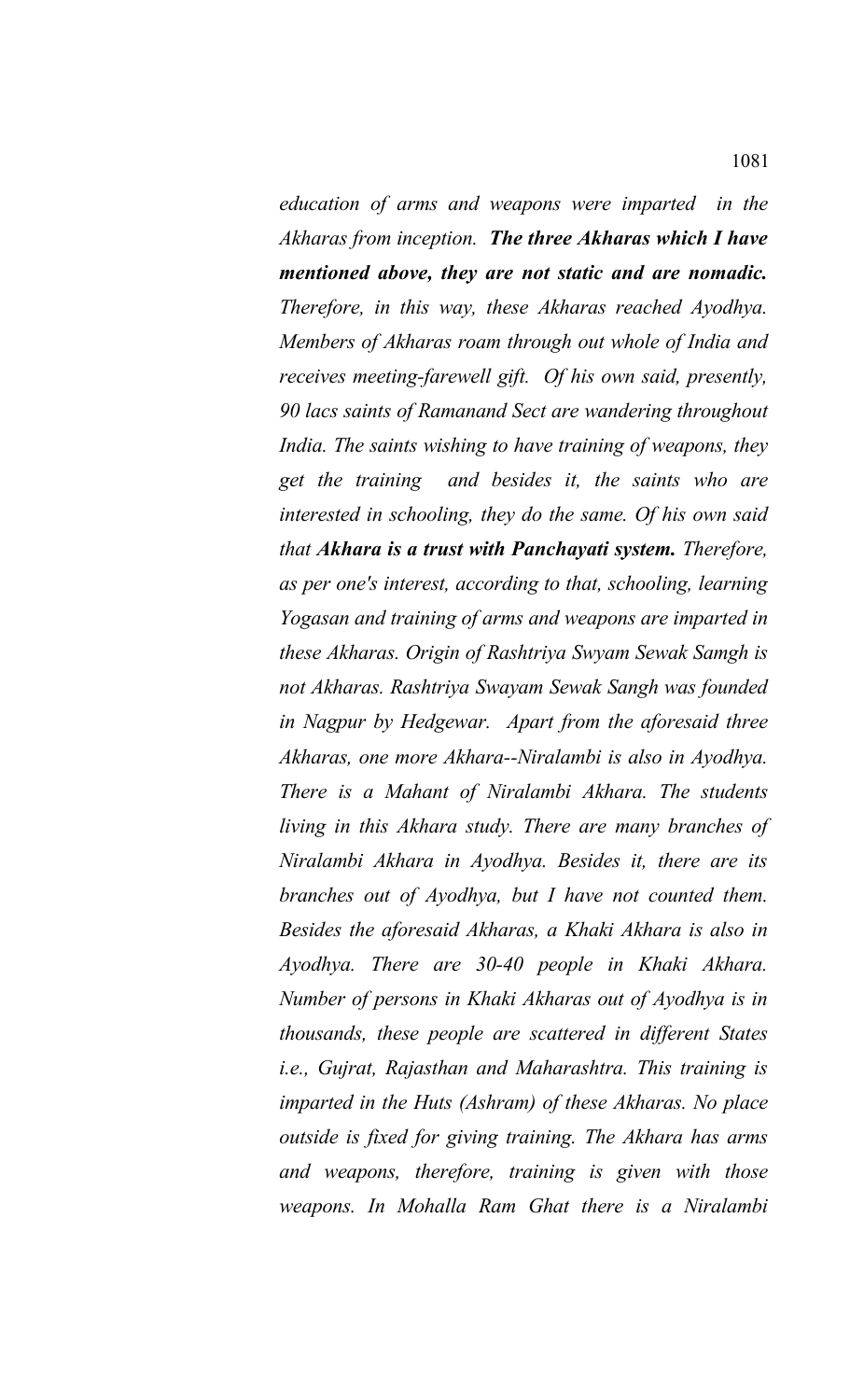Akhara and near Hanuman Garhi crossing there is a Khaki Akhara. Nirwani Akhara Hanuman Garhi and Digambar Akhara Hanuman Garhi are a little ahead of crossing and thereafter a little ahead Nirmohi Akhara is situated. All Akharas have rules and places too. A training is imparted in the places of these Akharas. Balanandacharya was a disciple of Birjanandji. Akhare means indivisibility. These Akharas exists from ancient period but Balanandji gave momentum to it."  $(E.T.C.)$ 

''रामानन्दी सम्प्रदाय के अन्तर्गत जो संप्रदायाचार्य होते हैं, उनके लिए भी अस्त्र शस्त्र धारण करना जरूरी नहीं है। मैंने भी दण्ड धारण कर रखा है, यह न अस्त्र है, न शस्त्र है। **रामानन्द जी का जो सिद्धान्त** तत्वत्रैय है, उसी का मनसा, वाचा, कर्मणा तीनों तत्वों की स्वीकृति, जिसमें एक बिल्व, पलाश तथा बांस होता है, के प्रतीक के रूप में इसे धारण किया जाता है। इसका तात्पर्य ब्रह्म जीव और माया से है। यह दण्ड लकड़ी का होता है। ऊपर का अंश सुमेरू कहा जाता है, जो ब्रह्म का प्रतीक है। इस **दण्ड के ऊपरी** भाग में तिलक का चिन्ह बना हुआ है, जो रामानन्दीय सम्प्रदाय का प्रमुख चिन्ह है।" (पेज-45)

"It is not necessary for Acharya of Ramanandi Sect too to bear arms and weapons. I also bear a Dand (Stick). It is neither an arm nor weapon. It contains a Bilva, Palas and Bamboo and is borne in token of acceptance of the principle of Tatvatraya of Ramanandji, namely, three elements in thought, word and deed. It means Bramha, Jeev and Maya. This stick is made of wood. Upper portion is called Sumeru which is the symbol of Bramha. On the upper portion of this stick, a sign of Tilak is made which is the main symbol of Ramanandi Sect."  $(E.T.C.)$ 

"चतुः सम्प्रदाय का अर्थ है, रामानन्द, निम्बार्क, बल्लभ तथा मध्व | इन्हीं चारों को मिलाकर चतुः सम्प्रदाय कहा जाता है | चारो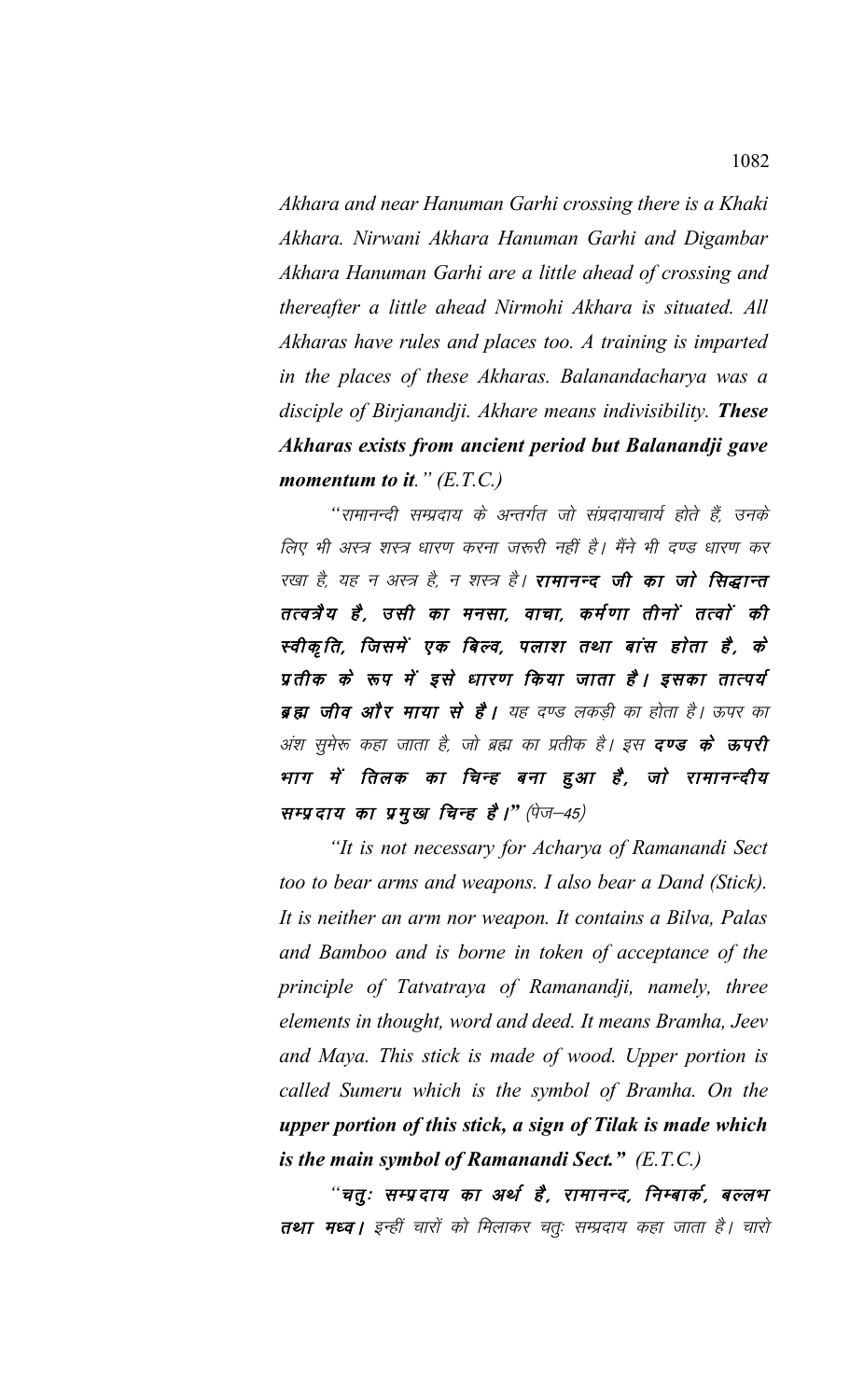सम्प्रदायों के चार प्रतिनिधि महन्त होते हैं।" (पेज –46)

"Charuh-Sampradaya (**Quadruple Sect**) means, Ramanand, Nimbark, Ballabh and Madhwa. These four together is called Chatuh-Sampradaya (qudruple sect). Mahants are representatives of these four Sects." (E.T.C.)

''आदि शंकराचार्य का काल रामानंदाचार्य के काल से सौ, दो सौ साल पूराना है।" (पेज 49 )

"Aadi Sankaracharya's period is 100-200 years earlier to that of Ramanandacharya."  $(E.T.C.)$ 

"रामानन्दाचार्य रामानन्दीय सम्प्रदाय के आचार्य थे, परन्तू वे इस सम्प्रदाय के संस्थापक नहीं थे। रामानन्दीय सम्प्रदाय की संस्थापक सीता जी हैं। वे इस सम्प्रदाय की आचार्या हैं, जिन्होंने राममन्त्र की व्याख्या एवं श्रीमत् का प्रचार सर्वप्रथम किया। सीता जी एवं रामानन्दाचार्य के बीच में जो लोग इस सम्प्रदाय के आचार्य के रूप में जाने जाते हैं, उन लोगों में बोधायन, पाराशर, व्यास जी, हनुमान जी हैं। इन सभी लोगों ने इस सम्प्रदाय को गति प्रदान की। बोधायन किस काल के थे, यह मैं नहीं बता सकता। यह शायद महात्मा बुद्ध के बाद हुए हैं। बोधायन के बारे में कोई साहित्य प्राप्त नहीं होता है। **वेदव्यास** जी को मैंने चिरंजीवी होना बताया है। हनुमान जी देवता थे। स्वयं कहा कि वह देव और मानव दोनों थे। रामानन्दाचार्य के पूर्व इस संप्रदाय के सम्बन्ध में साहित्य की रचना करने वाले ओं र किसी व्यक्ति को मैं नहीं जानता हूँ, केवल सीता जी का भाष्य है, जो जानकी भाष्य के नाम से विख्यात है। **रामानन्दीय** सम्प्रदाय के बारे में आजकल जो साहित्य उपलब्ध हैं, उनमें सबसे प्राचीन रामानन्दाचार्य जी का ही साहित्य है। अन्य साहित्य जो इस सम्प्रदाय के बारे में उपलब्ध है वह रामानन्दाचार्य जी के बाद के हैं<sup>'</sup>।'' (पेज-93) (emphasis *added*)

"Ramanandacharya was an *Acharya*  $of$ Ramanandi Sect, but he was not a founder of this Sect.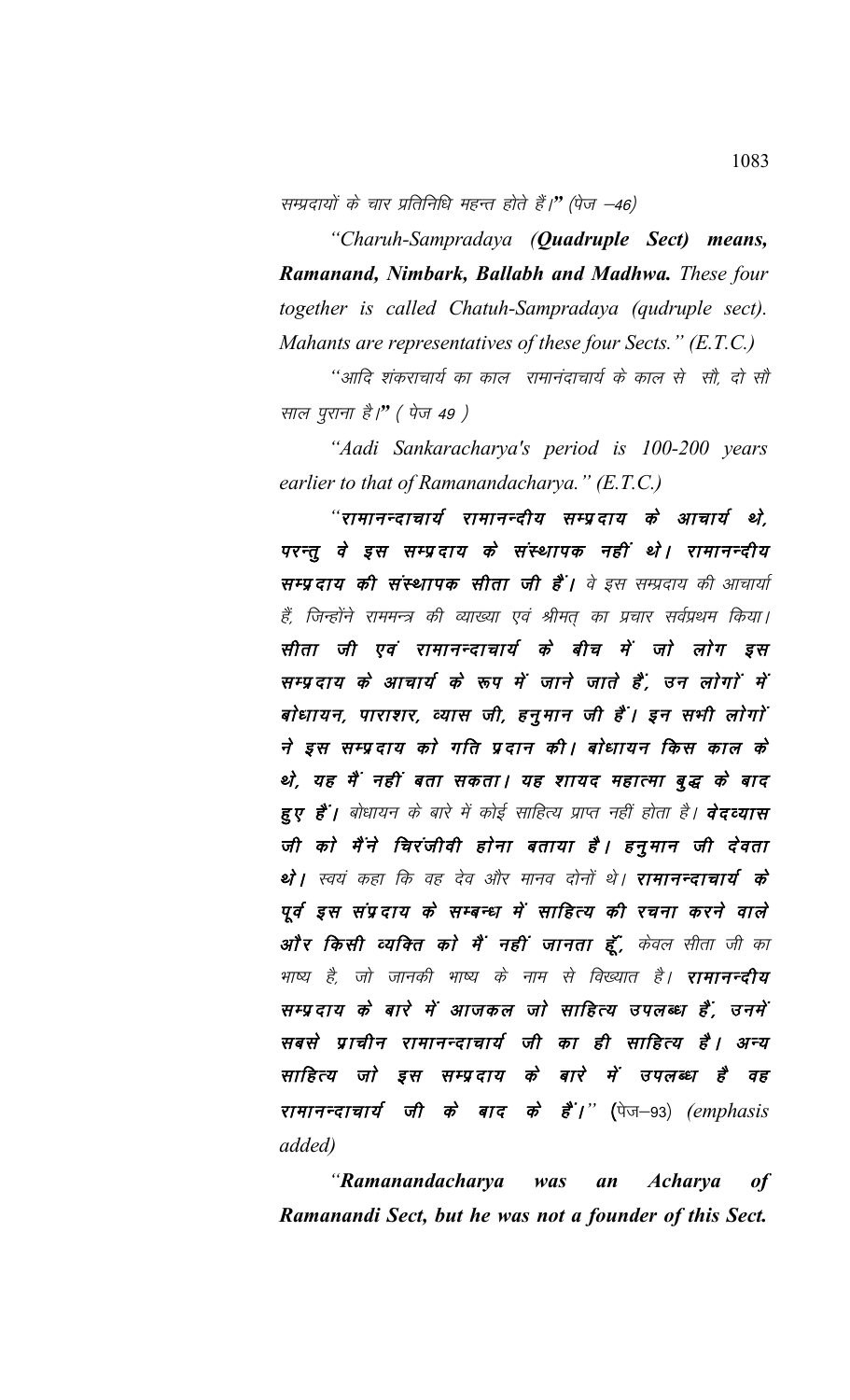*The founder of Ramanandi Sect is Sita Ji. She is Acharya (Lady Teacher) of this Sect, who first of all, explained Ram Mantra and and made publicity of Srimat (pious saying of Lord). The persons who are known as Acharya of this Sect in between Sita Ji and Ramanandacharya, are Bodhayan, Parasar, Vyas Ji and Hanuman Ji. All these gave momentum to this Sect. To which period Bodhayan pertained, I cannot say. Probably, he might have been after Mahatma Buddh. No literature is available about Bodhayan. I have said Ved Vyas Ji as immortal. Hanuman Ji was a God. Of his own said, that he was a God and human being both. I do not know any other person, earlier to Ramanandacharya, who might have created literature in respect to this Sect. Only there is a commentary of Sita Ji which is famous by "Janaki Bhashya". Whatever literature of Ramanandi Sect is available today, amongst them the ancient is only the literature of Ramanandacharya Ji. Other literature available with regard to this Sect, is of the period subsequent to that of Ramanandacharya Ji." (E.T.C.)*

"रामानन्दाचार्य के बारह शिष्यों में से एक शिष्य अनुभवानन्दाचार्य है। अनुभवानन्दाचार्य का काल आज से लगभग 500 वर्ष के अन्तर्गत माना जाता है। इनका जन्म सम्वत् 1503 में **वाराणसी में हुआ था।** अनुभवानन्दाचार्य ने अपने जीवन काल में सैनिक पद्धति का प्रतिपादन किया था और अपने अनुयायियों को उन्होंने भाला, तीर, बरछा आदि चलाने की शिक्षा दी होगी। अनुभवानन्दाचार्य जी के शिष्य विरजानन्दाचार्य थे। विरजानन्दाचार्य के शिष्य बालानन्दाचार्य थे। बालानन्दाचार्य ने अखाड़ों की स्थापना आज से पाँच सौ वर्ष पूर्व किया। रामानन्द जी और उनके शिष्यों का उद्देश्य वैदिक संस्कृति का प्रचार तथा भारतीय शस्त्रों का सैद्धान्तिक विवेचन करना था।'' (पेज-94) *(emphasis added)*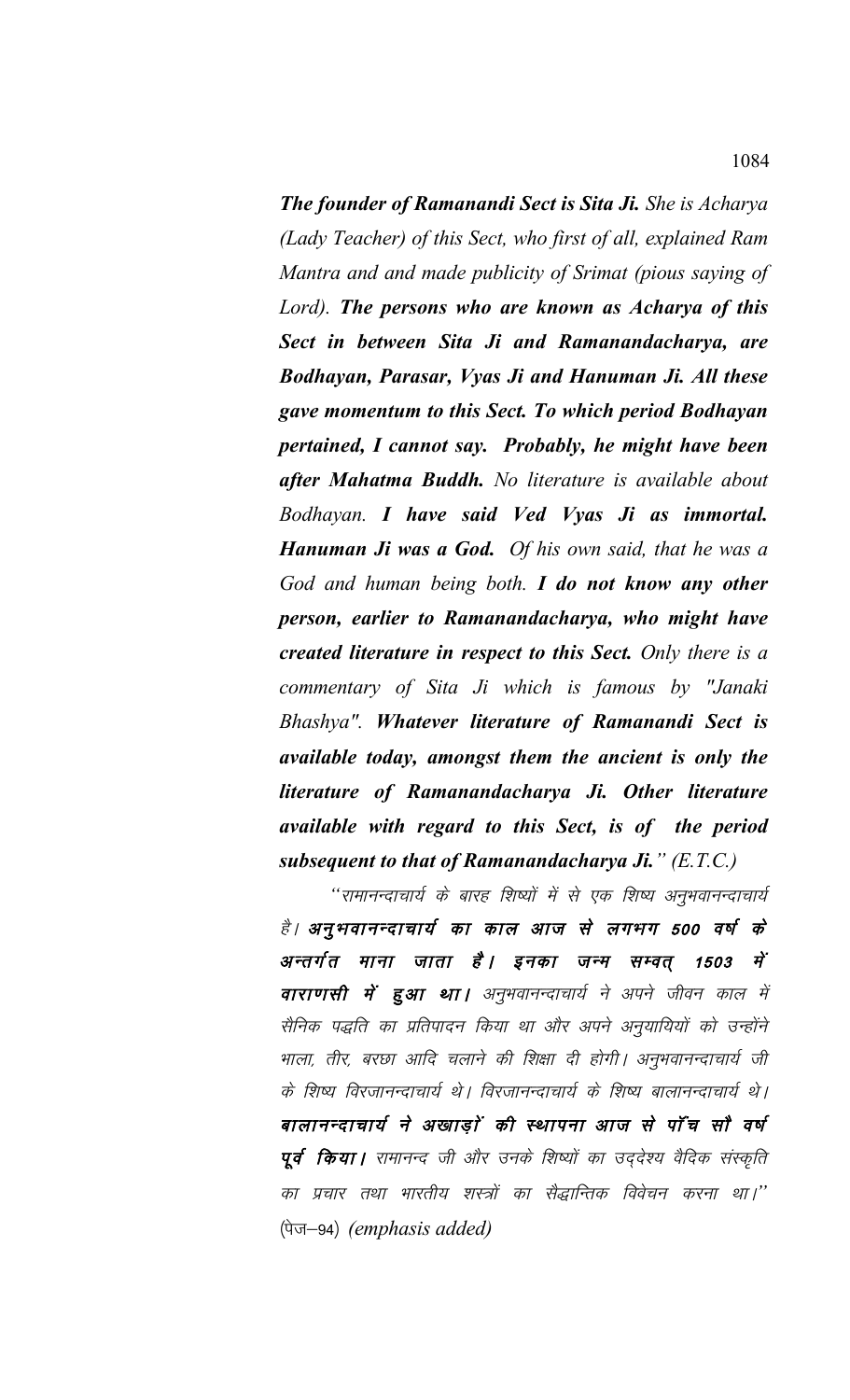*"Amongst 12 disciples of Ramanandacharya, one is Anubhavanandacharya. The period of Anubhavanandacharya is considered within 500 years from today. He was born in Samvat 1503 in Varanasi. Anubhavanandacharya during his life time had laid down a principle of Army System and might have given training of using Bhala, arrow, spears etc. to his followers. Anubhavanandacharya's disciple was Virjanandacharya. Balanandacharya was the disciple of Virjanandacharya. Balanandacharya founded the Akharas 500 years ago from today. The aim of Ramanand Ji and his disciples was to expand the vedic culture as well as theoretical analysis of Indian scriptures."(E.T.C.)*

**765**. **D.W. 3/20 Mahan**t Rajaram Chandracharya (aged about 76 years as on 27th October, 2004**)** in his affidavit (Examination-in-chief) has said about Ramanandi Sampraday in paras 46, 47, 48 and 49 as under:

 $^{\prime\prime}$ 46. निर्मा ही अखाडा के अन्तर्गत कई मन्दिर हैं। जिसमें से राम कोट स्थित प्रसिद्ध राम जन्म भूमि मन्दिर हैं। **निर्मा ही अखाड़ा एक** पंचायती मठ है जिसकी व्यवस्था पंचो द्वारा होती है। पंच बैठक कर प्रस्ताव पास कर निर्णय करता है जो प्रस्ताव पास होता है। उसे अखाड़े के सभी साधुओं को मानना पड़ता है और महन्त को भी मानना पड़ता है महन्त स्वतंत्र नहीं हैं महन्त पंचों के आधीन ही निर्मा ही अखाड़ा के मन्दिर व सम्पत्ति की व्यवस्था करते हैं।" *"46. There are several temples under Nirmohi Akhara. Out of which, is famous Ram Janam Bhumi situated at Ram Kot. Nirmohi Akhara is a Panchayati Math, which is managed by Panches. Panches pass proposal in meeting and take a decision,the proposal which is passed, all the saints are bound to abide by the same and Mahant has also to follow the same. Mahant is not free and he manages*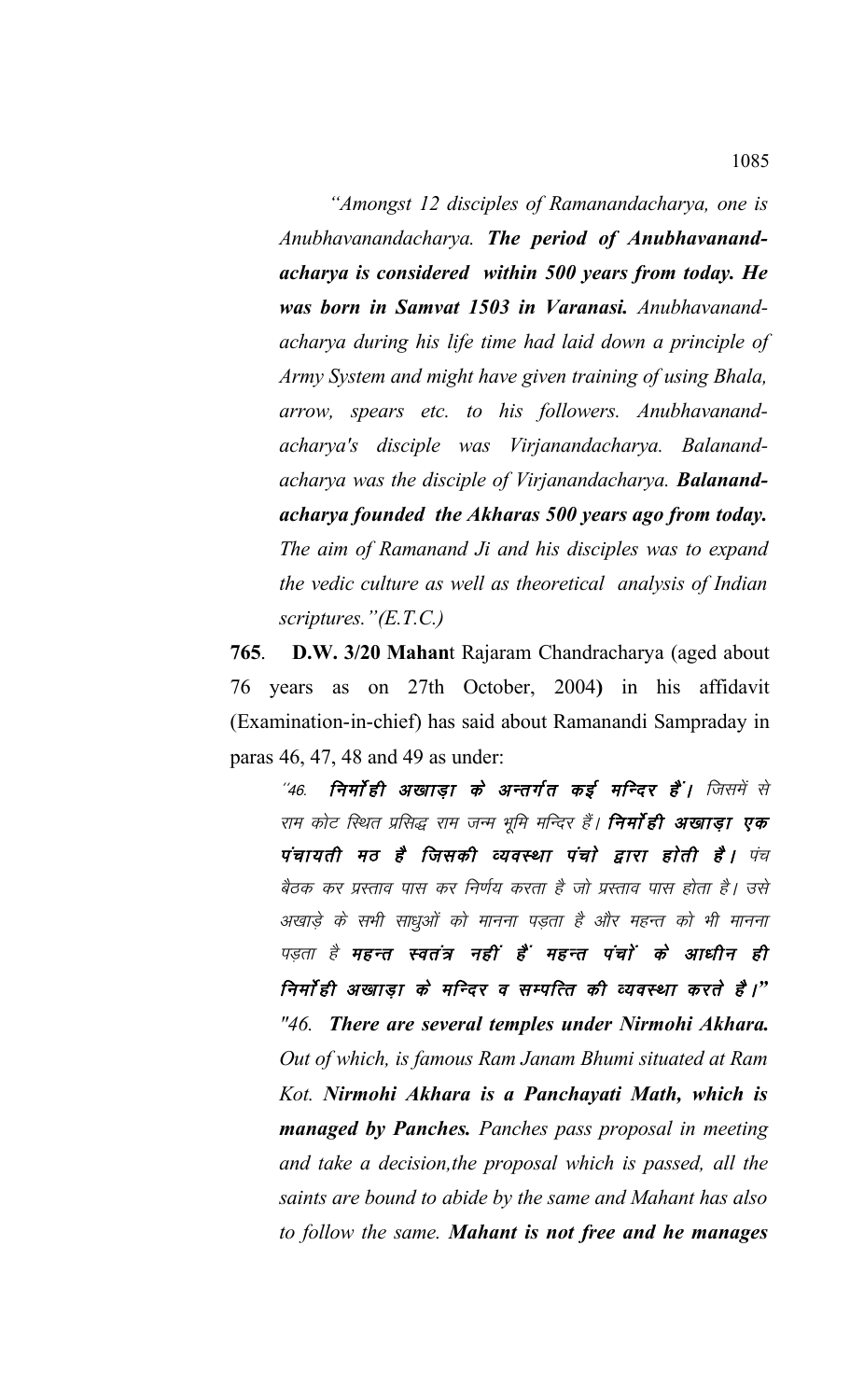the temple of Nirmohi Akhara and its property acting under the control of Panches."  $(E.T.C.)$ 

"47. श्री रामानन्दीय सम्प्रदाय के आदि आचार्य जानकी व श्री राम जी हैं। स्वामी रामानन्द ने विशिष्टाद्वैत दर्शन का प्रतिपादन किया इसलिए उनके नाम पर रामानन्दी वैरागी सम्प्रदाय पड़ा ये रामानन्दीय वैरागी सम्प्रदाय के अखाड़ों की स्थापना बालानन्द जी महराज ने अरसा 500 वर्ष पूर्व किया था उत्तर भारत में निर्मोही अखाड़ा की कई बैठकें हैं। इन सभी बैठकों के अन्तर्गत कई मंदिर हैं। अयोध्या में उक्त निर्मोही अखाड़ा की प्राचीन बैठक रामघाट अयोध्या में है। अखाडा एक सार्वजनिक, धार्मिक न्यास स्वयं है। अयोध्या में रामानन्दीय वैरागी के सात अखाड़े हैं। (1) दिगम्बर अखाड़ा (2) निर्वाणी अखाड़ा (3) निर्मोही अखाड़ा (4) संतोषी अखाड़ा (5) खाकी अखाड़ा (6) महानिर्वाणी अखाडा (7) निरालम्बी अखाडा | हर अखाडाों में अनेक मन्दिर हैं। और अलग-अलग देवता विराजमान हैं। जैसे निर्वाणी अखाड़े में हनुमान मंदिर, जिसमें हनुमन्त लाल विराजमान हैं। नरसिंह मन्दिर जिसमें नरसिंह भगवान विराजमान हैं। राम जानकी मन्दिर जिसमें राम जानकी विराजमान हैं। ये सभी मन्दिर अखाड़े निहित हैं। और ऐसे ही निर्मोही अखाड़े में विजय राघव मन्दिर जिसमें राम जानकी विराजमान हैं। जिनके साथ दरबार है। जैसे-लक्ष्मण, भरत, शत्रुघ्न, गरूण जी हैं और निर्मोही अखाड़े के अन्तर्गत राम जन्म भूमि मन्दिर है जिसमें रामलला विराजमान हैं जिनके साथ उनके तीन भाई की मूर्तियाँ हैं। **निर्मा ही अखाड़े के महन्त व सर्वराकार** पंचो के चुनाव द्वारा नियुक्ति किया जाता है। वरासत नहीं चलती यानि गुरू के मरणोपरान्त चेला महन्त नहीं होता है। निर्मोही अखाड़े के मन्दिर व अखाड़े के अचल सम्पत्ति पर सरकारी कागजात पर महन्त अखाड़े का नाम दर्ज होता है। **अखाड़े के मन्दिर** में जो ठाकूर जी विराजमान होते हैं। वे किसी जायदाद के मालिक नहीं है। बल्कि सभी जायदाद मलकियत अखाडा **रहती है। जो स्वयं में धार्मिक न्यास है।** जिन सभी मन्दिर व जायदाद की व्यवस्था अखाड़ा बहैसियत सर्वराकार पंचायती तौर पर महन्त अखाडा करता है।"

"47. Aadi Acharya (Initial Teacher) of Ramanandi Sect is Janaki and Sri Ram Ji. Swami Ramanand enunciated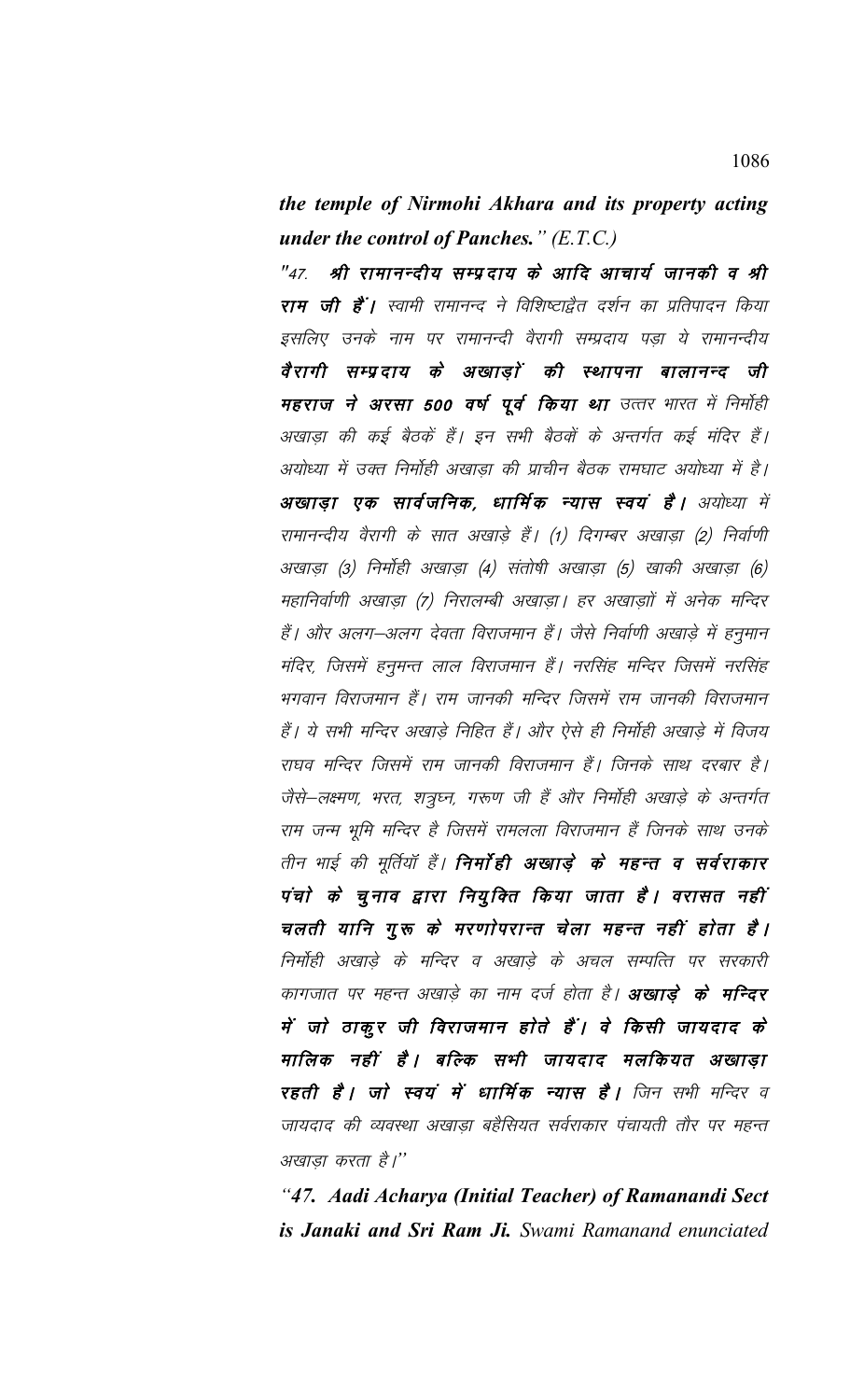*Vishishtadwait Philosophy, therefore, on his name, it was called Ramanandi Varaigi Sect and Akharas of this Vairagi Sect were founded by Balanand Ji Mahraj about 500 years ago. There are a number of assemblies of Nirmohi Akharas in North India. There are many temples under all these assemblies. In Ayodhya the ancient assembly of the aforesaid Nirmohi Akhara is in Ramghat, Ayodhya. Akhara is a public, religious trust. There are seven Akharas of Ramanandi Varaigi in Ayodhya. (1) Digambar Akhara (2) Nirvani Akhara (3) Nirmohi Akhara (4) Santoshi Akhara (5) Khaki Akhara (6) Mahanirvani Akhara (7) Niralambi Akhara. In every Akhara there are several temples. And different deities are enthroned. Such as, Hanuman Temple in Nirvani Akhara, wherein Hanumant Lal is enthroned. Narsingh Temple in which Narsingh Bhagwan is enthroned. Ram Janki Temple wherein Ram Janki is enthroned. All these temples are vested in Akharas. And under a similar Akhara in Vijay Raghav Mandir wherein Ram-Janki is enthroned with court,-e.g., Lakshman, Bharat, Satrughna, Garun Ji and Ram Janam Bhumi Temple is under Nirmohi Akhara in which Ram Lala is enthroned and with whom there are idols of his three brothers. Mahant and Sarvarakar of Nirmohi Akhara are elected by Kar Panches, heritage is not permissible, meaning that after death of Guru (teacher) his disciple does not become a Mahant. In Government records, the name of Mahant is recorded with respect to the immovable property of Nirmohi Akhara and temples. The Thakur Ji who is enthroned in the temple of an Akhara, is not owner of any property, rather all*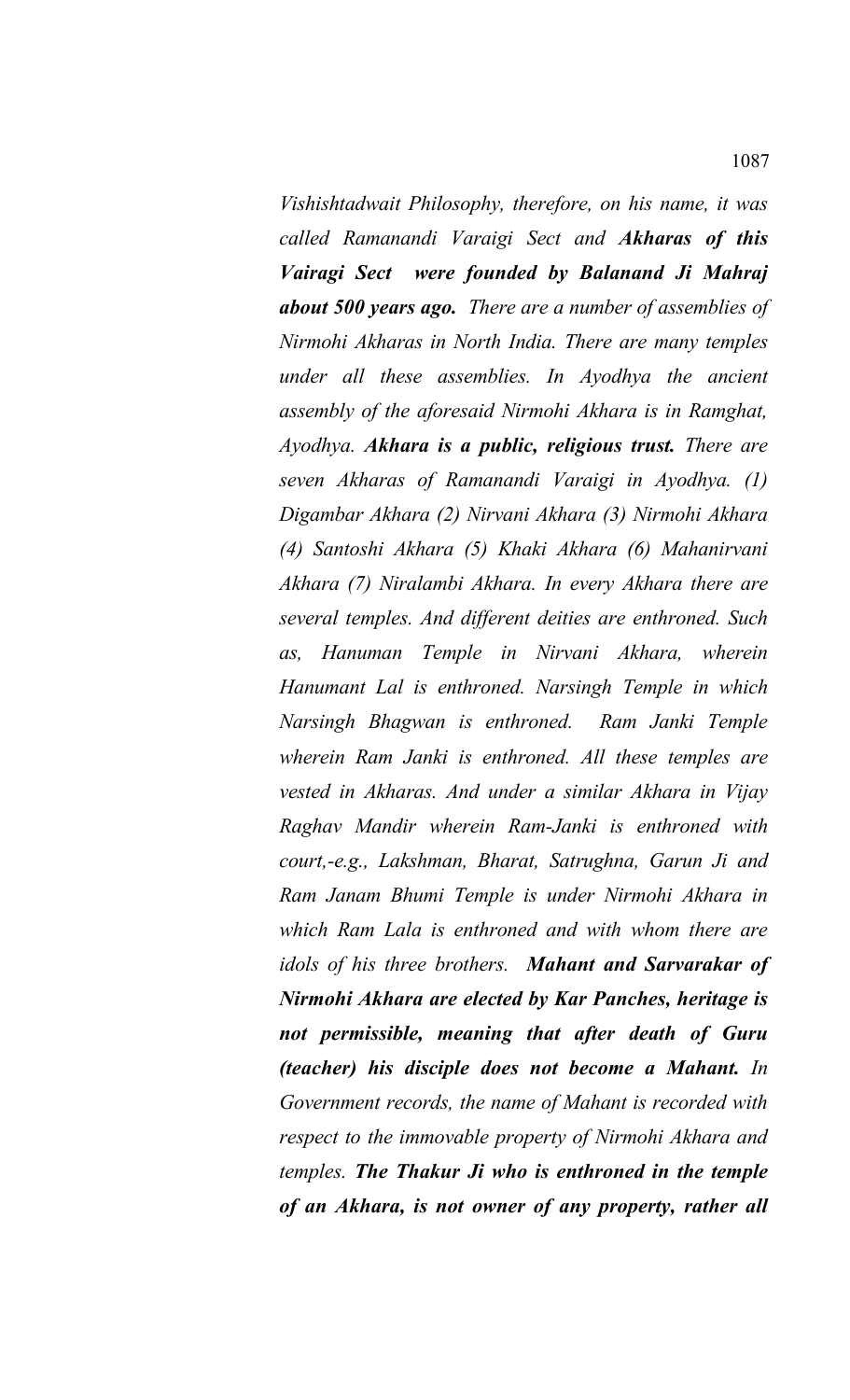the property is of Akhara which in itself is a religious trust. Management of all these temples and property of Akhara is done by Mahant of Akhara as Sarvarakar under Panchayati system." (E.T.C.)

"48. निर्मोही अखाड़े के सुसंगत महन्तों का शजरा निम्नलिखित है-मं0 गोविन्द दास जी मं0 अयोध्या दास जी मं0 गोपाल दास जी मं0 जय राम दास जी मं0 रतन दास जी मं0 अन्नत राम दास जी मं0 मंगल दास जी मं0 जगन्नाथ दास जी मं0 कौसल्या दास जी मं0 माखन दास जी मं0 तुलसी दास जी मं0 बलदेव दास जी मं0 रघुबर दास जी मं0 नरोत्तम दास चेला रघुबर दास मं0 राम चरन दास जी मं0 रघुनाथ दास चेला मं0 धर्म दास मं0 प्रेमदास मं0 रघुनाथ दास मं0 रामेश्वर दास चेला ईश्वर दास मं0 राम केवल दास चेला गोपाल दास जी (इनसे इस्तीफा लिया गया) मं0 जगन्नाथ दास चेला वैष्णव दास"

"48. Pedigree of relevant Mahants of Nirmohi Akhara is as under:

M. Govind Das Ji M. Ayodhya Das Ji M. Gopal Das Ji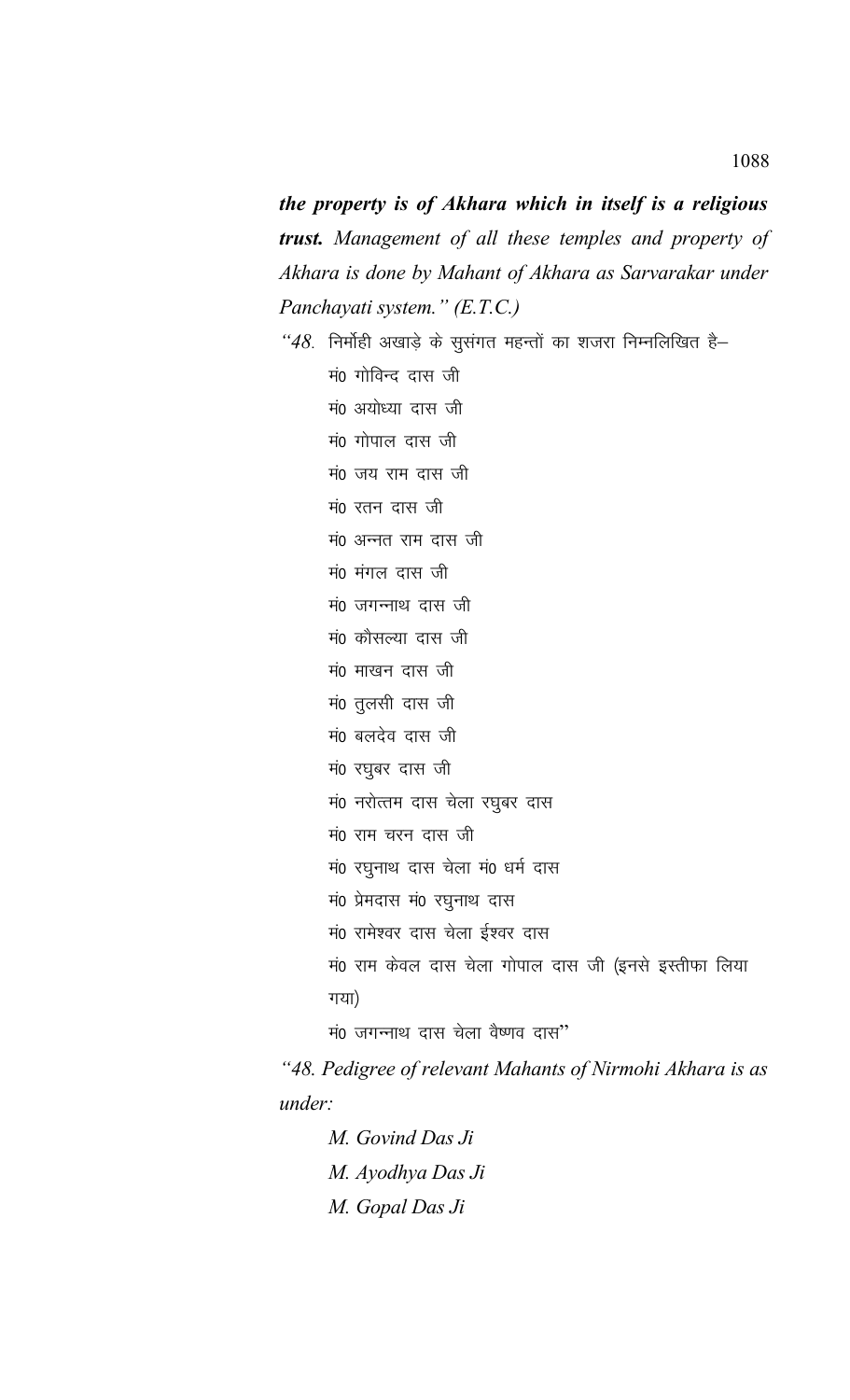M. Jai Ram Das Ji M. Ratan Das Ji M. Anant Ram Das Ji M. Mangal Das Ji M. Jagannath Das Ji M. Koshalya Das Ji, M. Makhan Das Ji M. Tulsidas Ji M. Baldev Das Ji M. Raghubar Das Ji M. Narottam Das Ji Chela Raghubar Das Ji M. Ram Charan Das Ji M. Raghunath Das, Chela Mahant Dharamdas M. Prem Das M. Raghunath Das M. Rameshwar Das, Chela Ishwar Das M. Ram Keval Das Chela Gopal Das Ji (from whom resignation was obtained)

M. Jagannath Das Chela Vaisnav Das" (E.T.C.) ''49. रामानन्द जी का प्रादुर्भाव 13वीं शताब्दी के अंत में हुआ। द्ववादस शिष्यों में कबीर दास जी भी थे। रामानन्द जी के दो शिष्य–

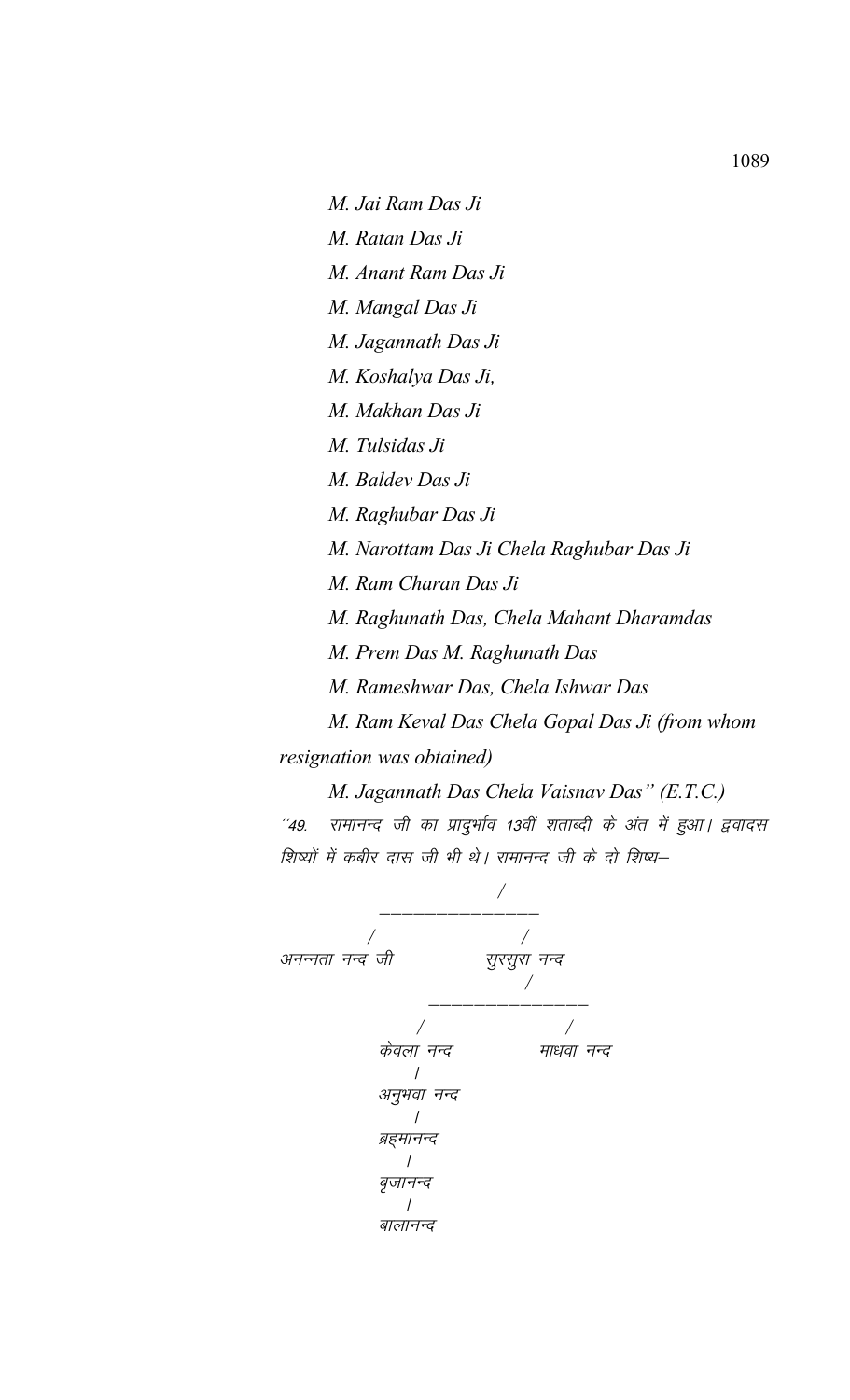माधवानन्द के शिष्य नरहरि दास और नरहरि दास के शिष्य तुलसी दास जी जो मानस के रचयिता हैं **अनुभवा नन्द व उनके उप शिष्य** बालानन्द ने श्री चतुर सम्प्रदाय के प्रचार जागृत व उन्नति रक्षा के लिए तीन अन्य तथा सात अखाड़े का निर्माण किया जो सैनिक पद्धति पर आधारित है जो लगभग 600 वर्ष पूर्व से चला आ रहा है। और रामानन्द सम्प्रदाय के श्री मठ बनारस है। इसके गद्दी पर इस समय जगद्गुरू शिवरामाचार्य जी थे जिन्होंने विश्व हिन्दू परिषद के किया कलापों पर बहुत रोष प्रकट किया अखबारों पर उनका बयान छपा जिसे अखाड़े ने दाखिल किया।" (emphasis added) *"49. Appearance of Ramanad Ji was in the end of 13th century. Kabir Das Ji was one of his 12 disciples. Two disciples of Ramanand Ji:*

*Ananta Nand Ji Sursura Nand*

*Kevla Nand Madhva Nand*

*I Anubhava Nand I Bramha Nand I Brija Nand I Balanand*

*Madhavanand's disciple was Narhari Das and Narhari Das's disciple was Tulsidas Ji who is composure of Manas. Anubhava Nand and his Deputy disciple Balanand Ji created three Annais and seven Akharas which has been based on army system, for publicity, awakening, promotion and sustenance of Sri Chatur Sect, and has been persisting for about last six hundred years. Sri Math (main math) of Ramanand Sect is in*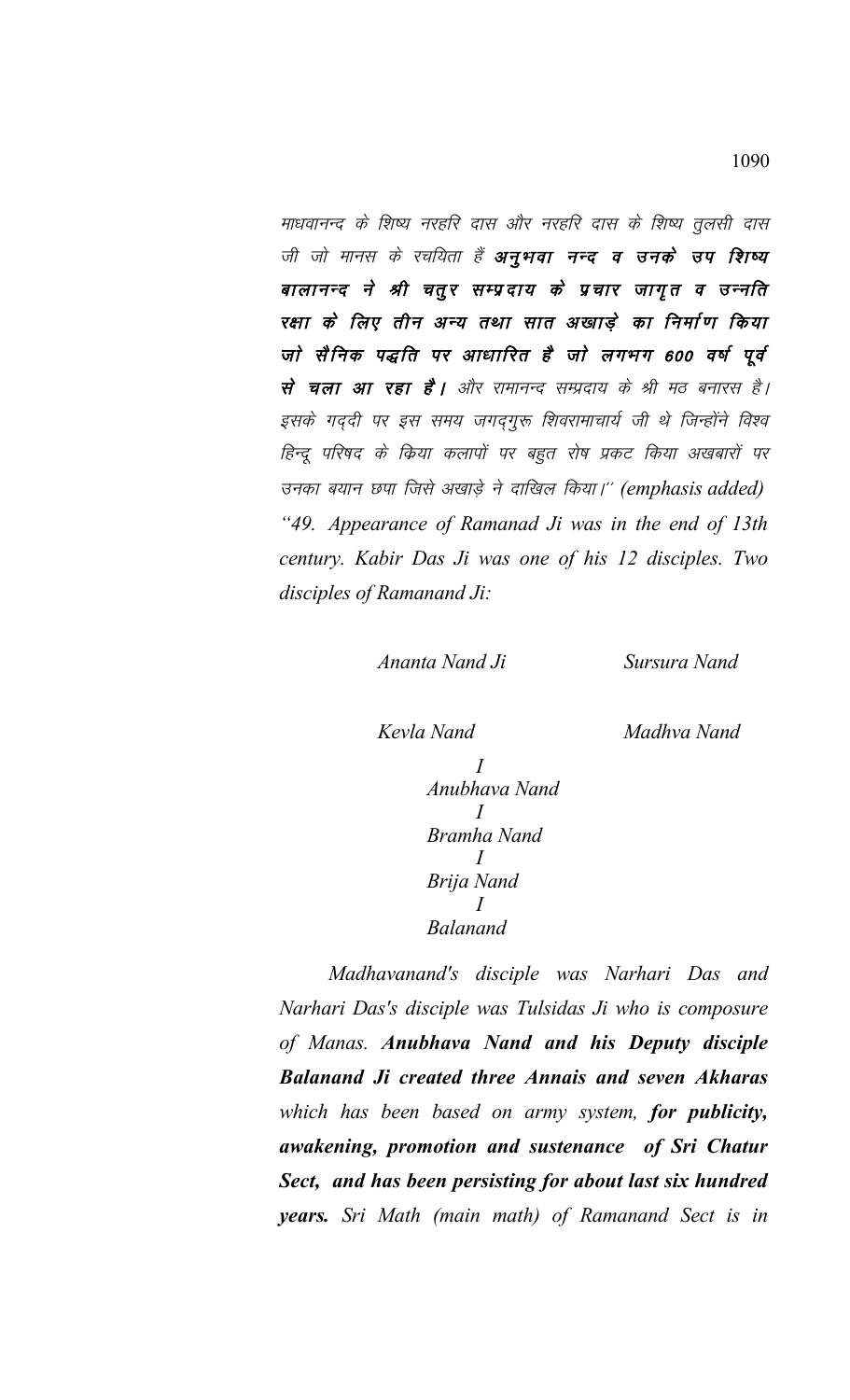*Banaras. Presently Jagatguru Sri Shivramacharya Ji is enthroned on it who expressed great anguish on the activities of Viswa Hindu Parishad and his statement was published in newspapers which the Akhara filed." (E.T.C.)*

**766**. In para 57 DW 3/20 has said that history and constitution of the aforesaid Sampraday Akhara is also mentioned in "Smritigranth" published by the Sampraday itself as well as in a Book titled as "Rajasthan Ki Bhakti Parampara Evam Sanskriti" written by Sri Dinesh Chandra Gupta and Onkar Narain Jodhpur. In cross examination, on pages 18, 19, 20, 46/47, 108/109 and 178 he said :

''अखाड़े से तात्पर्य यह है कि धार्मिक संरक्षण एवं सम्वर्धन के लिए जिस संस्था का निर्माण किया जाता है, उसे अखाडा कहा जाता हैं। स्वयं कहा कि ''अखण्ड'' शब्द का अपभ्रंश अखाडा है। यदि कहीं पर निर्मोही अखाड़े का उल्लेख करना हो तो शुद्ध रूप से उसे ''निर्मोही अखाड़ा'' लिखेगें। यह सही है कि निर्मोही अखाड़े का नाम शुद्ध रूप से ''श्रीपंच रामानन्दीय निर्मोही अखाडा'' लिखेंगे। यह अखाडा अखिल भारत वर्षीय स्तर पर स्थापित है। इस प्रकार इस अखाड़े का पूरा नाम ''अखिल भारत वर्षीय श्री पंच रामानन्दीय निर्मोही अखाडा'' है। इस प्रकार निर्मोही अखाडे के अतिरिक्त भी जितने अखाड़े हैं, उनके परिचय में इसी प्रकार की शब्दावली प्रयुक्त होती है। इन अखाड़ां की स्थापना परम्परा से वर्षा पहले हो चुकी थी। बालानन्दाचार्य जी के समय में उनका संबर्धन व परिष्कृत कार्यक्षेत्र विशेष रूप से स्थापित हुआ। अखाड़ों की स्थापना अमृत मंथन की प्रथा से शुरू होती है। आसुरी व देवी शक्ति के बीच का जो संघर्ष है वहीं पर अखण्ड शक्ति का प्रदर्शन अखाड़ों के उत्पन्न होने का मूलभूत प्रेरक तत्व है। देशकाल को ख्याल में रखते हुए उनका संकोच व विकास समय–समय पर होता रहता है। अमृत मंथन के समय से ही निर्मोही अखाड़ा तथा अन्य अखाड़ों की उत्पत्ति का मूलभूत श्रोत शूरू होता है और परिस्थितियों को ध्यान में रखते हुए बाद में इनके नामकरण भी होते रहे। निर्माही अखाड़े के नौ विभाग हैं। **बालानन्दाचार्य के समय** के पूर्व से ही निर्मोही अखाड़ा की उत्पत्ति हो गयी थी। इस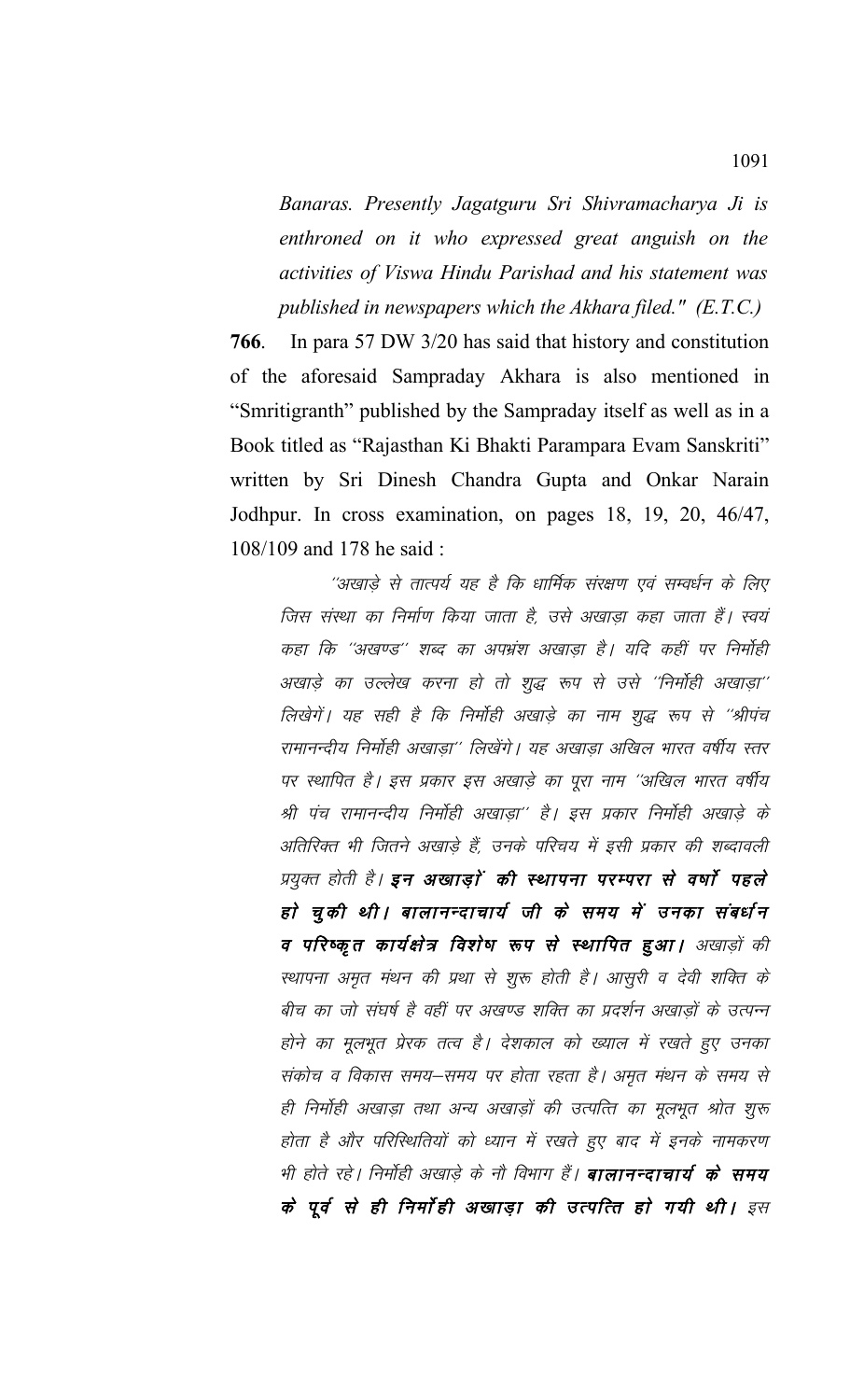अखाड़ें का नामकरण संस्कार भी बालानन्दाचार्य के समय में हो चुका था। इन अखाड़ों का नामकरण किस महात्मा व आचार्य के समय में हुआ, यह मैं नहीं बता सकता, परन्तू पूर्वाचार्यों के द्वारा इन अखाड़ों के नाम का उल्लेख होता आया है और ये नाम इसी तरह आज तक चल रहे हैं। **रामानन्दीय** सम्प्रदाय के प्रथम आचार्य रामचन्द्र जी हैं। इस संबंध में एक श्लोक है ''सीतानाथ समारम्भाम रामानन्दाचार्य मध्यमाम् अस्मतदाचार्य पर्यांताम् वन्दे गुरू परम्पराम्'' रामानन्दाचार्य शिष्य परम्परा में 22वें स्थान पर हैं। उनके द्वारदश शिष्यों में सुरसुरा नन्द, उनके शिष्य अनुभवानन्द, उनके शिष्य ब्रह्मानन्द, ब्रह्मानन्द के शिष्य बालानन्द हुए। इस प्रकार रामानन्दाचार्य जी के बाद 23वें नम्बर पर उनके शिष्य सुरसुरानन्द, **24 वें** नम्बर पर अनुभवानन्द, 25वें नम्बर पर ब्रहमानन्द, 26 वें नम्बर पर गजानन्द, 27 वें नम्बर पर बालानन्द जी इस शिष्य परम्परा में हुए। अखाड़ों की स्थापना किसी संघर्ष के बाद होती है।"(पेज 18-20)

"Akhara means the institution which is created for religious conservation and growth, of his own said, degenerated or corrupt form of the word "Akhand" is "Akhara". If somewhere "Nirmohi Akhare" is to be written, it will correctly be written "Nirmohi Akhara". It is true that correct name of Nirmohi Akhara will be written "Sri Panch" Ramanandiya Nirmohi Akhara". This Akhara is established on all India level. Thus, full name of this Akhara is "Akhil Bharat Varshiya Sri Panch Ramanandiya Nirmohi Akhara". Thus, besides Nirmohi Akhara, for introduction of all the Akharas this phrase is used. These Akharas had been established years ago by way of custom. In the period of Balanandacharya their growth and purified work field was specially established. Foundation of Akharas begins from the custom of Amrit Manthan. The struggle between divine and evil powers and thereby the emergence of indestructible power is the basic inspiriting element of creation of the Akharas. Keeping in view the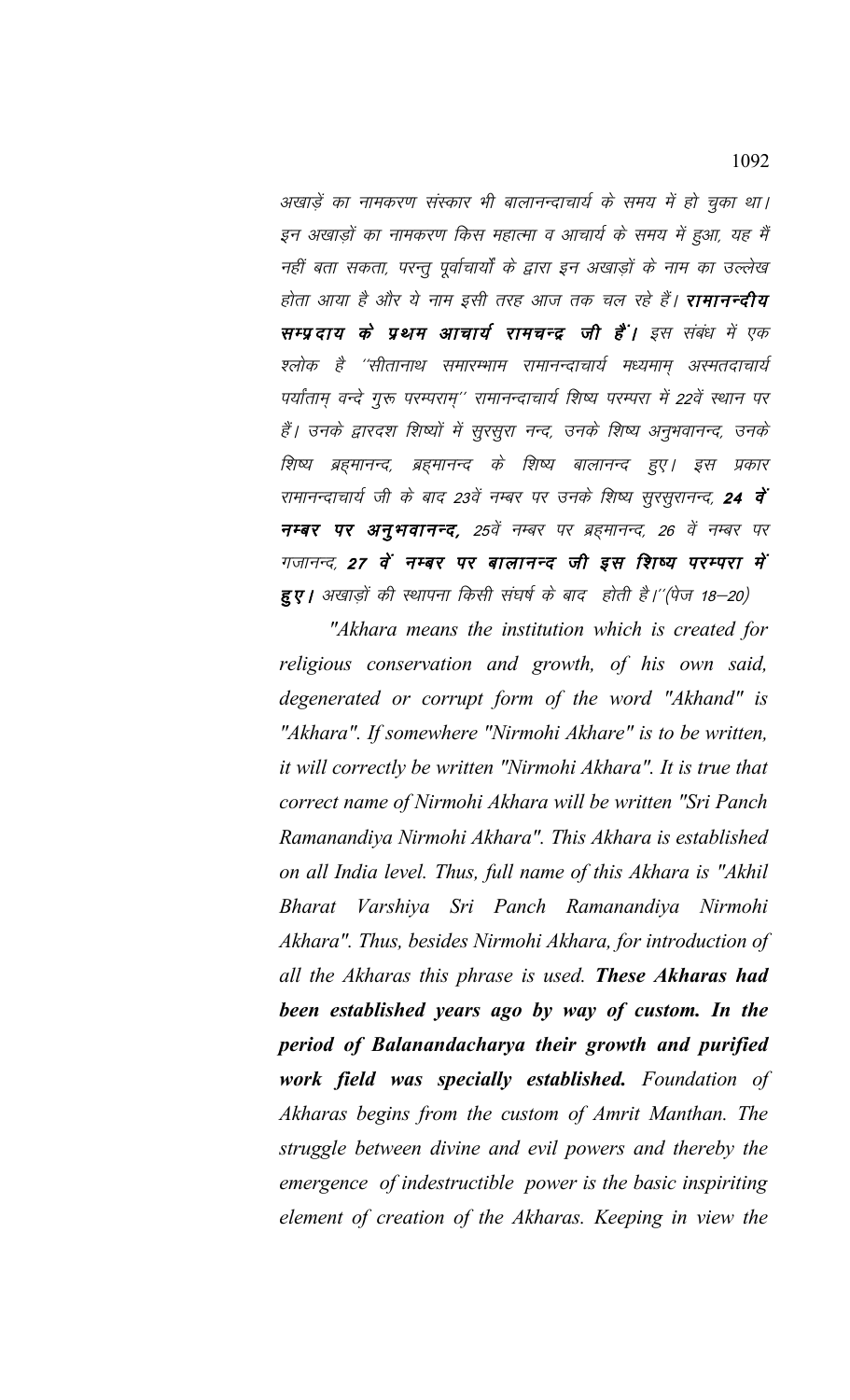*place and time, process of their reduction and improvement continues. Basic source of origin of Nirmohi Akhara and other Akharas commences right from the time of Amrit Manthan, and subsequently, having regard to the circumstances, their nomenclature was being done. There are nine departments of Nirmohi Akhara. From the time before Balanandacharya, Nirmohi Akhara had come into existence. Rite of nomenclature was also done during the period of Balanandacharya. I cannot say as to within the period of which saint or Teacher, nomenclature of these Akharas were done, but nomenclature was being referred by teachers of past and these names are continuing like this till date. The first teacher (Acharyha) of Ramanandi Sect is Acharya Ram Chandra Ji. In this connection there is a verse: "Sitanath Samarambham Ramanandacharya Madhyamam Asmatdacharya Paryatam Vande Guru Paramparam". Ramanandacharya is at 22nd place in disciple -tradition. Amongst his 12 disciples, are Sursuranand, his disciple Anubhavanand, his disciple Brahmanand and Brahmanand's disciple Balanand. Thus, after Ramanandacharya Ji , at serial no. 23- his disciple Sursuranand, at serial no. 24- Anubhavanand, at 25th Brahmanand, at 26th Gajanand and at 27th place Balananand became Acharya under the disciple tradition. Akharas are created after any struggle." (E.T.C.)*

"रामानन्दाचार्य का जन्म 13वीं शताब्दी में हुआ था। बालानन्दाचार्य ने जयपुर में अखाड़ों का विकास किया था। बालानन्दाचार्य चूंकि जयपुर में ही रहते थे, इसलिए उन्होंने इस स्थान को अखाड़ों के विकास हेतु चुना। **बालानन्दाचार्य के पूर्व भी सभी** अखाड़े वर्तमान थे। बालानन्दाचार्य के वर्षा पहले से इन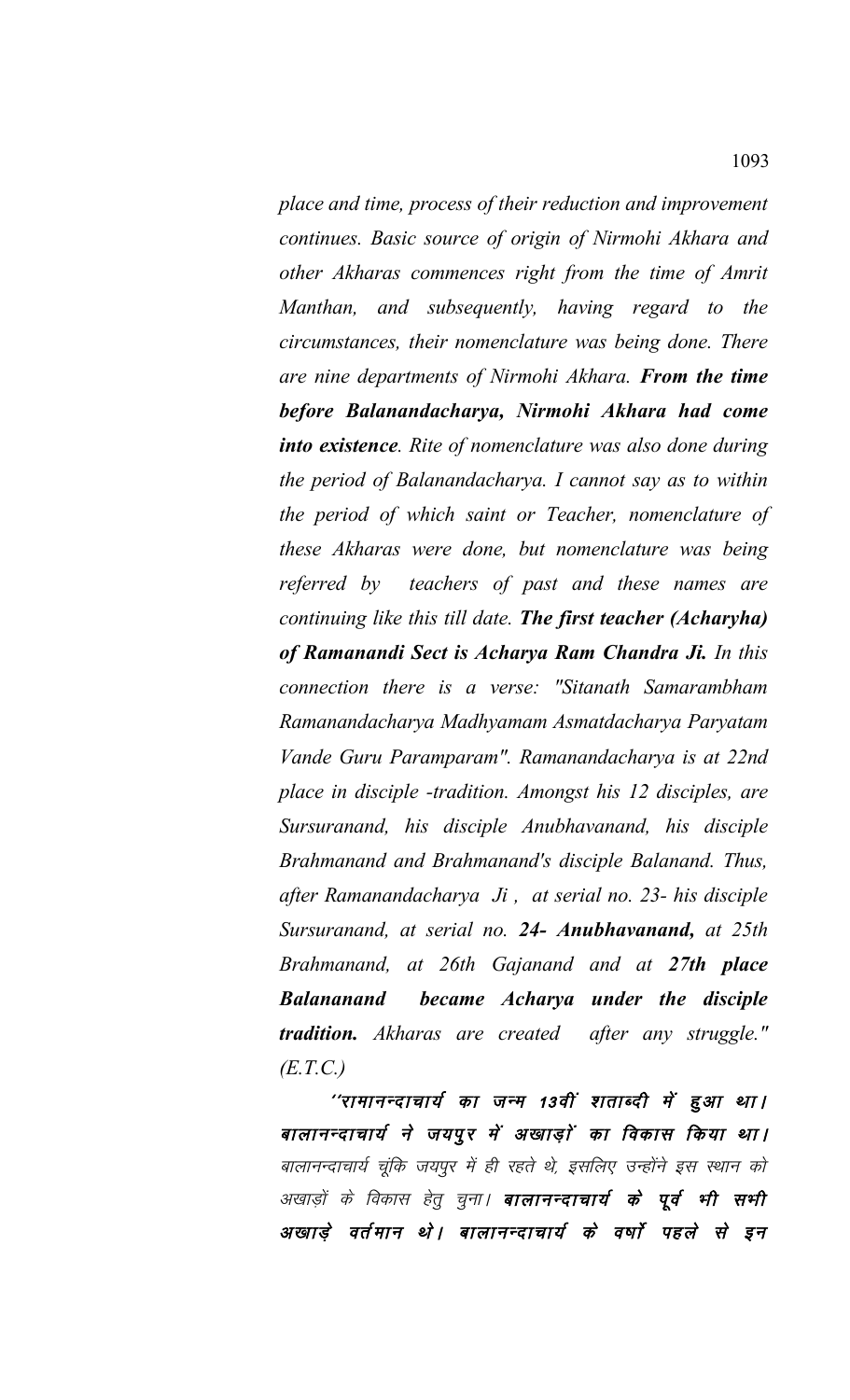अखाड़ों का अस्तित्व था, परन्तु कितने समय पूर्व से इन अखाड़ों का अस्तित्व था, यह मैं नहीं बता सकता। कुल 18 अखाड़ों का विकास बालानन्दाचार्य ने देश–काल को देखते हुए किया था। इन अखाड़ों की शाखाएं देश के हर कोने में थीं। ये शाखाएं भारत के हर कोने में थीं। हर कोने से तात्पर्य बंगाल में तथा अन्य प्रदेशों में इसकी शाखाएं थीं। उत्तर प्रदेश में भी इसकी शाखाएं थीं। उत्तर प्रदेश नाम आज़ादी के बाद आया है। इसके पूर्व भी अखाड़ों की शाखाएं इस स्थान पर थी। अवध प्रदेश में भी अखाड़े की शाखाएं थीं। अवध में पंचरामानन्दीय निर्मोही अखाडा, पंच रामानन्दीय निर्वाणी अखाडा, श्री पंचरामानन्दीय खाकी अखाड़ा की शाखाएं चित्रकूट, वृन्दावन तथा गिरिराज में थीं। अयोध्या में भी इनकी शाखाएं थीं और अब भी हैं। अयोध्या में निर्वाणी, निरालम्बी, निर्मोही, खाकी और दिगम्बर अखाड़ों की शाखाएं थीं। अयोध्या में अखाड़ों की जो शाखाएं थीं वे धर्मरक्षा में तथा उसके प्रचार व प्रसार में संलग्न रहती थीं। अयोध्या में ये अखाड़े वर्षों पहले से थे, परन्तू कितने वर्षों पूर्व से वहाँ पर थे, यह मैं नहीं बता सकता। अयोध्या में सभी 18 अखाड़ों की शाखाएं थीं। रामानन्दाचार्य ने धर्म की रक्षा की घोषणा की थी। स्वयं कहा कि उनके पूर्व के आचार्यों तथा बाद के आचार्यो ने भी ऐसा किया। रामानन्दाचार्य 14वीं शताब्दी के बाद तक रहे। यह काशी में रहते थे तथा अन्य प्रदेशों का भी भ्रमण करते थे। रामानन्दाचार्य संगठित अखाड़ों को देश—धर्म की रक्षा के लिए प्रेरणा देते थे।'' (पेज 46—47)

"Ramanandacharya Ji was born in 13th century. Balanandacharya evolved Akharas in Jaipur. Since Balanandacharya lived in Jaipur, therefore, he chose this of Akharas. place for growth Even **before** Balanandacharya all Akharas were in existence. From years before Balanandacharya, these Akharas were in existence, but I cannot say as to since how many years they existed. Development of 18 Akharas in all was done by Balanandacharya keeping in view the time and place. Branches of these Akharas were in each corner of the country. These branches were in each corner of India.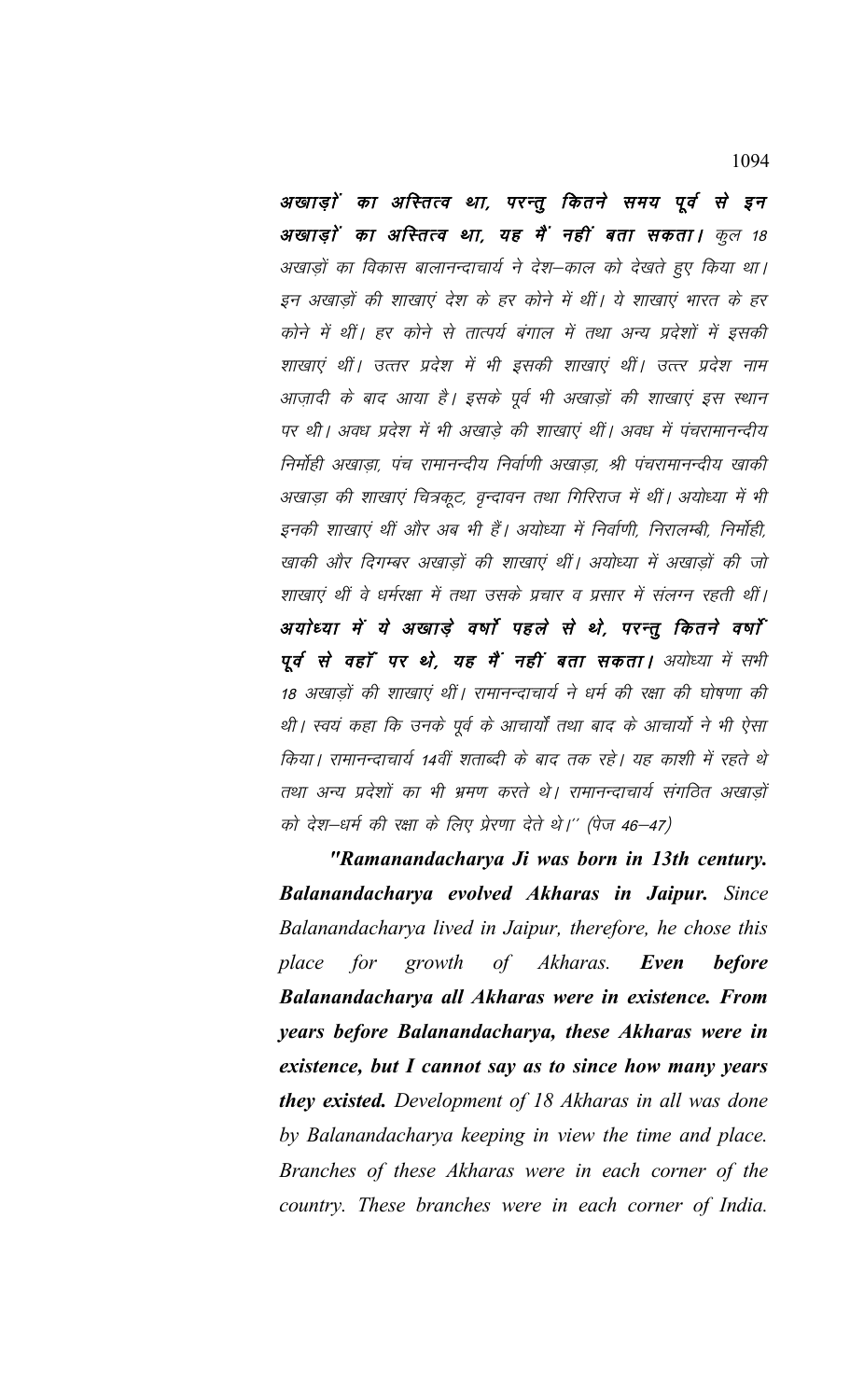*Each corner means, in Bengal and in other States their branches existed. Its branches were in U.P. Too. Name of Uttar Pradesh has come into existence after freedom. Earlier to it, branches of Akharas were at this place. In Avadh Province too, its branches were present. In Awadh, branches of Panch Ramjanandi Nirmohi Akhara, Panch Ramanandi Nirvani Akhara and Sri Panch Ramanandi Khaki Akhara were in Chitrakoot, Vrindavan and Giriraj. Its branches were in Ayodhya too and are still existing. In Ayodhya there were branches of Nirvani, Niralambi, Nirmohi, Khaki and Digambar Akharas. The branches of Akharas which were in Ayodhya, had been indulged in saving the religion and its publicity and expansion. These Akharas existed in Ayodhya years before but for how many years they existed there, I cannot tell. In Ayodhya there were branches of all the 18 Akharas. Ramanandacharya had proclaimed for protection of religion. Of his own said that his predecessor Acharyas (teachers) and subsequent Acharyas also did so. Ramanandacharya remained till the post 14th century. He used to live in Kashi and wander other provinces too. Ramanandacharya used to inspire the Akharas for saving the nation and religion. (E.T.C.)*

''सूची सं0 10 में रामानन्द से शुरू होने वाली वंशावली में सभी नाम उनके हैं, जो निर्मोही अखाड़ा के पूर्व आचार्य यानी महन्त थे। इसका मतलब यह है कि रामानन्द से ही निर्माही अखाड़े के महन्तों का प्रचलन शुरू हुआ, पहले से नहीं, अर्थात रामानन्द यानी रामानन्दाचार्य निर्मोही अखाड़े के पहले महन्त, मध्य आचार्य हुए। मेरे शपथ–पत्र के प्रस्तर–49 में यह लिखा है कि रामानन्द जी का प्रादुर्भाव 13वीं शताब्दी के अन्त में हुआ, इससे मेरा आशय है कि उससे पहले कोई प्राचार्य नहीं था। स्वयं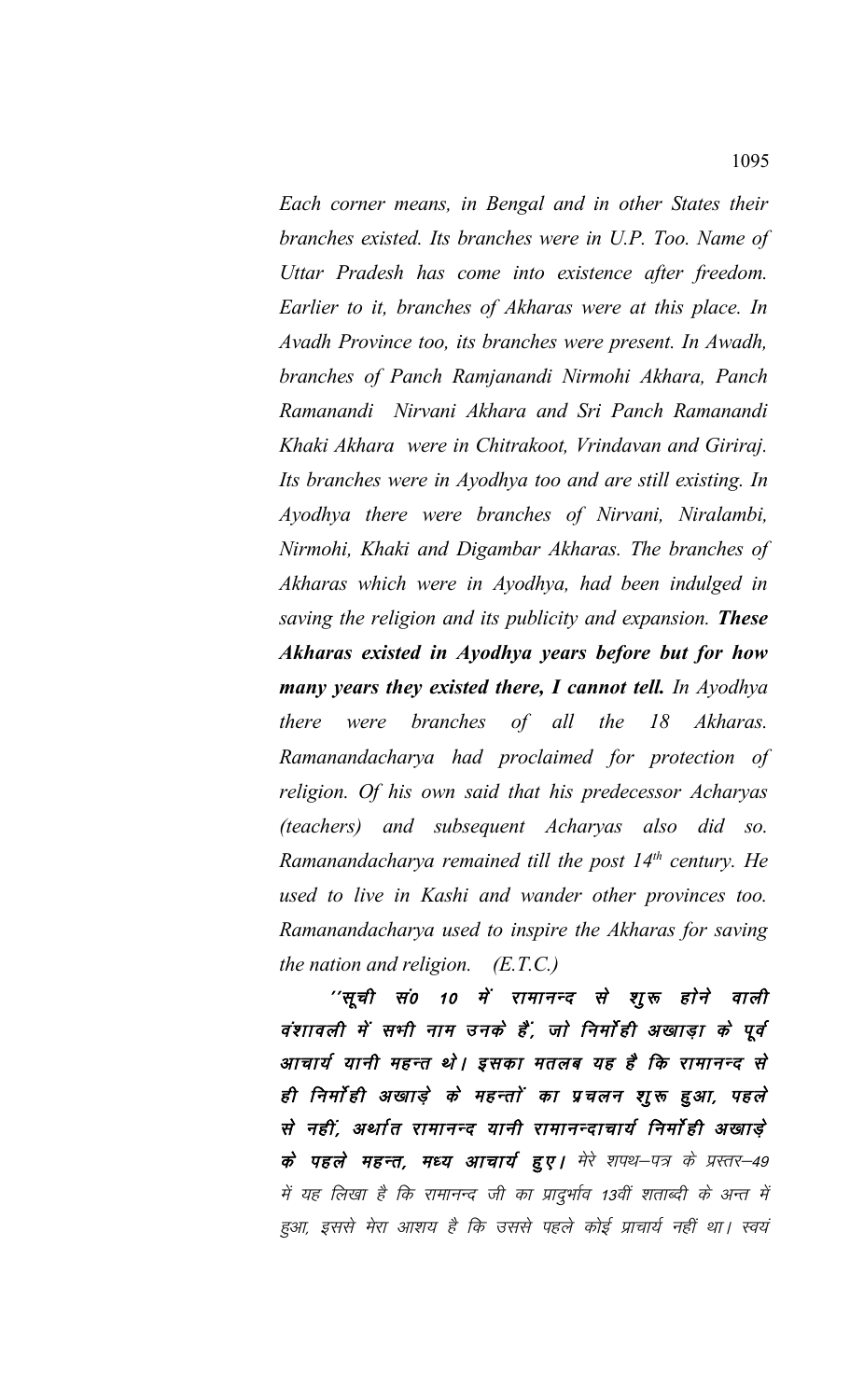कहा कि उस समय से पहले केवल परम्परा थी।

मेरे शपथ पत्र के प्रस्तर-49 में लिखे हुए सभी नाम निर्मोही अखाड़े के आचार्यों यानी महन्तों के हैं। प्रस्तर–49 में नरहरि दास व तुलसीदास, जो माधवानन्द की वंशावली में हैं मात्र निर्मोही अखाड़ा के साधु थे, महन्त नहीं थे। प्रस्तर-48 में 11 वें नम्बर के महन्त तूलसीदासजी, वह तूलसीदास जी नहीं थे, जिनका ज़िक्र प्रस्तर–49 में नरहरिदास के शिष्य के रूप में आया है। प्रस्तर–49 में मैंने यह कहा है कि अनुभवानन्द एवं उनके उप शिष्य बालानन्द ने चतुर्सम्प्रदाय के निर्माण हेतू, तीन अनि तथा सात अखाड़ों का निर्माण किया था। इन सात अखाड़ों में निर्मोही अखाड़ा एक है। सातों अखाड़ों तथा अनि का निर्माण यानी प्रादुर्भाव रामानन्दाचार्य के पूर्व में हुआ था। आगे स्पष्ट किया कि विशेष परिस्थितियों में संरचना सैनिक पद्धति पर की गई। सूची–12 में दर्शित रामानन्द सम्प्रदाय की गुरू–परम्परा निर्मोही अखाड़े से ही संबंधित है और ये सभी लोग निर्मोही अखाडा के आचार्य ⁄महन्त समझे जायेंगे। सूची-12 के प्रथम पृष्ठ में प्रस्तावना टाइटिल के अन्तर्गत जिस श्रीमठ का जिक है, वह वाराणसी में स्थित था और चरण पादुका भी वाराणसी में ही रिथत है।'' (पेज 108–109)

"In list 10, all the names shown in the pedigree beginning from Ramanand, are of those who were prior Acharya or Mahant of Nirmohi Akhara. It means custom of Mahants of Nirmohi Akharas commenced from the time of Ramanand, not before, i.e., first Mahant was Ramanand or Ramanandacharya of Nirmohi Akhara, and became Madhya Acharya. In para 490 of my affidavit, this is written that appearance of Ramanand Ji was in the end of  $13<sup>th</sup>$  century, by it, I mean that prior to that there was no any Pracharya. Of his own said that prior to that only custom was there.

All the names written in para 49 of my affidavit are of Acharya or Mahants of Nirmohi Akhara. In para 49 Narhari Das and Tulsi Das who were in the pedigree of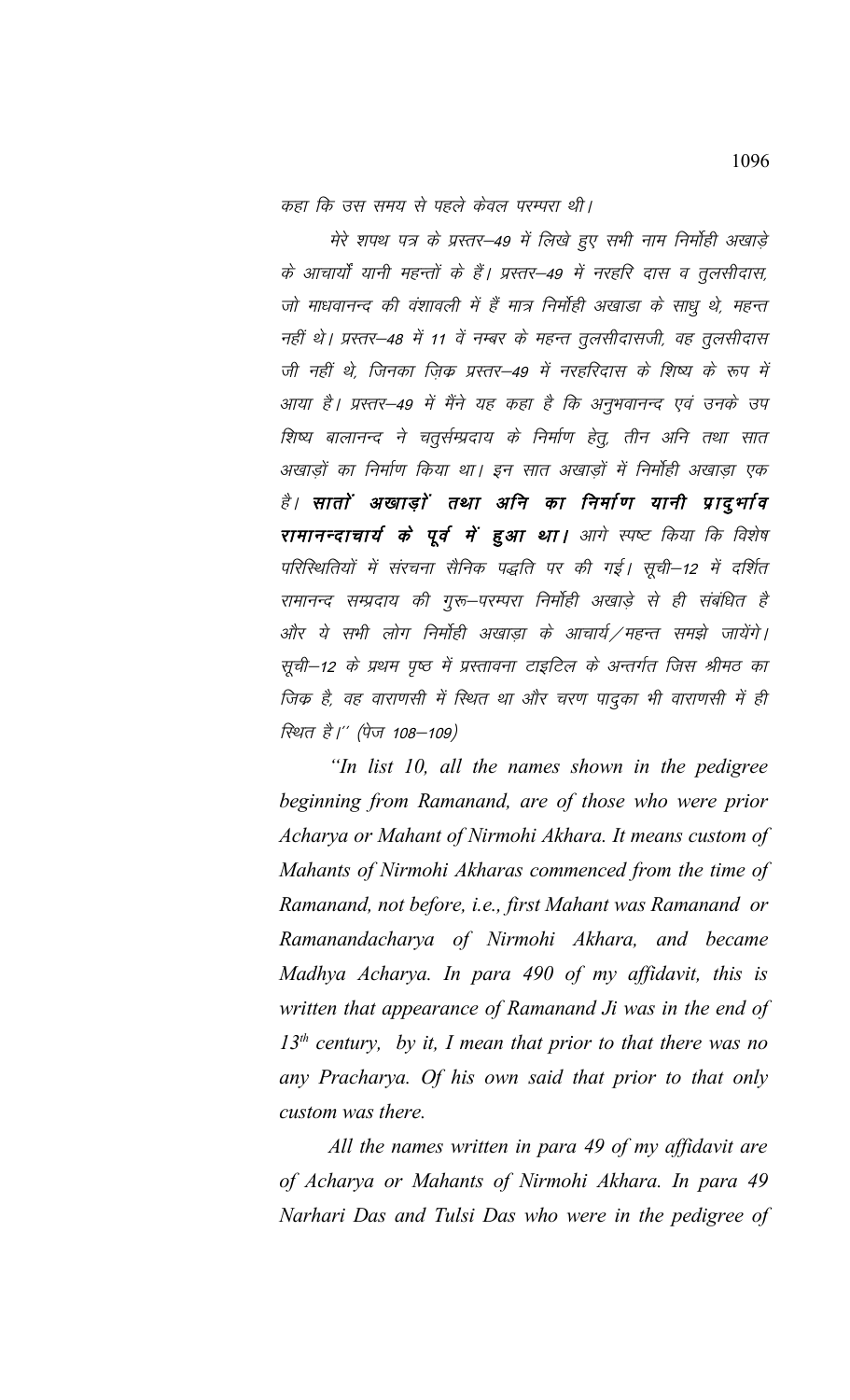*Madhavanand, were only the saints of Nirmohi Akhara and not Mahant. The name of Tulsidas Ji mentioned at serial no. 11 in para 48, is not of that Tulsidas Ji whose reference has come in para 49, as the disciple of Naharidas. In para 49 I have said that Anubhavanand and his Deputy disciple Balanand had founded three Annis and seven Akharas in order to create quadruple sects (Chatuh-Sampradaya). Out of these seven Akharas, one is Nirmohi Akhara. Creation or birth of the seven Akharas and Ani took place before Ramanandacharya. Further clarified that in special circumstances, creation was done on army system. Guru-Parampara (Teacher tradition) of Ramanand Sect indicated in list 12, does relate to Nirmohi Akhara and all these people shall be deemed Acharya/Mahant of Nirmohi Akhara. There is a reference of Sri Math, made under preamble title, at first page of list 12, which situated at Varanasi and Charan Paduka (wooden sleeper) is also situated in Varanasi." (E.T.C.)*

"यहां पूजा अर्चन की परम्परा रामचन्द्र जी से शूरू होती है और रामानन्दाचार्य इस परम्परा के मध्य में है और उनसे लेकर मेरे गुरू जी तक जो परम्परा, पद्धति व रिवाज है, उसके अनुसार हम वहां पर दर्शन, पूजन व अर्चन करते चले आये हैं।''(पेज–178) *(emphasis added)*

*"Here tradition of worship commenced from Ramchandra Ji and Ramanandacharya is in the middle of this tradition and beginning from him upto my Guru (teacher) we have been performing Darshan, worship, Archna etc. according to prevalent customs, system and tradition." (E.T.C.)*

**767**. Besides, on page 101 of his cross examination, DW 3/20 has made some statement to show that some of the Vairagies of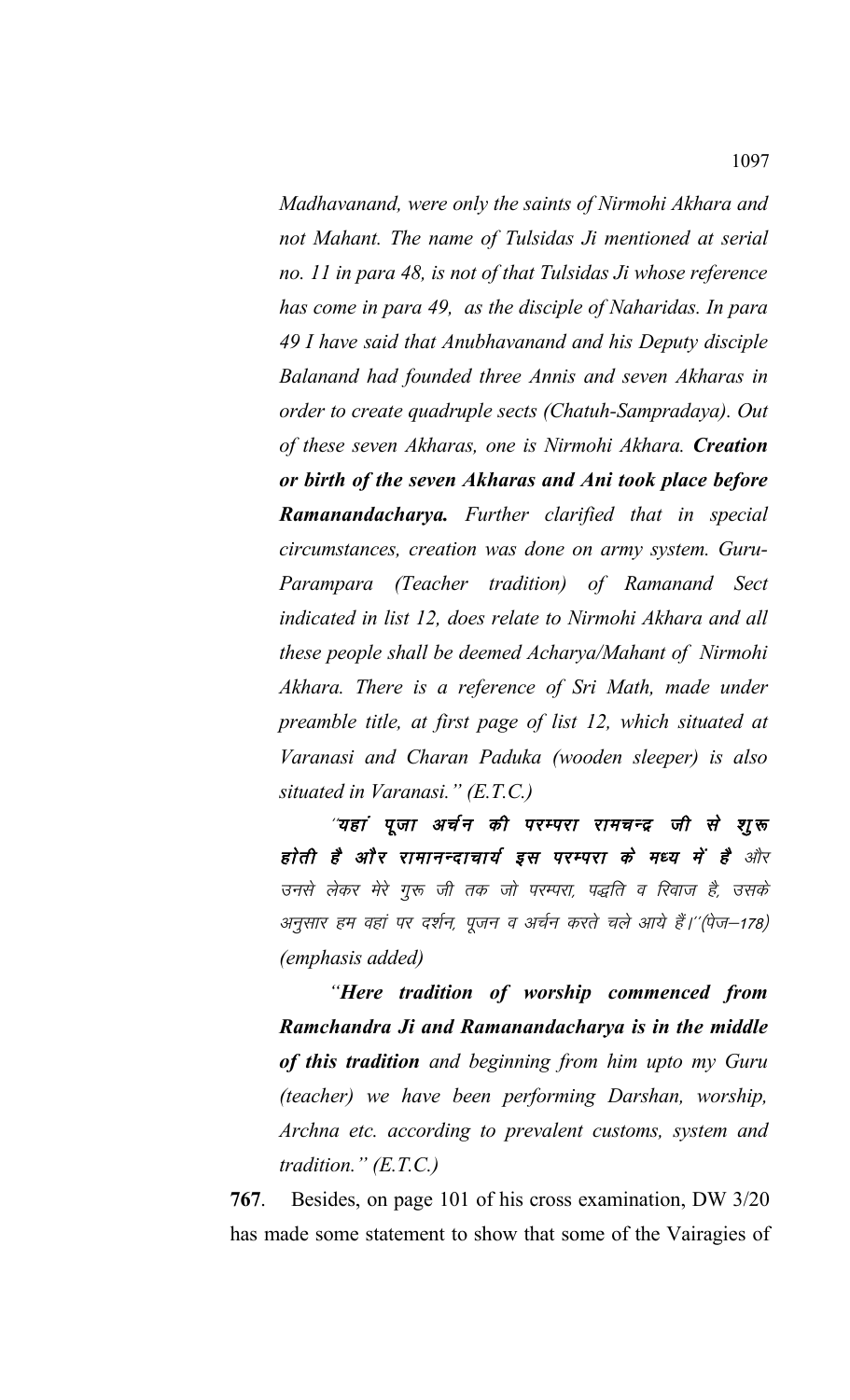Nirmohi Akhara were at Ayodhya when the disputed building was sought to be constructed at the disputed site :

''आज जो मूर्तियॉ विवादित स्थल पर देखने को मिलती हैं, वे वही मूर्तियाँ हैं, जो बाबा श्यामानन्द जी के द्वारा उत्तराखण्ड लेकर चली जाने वाली मूर्तियों में से हैं। बाबा श्यामानन्द जी वह मूर्तियाँ बाबर के आक्रमण के समय उत्तराखंड लेकर चले गये थे। गोविन्ददास जी बाबा श्यामानन्द के अंगरक्षक व शिष्य थे। गोविन्ददास जी ने मूर्तियों को ले आकर पून: उसी स्थान पर स्थापित कर दिया।

प्रश्न– बाबा श्यामानन्द द्वारा कथित रूप से उपरोक्त मूर्तियों उत्तराखंड ले जाने के कितने समय बाद उनके शिष्य गोविन्द दास जी द्वारा वह मूर्तिया दोबारा अयोध्या ले आई गयीं और पुनः स्थापित की गयीं?

उत्तर-जब युद्ध शान्त हो गया, तभी वे मूर्तियाँ लाकर पुनः स्थापित की गयीं।

इस पुस्तक के अनुसार ये मूर्तियाँ उसी समय में पुर्नस्थापित की गयीं। मेरा ऐसा मानना है कि **गोविन्ददास जी द्वारा मूर्तियाँ बाबर** काल के अंतिम समय में उसी जगह पर पूनर्स्थापित की गयीं, जहाँ पर पहले रखीं थीं। मूर्तियों की पुनर्स्थपना के समय विवादित ढांचे का पूरी तरीके से निर्माण नहीं हो पाया था। उसका पूरी तरह से पुनर्निर्माण कभी नहीं हो पाया।" (पेज-101) (emphasis added)

"Today the idols which are seen at disputed site, they are the same, which had been carried away to Uttarakhand by Baba Shyamanand Ji. At the time of invasion of Babar, Baba Shyamanand Ji had gone alongwith those idols to Uttarakhand. Govind Das Ji was bodyguard and disciple of Baba Shyamanand. Govind Das Ji after taking back the said idols, again installed them at the same place.

Question... After how long time since the alleged carrying away of the idols by Baba Shyamanand Ji to Uttarakhand, they were again taken back to Ayodhya by his disciple Govind Das Ji and were again installed.

Ans. When the battle ended, those idols were brought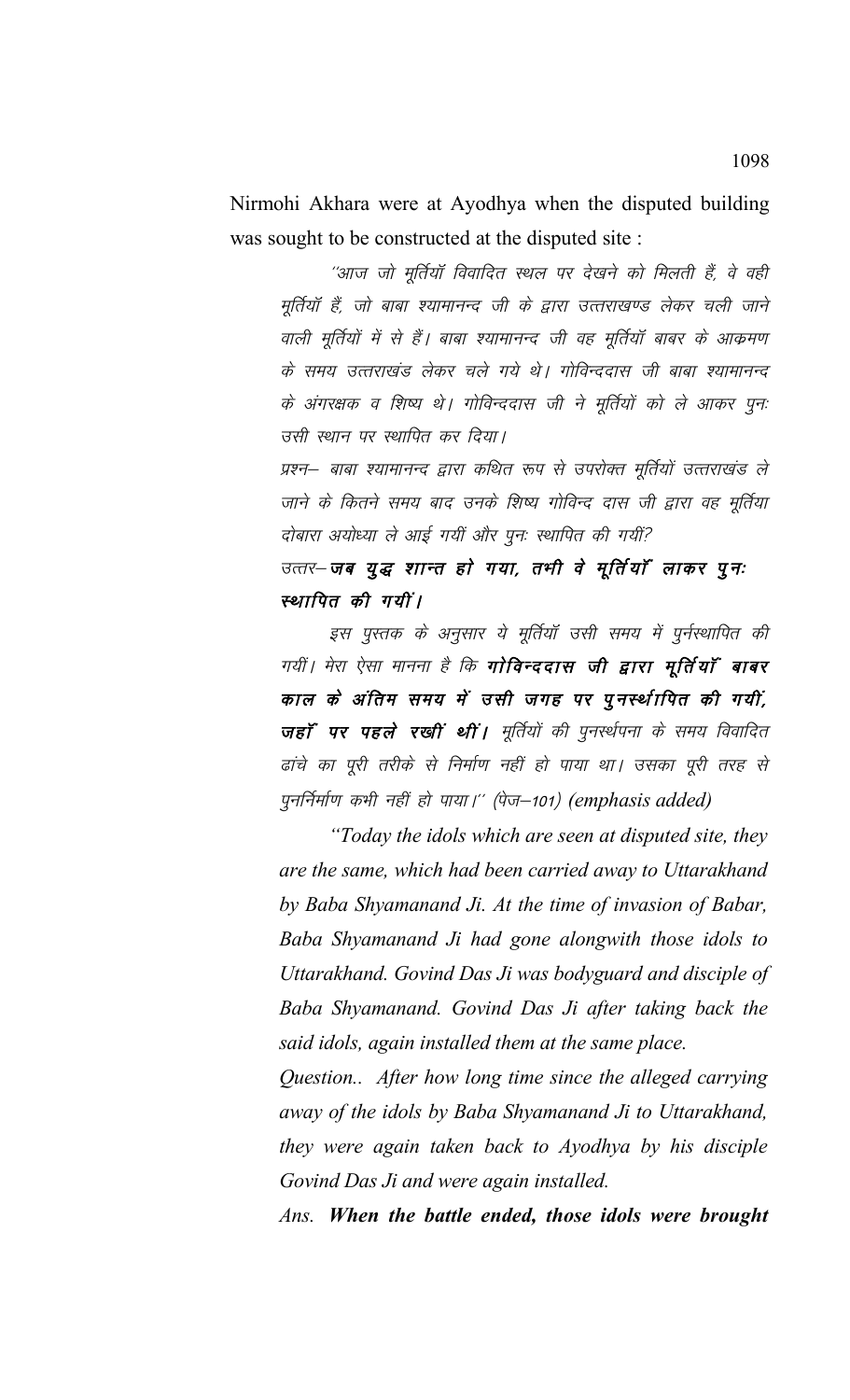## *and re-installed.*

*As per this book, these idols were reinstalled in that very period. I so think that the idols were re-installed in the last period of Babar itself at that very place by Govind Das Ji, where they were earlier placed. At the time of re-installation of idols, disputed structure could not be constructed completely. It was never reconstructed completely." (E.T.C.)*

**768**. **D.W. 2/1-3 Mahant Ramvilas Das Vedanti (aged about 51 years as on 16th February 2005)** in his cross examination on pages 15/16, 18 and 22 has said :

''रामानन्दाचार्य वैष्णव सम्प्रदाय के प्रवर्तक आदि जगदगुरू रामानन्दाचार्य जी हैं। रामानन्दाचार्य का प्रादुर्भाव प्रयाग की भूमि में हुआ था, परन्तु प्रादुर्भाव काल में नहीं बता सकता हूँ। आज से लगभग 700 वर्ष पूर्व आदि जगद्गुरू रामानन्दाचार्य जी का प्रादुर्भाव हुआ था। रामानन्द सम्प्रदाय की गुरू परम्परा आदि गुरू रामानन्दाचार्य के पूर्व भी थी। रामानन्दीय सम्प्रदाय के आद्याचार्य आदि गुरू रामानन्दाचार्य जी हैं। **यह कहना सही** हो सकता है कि सर्वेश्वर भगवान राम रामानन्दीय सम्प्रदाय के आद्याचार्य रहे हों | आद्याचार्य के बाद गुरू परम्परा में सीता जी, हनुमान जी, वशिष्ठ जी, पाराशर जी आदि हैं।'' (पेज 15–16)

*"Jagadguru Ramanandacharya Ji is the founder of Ramanandacharya Vaishnav Sect. Ramanandacharya took birth on the land of Prayag, but the time of birth I cannot say. About 700 years ago from today, Ramanandacharya Ji was born. Guru-tradition of Ramanand Sect existed even prior to Ramanandacharya. The initial Acharya of Ramanandi Sect is Adi Guru Ramanandacharya Ji. It may be true to say that Sarveshwar Bhagwan Ram might be the initial teacher of Ramanandi Sect. After*

*Adyacharya in Teacher-Tradition, are Sita Ji, Hanuman Ji, Vashisth Ji, Parasar Ji etc." (E.T.C.)*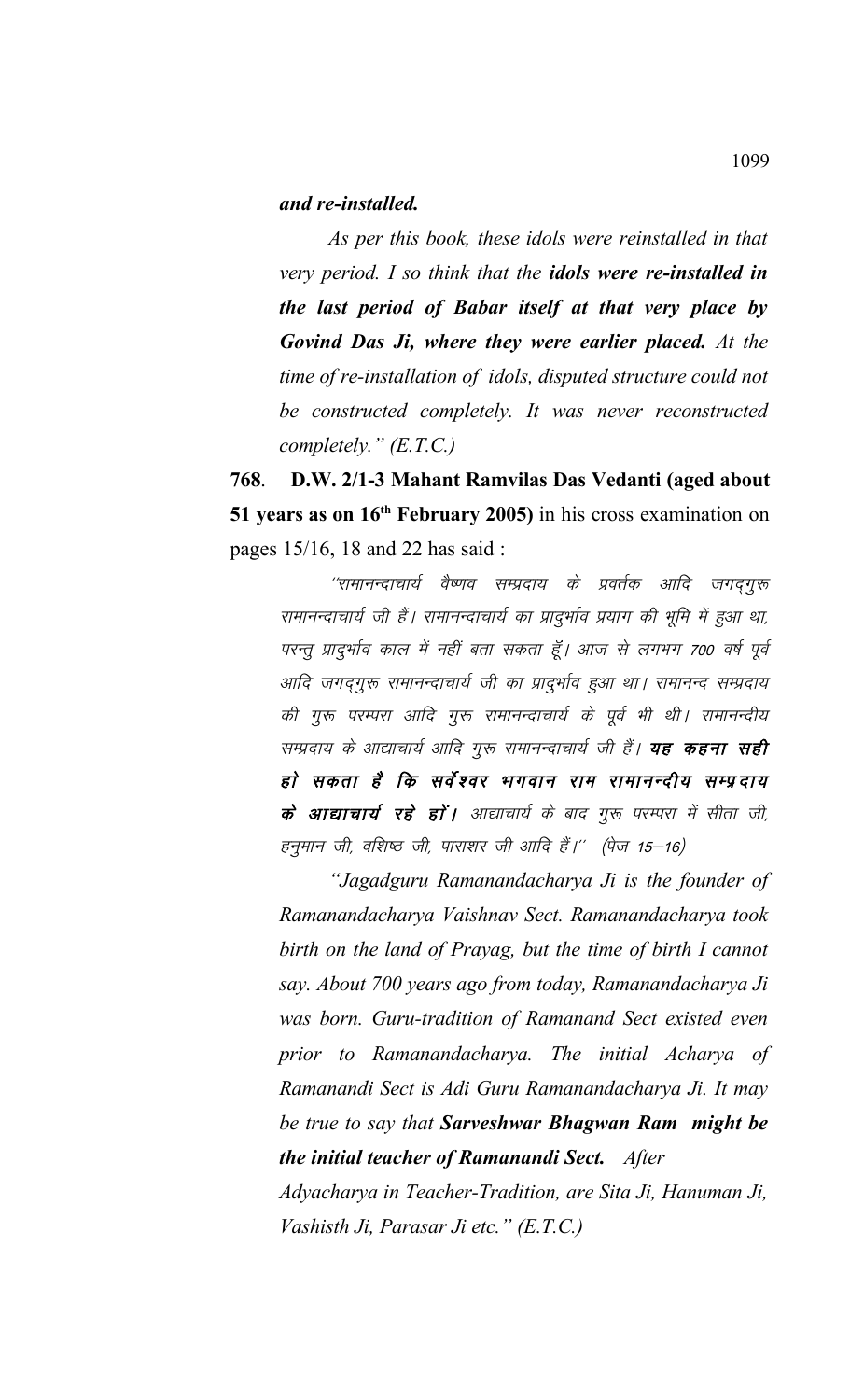''गीता में यह वर्णित है कि भगवान में दास्य भाव रखने वाला भक्त होता है। रामानन्दीय सम्प्रदाय के जितने भी अनुयायी हैं, वह भगवान सीता राम को अपना ईष्ट मानते हैं तथा उनके प्रति दास्य भाव रखाते हैं। गीता में सखाभाव का भी उल्लेख है। दास्य भाव से उपासना करने वाले रामानन्दीय सम्प्रदाय के वैरागियों की बाहुल्यता अयोध्या व वाराणसी में है। रामानन्दीय सम्प्रदाय में रसिक सम्प्रदाय के लोग भी होते हैं यह लोग वाराणसी, अयोध्या, जनकपूर आदि स्थानों पर पाये जाते हैं। स्वयं कहा कि प्रायः सभी तीर्थो में सभी प्रकार के उपासक पाये जाते हैं। संत वह व्यक्ति होता है, जो निर्मल हृदय का हो। निस्वार्थ भाव से परोपकार करना यह मानव धर्म है तथा यह संत का लक्षण है।'' (पेज 18)

"In Gita it is mentioned that one who is possessed with the passion of servant towards the God, is called Bhakta. All the followers of Ramanandi Sect, they regard Bhagwan Sita Ram as their ideal God and possess the filling of servant towards them. In Gita, there is reference of friendly-passion also. Number of Vairagies of Ramanandi Sect worshipping with the passion of servant is in abundance in Ayodhya and Varanasi. In Ramanandi Sect, there are people of Rasik Sect and these people are found in Varanasi, Ayhodhya, Janakpur etc. places. Of his own said, often in all Tirthas (religious places) all sorts of worshippers are found. A saint is a person who is of clear heart. To help others selflessly is human duty/religion and this is the sign of a saint."  $(E.T.C.)$ 

''रामानन्दाचार्य जी ने पंचगंगाघाट वाराणसी में श्रीमठ स्थापित किया था। उनके द्वादश प्रसिद्ध शिष्य हुए। इन शिष्यों में कबीर दास, अनन्तानन्द, सुसुरानन्द, सुखानन्द, नरहरियानन्द, योगानन्द, भावानन्द, सेनजी, धना जी, गालवानन्द, रैदास, पीपा दास थे। रामानन्दीय वैरागी सम्प्रदाय में आने के लिए जाति का प्रतिबन्ध नहीं था। हनुमानगढ़ी में रहने के कारण यह जानकारी हुई कि सुरसुरानन्द जी के शिष्यों गालवानन्द तथा अनुभवानन्द ने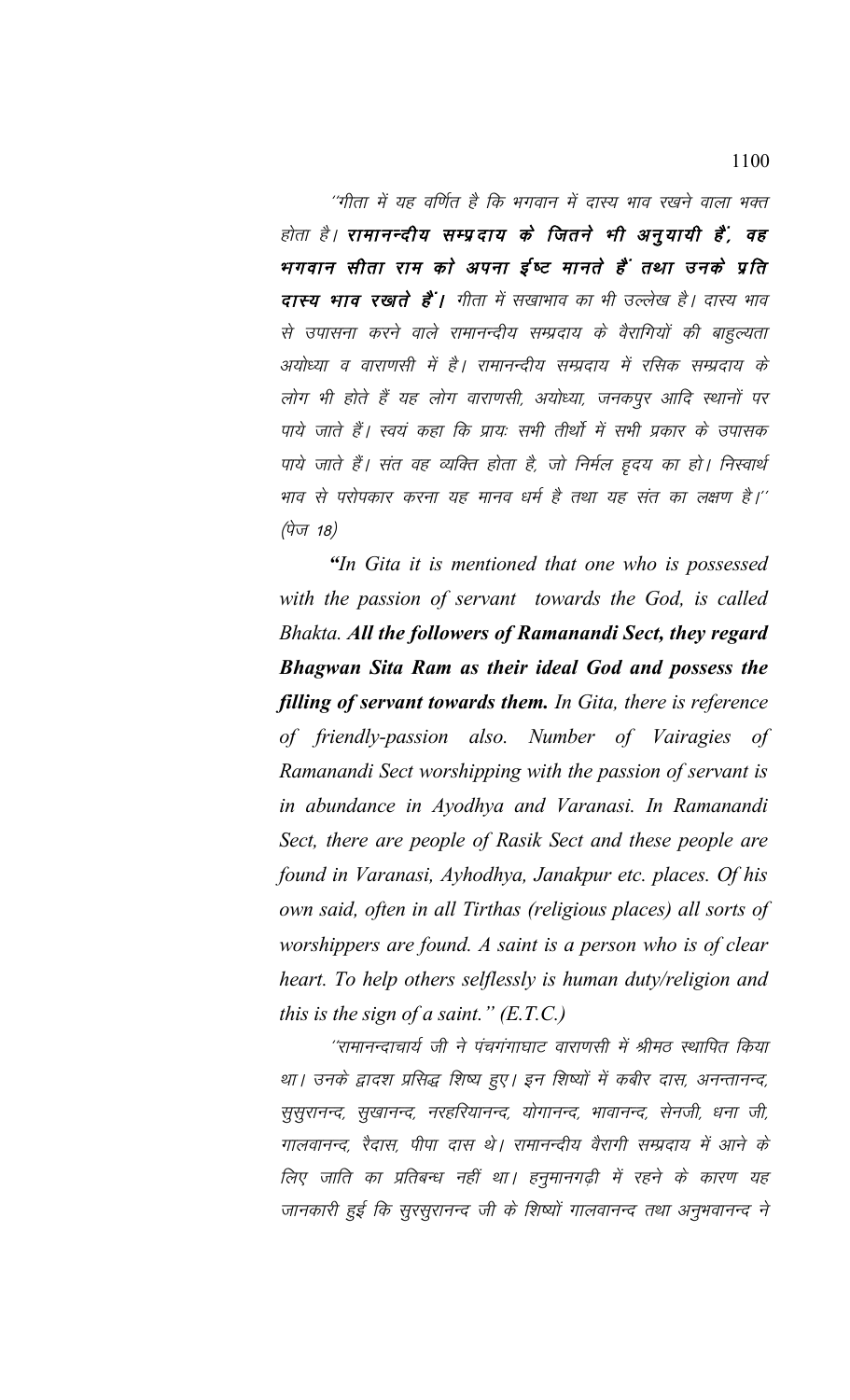म्लेच्छों तथा यवनों से उन मन्दिरों की रक्षा के लिए उन अखाडों की स्थापना किया था। मुझे इस सम्बन्ध में विशेष जानकारी नहीं है कि उन अखाड़ों में शस्त्र तथा शास्त्र दोनों की शिक्षा दी जाती थी या नहीं।''(पेज 22½ *(emphasis added)*

*"Ramanandacharya Ji had founded Sri Math at Panchganga Ghat, Varanasi. His 12 disciples became renowned. Kabir Das, Anantanand, Sursuranand, Sukhanand, Narhariyanand, Yoganand, Bhavanand, Sen Ji Dhana Ji, Galvanand, Raidas and Peepa Das were amongst these disciples. There was no caste restriction for joining Ramanandi Vairagi. Due to residing in Hanuman Garhi, this knowledge was derived that Galvanand and Anubhavanand, disciples of Sursuranand had founded those Akharas for saving the temples from barbarians and Muslims.I have no knowledge whether in those Akharas, training of arms and scriptures both was being given or not." (E.T.C.)*

**769**. **Swami Avimukteshwaranand Saraswati D.W. 20/2** on page 18 of the Cross examination has said :

*"मैं* ने रामानुजाचार्य का नाम सूना है। उन्होंने रामनुज सम्प्रदाय का गठन किया था। मैंने रामानन्दाचार्य का नाम सूना है उन्होंने रामानंदीय सम्प्रदाय की स्थापना की थी। रामानंदाचार्य को आनन्द भाष्यकार भी कहा जाता है क्योंकि उन्होंने आनंद भाष्य की रचना की थी। उनके सम्प्रदाय के ईष्ट देवता भगवान श्रीराम हैं। उनके सम्प्रदाय के मानने वाले साधु रामानंदीय वैरागी साधु कहलाते हैं। उनके ई्ष्ट देव भी भगवान श्री राम हैं। रामानंद के बारह शिष्य बहुत प्रसिद्ध हुए हैं, इन बारह शिष्यों में एक शिष्य कबीर दास भी थे। रामानंदीय बैरागी सम्प्रदाय के अनुसार सर्वअवतारी, सर्वेश्वर भगवान राम हैं। रामानंदीय सम्प्रदाय के अनुयायी उत्तर भारत में अधिक मात्रा में हैं। जगदगुरू रामानंदाचार्य ने हजारों मठों की स्थापना की है या नहीं, इसकी जानकारी मुझे नहीं है परन्तु काशी में पंचगंगा घाट पर श्री मठ की स्थापना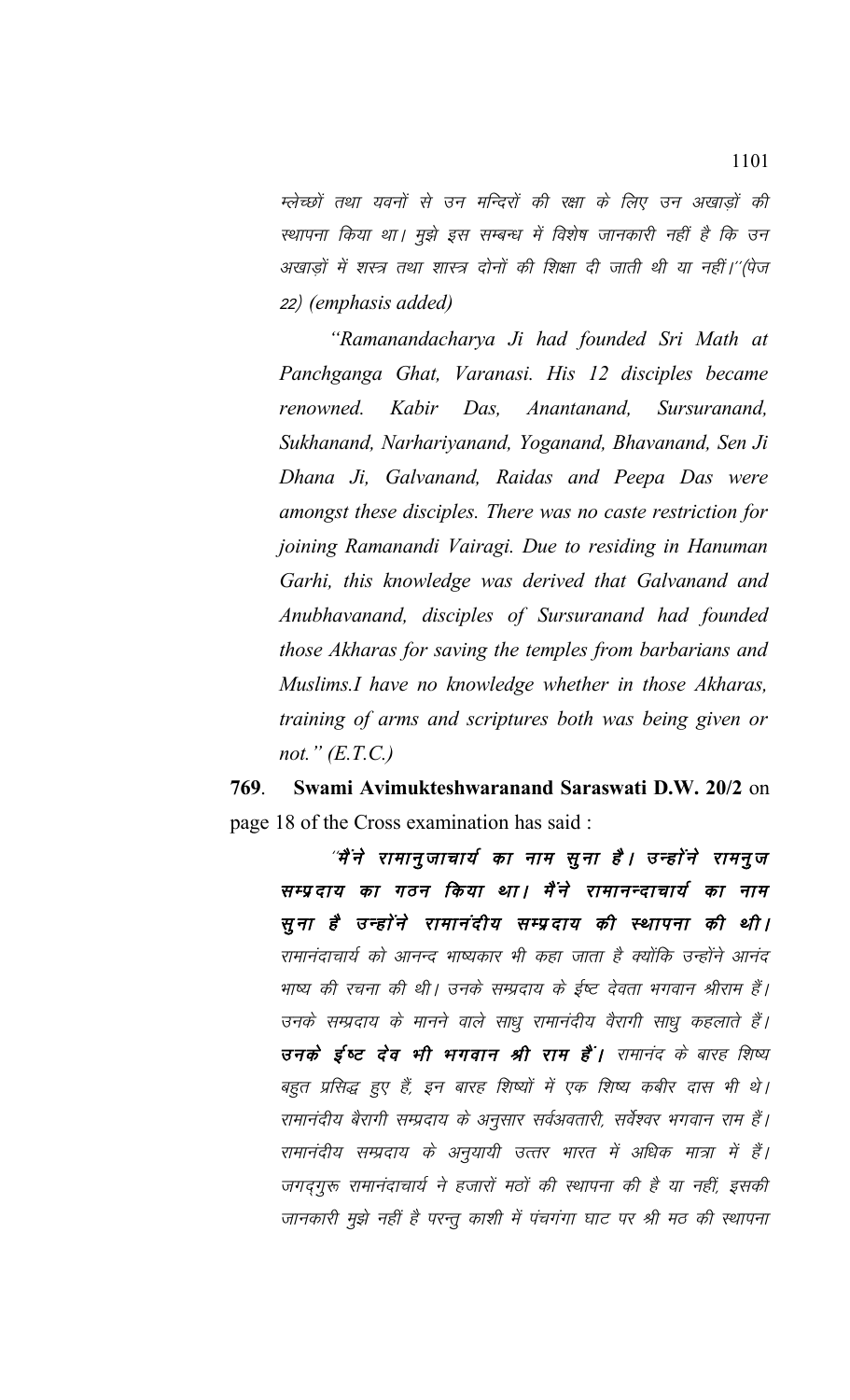की थी। रामानंद के 12 शिष्यों में से प्रत्येक का नाम मुझे याद नहीं है परन्तु कबीरदास, रैदास तथा पीपाजी का नाम मुझे इस समय स्मरण है। दशनामी साधुओं में दो प्रकार का औपचारिक वर्गीकरण अर्थात् शास्त्रधारी तथा शस्त्रधारी वास्तव में नहीं है। इन सन्यासियों के कूछ अखाड़ों में अस्त्र–शस्त्र शिक्षा अवश्य दी जाती है। रामानंद जी की सातवीं शताब्दी अभी कुछ दिन पूर्व मनायी गयी थी। रामानंदीय के शिष्यों ने अखाड़ों की स्थापना की हो, जिनमें शस्त्र तथा शास्त्र दोनों की जानकारी दी जाती हो इसकी जानकारी मुझे नहीं है। मुझे अनी अखाड़ों के संबंध में जानकारी नहीं है परन्तु नाम सुने हैं, निर्वाणी निर्मोही तथा दिगम्बर अखाड़ों के नाम मैंने सूने हैं।" (emphasis added)

*"I have heard the name of Ramanujacharya. He had organized Ramanuj Sect. I have heard the name of Ramanandacharya, he had founded Ramanandi Sect. Ramanand is also called Anand Commentator because he had authored commentary on Anand. The ideal god of his sect is Lord Ram. The saints following his Sect, are called Ramanandi Bairagi Saints. The ideal God of theirs also is Lord Rama. Ramanand's 12 disciples have become most renowned, Kabir Das ji was also one of those 12 disciples. According to Ramanandi Vairagi Sect, all-incarnation is Sarveshwar Bhagwan Ram. Followers of Ramanandi Sect is in abundance in North India. Whether Jagadguru Ramanandacharya had established thousands of Maths or not, I have no knowledge of that, but in Kashi at Panch Ganga Ghat, he established Sri Math. I do not recollect the name of each of 12 disciples of Ramanand, but recollect the names of Kabir Das, Raidas and Peepa Ji at present. In Dashnami Sadhus, there is no formal classification of two kinds, i.e., scripture holder and arms holder. In some of the Akharas of these saints, training of arms and weapons is certainly given. Seventh century of Ramanand was*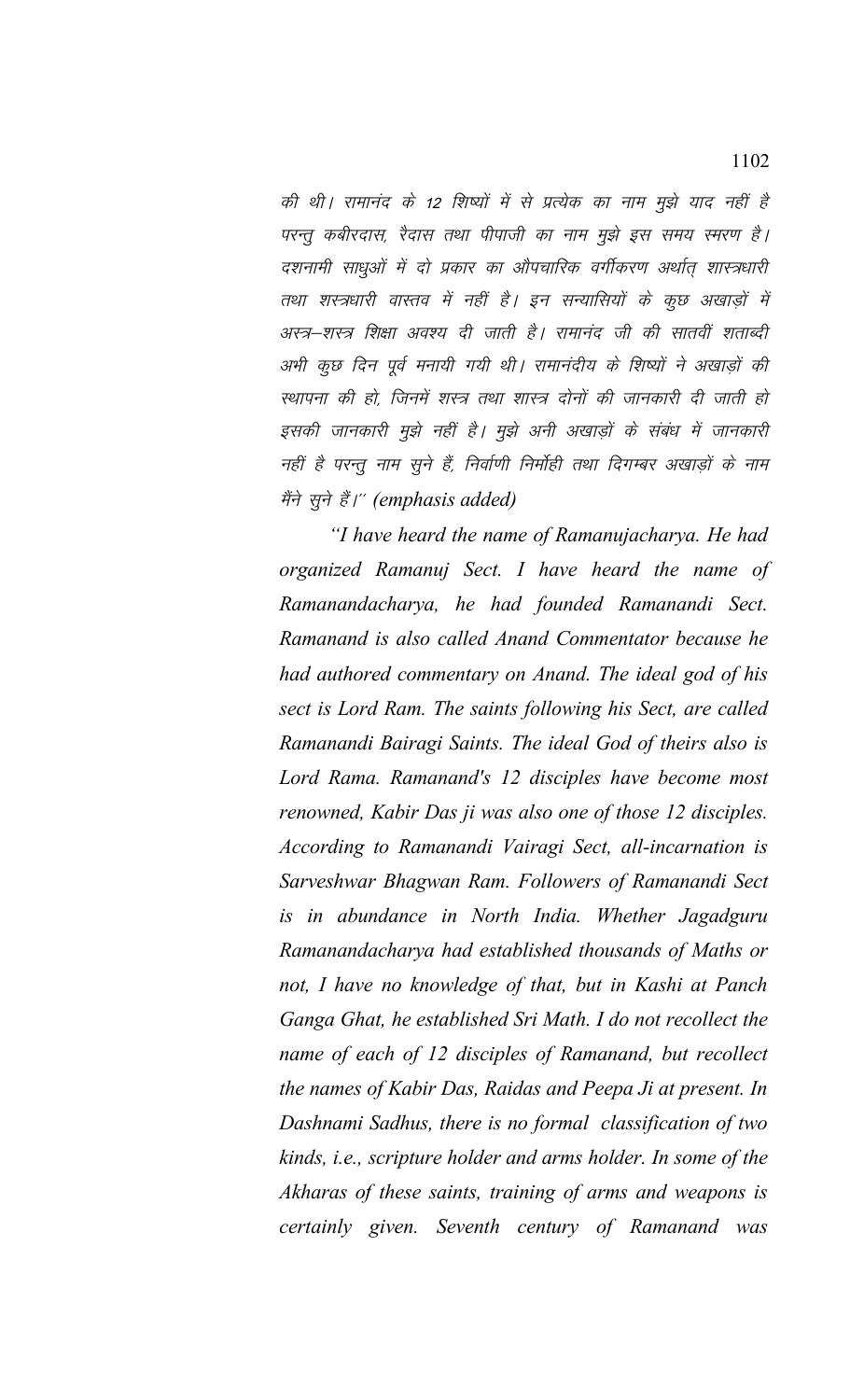*celebrated some days ago. I have no knowledge whether the disciples of Ramanand had established such Akharas wherein training of arms and scriptures both was imparted. I have no knowledge about Ani Akhara, but have heard the names, I have heard the names of Nirvani, Nirmohi and Digambar Akharas." (E.T.C.)*

**770**. **Jagadguru Ramanandacharya Swami Rambhadracharya (aged about 54 years as on 15th July 2003) O.P.W. 16,** in his cross examination at pages 10/11, 13, 14, 16, 17, 18, 64 and 65 has deposed as under :

*"मैं रामानन्दी सम्प्रदाय का जगदगुरू रामानन्दाचार्य भी* हूं। श्री आद्य रामानन्दाचार्य का प्रादुर्भाव 700 वर्ष पहले हुआ। उन्होंने आनन्द भाष्य लिखा 10 उपनिषदों पर, श्रीमद् भगवत गीता पर एवं ब्रहमसूत्र पर। उपर्युक्त तीनों ग्रन्थों को प्रस्थानत्रेय कहते हैं और इन तीनों पर लिखा गया भाष्य आनन्द भाष्य कहा जाता है और इसी कारण से इन तीनों भाष्यों के रचयिता को आनन्द भाष्यकार के नाम से जाना जाता है। दर्शन और सिद्धान्त में कोई अंतर नहीं है, **विशिष्टाद्वैत** ही हमारा दर्शन है। स्वामी श्री आद्यरामानन्दाचार्य जी के मुख्य 12 शिष्य थे। उनके तृतीय शिष्य का नाम सूरसूरानन्दाचार्य है और चौथे शिष्य नरहर्यानन्दाचार्य है। भावानन्दाचार्य इनके शिष्य थे और भावानन्दाचार्य के शिष्य अनुभवानन्दाचार्य हैं। अनुभवानन्दाचार्य के शिष्य विरजानन्दाचार्य है और विरजानन्दाचार्य के शिष्य **बालानन्दाचार्य हैं जिन्होंने अखाड़ों** की स्थापना की।

श्री रामानन्दीय सम्प्रदाय का उददेश्य है, संस्कृति का प्रचार एवं भारतीय शास्त्रों का सैद्धान्तिक विवेचन |" (पेज 10-11)

*"I am also Jagadguru Ramanandacharya of Ramanandi Sect. Sri Adya Ramanandacharya was born about 700 years ago. He wrote Anand Bhashya (commentary), on 10 Upnishads, Srimad Bhagwat Gita and Brahm Sutra. The aforesaid three books are called*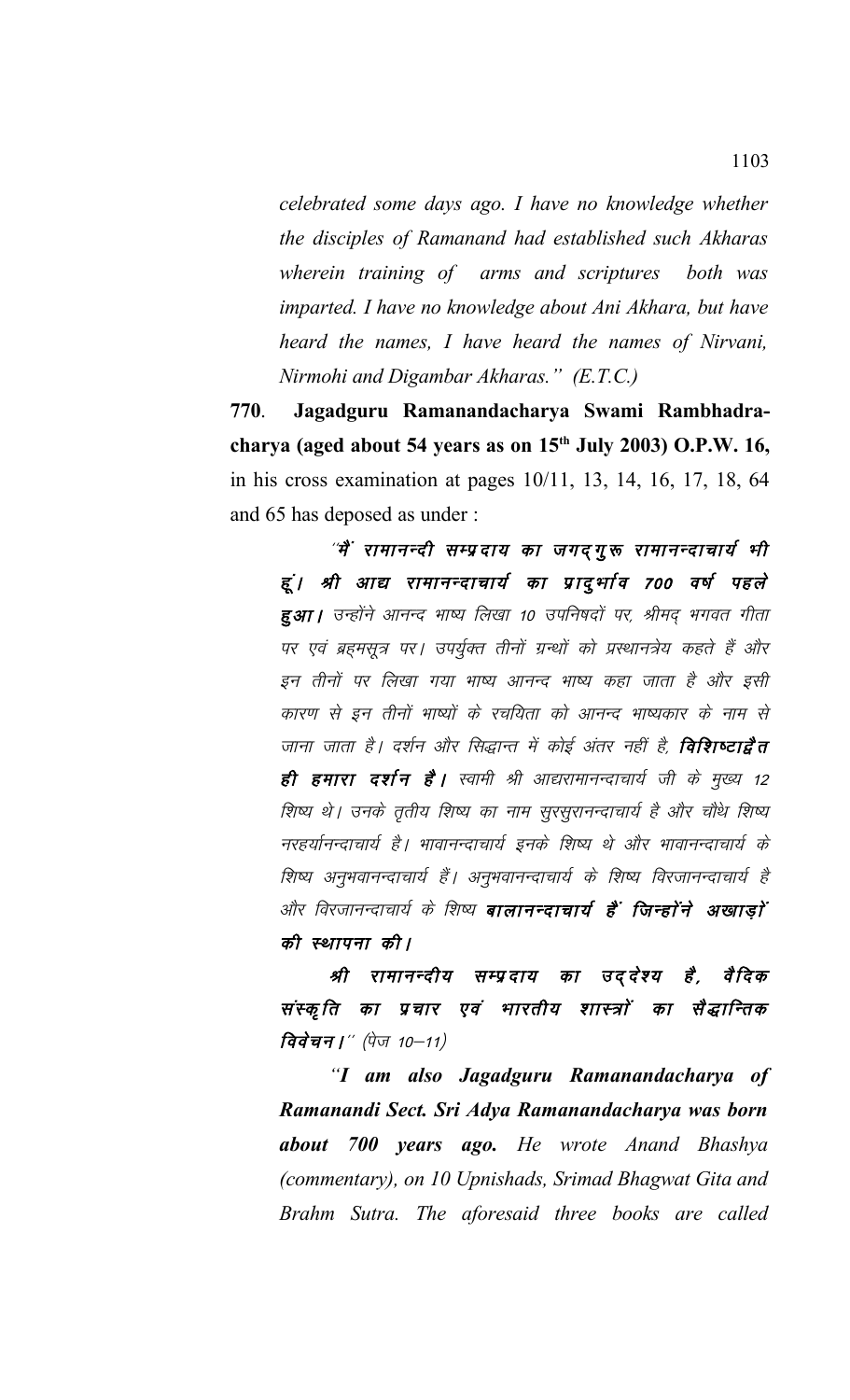"Prasthantreya" and the commentary written on these three is called Anand Bhashya, and it is for this reason that the author of all these three commentaries, is called Anand Commentator. In philosophy and principle there is no difference. Vishishtadwait is our philosophy. Swami Sri Adyaramanandacharya had 12 chief disciples. His third disciple's name is Sursuranandacharya and fourth is Narharyanandacharya. Bhavanandacharya his was Bhavanandacharya's disciple and disciple  $i<sub>S</sub>$ Anubhavanandacharya. Virjanadacharya is the disciple of Anubhavanandacharya and **Balanandacharya is the** disciple of Virjanandacharya who established the Akharas.

The aim of Ramanandi Sect is to expand the vedic culture as well as theoretical analysis of Indian scriptures."  $(E.T.C.)$ 

''यह ठीक है कि स्वामी रामानन्दाचार्य जी के इष्टदेव भगवान श्री राम हैं और उनके सभी सम्प्रदाय के अनुगामियों के भी इष्ट श्री राम ही हैं। भगवान श्री राम की मूर्ति की उपासना होती है और उनके जन्म स्थल की भी उपासना होती है। भगवान राम महा विष्णू हैं। मेरे रामानन्दाचार्य का मानना है कि भगवान राम सब के अवतारी हैं। इसलिए रामतापनीयोपनिषद में उनको महाविष्णू कहा गया। स्वामी रामानन्दाचार्य के अनुगामी श्री रामनन्दीय श्री वैष्णव कहलाते हैं। रामायण भगवान श्री राम की जीवन की समग्र कथा है।'' (पेज 13)

is true that the ideal God of Swami  $\lq H$ Ramanandacharya is Lord Sri Ram and the ideal God of all the followers of his sect is also Sri Ram. The deity of Sri Ram is worshipped and his birth place is also worshipped. Lord Ram is Maha Vishnu. My Ramanandacharya considered that Lord Ram is incarnation of all. Therefore, in Ramtapniyopnishad he has been called Maha Vishnu.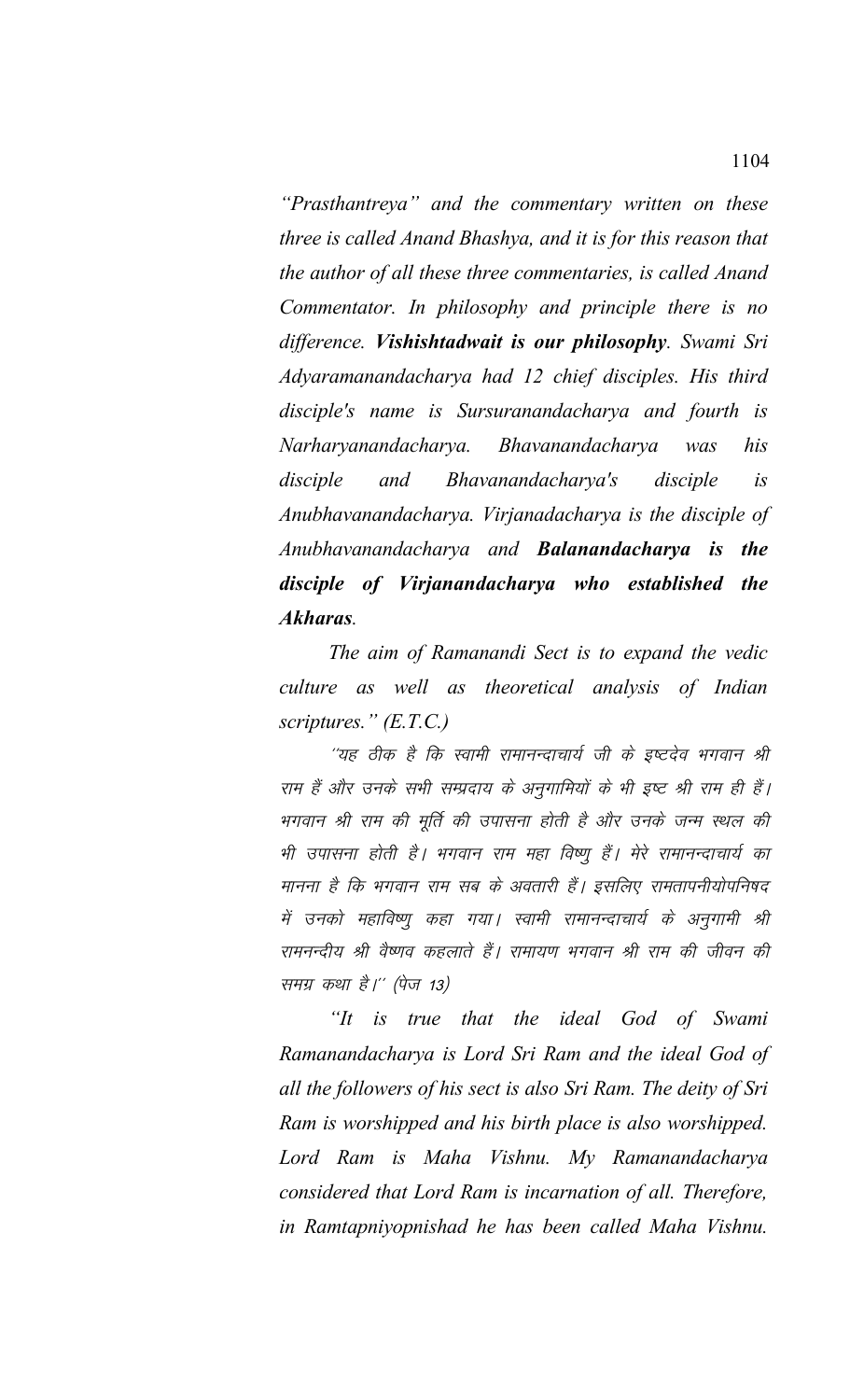The followers of Swami Ramanandacharya are called Ramanandi Sri Vaishnav. Ramayan is a complete story of Lord Rama's life." (E.T.C.)

''ऐसा कहना गलत होगा कि स्वामी रामानन्दाचार्य जी ने कई मठों की स्थापना की बल्कि उनके द्वारा एक मठ वाराणसी में स्थापित किया गया है जिसका नाम श्रीमठ है। यह ठीक है कि उनके शिष्यों ने कई धार्मिक मठों की स्थापना की और करते चले आ रहे हैं। इन मठों की जहां–जहां स्थापना हुई वहां भगवान राम विराजमान हैं। हमारे विशिष्टाद्वैत दर्शन में साकार मूर्ति पूजा के साथ–साथ भगवान राम के प्राकट्य स्थल की भी पूजा होती है। जिसे हम लोग धाम कहते हैं। यह ठीक है कि स्वामी रामानन्दाचार्य के पहले आदि शंकराचार्य का प्रादुर्भाव हो चुका था। यह कहना ठीक है कि शंकराचार्य का दर्शन निराकार दर्शन था। यह कहना गलत है कि शंकराचार्य छदम बौद्ध थे अर्थात् छिपे हुए बौद्ध के रूप में माने जाते थे। शंकराचार्य छद्म बौद्ध थे, ऐसा कुछ लोगों का मत है, पर सब का नहीं है। यह कहना पूर्ण गलत है कि रामानन्दाचार्य ने साकार ब्रहम की कल्पना की। यह ठीक है कि स्वामी रामानन्दाचार्य के दर्शन में साकार ब्रहम की उपासना की व्यवस्था है। वेद ने भगवान के अवतार होने के चार विग्रह माने हैं नाम, रूप, लीला व धाम। इन चारों की साकार सिद्धान्त के अनुसार श्री रामानन्दीय श्री वैष्णव पूजा करते हैं। कूछ रूप नित्य प्रतिष्ठित होते हैं उनके प्रतिष्ठा की आवश्यकता नहीं होती जैसे धाम। धाम का अर्थ जन्म स्थान है जैसे मथुरा धाम, अयोध्या धाम, जगन्नाथपूरी धाम आदि–आदि।'' (पेज 14)

" $It$ would be wrong  $to$ say that Swami Ramanandacharya established several Maths, instead only one Math in Varanasi has been established by him, name of which is Sri Math. It is true that his disciples established and has been establishing several religious Maths. In these Maths, wherever established Lord Ram is enthroned. In our Vishisthadwait philosophy alongwith visible idol worship, the incarnation place of Lord Rama is also worshipped, to we say "Dham". It is true that before which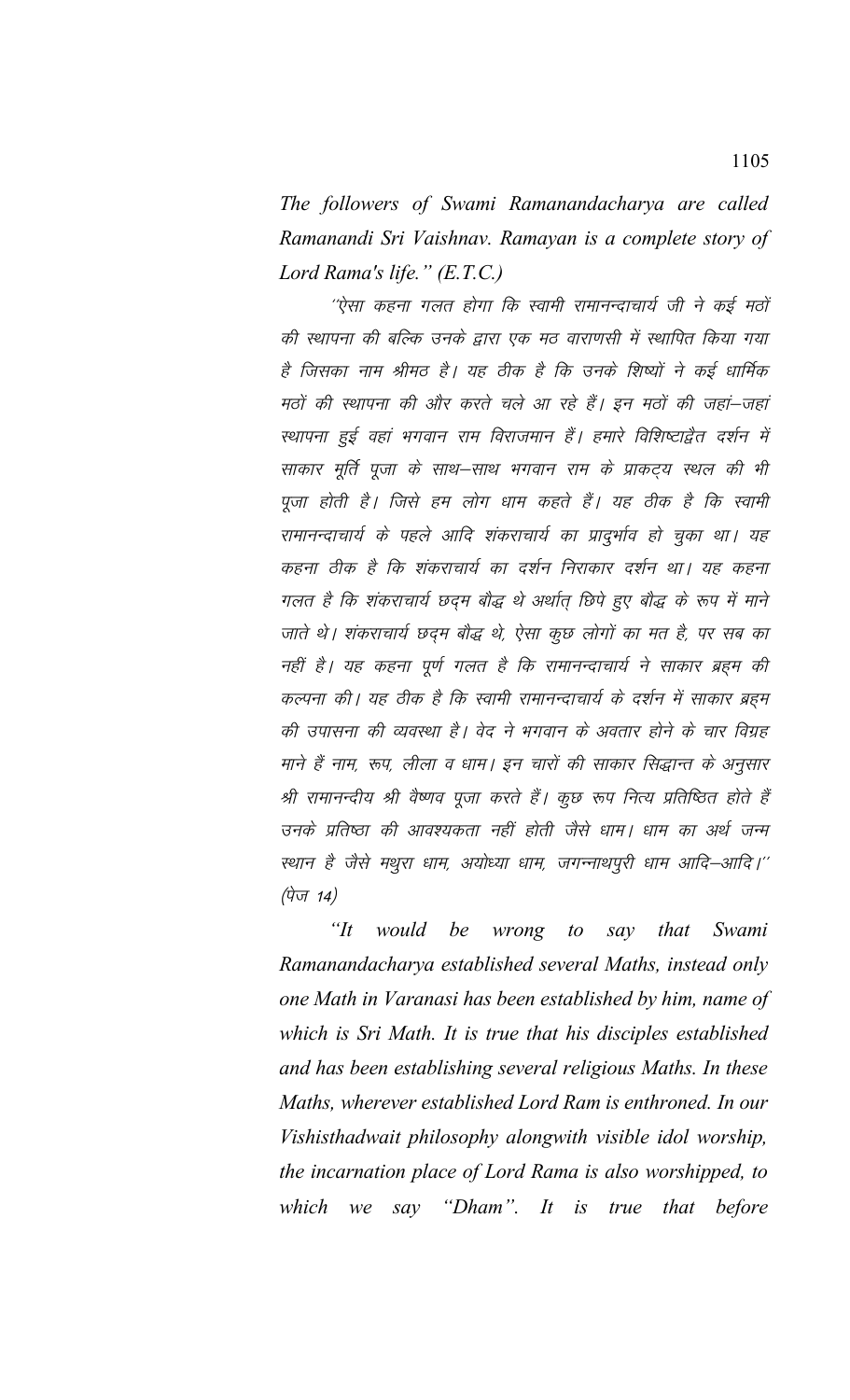*Ramanandacharya, Adi Sankaracharya was born. It is true to say that the philosophy of Sankaracharya was formless (Nirakar) philosophy. It is wrong to say that Sankaracharya was disguised Buddhists or was considered as disguised Buddhist. Sankaracharya was a disguised Buddhist, it is the view of only some people and not of all. It is wholly wrong to say that Ramanandacharya thought of Sakar Brahma (visible God). It is true that in the philosophy of Ramanandacharya there is arrangement of worship of Sakar Bramha. As per Vedas, for incarnation of God, there should be four characteristics, i.e., form, miraculous activities (Leela) and home (Dham). As per visible theory the followers of Ramanand performs Vaishnav Puja. Some forms are eternally installed and need not be installed, e.g., Dham. Dham means of birthplace, such as Mathura Dham, Ayodhya Dham, Jagannathpuri Dham etc." (E.T.C.)*

''यह कहना सही है कि प्रत्येक मठ में एक मंदिर होता है जिसमें भगवान राम की प्रतिमा स्थापित होती है। एक रामानन्दीय मठ में एक से ज्यादा मंदिर हो सकते हैं। यह मठाधीश की इच्छा पर निर्भर है।

अनुभवानन्दाचार्य जी का काल अब से 500 वर्ष के अन्तर्गत माना जा सकता है। मुझे इस कथन पर कोई आपत्ति नहीं है कि ''अनुभवानन्दाचार्य का जन्म विकम सम्वत् 1503 स्थान वाराणसी कान्यकुब्ज परिवार में हुआ था'', परन्तु मैं इसकी प्रामाणिकता के संबंध में अभी विश्वस्त नहीं हूं। श्री अनन्तानन्दाचार्य और भावानन्दाचार्य व सूरसूरानन्दाचार्य और नरहर्यानन्दाचार्य, रामानन्दाचार्य, के शिष्य थे परन्तू उन्हें अनुभवानन्दाचार्य का गुरू भाई कहना सत्य नहीं होगा। यह कहना सही है कि अनुभवानन्दाचार्य जी ने अपने काल में सैनिक पद्धति का प्रतिपादन किया था जिसके अनुसार उन्होंने अपने अनुयायियों को बरछा, तीर, भाला आदि चलाने की शिक्षा का प्राविधान किया था। यह कहना सही है कि यह सैनिक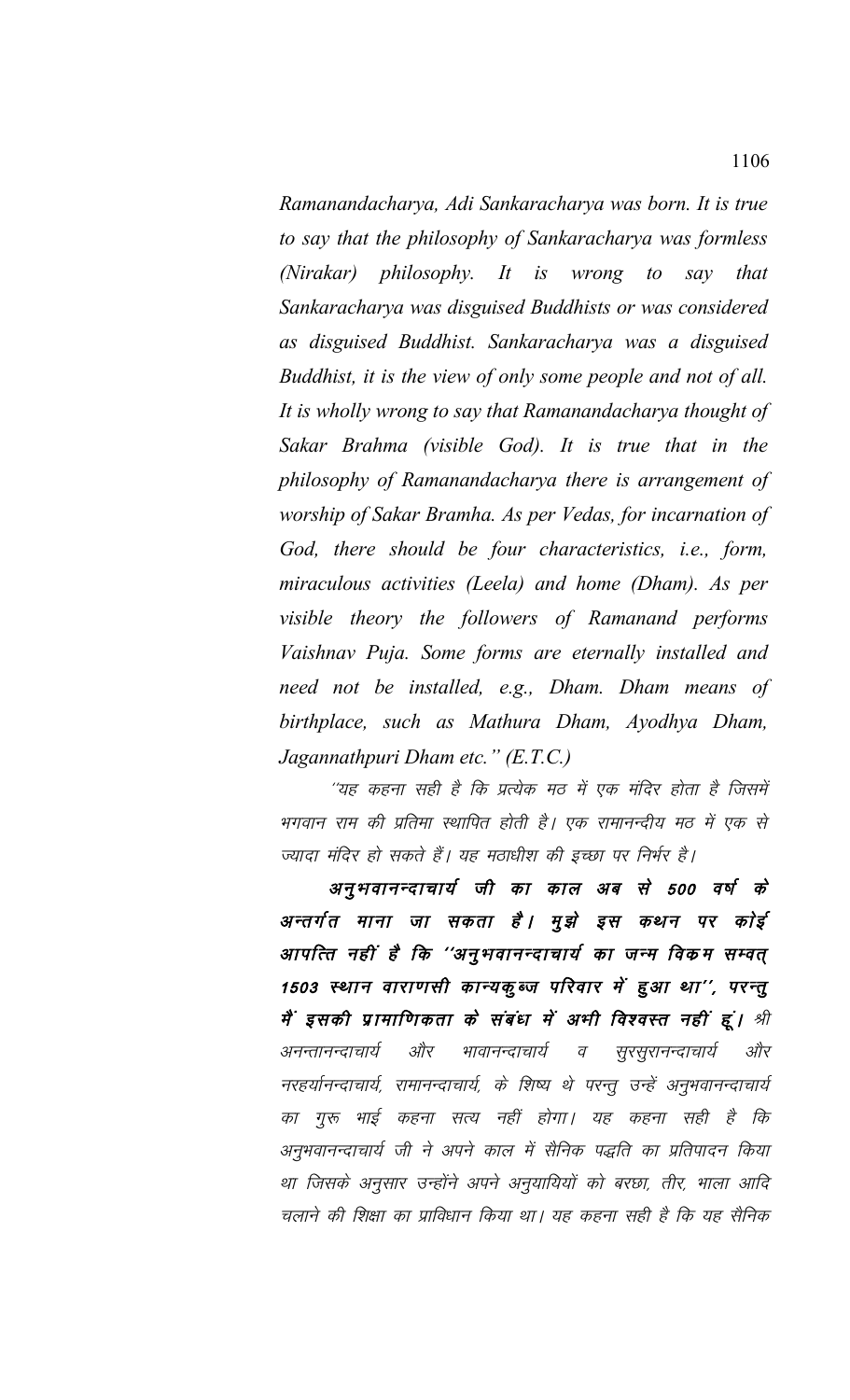पद्धति अखाड़ों में लागू हुई यह कहना सही है कि ऐसे सैनिकों का धर्म, धर्म की रक्षा करना, स्वसम्प्रदाय की रक्षा, मंदिर मठों की रक्षा व सुरक्षित रखने के लिए युद्ध करना था।" (पेज 16-17)

*"It is true to say that every Math contains a temple wherein the idol of Lord Ram is installed. In one Ramanandi Math there may be temples more than one. It depends upon the wishes of Mahant.* 

*The period of Anubhavanandacharya can be considered within 500 years hence. I have no objection to this statement that "the birth of Anubhavanandacharya took place in Vikram Samvat 1503 in a Kanyakubja family at Varanasi", but I am not sure about its authenticity. Sri Anantacharya and Bhavanandacharya and Sursuranandacharya and Narhariyanandacharya were disciples of Ramanandacharya but it would be true to say that Anubhavanandacharya was his Guru-Bhai (brother by virtue of being disciple of same Guru or teacher.). It is true to say that during his period, Anubhavananadacharya Ji enunciated army system, according to which, he had made provision for training of wielding Barchha, arrows and spears to his followers. It is true to say that army system was made applicable in Akharas. This is true to say that duty of such soldiers was to fight for saving and protecting religion, their own sect, temples and Maths." (E.T.C.)*

''अनी''– का अर्थ सेना से है। उपरोक्त तीनों अखाडे ''अनी'' है। यह कहना सही है कि जो परम्परायें रामानन्दीय सम्प्रदाय के एक अखाड़े के अनी पर लागू होंगी, शेष दोनों अखाड़े के अनी पर लागू रहेगीं। यह कहना सही है कि सभी अखाड़ों की व्यवस्था पंचायती है। यह भी सत्य है कि अखाड़ों के पंचायत को बहुमत के अनुसार कार्य करना होता है। यह कहना सही है कि सभी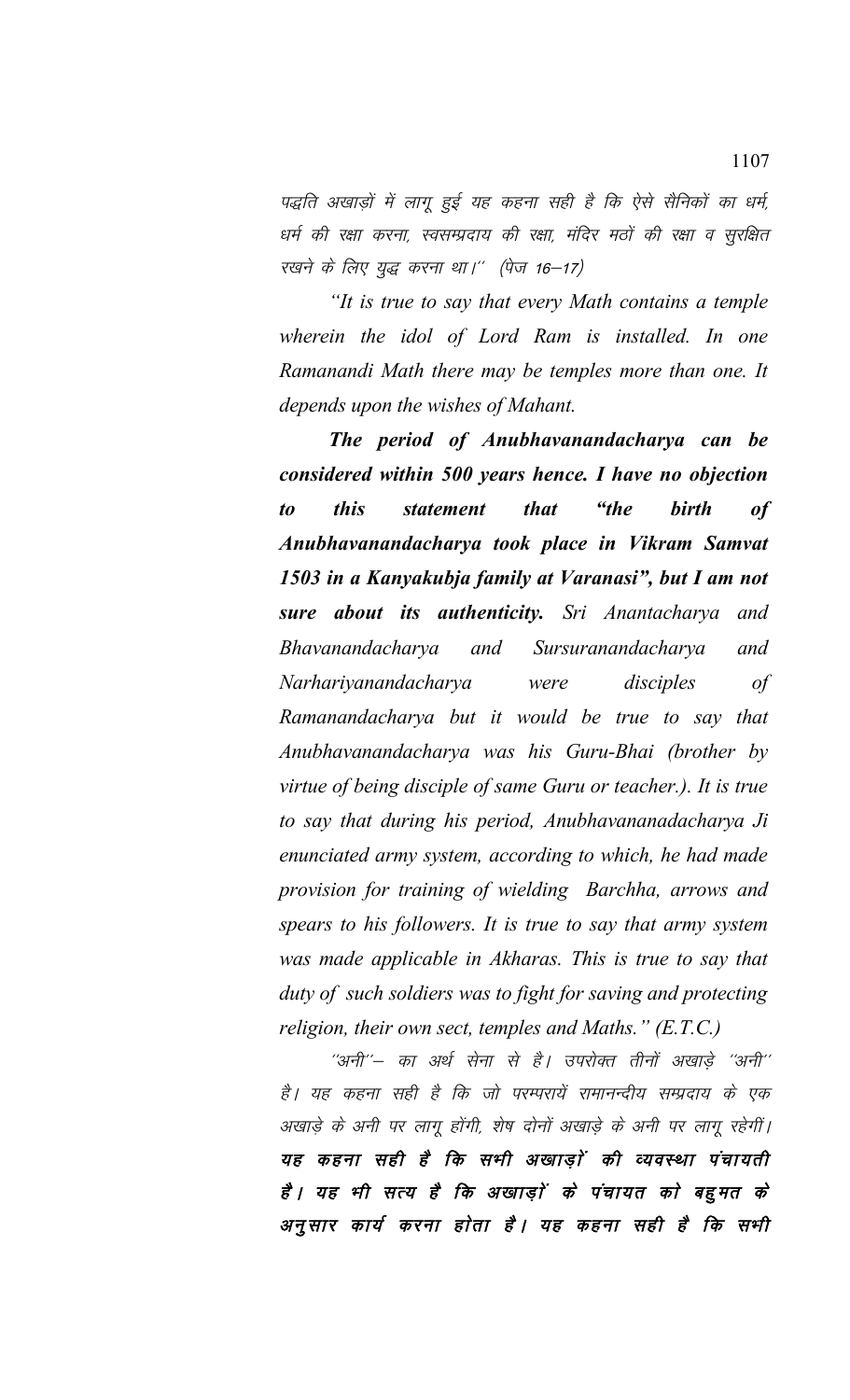अखाड़े के महन्त पंचाें द्वारा चुने जाते हैं। यह कहना सत्य है कि किसी भी अखाड़े के महन्त का मुख्य कार्य धर्मोपदेश है। यह सही है कि मठ अखाड़े के बाकी कार्य जिसमें प्रबन्ध, मंदिर की पूजा आदि का कार्य महन्त नहीं बल्कि पंचगण देखते हैं, पंचगण के उसी प्रबन्ध में पूजारी, गोलकी, पंच, सरपंच आदि होते हैं। यह कहना सही है कि अखाड़े के किसी साधू का नागापना किसी भी कूंभ में होता है। दिगम्बर अखाड़ा सभी अखाड़ों का राजा कहलाता है। अपनी–अपनी परम्परा के अनुसार प्रत्येक कूंभ में पहले स्नान के समय प्रथम पंक्ति में तीनों अखाड़ें निर्णय के अनुसार होते हैं।'' (पेज 17– 18)

*"Ani" means "Army". The aforesaid three Akharas are Anni. This is true to say that the traditions of Ramanandi Sect which are applicable to Ani of one Akhara, shall also be applicable to Annis of remaining two Akharas. This is true to say that management of all Akharas is under Panchayati system. This is also true that Panchayat has to act according to majority. It is true to say that Mahant of All Akharas are elected by Panches. This is true to say that the chief duty of Mahants of all Akharas is preaching religion. This is true to say that remaining work of Math of Akhara, which includes management of temple, worship etc., is looked after by Panches and not by Mahant. Amongst the management of Panches, there are priest, Golki, Panch, Sarpanch etc. It is true to say that demonstration of the nature of a Naga saint of any Akhara takes place in any Kumbh. Digambar Akhara is head of all the Akharas. According to their own traditions, in every Kumbh, timing and sequence of bath as to who will first take bath, is decided by the three Akharas in first row." (E.T.C.)*

<sup>''मेरा</sup> नाम रामभद्राचार्य और मेरे पद का नाम जगद्गुरू रामानन्दाचार्य है। इस समय भारतवर्ष में केवल चार जगद्गुरू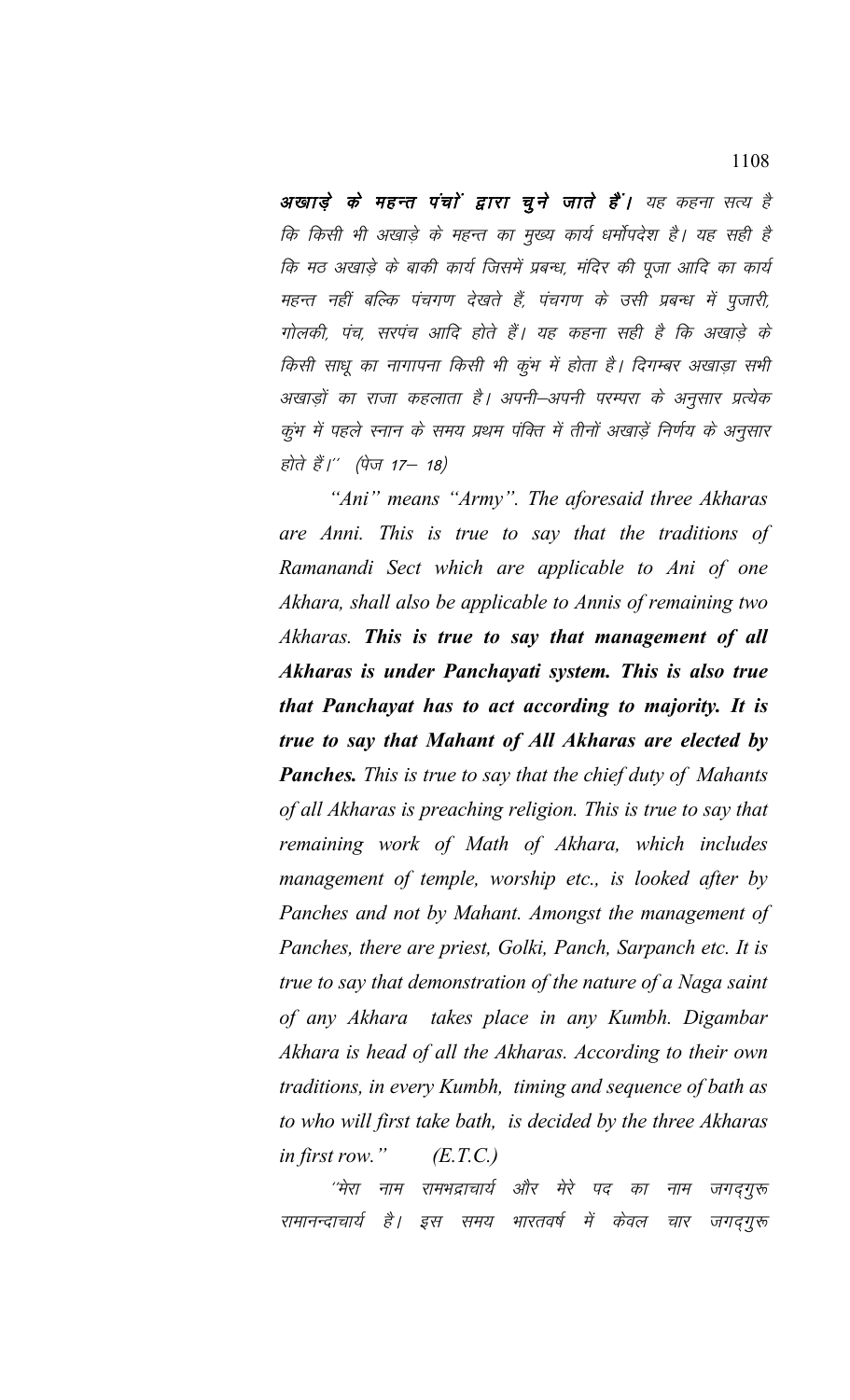रामानन्दाचार्य हैं। जगदगुरू रामानन्दाचार्य का चयन काशी विद्वत् परिषद् और रामानन्दीय अनी अखाड़े और चार सम्प्रदाय करते हैं। अक्टुबर सन् 1988 तक रामानन्दाचार्य का केवल एक पद था, उसके पश्चात चार पद हो गये। चार पदों का सृजन अनी अखाड़ों ने किया। जून सन 1988 में ही काशी विद्वत परिषद ने मेरा अभिषेक कर दिया था और अक्टूबर सन् 1988 के बाद प्रयाग कुंभ में सर्वसम्मति से मेरा समर्थन कर दिया गया। काशी विद्वत् परिषद् की सहमति से अनी अखाड़े ने चार पदों का सृजन किया। मेरे अतिरिक्त तीन और जगदगुरू रामानन्दाचार्य हैं, जिनके नाम हर्याचार्य, राजीवलोचनाचार्य और रामेश्वरानन्दाचार्य हैं। **जगद् गुरू रामानन्दाचार्य** का अस्तित्व 700 वर्ष पूर्व से होता आया था। रामोपासक वैष्णव सम्प्रदाय को आद्य रामानन्दाचार्य ने चलाया था। वैष्णव सम्प्रदाय में श्रीराम के अतिरिक्त कृष्ण के उपासक एवं नारायण के उपासक भी हैं। इनके पांच सम्प्रदाय और हैं। भगवान श्रीराम महाविष्णु हैं और कृष्ण–नारायण, सब उनके रूप हैं। ईश्वर के सभी रूप राममय हैं।

मेरे शपथ पत्र के प्रस्तर 6 में लिखा साहित्य जो मूझे पढ़कर सूनाया जाता था, उनमें तुलसी साहित्य के निम्नलिखित नाम हैं— श्रीरामचरितमानस, कवितावली, हनुमानबाहुक, हनुमानचालीसा, रामगीतावली, कृष्णगीतावली, जानकी मंगल, पार्वती मंगल, वैराग्य संदीपिनी, लघु बरवै रामायण, वृहद् बरवै रामायण, रामाज्ञा प्रश्न, दोहावली, तुलसी दोहा शतक, विनय पत्रिका।'' (पेज 64–65) (emphasis added)

*"My name is Ram Bhadracharya and the name of office I hold is Jagadguru Ramanandacharya. Presently, in India there are only four Jagadguru Ramanandacharya. Selection of Jagadguru Ramanandacharya is made by Kashi Vidwat Parishad and Ramanandi Ani Akharas and four Sects. Up till October 1988 there was only one post of Ramanandacharya, but thereafter the number became four. Creation of four posts was done by Ani Akharas. In June 1988 Kashi Vidwat Parishad had coronated me and and that was approved by majority in Prayag Kumbh after 1988. With the consent of Kashi Vidwat Parishad, Ani*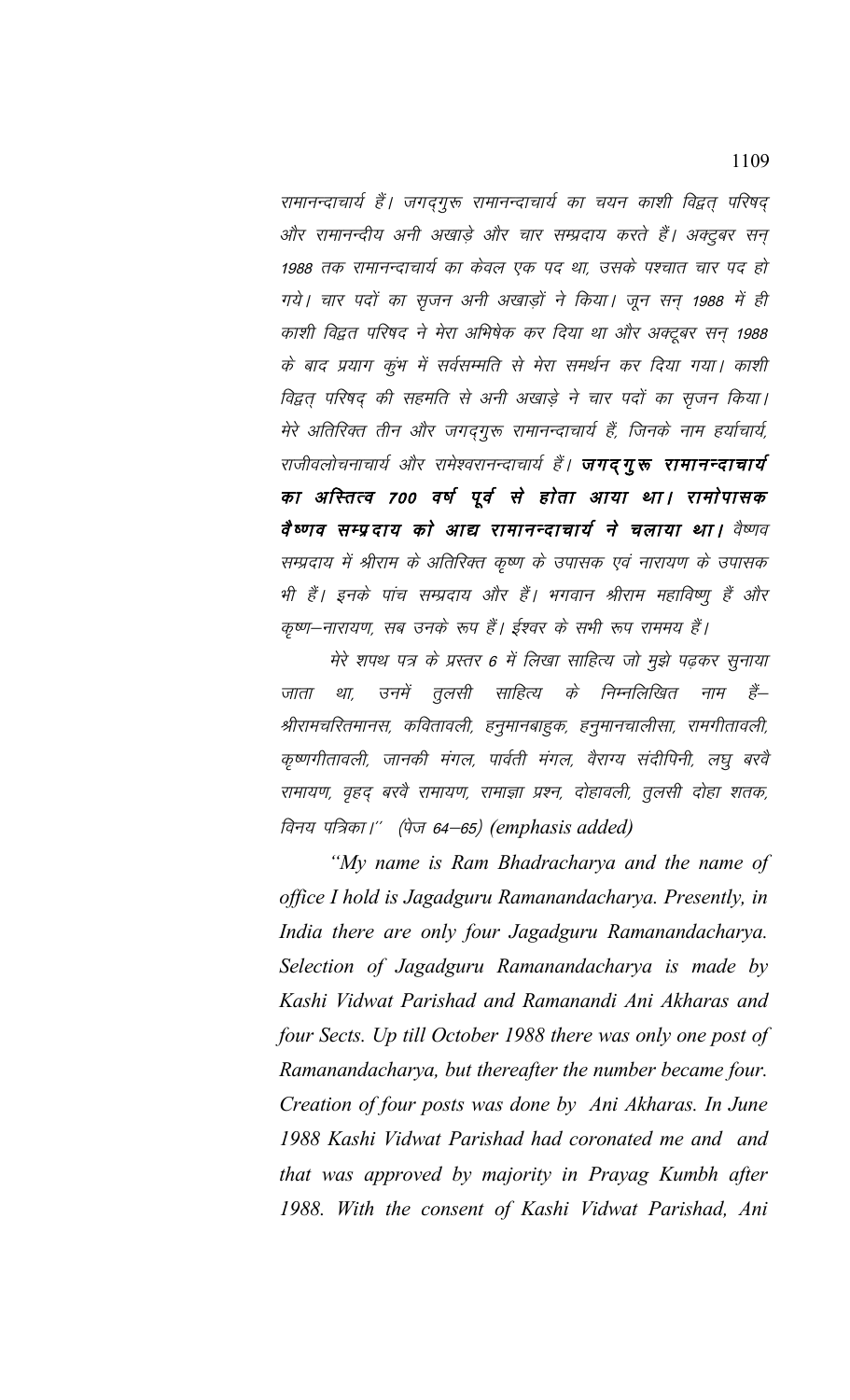*Akharas created four posts. Besides me, there are three other Jagadguru Ramanandacharya, namely, Haryacharya, Rajeev Lochanacharya and Rameshwaranandacharya. Existence of Jagadguru Ramanandacharya had been since 700 years before. Ramworshipper Vaishnav Sect had been initiated by Adya Ramanandacharya. In Vaishnav Sect, besides worshippers of Sri Ram there are worshippers of Krishna and Narayana also. They have five more Sects. Lord Sri Ram is Mahavishnu and Krishna, Narayan all are his forms. All forms of the GOD are vested in Ram.* 

*Literature referred in para 6 of my affidavit, which was read over to me, amongst them, the names of books in Tulsi literature are—Sri Ram Charitmanas, Kavitawali, Hanuman Bahuk, Hanuman Chalisa, Ram Gitawali, Krishna Gitawali, Janki Mangal, Parvati Mangal, Vairagya Sandeepani, Laghu Barvai Ramayan, Vrihad Barwai Ramayan, Ramagya Prashna, Dohawali, Tulsi Doha Shatak, Vinay Patrika." (E.T.C.)*

**771**. Besides, DW 3/3, in para 15, said that Nirmohi Akhara is a religious trust . DW 3/5 , Raghunath Prasad Pandey in para 9 has said that Nirmohi Akhara is a 'Math', a Panchayat math and a religious trust and its working is as per Panchayat system. The decision of Panch is above all. The Mahant of the Akhara works on advise of Panchas and the majority view. The Mahant has no right to sell the property of the Akhara and is elected unless there is a recommendation of the Panchas. The system of military education is applicable in the Akhara. The customs and practices of Nirmohi Akhara have been laid down by Swami Ramanand, the promoter of the sect and the Lord Ramis the Isht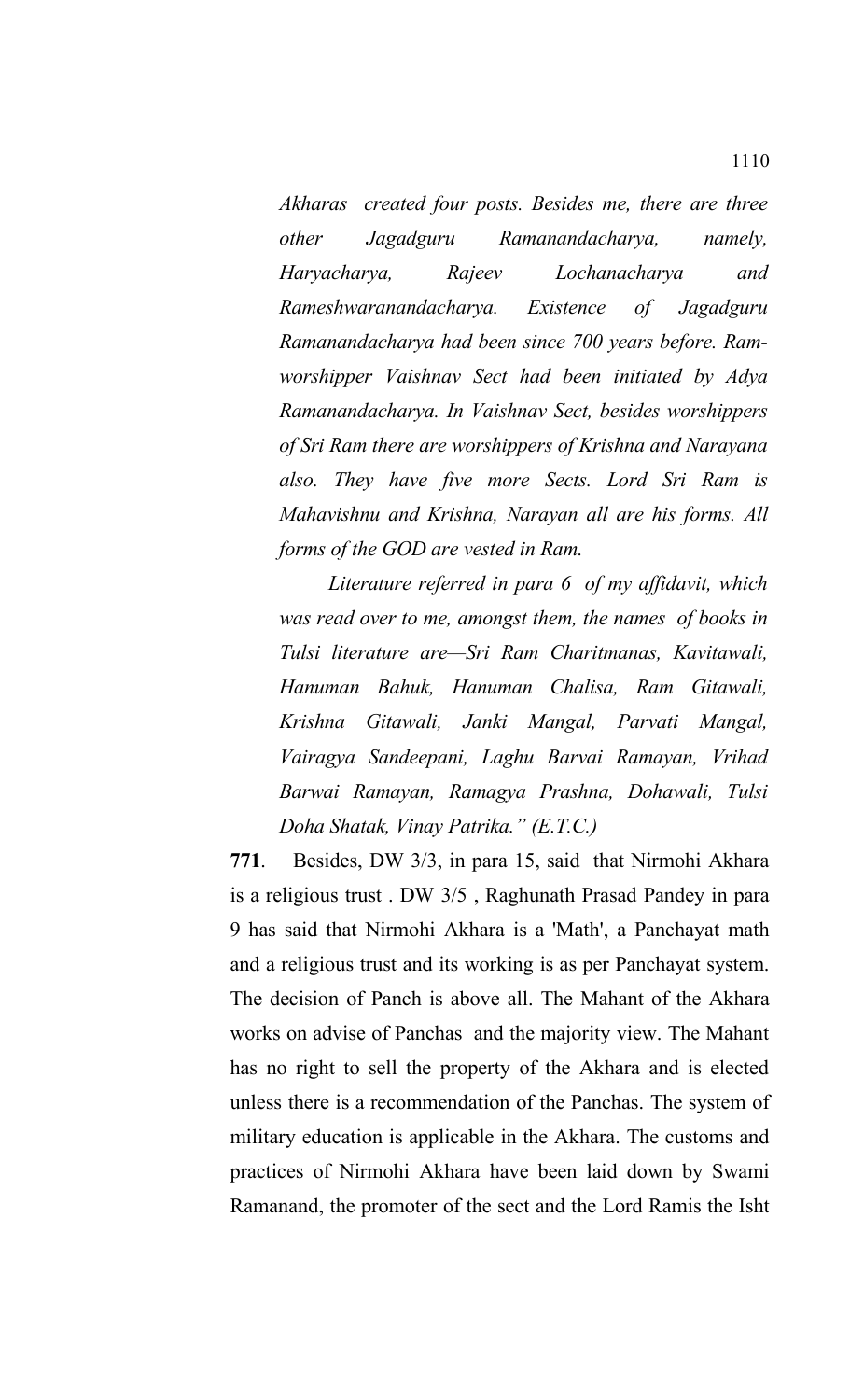of Ramanand Vairagi, a saint of the sect. In para 12, he said that about the Nirmohi Akhara, his mother had special knowledge. Again, in para 14 of the affidavit, he said that his information about Nirmohi Akhara was enriched due to his visit for Darshan of the temple at Hanumangarhi Naka and Baba Baldev Das.

**772**. DW 3/6, Sitaram Yadav in paras 15 and 17 stated about the constitution of Nirmohi Akhara, its function and Mahant as under :

 $^{\prime\prime}$ 15  $-$ निर्माही अखाड़ा एक पंचायती मठ है और स्वयं में एक धार्मिक संस्था तथा धार्मिक न्यास है जिसके अन्तर्गत कई मन्दिर हैं जैसे रामघाट मोहल्ले में विजय राघव मन्दिर तथा रामकोट मोहल्ले में राम जन्म भूमि मन्दिर है। विवादित परिसर का मालिक व काबिज निर्मोही अखाडा रहा है। अखाडे की व्यवस्था पंचों के निर्णय से होती है जो सर्वोपरि है, महन्त अखाडे के पंचों के बहुमत राय व प्रस्ताव से कार्य करता है महन्त को अखाड़े की जायदाद को बेचने का हक नहीं है तथा न ही देने का हक है यह रिवाज मैंने अयोध्या में हनुमानगढ़ी के साधुओं से सूना है जो हनुमानगढ़ी निर्वाणी अखाड़ा के अन्तर्गत है। सभी अखाड़ों के रीति रिवाज एक ही तरह के हैं जो रामानन्दीय वैरागी हैं।"

*"15. Nirmohi Akhara is a Panchayati Math and is itself a religious body as well as a religious trust, which handles many temples, such as the Vijay Raghav temple in Ramghat locality and the Ramjanmbhumi temple in Ramkot locality. The Nirmohi Akhara has been the owner and occupant of the disputed premises. Akharas are managed by the decision of Panchas, who are all in all. Mahant works on the basis of the majority view and proposal of Panchas of the Akhara. The Mahant has got no right to sell the property of the Akhara, nor does he have any right to gift it. I have heard about this practice from the sages of Hanumangarhi in Ayodhya who belong to the Hanumangarhi Nirvani Akhara. All Akharas follow*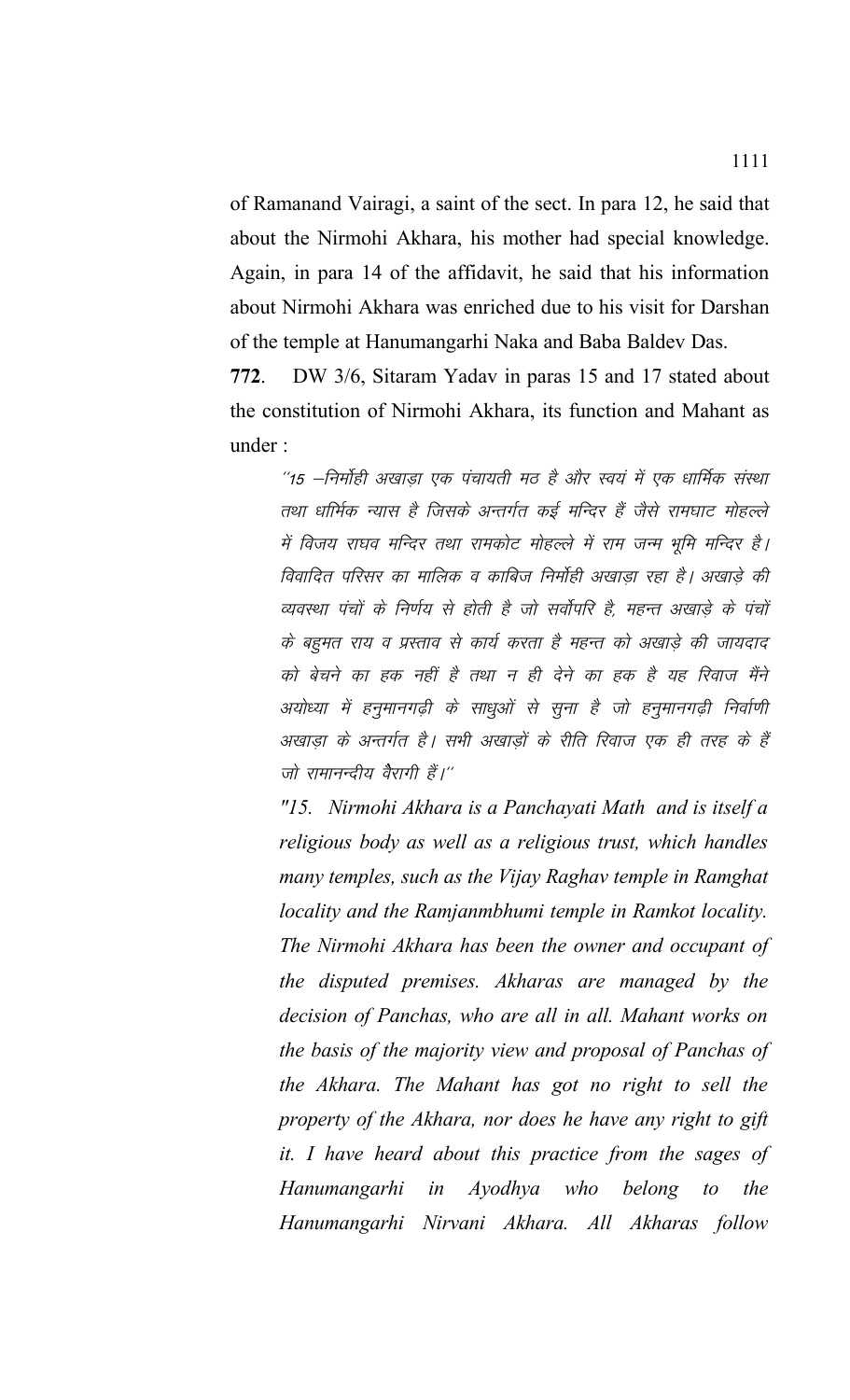*practices of similar nature, as in case of Ramanandian recluses." (E.T.C.)*

17— मेरे होश के समय निर्मोही अखाडा के महन्त रघनाथ दास, गोलकी राम लखन दास व पुजारी बल्देव दास व उनके शिष्य मं0 भाष्कर दास तथा दीगर पंच राजाराम चन्द्राचार्य, रामदास, राम केवल दास आदि को देखा था। मं0 भाष्कर दास हाजिर अदालत, निर्मोही अखाडा के सरपंच है और नाका हनुमानगढ़ी फेजाबाद के महन्त है।''

*"17. At time of attaining maturity, I had seen Raghunath Das of Nirmohi Akhara as Mahant, Ram Lakhan Das as Golaki, Baldev Das and his disciple M. Bhaskar Das as priest and Rajaram Chandracharya, Ramdas, Ram Keval Das etc. as other Panchas. M. Bhaskar Das, present in court, is the Sarpanch of Nirmohi Akhara and is the Mahant of Naka Hanumangarhi, Faizabad." (E.T.C.)*

**773**. DW 3/7, Mahant Ramji Das in para 28 said that Nirmohi Akhara is a Math modelled on Panchayat system and is also a religious institution and trust. On becoming disciple, he gradually acquainted with rites and customs of the said Akhara and the Nirvani Akhara, which includes Hanumangarhi. He claims to be an asetic of Ramanandiya Sri Vishnav Vairagi sect. **774**. Pandit Shyam Sundar Mishra DW 3/8 in paras 20 and 21 has said about the constitution of Nirmohi Akhara as under:

''20 –निर्मोही अखाड़ा एक पंचायती मठ व धार्मिक संस्था है जिसमें कई मन्दिर हैं और यह मन्दिर श्री राम जन्म भूमि भी निर्माही अखाड़े का है।" *"20 Nirmohi Akhara is a Panchayati Math and a religious body, which has many temples, and even this Sri Ramjanmbhumi temple also belongs to Nirmohi Akhara" (E.T.C.)*

"21 – निर्वाणी अखाड़ा भी ऐसे ही पंचायती मठ है जिसमें हनुमानगढ़ी है दिगम्बर अखाडा भी ऐसे ही पंचायती मठ है सभी अखाड़े के रीति रिवाज एक हैं यानी पंचायती व्यवस्था है।''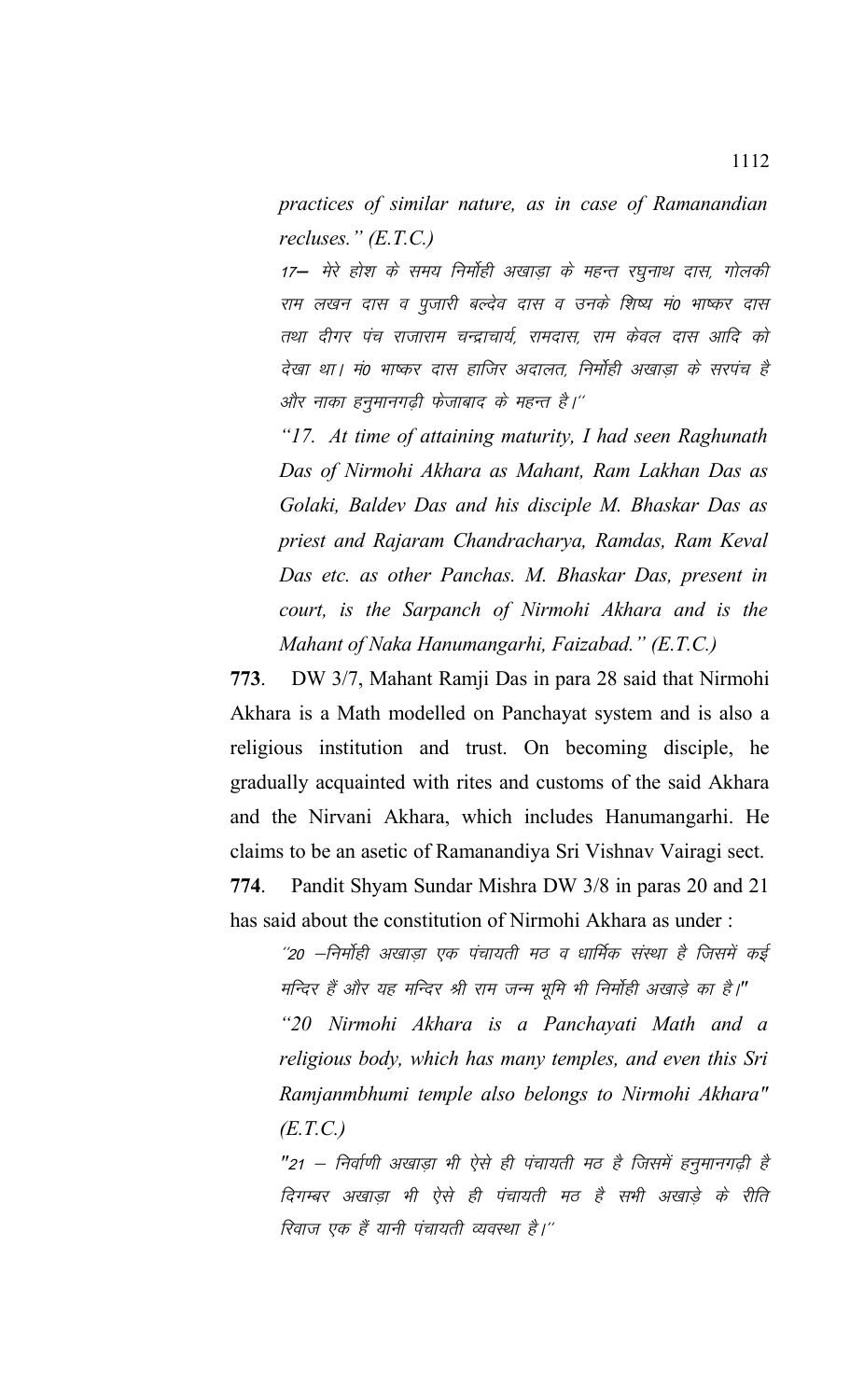*"21. Nirvani Akhara is also a similar Panchayati Math, which includes Hanumangarhi. Digamber Akhara is a similar Panchayati Math. The customs and practices of all the Akharas are the same i.e. Panchayati system" (E.T.C.)*

**775**. Ram Asrey Yadav DW 3/9, in para 17 of the affidavit has said that Nirmohi Akhara is a Panchayati Math and religious trust. This institution exists for the last 5½ -6 hundred years. This he has learnt from the saints of Hanumangarhi and the printed custom practices which was the registered agreement and published in the year 1962, which has been seen and read by him. The same custom-practices are applicable over the recluses of Nirmohi Akhara.

**776**. Bhanu Pratap Singh DW 3/11, in paras 10 and 11 of the affidavit has said :

"10. ...........निर्मोही अखाड़ा भी रामानन्दीय सम्प्रदाय का मन्दिर हैं।'

*"10. . . . Nirmohi Akhara is also a temple of Ramanand sect."(E.T.C.)*

"11. रामानन्दीय सम्प्रदाय के प्रवर्तक रामानन्द जी थे।''

*"11. Ramanand was the exponent of Ramanand sect."(E.T.C.)*

**777**. Ram Akshaibar Pandey DW 3/12, in para 11 has said that Nirmohi Akhara manages its properties as per Panchayat system. Panch Akhara is the owner and Mahant is only for name sake. Mahant has no right to sell the property of Akhara.

**778**. Narendra Bahadur Singh DW 3/15, in paras 10, 11 and 12 of the affidavit has said about the constitution and status of Nirmohi Akhara as under:

''10 –निर्मोही अखाडा के बारे में बचपन में मेरे पिता ने बताया था कि अयोध्या का बैरागी रामानन्दी साधुओ का प्रसिद्ध मठ है मैंने थोड़ा बड़ा होते व यहां के साधुओं से बातचीत करके व दीगर संतों से निर्मोही अखाड़ा के बारे में जानकारी हुयी कि यह निर्मोही अखाड़ा की पंचायती व्यवस्था है और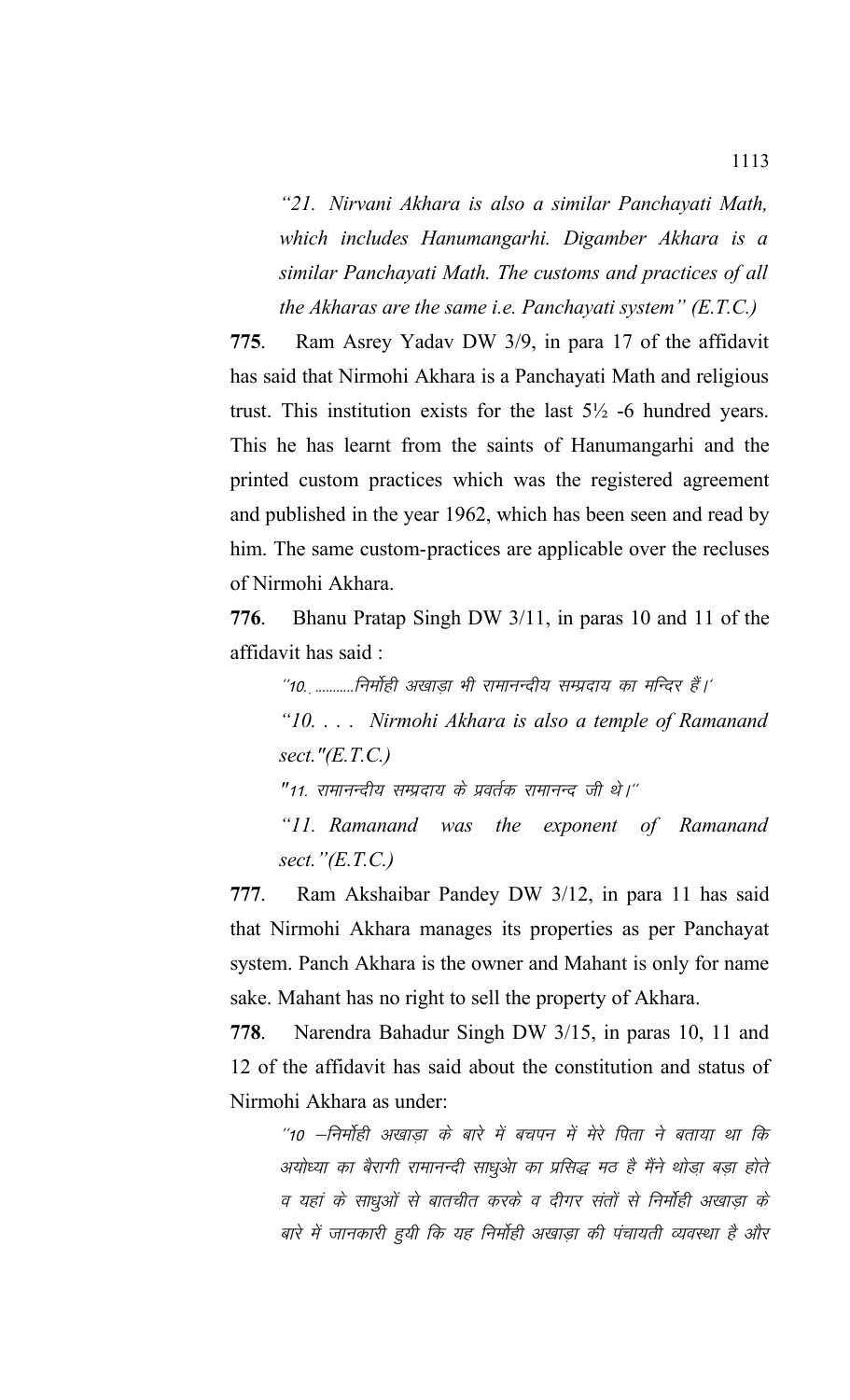अखाड़े के अन्तर्गत कई मन्दिर हैं श्री राम जन्म भूमि मन्दिर भी निर्मोही अखाडा के अन्तर्गत प्रसिद्ध मन्दिर है। निर्मोही अखाडा की एक बैठक व मन्दिर विजय राघव रामघाट मुहल्ले में है।"

*"10. In my childhood, my father had told me about Nirmohi Akhara that it is a famous Math of Bairagi Ramanandian sages of Ayodhya. On becoming slightly major, by talking to sages and other saints of this place I came to know as regards the Nirmohi Akhara that this Akhara has Panchayati system and it has many temples. Sri Ramjanmbhumi temple is also a famous temple under the Nirmohi Akhara. Belonging to the Nirmohi Akhara, a 'Baithak' (sitting place) and a temple named Vijay Raghav are located in the Ramghat locality." (E.T.C.)*

"11 – अखाड़ों की स्थापना 600 वर्ष पूर्व हूयी ऐसा मूझे हनूमानगढ़ी के संतों ने बताया। कि जैसे हनुमान गढ़ी मन्दिर निर्वाणी अखाड़े अन्तर्गत है वैसे श्रीराम जन्म भूमि मन्दिर निर्मोही अखाड़े के अन्तर्गत रहा है।"

*"11. Akharas were founded 600 years back. Saints of Hanumangarhi told me that as the Hanumangarhi temple is under the Nirvani Akhara; so has Sri Ramjanmbhumi temple been under the Nirmohi Akhara." (E.T.C.)*

"12 – अयोध्या में यही दो प्रमुख अखाड़े हैं। और भी अखाड़े हैं जैसे– दिगम्बर खाकी आदि लेकिन प्रमुख अखाड़ा निर्मोही व निर्वाणी रहा है।''

*"12. Only these two are main Akharas in Ayodhya. There are some more Akharas, such as Digamber Khaki, etc. but Nirmohi and Nirvani have been main Akharas." (E.T.C.)*

**779**. Acharya Mahant Banshidhar Das alias Uriya Baba DW 3/18, in paras 14 and 15 of his statement by way of an affidavit has said :

"14 –रामानन्दीय सम्प्रदाय में अखाड़ों की व्यवस्था के बारे में जानता हूँ, निर्वाणी अखाड़ा के अन्तर्गत हनुमान गढ़ी है वैसे ही निर्मोही अखाड़ा के अन्तर्गत श्री राम जन्म भूमि मन्दिर सदैव से रहा है और निर्मोही अखाड़ा का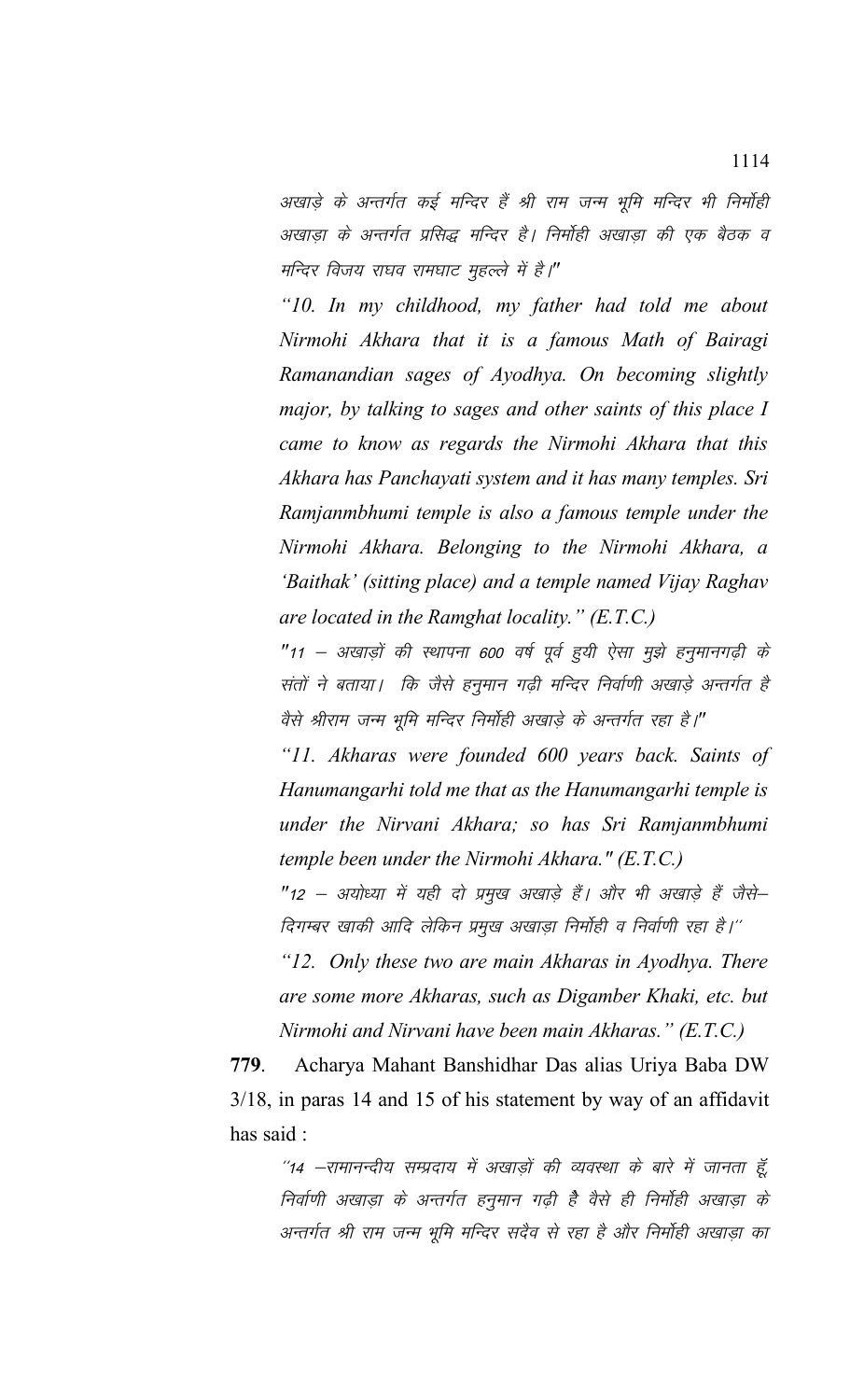आधिपत्य मैं 1930 से कुर्की तक देखा हूँ उसके बाद से मुकदमा ही चल रहा है जो मैंने दूसरों से जाना है।"

*"14. As regards the management of Akharas in the Ramanandian sect I know that Hanumangarhi is under the Nirvani Akhara and so has Sri Ramjanmbhumi temple always been under the Nirmohi Akhara, and I have seen the possession of the Nirmohi Akhara between 1930 and the time of attachment. After that, litigation itself is going on, about which I have come to know from others." (E.T.C.)* "15 – निर्माही अखाड़ा पंचायती रामनन्दीय वैरागियों का मठ है जैसे निर्वाणी अखाड़ा है सभी के रीति रिवाज एक हैं। अखाड़ा मठ होने के कारण स्वयं में धार्मिक न्यास है जिसके अन्तर्गत कई मन्दिर होते हैं।''

*"15. Like the Nirvani Akhara, the Nirmohi Akhara is a Panchayati Math of Ramanandian recluses. The customs and practices of all of them is the same. Being a Math, the Akhara is itself a religious trust under which there are many temples." (E.T.C.)*

**780**. Now we proceed to apply the aforesaid pleadings, evidence and exposition of law to the issue in question.

**781**. From the pleadings we find that plaintiffs have categorically said that Nirmohi Akhara is a Panchayati Math of Ramanandi Sect of Vairagis and as such is a religious denomination following its own religious customs prevalent in Vairagi sects and Sadhus. These averments have not at all been denied in the written statement of the defendants no. 6 to 8 and 10. Further that it is a religious establishment of public character and plaintiff no. 2 is the present head as its Mahant and Sarvarahkar has also not been disputed. The averments that there exists an ancient Math or Akhara of Ramanandi Vairagi called Nirmohi with its seat at Ramghat known as Nirmohi Akhara has also not been disputed in the written statement.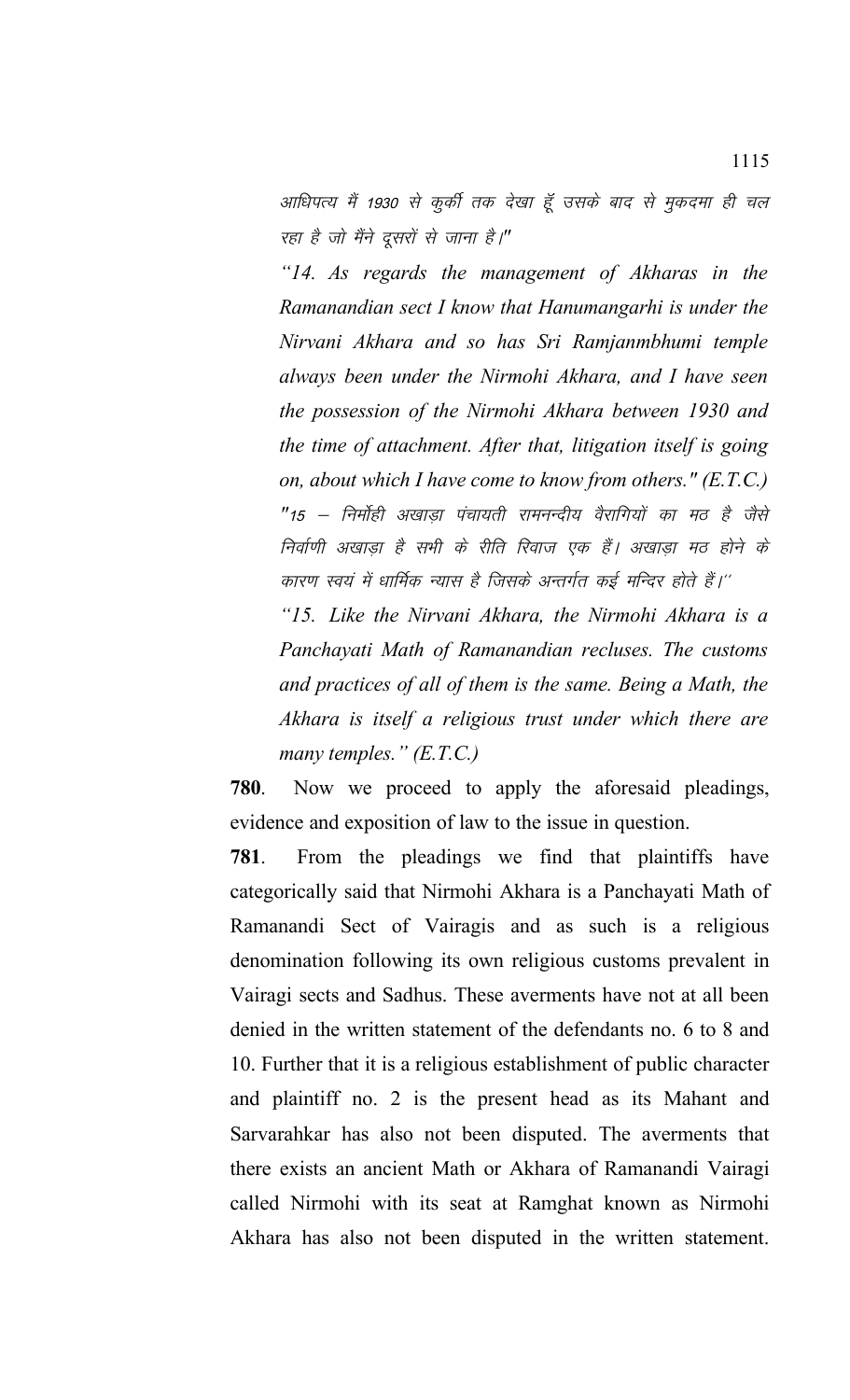What has been disputed by respondent no. 10 is that the whole temple of Janambhumi/Janma Asthan is much older and has the preceding deity of Bhagwan Sri Ram, therefore, the averment with respect to owning of temple of Ram Janma Asthan is concerned is actually disputed. The averment that Nirmohi Akhara being a Panchayati Math acts on a democratic pattern and the management and right to manage vests absolutely with Panch are also not disputed.

**782**. DW 3/1 in his affidavit filed as statement-in-chief in para 2 has also said that Nirmohi Akhara is a Panchayati Math and is managed through Panch and Mahant. The supreme power vests in Panchayat and Mahant is also liable to act as per the directions of Panchayat. Further in para 7 he says that Mahant and Panches are elected by the Nirmohi Akhara and office is not way of succession though property is entered in the Government records in the name of Mahant but the ownership vests in Nirmohi Akhara. He has also deposed about the formal registration of a deed containing the customs and traditions of Nirmohi Akhara in 1949 and his averments as as under:

''2. निर्मोही अखाड़ा के अन्तर्गत कई मंदिर हैं। जिसमें से रामकोट *रि*थत प्रसिद्ध रामजन्म भूमि मंदिर है। निर्मोही अखाडा एक पंचायती मठ है जिसकी व्यवस्था मंचों द्वारा होती है। मंच बैठक में प्रस्ताव पास होता है। उसे अखाड़े के सभी साधुओं को मानना पड़ता है और महन्त को भी मानना पड़ता है महन्त स्वतंत्र नहीं है महन्त मंचों के आधीन ही निर्मोही अखाड़ा के मन्दिर व सम्पत्ति की व्यवस्था करते हैं।''

*"2. There are many temples under the Nirmohi Akhara which include famous Ramjanmbhumi temple situated at Ramkot. The Nirmohi Akhara is a Panchayati Math, management of which is handled by Panchas. Resolutions are adopted in the meetings of Panchas. All the sages of the Akhara has to abide by them and Mahant, too, has to*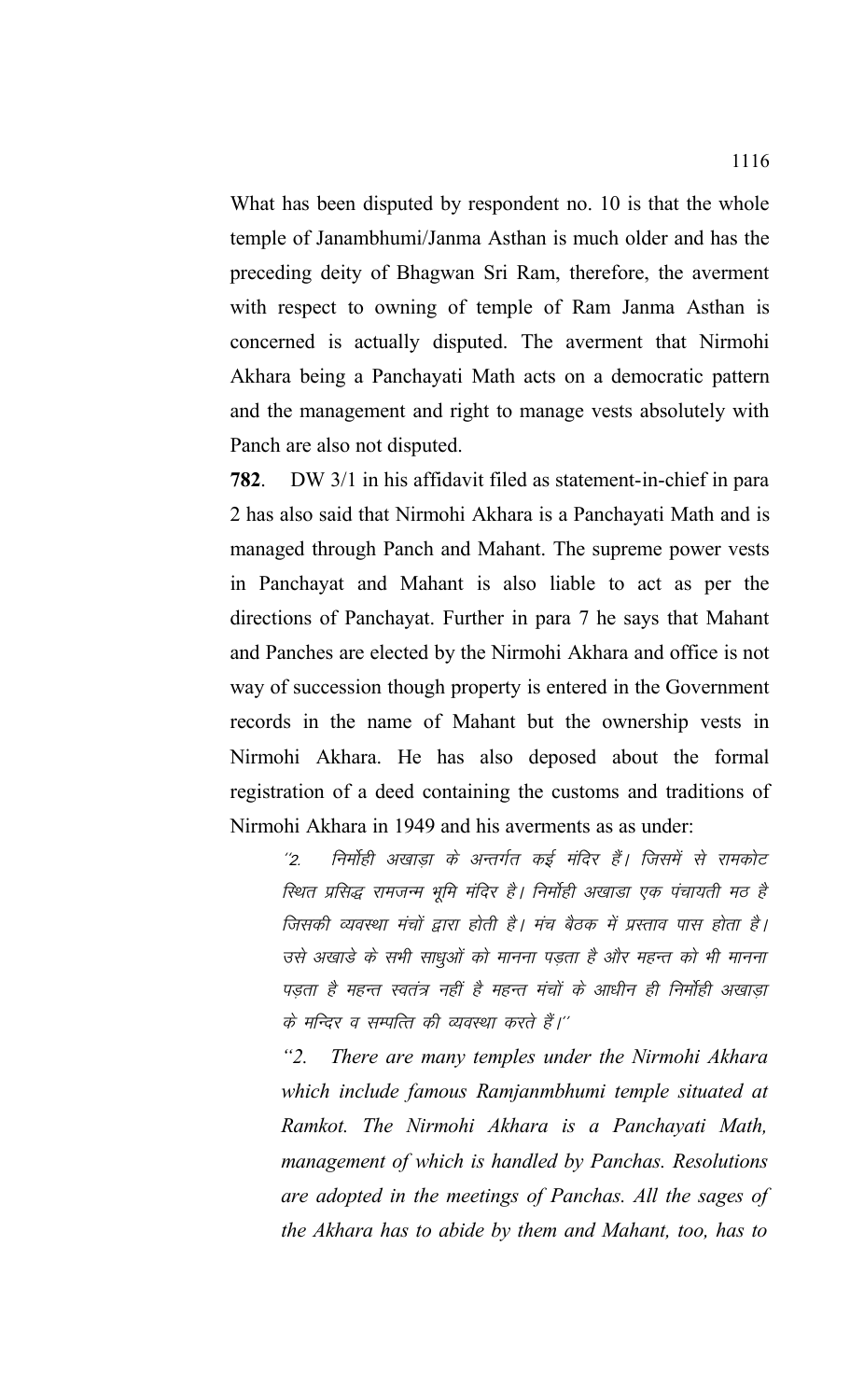*abide by them. Mahant is not independent. Mahantas look after the management of the Nirmohi Akhara and its property only under the Panchas." (E.T.C.)*

"7. निर्मोही अखाडे के महन्त व सर्वराकर कार पंचों के चुनाव द्वारा नियुक्ति किया जाता है। वरासत नहीं चलती यानि, गुरू के मरणोपरान्त चेला महन्त नहीं होता है। निर्मोही अखाड़े के मंदिर व अखाड़े के अचल सम्पत्ति पर सरकारी कागजात पर महन्त अखाडे का नाम दर्ज होता है। अखाड़े के मंदिर में जो ठाकूर जी विराजमान होते हैं वे किसी जायजाद के मालिक नहीं है, बल्कि सभी जायजाद मलकियत अखाडा रहती है जो स्वयं में धार्मिक न्यास है जिन सभी मंदिर व जायजाद की व्यवस्था अखाडा बहैसियत सर्वराकर पंचायती तौर पर कमाराविरा पचीन अखाडा करते हैं।''

*"7. Mahantas and Sarvrakars of the Nirmohi Akhara are appointed through election by Panchas. These offices do not pass on by succession, that is to say, 'Chela' (disciple) does not become a Mahant after the death of his 'Guru' (spiritual teacher). The name of Mahanta of the Nirmohi Akhara is recorded in Government papers relating to the Akhara temple and its immovable property. Thakur Ji (presiding deity) seated in the Akhara temple is not the owner of any property. Rather, title to all the property is vested in the Akhara, which is itself a religious trust. Kamaravira Pachin Akhara looks after the management of all the temples and their property through its Sarvarakar as per the panchayati system." (E.T.C.)*

'' 13. अखाड़े में महत्त्व जो चुने जाते हैं वे अपने चुनाव के बाद अखाड़े के पद ग्रहण करने बाद रिवाजन पंचों के हक में इकरारनामा करते हैं और रजिस्टी करा देते हैं। अखाड़े के किसी भी महन्त को अखाड़े की किसी भी सम्पत्ति के बारे में कोई विकयपत्र या अन्तरण का कोई भी कागज रखने का अधिकार नहीं होता है। जितने भी अखाडों का नाम ऊपर बयान में बताया है। उनके रीति रिवाज व परम्परा एक ही है। निर्वाणी अखाडा जिसके अन्तर्गत प्रसिद्ध हनुमानगढ़ी मंदिर है उन्होंने अपने कुछ रीति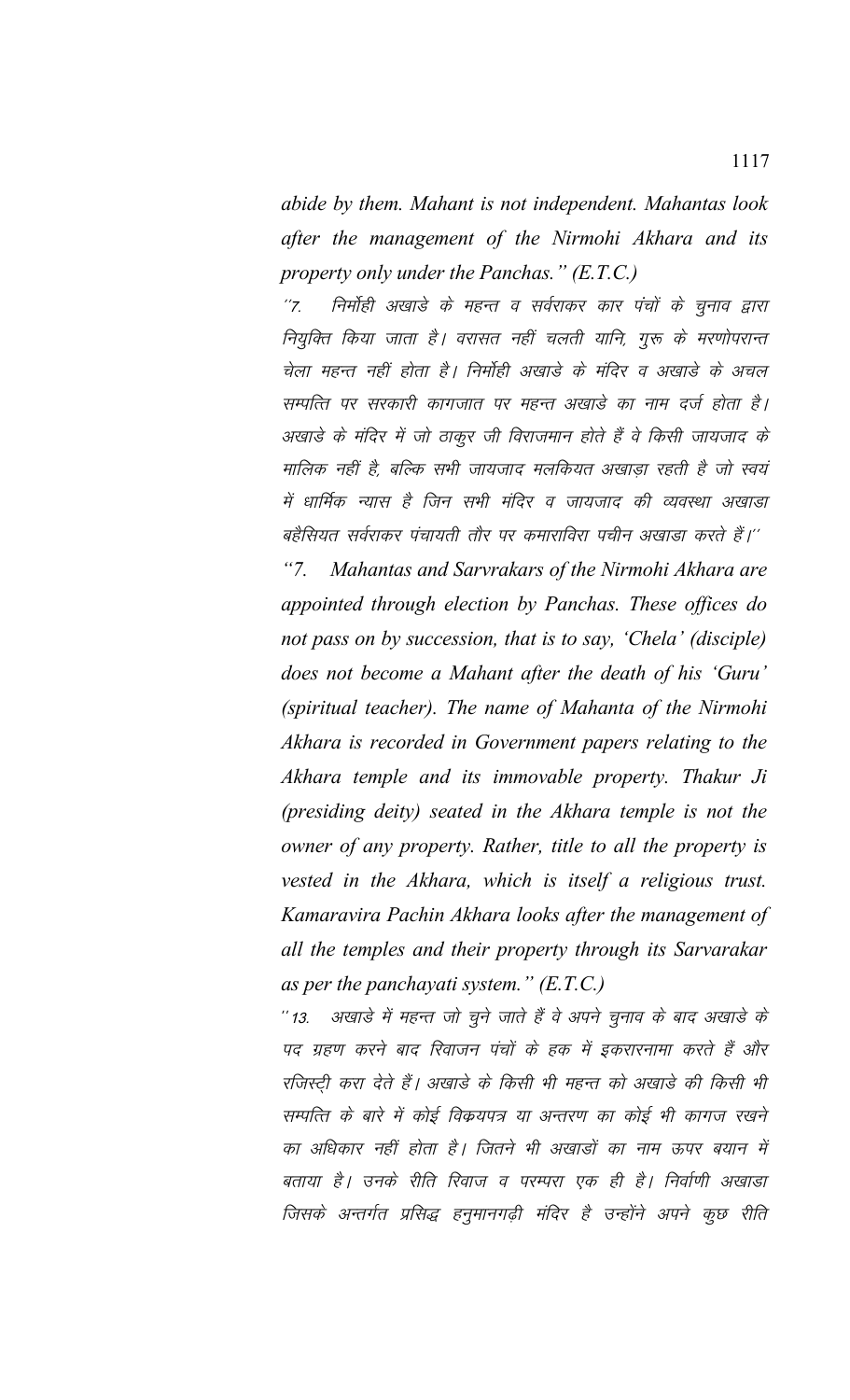रिवाज दफ़तर सब रजिस्टी फैजाबाद में पंजीकृत करा कर पुस्तक के रूप में छपवाकर प्रसारित किया। जिसकी एक पुस्तक की छाया प्रति मैंने दाखिल किया।''

*"13. After being chosen and on assumption of office, Mahantas enter an agreement in favour of Panchas and gets registry executed. None of the Mahantas of the Akhara has the power to retain any sale-deed or any paper of transfer in respect of any property of the Akhara. The Akharas, names of which I have enumerated above, have the same customs and practices. The Nirvani Akhara, under which there is a famous temple called Hanumangarhi, got some of its customs and practices registered with the office of Sub Registrar, Faizabad, got them printed in the form of book and then circulated the same. I filed photocopy of one of the said books." (E.T.C.)* ''14. निर्मोही अखाडा ने भी अखाडे की रीति रिवाज लिपिबद्ध करके 10 मार्च 1949 को दफ्तर सब रजिस्ट्री फैजाबाद को पंजीकृत कराया जिसकी

सत्य प्रतिलिपी मैंने दाखिल की है। मार्च 1949 के दस्तावेज में श्रीराम जन्मभूमि मंदिर का पूरा विवरण दिया गया है।''

*"14. The Nirmohi Akhara also got its customs and practices scripted and got the same registered at the office of Sub Registrar, Faizabad on 10 Mach, 1949, true copy of which I have filed. The March, 1949 document contains full account of Sri Ramjanmbhumi temple" (E.T.C.)*

**783**. Neither any material has been placed by the other side to contradict the above statement in particular the fact that Nirmohi Akhara is a Panchayati Math nor that it has managed through a Panchayat of elected members of Nirmohi Akhara.

**784**. Besides above, DW 3/2, Raja Ram Pandey in para 16 of his affidavit has said that Nirmohi Akhara is a trust in itself. Neither he is an ascetic and/or a Sadhu having any occasion to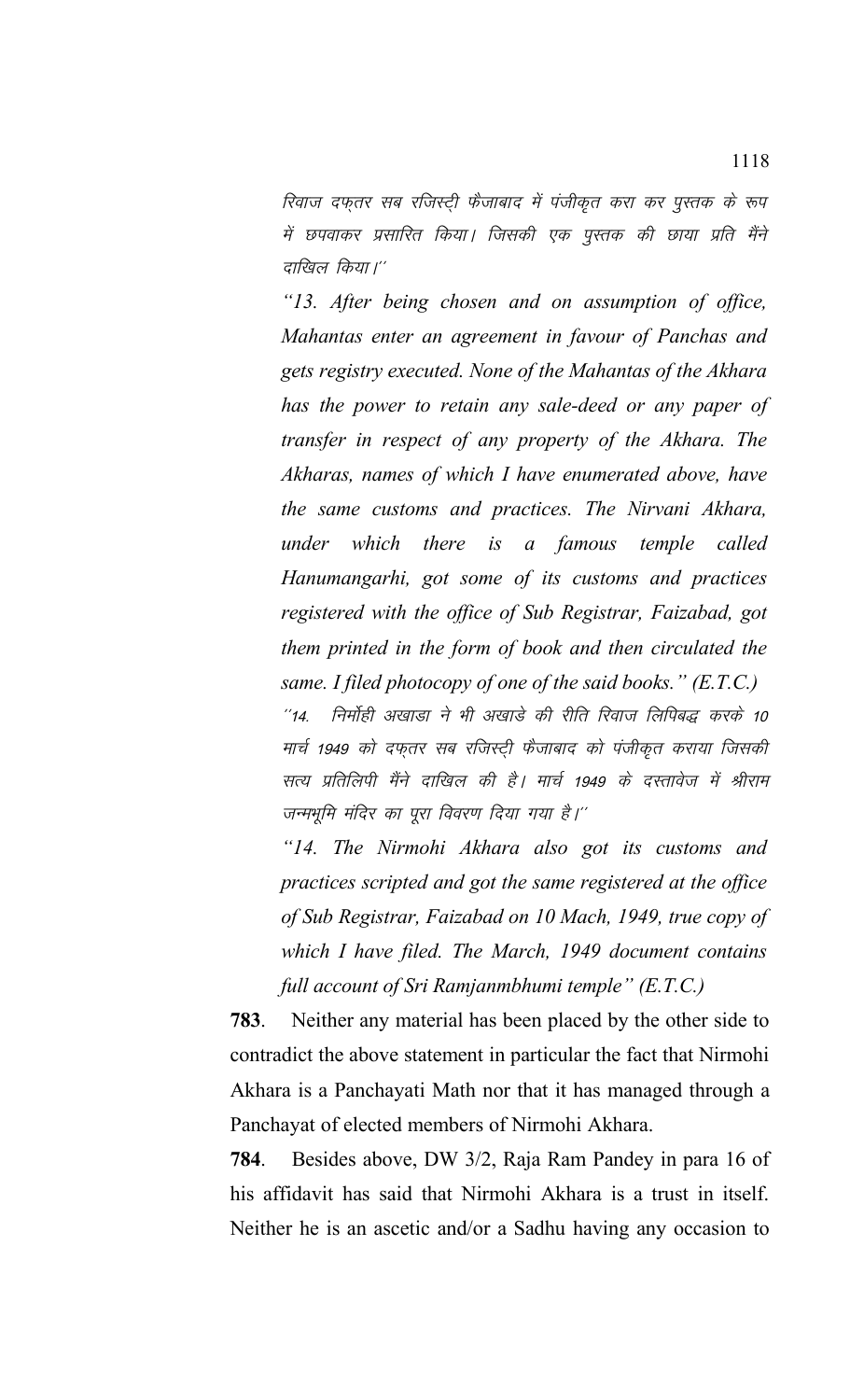study about the history of Nirmohi Akhara or its constitution nor otherwise has any reason to get this knowledge from any reliable source nor is an expert in the subject. A witness of fact unless possess information on his own cannot make a statement based on an information he has received particularly when the person conveying information is alive but has not been produced. In our view, it is neither reliable nor otherwise admissible.

**785**. Similarly DW 3/3, Satya Narain Tripathi in para 15 has stated that Nirmohi Akhara is a religious trust and the present Sarpanch Mahant is Sri Bhaskar Das Ji while present Mahant is Sri Jagannath Das Ji.

**786**. DW 3/5, Raghunath Prasad Pandey in para 9 of his affidavit dated 18.11.2003 has said that Nirmohi Akhara is a Math, i.e., Panchayati Math and a religious trust. The entire arrangement is Panchayati and the decision of Panch is final. The Mahant of Akharas works on advise of Panch and majority view. The Mahant has no right to sell the property of Akhara and is elected unless there is a recommendation of Panch. He further says that he has come to know that system of military education is applicable in Akhara. The customs and practices of this Akhara has been laid down by Swami Ramanand, the promoter of the sect. Ram is the Isht of Ramanand Bairagi the saint of this sect. This statement also based on the information, therefore, is inadmissible.

**787**. DW 3/6, Sitaram Yadav in paras 15 and 16; DW 3/7, Mahant Ramji Das in para 28; DW 3/8, Pt. Shyam Sunder Mishra in paras 20 and 21; DW 3/9, Ram Asrey Yadav in para 17; DW 3/11, Bhanu Pratap Singh in para 23; DW 3/12, Ram Akshaibar Pandey in para 11; and, DW 3/15, Narendra Bahadur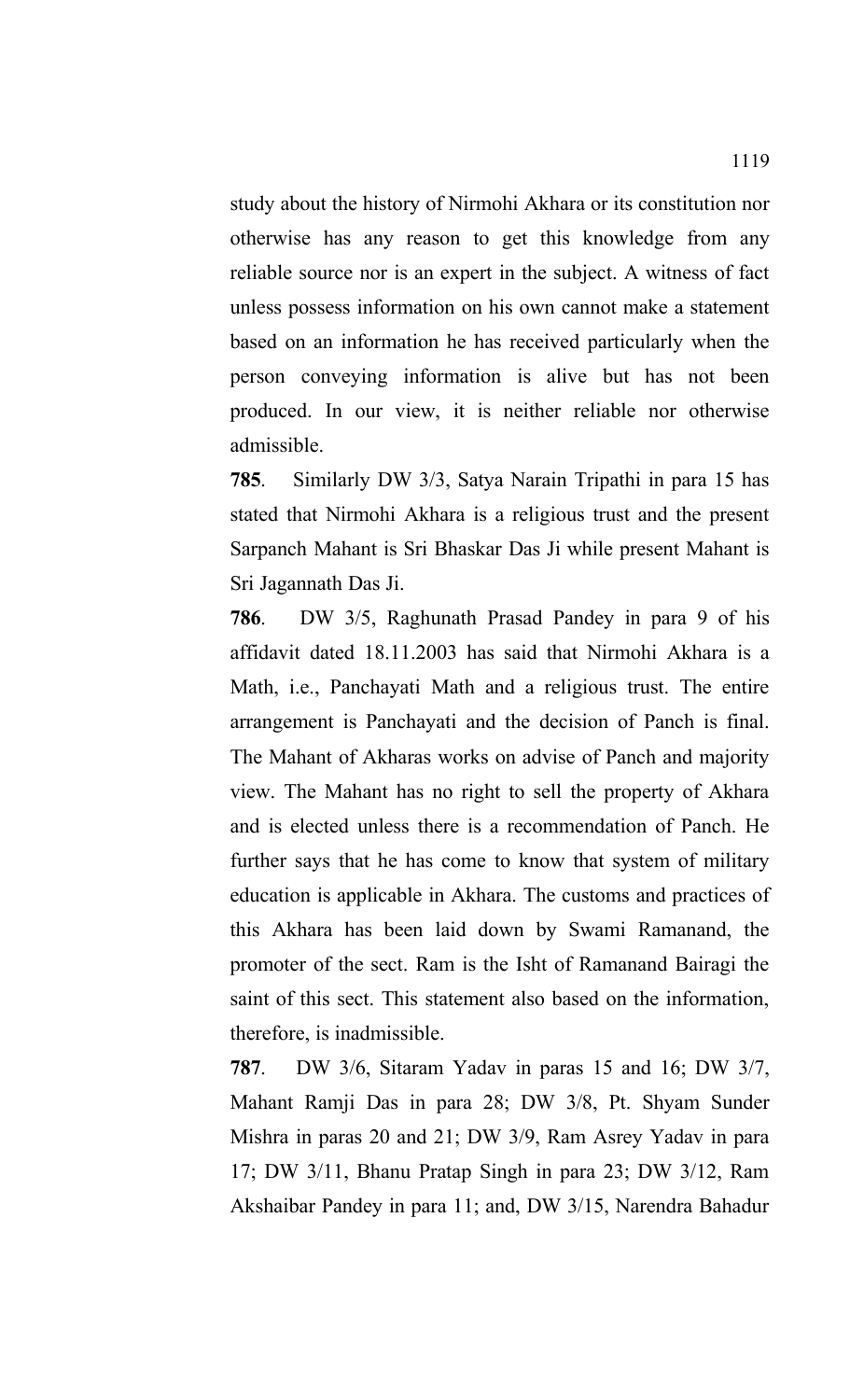Singh in paras 10, 11 and 12 of the affidavit have made similar averments.

**788**. The above statements have been made on the basis of the information they have received and the information pertains to the history of Nirmohi Akhara having not been shown to be possessed by the aforesaid witnesses though apparently inadmissible but since it corroborates with the similar statements made by other witnesses, i.e., DWs 3/4, Mahant Shiv Saran Das; 3/14, Jagadguru Ramanandacharya Swami Haryacharya; and 3/20, Mahant Raja Ramchandracharya and they being integrally connected with Nirmohi Akhara may have occasion to possess the said information and moreover since it has not been contradicted by the defendants in any manner, we find that so far as the status of Nirmohi Akhara as a "Math" and that too a "Panchayati" Math cannot be doubted.

**789**. Evidently Nirmohi Akhara satisfy the test of 'Math' as is known in legal parlance that it connotes a monastic institution presided over by a superior and established for the use and benefit of ascetics belong to a particular order who generally are disciples and co-disciples of the superiors. The statement of the witnesses shows that initially a Math namely, Ramanandi Vairagi Sampradaya was established by Swami Ramanandacharya. His disciples continue to manage the said Math. With the passage of time separate bodies were created namely, Anni i.e. Bridgeds. The three Anni were, Nirmohi, Nirwani and Digamber. Therefrom, seven Akharas were established namely, Digamber, Nirwani, Nirmohi, Santoshi, Khaki, Mahanirwani and Niralambi. They maintain their own customs and tenets and worship "Lord Rama" as "God". The presiding element is not the deity but temple of Lord Rama, and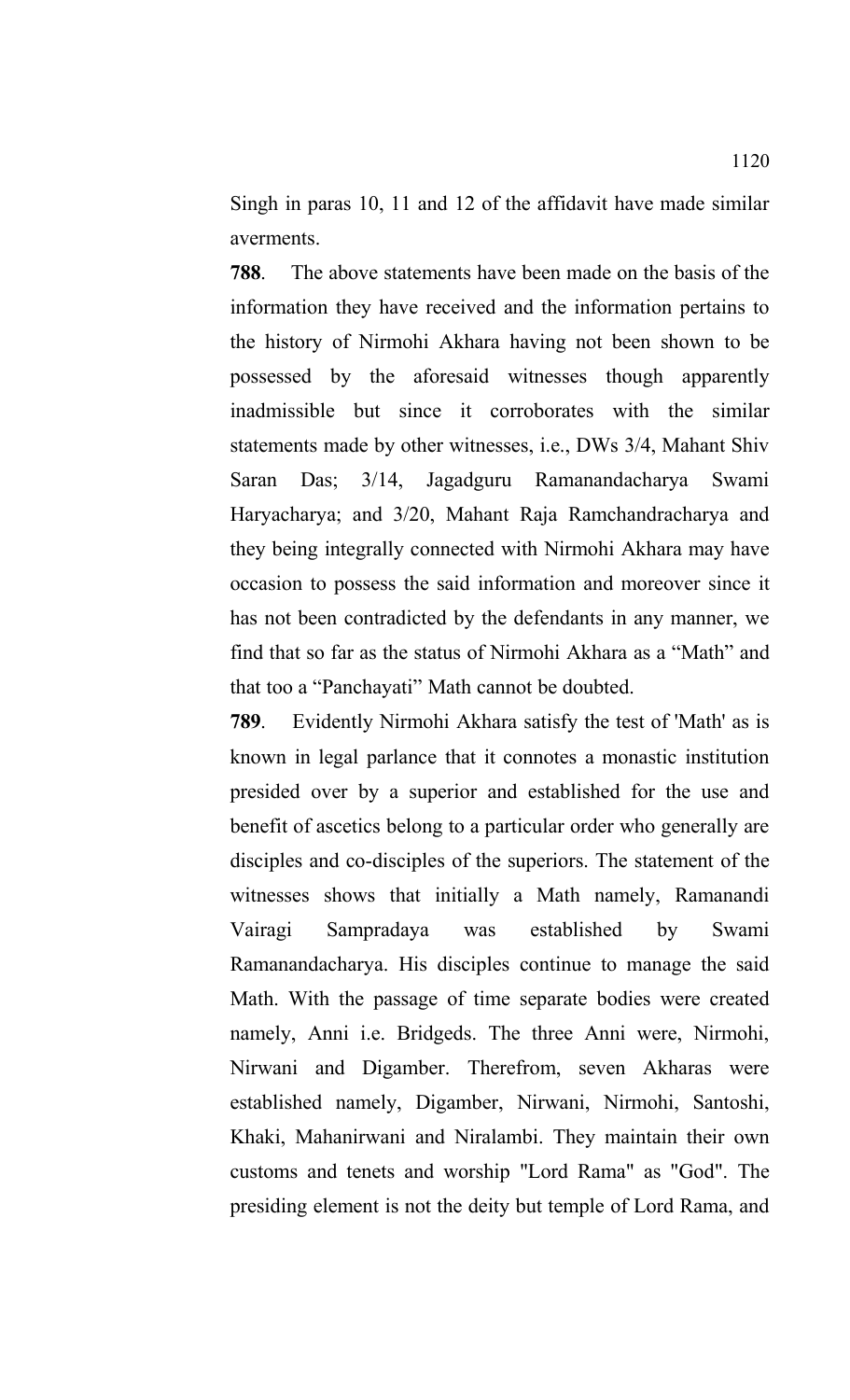is found in Math of respondent no. 1.

**790**. In the replication the plaintiffs have tried to improve upon their case in the plaint by pleading that the Nirmohi Akhara originated more than 500 years ago i.e. with respect to the time factor when the plaintiff no. 1 (Suit-3) came into existence and to prove the aforesaid averment further facts have been given in the replication including the details of various Maths, Akharas etc. and their Mahants etc.

**791**. The sect Nirmohi Akhara is claimed to have been established by Balanandacharya though their appears to be some confusion about the real point of time when this Akhara came in existence. The plaint refers to the days of Yore when there existed the ancient Math or Akhara of Ramanandi Vairagi called "Nirmohi". In the replication it has been clarified that the Nirmohi Akhara originated more than 500 years ago. It is said that about 500 years ago Swami Brijanandji and Balanandji who belong to Ramanandi sect of Vairagies established three Anni comprising of seven Akharas for protection and improvement of Chatuha Ramanandi Sampradaya. **H.R. Nevill's Fyzabad A Gazetteer (1905), (supra)**, mentioned in respect to Digambaris that the same was founded by one Balramdas who came to Ayodhya over 200 years ago but nothing has been said about "Nirmohi Akhara" except that it claims spiritual decent fron one Govind Das of Jaipur. "P. Carnegy's **Historical Sketch"** on page 20 mentions the period of Nirmohi Akhara about 200 years ago and in the schedule (A) it mentions about 250 years.

**792**. DW 3/1 in para 3 of the statement-in-chief said that Balanandji established Akharas of Ramanandi Vairagi Sampradaya about 500 years ago but in para 42 and 43 he said that the commencement of Ramanandi Sampradaya relates to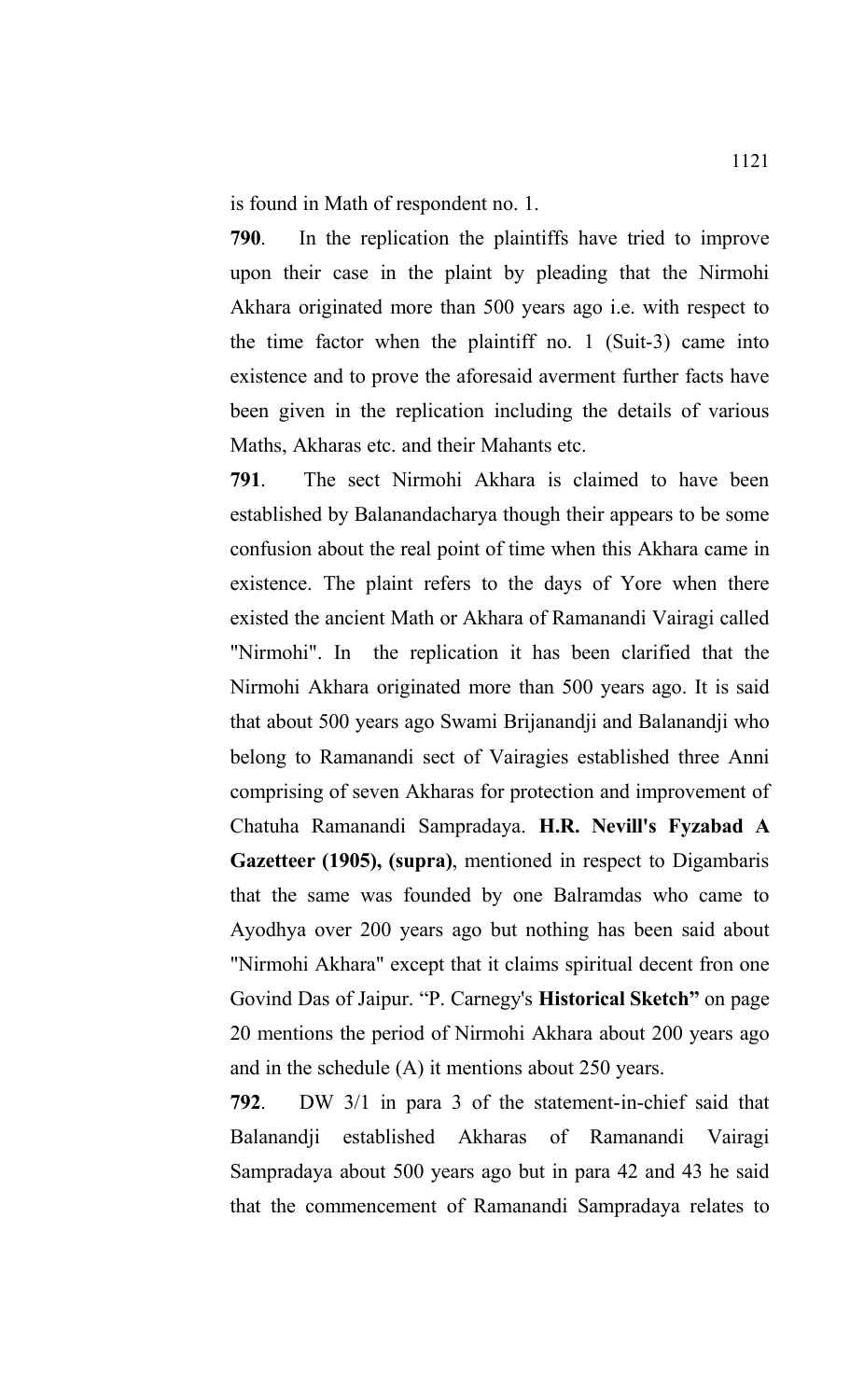14<sup>th</sup> Century and Sri Anubhavanand and his sub-disciple, Balanand established three Anni and seven Akharas for protection and awareness of Chatuh Sampradaya which are working on military pattern and continuing for about 600 years. In his cross-examination he has admitted that Nirmohi Akhara was not established by Sri Govind Das Ji but by Sri Balanandacharya and reiterated that Sri Govind Das Ji must have existed about 600 years back. He, however, admits that Balanand came much after Anubhavanand and varified the pedigree that after Anubhavanand came Bramhanand, Brijanand and then Balanand but further in his cross-examination at one stage he said that Balanand was before about 200 years to Sri Tulsidas Ji. At one stage of cross-examination he said that Sri Balanand Ji established Akharas encouraged by Sri Anubhavanand who was alive at the time of the said establishment. However, he verified the factum of life span of various Mahants of Akharas mentioned in the book "Smritigranth" published by plaintiff no. 1 itself.

**793**. Similarly, DW 3/4, Shiv Saran Das also said that Nirmohi Akhara is continuing not for 300 or 400 years but much earlier thereto. Interestingly DW 3/4 on the one hand in para 33 of his statement said that Balanand Ji established Akharas about 500 years ago but in cross-examination he said that these Akharas were not established in  $15<sup>th</sup>$  Century at Jaipur but they are since time immemorial and their reference is find mention in Valmiki Ramayan. Then at other place he again reiterated that the three Anni were established by Swamiji at the same point of time at Jaipur about 500 years ago. He also gave life span of Anubhavanand about 500 years ago having born in Varanasi in Vikram Samvat 1503 (1446 AD). The period of 500 years of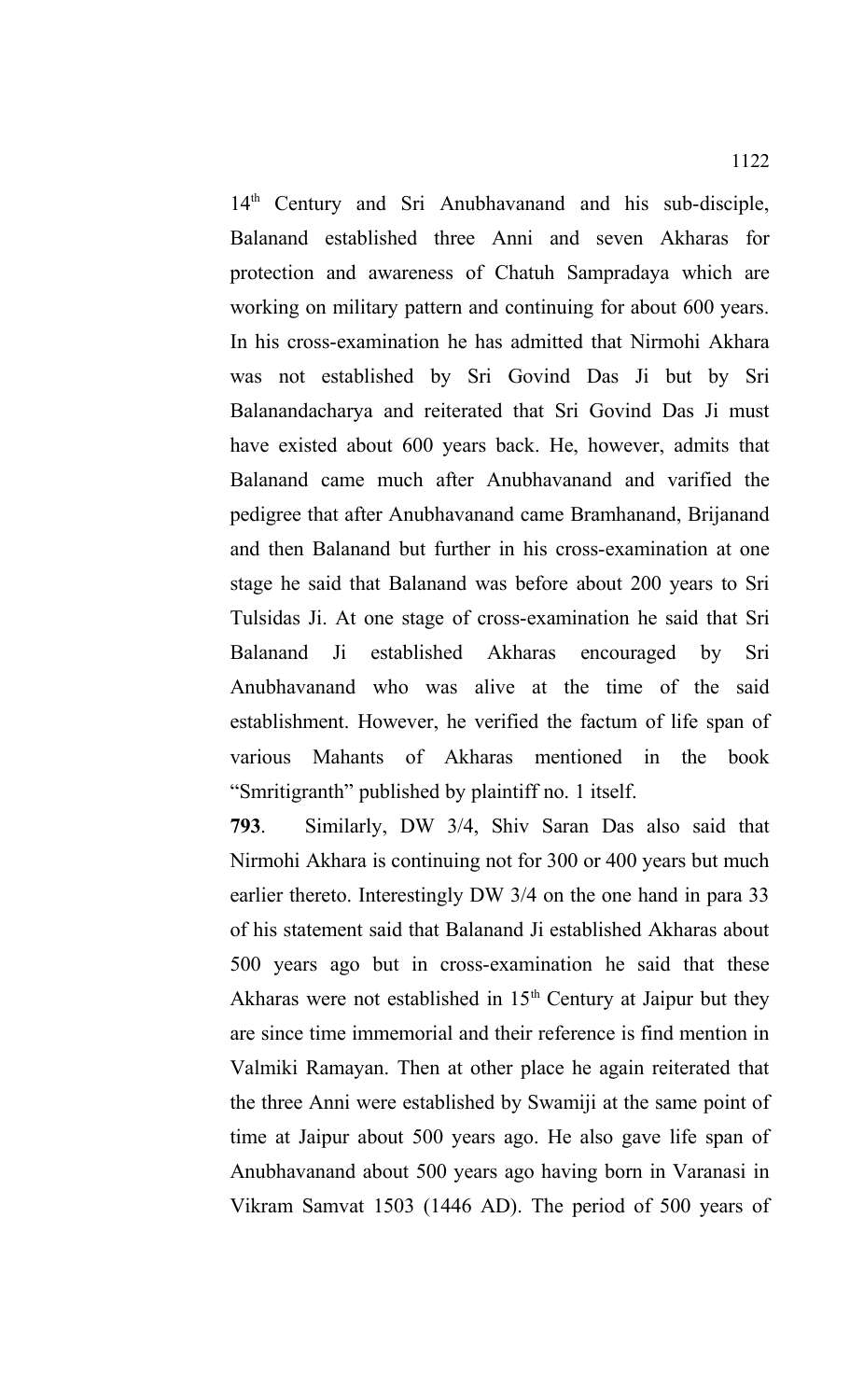establishment of Nirmohi Akhara by Balanand has been reiterated by DW 3/20 in para 47 of his statement but at a subsequent stage i.e. in para 49 he gave the period of establishment of Akhara about 600 years ago. Other witnesses also have not made any improvement except of stating that Akhara was established about 500 years ago. From the above facts which are commonly said in respect to establishment of Akhara, the following common facts emerges.

**794**. Sri Ramanandacharya was the first in the chain of Ramandiya Sampradaya of Bairagis and he himself was born in 1299 AD, i.e., at the end of thirteenth century. Meaning thereby his Sampradaya must have come into existence alongwith his followers in  $14<sup>th</sup>$  Century and not earlier thereto. According to "Smritigranth", the book published by plaintiff no. 1, Sri Anubhavanandcharya (twenty fourth in lineal generation) disciple of Sri Ramanandacharya was born in 1446 AD and died in 1554 AD. Sri Balanandacharya was born in 1653 AD i.e. almost 100 years after the death of Sri Anubhavanandcharya, therefore, the statement that Sri Anubhavanandacharya was alive when Sri Balanandacharya established the Akharas is apparently incorrect. The three Anni and seven Akharas were established by Sri Balanandacharya, therefore, it must be some times after 1653 AD when Balanandacharya himself was born. The establishment of Akhara took place in Jaipur and thereafter it came to Ayodhya. Therefore, it must have been later than  $17<sup>th</sup>$ Century but cannot be in any case earlier thereto.

**795**. From the year of birth of founder of the Ramanandi Samprayaday upto the stage of Balanandacharya, a chart has been prepared by Sri Verma and supplied to the Court during the course of argument which is as under :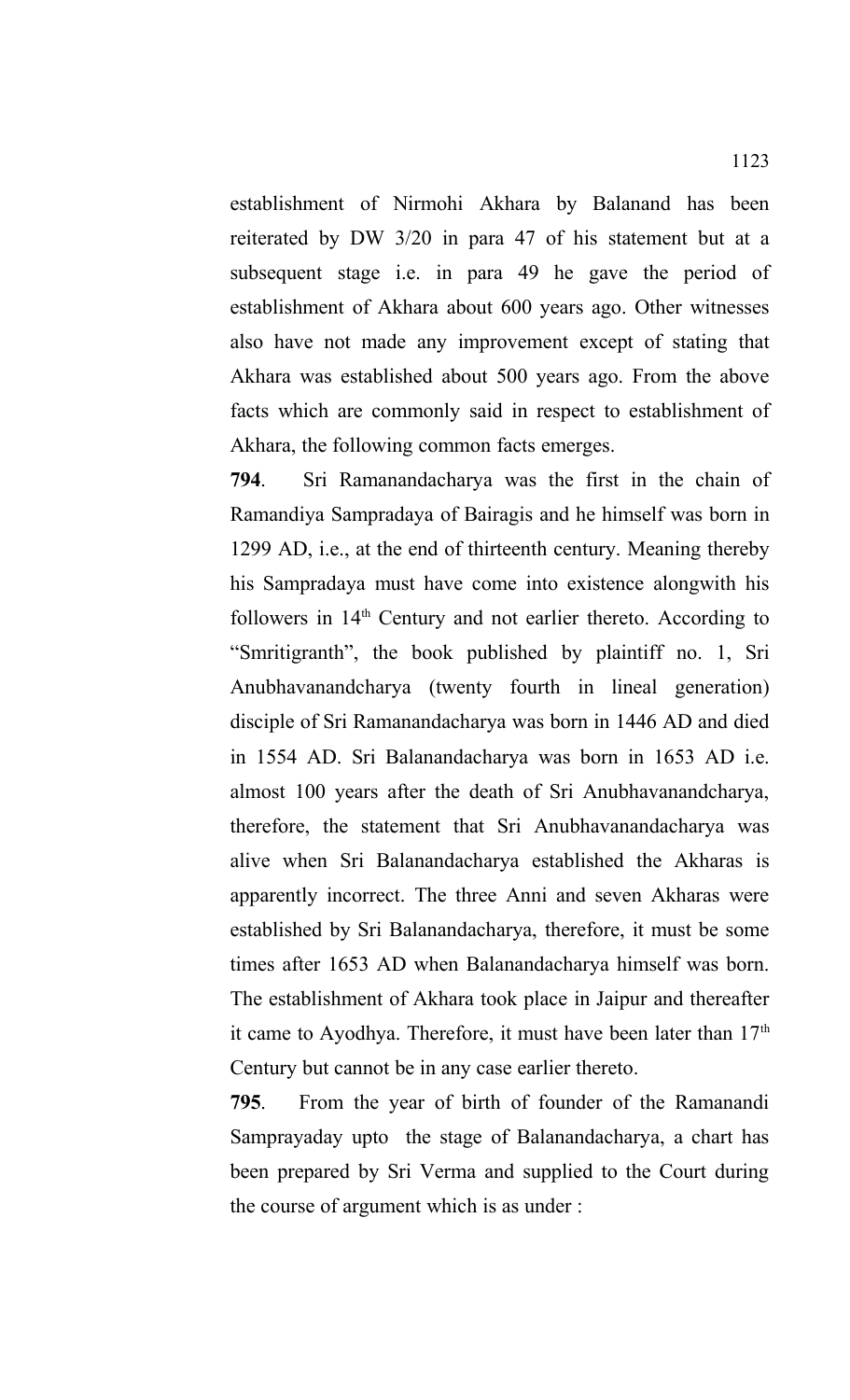

The above chart also supports the view which we have taken.

**796**. Sri Verma has tried to explain that the military organization of Ramanandi Sampraday was set up during the period of Sri Bhawanandacharya and after his death in 1482 A.D., it was given the form of Anni, i.e. Akhara by Sri Balanandacharya. We, however, do not find the said explanation supported by any pleading, and written or oral evidence. His own book, i.e., Sri Ramanandi Sampradaya Ka Itihas" referred in para 59 of the affidavit of D.W. 3/14 , a photocopy of which has been made available, gives details of Swami Balanand Ji and Sri Govindanand Ji, as under :

## "श्री स्वामी बालानन्द

श्री स्वामी बालानन्दजी देश और धर्म–रक्षक श्री नन्द के एक महान प्रतापी शिष्य थे। श्री नन्दजी के काल में तो श्री बालानन्दजी ने सैनिक गुण ओर शासन करने की पूर्ण योग्यता ग्रहण की थी और इन्होंने श्री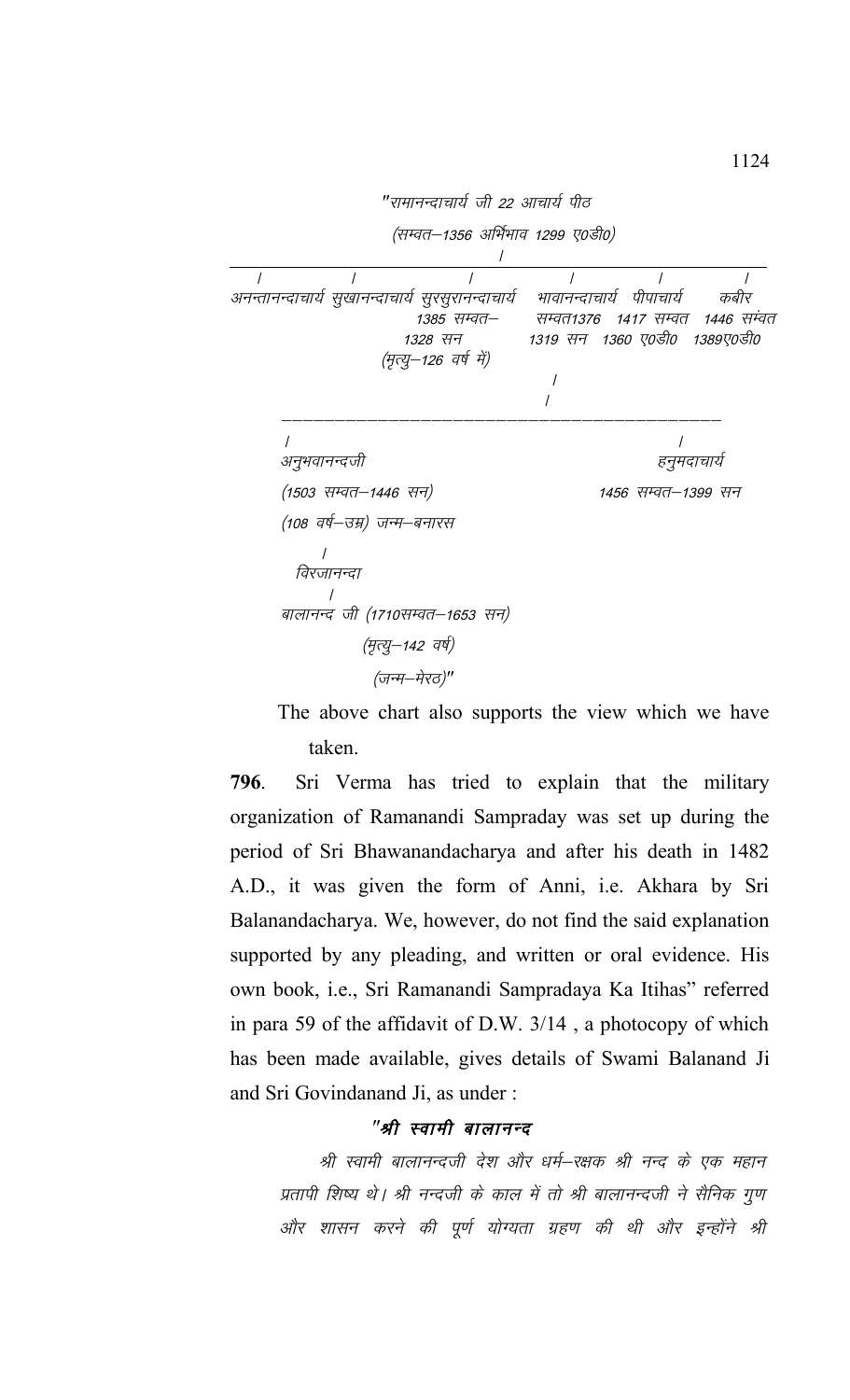व्रजानन्दजी को वृद्धावस्था में पूर्ण विश्राम दे दिया था। जयपुर के महाराजा सवाई जयसिंहजी श्री बालानन्दजी के पूर्ण अनुयायी थे और भरतपुर के महाराजा सूरजमलजी ने बालानन्दजी के सहयोग से ही आगरे के किले पर एक अधिपत्य कर लिया था। श्री बालानन्दजी ने गुरु भ्राता मानदासजी के सहयोग से राम स्थान श्री अयोध्याजी का पुनरुद्धार किया था। बालानन्दजी ने विकम संवत 1791 में गॉवडी पुर गॉंव (शेखावाटी) में प्रथम साधु संगठन किया, उस समय गलता गददी के श्री हरि आचार्यजी तर्क पीठ के श्री वृन्दावनदासजी और दादू द्व rरे ने मंगलदासजी के सहयेाग से निम्बार्क छावनी की स्थापना हुई ओर स्थान का नाम नीम का थाना। इसी समय श्री बालानन्दजी ने तीनों अनियों की स्थापना की। 52 द्वारे बनाये गये और अखाडों का संगठन किया। स्वामी बालानन्दजी ज्योंही स्वाधीनता प्राप्ति के लिए देश में प्रयत्न शुरु किया। उसी समय उनके साथी बाजीराव, सवाई जयसिंह और दुर्गादासजी का निधन हो गया। सवाई जयसिंहजी ने अपनी मृत्यु पूर्व जयपुर राज्य का शासन–भार श्री बालानन्दजी के हाथ में दिया था और उसके पश्चात श्री बालानन्दजी को विवश होकर अपना कार्य क्षेत्र जयपुर राज्य तक ही सीमित रखना पड़ा। श्री स्वामी बालानन्दजी अपने गुरु व्रजानन्दजी के साथ कार्तिक सुदी दौज संवत 1800 वि0 को जयपुर (राजस्थान में स्थायी रुप से आकर रहे। वृन्दावन के लोकनाथ गोस्वामी के सेव्य ठाकुर राधा विनोद के जयपुरस्थ मन्दिर में आपका निवास स्थान बना। यह स्थान आज भी जयपुर नगर के सबसे उच्च स्थानों में है। स्वर्गीय सवाई जयसिंहजी के दो पुत्र थे— (1), ईसरी सिंह, (2) माधोसिंहजी। ये दोनों ही बालानन्दजी के शिष्य और कृपा–पात्र थे। इसीलिए बालानन्दजी ने उस समय किसी का भी पक्ष लेना उचित नहीं समझा और वे अपने वृद्ध गुरु व्रजानन्दजी की सेवा में संलग्न रहे। श्री व्रजानन्दजी के तिरोधान के पश्चात **श्री स्वामी** बालानन्दजी मार्गशीर्ष शुक्ल 13 संवत 1809 वि0 को श्री गिरिजानन्दजी की गददी में विराजे। उसके पश्चात उन्होंने जयपुर राज्य की रक्षार्थ अनेकों युद्ध लडे। स्वामी बालानन्दजी ने दिल्ली के सुप्रसिद्ध वजीर कमरुददीनखॉ और नजकखॉ जैसे महान विद्वानों को जयपुर में परास्त किया। मुहम्मदशाह बादशाह के समय श्री बालानन्दजी के एक शिष्य तुलसीदास को महावन नामक एक परगना देने का एक प्राचीन पट़टे में उल्लेख है। मुगल काल के अन्तिम समय में जब बालाजी बाजीराव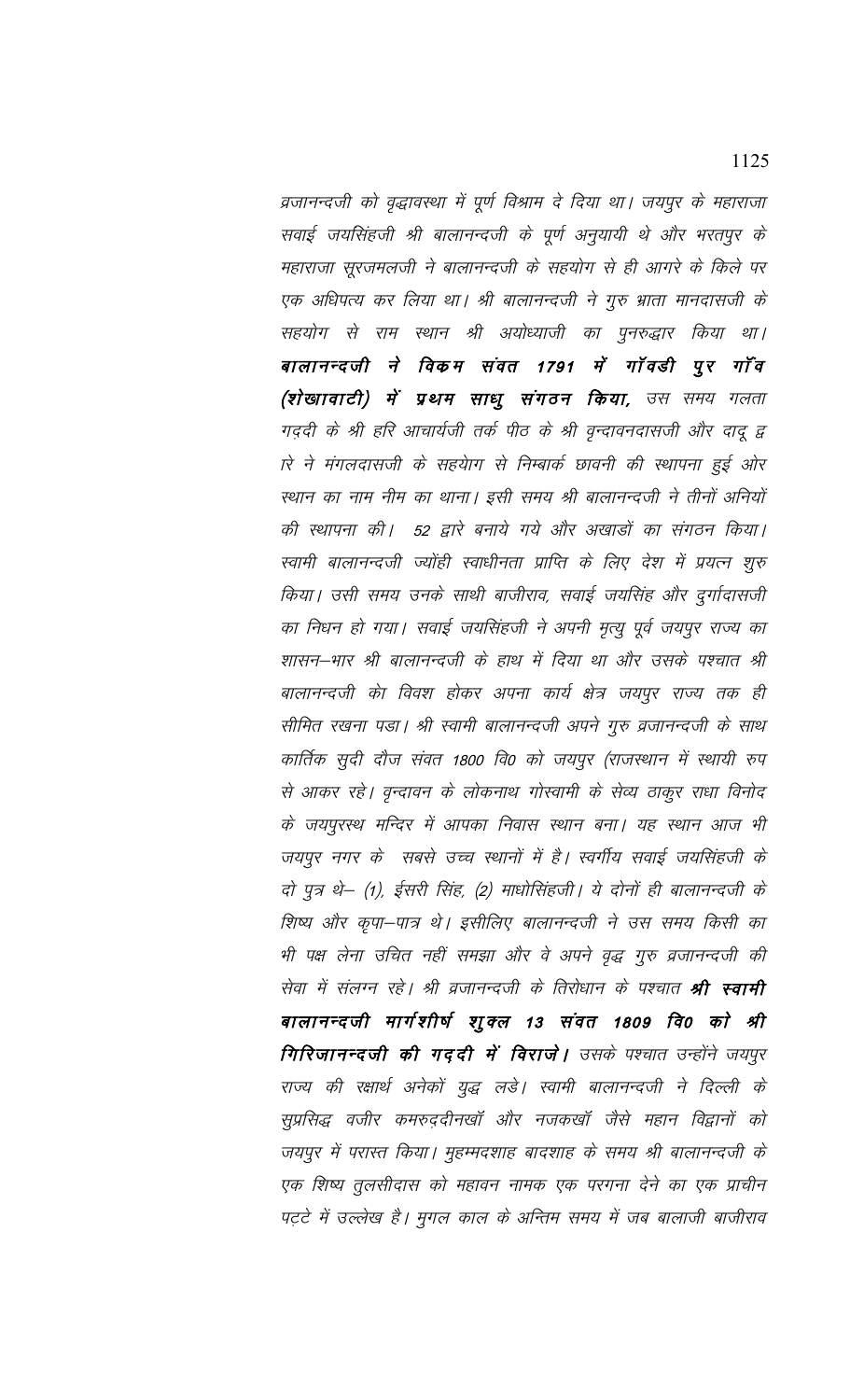ने केन्द्र पर आधिपत्य कर लिया था तो उस समय वह जयपुर पर चढाई करके आया था। श्री बालानन्दजी से उसकी भेंट होने पर वह नतमस्तक होकर उनके चरणें। पर गिर पड़ा। इसका उल्लेख सरजदुनाथ सरकार ने अपने फाल ऑफ मुगल्स में किया है। **संवत 1849 वि0** में इस महिमामय विभूति का निधन हो गया और मुगल साम्राज्य का भी उसी समय पतन हो गया।

## श्री गोविन्दानन्दजी

श्री बालानन्दजी के शूरवीर शिष्य थे। श्री बालानन्दजी ने उनको सैनिक शिक्षा में निपुण बना दिया था। उनके अन्तिम समय में स्वतन्त्रता प्राप्ति के लिए बापूजी सिन्धिया के साथ नरसिंहगढ (उमटवाडे) में स्वतन्त्र सेना का संगठन कर रहे थे। श्री बालानन्दजी के परलोक गमन के बाद वह जयपुर आये **और 1791 में वे गददी पर बैठे।** श्री गोविन्दानन्दजी भी जयपुर के सेना–नायक बनकर रहे और जयपुर की ओर से कितने ही युद्ध लडे। सन 1803 या 1804 में जब अंग्रेजों ने राजस्थान के भरतपुर के किले पर आक्रमण किया तो उस समय श्री गोविन्दानन्दजी के शिष्य तत्कालीन भरतपूर नरेश ने उनके सहयोग से अंग्रेजी सेना को परास्त कर दिया था और उसके पश्चात ही अंग्रेजों की धाक भरतपुर से उठ गई थी और विलायत में उनका बड़ा उपहास हुआ था। श्री गोविन्दानन्दजी ने अपने चमत्कार से ऐसी परिस्थिति पैदा कर दी थी कि ब्रजवासियों को चक्रधारी श्रीकृष्णचन्द्र स्वयं भरतपुर के किले की रक्षा करते हुए दिखलाई देते थे। तीन पीढियों से लगातार देश की सुरक्षा का प्रयत्न करने वाले अन्तिम महान सन्त का वि0सं0 1862 में स्वर्गवास हो गया व देश में ऐसा कोई पराकमशाली वीर नहीं रहा जो अंग्रेजों का जम कर मुकाबला करता।"

**797**. The details mentioned above show that Sri Balanandacharya established three Anni in 1734 AD at Shekhavati (Rajasthan), confined himself to Jaipur area and lived permanently at Jaipur. He died in 1795 AD. There appears to be some mistake in date for the reason that in respect to Sri Govindanand Ji, it is mentioned that after the death of Sri Balanand Ji, he became Mahant in 1791 and Sri Govindanand Ji died in 1892 A.D. As we have already noticed that the credit to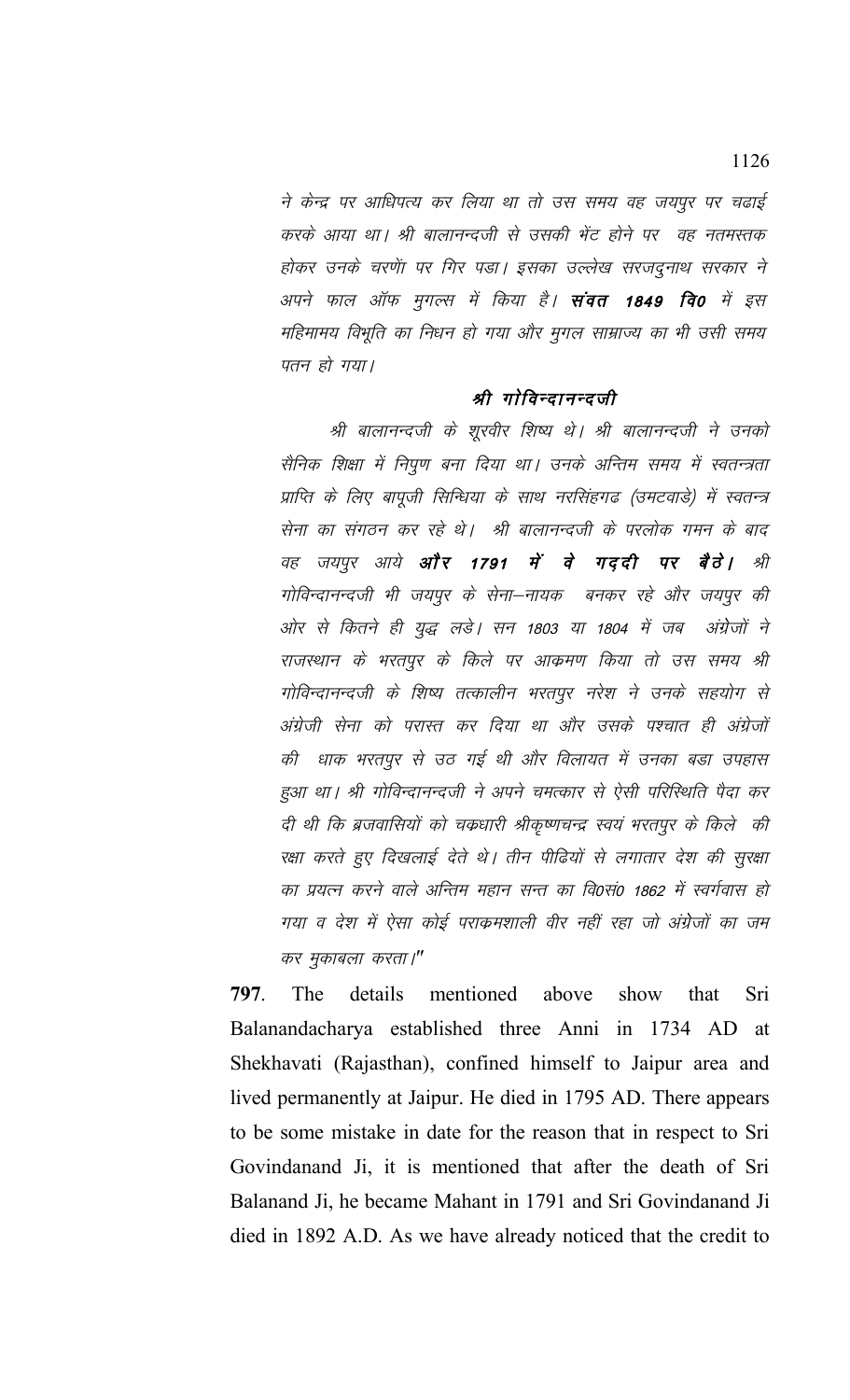establish Nirmohi Akhara at Ayodhya lie with Sri Govind Das Ji, therefore of necessity, this period would not go earlier to 1734 A.D.

**798**. In "Rajasthan Ki Bhakti Parampara Evam Sanskriti" (supra) the pedigree of the disciples of Ramanandacharya is given which shows that even after Balanandacharya the next Mahant Sri Govind Ji continued to stay at Rajasthan and, therefore, the establishment of Akhara at Ayodhya from Jaipur, in our view, cannot relate with beyond 1734 AD but it must be sometimes between 1734 AD to 1800 AD.

**799**. We accordingly, in view of the above discussion, **decide the issue no. 17 (Suit-3) in favour of the plaintiffs** by holding that Nirmohi Akhara, plaintiff no. 1 is a Panchayati Math of Ramanandi Sect of Vairagi and as such is a religious denomination following its religious faith and pursuit according to its own custom. We however further hold that its continuance in Ayodhya find sometimes after 1734 AD and not earlier thereto.

**(C) Relating to Suit-1885 and its effect on present suits, i.e., res judicata and estoppel etc. :**

**800**. Under this category fall Issues No. 5(a), 5(b), 5(c) and 5(d) (Suit-1); 7(a), 7(b), 7(c), 7(d) and 8 (Suit-4); and 23 and 29 (Suit-5).

**801**. Let us examine first as to what is the real objection raised by the parties on the question of res judicata and estoppel in their pleadings.

**802**. In the written statement dated 24.02.1989 of defendant no. 10 (Suit-1) para 12 under the heading "additional pleas", averments with respect to Suit 1885 are made which reads as under: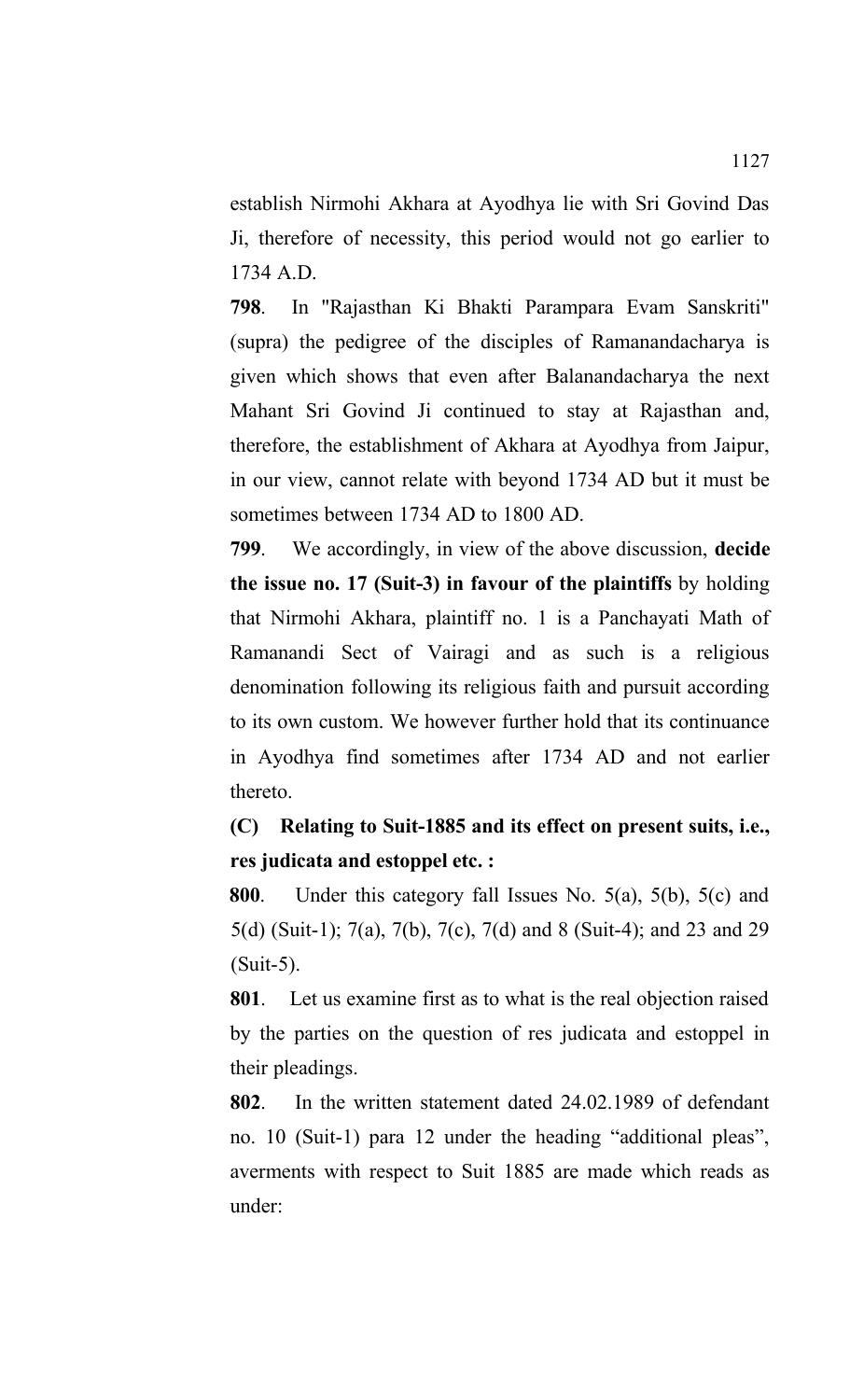*"12. That in 1885 Mahant Raghubar Das (Mahant of Janam Asthan of Ayodhya) had filed a suit against the Secretary of State for India in Council, and Mohd. Asghar, Mutawalli of the said mosque, in the Court of Sub-Judge, Faizabad, in which a site plan had also been annexed alongwith the Plaint and in the said site plan the mosque in question was specifically mentioned in the western side of the Chabutra in respect whereof the said suit was filed for permission to erect temple over the said Chabutra. In respect of the said Chabutra the said Mahant Raghubar Das had stated that the temple of Janam Bhoomi was desired to be constructed over there but the said Mahant could not succeed even in that suit which was ultimately dismissed on 24th December, 1885 by the Sub-Judge, Faizabad, and the Appeal filed against the said judgment and decree dated 24th December, 1885 was also dismissed by the District Judge, Faizabad, and the Second Appeal filed against the same had also been dismissed by the Judicial Commissioner of Avadh."*

**803**. Thereafter in para 13 the defendant no. 10 (Suit-1) has averred that the Suit 1885 was filed on behalf of Mahants of Hindus of Ayodhya and Faizabad. It reads as under:

*"13. That the aforesaid suit was filed by Mahant Raghubar Das on behalf of other Mahants and Hindus of the Ayodhya and Faizabad etc."*

**804**. In para 31 bar of res judicata and in para 32 estoppel has been pleaded as under:

*"31. That the judgment and decree passed by Sub-Judge, Faizabad, in Original Suit No. 61/280 of 1885 (Mahant Raghubar Das Versus Secretary of State and another)*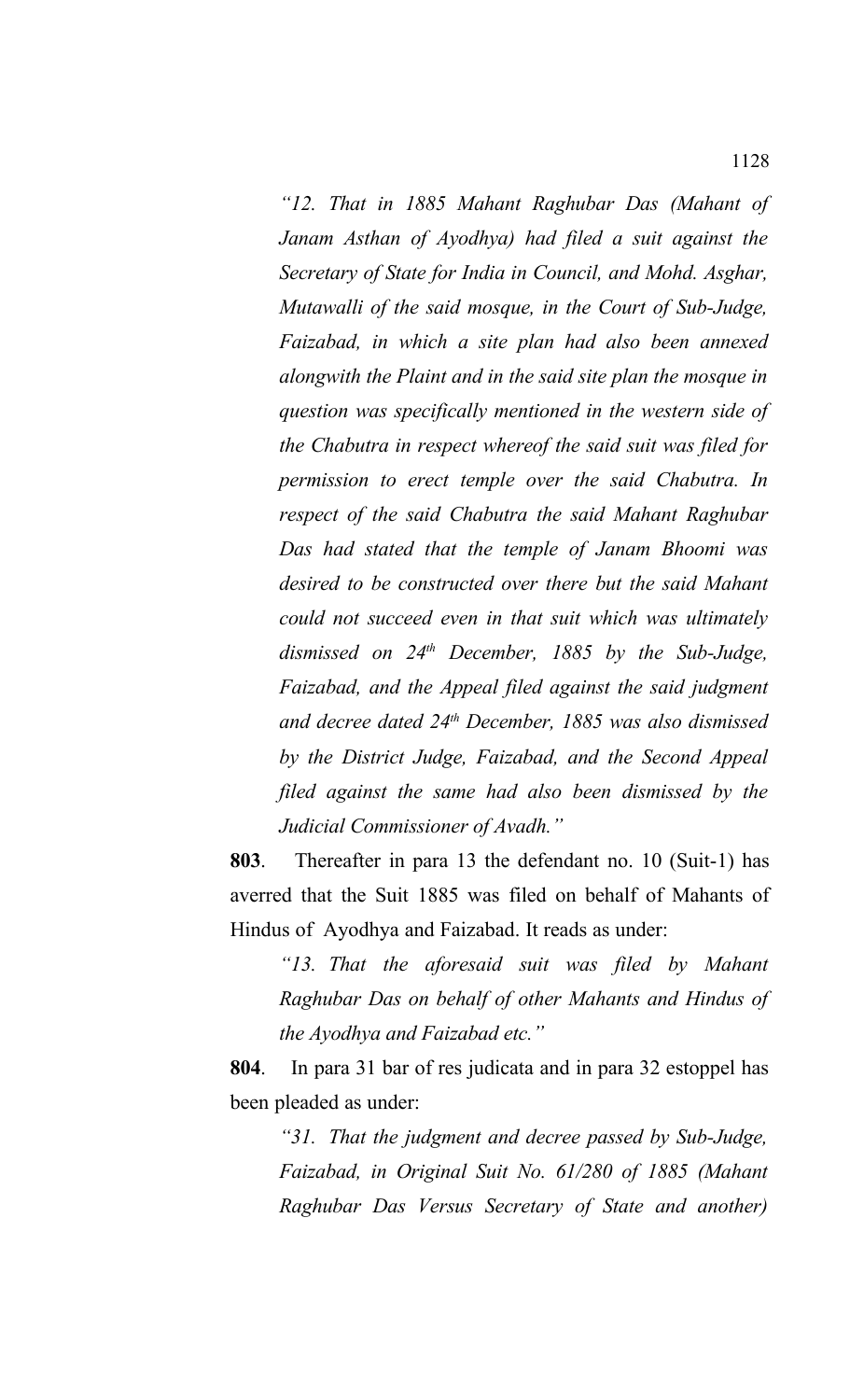*dated 24.12.1885 and confirmed by the District Judge, Faizabad, in Civil Appeal No. 27 of 1885 as well as by the Judicial Commissioner of Avadh in Second Appeal operates as res judicata and so the instant suit is barred by the principles of res judicata."*

*"32. That the plaintiff is even estopped from claiming the mosque in question as the Janam Bhoomi of Sri Ram Chandraji as the palintiff's predecessor and specially Mahant Raghubar Das had confined his claim to the Chabutra of 17'x21' outside the said mosque as being Janam Asthan of Sri Ram Chandraji and also because there already exists Ram Janamasthan Mandir in the northern side of the property in question at a short distance from the pathway passing from the side of the Babri Masjid."* 

**805**. Similarly, in Suit-3 defendants no. 6 to 8 in their written statement dated 28.03.1960 have given the reference of Suit-1885 in paras 17, 18, 19 and 20 which read as under:

''17. यह कि सन 1885 ई0 मुसम्मी रघुवर दास महन्थ जनम स्थान अयोध्या ने खिलाफ सिकेटरी आफ स्टेट फार इंडिया इन कौंसिल व मुसम्मी मुहम्मद असगर मुतवली व खतीब मसजिद बाबरी मजकूर एक दावा इजलास जनाब सब जज साहब बहादुर फैजाबाद न में व इजहार मिलकियत खुद दायर किया।''

''18. यह कि मुकदमा मजकूर के सिलसिले में मुददई ने एक नक्शा नजरी में भी दाखिल किया। जिसमें मसजिद बहुनत साफ व सरीह तौर पर दिखलाया था इस पर कोई एतराज नहीं किया था। दादरसी सिर्फ एक जुजबे आराजी मांसूमा चबूतरा की मांगी थी अब मुद्दैयान मुकदमा हाजा का यह कहना कि कुल इमारत मुतदाबिया जनम भूमि का मंदिर है बिलकुल गलत और बेबुनियाद है। और मुकदमा हाजा के लिये बद्यान्ते व बेइमानी से गढा गया है।''

"19. यह कि अदालत सब जज बहादुर फैजाबाद से बतारीख 24 दिसंबर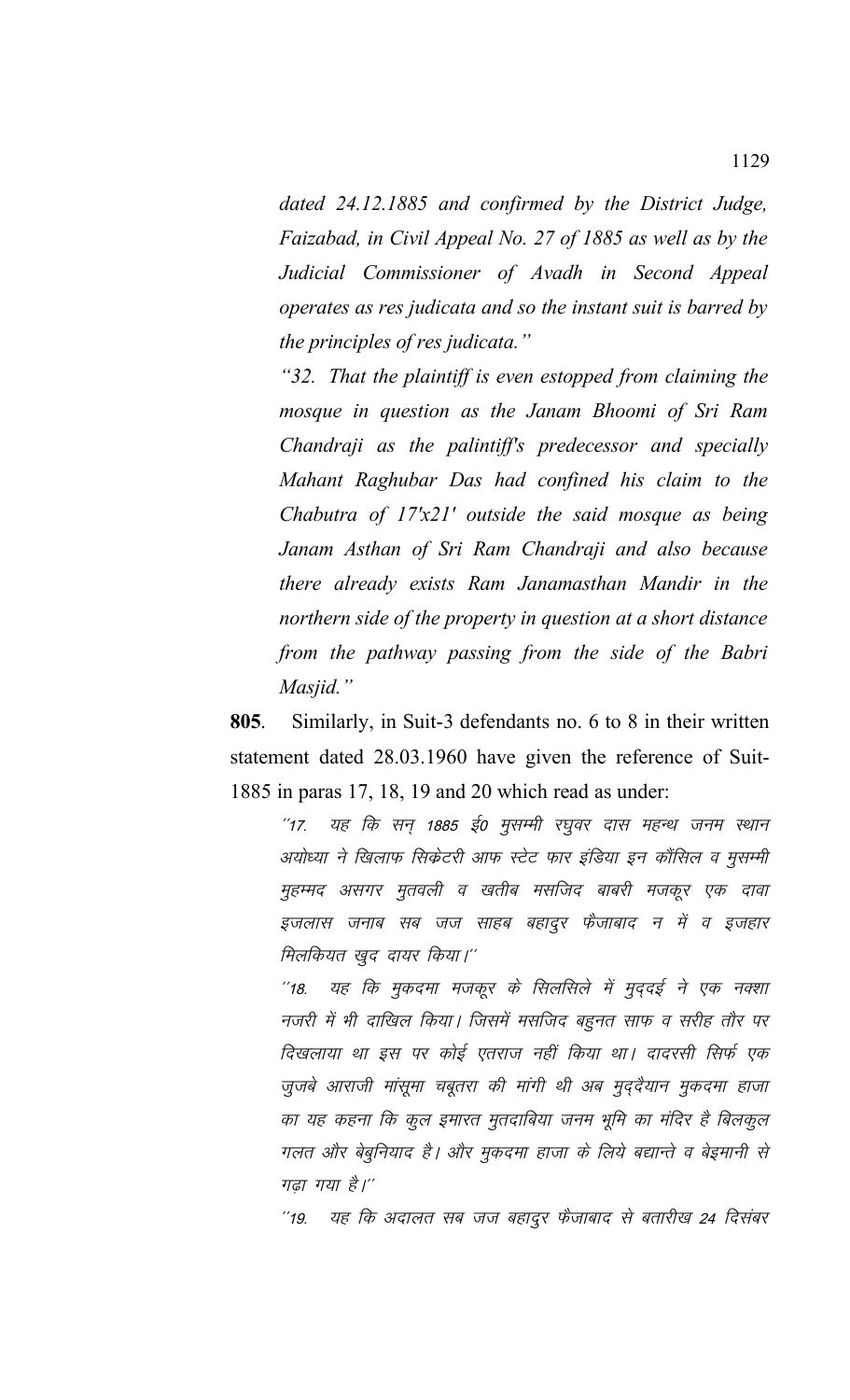सन् 85 ई दावा मुद्दई बाबत चबूतरा भी खारिज कर दिया और फैसला मजकूर अदालत अपील से भी बहाल रहा। और सब जज के फैसले में जो रिमार्क मुतालिक खारजूल मियाद मिलकियत मुद्दई निस्बत चबूतरा मुतदाबिया मुकदमें मजकूर मुदुदई के हक में था उसको मनसूख व मुस्तरद कर दिया और मुकदमा व अपील कुल्लीयतन खारिज कर दिया।'' ''20. यह कि मुकदमा मजकूर निहायत सनसनीखेज था और इसमें तमाम महन्थान अयोध्या व मुआजिज अहले हिनूद अयोध्या व फैजाबाद मुदुदई मुकदमा की हिमायत व पैरबी में थे। तमाम अहले हिनूद को इल्म मुकदमा मजकूर का था और है।''

**806**. The plaintiff, Nirmohi Akhara (Suit-3) in its replication dated 13.05.1963 replied paras 18, 19 and 20 of the written statement as under:

*"18. The contents of para 18 of the written statement are totally wrong and are denied. If any sketch map be found to have been filed by the said Raghubar Das in the said suit it would be totally false, fictitious and collusive and is not binding on the plaintiffs. The building in suit is nothing else but the temple of Janma Bhumi.*

*19. The contents of para 19 of the written statement are denied.*

*21. That contents of para 19 of the written statement are pure concoctions and are denied."*

**807**. The defendant no. 10 (Suit-3) in its additional written statement dated 24.08.1995 has only replied the amended paragraphs of the plaint dated 16/18.12.1961 but there is nothing about res judicata or estoppel.

**808**. In Suit-4 the reference of Suit 1885 and its details have been given in paragraphs no. 6, 6A, 6B, 6C, 6D, 6E and 6F of the plaint. The paragraphs no. 6A to 6F were incorporated by way of amendment pursuant to the Court's order dated 22.12.1962. The same read as under: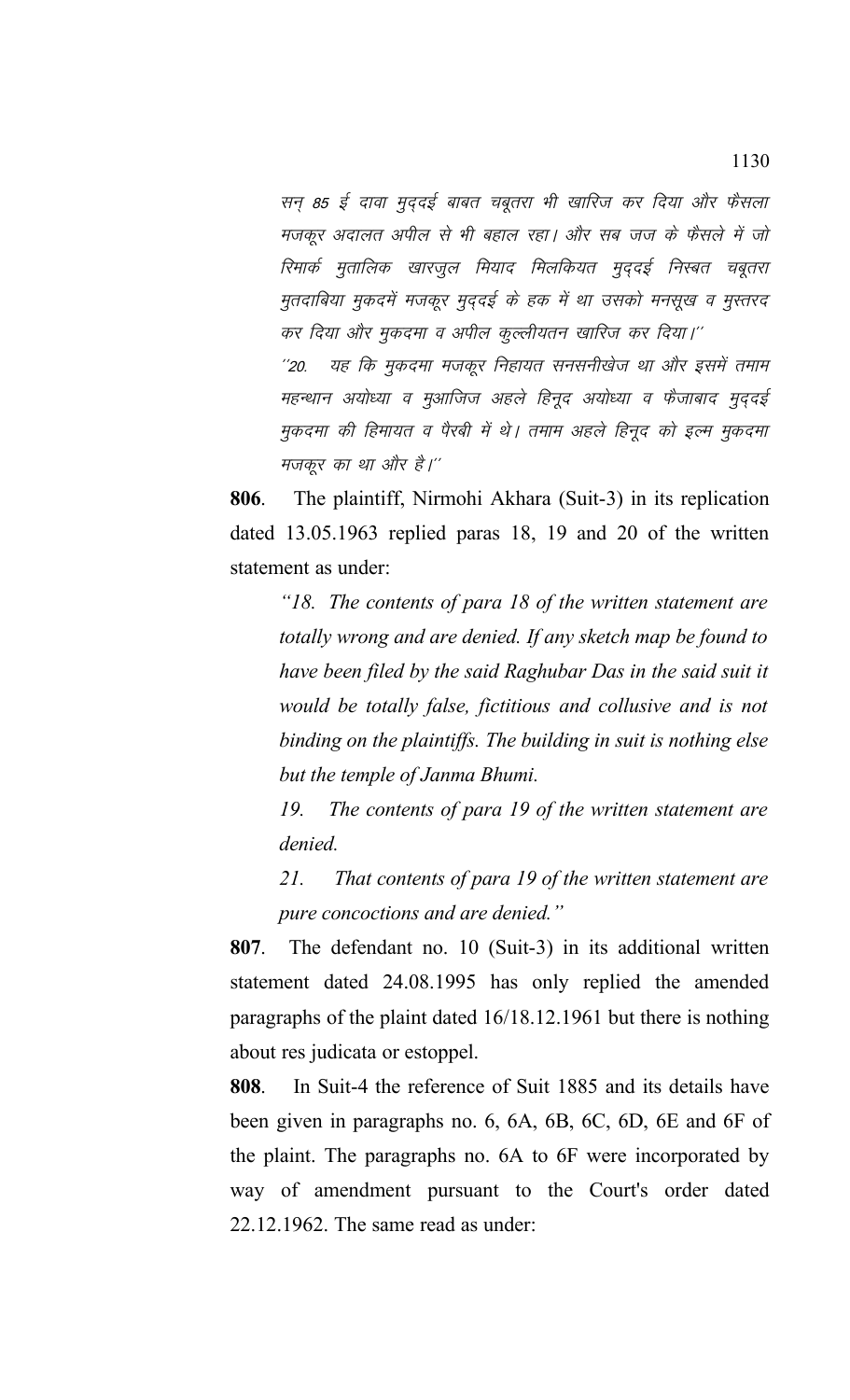*"6. That in 1885, one Mahant Raghubar Dass alleging himself to be the Mahant of Janam Asthan instituted a suit (Original Suit No. 61/280 of 1885) against the Secretary of State for India in Council and Mohammad Asghar, Mutawalli of the Babri Mosque, for permission to build a temple on the Chabutra 17' x 21' mentioned in para 5 above, in the court of the learned Civil Judge, Faizabad which was dismissed and the appeal from the said decree was also dismissed by the learned District Judge, Faizabad (Civil Appeal No. 27 of 1885). In the sketch map filed alongwith the plaint in Suit No. 61/280 of 1885 the entire building, with the exception of the Chabutra 17' x 21' was admitted to be mosque and was shown as such.* 

*6A. That the cause of action for the suit in Suit No. 61/280 of 1885 in the Court of the Civil Judge, Faizabad, arose on the refusal of the Dy. Commissioner of Faizabad on the representation of some Muslims to grant permission to Mahant Raghubar Dass, Mahant of Janam Asthan for the construction of a temple on the ground that a temple could not be permitted to be built on land adjoining the mosque (meaning thereby the Babri Masjid).*

*6B. "In that suit Regular Suit No. 61/280 of 1885 of the Court of Civil Judge, Faizabad Mahant Raghubar Dass was suing on behalf of Himself, on behalf of Janam Asthan, and on behalf of the whole body of persons interested in Janam Asthan and Mohd. Asghar, Mutawalli of the Babri Masjid was made a defendant."* 

*6C. Mohammad Asghar Defendant Mutawalli of Babri Masjid contested the suit inter-alia on the ground that the land on which the temple is sought to be built is not the*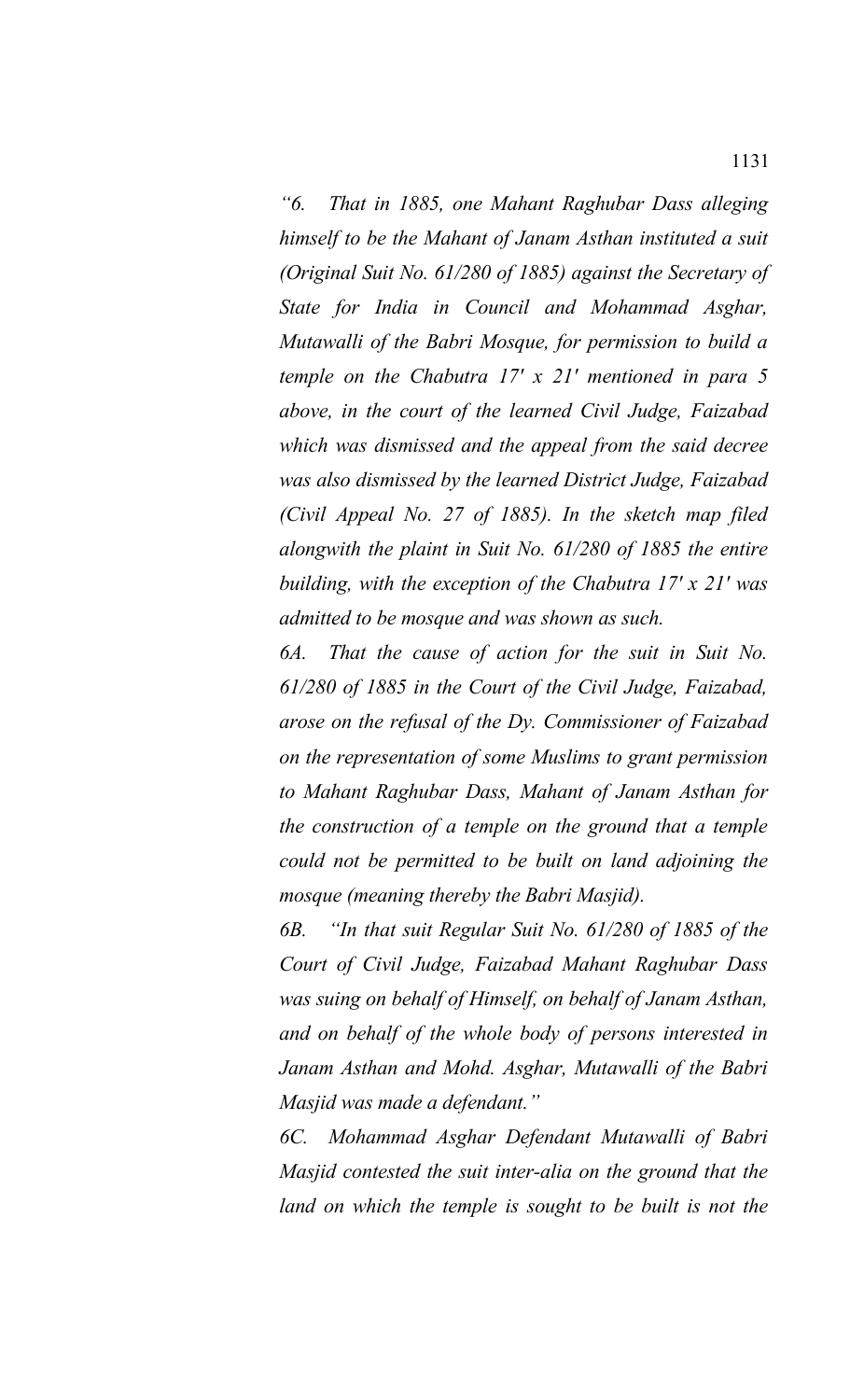*property of the plaintiff or of the Asthan, that the said land lies within the Ahata of Babari Masjid and is the property of the Masjid.* 

*6D. That in the suit mentioned above the matter directly and substantially in issue was:-*

- *(i) the existence of the Babari Masjid.*
- *(ii) the right of the Hindus to construct a temple on land adjoining the Masjid.*

*The existence of the mosque was admitted by the plaintiff in that suit and the Suit of the plaintiff was dismissed on the further ground of public policy.* 

*6E. If the building was not a masjid but a temple as alleged in the present suit the matter might and ought to have been pleaded by Mahant Raghubar Dass in the former suit (suit No. 61/280 of 1885 mentioned above) and shall be deemed to have been a matter directly and substantially in issue in that Suit and the plea that the building is not a Masjid but a temple cannot be raised in the present suit. For the reasons mentioned above the decision in the former suit operates as res judicata in the present Suit.*

*6F. That on the admission contained in the plaint of Regular Suit No. 61/280 of 1885 mentioned in the preceding paragraphs it must be taken an established fact that the building now claimed by the Hindus as the temple of Janam Asthan was and is a mosque and not a temple."*

**809**. The defendants no. 1 and 2 (Suit-4) in written statement dated 12.03.1962 have replied para 6 of the plaint in para 6 of the written statement as under:

*"6. That the defendants No. 1 and 2 has no knowledge of*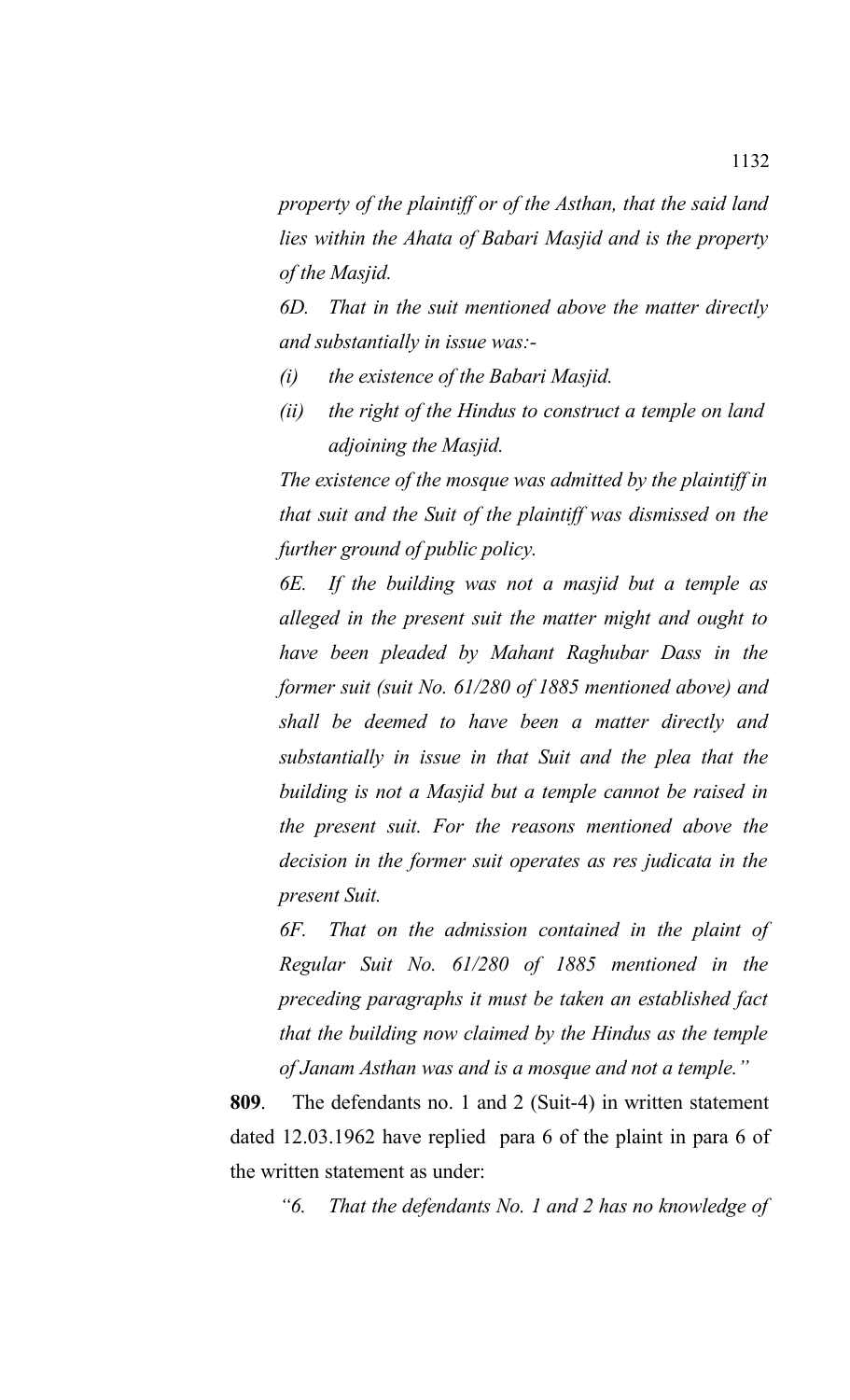*the facts mentioned in para 6 of the plaint, hence the para 6 is denied."*

**810**. Another written statement dated 25.01.1963 of defendants no. 1 and 2 also contained reply of paras 6A to 6F of the plaint in para 6 of the written statement which reads as under:

*"6. That the defendant no. 1 has no knowledge of the facts mentioned in para 6 of the plaint, hence the para 6 is denied. The additional paras added by the amendment as A to P.F. are wrong and denied see further pleas."*

**811**. The defendants no. 3 and 4 (Suit-4) i.e. Nirmohi Akhara and its Mahant Raghunath Das in their written statement dated 22.08.1962 have replied para 6 of the plaint in para 6 of the written statement as under:

*"6. The contents of para 6 of the plaint are denied. The answering defendants are not aware of any suit having been filed by any person known as Mahant Raghubar Dass styling himself to be the Mahant of Janam Asthan. Janam Asthan is situate in the north of temple of Janam Bhumi across the road passing between Janam Bhumi and Janam Asthan. Any sketch map filed by the said Raghubar Dass along with the alleged plaint would be false and fictitious and is not binding on the answering defendant."*

**812**. After the amendment of plaint and insertion of para 6A to 6F the defendants no. 3 and 4 (Suit-4) in their additional written statement dated 25.01.1963 have replied the said paragraphs as under:

*"37. The contents of paragraphs 6A to 6D of the plaint are denied. Even if it were proved that any person known as Mahant Raghubar Dass made any admissions or statements or averments in the said suit the answering*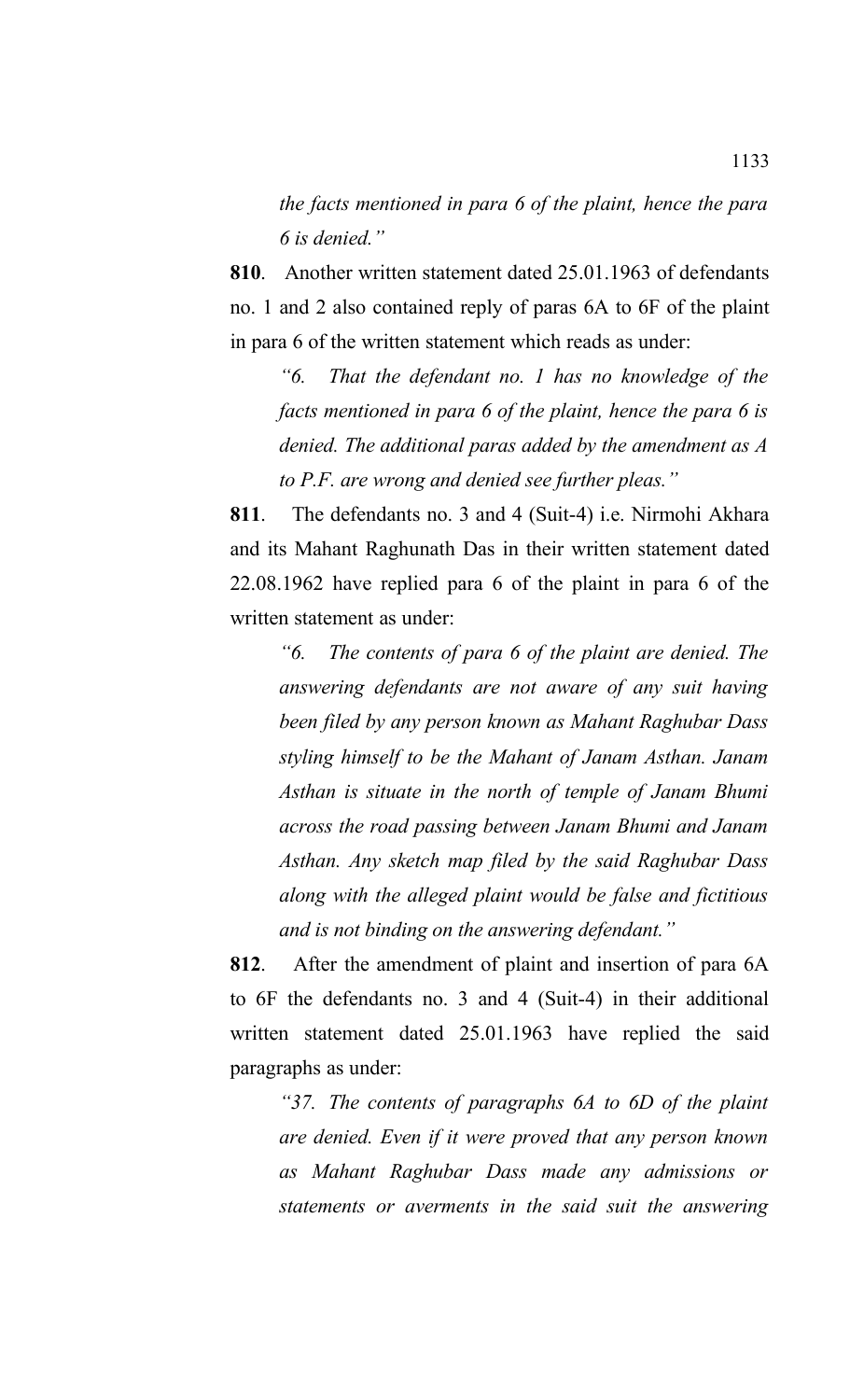*defendants are not bound by the same and their title and interest in the temple of Janam Bhoom can in no way be affected."* 

*"38. The contents of paragraph 6E are denied. The building in dispute in the present suit is certainly a temple and not a mosque. The decision if any in the above noted suit of 1885 cannot and does not operate as Resjudicata in the present suit, nor is the said decision any piece of evidence in the present suit."*

*"39. The contents of para 6-F of the plaint are denied. The building in question in the present suit is a temple of Janam Bhoom and not a mosque as alleged by the plaintiff."*

*"40. That the contents of paragraphs 6A to 6E do not form part of pleading but contain argument and references to evidence."*

*"41. That the answering defendants do not derive any title from the said Mahant Raghubar Dass of suit no. 61/280 of 1885 and are not bound by any actions or conduct of the said Reghubar Dass in the said suit."*

**813**. The defendant no. 3 (Suit-4) in its additional written statement dated 21.08.1995 has said not only something about Suit 1885 but also with respect to some other suits i.e. Regular Suits No. 256 of 1922 and 95 of 1941 in its para 3 which reads as under:

*"3. That contents of amended plaint para 21 A is denied except the factum of demolition. The real fact regarding Sri Ram Chabutara temple, Chhatti Pujan, etc. as narrated above has been concealed and purposely not adverted in this paragraph against the following existing facts and established fact chronologically as follows:*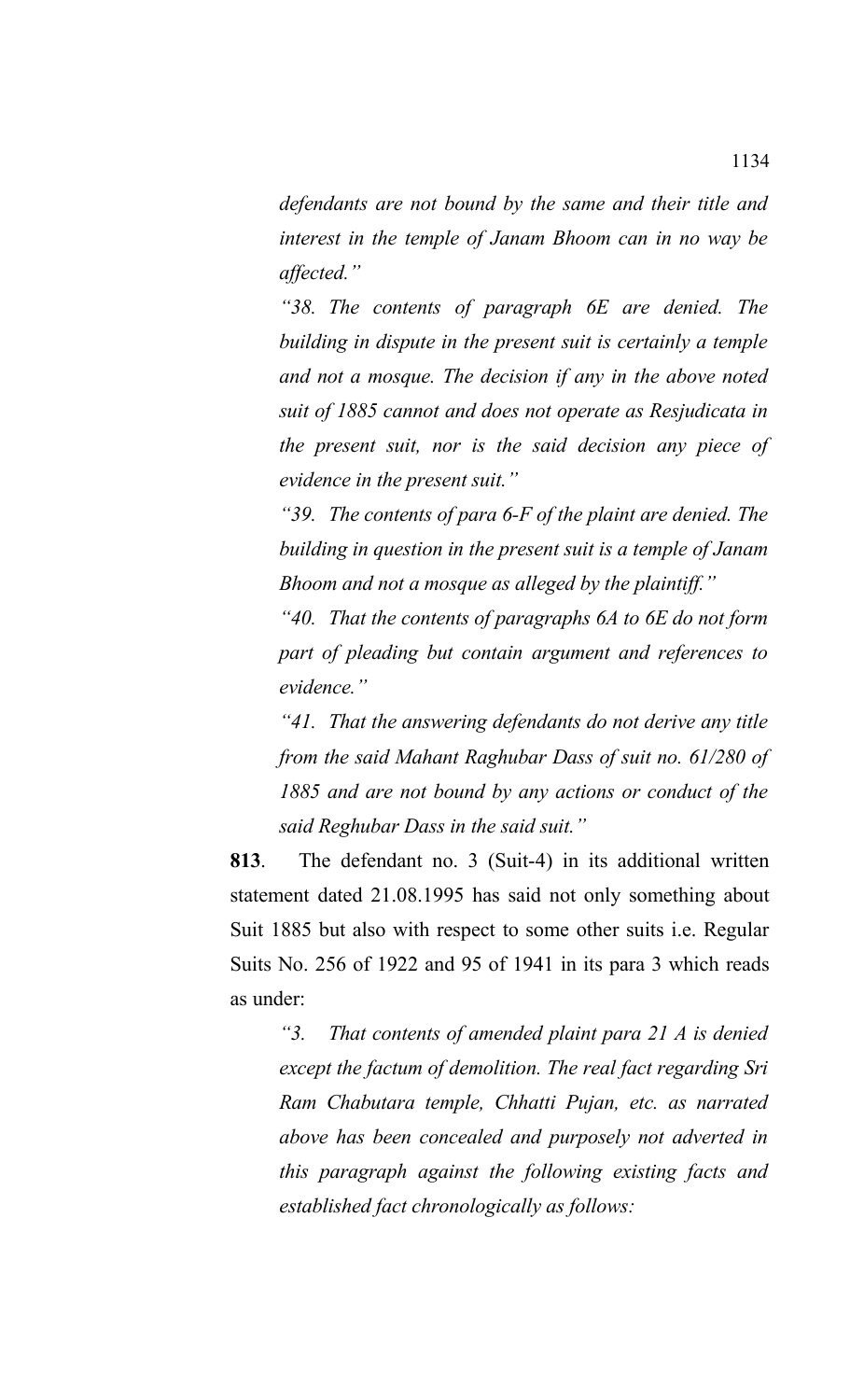- *(1) The sub Judge, Faizabad while holding that 'Charan' (feet) is embosed on the Chabutara which is being worshipped. On a Chabutara over that Chabutara of Idol of Thakurji is installed. The Chabutara is in possession of the defendant no. 3, Nirmohi. The District Judge, vide his judgment while holding that it is most unfortunate that a Masjid should have been built on a land specially held sacred by the Hindues, Judge's judgment.*
- *(2) In Regular Suit No. 256 of 1922 between Mahanth Narottam Das and Mahant Ram Swaroop Das (representing Nirmohi Akhara) with regard to realising dues from the hawkers in the area belonging to the parties following statement was made by the counsel on behalf of Mahant Narottam Das, which reads as under:-*

*"The land marked red in the map was all along parti land till the defendant made the constructions in dispute. The land belongs to the Nazul and the plaintiff as Mahant of the Janam asthan and his predecessor have all along been in possession and has basis of his title on possession. No lease from Nazul has been taken. They have been holding the land under the Iqrarnama from the Shahi times. There has been no settlement decree"*

*Defendant's pleader says:-*

*"I admit para 1 of the W.S. The land never belonged to Nazul department."*

*(3) In a suit No. 95 of 1941 between Mahanth Nirmohi*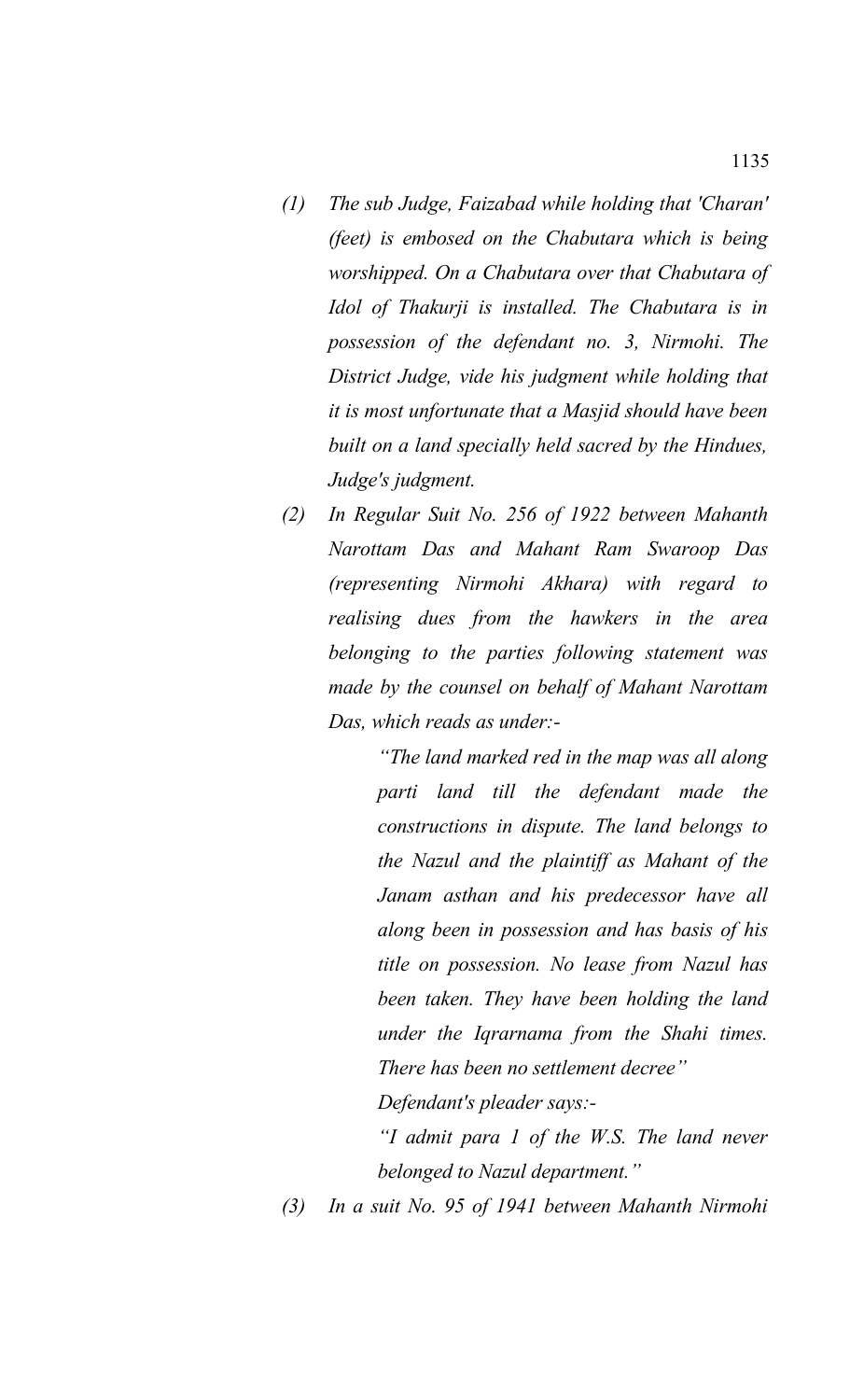*Akhara namely Ram Charan Das and Raghunath Das a commission report was prepared. In the said report at item No. 2 Description of Temple Ram Janam Bhumi belonging to Nirmohi Akhara was specifically mentioned. At item No. 3 of the said report name of Sita Koop belonging to Nirmohi Akhara (Annexure-A)."* 

**814**. Defendant no. 9 (Suit-4) in his written statement dated 28.07.1962 expressed its lack of knowledge about Suit 1885.

**815**. Defendant no. 11 (Suit-4) in his written statement dated 15.02.1990 also has similarly denied paragraphs 6A to 6F of the plaint in paragraphs no. 6A to 6F which read as under:

*"6A. The contents of para 6A of the plaint are not correct and as such are denied.* 

*6B. That the contents of para 6B of the plaint are matter of record in the knowledge of the plaintiff as such not admitted.*

*6C. The contents of para 6C of the plaint are not correct and as such are denied.*

*6D. The contents of para 6D of the plaint are incorrect and as such are not admitted.*

*6E. The contents of para 6E of the plaint are incorrect and as such not admitted.*

*6F. The contents of para 6F of the plaint are not correct and as such are denied."*

**816**. The written statement dated 20.07.1968 has been filed on behalf of Baba Abhiram Das and in para 6 he has replied para 6 of the plaint as under:

*"6. That the answering defendant has no knowledge of the facts mentioned in para 6 of the plaint hence the*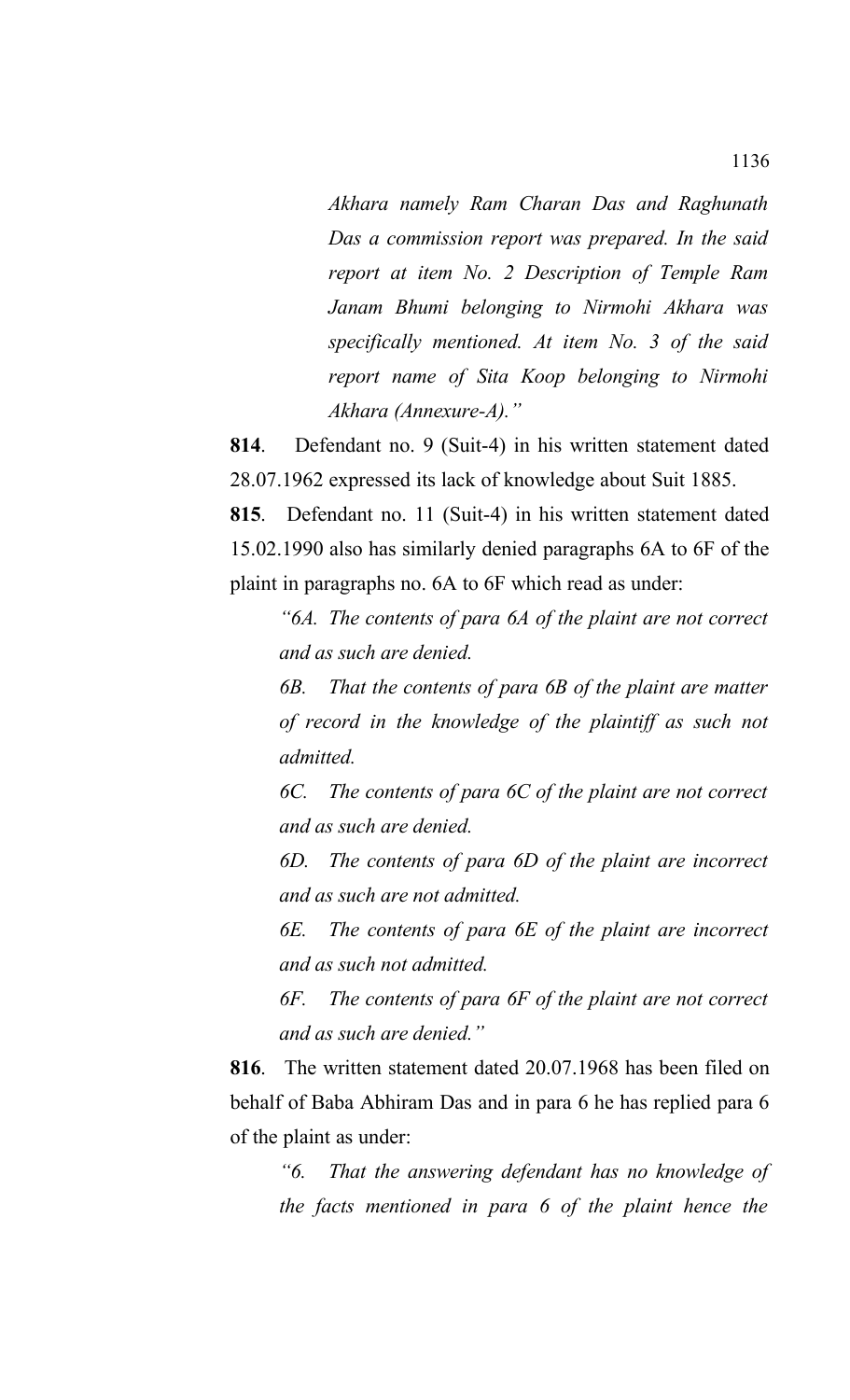*contents of para 6 are denied. The additional paras added by the amendment as A to F are wrong and denied. See further pleas."*

**817**. In the written statement dated 04.12.1989 defendant no. 13 (Suit-4), Dharam Das has replied paras 6 and 6A to 6F of the plaint in paras 6 to 6F as under:

*"6. That in paragraph 6 of the plaint, the fact of the filing of the suit by Mahant Raghubar Das against the Secretary of State for India is not denied, but the rest of the contents of that paragraph are denied. That suit was for permission to erect a permanent temple in place of the then existing structure at the Rama Chabutra. Mohammad Asghar was added later as a Defendant on his own request. It is denied that the alleged 'mosque' at Janmasthan was a 'mosque' or that Mohammad Asghar was its Mutawalli. The result of that suit is wholly irrelevant in the present suit and does not bind the answering Defendant or the Hindus in general or the worshippers of Bhagwan Sri Rama Lala Virajman at Sri Ram Janma Bhumi in particular."* 

*6-A. That the contents of paragraph 6-A of the plaint are denied.* 

*6-B. That the contents of paragraph 6-B of the plaint are denied.* 

*6-C. That the contents of paragraph 6-C of the plaint are denied.* 

*6-D. That the contents of paragraph 6-D of the plaint are denied.* 

*6-E. That the contents of paragraph 6-E of the plaint are denied.*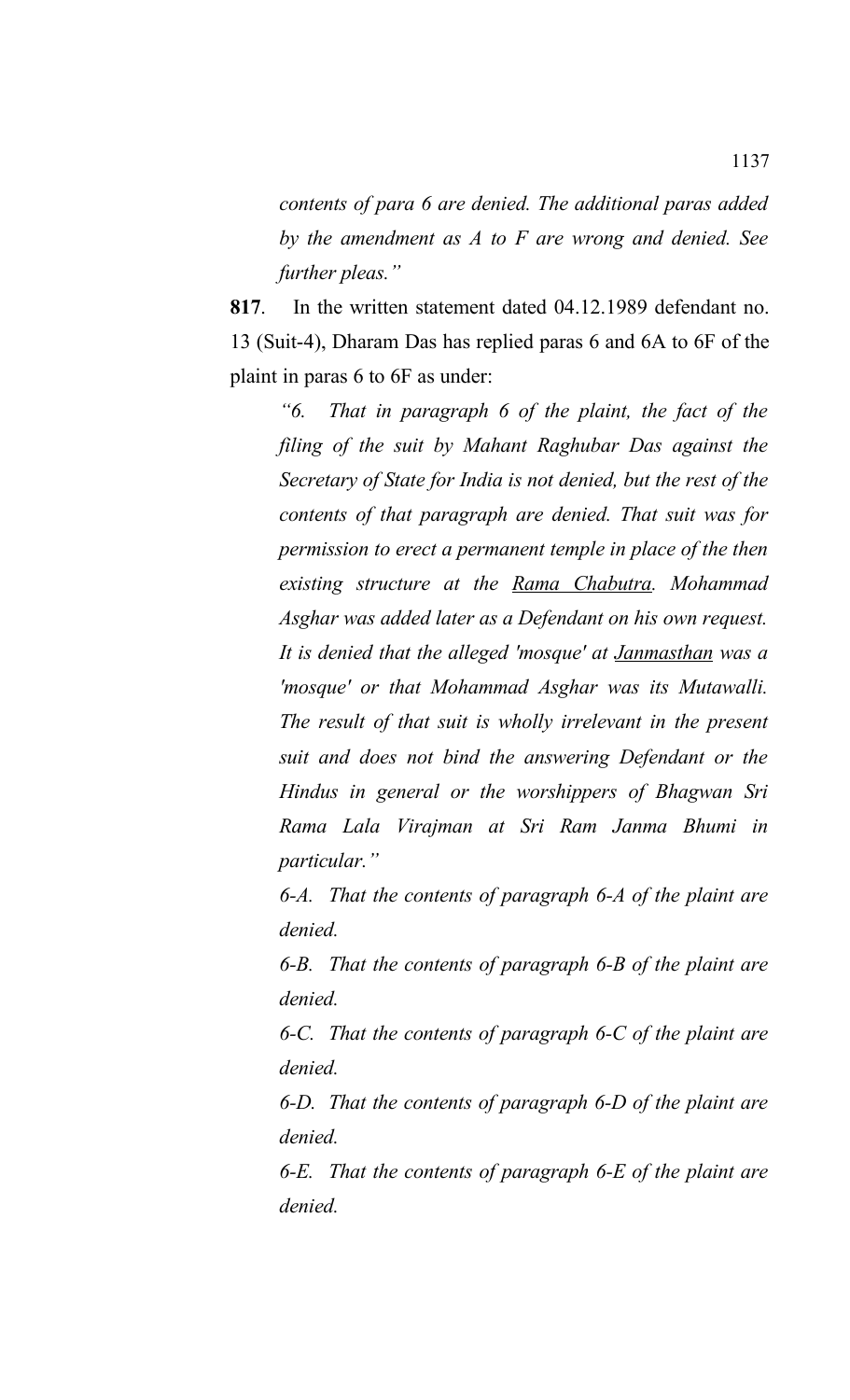*6-F. That the contents of paragraph 6-F of the plaint are denied. It is rather established by the judgments in that suit that Asthan Sri Rama Janma Bhumi, called the Janmasthan, was a sacred place of Hindu worship of Bhagwan Sri Rama, as the incarnation of Lord Vishnu, symbolised by the existence of the objects of worship like the Sita-Rasoi, the Charans, and the Idol of Bhagwan Sri Rama Lala Virajman on the Chabutra, within the precincts of the building at Janmasthan, which was alleged to be a Masjid; and that there was no access to it except through that place of Hindu worship by which it was land-locked. Such a building could not be a Masjid according to the tenets of Islam."*

**818**. In the written statement dated 18/19.07.1969 of defendant no. 18 (Suit-4) the reply is contained in para 6 of the written statement as under:

*"6. Denied. Any statement filed by the said Raghubar Dass along with the alleged plaint would be false and fictitious and is not binding on the answering defendant."*

**819**. The defendant no. 20 (Suit-4), Madan Mohan Gupta has replied para 6 and 6A to 6F of the plaint in para 6 and 7 of his written statement dated 05.11.1989 as under:

*"6. That the contents of paragraph 6 of the plaint are denied. The answering defendants are not aware of any such alleged suit. Any sketch map filed by said Raghubir Das along with the alleged plaint would be fictitious and would not be binding on the answering defendants.* 

*7. That the contents of paragraph 6-A, 6-B, 6-C, 6-E, 6- F of the plaint are denied. The building in dispute is a temple and not a mosque. Any alleged decision cannot and*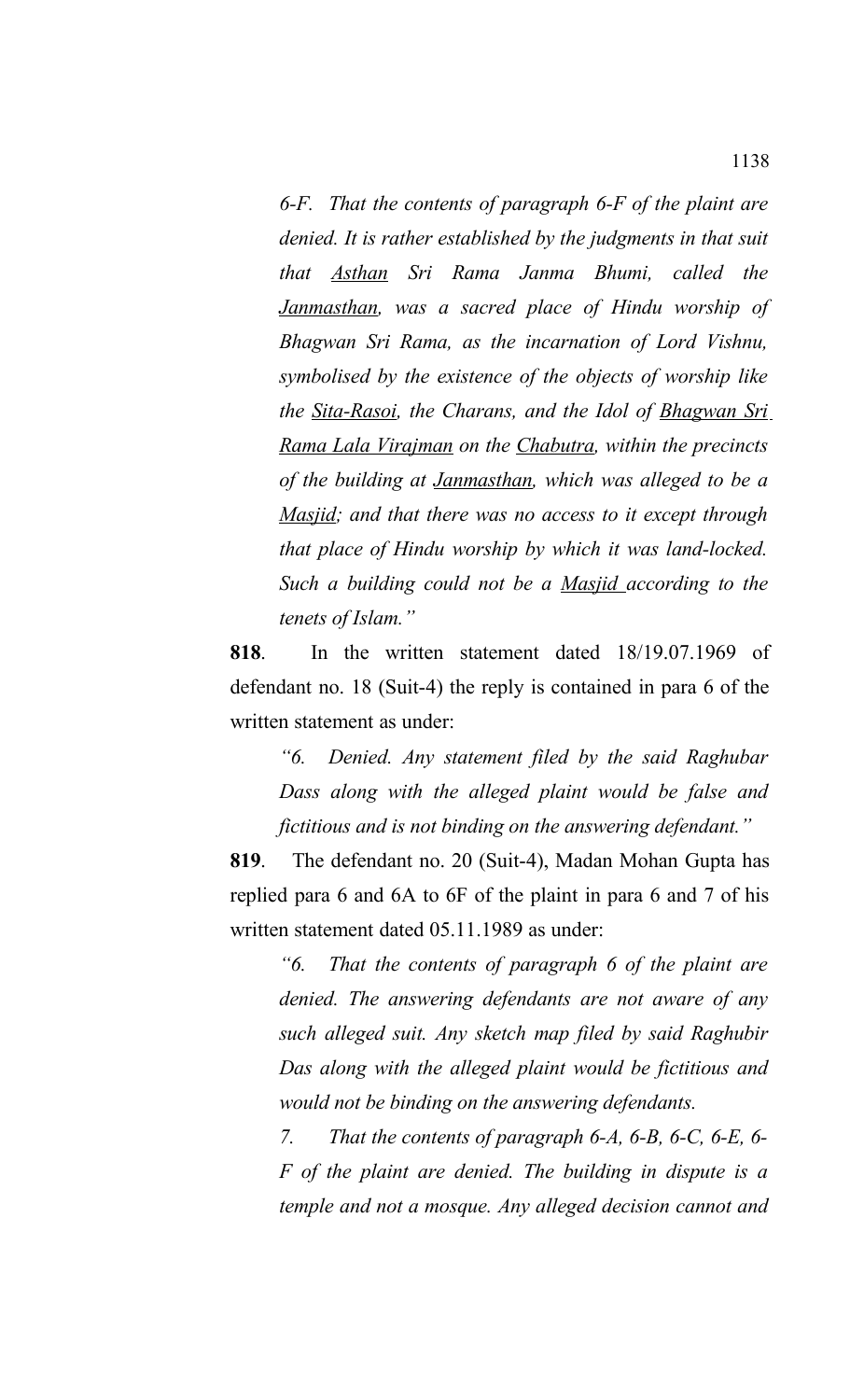*does not operate as res-judicata in the present suit. Neither the answering defendant nor the Hindu Public in general derive any title from the said Mahant Raghubar Das or his representatives and are not bound by their any action or conduct, nor decision in the said suit No. 61/280 of 1985."*

**820**. In Suit-5, the Sunni Central Waqf Board, defendant no. 4 in its written statement dated 26/29.08.1989 has given details of Suit-1885 in para 20 as under:

*"20. That the contents of para 20 of the Plaint are also incorrect and hence denied as stated and in reply thereto it is submitted that there is no deity by the name of Asthan Ram Janam Bhoomi and as a matter of fact there is no said Asthan also within the premises of Babri Masjid.* 

*It is also relevant to mention here that in 1885 Mahant Raghubar Das, Mahant of Janam Asthan of Ayodhya, had filed a suit against the Secretary of State for India in Council and Mohd. Asghar, Mutwalli of the said mosque in the Court of Sub-Judge, Faizabad, in which a site plan had also been annexed alongwith the plaint and in the said site plan the mosque in question was specifically mentioned in the western side of the Chabutra in respect whereof the said suit was filed for permission to erect temple over the said Chabutra. In respect of the said Chabutra the said Mahant Raghubar Das had stated that the temple of Janam Bhoomi was desired to be constructed over there, but the said Mahant could not succeed even in that suit which was ultimately dismissed on 24th December, 1885 by the Sub-Judge, Faizabad, and the appeal filed against the said judgment and decree dated 24th December, 1885 was also dismissed by the District Judge, Faizabad,*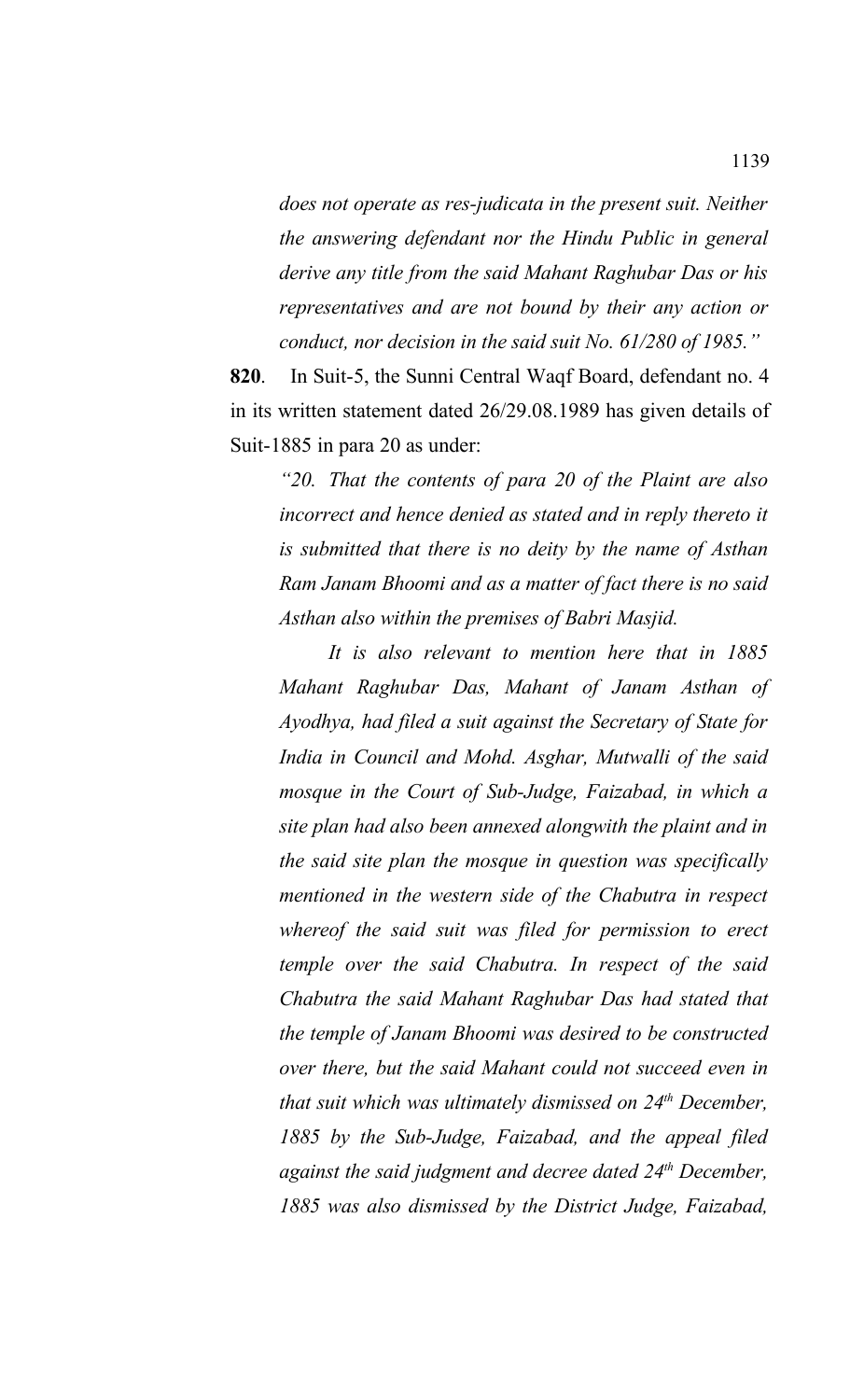*and the Second Appeal filed against the same had also been dismissed by the Judicial Commissioner of Avadh. The aforesaid suit was filed by Mahant Raghubar Das on behalf of other Mahants and Hindus of Ayodhya and Faizabad etc. As such the plaintiffs cannot claim any portion of the Babri Masjid to have been defied or having become a juridical personality by the name of Asthan Ram Janam Boomi and specially so when neither there has been any installation of deity and nor any personification of the same in accordance with tenets of Hindu religion or Law. (It is further submitted that the plaintiffs are even estopped from claiming the mosque in question as the Janam Boomi of Sri Ram Chandraji) as the plaintiffs' predecessors and specially Mahant Raghubar Das had confined his claim to the Chabutra (platform) of 17' x 21' ft. outside the said mosque as being Janam Asthan of Ram Chandraji and also because there already exists another temple known as Janam Asthan temple situate at a distance of less than 100 yards only from Babri Masjid and on its northern side."*

**821**. The defendant no. 5 (Suit-5) Mohd. Hashim in his written statement dated 14/21.08.1989 has raised the plea of estoppel and acquiescence based on Suit-1885 and also Suit No. 57 of 1978 in para 59 of the written statement which reads as under:

*"59. That Ram Janam Sthan Mandir exists in Ayodhya which is quite distinct and separate from the premises in question. Mahant Raghubar Das of Ram Janam Sthan Mandir filed regular suit No. 61/280 of 1885 for a portion of premises in dispute measuring 17 x 21 feet which was dismissed from the Court of Subordinate Judge, Faizabad*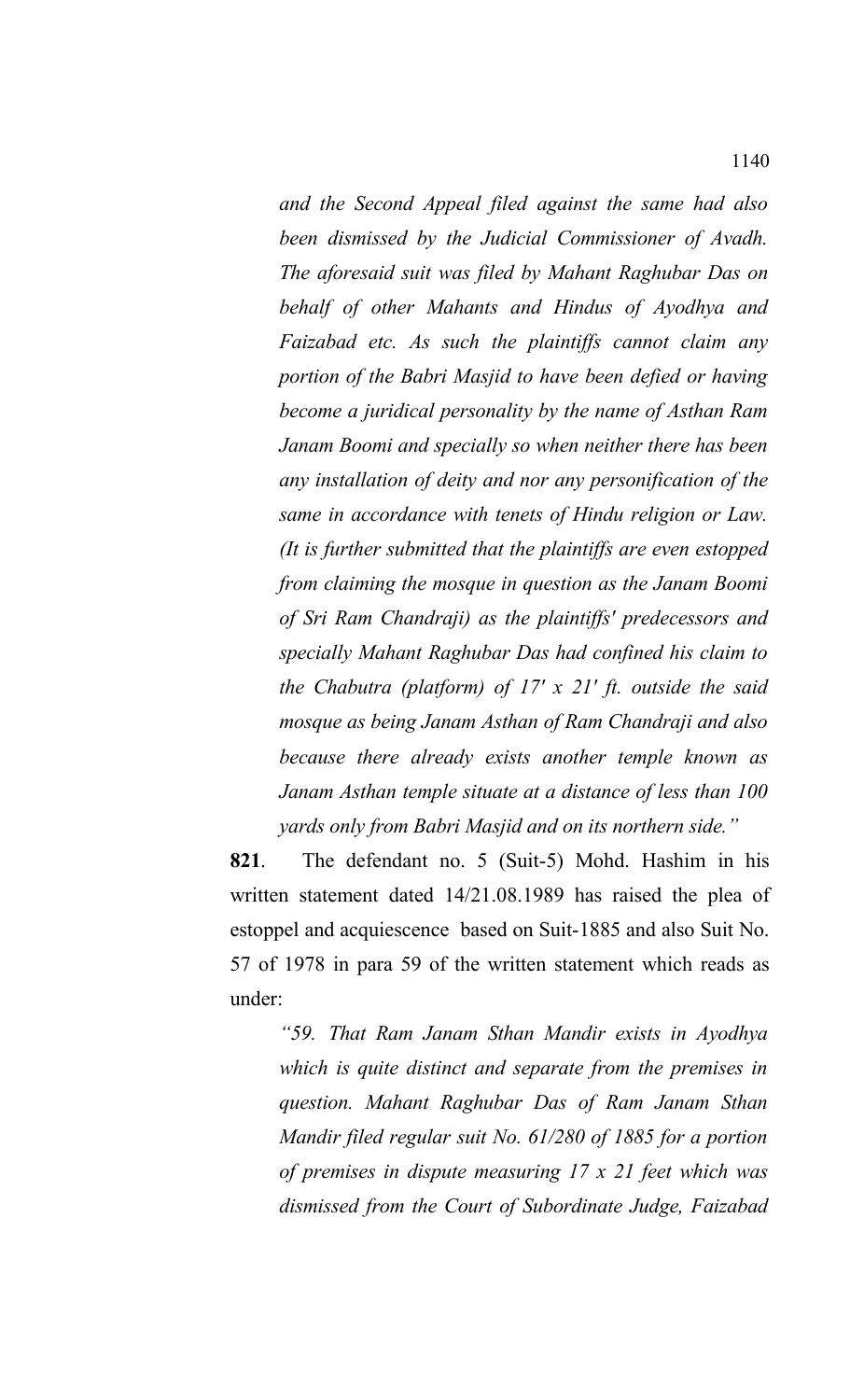*and appeal against the said decree filed by Mahant Raghubar Das was also dismissed from the court of District Judge as well as the Judicial Commissioner, Avadh parallel to Hon'ble High Court. In the said suit the existence of Mosque in question has been very much unequivocally admitted and that admission is binding on the present plaintiffs as well as by estoppel and acquiescence and the said suit was decided with the clear findings that even if any wrong was done in 1528 A.D., that cannot be undone now. The answering defendant factually disputing the statement that any wrong was done by or at the behest of King Emperor Babar is advised to state that said findings operate as resjudicata and the instant suit is barred U/S 11 C.P.C. Besides above regular suit No. 57 of 1978 filed on behalf of and in the name alleged Deity itself for the very property has been dismissed from the Court of Munsif, Faizabad and till this date no step has been taken to set aside that order as such the present suit is liable to be dismissed."*

**822**. The written statement of defendant no. 5 has been adopted by the defendant no. 6 vide its reply dated 21.22.08.1989 (Paper No. 40-A1).

**823**. The pleadings aforesaid caused framing of the issues relating to res judicata, estoppel etc. All the aforesaid issues except issue no.29 (Suit-5) emanates from the Suit No.61/280 of 1885 filed by Mahant Raghubar Das *(hereinafter referred to as "Suit 1885")* which was dismissed by all the Courts upto the level of Judicial Commissioner. Before embarking upon all these issues on merits, it would thus be appropriate to have an idea of what were the pleadings and what has been decided in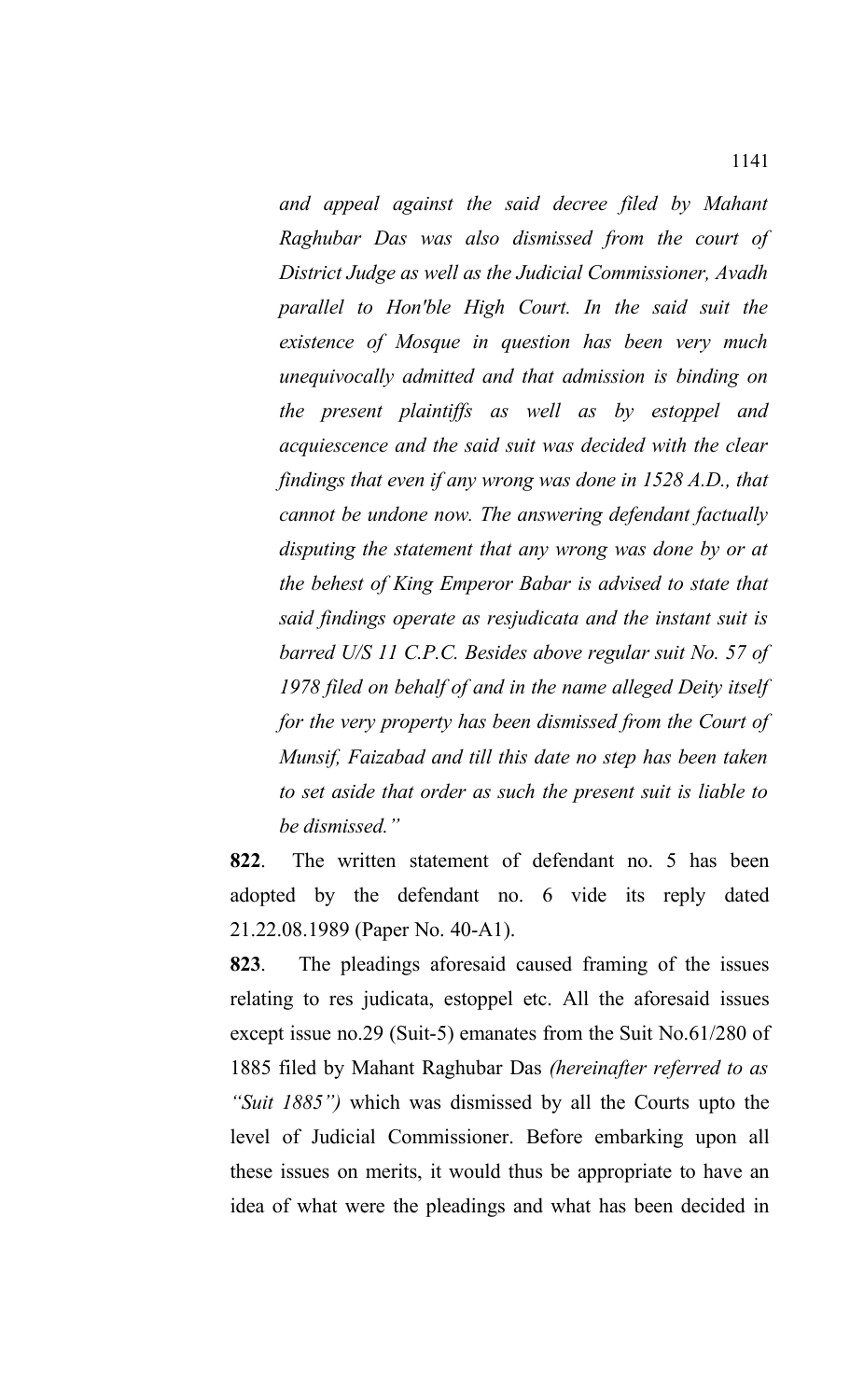Suit 1885.

**824**. A copy of the plaint dated 19.1.1885 in Suit 1885 is Ex.A-22 (Suit-1). It was filed in the Court of Munsif, Faizabad. The plaintiff described himself as "Mahant Raghubar Das, Mahant Janam Asthan at Ayodhya". The sole defendant was described as "Secretary of Council of India". It was an injunction suit i.e. suit for permission for construction of temple. The plaintiff prayed for an injunction to the defendant so as not to restrain him from construction of a temple over a platform (Chabutara), Janam Asthan at Ayodhya, measuring north-17 ft., east-21 ft., south-17 ft. and west 21 ft. He said that market value of the property is not ascertainable, therefore, the court fees under Item 17(6) of 1870 Act of Court Fees has been paid and the position of the site is clear from the appended map.

**825**. The plaint had five paragraphs. In brief, it stated that Janam Asthan at Ayodhya in Faizabad city is a Holy place of great reverence and religious importance. The plaintiff is the Mahant of this place of worship. The Chabutara Janam Asthan east-west 21 ft. and north-south 17 ft. has Charan Paduka embedded and a small temple which is worshipped. The Chabutara is in possession of the plaintiff. Due to lack of any building thereon it caused serious difficulty in every season to plaintiff and the worshippers. Construction of a temple on the said Chabutara would not cause any prejudice to anyone but give relief to the plaintiff, worshippers and travellers. In March or April 1883 due to objection by Muslims, the Deputy Commissioner, Faizabad obstructed construction of temple whereupon the plaintiff submitted an application to the local Government but received no reply. Thereafter a notice dated 18.8.1884 under Section 424 C.P.C. sent to the Secretary, Local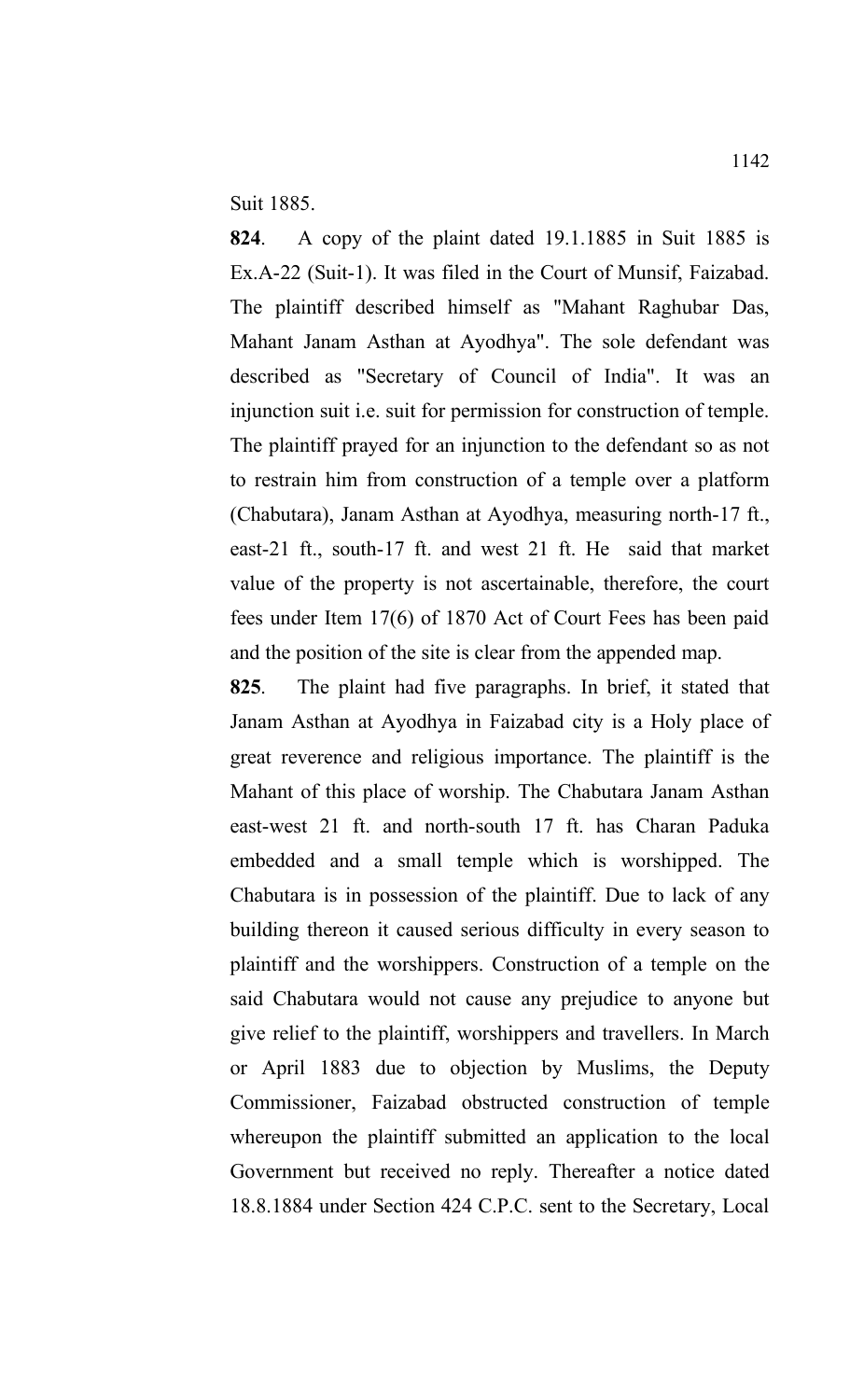Government but thereon also, no reply was received which had given a cause of action to file the suit. In para 5 of the plaint it was mentioned that a responsible citizen is entitled to construct a building as he likes on a place which he own and is in his possession. The Government and Court is also under a duty to protect the public and help them in peaceful enjoyment of their rights, therefore, an appropriate relief be given by retraining the defendant from obstructing the aforesaid construction and not to create any obstruction, objection etc. and also pay cost of the suit.

**826**. All the paragraphs of the plaint were verified on personal knowledge and belief by Raghubar Das, Mahant Janam Asthan, Ayodhya, the plaintiff. A map was appended with the plaint showing a three-domed structure termed as "Masjid" within a railing boundary having one entrance gate on the eastern wall and one barbed window. This is in fact, the "inner courtyard" portion. Outside thereof, on the south-east side, a "Chabutara" is shown of the size of 17 X 21 ft. and on the north-west side of the outer courtyard a place known as "Sita Chulha" had been shown. On the outer boundary wall, on the northern side and eastern side one gate each is shown.

**827**. The suit of 1885 was initially filed impleading only Secretary, Council of India as defendant. Thereafter, one Mohd. Asghar filed an impleadment application which was allowed and he was impleaded as defendant no.2. He claimed himself the Mutwalli of Babri Mosque. He filed a written statement dated 22.12.1885 (Ex.A-23, Suit-1). This written statement also has five paragraphs. He averred in the written statement that the Emperor Babar created Royal Waqf by constructing Masjid and on the upper side of the mosque compound, and above the door,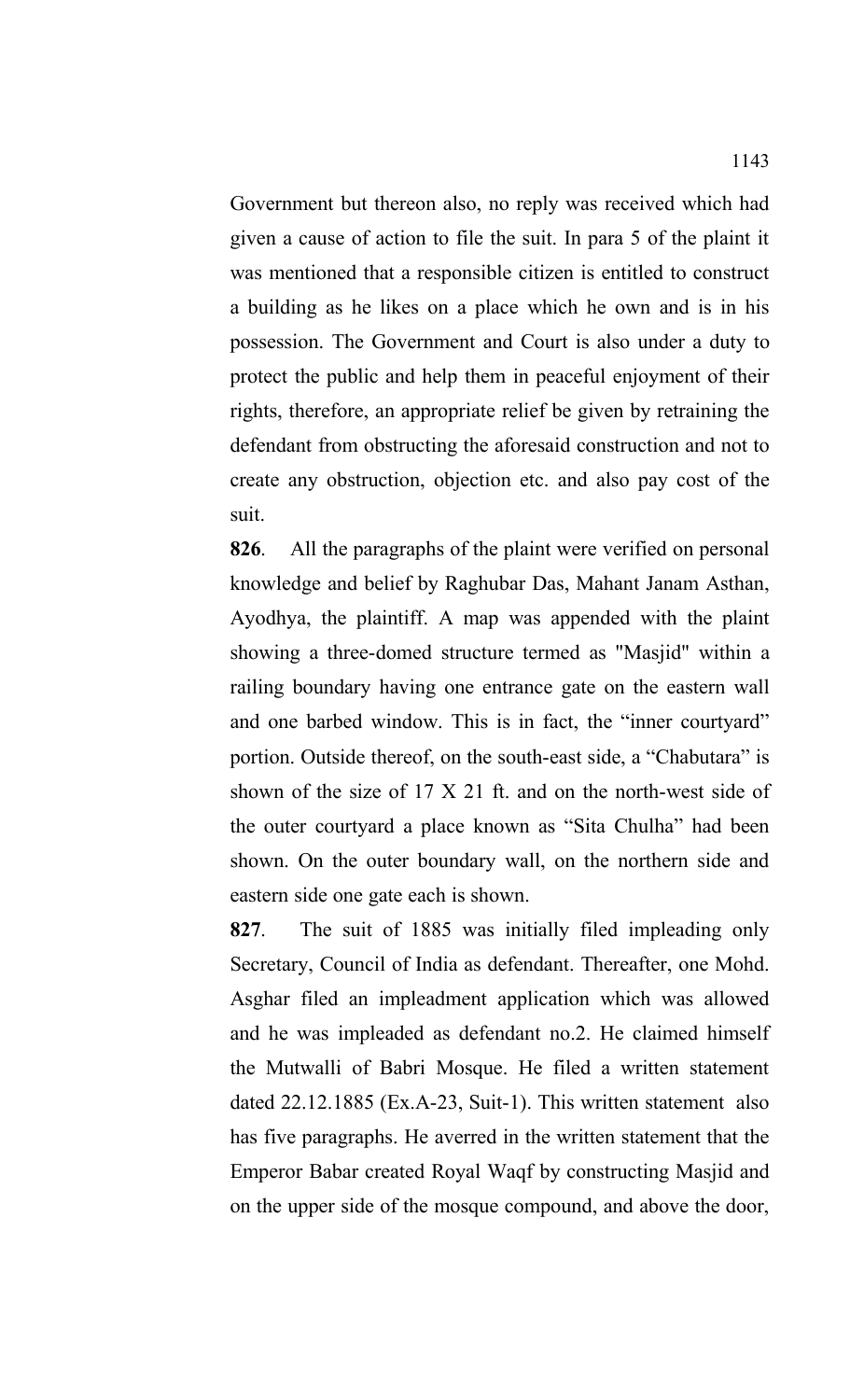the word 'Allah' was got inscribed. He also declared some grant for its maintenance. This would mean that the premises would not remain in the ownership of anyone else, once a Waqf is created since the land vests in Almighty. No permission was ever granted by the Emperor or his successor or representative to anyone for use of the land in the compound of the mosque on which Chabutara existed. No such permission was given to the plaintiff. He cannot be the owner of the said land. No evidence, document or Emperor's permission has been shown in support of the claim of the ownership on the said Chabutara. In the absence of the claim based on ownership no one has any right in law or otherwise to construct a temple on such land. If somebody visits a mosque compound and pay respect, that would not result in conferring ownership upon him. There was no Chabutara from the date of construction of mosque till 1856. It was constructed in 1857 though for its removal, complaint was filed. No right of ownership would be available to the plaintiff on the aforesaid land merely for the reason that there is a Chabutara, and, whenever attempt was made to trespass the mosque area, complaint used to be made to the Government. One Faqir raised a hut which was removed on complaint. The justice required that in the absence of any material with respect to the ownership of the land in question for 368 years and even from 1857, the plaintiff has no right to construct the temple. The plaintiff is mistaking himself as the owner of Chabutara. He has no right to construct temple thereon. Without the right of ownership no such construction can be made.

**828**. The trial court also obtained a Commissioner's report dated 6.12.1885 prepared by Sri Gopal Sahai, Amin, showing a spot map of the entire premises. A copy of the Commissioner's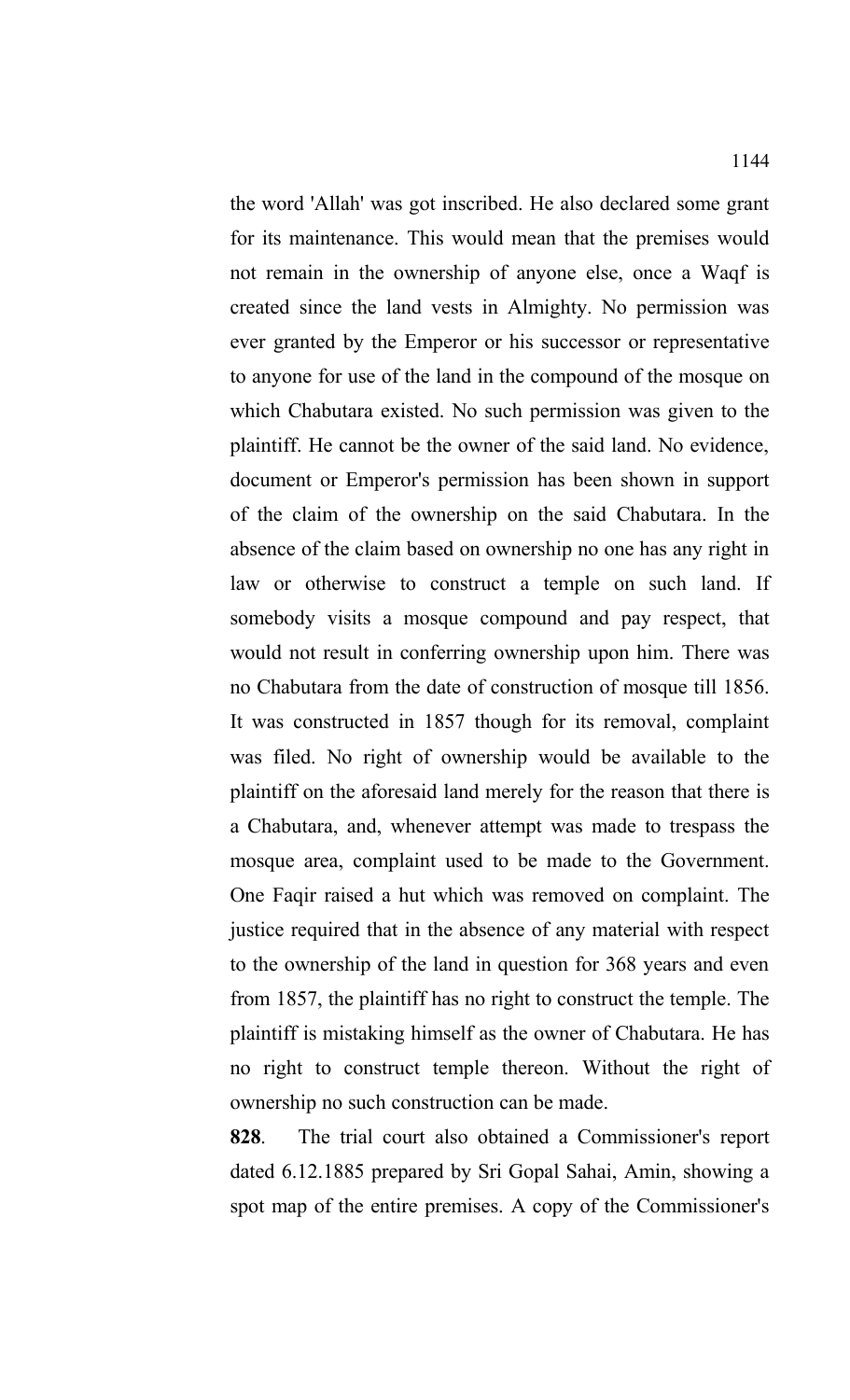report dated 6.12.1885 is Ex.A-24 (Suit-1) and the spot map submitted by the said Commissioner is Ex.A-25 (Suit-1).

**829**. The suit was tried and decided by Sri Hari Kishan, Sub-Judge, Faizabad vide judgment dated 24.12.1885. A copy of the judgment is Ex.A-26 (Suit-1). A perusal thereof shows that on behalf of the Secretary of the State of Indian Council, a written statement was also filed contending that there is no cause of action for filing the suit since the plaintiff has not been evicted from Chabutara and even otherwise, the suit is barred by limitation. The plaintiff has no right to seek any relief.

**830**. The Court framed six issues as under:

- 1. Whether stamp fee is sufficient ?
- 2. Whether the suit is within limitation ?
- 3. Whether there exists no cause of action ?
- 4. Whether the relief as sought is legal or contrary to law ?
- 5. What is the area of Chabutara, i.e., its measurement ?
- 6. Who own and possess the said Chabutara ?

**831**. The plaintiff in support of his case filed a copy of Oudh Gazetteer, page 7 issued by the Government containing transliteration of "Ayodhya Mahatmya" published by the Journal Asiatic Society.

**832**. On behalf of defendants, a number of documents were filed which need not be mentioned in detail hereat. The trial court held that stamp paid was sufficient, suit is not barred by time, there was a cause of action for filing the suit, the size of Chabutara shown in the map was correct and there is no dispute. However, the two important issues, namely, issues no. 4 and 6 were dealt with by it differently. So far as issue no.6 is concerned, the trial court held that the Chabutara is in possession of the plaintiff which is not disputed by the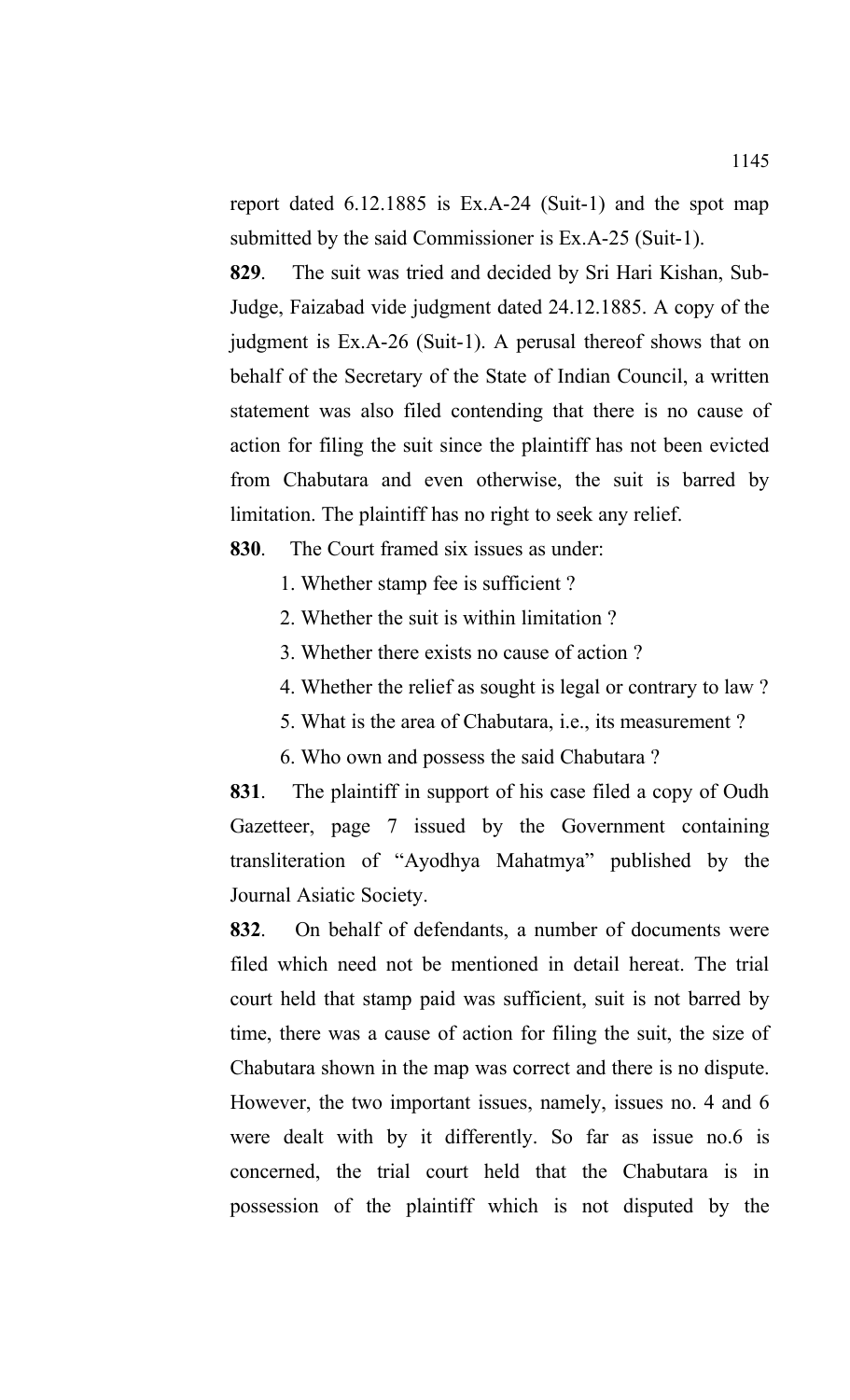defendant no.2 Mohd. Asghar. To prevent any dispute between Hindu and Muslims, the area was divided by railing wall, separating the domed structure from the outer courtyard where Chabutara existed, which is well accepted to the parties. He said that the Government gazetteer verified the fact that there was a serious riot in 1855 between Hindus and Muslims as a result whereof the wall was erected, dividing the constructed building from Chabutara so that Muslims may offer prayer inside and Hindus outside. This means that the outer side alongwith the Chabutara is in possession of the plaintiff and Hindu people. Since the area to visit Masjid and temple is the same but the place where the Hindus offer worship, is in their possession, therefore, there cannot be any dispute about their ownership also.

**833**. On issue no.4 the trial court held that the relief sought is not contrary to law since the person who is owner and in possession of a place can make construction on his premises which is in his possession. But since in the vicinity there is a wall of a mosque whereon the word 'Allah' is inscribed and at such a place if the temple is constructed, it may cause serious dispute between Hindu and Muslims and any permission for construction of temple at such a place is likely to create a law and order problem, therefore, no such permission can be granted. The suit was accordingly dismissed.

**834**. A Civil Appeal No. 27 of 1885 was filed by Mahant Raghubar Das in the Court of District Judge, Faizabad and a cross objection was filed by Mohd. Asghar, defendant no. 2 against the finding of the trial court in respect to issue no. 6 in so far as it held the plaintiff, owner of the land in question, i.e., Chabutara. This appeal was decided by Sri F.E.A. Chamier,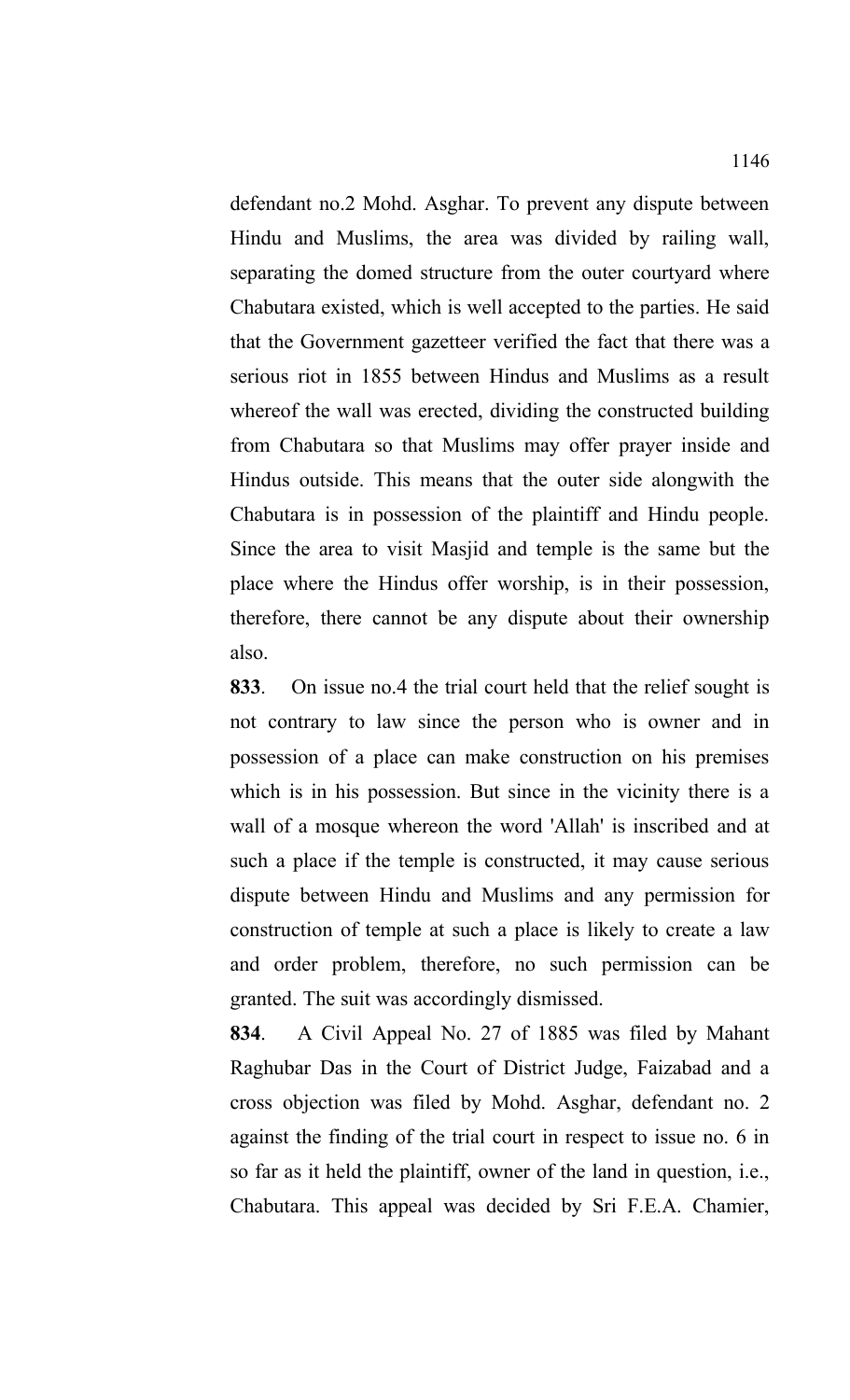District Judge, Faizabad vide judgement dated 18/26.03.1886 (Ex. A-27, Suit-1). He dismissed plaintiff's appeal. So far as the cross objection of Mohd. Asghar are concerned, the finding of the trial court to the extent it had held plaintiff as owner of the land in dispute, was declared redundant and consequently directed to be expunged from the judgement of the trial court. Accordingly the following part of the judgement of Trial Court was expunged:

*"Bahar Ke Darje Ki Araji Mai Chabutara Makbooza Mudai Wa Hindu Logon Ki Hai.- Go Us Mukam Par Jahan Ahle Hunud Paristish Karte Hai Kadim Kabza Unka Hai Jisase Milkiyat Unke Me Koi Kalam Nahin Ho Sakta Hai."*

**835**. From the judgement of the learned judge deciding the first appeal it appears that he visited the spot on 17.03.1886 and in the light of what he noticed on spot inspection, he recorded certain facts in the judgement, namely the Masjid built by Emperor Babar stands on the border of town Ayodhya west and south and is clear of habitations. He expressed his anguish that it is most unfortunate that a Masjid should have been built on a land especially held sacred by Hindus but as that event occurred 358 years ago he found it too late in the day to reverse the process and said that the parties should maintain status quo. In this light he observed that any interference would cause more harm and damage than benefit. He categorically observed that the only question to be decided in the case is **that the position of the parties will be maintained**. Giving his reason for dismissing the suit he said as under:

*"The reason why this suit is dismissed is that there is no injuria nothing which could give a right of action to the plaintiff."*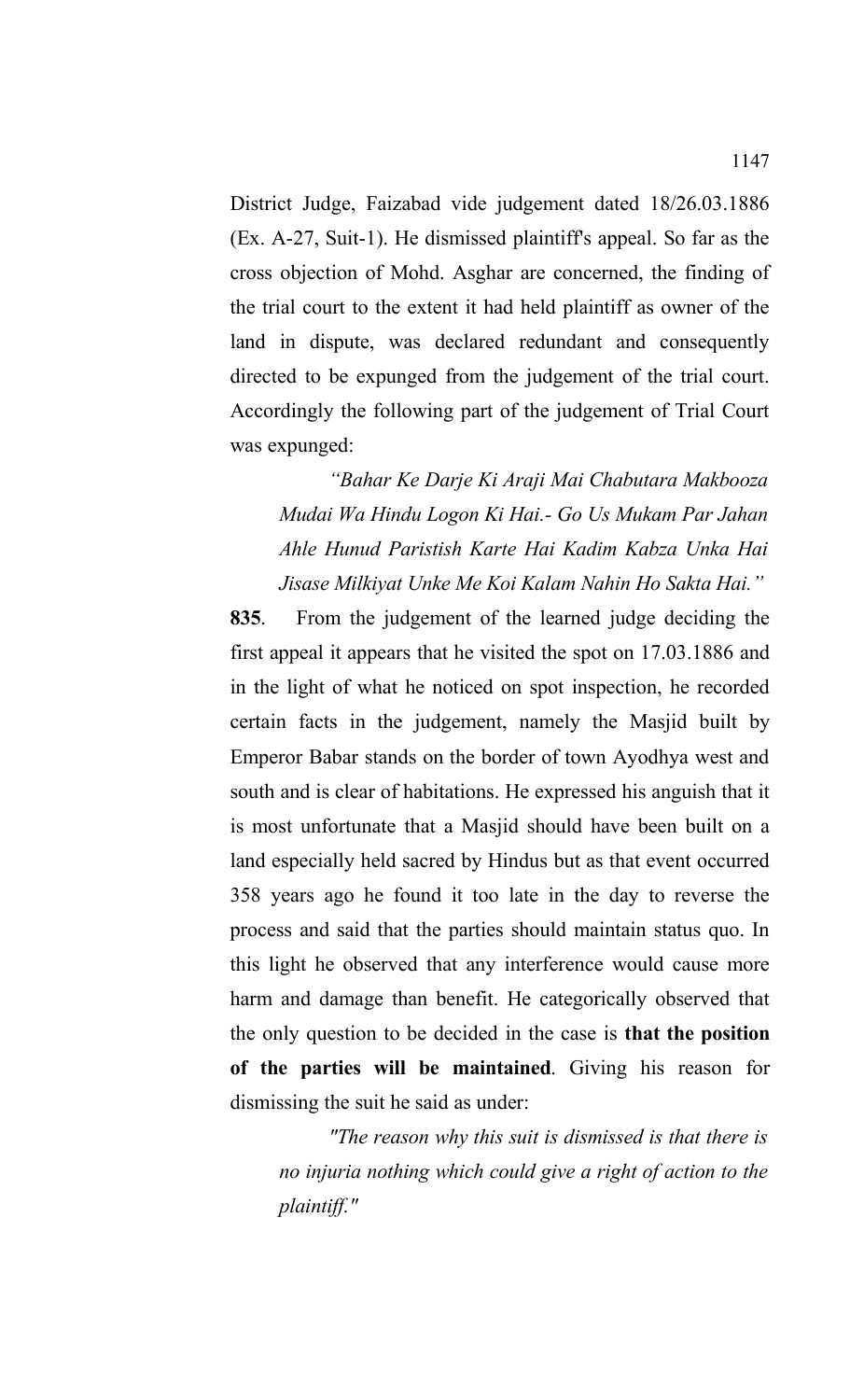**836**. Mahant Raghubar Das took the matter in second appeal (No. 27 of 1886) to the Court of Judicial Commissioner of Oudh. The said appeal was dismissed by Sri W. Young, Judicial Commissioner of Oudh vide judgement dated 01.11.1886 observing:

*"There is nothing whatsoever on the record to show that the plaintiff is in any (illegible) the proprietor of the land in question."*

**837**. The second appeal's judgement of the Judicial Commissioner also says that considering the situation that a mosque was existing in the nearby area for last 350 years which is said to have been constructed by Emperor Babar, who preferred to chose **this holy spot according to Hindu legends as the site of his mosque,** it is a wise step not to allow the parties to disturb the status quo and further that the plaintiff failed to show that he is proprietor of the land in question. The appeal deserved to be dismissed and no warrant for interference with the judgement of the court below.

**838**. Sri Z. Jilani, learned counsel for the plaintiffs (Suit-4) vehemently contended that the judgement of the trial court which has been confirmed up to the level of Judicial Commissioner shows very categorically that the entire area of the "inner courtyard" was mosque used by Muslims for offering Namaz and this finding having not been upset would operate as res judicata against the plaintiffs of rest of the suits. He submitted that the suit 1885 was filed by Raghubar Das designating himself as Mahant Janam Asthan at Ayodhya and, therefore, Suit-5 having been filed by impleading Janam Asthan as one of the plaintiff treating it to be a juridical personality is barred by principle of res judicata and Section 11 C.P.C. He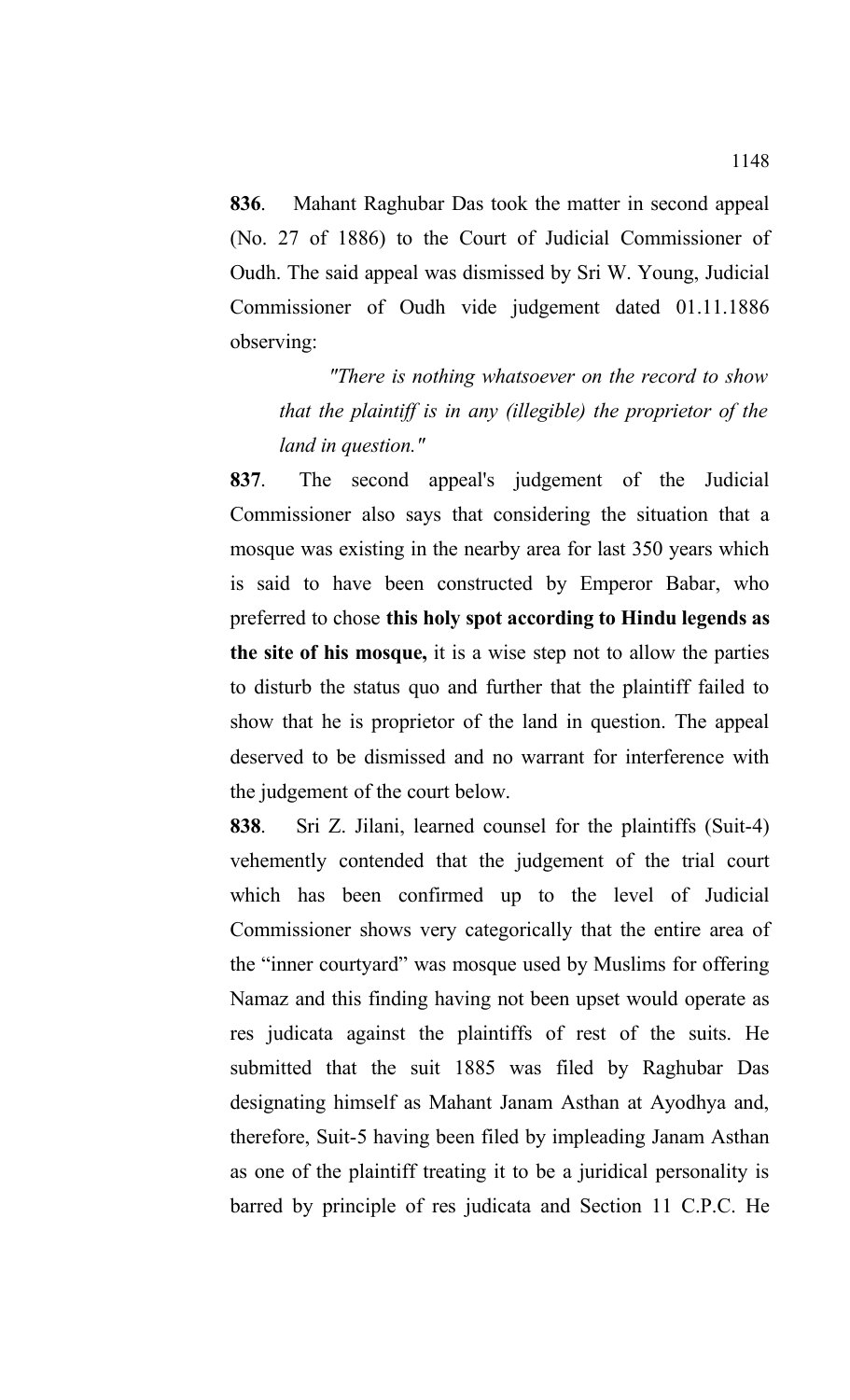further contended that Mahat Raghubar Das filed the above suit for the benefit of the interest of the entire Hindu community and in effect it was in a representative capacity, therefore, a new suit raising similar questions would be barred by resjudicata.

**839**. Sri M.A. Siddiqui, Advocate, submitted that from 1885 and onwards in every litigation the building in the "inner courtyard" was termed and known as "mosque". The parties, therefore, are estopped from contending that no mosque ever existed on the disputed site. Relying on Section 11 and in particular Explanation IV and VI C.P.C., the pleadings and judgements of Suit 1885, he argued that Suit-1 and 5 are barred by res judicata or in any case on the principle of estoppal. He contended that res judicata is not confined to what has been said in Section 11 C.P.C. but also has its scope outside thereof. Some aspects in Section 11 C.P.C. are recognised as common principle of res judicata. He placed reliance on **Talluri Venkata Seshayya and others Vs. Thadikonda Kotiswara Rao and others, AIR 1937 P.C. page 1** and contended that whatever the findings and decision has come in 1885 that is binding and in particular in respect to the following facts:

- 1. Unqualified statement that inner courtyard is Masjid.
- 2. Whatever Mahant Raghubar Das said was on behalf of entire Hindu community.
- 3. Existence of the building of the mosque in the vicinity was the cause for prohibition of construction of temple, therefore, the very fact that any temple was in existence is not correct.
- 4. The entire building was a mosque, is a finding which has attained finality in the litigation of 1885.

**840**. He also placed reliance on **K. Ethirajan Vs. Lakshmi**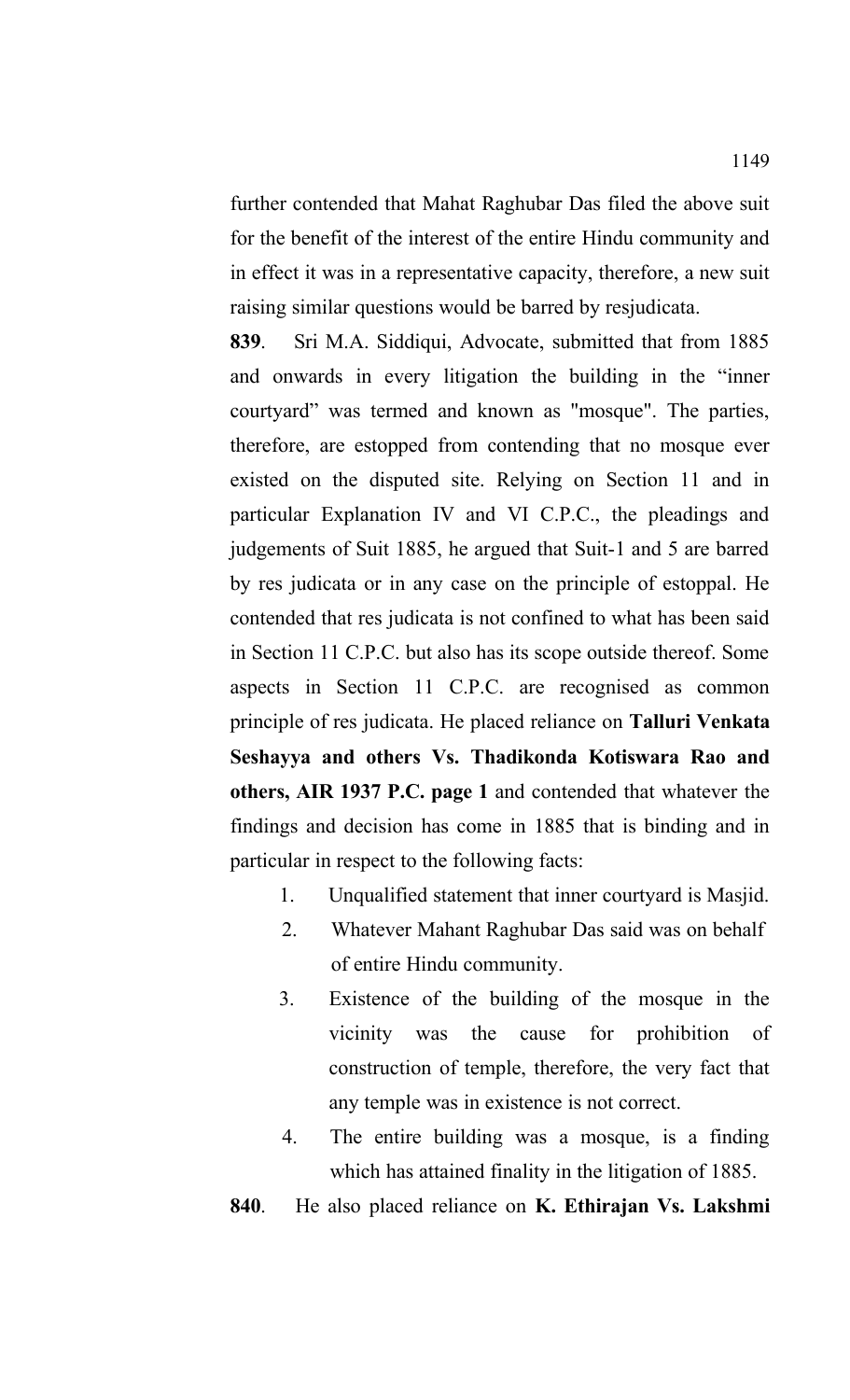**and others, AIR 2003 SC 4295** (paras 10, 17 and 18). He submit that res judicata is a growing subject and is a well recognised principle to avoid vexing a person twice on a matter already decided. Reliance is placed also on **State of Karnataka and another Vs. All India Manufacturers Organization and others, 2006(4) SCC 683** (paras 32, 34, 35, 36, 38, 39, 48, 49 and 50); **Lal Chand Vs. Radha Kishan, AIR 1977 SC 789** (para 19)-**1977(2) SCC 88**; and, **Sulochana Amma Vs. Narayanan Nair, AIR 1994 SC 152** (paras 5, 7 and 8).

**841**. He next contended that, pleaded or not, if parties knew the case, the Court considered and decided, it would operate as res judicata. Reliance is placed on **Midnapur Zamindary Co. Ltd. Vs. Kumar Naresh Narayan Roy and others, AIR 1924 P.C. 144** (para 149); **Krishna Chendra Gajapati Narayana Deo Vs. Challa Ramanna and others, AIR 1932 P.C. 50; Dhan Singh Vs. Jt. Director of Consolidation, U.P. Lucknow and others, AIR 1973 All. 283** and **State of Punjab and others Vs. M/s. Surinder Kumar and Co. and others, AIR 1997 SC 809** (para 5).

**842**. Then he contended that a point which might or ought to be taken if not taken, would operate as res judicata in all subsequent litigation/ subsequent proceedings. Even if a judgement is erroneous, yet, is binding and in support thereof Sri Siddiqui cited **P. K. Vijayan Vs. Kamalakshi Amma and others, AIR 1994 SC 2145** (paras 10, 11, 13 and 14)**; Gorie Gouri Naidu (Minor) and another Vs. Thandrothu Bodemma and others, AIR 1997 SC 808** (para 4)**; Premier Cable Co. Ltd. Vs. Government of India and others, AIR 2002 SC 2418** (para 2) and **Abdul Rahman Vs. Prasony Bai and another, AIR 2003 SC 718** (paras 24, 25, 26 and 31).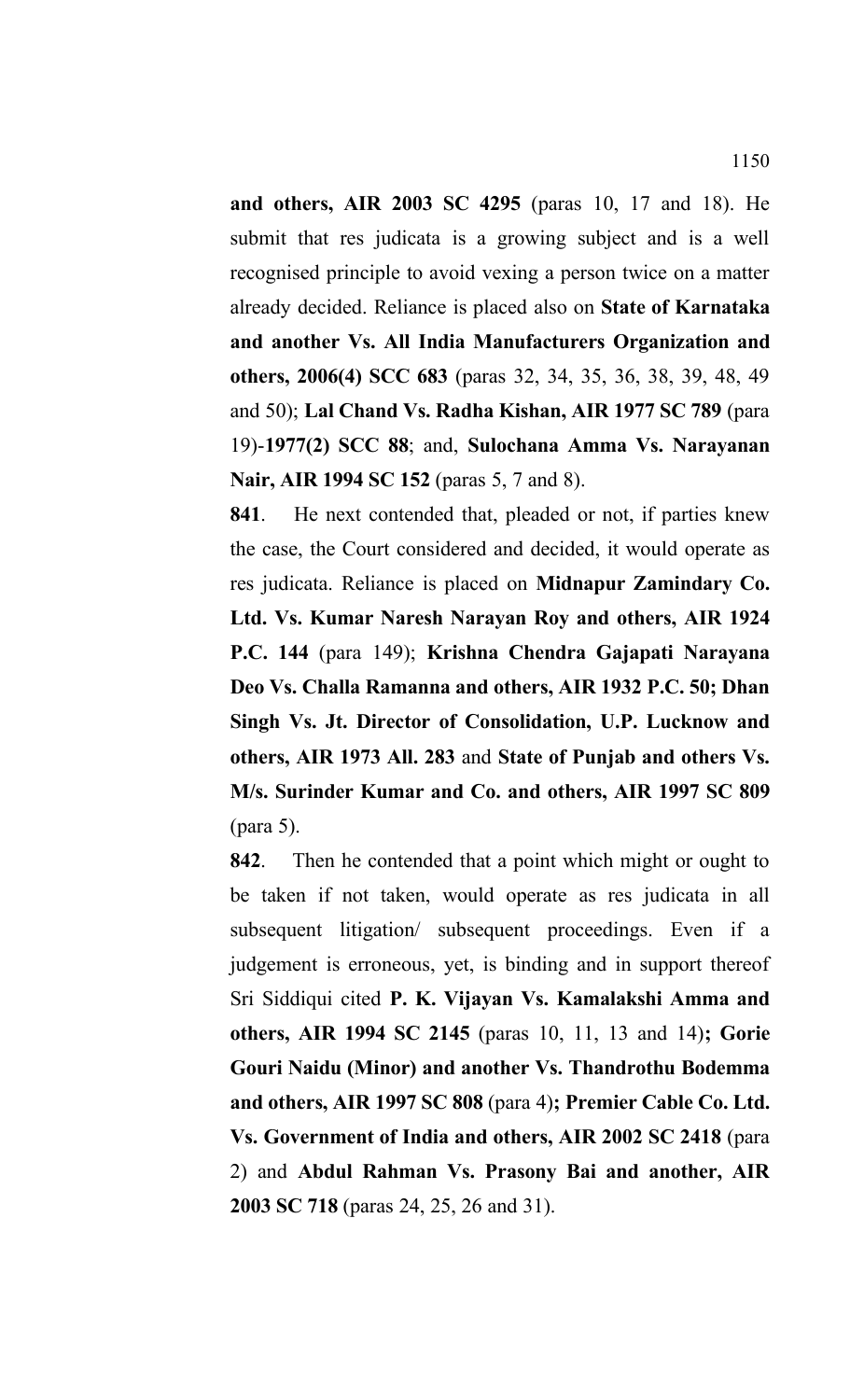**843**. Coming to the plea of estoppal and abandonment, he said that 2.77 acres of land, except of inner courtyard was acquired by the State of U.P. vide notification dated 7.10.1991 and 10.10.1991 and the map thereof has been filed as Annexure A to the counter affidavit of the State of U.P. in the writ petition no. 3540 of 1991 (MB) filed against the aforesaid acquisition. The plaintiffs (Suit-5) did not challenge the same. This amounts to acquiescence of their right in respect to the land which was

acquired by the State in 1991. Even if subsequently the said notification was quashed by this Court, in the writ petition filed by some Muslims as well as the Nirmohi Akhara, that would not result in any benefit to the plaintiffs (Suit-5). The pre acquisition rights of plaintiffs (Suit-5) would not revive in any manner. In support, he placed reliance on **M.T.W. Tenzing Namgyal and others Vs. Motilal Lakhotia and others 2003 (5) SCC 1** (para 21).

**844**. Sri Siddiqui further pleaded that the land in question including some other was acquired by the Government of India vide Act No. 33 of 1993 and Section 4 Sub-section 3 thereof provided that all the suits pending in the Lucknow Bench of the High Court in respect to the said land would stand abated. The plaintiffs (Suit-5) did not challenge the said enactment and instead on 4.2.1993 an application no. 4(o) of 1993 was filed by the plaintiff no. 3 on behalf of all the plaintiffs (Suit-5) requesting that in view of Section 4(3) of Act No. 33 of 1993, the suit, having abated, be dismissed as such. The conduct of the plaintiff, therefore, shows that they abandoned their rights to the land in dispute and, therefore, considering their conduct, it cannot be said that they have any right at all alive in respect to the land in question. Such conduct is relevant even in a suit for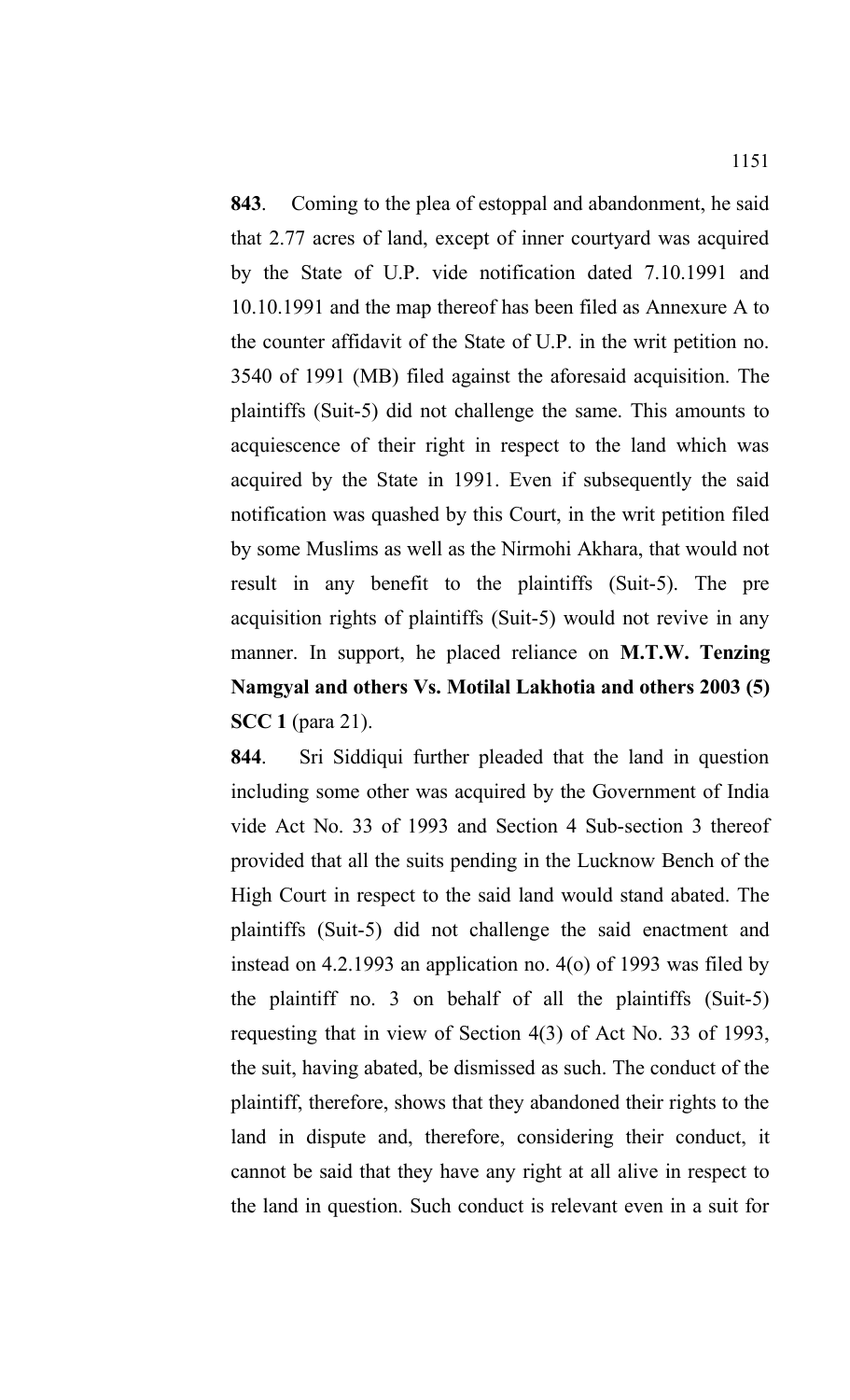declaration or a title suit. In support of the aforesaid submission, he placed reliance on **Jai Narain Parasrampuria and others Vs. Pushpa Devi Saraf and others 2006 (7) SCC 756**.

**845**. Next contention is that after acquisition, nothing remains to be claimed by the plaintiffs (Suit-5). Since they did not challenge the said acquisition, they are estopped and the suit is liable to be dismissed for this reason alone. No relief can be granted to the plaintiffs (Suit-5) in view of the aforesaid facts and circumstances and their conduct. He also said that as soon as the plaintiffs (Suit-5) filed application on 4.2.1993, the suit stood abated at that stage itself, and, therefore, in law, Suit-5 cannot be said to be pending before this Court. Hence, there is no question of granting any relief to plaintiffs (Suit-5). In support, he placed reliance on **M/s Hulas Rai Baij Nath Vs. Firm K.B. Bass and co. AIR 1968 SC 111**, a division Bench judgment of this Court in **Smt. Raisa Sultana Begam and others Vs. Abdul Qadir and others AIR 1966 Alld. 318** and certain single Judge's judgments in **Ram Chandra Mission Vs. Umesh Chandra Saxena and others 1997 ACJ 896** (para 6); **Upendra Kumar and others Vs. District Judge, Azamgarh and others 1997 ACJ 823** (para 6, 7, 8 and 11); **State Bank of India Vs. Firm Jamuna Prasad Jaiswal and sons and another AIR 2003 (Alld.) 337**; **Lakshmana Pillai and another Vs. Appalwar Alwar Ayyangar and another AIR 1923 Madras 246.**

**846**.He further said that though the Act of 1993 was challenged by some of the Muslim parties including some plaintiffs (Suit-4) and Nirmohi Akhara, and in that matter, i.e. in the case of **M. Ismail (supra)** the Apex Court struck down Section 4 Sub-section 3 of 1993 Act whereby the suits were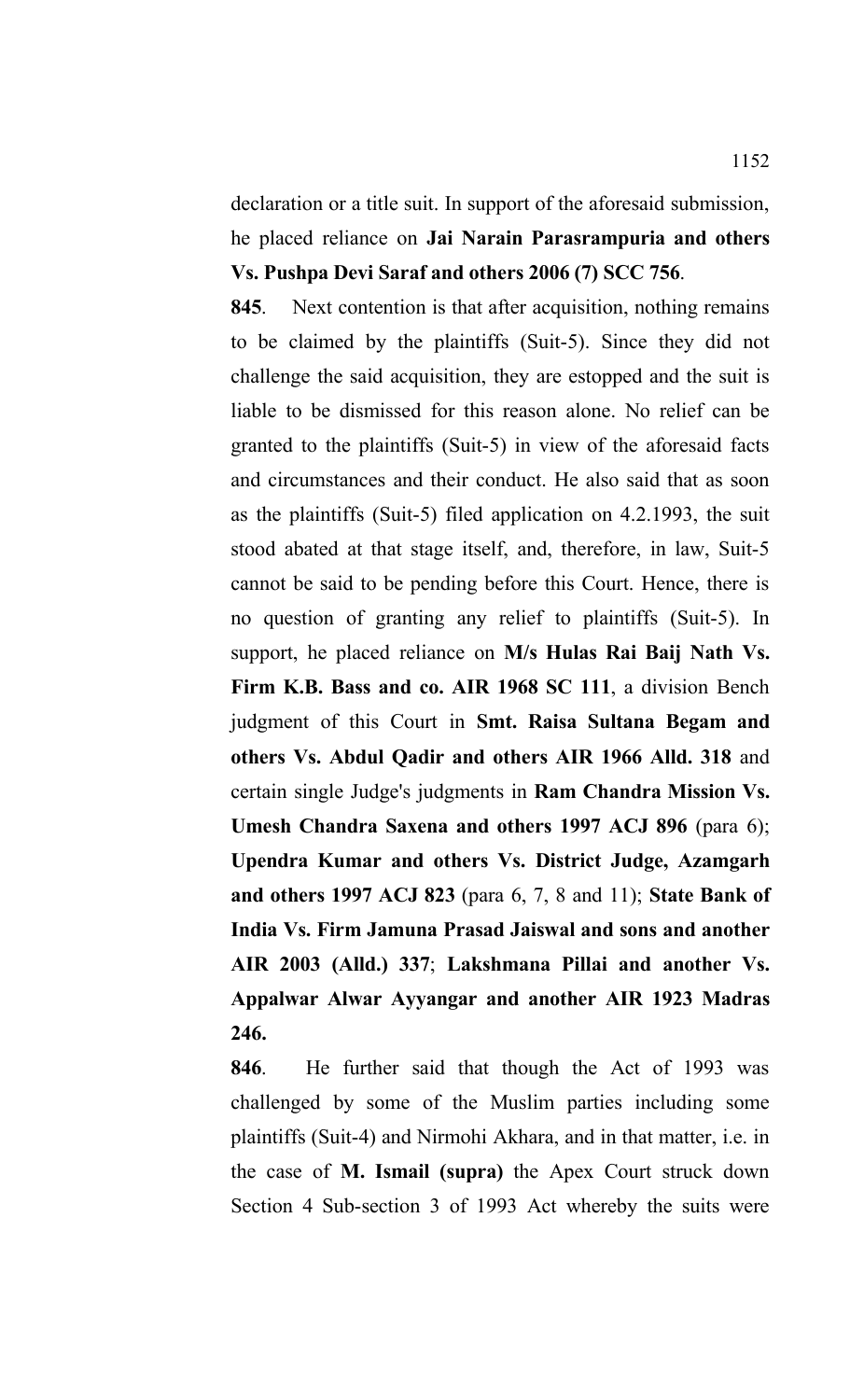made to abate, but, that declaration ipso facto would not reverse the consequences of the said provision, which had already taken place in respect to Suit-5, which stood already abated on 7.1.1993, the date on which the aforesaid Act came into force. In any case, on 4.2.1993, when the plaintiffs (Suit-5) filed application stating that the suit has abated, it had resulted in abatement automatically. In order to show the effect of acquisition as pleaded above, he placed reliance on **M.T.W. Tenzing Namgyal (supra)** (para21). He further said that once the suit has abated or stood abandoned, the plaintiffs (Suit-5) cannot challenge as they are estopped from doing so. In support thereof reliance is placed on **Deewan Singh and others Vs. Rajendra Pd. Ardevi and others AIR 2007 SC 767** (para 43, 52), **Jai Narain (supra)**; **Anuj Garg and others Vs. Hotel Association of India and others 2008 (3) SCC 1** (para 53, 54) and **Barkat Ali and another Vs. Badrinarain 2008 (4) SCC 615** (para 11 and 15).

**847**. He also said that even if acquisition of land is quashed on the challenge made by some of the parties, the effect would not benefit the persons who did not challenge the same and for them, the acquisition would stand. On enquiry as to whether the aforesaid arguments are covered by any of the issues, he referred to **Issue No. 18 (Suit-5)**, para-42 of the W.S. of the defendant no. 3 (Suit-5), para 47 of W.S. of defendant no. 4 (Suit-5) and para 62 of W.S. of defendant no. 5 (Suit-5). Thereafter, he also referred to para 12 of the Addl. W.S. of defendant no. 5 (Suit-5) and contended that the argument advanced by him are covered by the pleading in the aforesaid paragraphs.

**848**. Advancing submissions in respect of issue no. 7(d), 8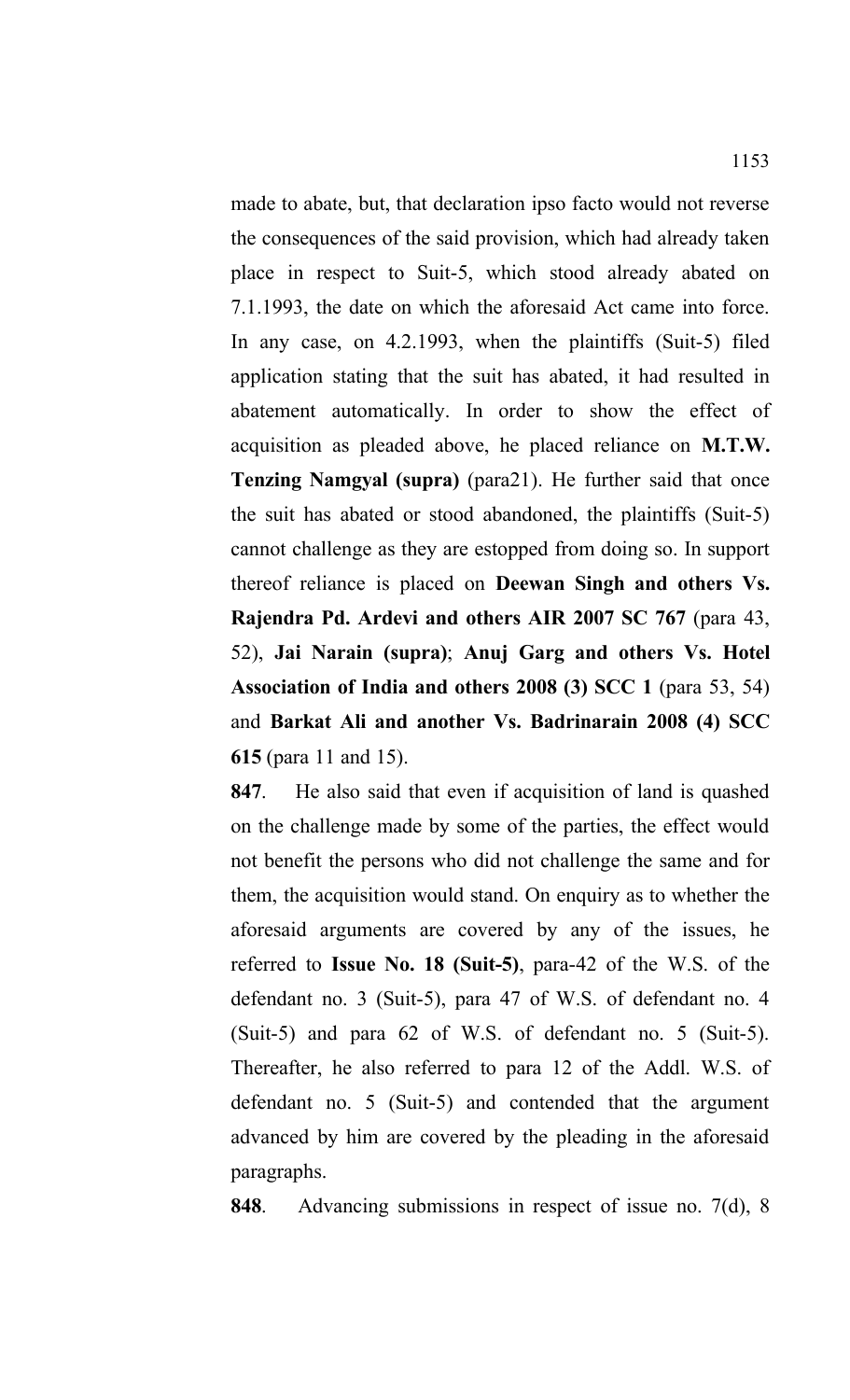(Suit-4) and 23 (Suit-5), he said that issue 7 (d) is whether title of the Muslims to the property in dispute or any portion thereof was admitted by plaintiff of Suit No. 61/280 of 1885 filed by Mahant Raghubar Das and if so, its effect? Referring to the plaint of the aforesaid suit, he said that the disputed structure was mentioned therein as mosque and, therefore, it is a kind of admission of the plaintiff about the title of the Muslims over the property in dispute. Referring to Section 58 of the Evidence Act, he said that a fact admitted need not be proved.

**849**. Per contra, opposing the objection based on res judicata resulting from Suit 1885, Sri R.L.Verma, Advocate pointed out that though no such issue has been framed in respect to Suit-3 but is in rest of the three suits, still he would submit that none of the suit is barred either by res judicata or estoppel due to the decision in Suit 1885. In this regard, he first referred to para-6, 6-A, 6-B to 6-F, 7, 11-A and 23 of the plaint of Suit-4. Then he referred to para 5 and 6 of the written statement filed on behalf of defendants no. 3 and 4 (Suit-4), paragraphs 31, 32, 38 and 40 of the additional written statement dated 25.1.1963 and the additional written statement dated 28/29.11.1963. He also referred to the replication at page 59 of the paper book. He also placed before us para 6, 6-A, 6-B to 6F and 33 of the written statement of Abhiram Das.

**850**. Tracing the history of procedural law, he submitted that after the British annexation of the country, Code of Civil Procedure was enacted for the first time in 1859, i.e. Act No. 8 of 1859. However, it operated only in Presidency Towns and Small Causes Courts. Thereafter, some amendments were made in C.P.C., 1859; vide, Act No. 4 of 1860, 3 of 1861. Earlier CPC was replaced by Act No. 10 of 1877 and then Act No. 14 of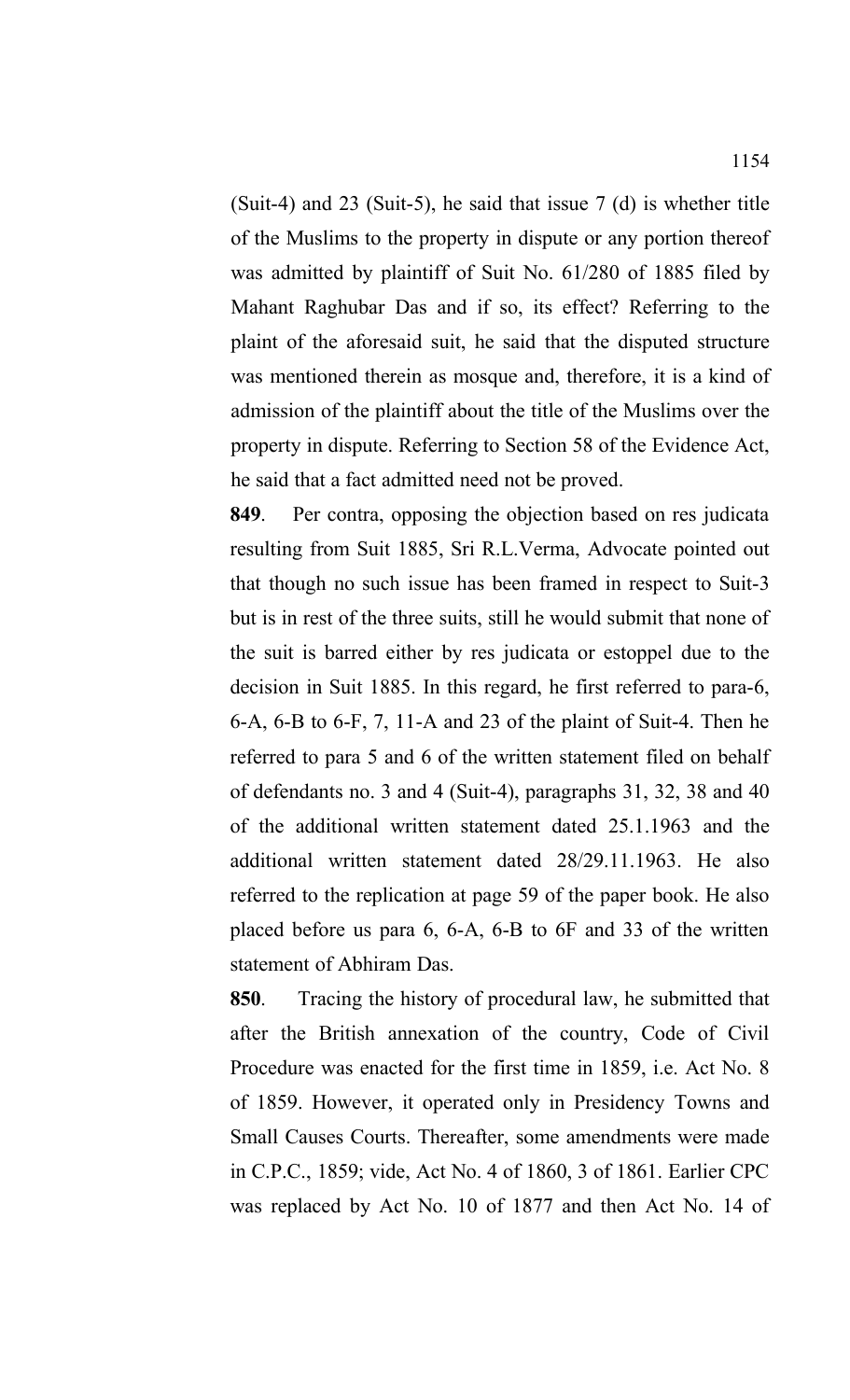1882.

**851**. Sri Verma contended that to attract the bar of Section 11 CPC, 1908, the following aspects have to be considered :

- (a) pleadings of earlier suit;
- (b) parties
- (c) cause of action;
- (d) relief; and
- (e) judgment.

**852**. He would submit that if the judgment does not operate as res judicata, it cannot be utilized as a piece of evidence in respect to some observations and finding therein as the same are barred by Sections 41, 42 and 43 of the Evidence Act. Placing before us copy of the plaint of Suit 1885, Ex. A-22 (Suit-1) he argued that Mahant Raghubar Das filed the suit in his own capacity and not as a Mahant of Math Nirmohi Akhara. In the alternative he would submit that Sri Raghubar Das litigated disclosing his status as Mahant, Janamsthan Ayodhya. The said suit was in relation to a limited property right, i.e., Chabutara measuring 17 ft. x 21 ft. and the dispute pertains to the right of construction of a temple thereon. The cause of action for the suit was also limited against the State and that's why only Secretary, Council of India, was impleaded as defendant. Placing pleadings and judgment of Suit 1885 before us, he submits that act of Mahant Raghubar Das was neither in the representative capacity of all Hindus nor in the capacity of Mahant of Nirmohi Akhara which is a juristic personality and, therefore, there is no question of attracting the bar of res judicata. He also pointed out that neither the parties were same nor Nirmohi Akhara claimed any right in the said suit through Mahant Raghubar Das nor the dispute of inner courtyard was involved, hence, objection with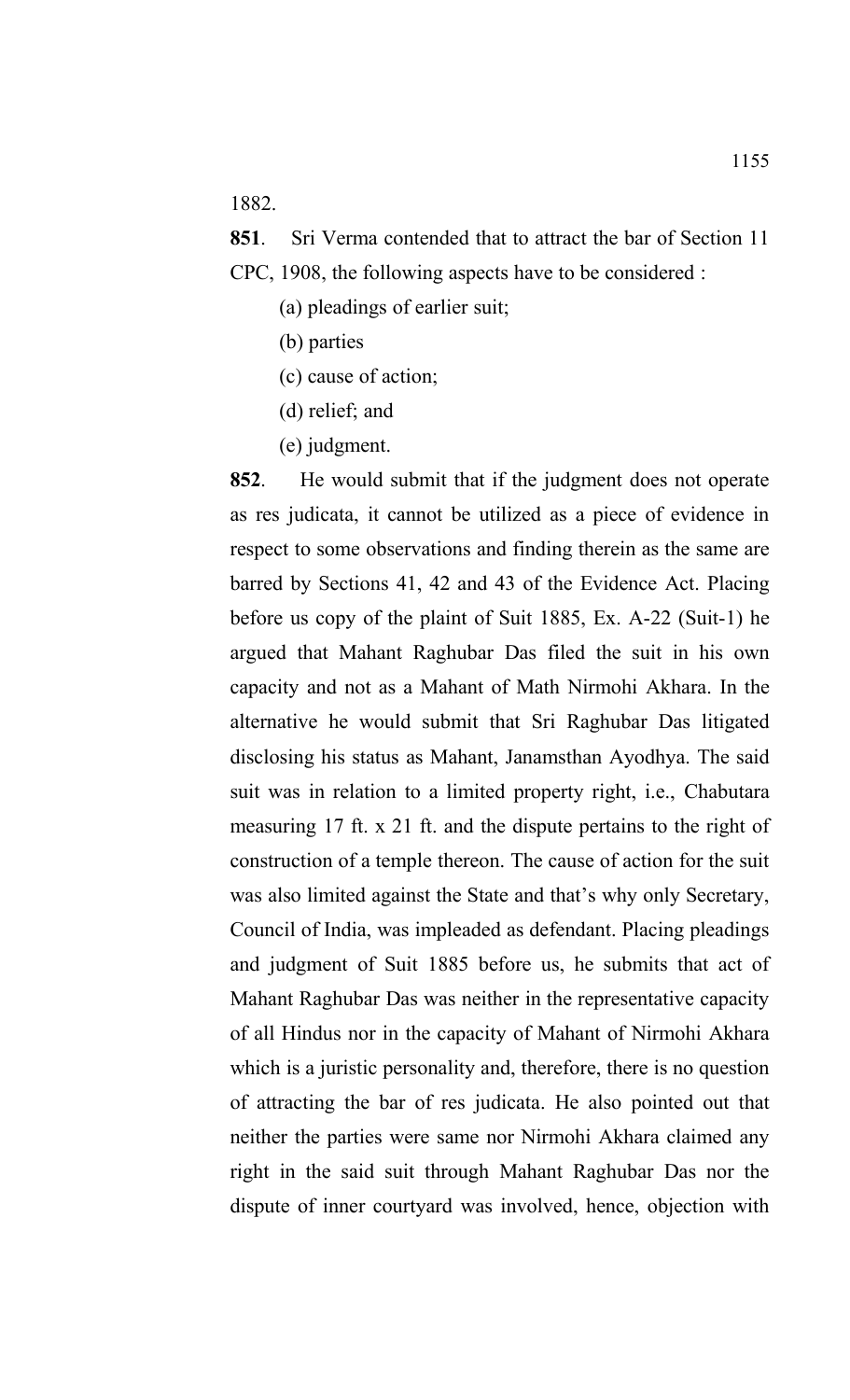respect to res judicata taken by Muslim parties is totally misconceived. In support, he placed reliance on Apex Court's decision in **State of Maharashtra Vs. M/s. National Construction Company, Bombay AIR 1996 SC 2367** (para 6, 9 and 17) and two single Judge judgments of this Court in **Munesh Kumar Agnihotri and others Vs. Lalli Prasad Gupta AIR 1989 (Alld.) 202** and **Ram Naresh Vs. State of U.P. 2003 (21) LCD 1120**. In respect to his submission of Sections 40, 41 and 42 of the Evidence Act, he placed reliance in **Abdul Quadir Vs. Tahira 1997 (15) LCD 379**. He further submit that mere mention of the word "Masjid" in the annexure to the plaint, i.e., the map, does not mean any admission of an undisputed fact between the parties of a subject matter attracting the principle of estoppel; and, placed reliance on **B.L. Sridhar Vs. K.M. Munireddy 2003 (21) LCD 88 (SC)=AIR 2003 SC 578**. So far as Suits- 1 and 5 are concerned, he submits that neither the parties were same nor Mahant Raghubar Das filed the Suit in representative capacity and, therefore, res judicata or estoppel has no application to the said suits.

**853**. Coming to the issues in question, we find that **Issue No. 5 (a) (Suit-1)** is in respect to whether the property in dispute before us was involved in original suit of 1885 or not and reads as under:

*"Was the property in suit involved in Original Suit No. 61/280 of 1885 in the court of Sub Judge,Faizabad, Raghubar Das Mahant Vs. Secretary of State for India and others?"*

**854**. Apparently, it may not be said that the disputed property in Suit-1885 has no connection with the disputed property before us. However, we are also clearly of the view that entire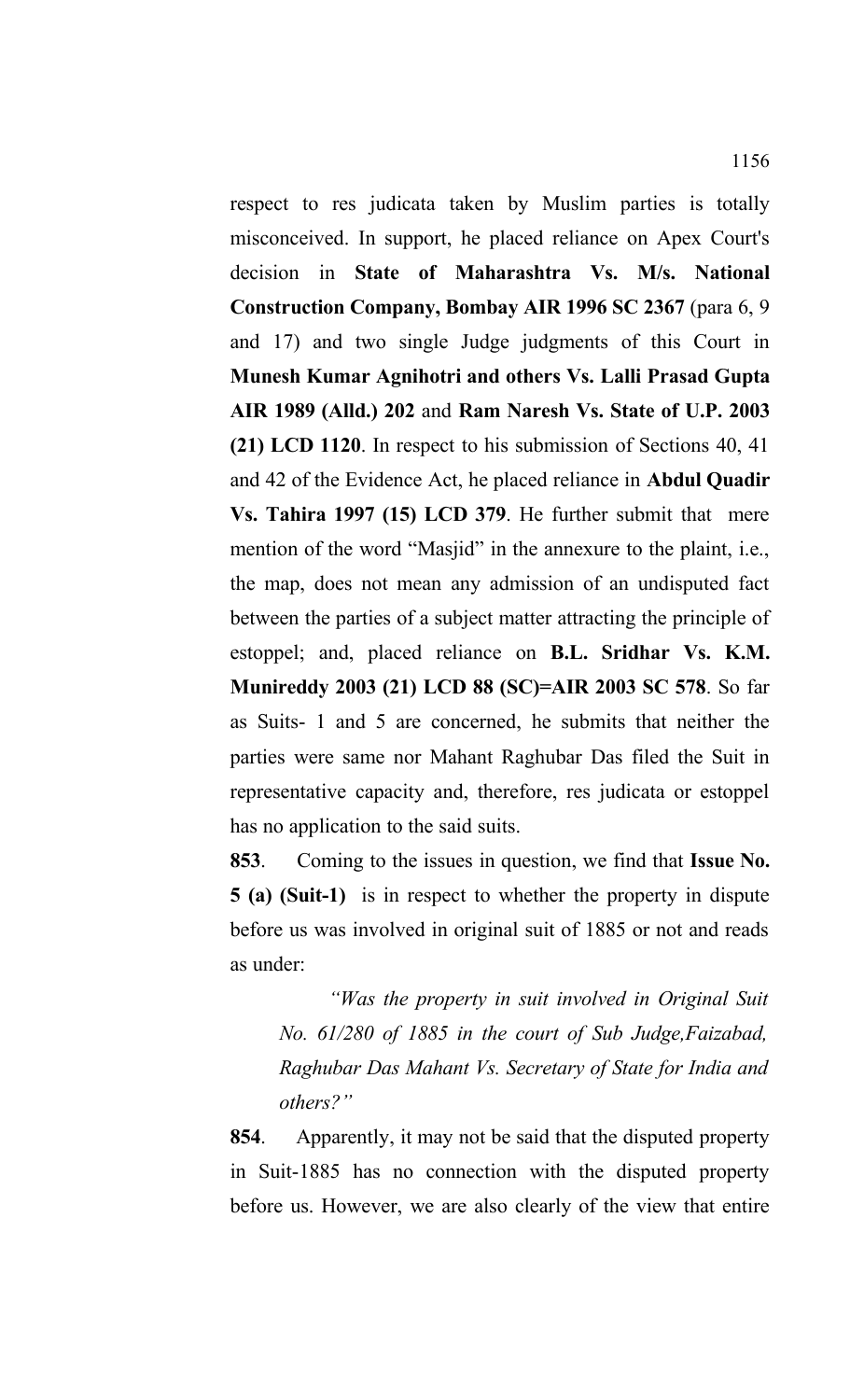disputed property before us was not up for consideration in Suit-1885 and, in fact, that was a suit for a very small part of the land out of the total land which is disputed before us and by itself to identify both being same, similar or identical would not be correct. From a perusal of the plaint in Suit-1885 (Ex. A-22, Suit-1) (Vol. 7, Page 245 of the Bound Registers of documents) it is evident that the plaintiff claimed permission to raise construction over a Chabutara at Janamsthan, Ayodhya measuring north 17 feet, east 21 feet, south 17 feet and west 21 feet. In para 2 and 3 of the plaint, the plaintiff, Mahant Raghubar Das, pleaded -

"दफा 2-यह कि चबुतरा जन्म-स्थान पूरब पच्छिम 21 फिट उत्तर दक्खिन 17 फिट है। उस पर चरणपादका गड़ी हुई है और छोटा सा मन्दिर रखा हुआ है जिसकी परस्तिश होती है। दफा 3– यह चबूतरा मज़कूर बकब्जा मूददई है।....."

**855**. The plaintiff (Suit-1885) prayed for grant of relief as under :

''डिक्री बनाने मन्दिर ऊपर चबूतरा जन्म स्थान वाकैया अयोध्या उत्तर 17 फिट पूरब 21 फिट दक्खिन 17 फिट पच्छिम 21 फिट के फरमाये जायें।"

**856**.In the map appended to the plaint (Suit-1885) though the disputed building and the area of inner and outer courtyard was also shown but from the pleadings in the plaint, it is evident that the dispute therein pertain to the Chabutara measuring 17X21 situated at south-east and in the outer courtyard.

**857.** Mohammad Asgar, who claimed himself to be Mutwalli, Masjid Babari, in his written statement (Suit-1885) also said that the dispute pertain only to the chabutara situated in the outer courtyard south-east. This is evident from the his pleadings in para 1, 3 and 4 of the written statement (Suit-1885) and the relevant extract thereof is as under :

''यह जमीन जिस पर चबूतरा है मूरिसान मुद्दई को न दी हो ... मुद्दई ने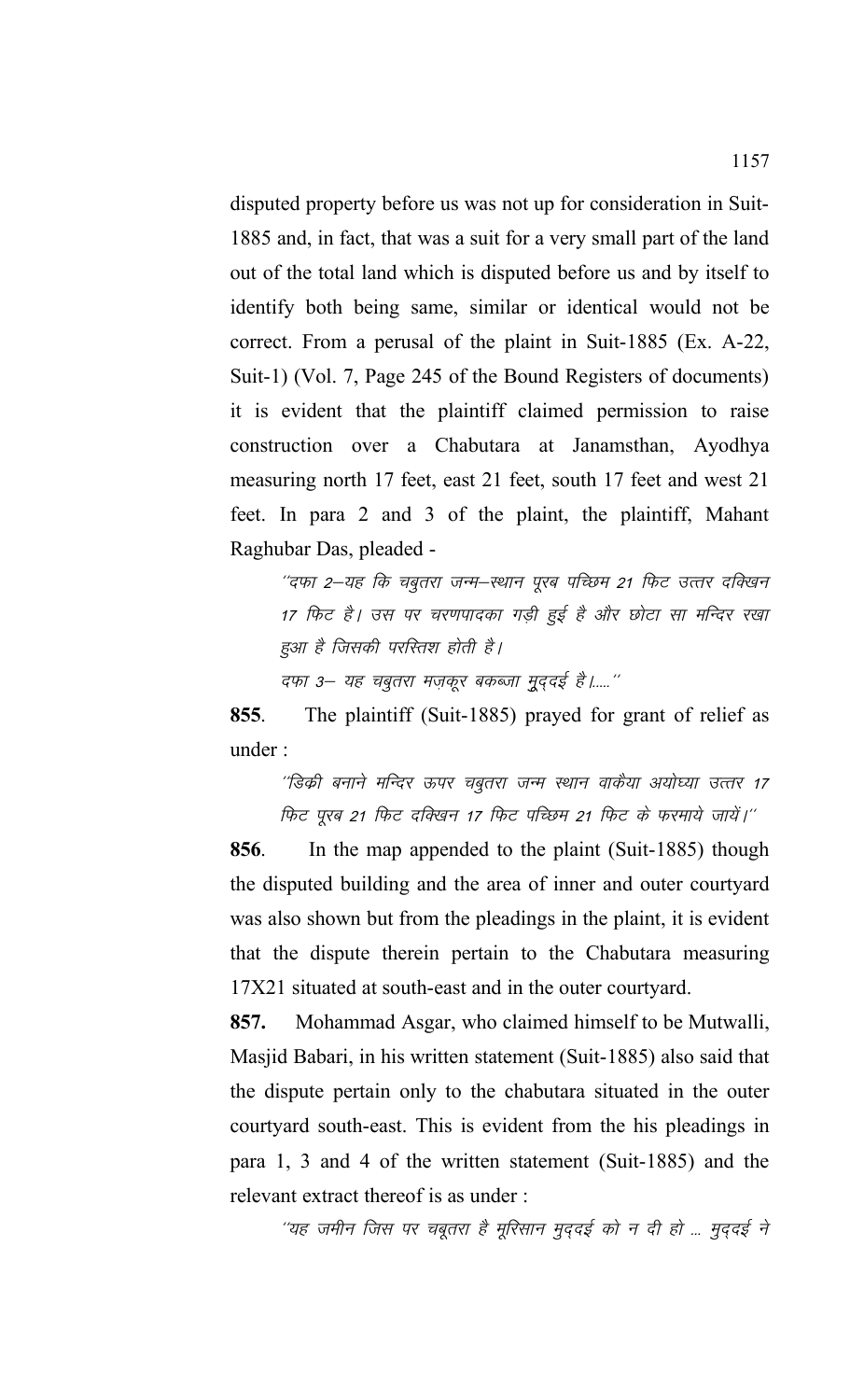निस्बत इस टुकडा जमीन के मिलकियत उस पर हासिल नहीं की ... ता 1856 ई0 इस मुकाम पर चबुतरा नहीं था। 1857 ई0 में बना ... जाहिर है कि बिना इस चबूतरे की 1857 ई0 से हुई है। ... यह ख्याल मुददई कि चबूतरा हमारा है, और जब कि चबूतरा हमारा है तो उस पर मन्दिर बनाने का भी अख़तियार हमको है महज़ बनफ़्सानियत मज़हबी गलत फहमी मुददई की है क्योंकि उस चबूतरे पर बैठना या चढ़ावा चढ़ाने का भी अखुतियार मालिकाना बिला किसी तारूज़ के नही है।

**858**. From the above judgments, it is evident that they considered the dispute with respect to the construction sought to be made on the aforesaid Chabutara and it was not in respect to the entire disputed site or building as is before us. The right of ownership or possessory right in respect to any part of land in dispute as is before us was not involved in Suit-1885. The relief for permission to make construction of a temple on the Chabutara in the outer courtyard measuring 21X17 feet was sought. Moreover, in para 12 of the written statement dated 24.2.1989 of defendant no. 10 (Suit-1), he has also admitted that the suit was filed for permission to erect temple over the aforesaid chabutara, as is evident from the following :

*"The said suit was filed for permission to erect temple over the said Chabutara. In respect of the said Chabutara, the said Mahant Raghubar Das had stated that the temple of Janamsthan was desired to be constructed over there."*

**859**. In Suit-1, the plaintiff is seeking injunction against defendants in regard to his right to worship of the idols placed under the central dome in the inner courtyard. There is no claim either about ownership or possession.

**860**. Therefore, we are of the view that the property engaging attention of this Court in Suit-1 was not involved in original suit no. 61/280 of 1885, Mahant Raghubar Das Vs. Secretary for State of India and others and I**ssue No. 5 (a) (Suit-1) is**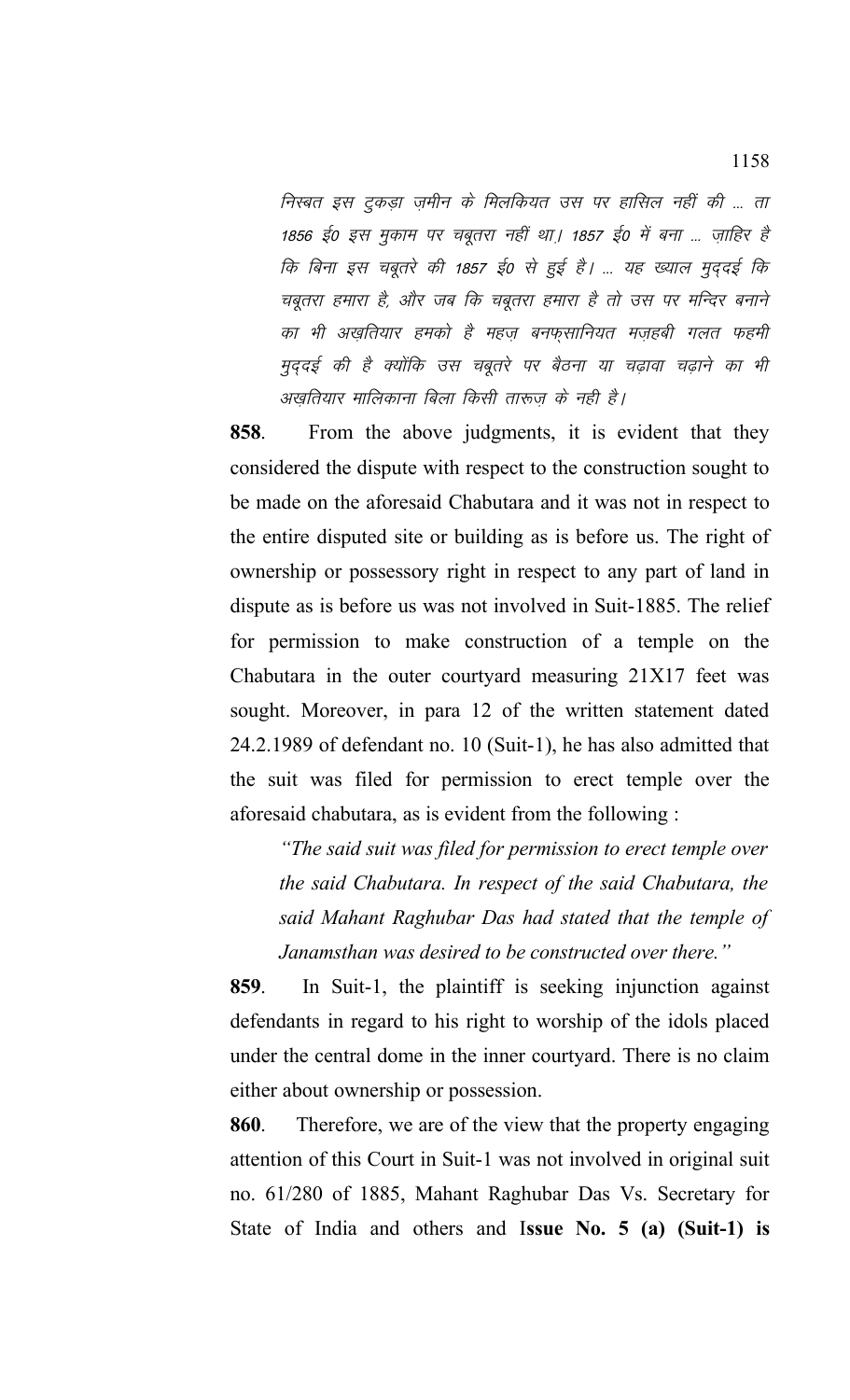## **answered in negative.**

**861**. **Issue No. 5 (b) (Suit-1)** is whether Suit-1885 was decided against the 'plaintiff'. It reads as under:

## "*Was it decided against the plaintiff?"*

**862**. The issue, in fact, is a bit confusing vague and unclear. The word 'plaintiff' is not clearly defined. It does not indicate whether it needs to be answered with respect to the plaintiff (Suit-1) or plaintiff (Suit-1885). Evidently, Suit-1885 was filed by Mahant Raghubar Das while plaintiff (Suit-1) before us is Gopal Singh Visharad (substituted by his son Rajendra Singh Visharad). Nothing has been brought before us to show that Gopal Singh Visharad was connected or related with Raghubar Das and/or that Raghubar Das filed Suit-1885 representing Gopal Singh Visharad also. Sri Jilani and Sri Siddiqui, the learned counsel submitted that since Suit-1885 was filed for the benefit of Hindus in general, who used to visit the disputed site, as alleged, for worship and, therefore, Raghubar Das should be deemed to be representing Gopal Singh Visharad also as both are Hindu. The submission, in our view, is wholly misconceived and has to be rejected outrightly. The mere fact that two persons have a common religion or faith, it does not mean that the two are related in any manner or in a litigation one can be said to be representing another merely for the reason that the dispute in the suit filed by former has some relation with the common religious matter of the both. In fact, the learned counsel for the Muslim parties could not tell as to how and why Suit-1885 can be said to have been decided against Sri Gopal Singh Visharad, plaintiff (Suit-1) who is before us.

**863**. Treating as if Issue- 5 (b) (Suit-1) required answer by referring to plaintiff of Suit-1885, we find that it is true that the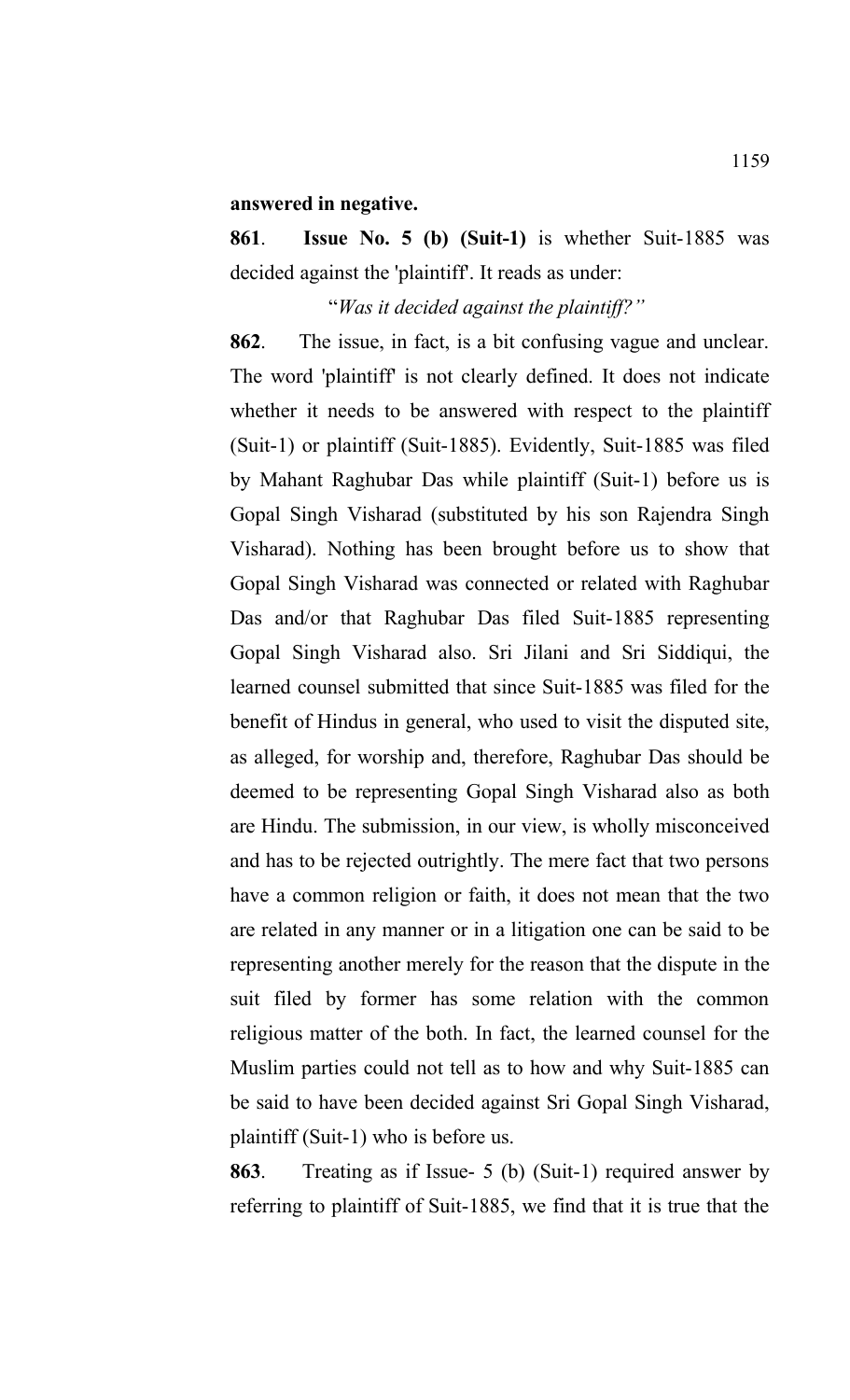aforesaid suit was dismissed upto the level of Judicial Commissioner and no relief, as sought, was granted therein to the plaintiff Mahant Raghubar Das. In that context it can be said that the suit was decided against him. However, to hold that any issue relating to ownership or possession with respect to the disputed area in Suit-1885 i.e. Chabutara measuring 21'X17' situated at south east in the outer courtyard was decided against Mahant Raghubar Das would not be correct since there is no such finding recorded by the ultimate Court of appeal, i.e. the Judicial Commissioner except that plaintiff Raghubar Das could not place anything before the Court to substantiate his claim of ownership over the said Chabutara.

**864**. The record shows that the issue no. 6 was framed in the following matter :

## *"To whom does the land belong?"*

**865**. The Trial Court decided the aforesaid issue by holding that the said Chabutara is in possession of the plaintiff, as is being worshiped by Hindus and this is also admitted by the defendants, hence, the possession shows ownership and in this respect there cannot be any dispute. This part of the findings of the Trial Court was directed to be struck out of the judgment being redundant by the District Judge (the First Appellate Court) vide judgment dated 18/26.3.1886. The District Judge observed that "considering the situation of the disputed site, any innovation would cause more harm and derangement of order than benefit. All that can be done is to maintain status quo by the parties". While directing for striking of the above part of the observation with respect to the ownership of the Chabutara, the appellate Court observed as under :

*"The words are redundant and are to be struck out of*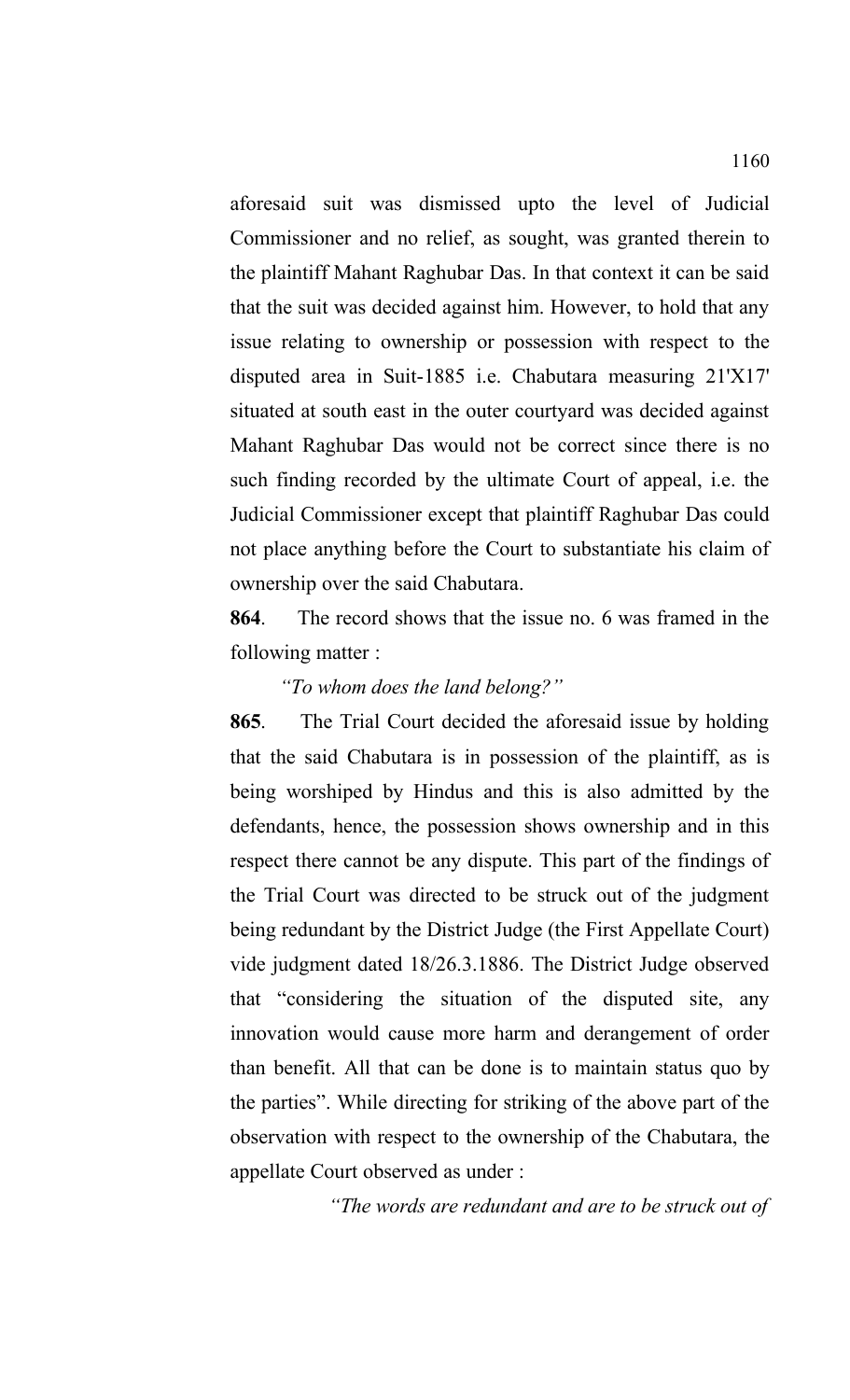*the judgment. The only question decided in this case is that the position of the parties will be maintained."*

**866**. However, justifying the order of the Trial Court in dismissing the suit by declining to grant any relief, the District Judge held :

*"The reason why this suit is dismissed is that there is no "injuria", nothing which would give a right of action to the plaintiff."*

**867**. The Judicial Commissioner, Oudh (Hon'ble W. Young) in his judgment dated 2.9.1886 held as under :

*"The matter is simply that the Hindus of Ajudhia want to erect a new temple of marble … over the supposed holy spot in Ajudhia said to be the birthplace of Sri Ram Chandar. Now this spot is situate within the precincts of the grounds surrounding a mosque constructed some 350 years ago owing to the bigotry and tyranny of the Emperor Baber-who purposely chose this holy spot according to Hindu legend- as the site of his mosque.* 

*The Hindus seem to have got very limited rights of access to certain spots within the precincts adjoining the mosque and they have for a series of years been persistently trying to increase there rights and to erect building over two spots in the enclosure.* 

*(1) Sita ki Rasoi*

*(b) Ram Chandar ki Janam Bhumi.* 

*The executive authorities have persistently repressed these encroachments and absolutely forbid any alteration of the 'status quo'.* 

*I think this a very wise and proper procedure on their part and I am further of opinion that Civil Courts have*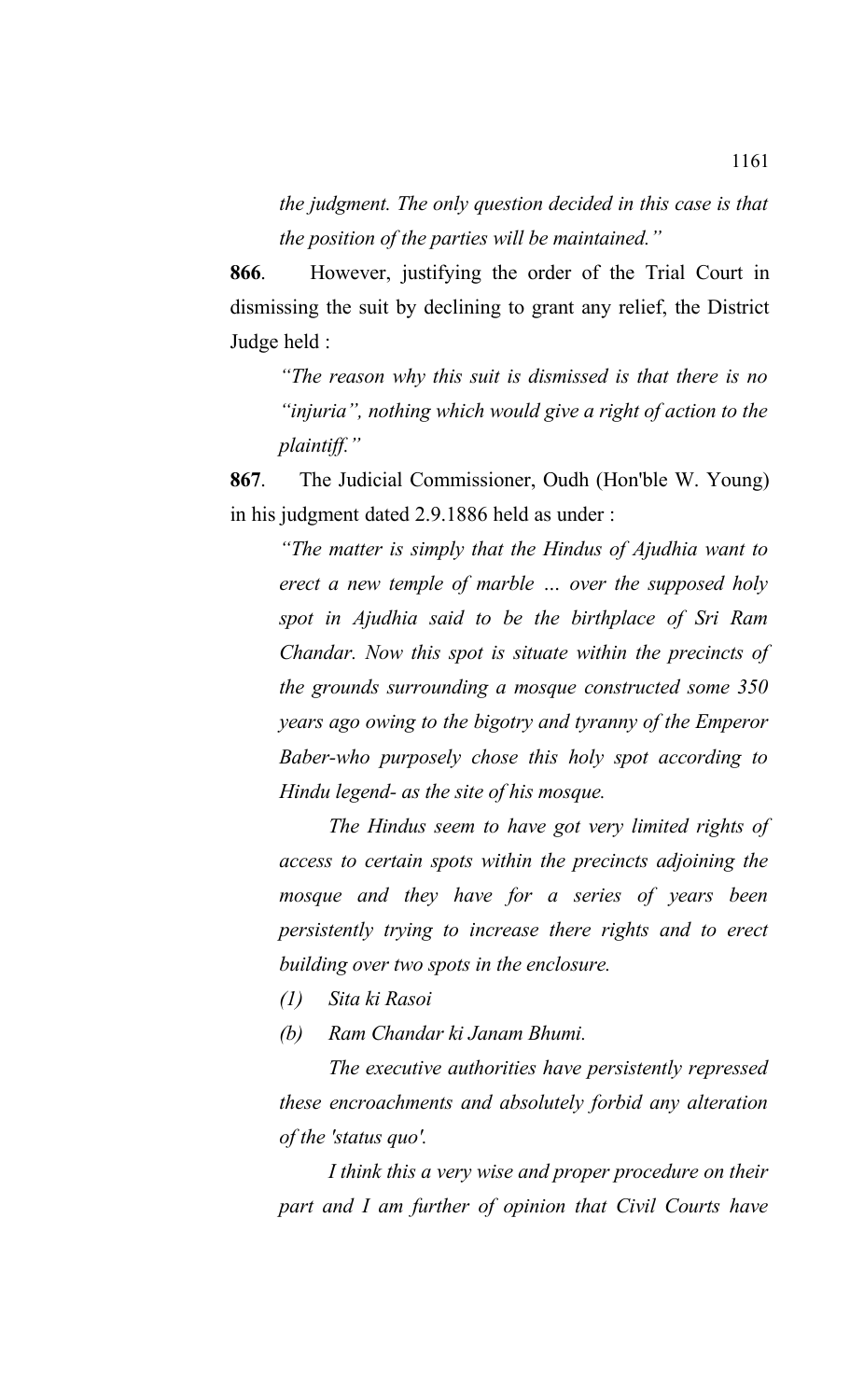*properly dismissed the plaintiff's claim.*

*The pleas on appeal to this … are wholly unsupported by facts in the case or by any document that appears to me … some of the reasoning of the Lower Appellant Court as to the limitations of the Civil Court jurisdiction. However I approve of their final conclusion to which it has come – and I see no reason to interfere with its order modifying the wording of part of the judgment of the Court of First Instance. There is nothing whatever on the record to show that plaintiff is in any sense the proprietor of the land in question.* 

*This appeal is dismissed with costs of of all Courts."*

**868**. Therefore, the order of Judicial Commissioner clearly shows that it had specifically approved the final conclusion of the Court below and has also declined to interfere with the part of the order of the first Appellate Court modifying Trial Court's order since there was nothing to show that the plaintiff Mahant Raghubar Das was the proprietor of the land in question. The land in question comprised of only Chabutara measuring 17X21 feet situated at south-east. However, Issue 6, which was worded as to whom the land in dispute belong was not answered by the two appellate Courts giving any finding in favour of anyone. Therefore, while answering the **issue 5(b) (Suit-1),** we can say only this much that the suit was decided against the plaintiff Mahant Raghubar Das inasmuch he was not granted any relief by the respective Courts and not beyond that and it is answered accordingly.

**869**. Next is **Issue No. 5 (c) (Suit**-1):

"*Was the suit within the knowledge of Hindus in general and were all Hindus interest in the same?"*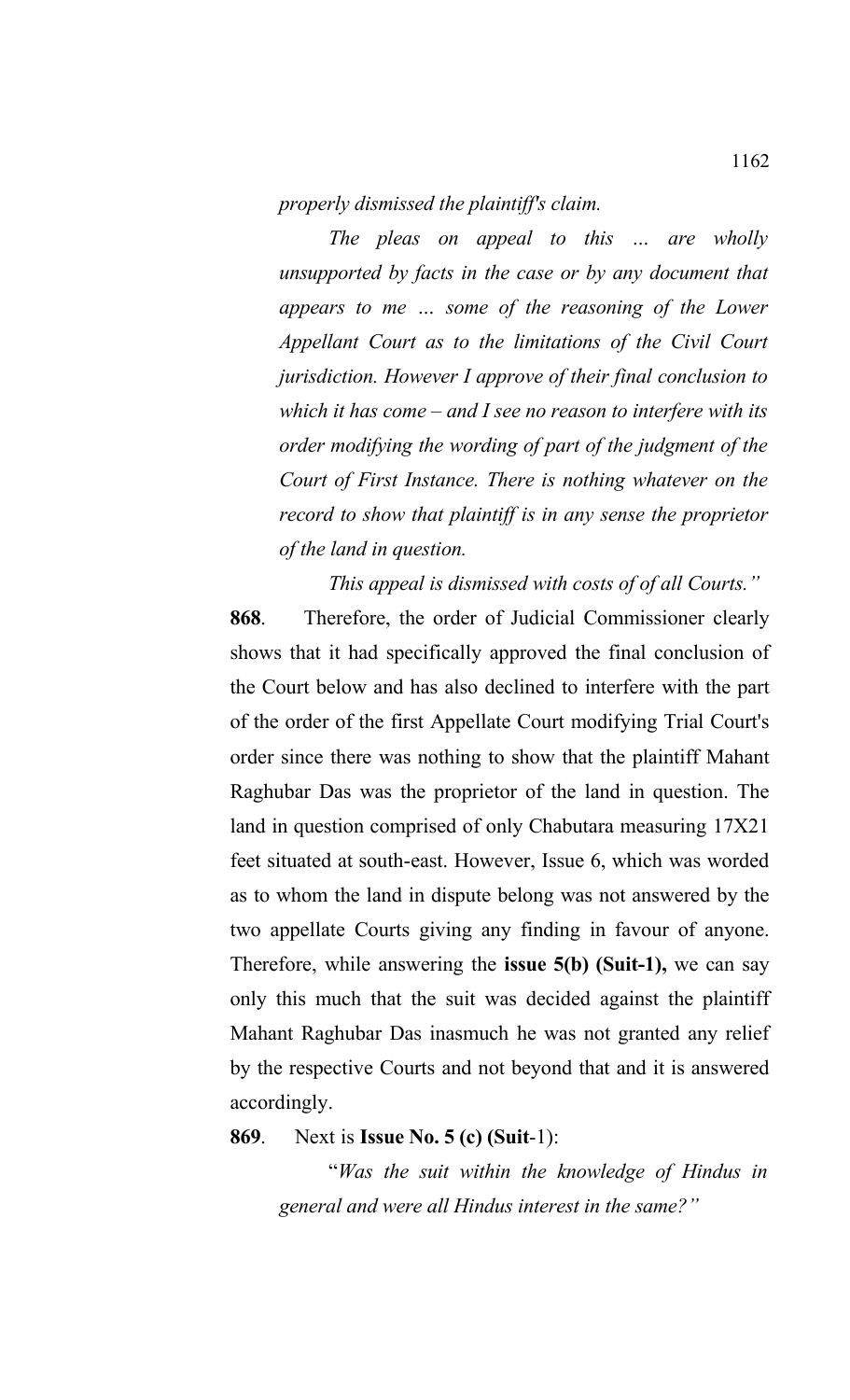**870**. We find that in para 13 of the written statement dated 24.2.1989, defendant no. 10 (Suit-1) though has averred that Suit-1885 was filed by Mahant Raghubar Das on behalf of other Mahants and Hindus of Ayodhya and Faizabad etc. but no material or evidence has been placed on record whatsoever to support it. Neither the copy of the plaint Ex. A-22 (Suit-1), written statement filed by Mohammad Asgar, the alleged Mutwalli, Ex. A-23 (Suit-1), the Trial Court's judgment dated 24.12.1885, Ex. A-26 (Suit-1) as well as the judgment of the appellate court dated 18/26.3.1886, i.e. Ex. 27 (Suit-1), contain anything nor there is any mention whatsoever which may justify an inference that the aforesaid suit was filed by Mahant Raghubar Das representing all Mahants of Ayodhya and Hindus of Ayodhya and Faizabad etc. In the absence of any material or evidence, documentary or otherwise, to support the above factual statement, we have no hesitation to answer the above issue in negative, i.e. against the defendants. Moreover, it is also not the case of the defendants (Suit-1) that Suit-1885 was filed by Mahant Raghubar Das by obtaining permission of the Court to file the said suit in representative capacity and, therefore also it cannot be said that in the aforesaid suit, plaintiff Mahant Raghubar Das represented all the Mahants of Ayodhya as well as Hindus. The assertions about alleged knowledge of Hindus in general and their interest in the subject matter are very vague, uncertain and unreliable in law. If some dispute pertains to a place and that too a religious one, a large number of persons following the same faith and belief may have interest to know about the matter and they may also have the knowledge of the dispute but that is neither here nor there and would have no legal implication in the matter. Neither any provision impelling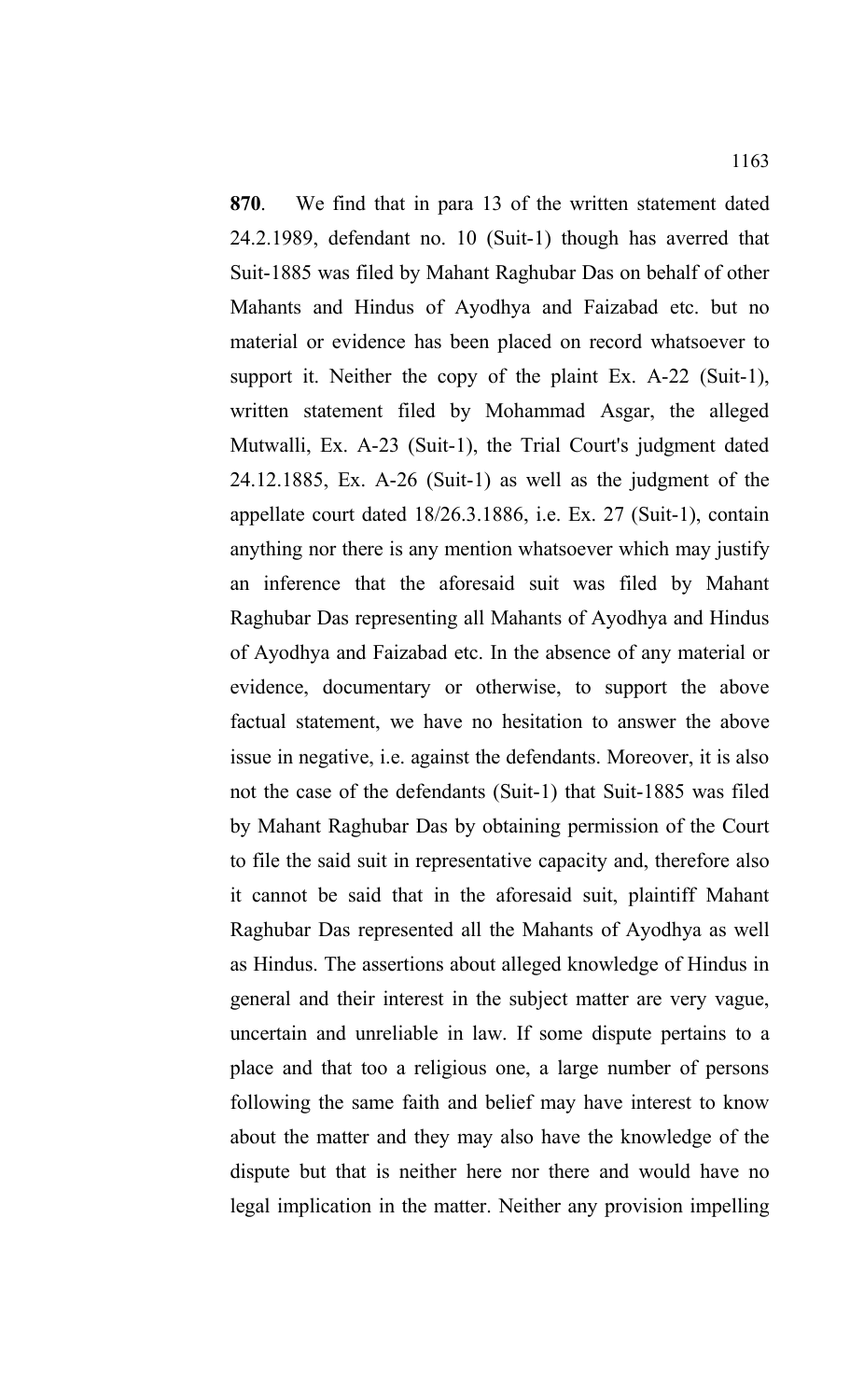us to take a different view has been placed nor we are persuaded to find something in favour of the defendants and even otherwise nor any binding precedent is placed before us throwing light on the issue in question in support of the defendants and, therefore also we find no reason to answer the aforesaid issue in positive in any manner. In any case, since no evidence, whatsoever, showing that the Hindus in general had knowledge of the Suit-1885 or that all Hindus were interested in the same, has been placed on record, though both these aspects are factual and ought to be proved by cogent material evidence, **we decide the aforesaid issue, i.e., Issue No. 5 (c) (Suit-1) in negative, i.e. against the defendants**.

**871**. **Issue No. 7 (a) (Suit-4)** is also similar to Issue No. 5 (c) (Suit-1) and reads as under:

"*Whether Mahant Raghubar Dass, plaintiff of Suit No. 61/280 of 1885 had sued on behalf of Janma Sthan and whole body of persons interested in Janma-Sthan?"* 

**872.** Sri Siddiqui besides his oral submissions has said in his written submissions with respect to issue no. 7(a) (Suit-4) as under:

*"In the plaint of the said suit Raghubar Das has described himself as Mahant Janam Asthan and raised the grievance of the whole the body of persons having faith in the said Chabutara wooden temple visiting the same. No personal or individual interest has been at all averred and plaint averments make it vividly clear as such."*

**873**. We have already said that Mahant Raghubar Das filed the above suit asserting his capacity as Mahant Janam Asthan but there is not even a whisper in the entire plaint of Suit-1885 that he is filing the above suit for and on behalf of the Hindus in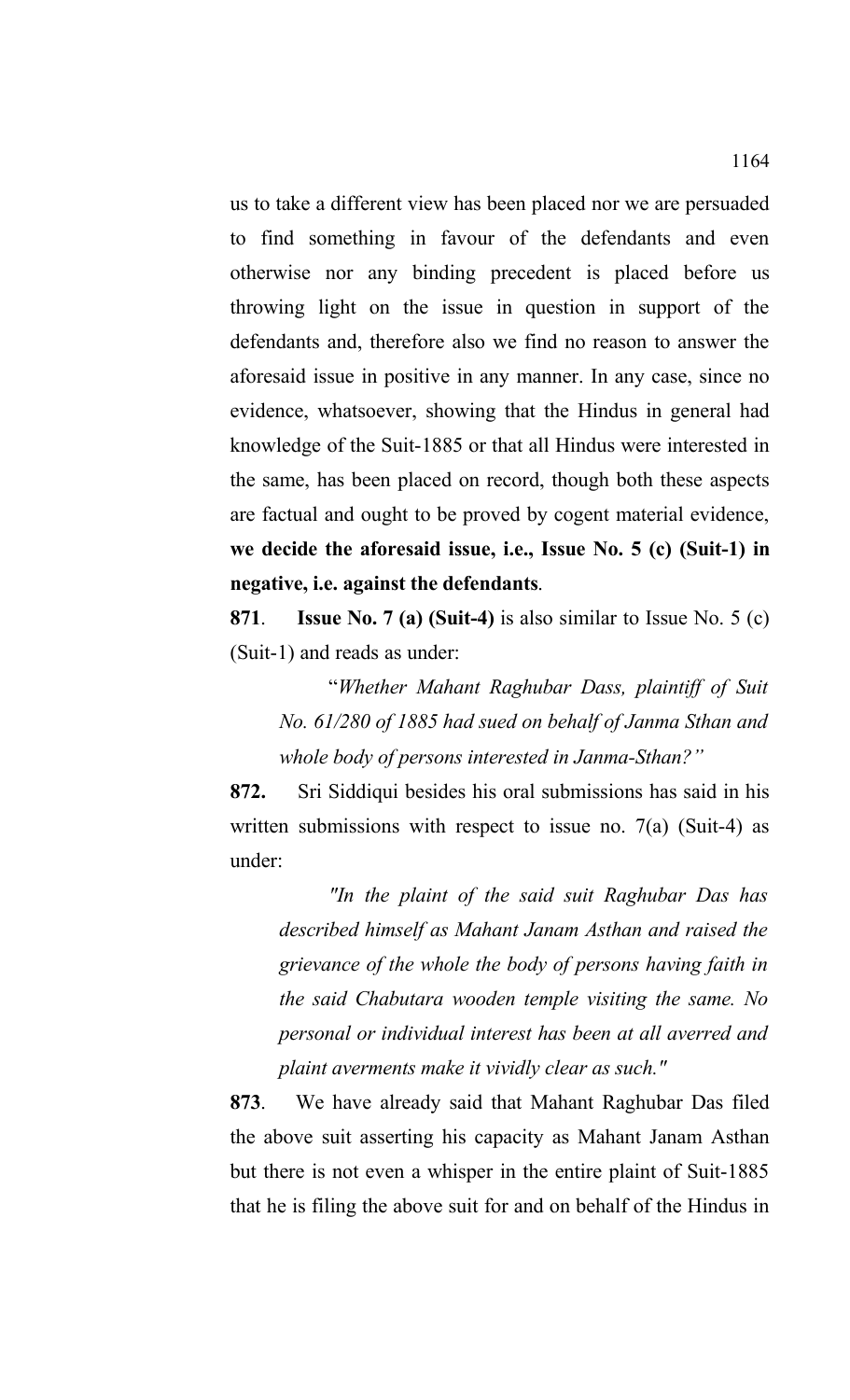general and in representative capacity for their benefit, hence the submission made by Sri Siddiqui, is find difficult to accept. By doing something if some more benefit or convenience would have become available to the visitors or worshippers, it cannot be said that the suit itself was filed in representative capacity or for the whole body of the persons, i.e., those who have faith in Ram Chabutara in respect whereto Suit-1885 was filed.

**874**. Here also nothing has been placed on record to show that Mahant Raghubar Das filed Suit-1885 representing Janamsthan as a juristic personality or as whole body of persons interested in Janamsthan. For the reasons which we have already discussed above qua Issues No. 5 (c) (Suit-1) which are entirely applicable to this issue also, **we answer Issue No. 7 (a) (Suit-4) in negative and hold that there is nothing to show that Mahant Raghubar Das filed Suit-1885 on behalf of Janamsthan and whole body of persons interested in Janamsthan.** 

**875**. At this very stage, we also deal with **Issue No. 7 (d) (suit-4)** which says that in Suit-1885 whether title of Muslims to the property in dispute or any portion thereof was admitted by the plaintiff of the said suit and if so its effect. It reads as under:

*"Whether in the aforesaid suit, title of the Muslims to the property in dispute or any portion thereof was admitted by plaintiff of the that suit? If so, its effect?"*

**876**. Pleading of Suit-1885 have already been discussed above in extentio. We do not find any such admission therein nor such indication is discernible from the three judgments of the three Courts, namely, the Court of Sub Judge, Faizabad; the District Judge, Faizabad and Judicial Commissioner, Lucknow (Oudh). The learned Counsels for the defendants (Suit-1), namely, Sri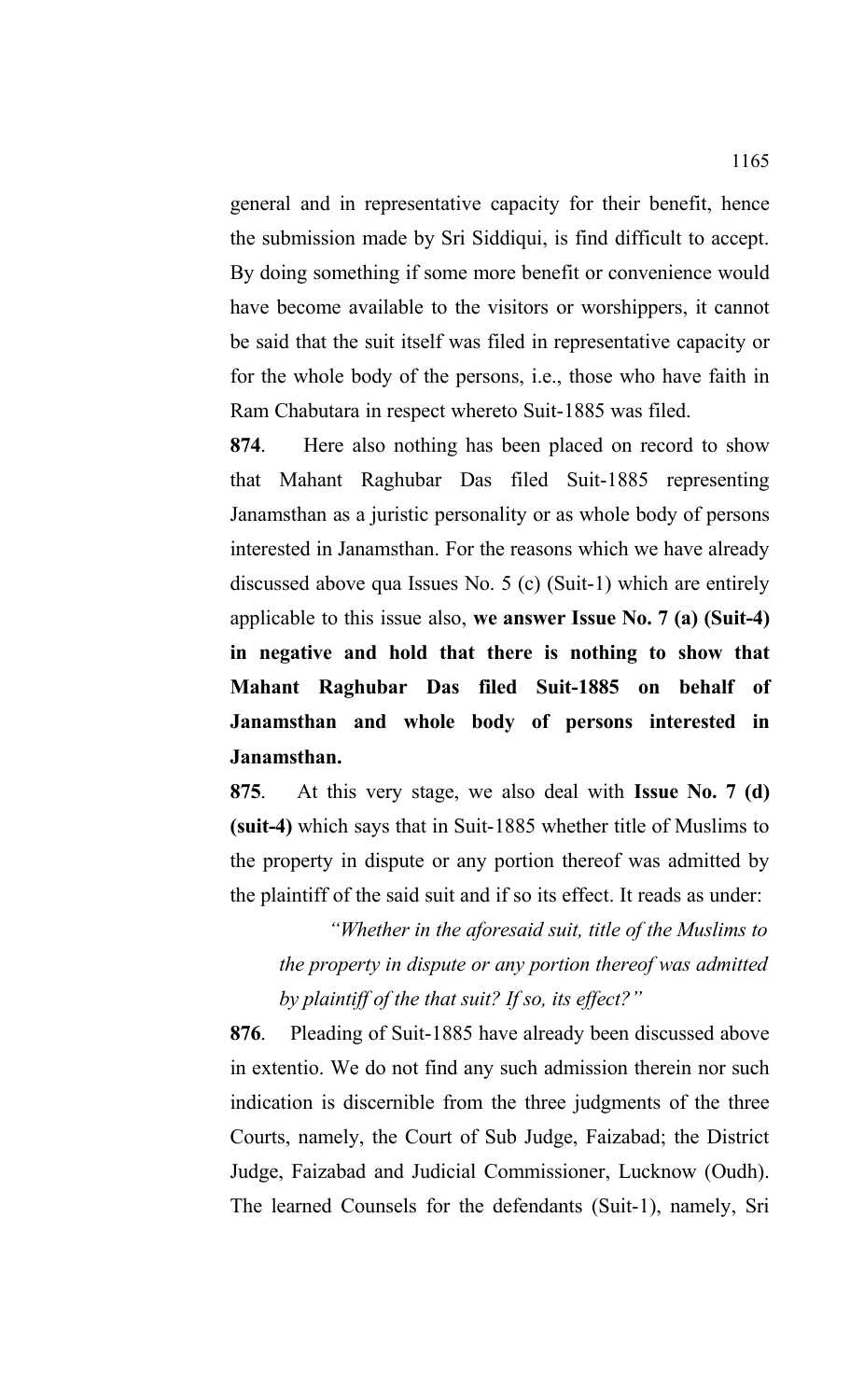Jilani and Sri Siddiqui also could not place anything wherefrom it can be said that Mahant Raghubar Das at any point of time admitted the title of Muslims to the property in dispute or any portion thereof in Suit-1885. In the circumstances, we hold that the aforesaid issue to this extent has to be answered in negative that there is no admission by Mahant Raghubar Das, plaintiff of Suit-1885 about the title of Muslims to the property in dispute or any portion thereof. In absence of any such admission, the question of considering effect thereof does not arise. **Issue No. 7 (d) (Suit-4) is answered accordingly.** 

**877**. Now we come to **Issues No. 5 (d) (Suit-1), 7 (c) (Suit-4), 8 (suit-4) and 23 (Suit-5),** which specifically relate to the legal effect of the pleadings pertaining to Suit-1885 as discussed above, i.e. res judicata and estoppel. They read as under:

*"Does the decision in same bar the present suit by principles of res judicata and in any other way?"*

*"Whether in view of the judgment in the said suit, the members of the Hindu community, including the contesting defendants, are estopped from denying the title of the Muslim community, including the plaintiffs of the present suit, to the property in dispute? If so, its effect?"*

*"Does the judgment of case No. 6/281 of 1981, Mahant Raghubar Dass Vs. Secretary of State and others operate as res judicata against the defendants in suit?"*

*"Whether the judgment in suit no. 61/280 of 1885 filed by Mahant Raghubar Das in the Court of Special Judge, Faizabad is binding upon the plaintiffs by application of the principles of estoppel and res judicata as alleged by the defendants 4 and 5?"*

**878**. Proceeding to consider the rival submissions on merits,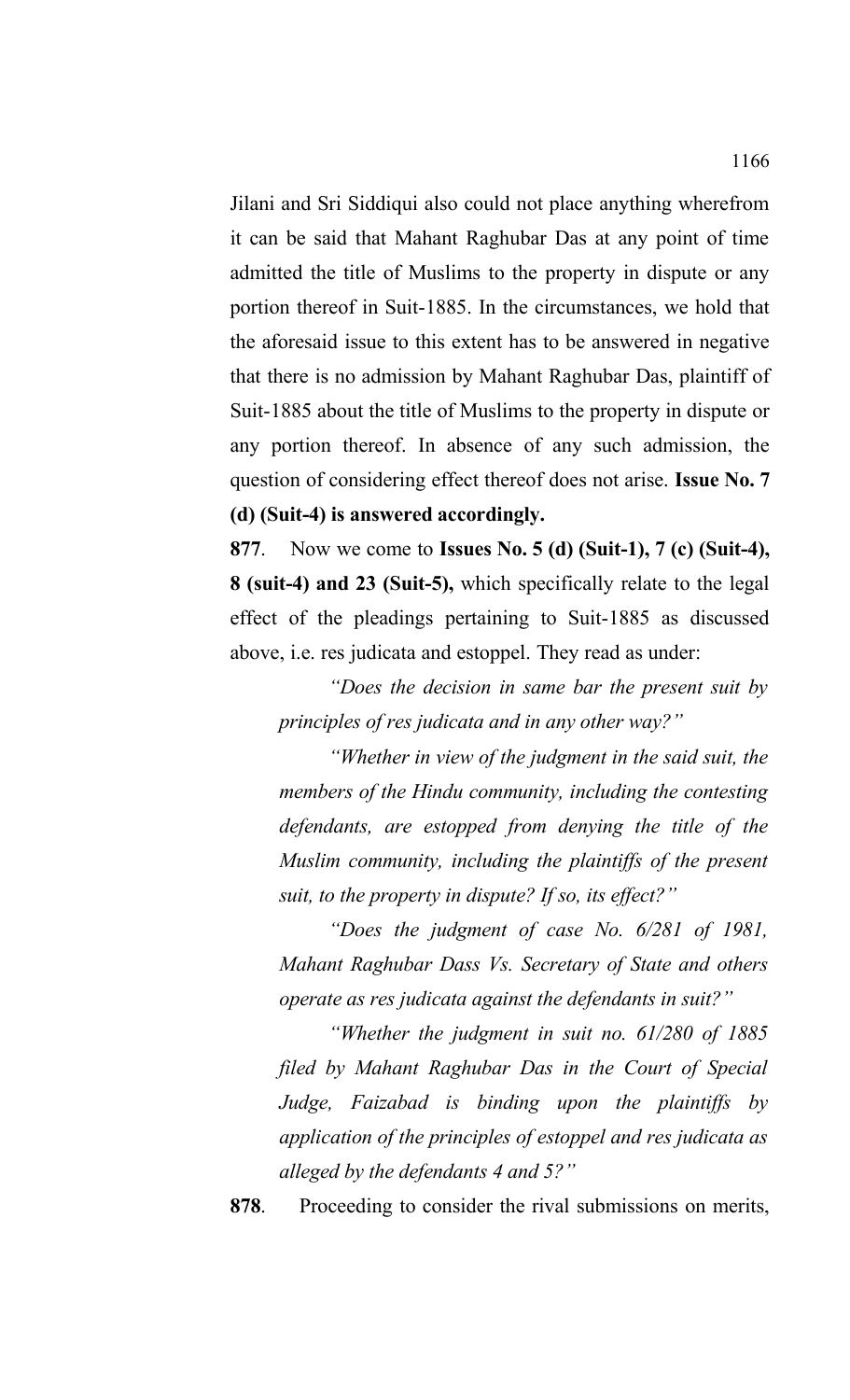we shall first like to mention in brief what res judicata is, its genesis and evolution.

**879**. The legislative history involving the principle of res judicata brings us to the first codified civil procedure i.e. Act 8 of 1859, which was applicable to only the Mofussil Courts (i.e. the Courts of Civil Judicature not established by Royal Charter). Prior thereto, the procedure of Mofussil Courts was regulated by Special Acts and Regulations, which after enactment of Act 8 of 1859 were repealed by Act 10 of 1861. Act 23 of 1861 further amended 1859 Act. Section 42 of Act 23 of 1861 gives short title as 'Code of Civil Procedure' to parent Act 8 of 1859. In 1862, the Supreme Court and the Courts of Sadar Diwani Adalat in Presidency Towns were abolished by the High Courts Act, 1861 and powers of those Courts were vested in the Chartered High Courts. The Letters Patent of 1862 establishing the High Courts extended the procedure of Act 8 of 1859 to these Courts. The Charter of 1865 which empowered the High Courts to make Rules and Orders regulating proceedings in civil cases, required them to be guided, as far as possible, by the provisions of Code of 1859 and subsequent amending Acts. Act 8 of 1859 was amended from time to time vide Act 4 of 1860, 43 of 1860, 23 of 1861, 9 of 1863, 20 of 1867, 7 of 1870, 14 of 1870, 9 of 1871, 32 of 1871 and 7 of 1872. The Act 8 of 1859, which we can term as the "first codified civil procedure", was repealed and substituted by Act 10 of 1877, which may be termed as "second codified civil procedure". There were only two amendments in this Act, vide Act 18 of 1878 and 12 of 1879. Within five years of the enactment of the second Code, this was also repealed and superseded by Act 14 of 1882, which can be treated as "third Code of Civil Procedure". It was also amended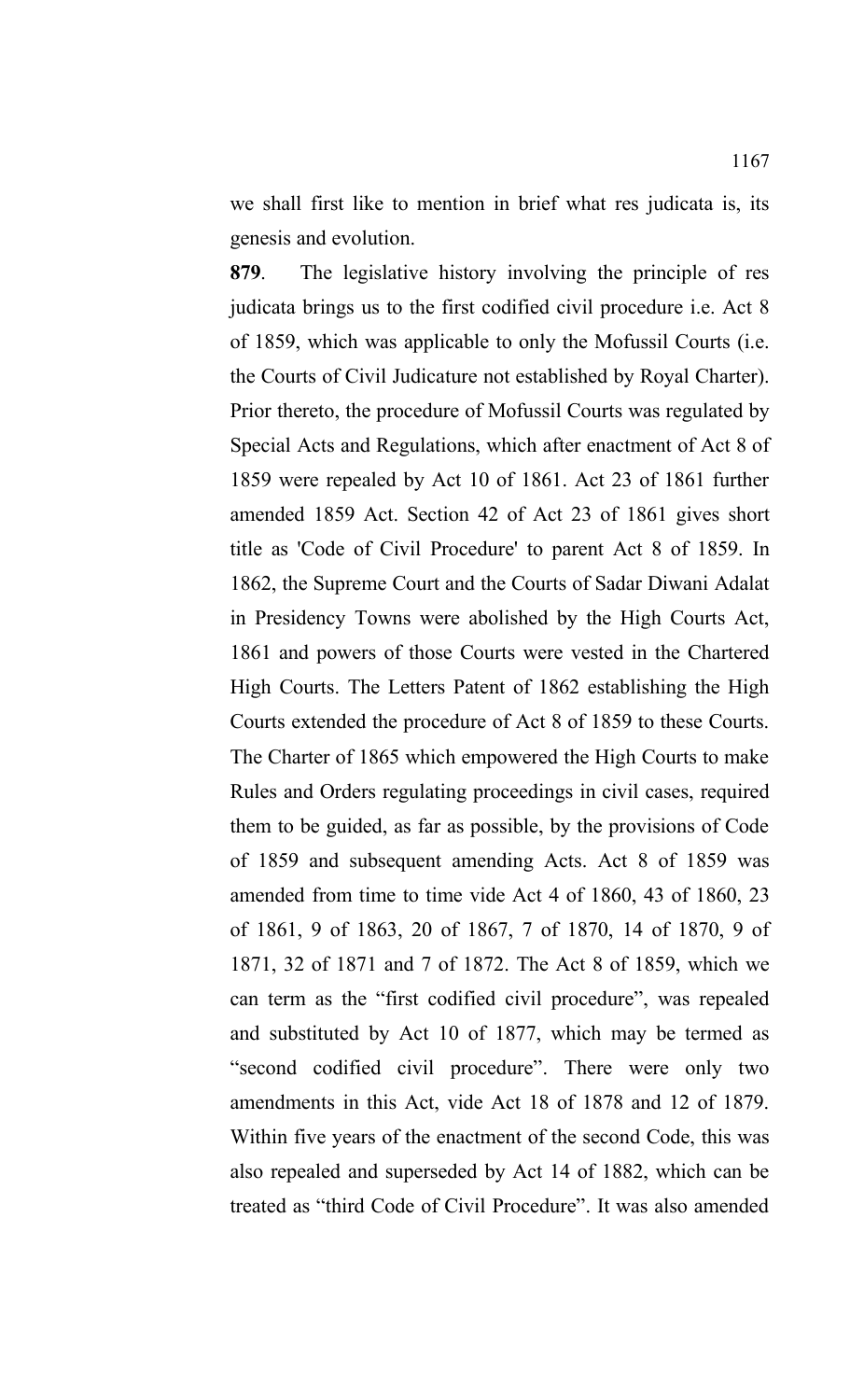by Acts 15 of 1882, 14 of 1885, 4 of 1886, 10 of 1886, 7 of 1887, 8 of 1887, 6 of 1888, 10 of 1888, 13 of 1889, 8 of 1890, 6 of 1892, 5 of 1894, 7 of 1895 and 13 of 1895. It was then superseded and substituted by the present Code, i.e., Act No. 5 of 1908, which came into force on  $1<sup>st</sup>$  January, 1909.

**880**. The learned counsel for the plaintiff (Suit-3), while trying to take this Court through the history of legislation, intended to argue though faintly that the question as to whether the suits in question sought to be barred by res judicata would be governed by the provision pertaining to res judicata as it stood in 1885 when the Suit-1885 was filed and decided and not by the subsequent enactments since the language of the provision pertaining to res judicata has gone under crucial amendments from time to time.

**881**. In our view, the argument at the threshold is thoroughly fallaciousand deserves to be mentioned for rejection only. It is not in dispute that all the four Codes were enacted with the preamble mentioning as an Act to consolidate and to amend the laws relating to procedure of the Courts of Civil Judicature meaning thereby the legislature all through intended to construe exhaustive enactments dealing with the matters pertaining to procedure of Courts in civil matters. To consolidate means to collect the statutory law relating to a particular subject and to bring it down to take in order that it may form a useful code applicable to the circumstances existing at the time when the consolidation is enacted as observed by the Privy Council in **A.G. of Bengal Vs. Prem Lal Mullick (1895) ILR 22 Cal. 788 (PC)**. Same view was expressed by our full Bench also in **Shantha Nand Gir Chela Vs. Basudevanand AIR 1930 Alld. 225**. The purport of such codification means that if the language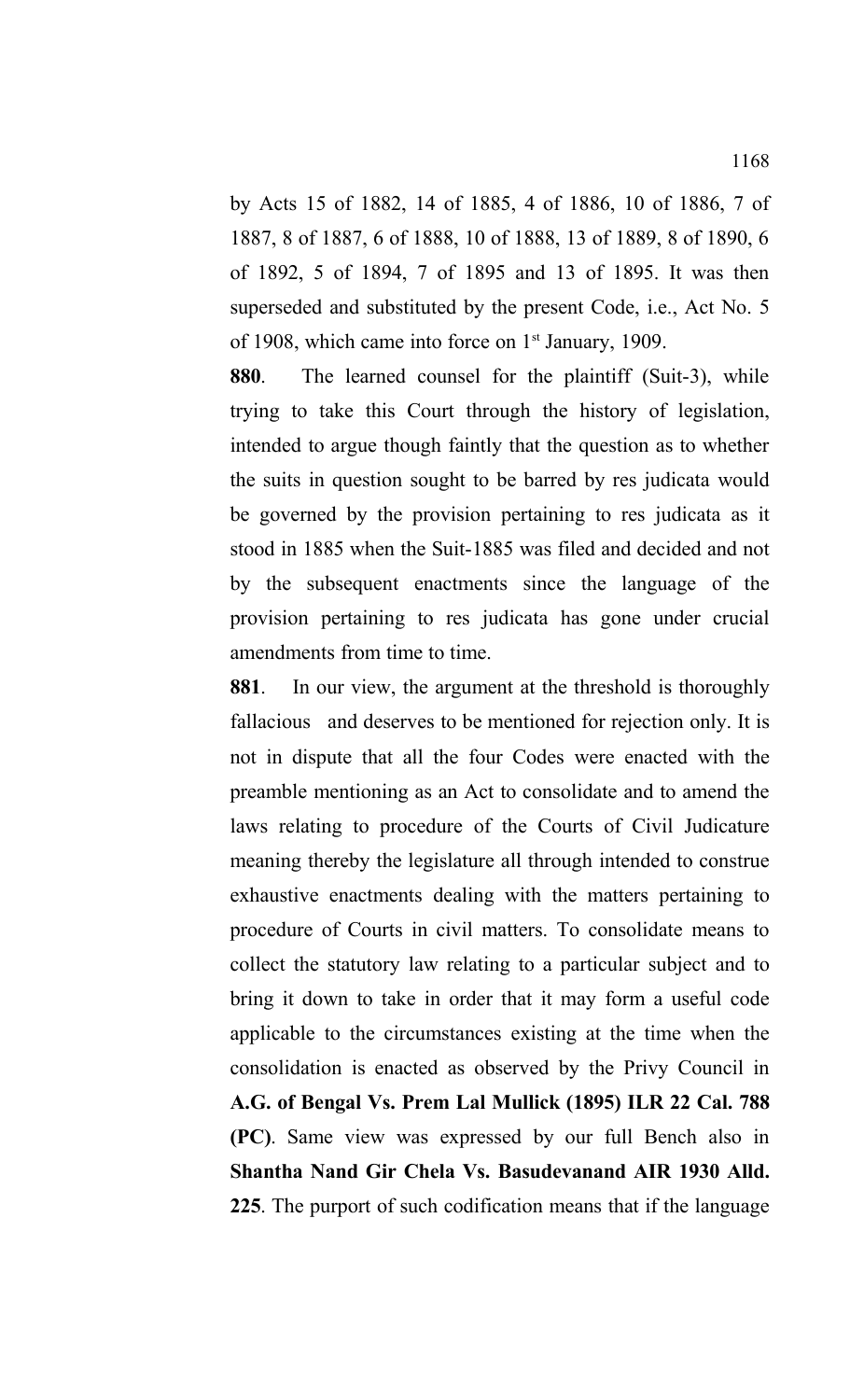of the statute is plain, simple and unambiguous, there may not be any occasion for the Court to have recourse to the earlier law but if it is capable of more than one meaning, it is permissible to refer to the previous state of law so as to construe the provision correctly. A consolidating Act raises the presumption that it does not intend to alter the earlier law in its entirety unless the changes and alteration are such so as to show that the earlier law has been made redundant in its entirety.

**882**. However, for the purpose of the present case, it may not be necessary either to take an extreme view in the matter for the reason that principle of res judicata, as it stands today, we find has its origin and existence long back besides any boundation of system of jurisprudence whether Hindu law, Muslim law, English law etc. We do not find any substantial change in the principle and the very basis of the concept which if applicable would have to be followed by a Court of law unless it can be shown that the principle of res judicata, as is known, is not at all attracted in a given case. We find that the availability of the principle of res judicata existing in different systems of law has been very painstakingly traced by the Hon'ble Judges of Lahore High Court in a Full Bench decision in **Mussammat Lachhmi Vs. Mussammat Bhulli, 1927 ILR (VIII) 384** and it would be useful to have the benefit of such in depth study by reproducing the same as under :

"*In the mitakshra (Book II, Chap. I, Section V, verse 5) one of the four kinds of effective answers to a suit is "a plea by former judgment" and in verse 10, Katyayana is quoted as laying down that "one against whom a judgment had formerly been given, if he bring forward the matter again, must be answered by a plea of Purva Nyaya or*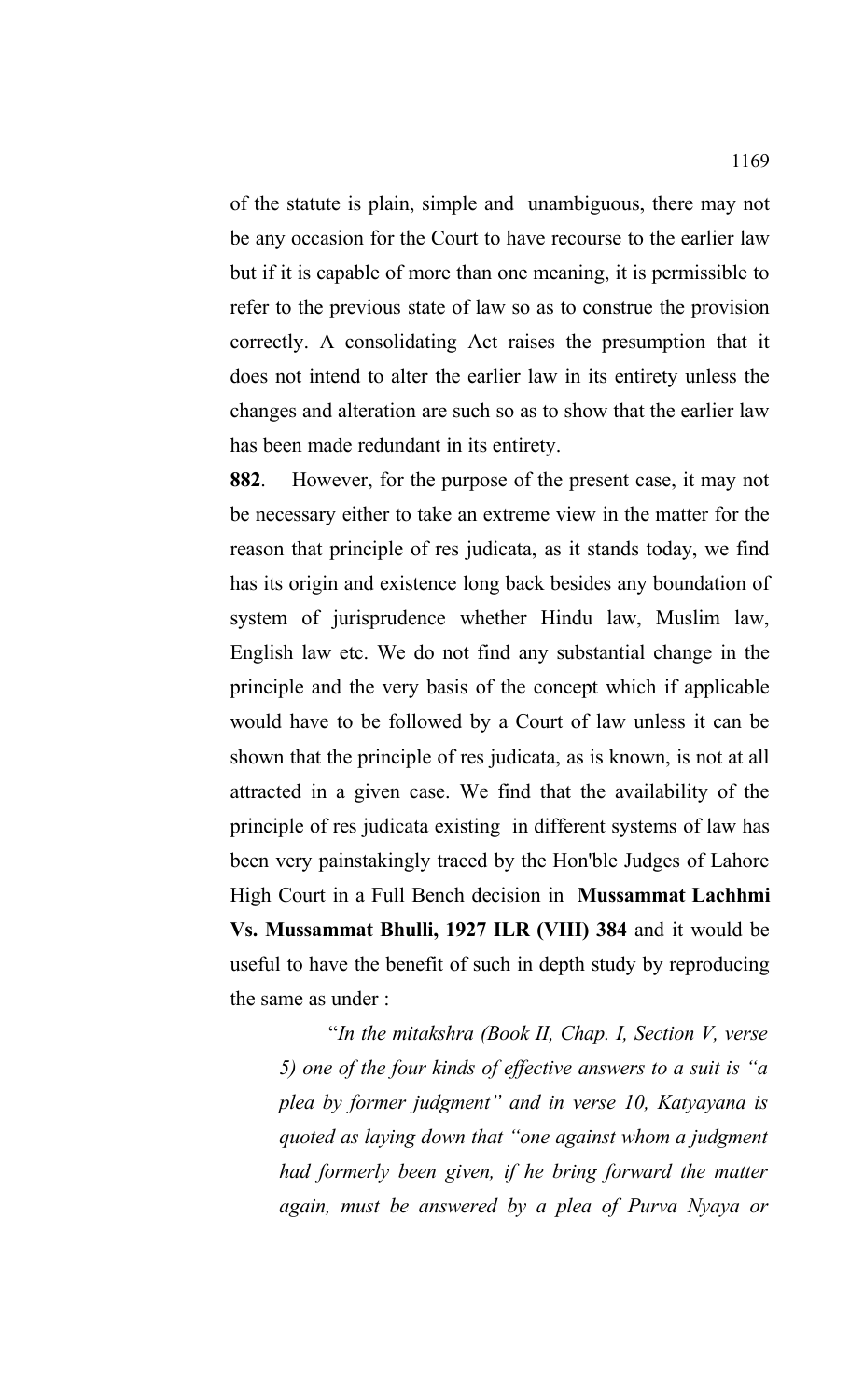*former judgment" (Macnaughten and Colebrooke's translation page 22). The doctrine, however, seems to have been recognized much earlier in Hindu Jurisprudence, judging from the fact that both the Smriti Chandrika (Mysore Edition, pages 97-98) and the Virmitrodaya (Vidya Sagar Edition, page 77) base the defence of Prang Nyaya (=former decision) on the following text of the ancient law-giver Harita, who is believed by some Orientalists to have flourished in the 9th Century B.C. and whose Smriti is now extant only in fragments :-*

*"The plaintiff should be non-suited if the defendants avers; 'In this very affair, there was litigation between him and myself previously,' and it is found that the plaintiff had lost his case".*

*There are texts of Parsara (Bengal Asiatic Society Edition, page 56) and of the Mayukha (Kane's Editiona, page 15) to the same effect.* 

*Among Muhammadan law-givers similar effect was given to the plea of "Niza-I-munfasla" or "Amar Mania Taqrir Mukhalif." Under Roman Law, as administered by the Proetors' Courts, a defendant could repel the plaintiff's claim by means of "exceptio rei judicata" or plea of former judgment. The subject received considerable attention at the hands of Roman jurists and as stated in Roby's Roman Private Law (Vol. II, page 338) the general principle recognized was that "one suit and one decision was enough for any single dispute" and that "a matter once brought to trial should not be tried except, of course, by way of appeal".* 

*The spirit of the doctrine is succinctly expressed in*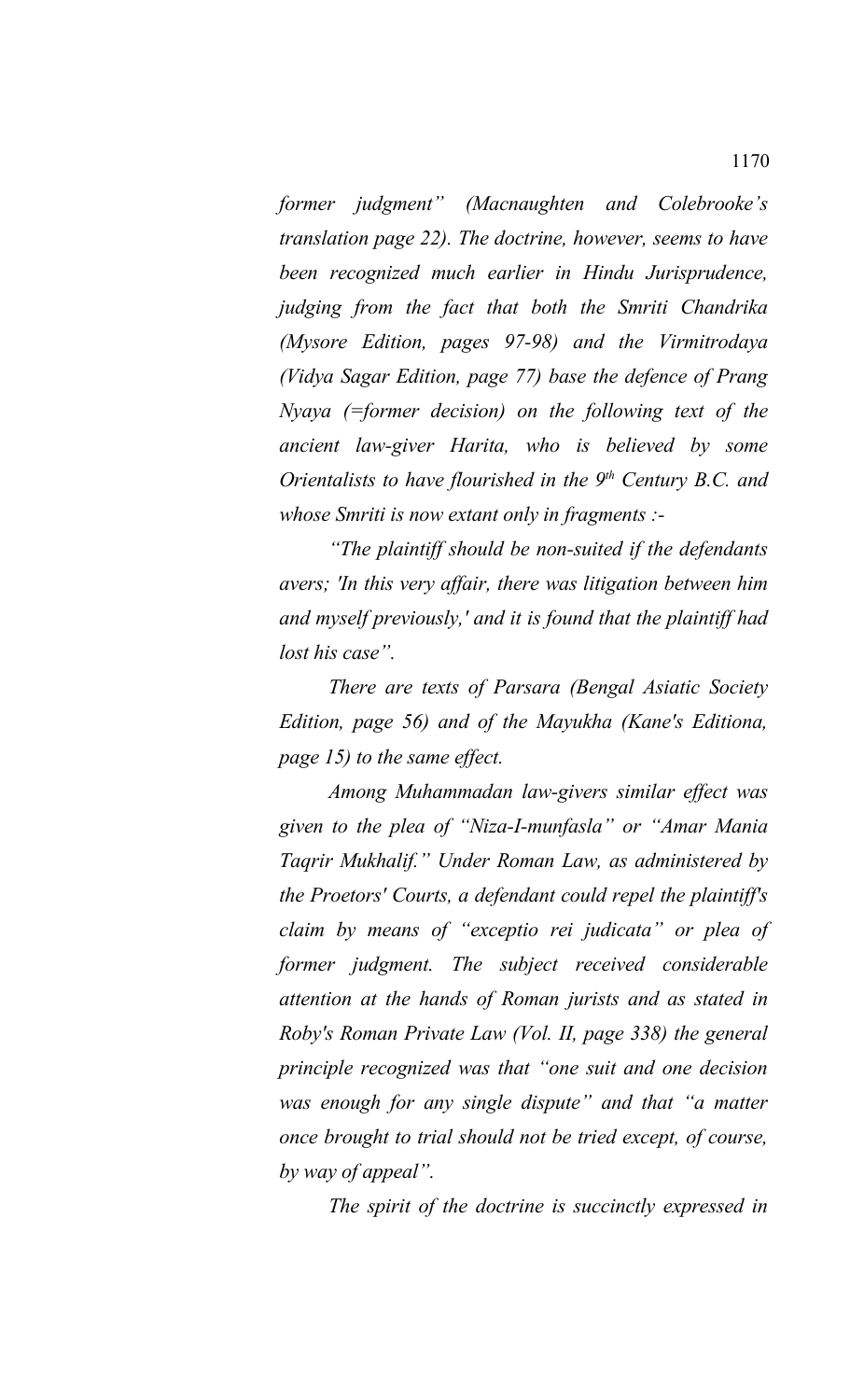*the well known maxim "Nemo debet bis vexari pro eadem causa" (no one shall be twice vexed for the same cause). At times the rule worked harshly on individuals (E.g., when the former decision was obviously erroneous) but its working was justified on the great principle of public policy "Interest rei publicant sit finis litium" (it is for the public good that there be an end of litigation).* 

*In some of these ancient systems, however, the operation of the rule was confined to cases in which the plaintiff put forward his claim to "the same subject matter with regard to which his request had already been determined by a competent Court and had passed into judgment". In other words, it was what is described as the plea of "estoppel by judgment" or "estoppel by record", which was recognized and given effect to. In several European continental countries even now the rule is still subject to these qualifications, e.g., in the Civil Code of France, it is said "The authority of the thing adjudged (chose judge) has place only in regard to that which has constituted the object of a judgment. It is necessary that the thing demanded be the same; that the demand be founded upon the same cause; that it be between the same parties and found by and against them in the same capacity."*

*In other countries, and notably in England, the doctrine has developed and expanded, and the bar is applied in a subsequent action not only to cases where claim is laid to the same property but also to the same matter (or issue) as was directly and substantially in dispute in the former litigation. In other words, it is the identity of the issue, which has already been "necessarily*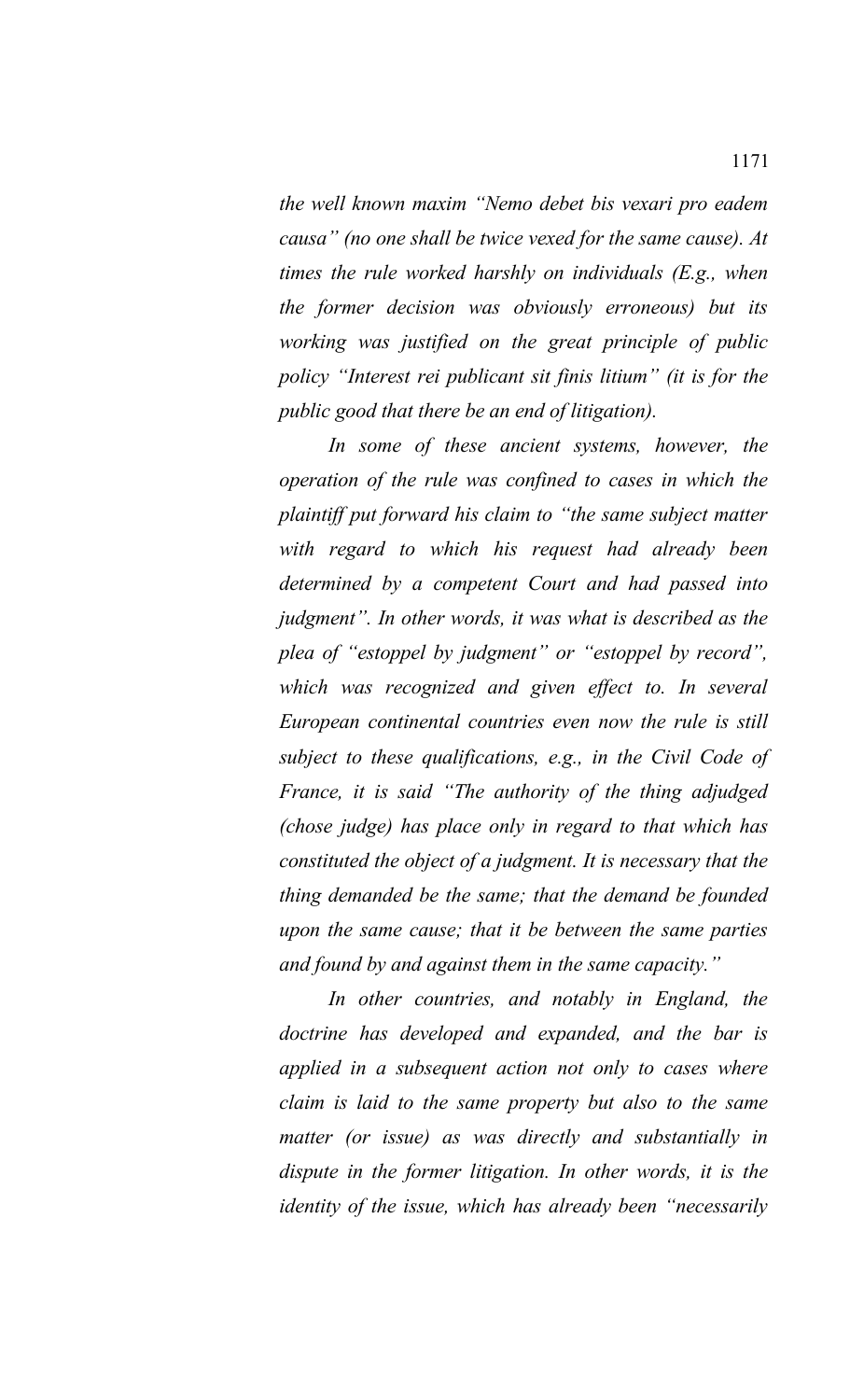*tried" between the parties and on which a finding has been given before, and not the identity of the subject matter which attracts the operation of the rule. Put briefly the plea is not limited to "estoppel by judgment" (or record), but is also extended to what is described as "estoppel by verdict". The earliest authoritative exposition of the law on the subject in England is by Chief Justice DeGrey in the Duchess of Kingston Case (1), which has formed the basis of all subsequent judicial pronouncements in England, America and other countries, the jural systems of which are based on or inspired by British Jurisprudence. In that case a number of propositions on the subject were laid down, the first of them being that "the judgment of a Court of concurrent jurisdiction, directly upon the point, is as a plea a bar, or as evidence conclusive, between the same parties upon the same matter, directly in question in another Court."*

*In British India the rule of res judicata seems to have been first introduced by section 16 of the Bengal Regulation III of 1793, which prohibited the Zilla and City Courts "from entertaining any cause, which form the production of a former decree of the record of the Court, shall appear to have been heard and determined by any judge or any superintendent of a Court having competent jurisdiction". The earliest legislative attempt at codification of the law on the subject was, however, made in 1859, when the first Civil Procedure Code was passed. Section 2 of the Code barred the cognizance by Courts of suits based on the same cause of action, which had been heard and determined before by Courts of competent*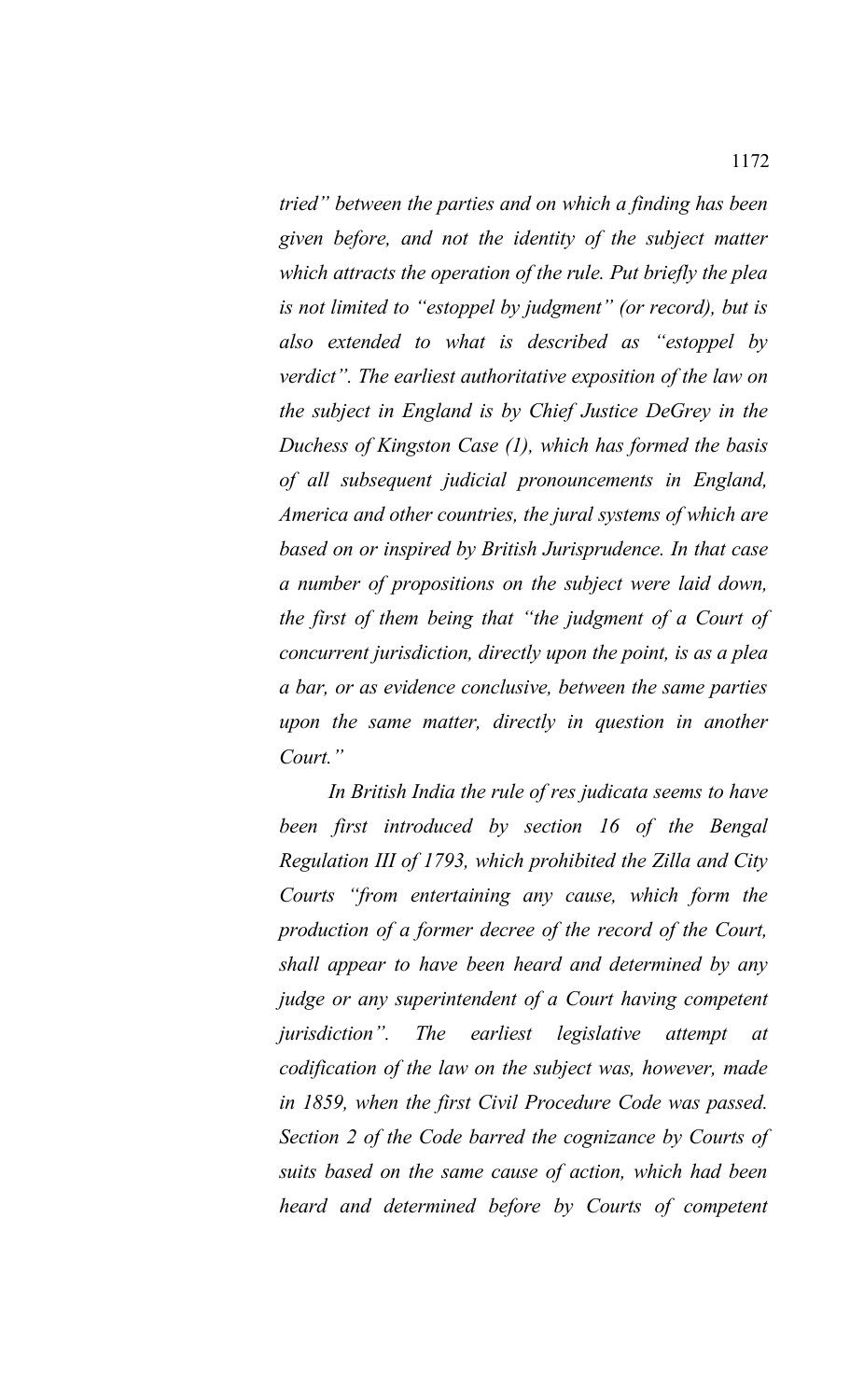*jurisdiction. It will be seen that this was only a partial recognition of the English rule in so far as it embodied the principles relating to estoppel by judgment (or record) only and did not extend to estoppel by verdict. In 1877 when the Code was revised, the operation of the rule was extended in section 13 and the bar was no longer confined to the retrial of a dispute relating to the same cause of action but the prohibition equally applied against reagitating an issue, which had been heard and finally decided between the same parties in a former suit by a competent Court. The section has been amended and amplified twice again and has assumed its present form in section 11 of the Code of 1908, the principal amendments which have a bearing on the question before us, being (a) that the expression "former suit" was defined as meaning a suit which has been first decided and not one which was first instituted, and (b) that the competence of a Court is not regulated by the course of appeal of the former suit but by its capacity to try the subsequent suit as an original Court.* 

*But although the Indian Legislature has from 1859 onwards made several attempts to codify the law on the subject and the present section 11 is a largely modified and improved form of the original section 2 of Act VIII of 1859, it must be borne in mind that the section as even now enacted, is not exhaustive of the law on the subject, and the general principles of res judicata apply to matters on which the section is silent and also govern proceedings to which the section does not in terms apply."*

**883**. It is, thus, evident that Res judicata is a principle or doctrine or concept which is well recognized since ancient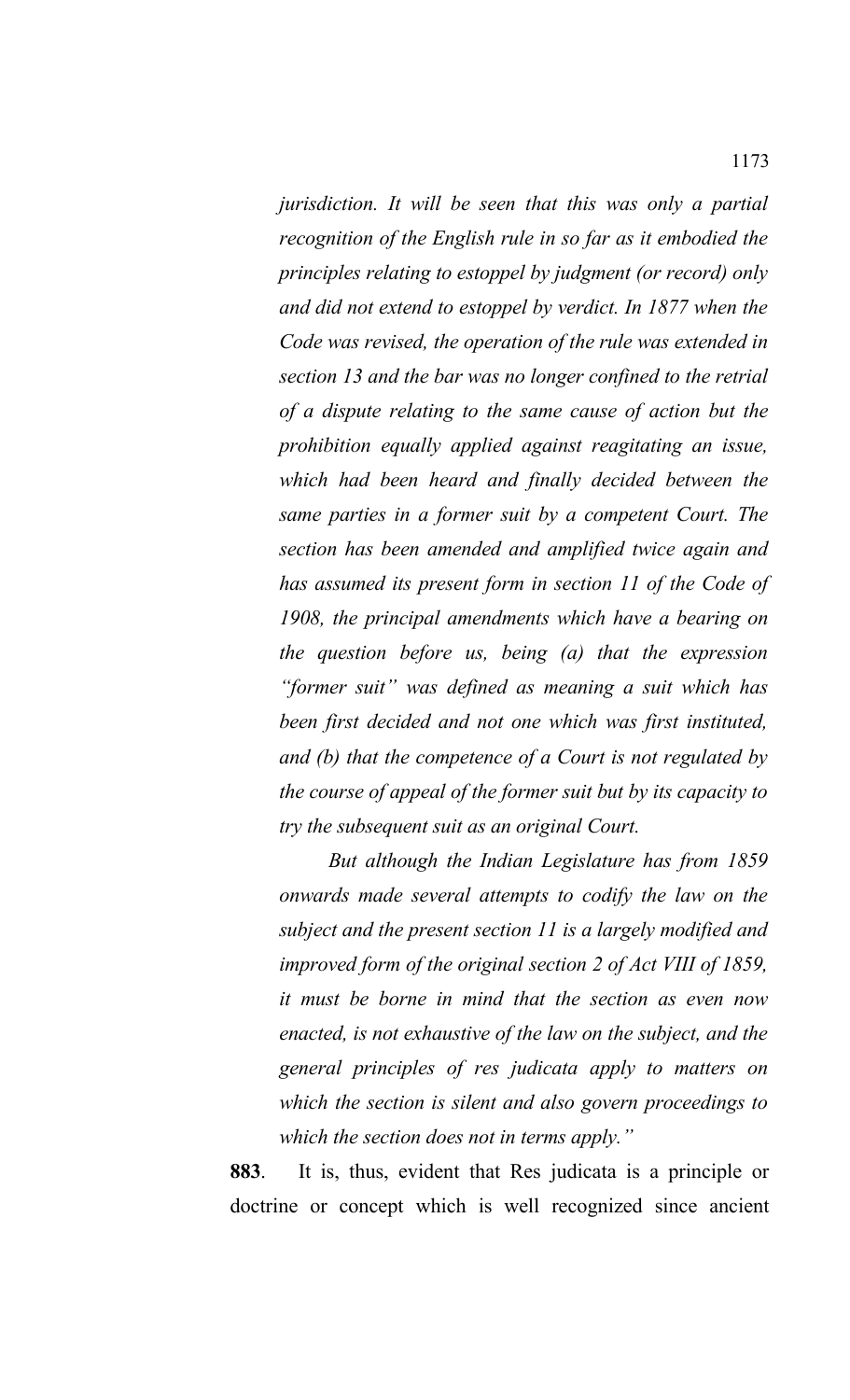times. It is a principle of universal application treated to be a fundamental and basic idea in every developed jural society. The very objective of adjudication of a dispute by an adjudicatory forum, whatever name it is called, is to bring to an end dispute or *lis* between the parties. The seed of justice, thus, aims to have every matter fairly tried once and, thereafter, further litigation should be barred treating to be concluded for all times to come between the parties. So far as the dispute which has already been adjudicated, it is a rule common to all, well defined in a civilized system of jurisprudence that the solemn and deliberate sentence of law upon a disputed fact pronounced, after a proper trial, by its appointed organ should be regarded as final and conclusive determination of the question litigated and should set at rest, forever, the controversy. This rule which treats the final decision of a competent Tribunal as "irrefragable truth" was well known to Hindu and Mohammadan lawyers and jurists since long as the system is recognized in Hindu as well as Muslim laws also.

**884**. So far as Europe is concerned, it is mainly influenced with the legal system of Roman jurisprudence. This principle is one of the great gains of Roman jurisprudence carried to modern jural system of Europe. In the Anglo saxon jurisprudence, this principle is formerly based on an maxim of Roman jurisprudence *"interest reipublicae ut sit finis litium"* (it concerns the state that there should be an end to law suits) and partly on the maxim *"nemo debut bis vexari pro una at eadem cause* (no man should be vexed twice over for the same cause). The Act 8 of 1859 provided the principle of the res judicata in Section 2 which read as under :

*"The civil court shall not take cognizance of any suit*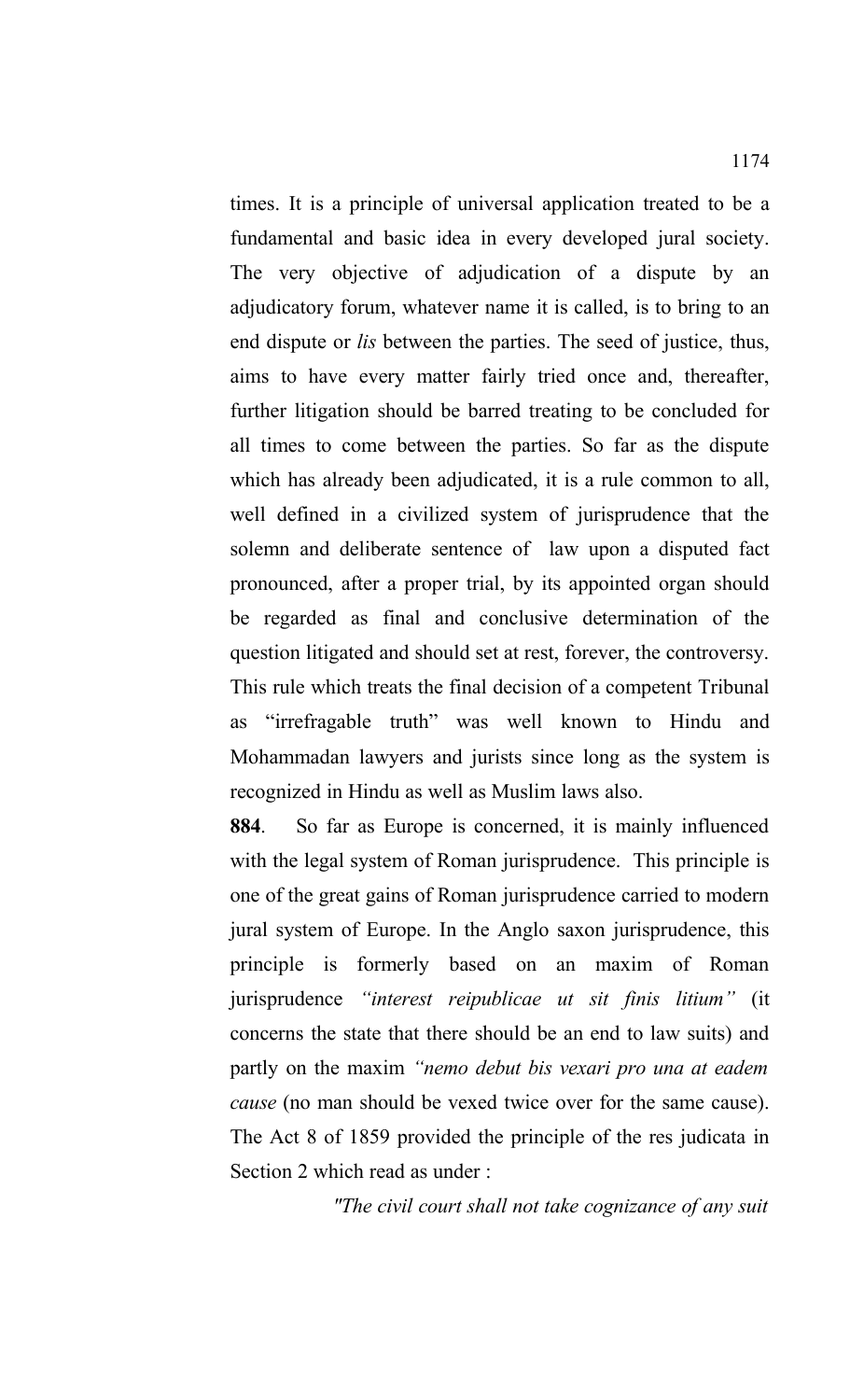*brought on or cause of action which shall have been heard and determined by a court of competent jurisdiction in a former suit between the same parties, or between parties under whom they claim."* 

**885**. The principle of res judicata vide Section 2 of C.P.C., 1859 came to be considered before the Privy Council in **Soorjomonee Dayee Vs. Suddanund Mahapatter (1873) 12 BLR 304, 315 (P.C.)**. The Judicial Committee said "We are of the opinion that Section 2 of the Code of 1859 would by no means prevent operation of the general law relating to res judicata founded on the principle *"nemo debet bis vexari pro eadem causa"*.

**886**. In **Krishna Behary Ray Vs. Bunwari Lal Ray, (1875) 1 Cal. 144 (146),** Privy Council while construing the expression "cause of action" held that it cannot be interpreted in its literal and restricted sense and if a material issue had been tried and determined between the same parties by a competent court, the same cannot be re-agitated again by the parties in a later suit who were also partied in the former suit.

**887**. When this view was expressed in some other judgment also the legislature introduced the words "matter directly and substantially in issue" in Section 13 in Act No. 10 of 1877 and 14 of 1882. In Act No. 10 of 1877, it was Section 13 of the Code.

**888**. In **Parthasaradi Ayyangar and others Vs. Chinnakrishna Ayyangar and others Vol. V ILR Madras Series (1882) 304** an interesting question with respect to res judicata and estoppel by verdict and/or estoppel by judgment was considered. An original suit no. 12 of 1850 was instituted by certain persons of Tenkalai sect in the Court of Sadar Amin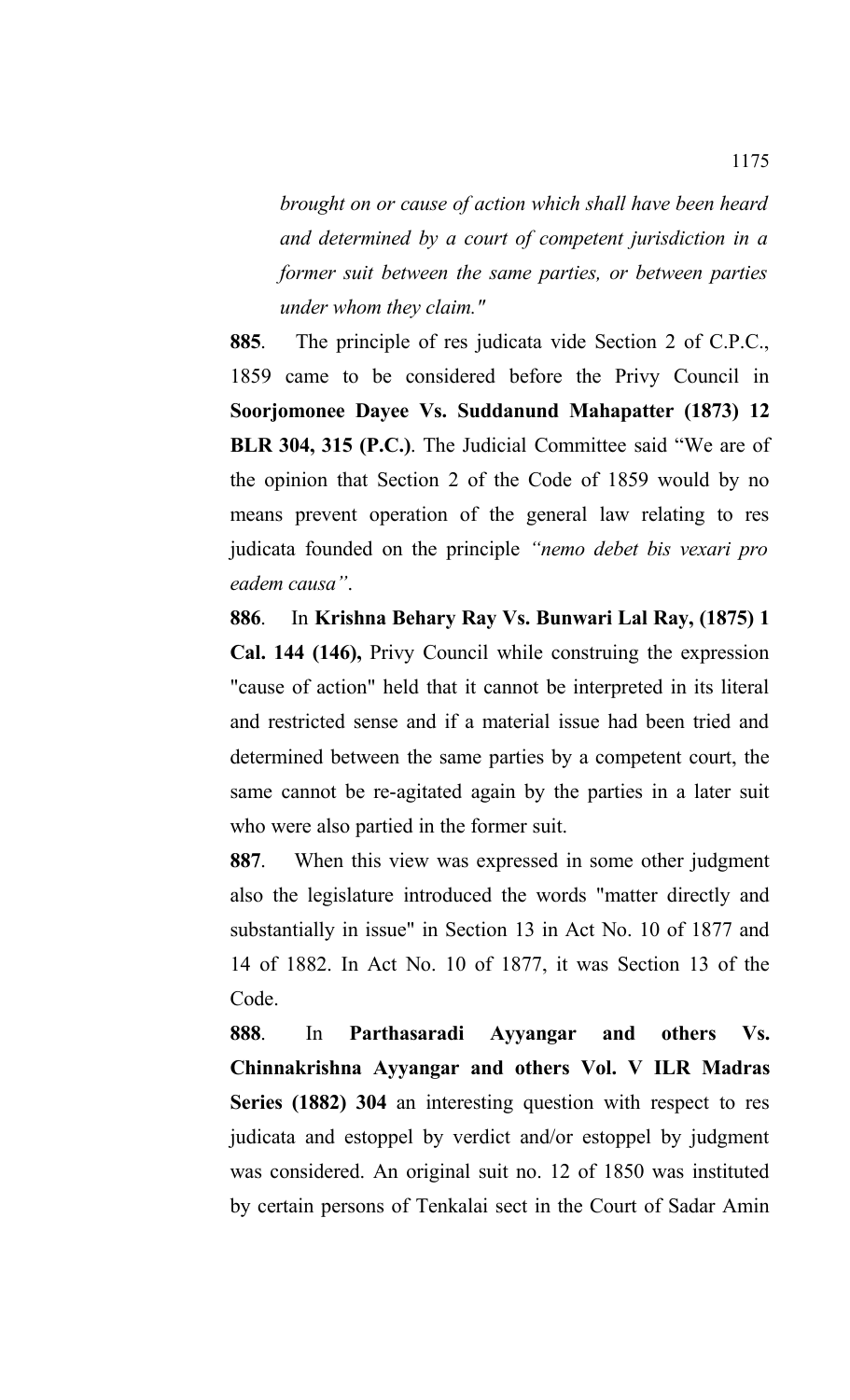against the members of Vadakalai sect. A Vadakalai temple was erected in the village of Mathura Mangalam in the honor of a devotee Embar in which the member of Tenkalai sect were interested in maintaining worship and in defending the privileges of the temple. The other sect, namely, Vadakalai, also erected a Vaishnava temple on a private site in the Sanadi (temple) street in honor of a devotee, Vedhanta Desikar, which was later on thrown open for regular public worship. In 1849 the above mentioned suit was filed praying that the Vadakalais be compelled to remove their idols and be prohibited from celebrating festivals and erecting any temple in the village for the worship of their idols. The Vadakalais, defended the suit contending that the general right of owners of land to erect on their own property, places of public worship and to set up therein such idols as they thought fit. Earlier to that suit, it appears that there was some other suit between the same sects wherein the pundit had delivered an opinion that the public worship of idols of devotees such as the spiritual teachers of the respective sects was not recognized by Hindu law, and that law did not permit persons to assemble together to celebrate to such idols. But where it was customary to do so, such idols might be used in private worship. Relying on the said opinion of the pundit, the Sadar Amin granted the order of injunction prayed for. In the appeal preferred before the Judge, he held that supposing the worship of which the Tenkalais complained was prejudicial to the interests of the institution they supported, the question being one of conscience, no cause of action accrued to the Tenkalais, and that it was competent to the Vadakalais to adopt the worship of what idols they pleased in pagodas erected on their own lands. It reversed the decree in so much it ordered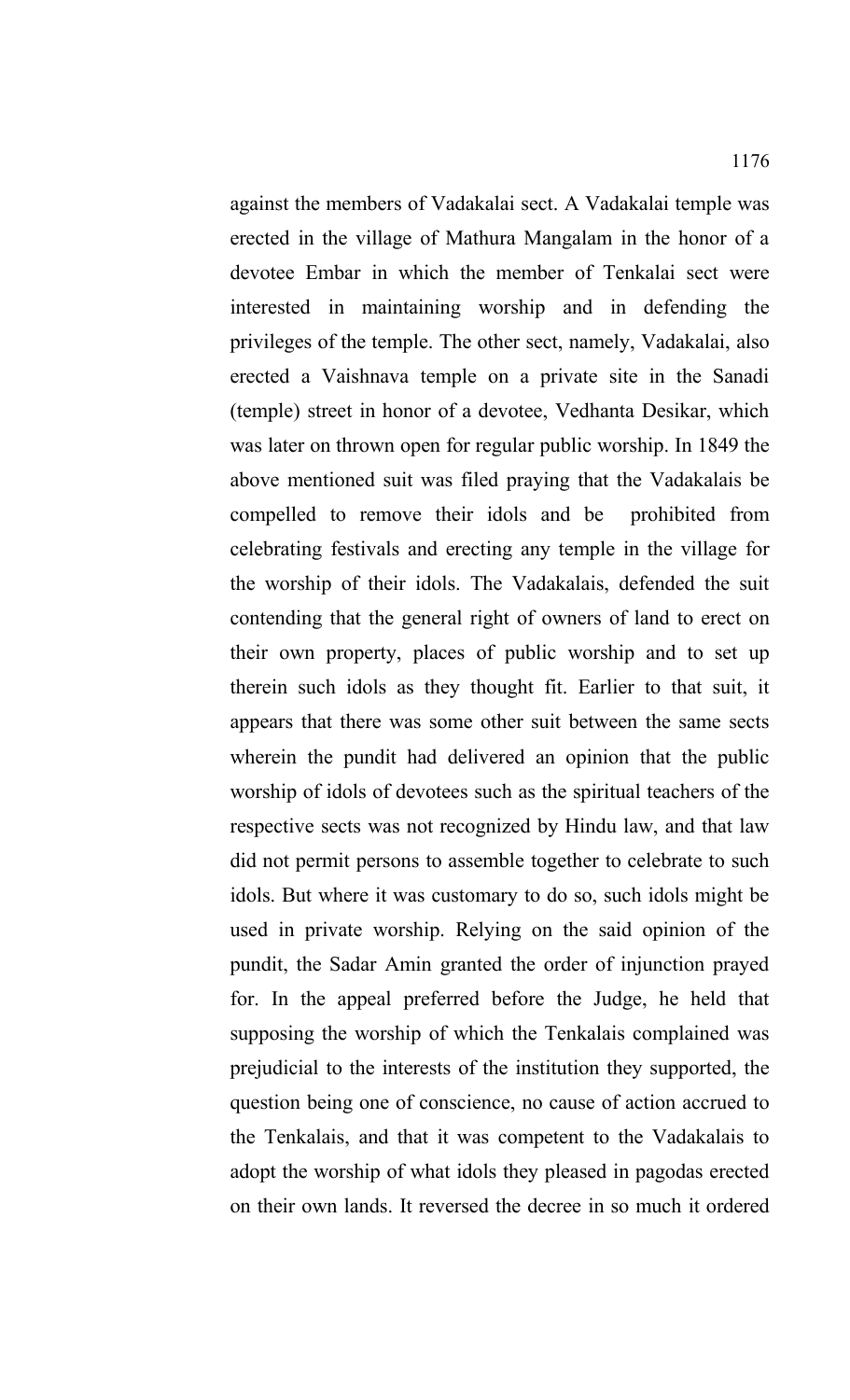the removal of the idols and prohibited the Vadakalais from erecting pagodas and celebrating public worship therein. But it found that conduct of procession in honor of Vadakalai idols was an innovation, did not form an essential part of the worship, and might be productive of public disturbance, and, accordingly, passed an order restraining it. Noticing that this part of the order was beyond the relief sought in the plaint, an appeal was preferred before the Sadar Court. The Sadar Court sought for opinion of the pundits of the Court with respect to Hindu law on the subject who opined that it would be contrary to custom to allow a pagoda to be erected by the Vadakalai Vaishnavas even on their own ground if such an erection was against the feelings generally of the people of the village. He referred to a passage in the preamble of the Mitakshara which declared that "no cases prejudicial to the feelings of the inhabitants of a town or village shall be entertained by a King". The Sadar Court accordingly decreed that the defendants (the Vadakalais) should be prohibited from erecting temple or instituting public worship on the spot of ground objected to by the plaintiffs and which lay within the range of their temple, that is to say, withing the usual range of the processions conducted in connection with the temple worship. In another appeal no. 141 of 1856, Sadar Court declared that the right to pass in procession through the public streets of a town in such a way as the Magistrate might not object to as dangerous to the public safety, was a right inherent in every subject of the state and the Vadakalais' action which continued was in disobedience as was restrained by the earlier decree and injunction prohibiting decree was again passed in 1862. Thereafter, Vadakalais removed their idols and erected a building for the purpose of worship on another site. No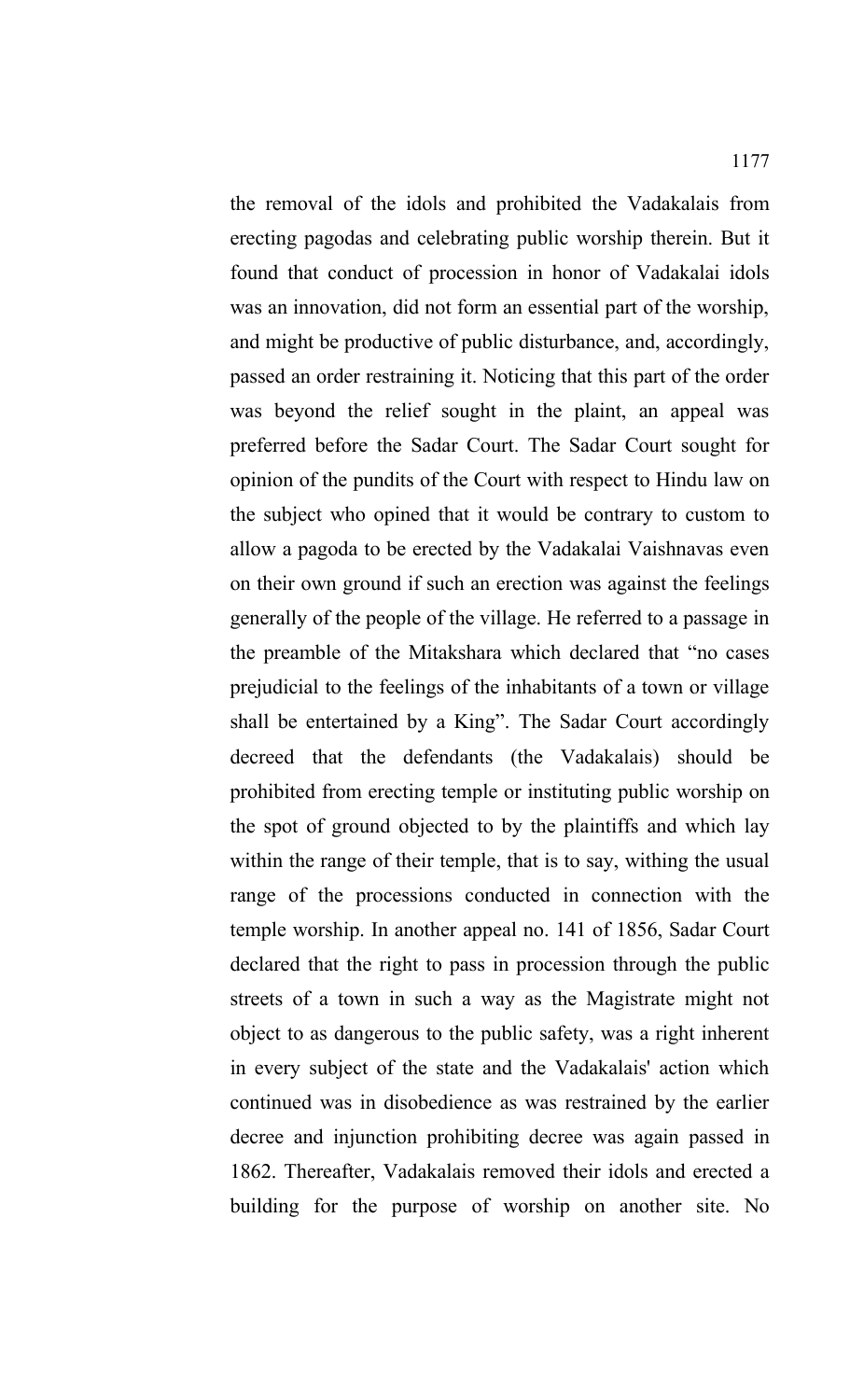arrangement of celebration of the public worship was made till 1879 except of occasional processions. However, in 1879 again provision was made for continuous conduct of such worship throughout the year. This led to another suit which ultimately reached to the appellate Court. It was held that the decree in earlier suit cannot preclude the Vadakalais from building a temple or conduct public worship at any other spot and plea of estoppel based on the earlier decisions was held to be inapplicable. The Court held that the matter in issue which was raised and decided in the former suit was not a question of fact but a question of law based on the opinion of pundit which was found opposed to the law declared to be the law of India under British administration. The Court held that the law of India under British administration as declared is that the person of whatever sect are at liberty to erect building and conduct public worship on their own land provided they neither invade the rights of property enjoyed by their neighbours nor cause a public nuisance, and that they are also entitled to conduct religious processions through public streets so that they do not interfere with the ordinary use of such streets by the public and subject to such directions as the Magistrate may lawfully give to prevent obstructions of the thoroughfare or breaches of the public peace. The Court held that the principle of res judicata also would not come in way. The Courts are bound to ascertain and apply the law and not to make law. It observed that what was argued was estoppel by verdict and estoppel by judgment. Explaining the "estoppel by verdict", it was held that it indicates that such estoppels are confined to questions of facts and no authority was cited before the Court to warrant the application of rule to determination of an issue of law. Explaining the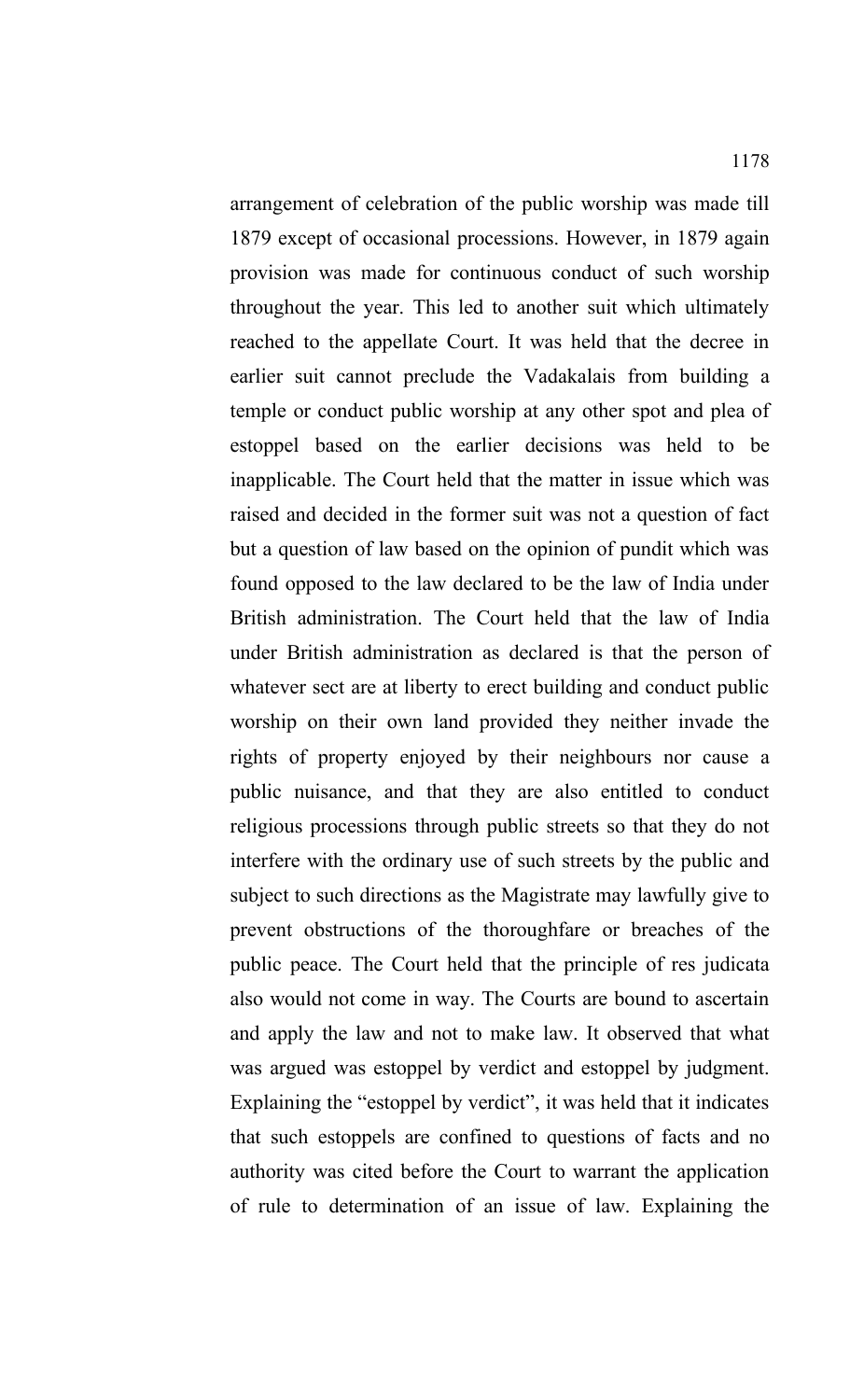principle of res judicata, the Court observed, *"Although considerations of convenience have established the rule that the final decree of a competent Court is decisive of the rights it declares or refuses notwithstanding it may have proceeded on an erroneous view of the law, and although the same considerations have established the rule that the determination by a competent Court of questions of fact directly and substantially in issue are binding on the parties, these considerations do not suggest the expediency of compelling the Courts to refuse to give effect to what they have ascertained to be the law."* However, the Court also said that all earlier decisions were in respect to a different place and would not bar the subsequent suit which was in respect to another spot.

**889**. In **Ram Kirpal Vs. Rup Kuari (1883) ILR 6 (Alld.) 269 (P.C.)** it was held that Section 13 of 1877 Act would not apply to execution proceedings but upon general principles of law the decision of a matter once decided in those proceedings was a bar to the same matter being re-agitated at a subsequent stage thereof.

**890**. Act 5 of 1908 contains the provision of res judicata under Section 11 which substantially is same as it was in Act 14 of 1882, but includes certain explanations clarifying some aspects of the matter considered to be necessary in the light of some judgments of different High Courts. It has undergone some amendments in 1976, but has withstood the test of the time more than a decade. Section 11 of Act 5 of 1908, as it stands today, reads as under :

*"11. Res judicata.- No Court shall try any suit or issue in which the matter directly and substantially in issue has been directly and substantially in issue in a former suit*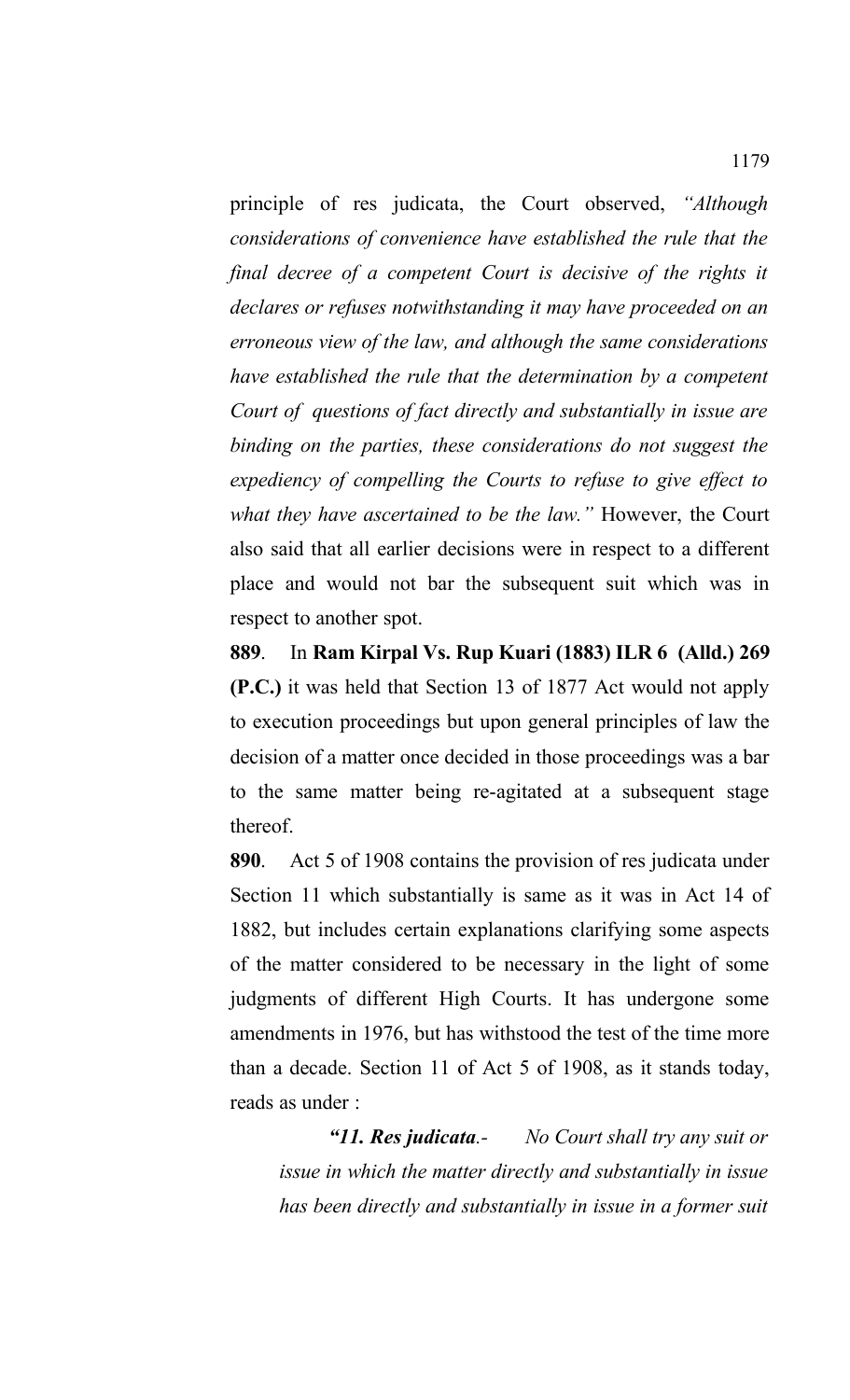*between the same parties, or between parties under whom they or any of them claim, litigating under the same title, in a Court competent to try such subsequent suit or the suit in which such issue has been subsequently raised, and has been heard and finally decided by such Court.*

*Explanation I- The expression "former suit" shall denote a suit which has been decided prior to the suit in question whether or not it was instituted prior thereto.*

*Explanation II.- For the purposes of this section, the competence of a Court shall be determined irrespective of any provisions as to a right of appeal from the decision of such Court.*

*Explanation III.- The matter above referred to must in the former suit have been alleged by one party and either denied or admitted, expressly or impliedly, by the other.*

*Explanation IV.- Any matter which might and ought to have been made ground of defence or attack in such former suit shall be deemed to have been a matter directly and substantially in issue in such suit.*

*Explanation V.- Any relief claimed in the plaint, which is not expressly granted by the decree, shall, for the purposes of this section, be deemed to have been refused.*

*Explanation VI- Where persons litigate bona fide in respect of public right or of a private right claimed in common for themselves and others, all persons interested in such right shall, for the purposes of this section, be deemed to claim under the persons so litigating.*

*Explanation VII.- The provisions of this section shall apply to a proceeding for the execution of a decree and reference in this section to any suit, issue or former suit shall be*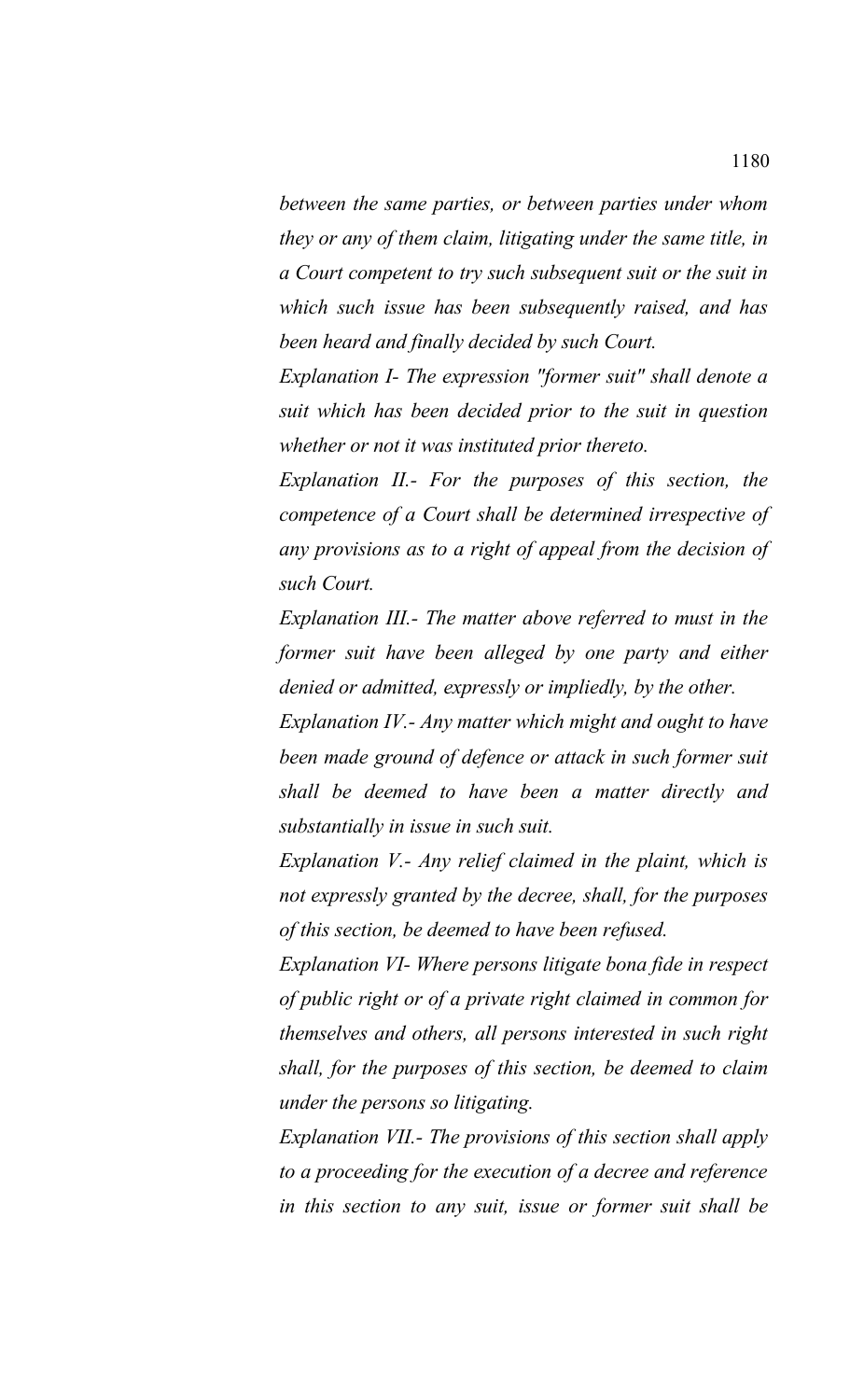*construed as references, respectively, to proceedings for the execution of the decree, question arising in such proceeding and a former proceeding for the execution of that decree.*

*Explanation VIII.-An issue heard and finally decided by a Court of limited jurisdiction, competent to decide such issue, shall operate as res judicata in as subsequent suit, notwithstanding that such Court of limited jurisdiction was not competent to try such subsequent suit or the suit in which such issue has been subsequently raised."*

**891**. Explanations VII and VIII have been added by Amendment Act of 1976 and admittedly have no application to the dispute in hand.

**892**. The plea of res judicata is an inhibition against the Court and a finding in favour of a party on the plea of res judicata would oust the jurisdiction of the Court to try the subsequent suit or the suit in which such issue has been raised, which has been heard and finally decided in the former suit (see : **Pandurang Dhondi Chougule Vs. Maruti Hari Jadhav AIR 1966 SC 153**. Since, it restrains the Court to try the subsequent suit or an issue raised subsequently, we have no manner of doubt that for the purpose of present case, it is the provision contained in Section 11 of Act 5 of 1908, which will govern the matter and not the earlier one. The application of principle of res judicata is based on public policy and in the interest of the State as well. However, we would like to clarify here itself that we may not be understood as observing that the principle of res judicata is confined to Section 11 of the Act 5 of 1908. As we have already held, the principle of res judicata was well recognized in the ancient legal systems also and it has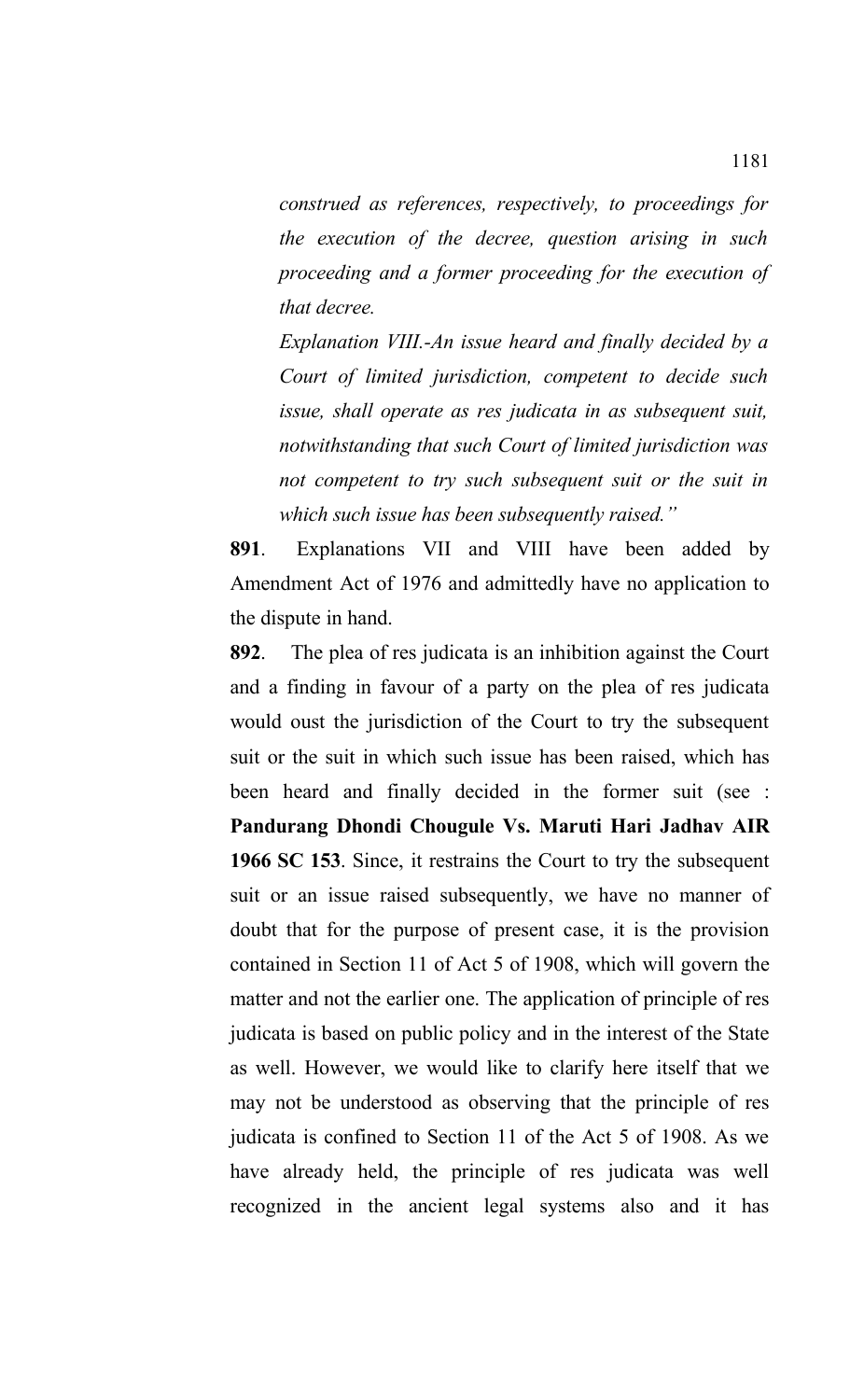consistently been held as not limited to the specific words of the Code for its application.

**893**. One of the oldest case which considered the doctrine of res judicata vide Section 11, CPC, 1908 is **Sheoparsan Singh and others Vs. Ramnandan Prasad 43 IA 91(PC)= 20 C.W.N. 738 (P.C.)** wherein their Lordships reminded the dictum in the words of Lord Coke in **Priddle Vs. Napper 6 Coke IA 1777** which said *"Interest reipublicae ut sit finis litium"*, otherwise great oppression might be done under colour and pretence of law. (See also **Commissioner of Central Excise Vs. Shree Baidyanath Ayurved Bhawan Ltd. JT 2009 (6) SC 29**).

**894**. The statement of law as propounded in **Sheoparsan Singh (supra)** has been approved by the Apex Court in **Iftikhar Ahmed Vs. Syed Meharban Ali 1974 (2) SCC 151**.

**895**. Then comes **Hook Vs. Administrator General of Bengal 1921 (ILR) 48 (Cal.) 499 (P.C.)** wherein it was said that Section 11 of the Code is not exhaustive of the circumstances in which an issue is res judicata. Even though the Section may not apply, the plea of res judicata still would remain operative apart from the limited provisions of the Code, and would bar a subsequent suit on the same issue unless is shown to be inapplicable by the defendants referring to pleading, parties and cause of action etc. It was reaffirmed by Lord Buckmaster in **T.B. Ramachandra Rao and another Vs. A.N.S. Ramchandra**

**Rao and others, AIR 1922 PC 80** wherein the remarks were "*that the principle which prevents the same case being twice litigated is of general application, and is not limited by the specific words of the Code in this respect."*

**896**. In **Kalipada De Vs. Dwijapada Das, AIR 1930 PC 22** the Privy Council held *"the question as to what is considered to*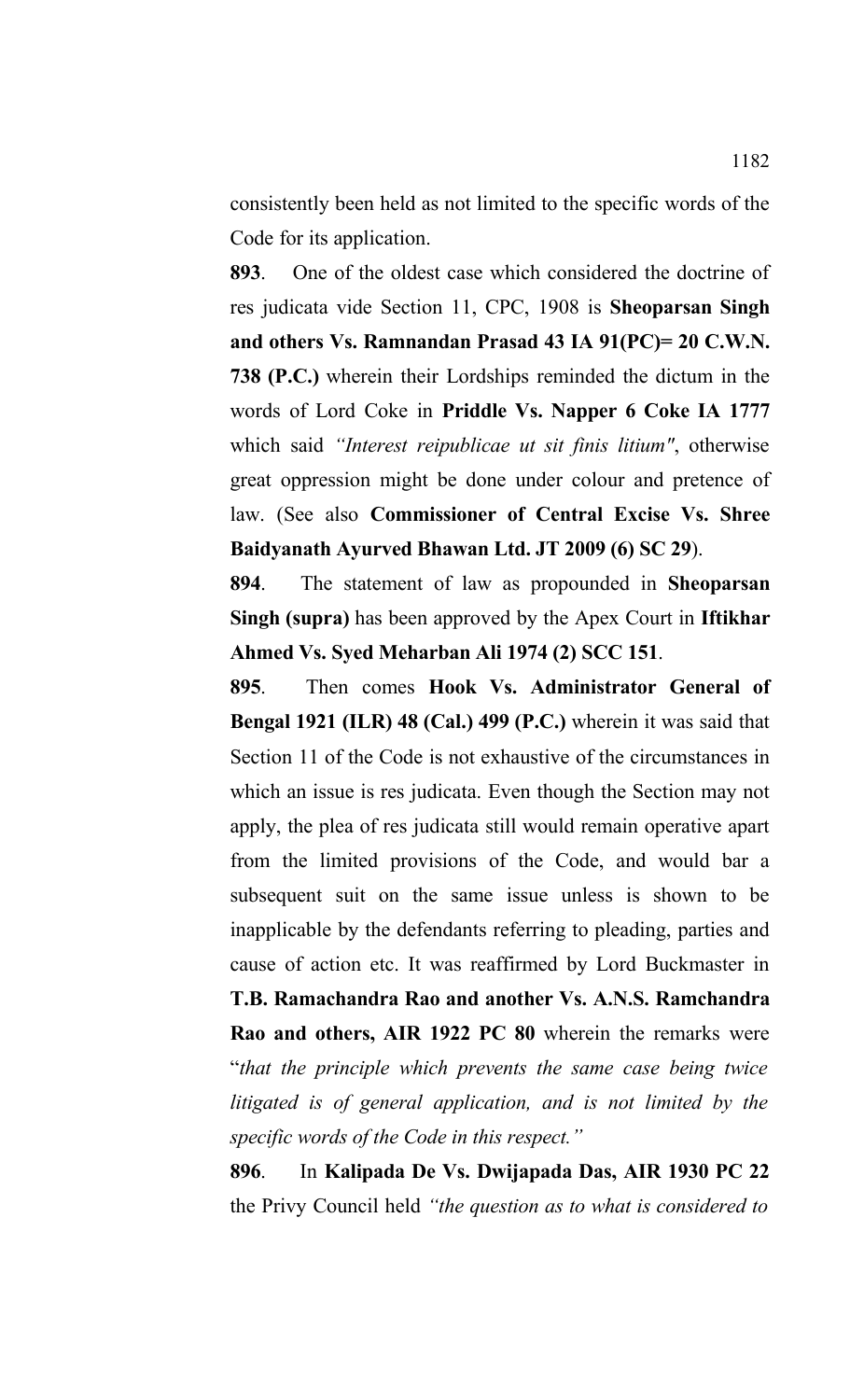*be res judicata is dealt with by Section 11 of CPC 1908. In that section many examples and circumstances in which the rule concerning res judicata applies are given; but it has often been explained by this Board that the terms of Section 11 are not to be regarded as exhaustive"*.

**897**. In **Gulam Abbas Vs. State of U.P., AIR 1981 SC 2199** it was held that Section 11 is not exhaustive of the general doctrine of res judicata. Though the rule of res judicata as enacted in Section 11 has some technical aspects the general doctrine is founded on consideration of high public policy to achieve two objectives namely that there must be a finality to litigation and that individuals should not be harassed twice over the same kind of litigation.

**898**. It is thus clear that principle of res judicata is based on sound policy and not an arbitrary one. Henry Campell Black in his Treatise "for law of judgments" 2nd Edition Vol. I, para 242 has observed that *"Where the court has jurisdiction of the parties and the subject matter in the particular case, its judgment unless reversed or annulled or impeachment by parties or privies, in any collateral action or proceeding whatever the Doctrine of this court, and of all the courts of this country, is formerly established, that if the court in which the proceedings took place had jurisdiction to render the judgment which it did no error in its proceedings which did not affect the jurisdiction will render the proceedings void, nor can such errors be considered when the judgment is brought collaterally into question one. This principle is not merely an arbitrary rule or law but it is a doctrine which is founded upon reason and the soundest principle of public policy."*

**899**. In **Jenkins Vs. Robertson, (1867) LRIHL 117** Lord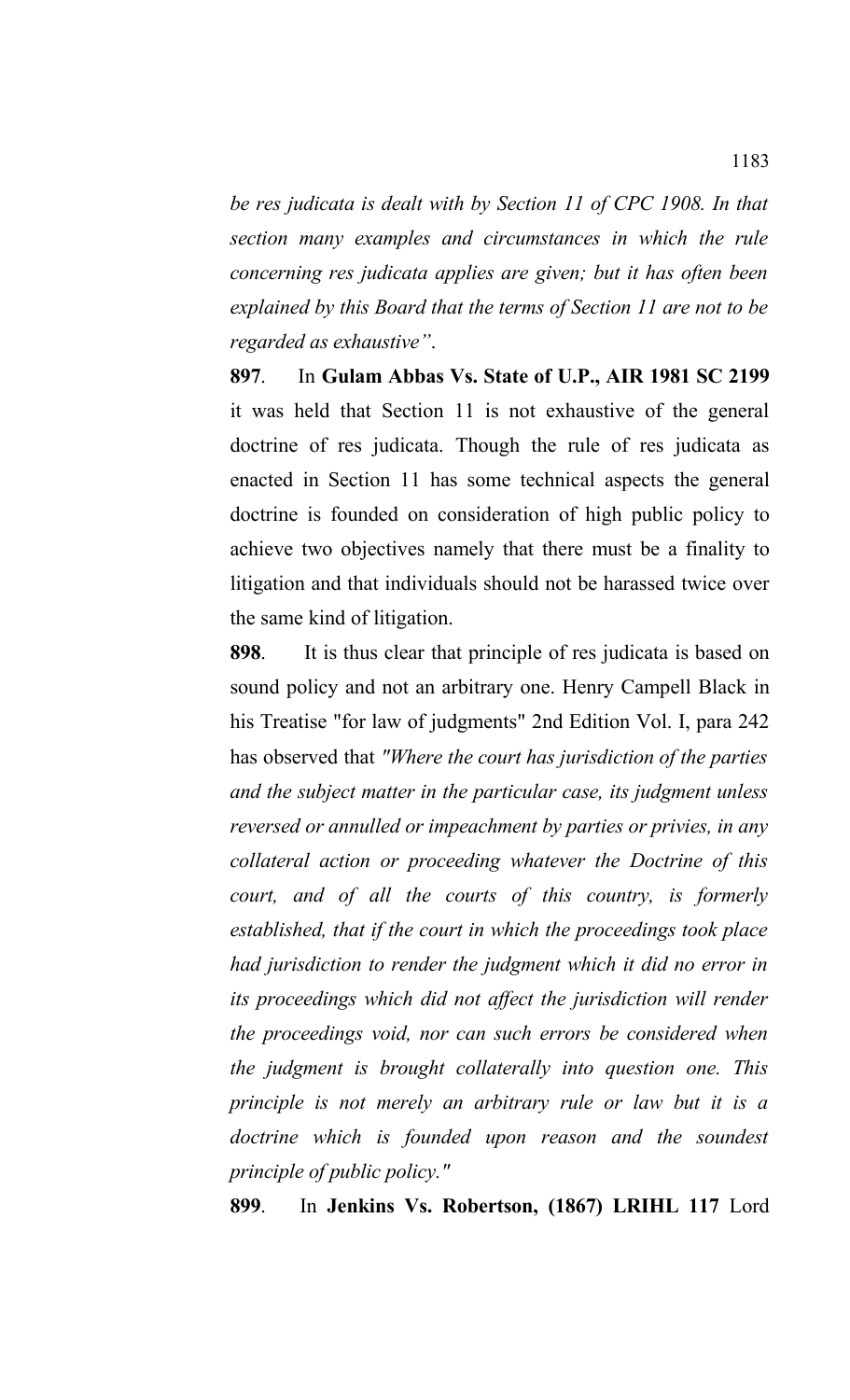Romily observed *"res judicata by its very words means a matter upon which the court has exercised its judicial mind and has come to the conclusion that one side is right and has pronounced a decision accordingly. In my opinion res judicata signifies that the court has after argument and considerations come to a decision on a contested matter."*

**900**. In Corpus Juris Vol. 34 it is said that it is a rule of universal law providing every regulated system of jurisprudence and is put upon two grounds embodied in various maxims of common law, the one of public policy and necessity which makes it to the interest of the state that there should be an end of litigation, and, the other, hardship on the individual that he should not be vexed twice for the same cause.

**901**. The Apex Court in **Smt. Raj Lakshmi Dasi and others Vs. Banamali Sen and others AIR 1953 SC 33** remarked *"When a plea of res judicata is founded on general principles of law, all that is necessary to establish is that the Court that heard and decided the former case was a Court of competent jurisdiction. It does not seem necessary in such cases to further prove that it has jurisdiction to hear the later suit. A plea of res judicata on general principle can be successfully taken in respect of judgments of Courts of exclusive jurisdiction, like revenue Courts, land acquisition Courts, administration Courts, etc. It is obvious that these Courts are not entitled to try a regular suit and they only exercise special jurisdiction conferred on them by the statute.* 

**902**. In **Lal Chand Vs. Radha Krishan (supra)** the Apex Court reiterated *"the principle of res judicata is conceived in the larger public interest which requires that all the litigation must sooner than later come to an end. The principle is also founded*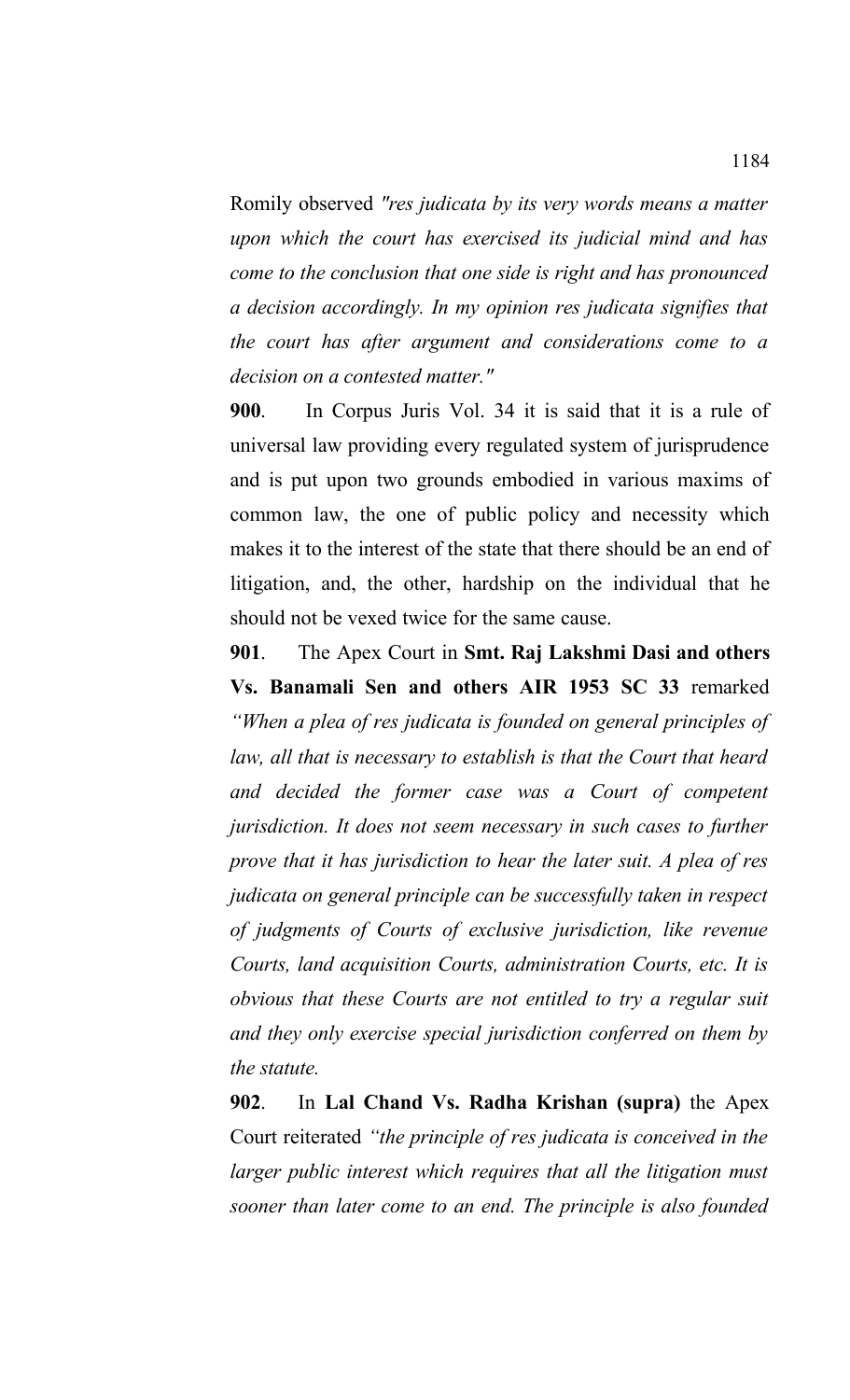*on equity, justice and good conscious which require that a party which has once succeeded on a issue should not be permitted to be harassed by a multiplicity of proceedings involving the same issue"*.

**903**.In **K. Ethirajan (sapra)** which has also been relied by Sri Siddiqui, learned counsel for plaintiff (Suit-4) the Apex Court refering to para 26 of its earlier judgement in **Hope Plantations Ltd. Vs. Taluk Land Board, Peermade, JT 1998 (7) SC 404** held that rule of res judicata prevents the parties to a judicial determination from litigating the same question over again. Where the proceedings have attained finality, parties are bound by the judgement and cannot litigate again on the same cause of action.

**904**. In **Sulochana Amma (supra)** the scope of Section 11 CPC was considered and it was said that Section 11 does not create any right or interest in the property but merely operates as a bar to try the same issue once over. It aims to prevent multiplicity of the proceedings and accords finality to an issue which directly and substantially has arisen in the former suit between the same parties or their privies, decided and became final so that parties are not vexed twice over; vexatious litigation would be put to an end and the valuable time of the Court is saved. The above judgement also clarify Explanation VIII that the decree of a Court of limited jurisdiction would also operates as res judicata in the subsequent suit though the subsequent suit was not triable by that Court.

**905**. Recently the Apex Court has reiterated the above view in **Brij Narain Singh Vs. Adya Prasad, JT 2008 (3) SC 1.**

**906**. The doctrine of res judicata has been extended to public interest litigation also in **State of Karnataka and another Vs.**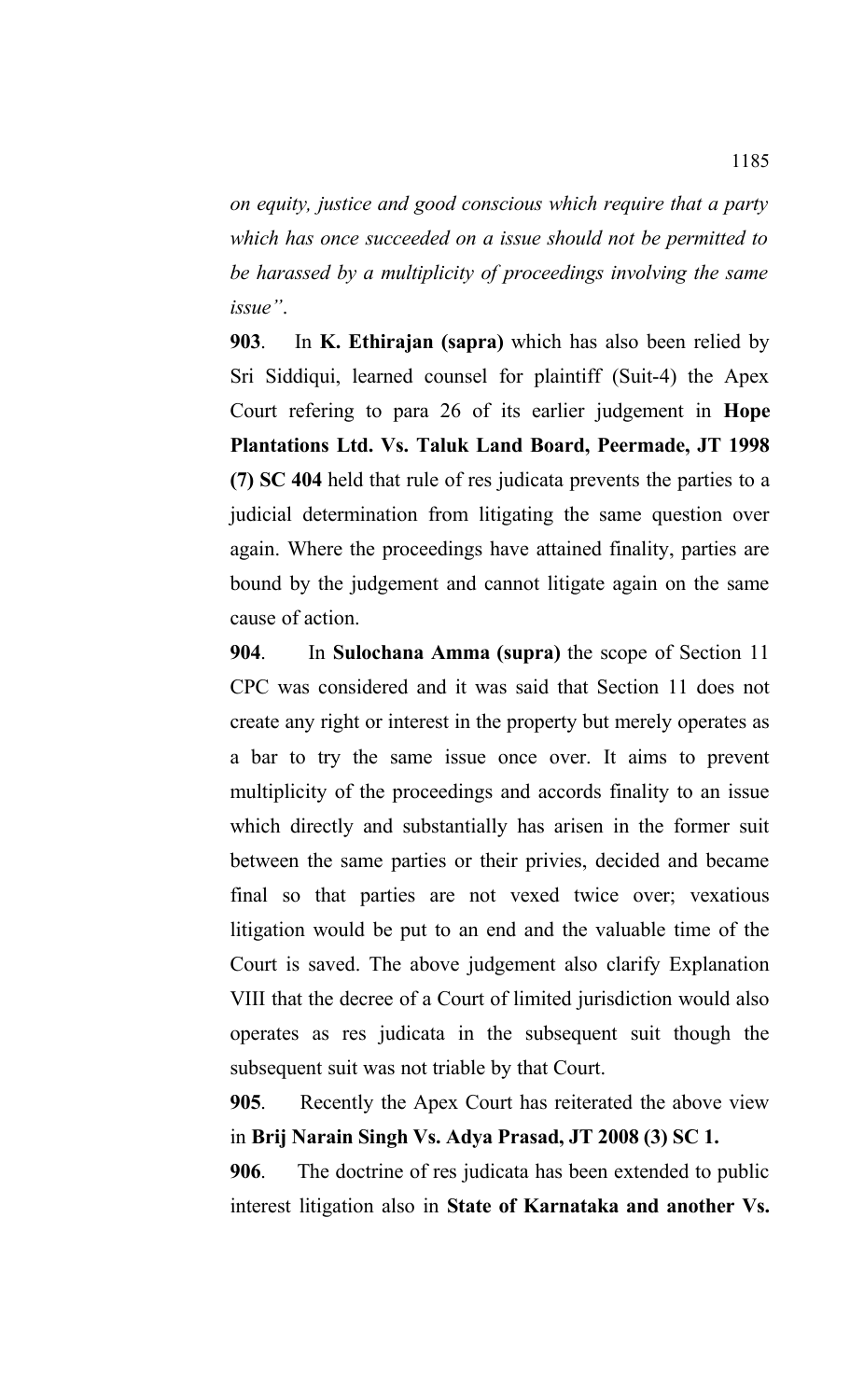**All India Manufacturers Organization (supra)** and the Court has said:

*"As a matter of fact, in a public interest litigation, the petitioner is not agitating his individual rights but represents the public at large. Hence the litigation is bona fide, a judgement in previous public interest litigation would be a judgement in rem. It binds the public at large and bars any member of the public from coming forward before the court and raising any connected issue or an issue, which had been raised should have been raised on an earlier occasion by way of public interest litigation."*

**907**. In **Mathura Prasad Sarjoo Jaiswal and others Vs. Dossibai AIR 1971 SC 2355**, the Court clarified that the doctrine of res judicata is in the domain of procedure and cannot be exalted to the status of a legislative direction between the parties so as to determine the question relating to interpretation of the enactment affecting the jurisdiction of the Court finally between them even though no question of fact or mixed question of law and fact and relating to the right in issue between the parties once determined thereby. It also said that a decision of a competent Court on a matter in issue may be res judicata in another proceeding between the same parties; the "matter in issue" may be an issue of fact, an issue of law or one of mixed law and fact. However, the Apex Court said that the previous decision on a matter in issue alone is res judicata; the reasons for the decision are not res judicata, and said as under :

*"The previous decision on a matter in issue alone is res judicata; the reasons for the decision are not res judicata."* 

**908**. Another aspect as to when the rule of res judicata would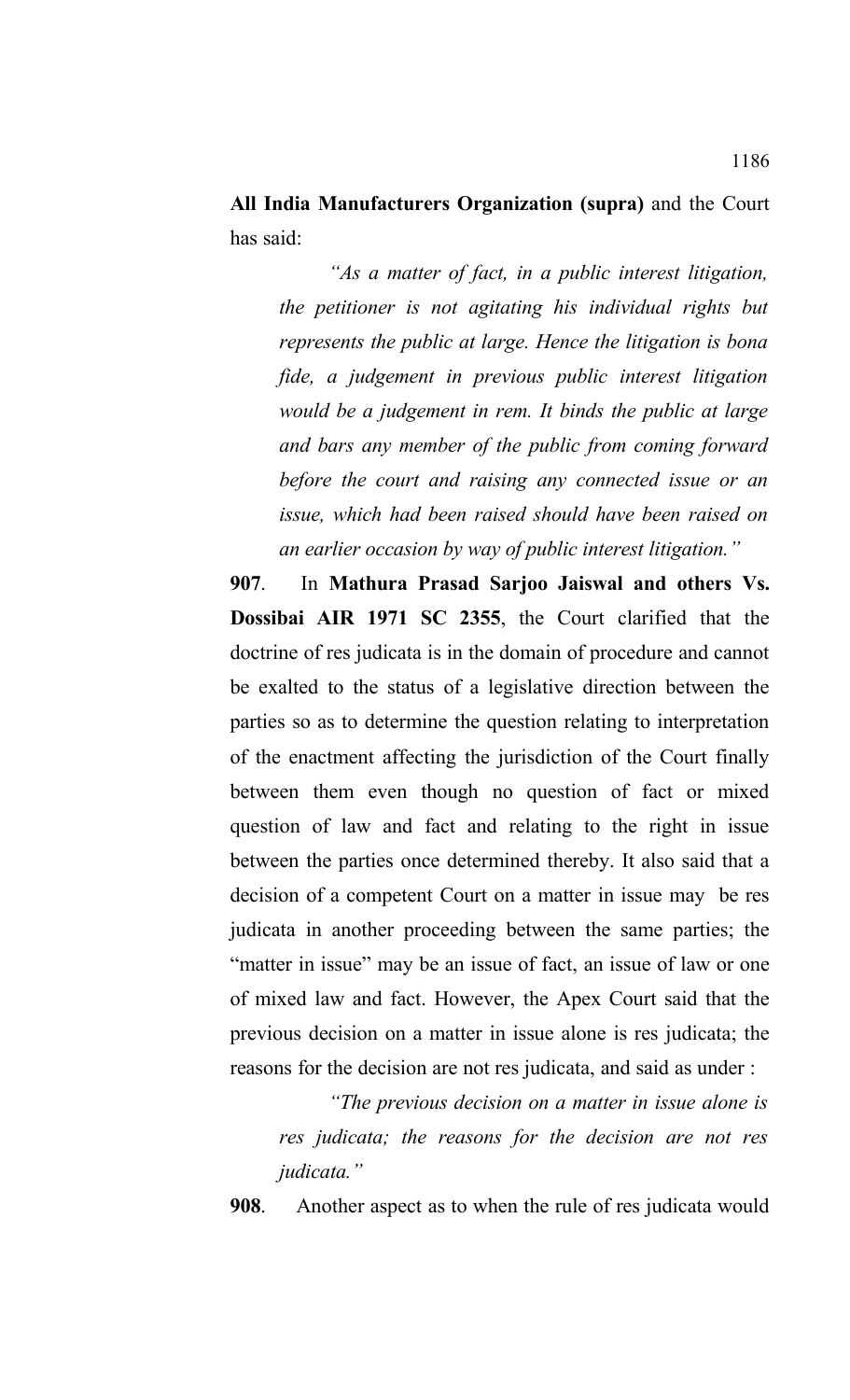not be attracted has been dealt with in detail in para 10 of the judgment in **Mathura Prasad Serjoo Jaiswal (supra)** which reads as under :

*"A mixed question of law and fact determined in the earlier, proceeding between the same parties may not, for the same reason, be questioned in a subsequent proceeding between the same parties. But where the decision is on a question law, i.e. the interpretation of a statute, it will be res judicata in a subsequent proceeding between the same parties where the cause of action is the same, for the expression "the matter in issue" in S. 11, Code of Civil Procedure, means the right litigated between the parties, i.e. the facts on which the right is claimed or denied and the law applicable to the determination of that issue. Where, however, the question is one purely of law and it relates to the jurisdiction of the Court or a decision of the Court sanctioning something which is illegal, by resort to the rule of res judicata a party affected by the decision will not be precluded from challenging the validity of the order under the rule of res judicata, for a rule of procedure cannot supersede the law of the land."*

**909**. In other words, what we discern from the above authorities, is that the res judicata is a fundamental principle in a legal system to set at rest a dispute once settled so as not to trouble the parties again and again on the same matter. It operates on the principle that a question must be once fairly and finally tried by a competent Court and, thereafter, further litigation about it between the same parties must be deemed to have concluded and should not be allowed to be re-agitated. The maxim to be attracted is *"no one shall be vexed twice over the*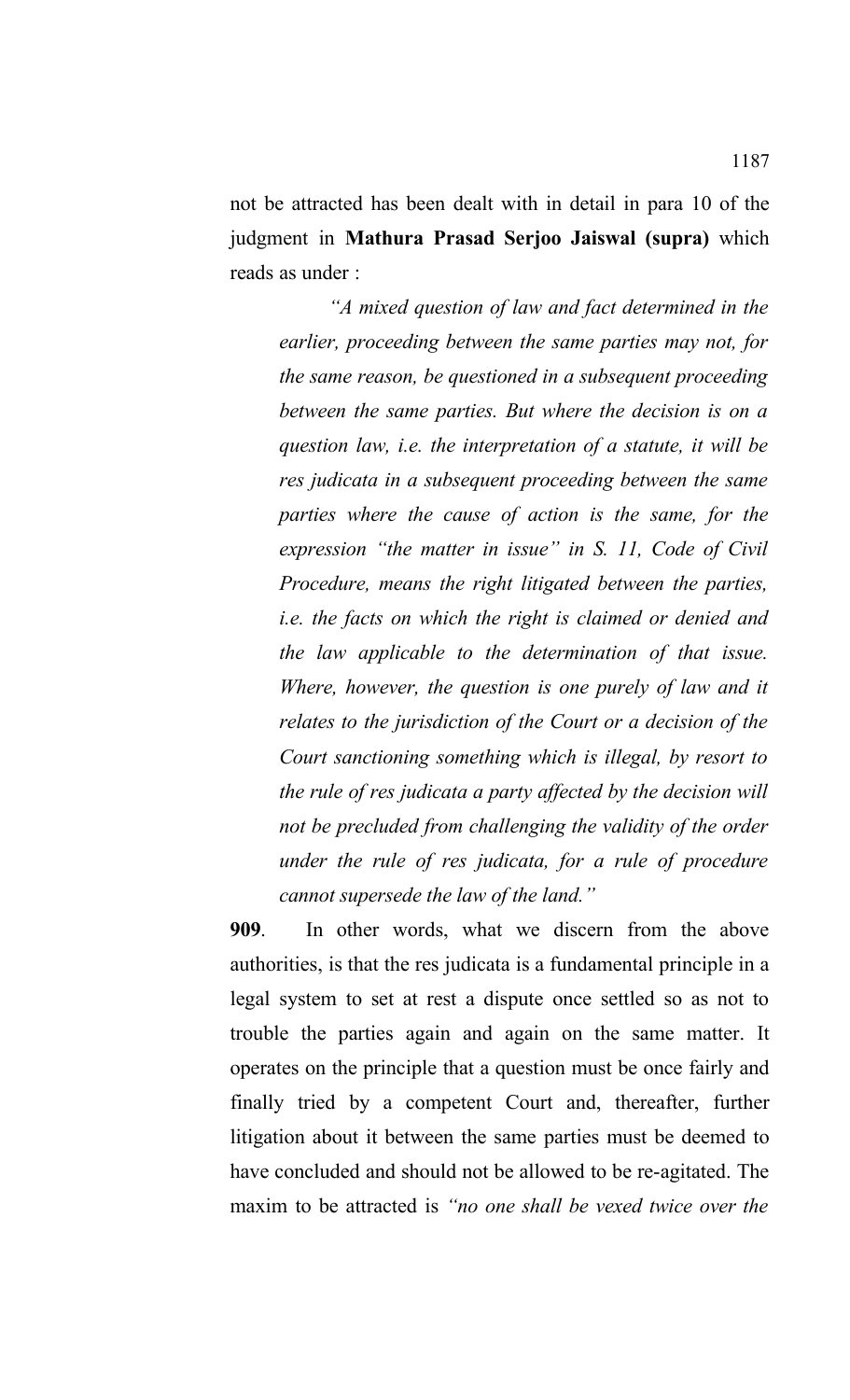*same matter".* [See **Shree Baidyanath Ayurved Bhawan Ltd. (supra)**].

**910**. It is not that every matter decided in a former suit can be pleaded as res judicata in a subsequent suit. To attract the plea of res judicata, the conditions precedent, which need to be proved are :

1. The matter directly and substantially in issue in the subsequent suit must be the same matter, which was directly and substantially in issue, either actually or constructively, in the former suit.

2. The former suit must have the same parties or the parties under whom they or any of them claims.

3. The parties must have litigated under the same title in the former suit.

4. The Court, which decided the former suit must have been a Court competent to try the subsequent suit or the suit in which such issue has been subsequently raised.

5. The matter directly and substantially in issue in the subsequent suit must have been heard and finally decided by the Court in the first suit.

**911**. In **Syed Mohd. Salie Labbai Vs. Mohd. Hanifa AIR 1976 SC 1569**, the Apex Court said that in attracting the plea of res judicata the following conditions must be proved :

1. that the litigating parties must be the same;

2. that the subject-matter of the suit also must be identical;

3. that the matter must be finally decided between the parties; and

4. that the suit must be decided by a court of competent jurisdiction.

**912**. In certain cases, the applicability of res judicata qua the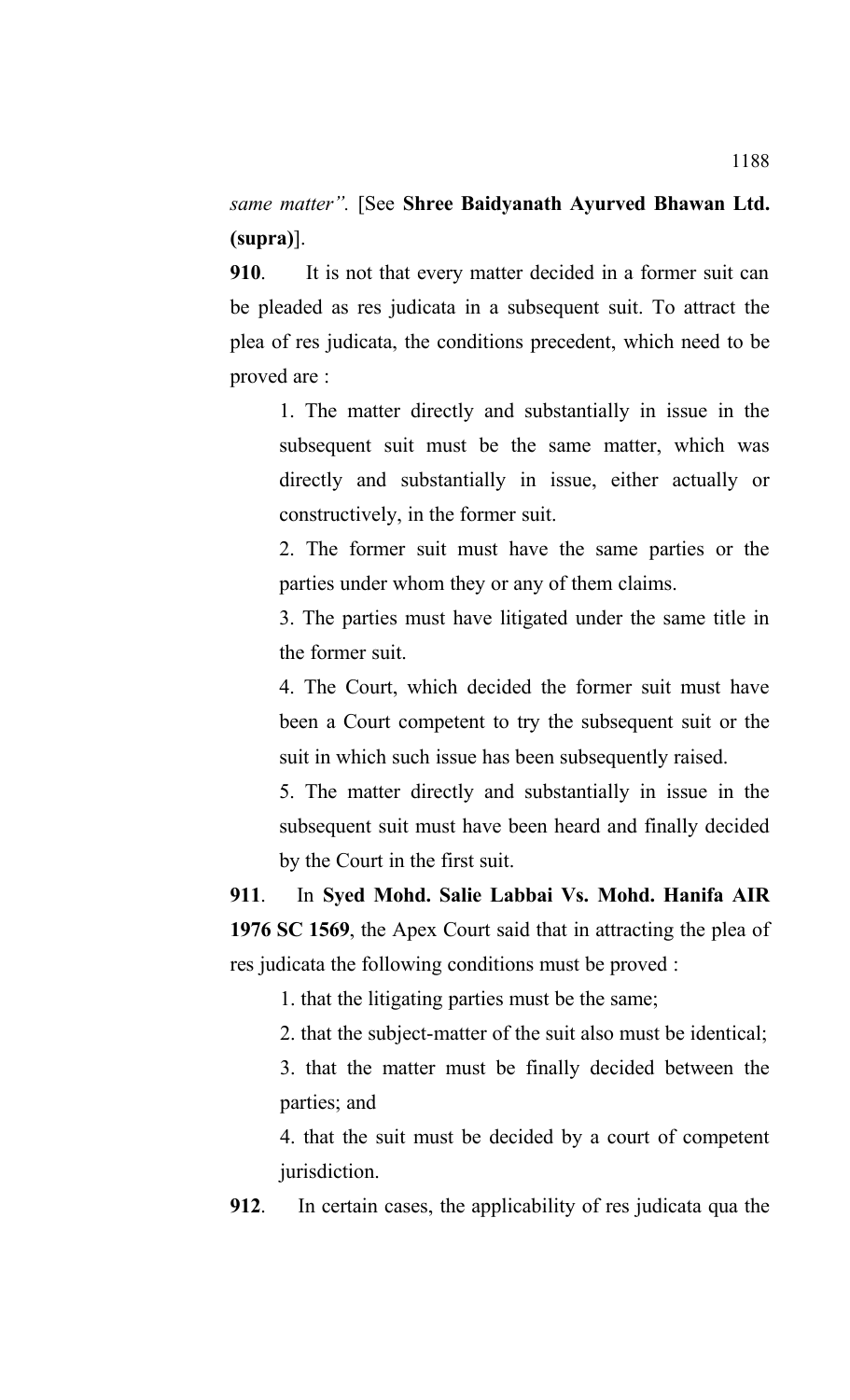aforementioned conditions precedent came to be considered with certain different angles, which may be useful to be referred hereat.

**913**. One such aspect came to be considered by the Privy Council in **Midnapur Zamindary Co. Ltd. (supra)** which is also a decision cited by Sri Siddiqui. The plaintiff excluded certain question by the statement of his pleader and, therefore, the trial court did not decide the issue. In the first appeal the defendant urged that the Trial Judge was wrong in not deciding this question even though his action was based on the plaintiff's advisor's statement and the defendant asked the first appellate court expressly to decide the question. The court did so. The question was whether it can be argued that the point decided was not raised and, therefore, the court did not consider it to be a necessary issue. On the contrary when the first appellate court decided the issue and the same became final, it would operate as res judicata to the subsequent suit involving the same issue.

**914**. Another angle of the above aspect came to be considered by the Privy Council in **Prem Narain Vs. Ram Charan and others, AIR 1932 P.C. 51** where though the point was not properly raised in the plaint but both parties without protest chose to join issue upon that point and it was held that the decision on the point would operate as res judicata between the parties.

**915**. In **Jagdeo Misir Vs. Mahabir Tewari, AIR 1927 All. 803** a Division Bench of this Court held:

*"We think that those two cases are authorities for the proposition that if a party raised an issue, however improperly, in a case which is accepted by the other side and if the Court itself accepts the issue to be one relevant*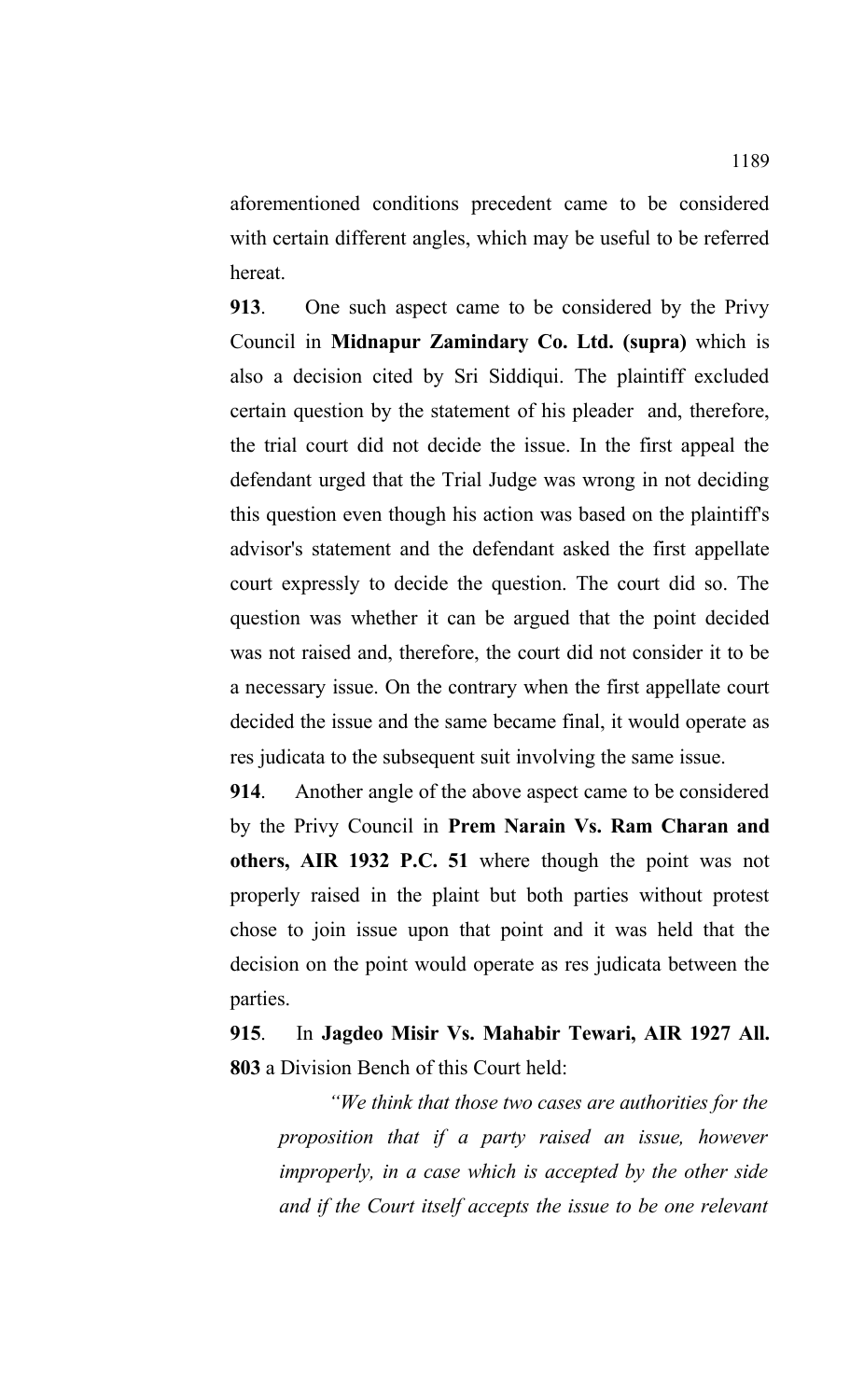*to the enquiry and necessary for the determination of the case, and that issue is argued out by both parties and a judicial decision come to, it is not open subsequently for either of the parties or their successors-in-interest or the person claiming through them, to say that the issue does not constitute res judicata."*

# **916**. This has been followed in **Lalji Sahib Vs. Munshi Lal, AIR 1943 All 340** and **Dhan Singh (supra)**.

**917**. In **Dhan Singh (supra)** this Court also held that res judicata may apply even though the parties against whom it is sought to enforce did not enter appearance and contest question in the previous suit. But in such a case it has to be shown that such a party had notice that the relevant question was in issue and would have to be decided for which the burden lie on the person who pleaded bar of res judicata. For these propositions this Court followed and relied on **Chandu Lal Vs. Khalilur Rahman, AIR 1950 P.C. 17.** 

**918**.The proposition advanced by Sri Siddiqui that even if a judgement in a previous case is erroneous it would be binding on the parties thereto and would operate as res judicata in subsequent case as held in **Gorie Gouri Naidu (supra)** is well settled.

**919**. In short, we can say that though in order to have the defence of res judicata accepted, it is necessary to show not only that the cause of action was same, but also that the plaintiff had an opportunity of getting the relief in the former proceedings, which he is now seeking. In **Jaswant Singh Vs. Custodian of Evacuee Property 1985 (3) SCC 648** it was pointed out that the test is whether the claim in the subsequent suit or proceeding is in fact founded upon the same cause of action, which was the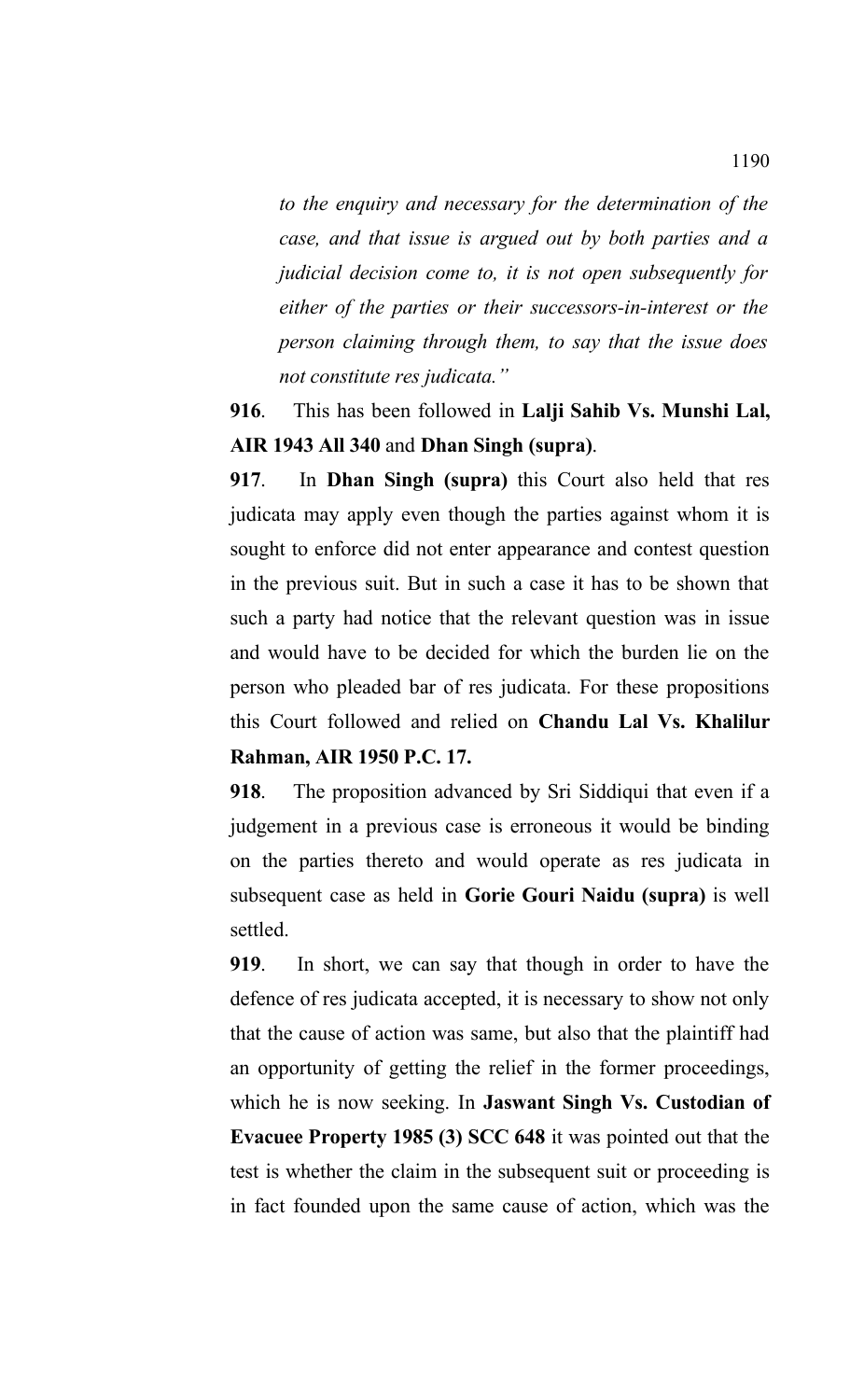foundation of the former suit or the proceeding. The cause of action for a proceeding has no relation, whatsoever, to the defence, which may be set up, nor does it depend upon the character of the relief prayed for by the plaintiff or the applicant. It refers entirely to the grounds set forth in the plaint or the application, as the case may be, as the cause of action or in other words, to the media upon which the plaintiff or the applicant ask the Court to arrive at a conclusion in his favour.

**920**. Coming to the decision cited by Sri Siddiqui in **Talluri Venkata Seshayya (supra)** we find that there was a case where five temples, subject matter of suit, were built in 19<sup>th</sup> Century by one Thadikonda Seshayya a native of Vellatur and the grandfather of Kotiswara Rao adoptive father who is said to have earn wealth in Hyderabad and return to his native place. The temples were built for the deities of Siddhi Ganapati Swami, Rajeswara Swami, Bhimeswara Swami, Adi Seshachala Swami and Kameswara Maharani. Sri Thadikonda Seshayya conducted the festivals and other affairs of the deities during his life time. He left a will dated 26.08.1826 shortly before his death directing his widow, Adilakshmamma to make a permanent endowment for the temples to the extent of Rs. 70,000/- out of his self acquired properties. The widow purchased two sets of properties in the villages of Kowtharam and Peddapulivarru for the temples, conducted the affairs of temples out of the land so purchased, and afterwards made a formal gift of the lands to the idols. Another set of properties in the village of Vellatur was endowed to the same temples by the Zamindar of Narasaraopet. Seshayya's two sons, Siddi Ganapati Doss and Nagabhushana Gajanana Doss conducted festivals and other affairs until the death of Ganapati in 1857. The latter's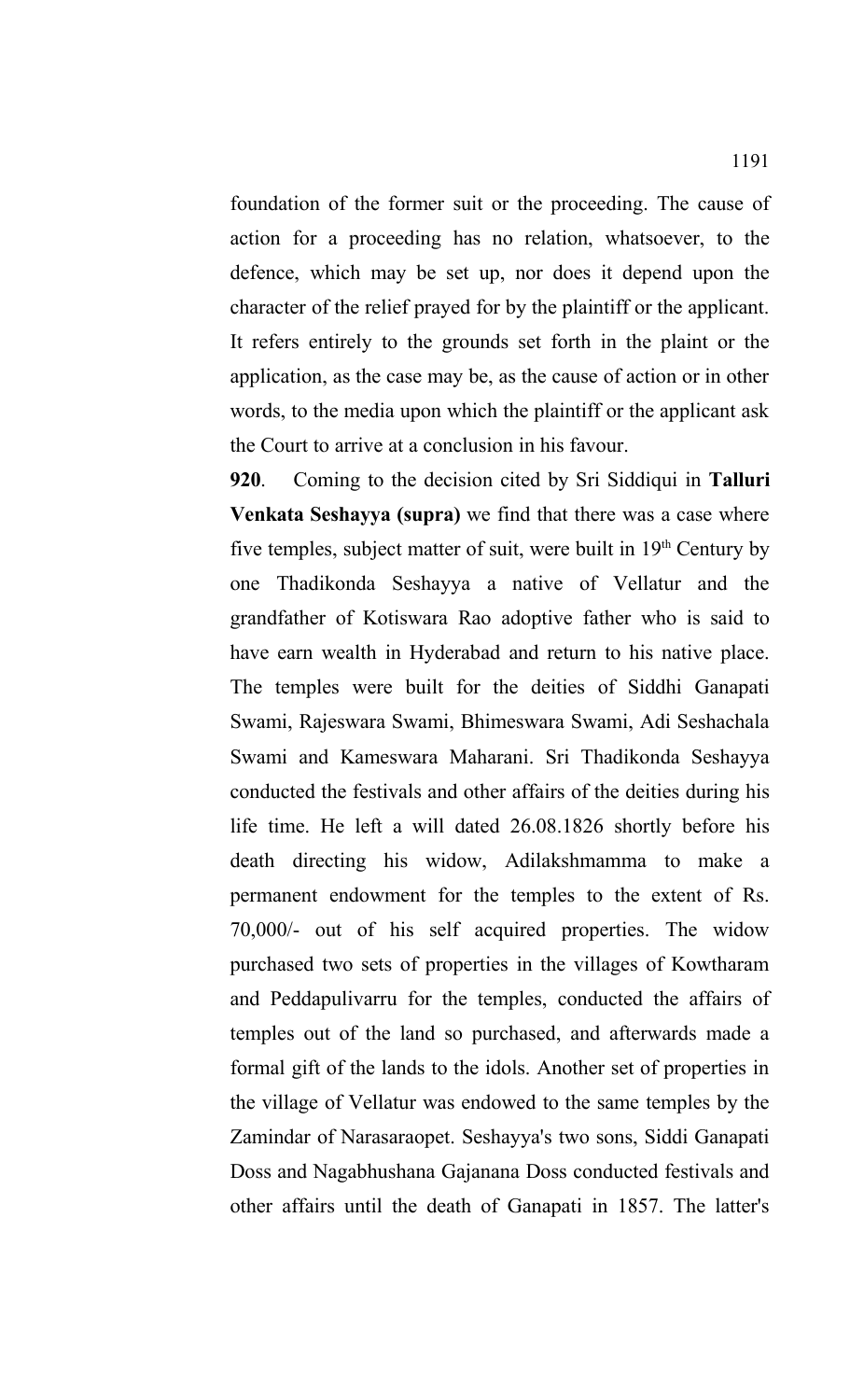widow claimed the Dharmakartaship but the Collector decided in favour of Gajanana. In 1859 the Inam Commissioner granted an Inam title deed in respect of the Devadayam Inam situated in the village of Kowtharam. In 1867 Gajanana started borrowing money on the security of Devadayam lands, which culminated in a usufructuary mortgage for Rs. 8000/- dated 15.01.1887 under which the lands of Kowtharam were handed over to the mortgagee. To discharge this mortgage Gajanana and his adopted sons Seshayya granted permanent lease of Kowtharam lands dated 06.12.1888 and on the same date the mortgagee, Gopalkrishnamma executed the counterpart of the lease. Two persons interested in the temples and in the performance of the service and worship thereof who had obtained the leave of the Court under Section 18, Religious Endowments Act, 20 of 1863, on 18.01.1891 filed suit O.S. No. 4 of 1891 in the District Court, Kistna against Gajanana, his adopted son Seshayya and Gopalakrishna claiming that the five suit temples at Vellatur were public temples, therefore, the first two defendants be removed from the office of the Dharmakarta. The main defence taken by the defendants in the said suit was that the temples and lands were private property hence Act, 20 of 1863 did not apply. Gajanana died during the pendency of suit. Vide judgment dated 05.02.1892 the District Judge Kistna dismissed suit holding that the temples were private, lands were a private foundation and Act, 20 of 1863 did not apply. The judgment was confirmed by Madras High Court in appeal vide judgment dated 03.08.1893. One suit was filed by Venkata Seshayya and others on 21.08.1923 as representing the interested public under Order 1 Rule 8 CPC with the requisite permission of the Subordinate Judge of Masaulipatam seeking a declaration that five temples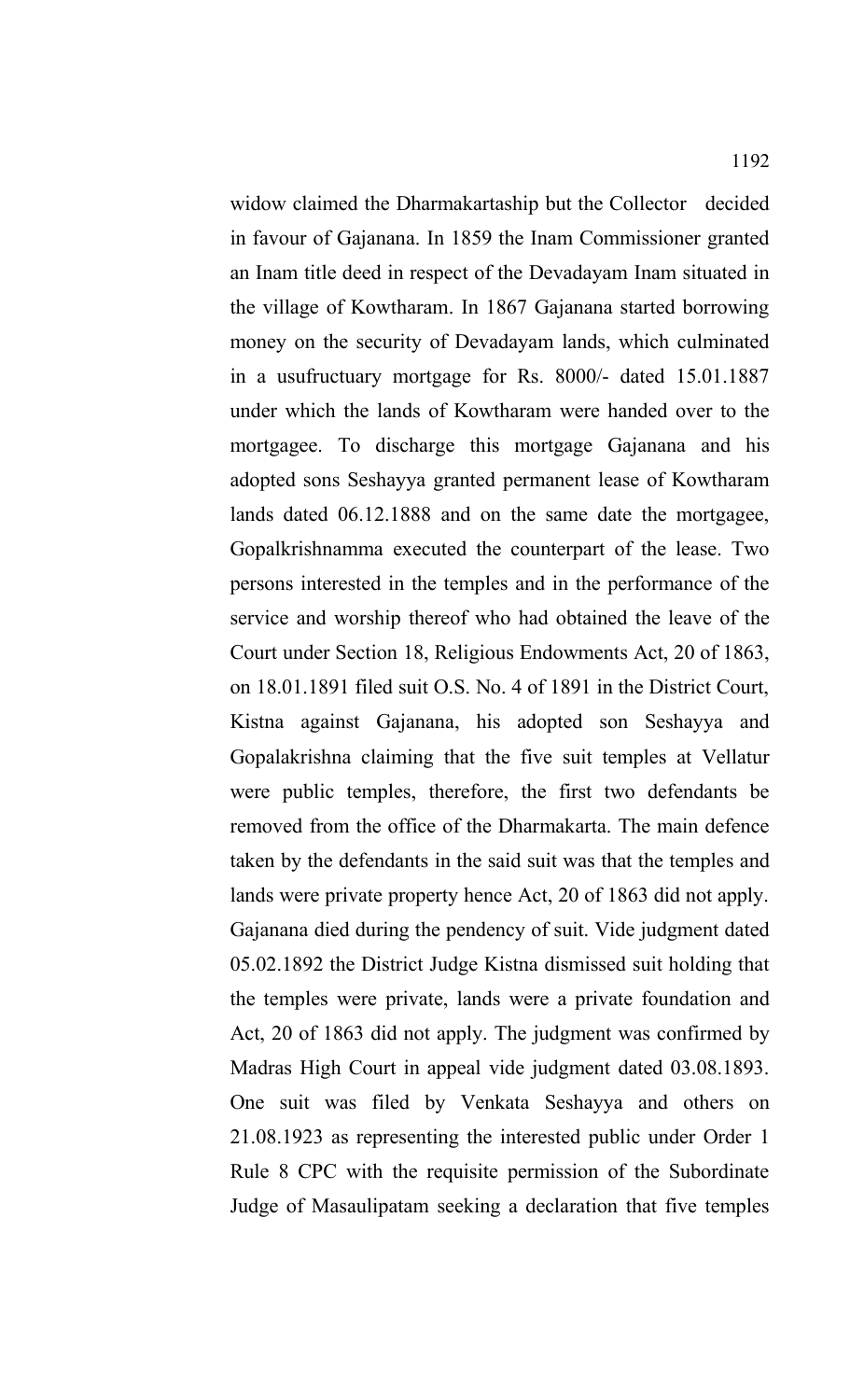of the village of Vellatur, Guntur District are public temples and that certain Ina lands situated in Kowthavaram village form the endowment of these temples and, therefore, the plaintiff seeking setting aside of a permanent lease in respect of these lands executed on 06.12.1888 by the then Managers of the temples, the mortgage deed on the security of these lands dated 03.11.1900 and the Court sale effected in execution of the decree obtained on the basis of the said mortgage in O.S. No. 29 of 1911. They further seek restoration of possession of these lands to Kotiswara Rao, defendant no. 1 who is the person hereditary Dharmakartha of the temples. Before the Privy Council it was contended on behalf of the appellants conceding that the appellants must be deemed to be claiming under plaintiffs in 1891 suit within the meaning of Explanation VI, Section 11 CPC as they were both claiming as representing the public interest in the temples of Kowthavaram lands and the issue in the two suits was substantially same but it was submitted that 1891 suit was not a bona fide litigation, there was gross negligence in the conduct of the suit by the plaintiff in 1891 suit, and, therefore, the principle of res judicata would not bar the present suit. Rejecting the submission, it was held that the provision of Section 11 CPC is mandatory and the ordinary litigant who claims under one of the parties to the former suit can only avoid its provisions by taking advantage of Section 44, Evidence Act which defines with precision the grounds of such avoidance as fraud or collusion. The exposition of law stated therein need not be discussed further since it is consistent with what was held subsequently also as has been discussed by us above.

**921**. During the course of argument, the learned counsel for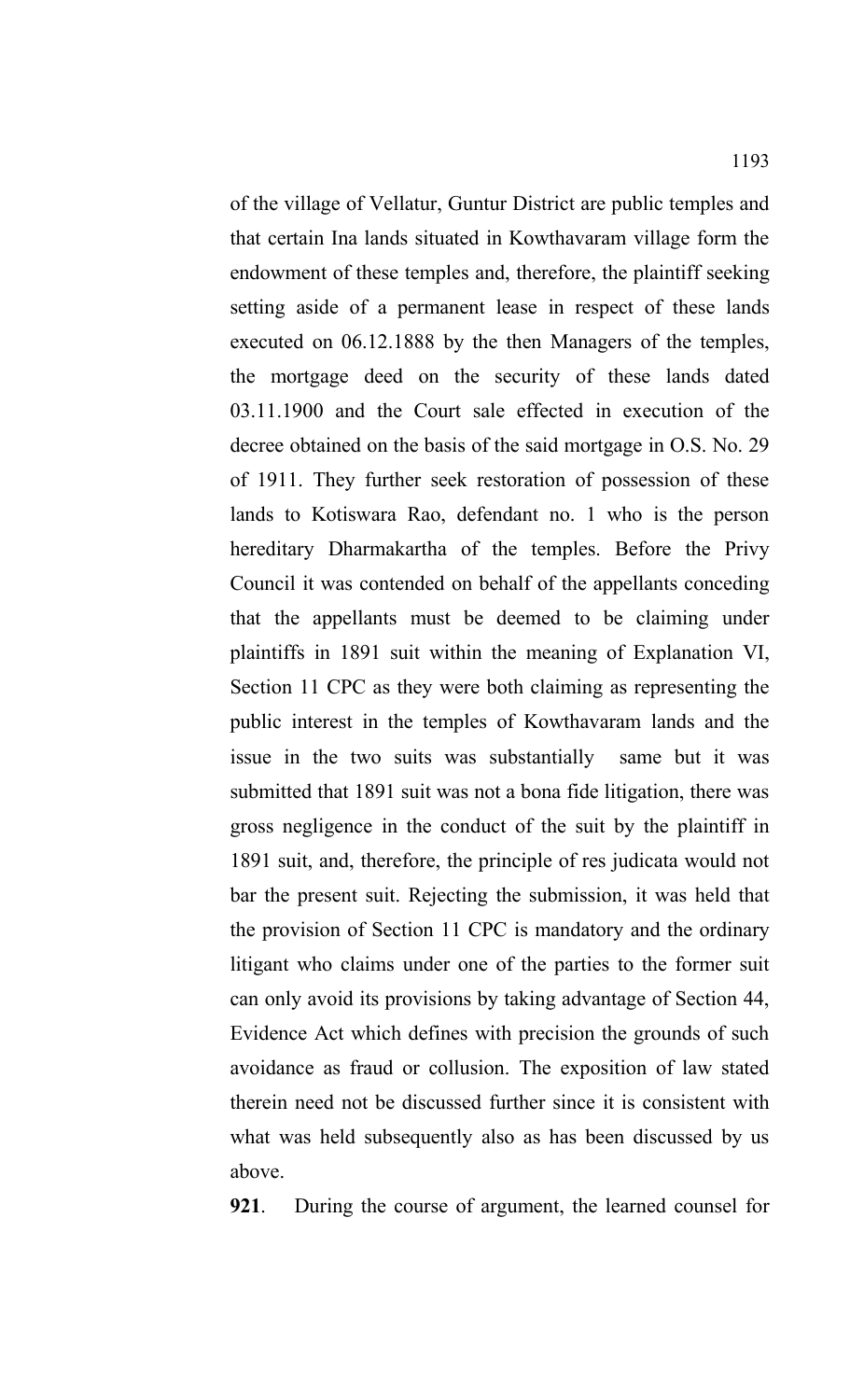the plaintiff (Suit-4) has pleaded and pressed the plea of maintainability of suit on the ground of res judicata and estoppel using both the term it appears to us interchangeably. However, we do not subscribe to the view since it is now well settled that the two are essentially different. It is true that sometimes res judicata has been treated as part of the doctrine of the estoppel, but both have been held to be different in connotation, in application and with reference to the essential indicias thereof.

**922**. Both these principles are based on public policy and justice. Often they are treated as a branch of law having same traits but both differ in several aspects. Doctrine of res judicata some times is construed as a branch of doctrine of estoppel but as we said earlier both have different connotation. In **Hope Plantations Ltd. (supra)** in para 26 of the judgement the Apex Court said:

*"It is settled law that the principles of estoppel and res judicata are based on public policy and justice. Doctrine of res judicata is often treated as a branch of the law of estoppel through these two doctrines differ in some essential particulars..........."*

**923**. The estoppel is part of the law of evidence and prevents a person from saying one thing at one time and opposite thing at another time while res judicata precludes a man from avowing the same thing in successive litigations. (**Cassomally Vs. Carrimbhoy (1911) 36 Bom. 214**; **Radharani Vs. Binodamoyee AIR 1942 Cal. 92**; **Rajah of Venkatgiri Vs. Provinces of Madras AIR (34) 1947 Madras 5**. We find it useful to refer the distinction elucidated by Hon'ble Mahmood J. in **Sitaram Vs. Amir Begum (1886) ILR 8 Alld. 324** *"Perhaps shortest way to describe difference between the plea of res*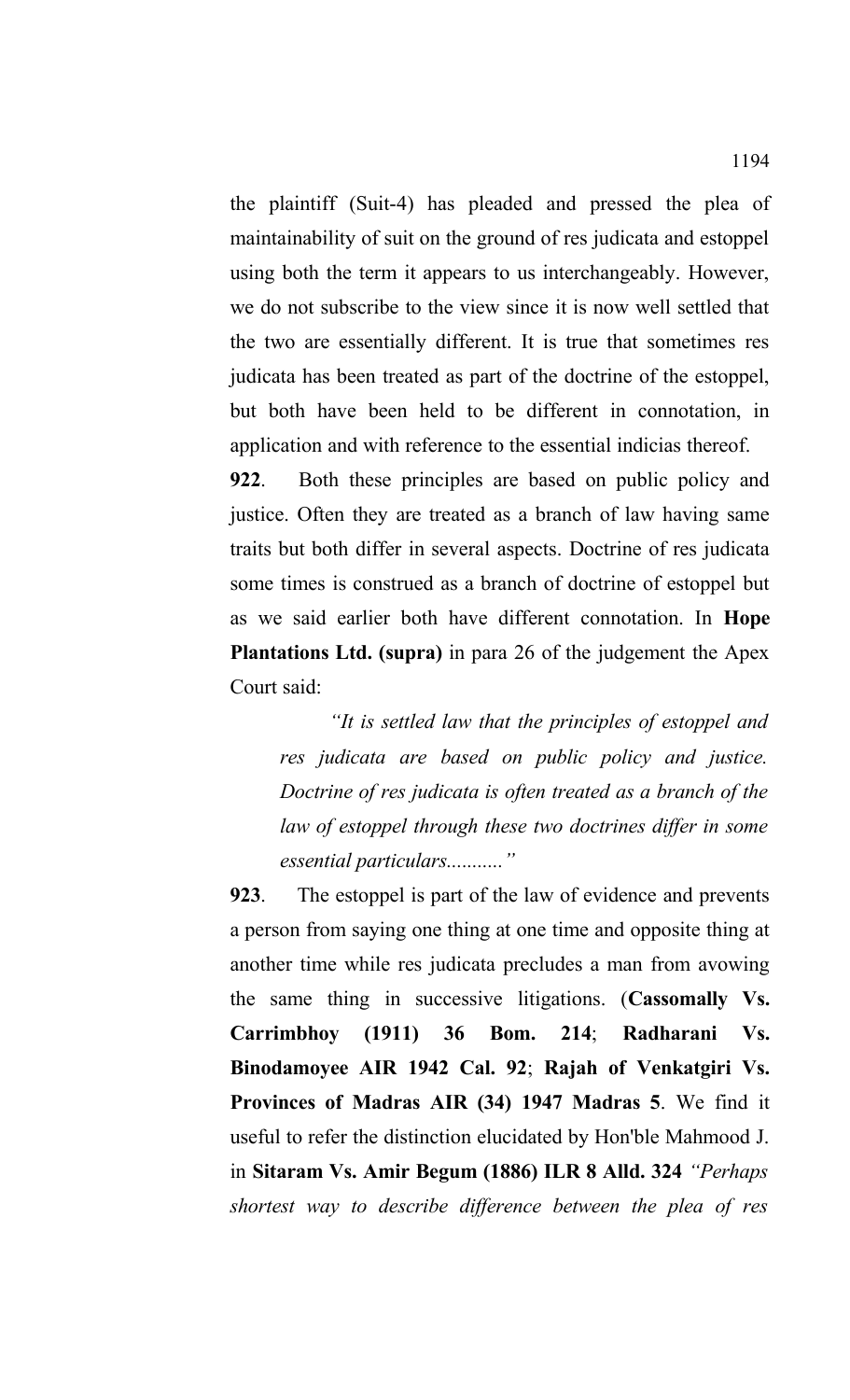*judicata and estoppel is to say that while the former prohibits the Court from entering into an inquiry at all as to a matter already adjudicated upon, the later prohibits a party after the inquiry has already been entered upon from proving any thing which would contradict his own previous declaration or acts to the prejudice of another party who, relying upon those declaration or acts to the prejudice of another party, has altered his position. In other words, res judicata prohibits an inquiry in limine, whilst an estoppel is only a piece of evidence"*.

**924**. Res judicata has been held to be a branch or specie of the rule of estoppel called "estoppel by record". In **Guda Vijayalakshmi Vs. Guda Ramchandra Sekhara Sastry, AIR 1981 SC 1143** in para 3 the Apex Court observed:

*"Res judicata, after all, is a branch or specie of rule of estoppel called estoppel by record and though estoppel is often described as a rule of evidence, whole concept is more correctly viewed as a substantive rule of law."*

**925**. A judgement operates as estoppel on all points considered and decided therein. It is the decision and not decree that creates bar of res judicata. Res judicata, therefore, is estoppel by judgement or record and not by decree. The judgement operates as estoppel in respect to all the findings which are essential to sustain the judgements. What has taken place, recorded and declared final, cannot be questioned subsequently by anyone which has already an opportunity to adjudicate and this is what we call as estoppel on record. The distinction between the doctrine of res judicata and estoppel would lie with the estoppel results from the acts and conduct of the parties while the res judicata prohibits the Court from entering into an inquiry as to a matter already adjudicated upon.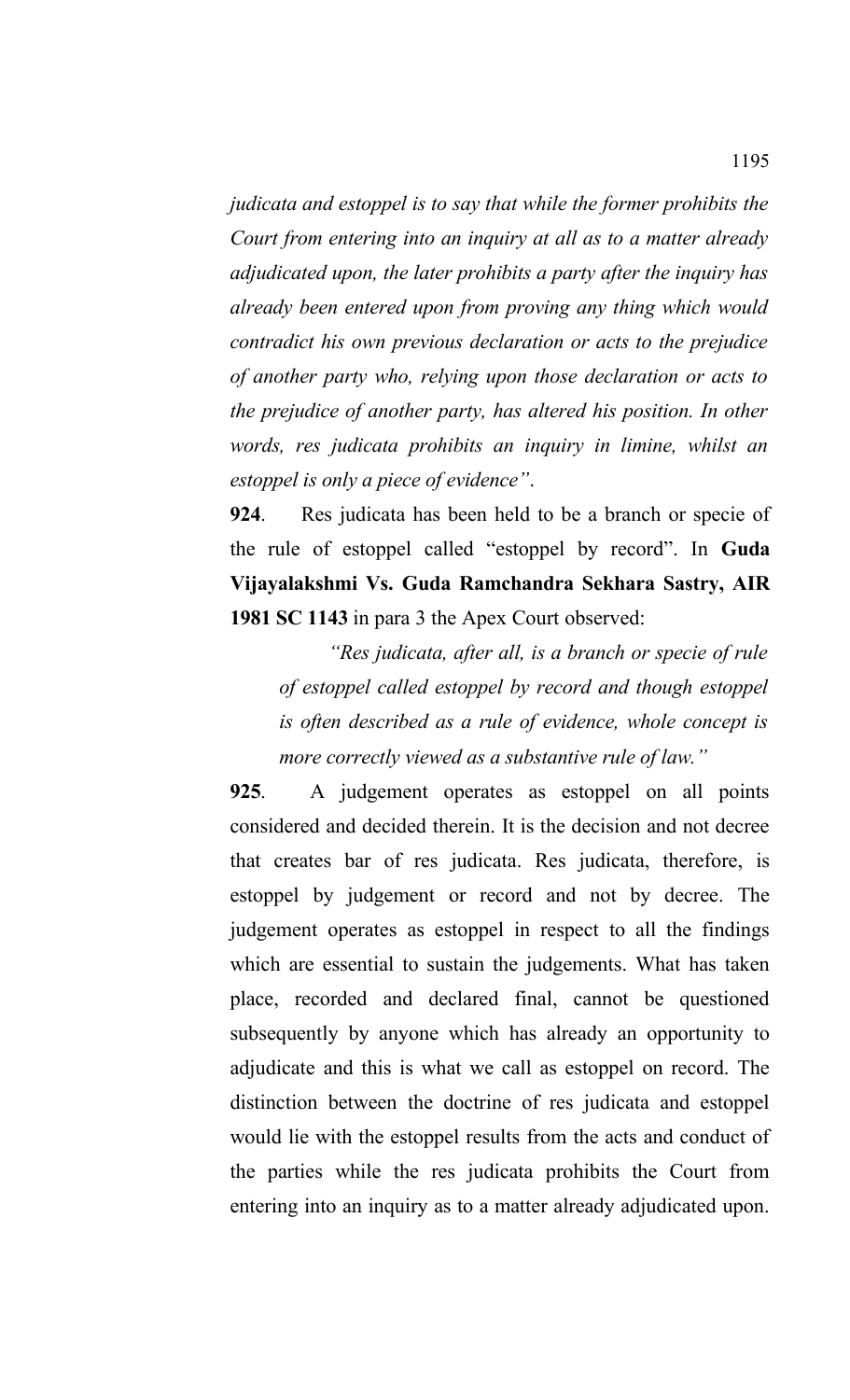While in the case of estoppel it prohibits a party after the inquiry has already been entered upon from proving anything which would contradict his own previous declaration or acts to the prejudice of another party who relying upon those declaration or acts has altered his position. Rule of res judicata prevents the parties to a judicial determination from litigating the same question over and again even though the determination may even be demonstratedly wrong. When the proceedings have attained finality, parties are bound by the judgement and are estopped from questioning it. They cannot litigate again on the same cause of action nor can they litigate any issue which was necessary for decision in the earlier litigation. These two aspects are "cause of action estoppel" and "issue estoppel". It is held that these two terms are of common law origin.

**926**. The learned counsel for the parties have also addressed this Court as to what does it mean by the words "suit"; "issue"; "directly and substantially in issue" in order to show whether the principle of res judicata would be attracted in the cases in hand or not.

**927**. To apply the doctrine of res judicata we need to understand the meaning of the word "suit" or "issue", when a matter can be said to be "directly and substantially in issue", can it be said that the parties are same or parties in the earlier suit were the parties under whom the present one are claiming their rights i.e. litigating under the same title.

**928.** Sri R.L. Verma, learned counsel for the plaintiff in Suit-3 refers to Order 4 Rule 1 and submitted that a suit is instituted by presenting a plaint. He also referred to Order 6 to show that "pleadings" means "plaint" and "written statement" and Order 7 to show what constitute a "plaint".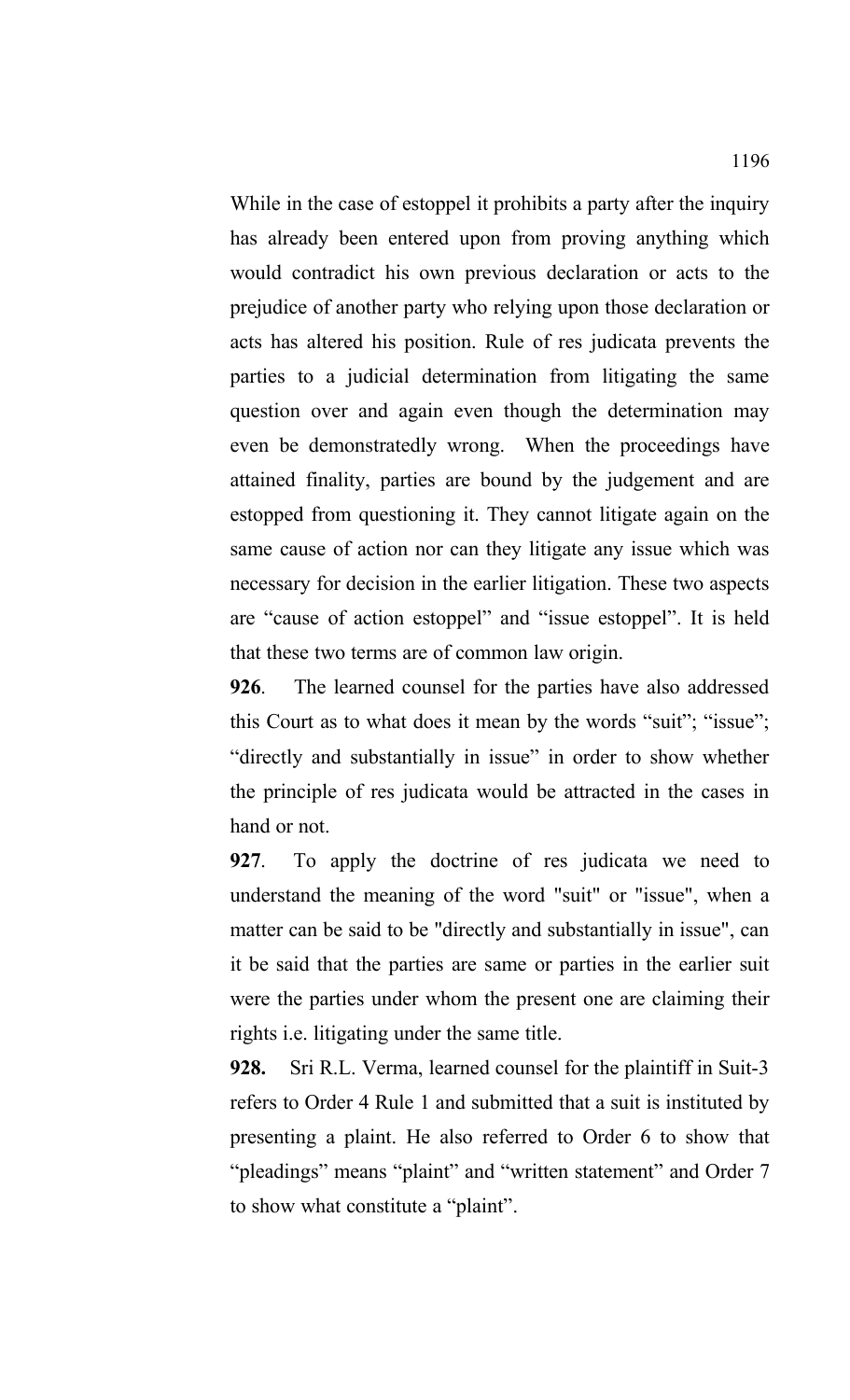**929**. It is not disputed by the parties that the term "suit" has not been defined in CPC. Section 26 says that every suit shall be instituted by presentation of a plaint or in such other manner as may be prescribed. The term "suit" was considered by the Privy Council in **Hansraj Gupta and others Vs. Dehradun Mussorie Electric Tramway Company Ltd., AIR 1933 PC 63** and it was held that word "suit" ordinarily, apart from some context, must be taken to mean a civil proceeding instituted by presentation of a plaint. To the same effect is the view expressed by the Madras High Court in **Venkata Chandrayya Vs. Venkata Rama Reddy, (1899) 22 Madras 256, Raja Gopa Chettiar Vs. Hindu Religion Endowment Board, Madras, AIR 1934 Madras 103** and by Punjab and Haryana High Court in **Union Territory of Chandigarh Vs. Sardara Singh and others, AIR 1981 (Punjab and Haryana) 354.** 

**930**. However, if a suit is filed by a pauper under Order XXXIII CPC the same would commence from the moment the application to sue in forma pauperis is presented. (see **Matuka Mistry Vs. Kamakhaya Prasad, AIR 1958 (Patna) 264 (FB), Narayana Dutt and another Vs. Smt. Molini Devi, AIR 1964 (Rajasthan) 269, Shripati Quer Vs. Malti Devi, AIR 1967 (Patna) 320**). This illustration is only for the purpose to show "any other manner as may be prescribed", contained in Section 26 CPC.

**931**. Similarly, the "issue" has also not been defined in CPC. Whartons "Law Lexicon" says that "issue" means "the point in question at the conclusion of the pleading between the contending parties in an action, when one side affirms and the other side denies". Order XIV of the Code of Civil Procedure deals with the settlement of "issues" and determination of suit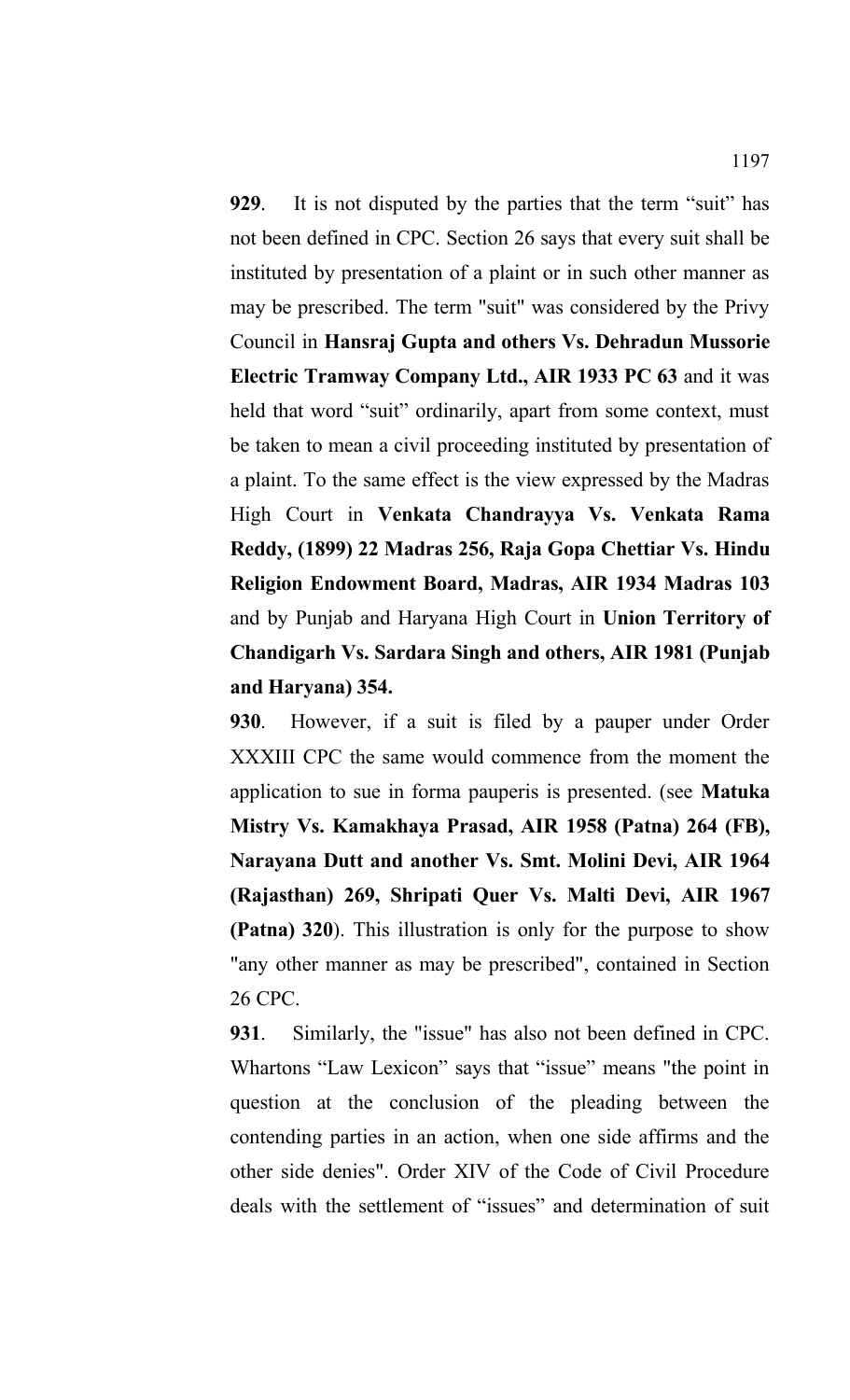on issues of law or on issues agreed upon. Rule 1 deals with the framing of issues as follows:

- 1. Issues arise when a material proposition of fact or law is affirmed by the one party and deemed by the other.
- 2. Material propositions are those propositions of law or fact which a plaintiff must allege in order to show a right to sue or a defendant must allege in order to constitute his defence.
- 3. Every material proposition affirmed by one party and denied by the other, shall form the subject of a distinct issue.
- 4. Issues are of two kinds.

(a)Issues of fact

(b)Issues of law

### **Meaning of "a matter directly and substantially in issue"**

**932**. Then comes as to what constitute "a matter directly and substantially in issue". One of the test recognized is, if the issue was necessary to be decided for adjudicating on the principle issue, and, was decided.

**933**. A collateral or incidental issue is one i.e. ancillary to a direct and substantive issue; the former is an auxiliary issue and the later the principal issue. The expression collateral or incidental in issue implies that there is another matter which is directly and substantially in issue. (Mulla's C.P.C.  $16<sup>th</sup>$  Edition, Vol. I, page 179).

**934**. Difficulty, however, in distinguishing whether a matter was directly in issue or collaterally in issue confronted various Courts in different Countries and certain test were laid down therein. Halsbury's Laws of England (Vol. 16, para 1538,  $4<sup>th</sup>$ Edn.) says *"difficulty arises in the application of the rule, in*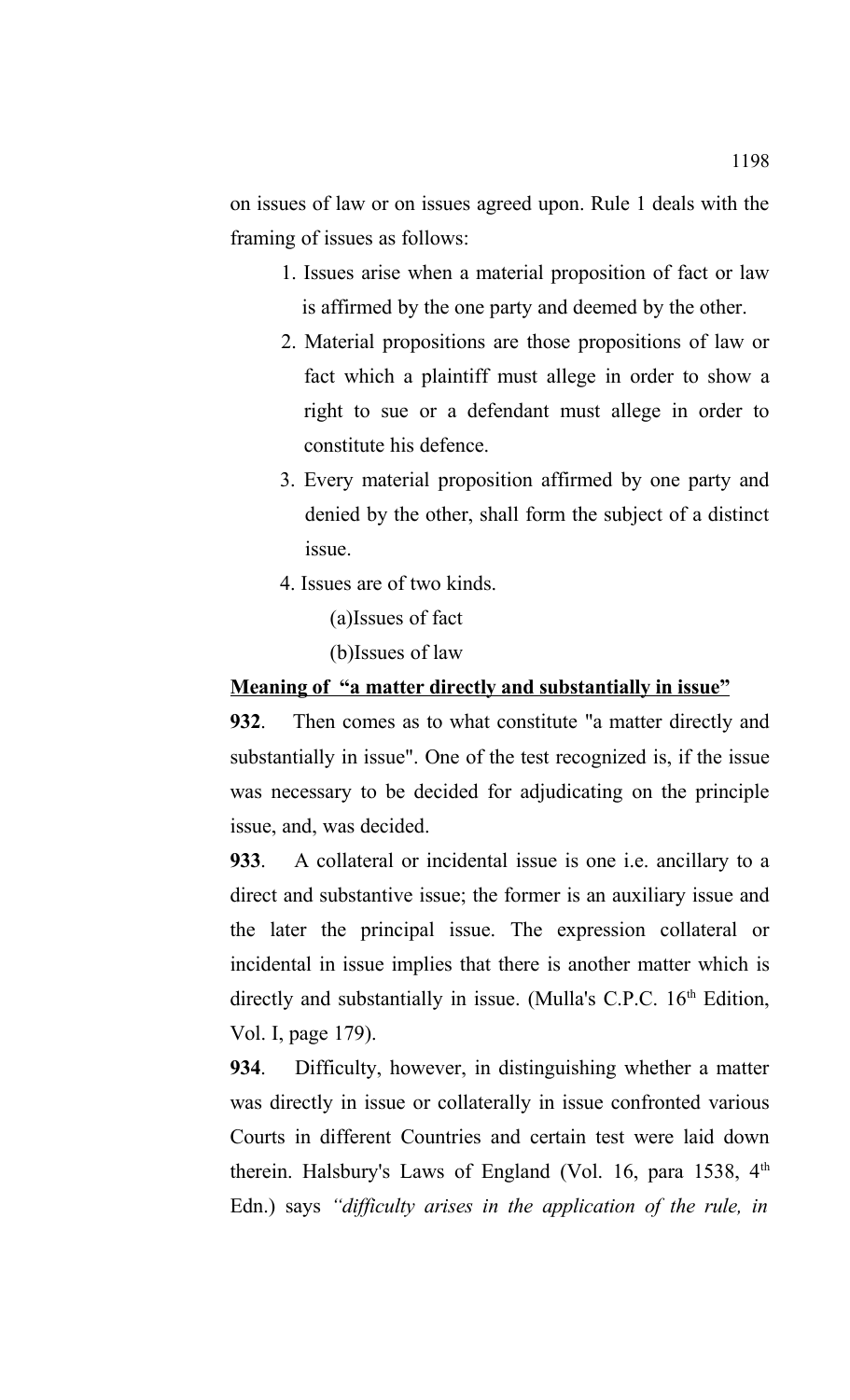*determining in each case what was the point decided and what was the matter incidentally cognizable, and the opinion of Judges seems to have undergone some fluctuations."*

935. In "The Doctrine of Res Judicata" (2<sup>nd</sup> Edn., 1969, p. 181), "Spencer Bower and Turner", quoted Dixon, J. of the Australian High Court in **Blair Vs. Churran (1939) 62 CLR 464** at page 553; *"The difficulty in the actual application of these conceptions is to distinguish the matters fundamental or cardinal to the prior decision on judgment, or necessarily involved in it as its legal justification or foundation, from matters which, even though actually raised and decided as being in the circumstances of the case the determining considerations, yet are not in point of law the essential foundation of a groundwork of the judgment."*

**936**. The aforesaid authorities opined in order to understand this essential distinction, one has always to inquire with unrelenting severity- is the determination upon which it is sought to find an estoppel so fundamental to the substantive decision that the latter cannot stand without the former. Nothing less than this will do. It is suggested by Dixon, J. that even where this inquiry is answered satisfactorily, there is still another test to pass: viz. whether the determination is the "immediate foundation" of the decision as opposed to merely "a proposition collateral or subsidiary only, i.e. not more than part of the reasoning supporting the conclusion." It is well settled, say the above authors, "that a mere step in reasoning is insufficient. What is required is no less than the determination of law, or fact or both, fundamental to the substantive decision." **937**. Corpus Juris Secundum (Vol. 50, para 725) noticed the above aspects and conceded it is sometimes difficult to determine when particular issue determined is of sufficient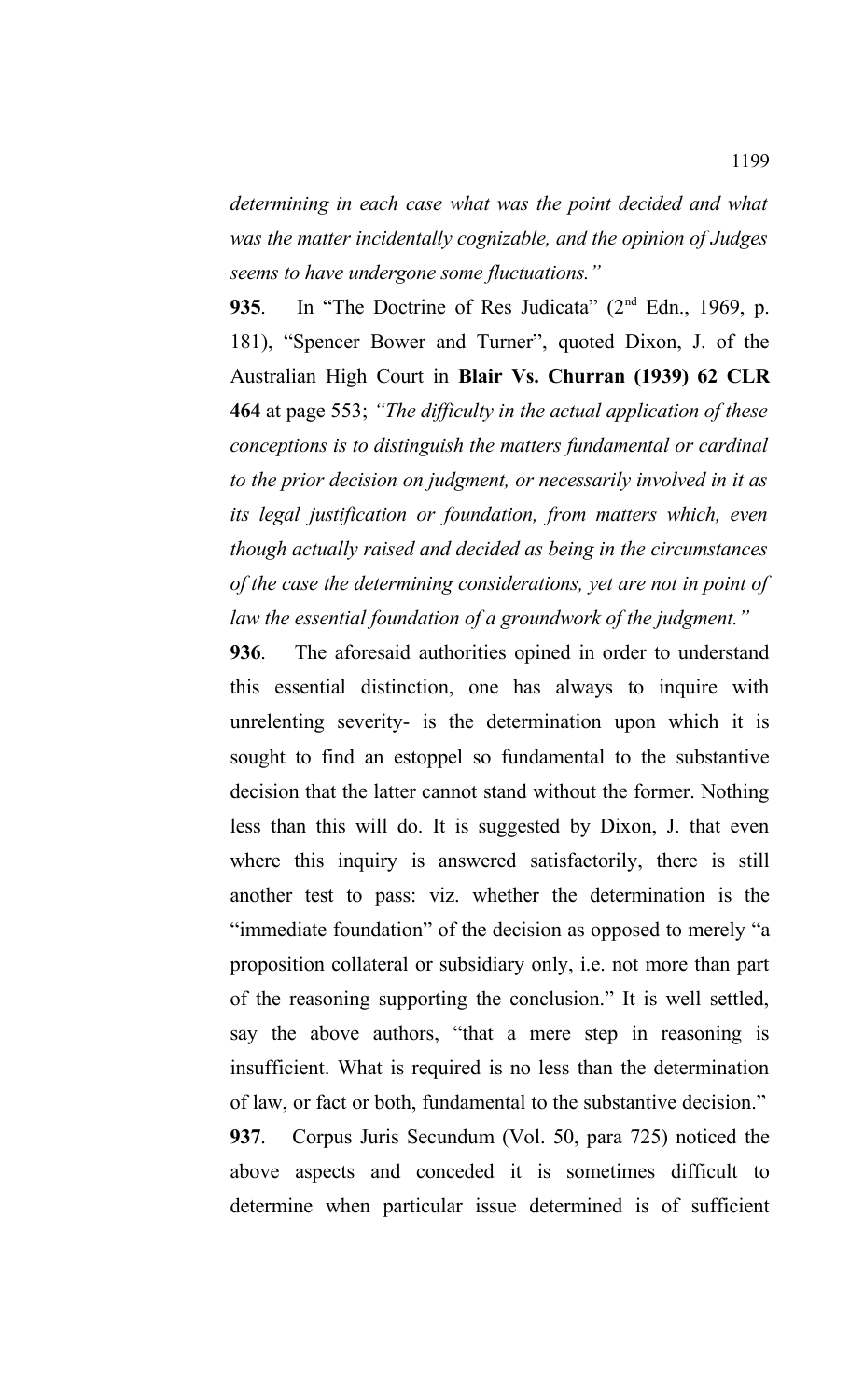dignity to be covered by the rule of estoppel. It is said that estoppel by judgment does not extend to any matter which was only incidentally cognizable or which came collaterally in question, although it may have arisen in the case and have been judicially passed on.

**938**. However, this rule did not prevent a judgment from constituting an estoppel with reference to incidental matters necessarily adjudicated in determining ultimate vital point.

**939**. American Jurispudence (Vol. 46, Judgments, para 422) says; *"Under this rule, if the record of the former trial shows that the judgment could not have been rendered without deciding the particular matter, it will be considered as having settled that matter as to all future actions between the parties."*

**940**. The words "substantially" means "of importance and value". When a matter is substantially in issue, when it is of importance and value for the decision of main proceeding. When parties go to a trial on a particular issue treating it as material and invites the Court to give a decision thereon, that will be an issue substantially and directly involved and would operate as res judicata. However, a mere expression of opinion on a question not in issue cannot operate as res judicata as held in **Ragho Prasad Gupta Vs. Krishna Poddar AIR 1969 SC 316**.

**941**. In **Sajjadanashin Sayed Md. B.E. Edr. (D) By LRS. Vs. Musa Dadabhai Ummer and others 2000 (3) SCC 350**, the term "directly and substantially in issue" qua the words "incidental and collateral" came up for consideration. The Edroos family in Gujarat claimed to be descendants of Hazarat Imam Ali, the son-in-law and cousin of Prophet Muhamed. One of the descendants of the said Hazrat came down to India in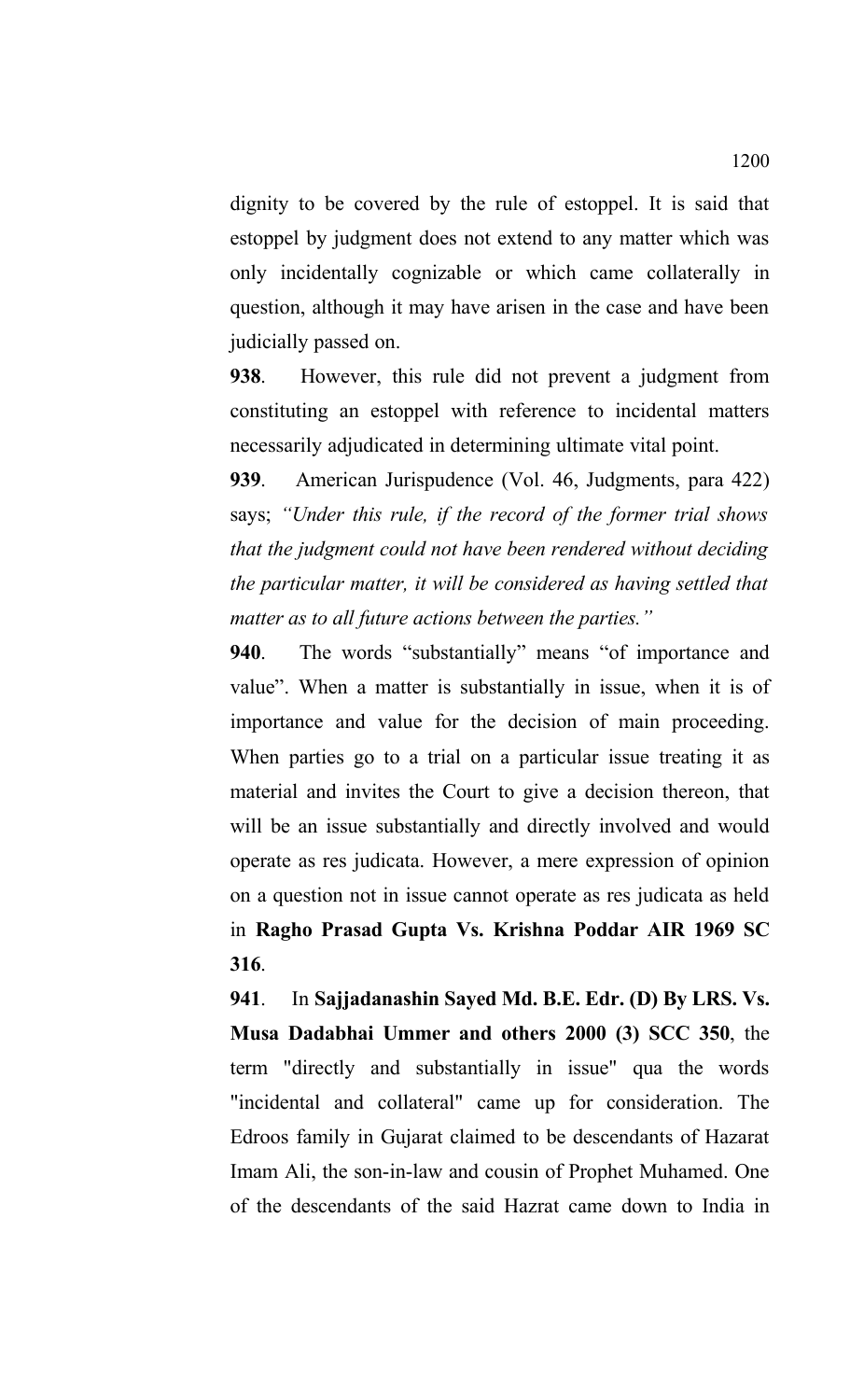1542 A.D. and founded his Gadi at Ahmedabad, Broach and Surat. The members of the Edroos family were Sajjadanashins or Mutavallis of the wakf throughout. The three Rozas at the three places as well as the villages which were granted - not only for the maintenance of these Rozas but also for the benefit of the Waquif's family, - constituted the wakf. The holder was buried in the house and his Dargah is situated in this place. There is also a place for reciting prayers. In an earlier litigation in **Sayed Abdula Edrus Vs. Sayad Zain Sayad Hasan Edrus ILR (1889) 13 Bom. 555**, a Division Bench of the Bombay High Court, traced the history of the wakf and held that the custom of primogeniture did not apply to the office of Sajjadanishin or Mutavalli of this wakf. In a later dispute in **Saiyad Jaffar El Edroos Vs. Saiyad Mahomed El Edroos AIR 1937 Bom. 217** another Division Bench held after construing the royal grants relating to the villages Umrao and Orma that the grants were primarily for the Rozas and Dargas and they clearly constituted "wakf" but that the Sajjadanashin or Mutavalli had, however, a right to the surplus income left over after discharge of the legal obligations regarding the wakf. It was thus held that the Sajjadanishin could provide for the needs of the indigent members of the family and this was a pious obligation which was only a moral obligation and not a legal obligation and hence the indigent members of the Edroos family, as a right, could not claim maintenance out of the surplus income. Thereafter, Regular Suit No. 201 of 1928 was filed by three plaintiffs under Section 92 C.P.C. impleading father of Sayed Mohamed Baquir-El-Edroos in 1928 after obtaining permission on 22.2.1928 from the Collector under Section 92 C.P.C. for filing the suit. The suit was dismissed on 6.10.1931, the first appeal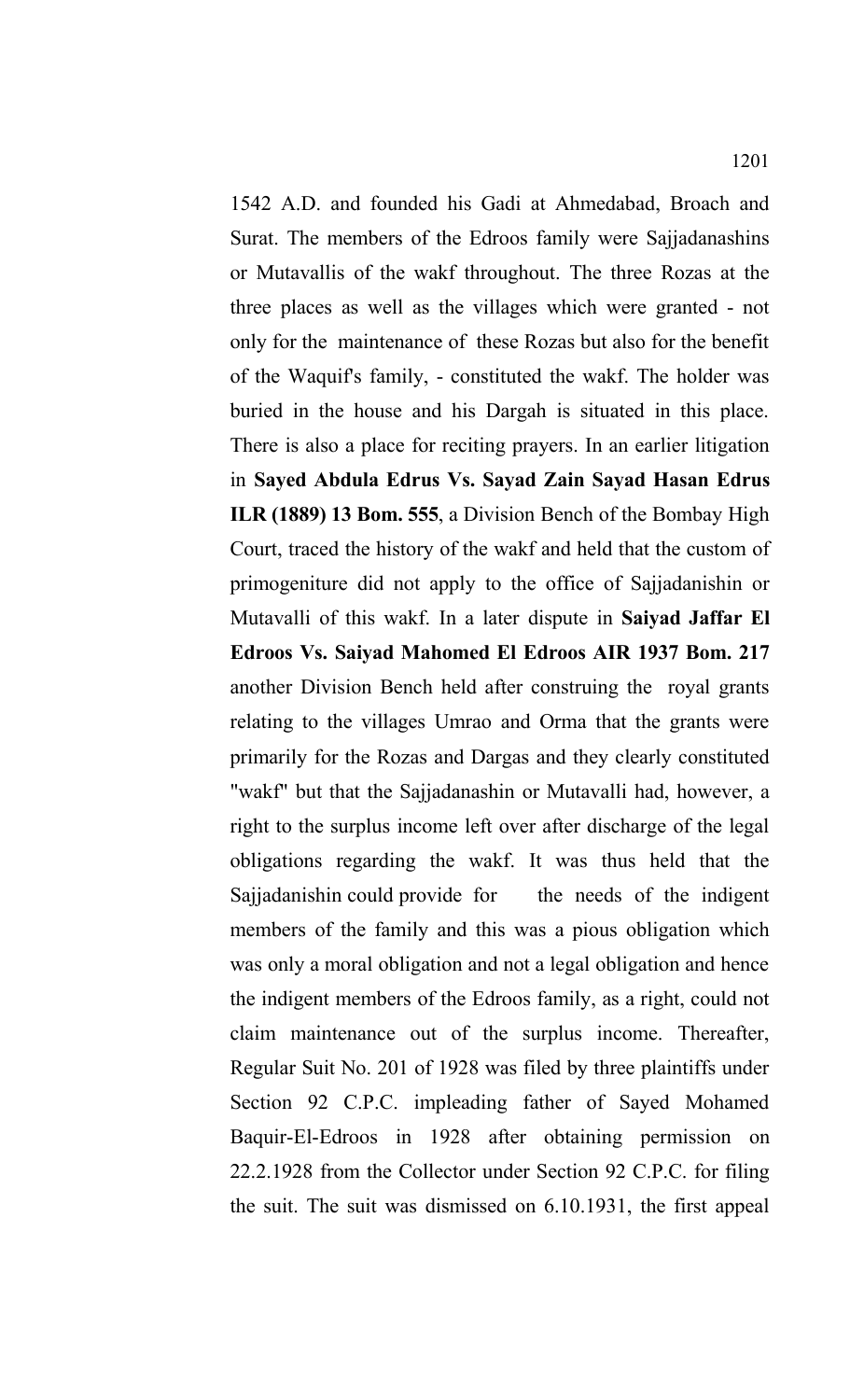was dismissed but cross objections were allowed on 21.11.1938 and the second appeal to the High Court was withdrawn. In the aforesaid suit, there were eight points whereof points no. 1 to 7 related to the validity of appointment of the defendant and the nature of the office and the right to the surplus etc. It was held that the appointment of defendant as Sajjadanashin was valid and that the grant of the property was both for the Rozas and for the maintenance, presumably of the Sajjadanashin and his family members. It was also held that the Sajjadanashin had complete power of disposal over the surplus as he was not in the position of an ordinary trustee. It was held that the Sajjadanashin had complete power of disposal over the surplus, hence the plea of plaintiff's complaint about mis-utilization of the income by Sajjadanashin was rejected. Another issue was framed whether the waqf was a private or a public and it was held that it was a private waqf. The District Court held that from 1746 A.D. onwards, the Sajjadanashin were using the revenue of these villages for their own maintenance and that of the members of their family and other dependents. This finding was consistent with the judgment of the Bombay High Court in **Saiyad Jaffar El Edroos (supra)** wherein this was held permissible. The District Court in view of the fact that Sajjadanashin was from the family and not a stranger or outside held it a private waqf. Thereafter another matter came before the Gujrat High Court in relation to Ahmedabad Rozas wherein also a Single Judge of Bombay High Court in **Alimiya Vs. Sayed Mohd. AIR 1968 Guj. 257** rejected a similar plea. This judgment was confirmed by the Division Bench in **Sayed Mohd. Vs. Alimiya (1972) 13 Guj.LR 285**. In the case before the Apex Court in respect to Rozas at all the three places, the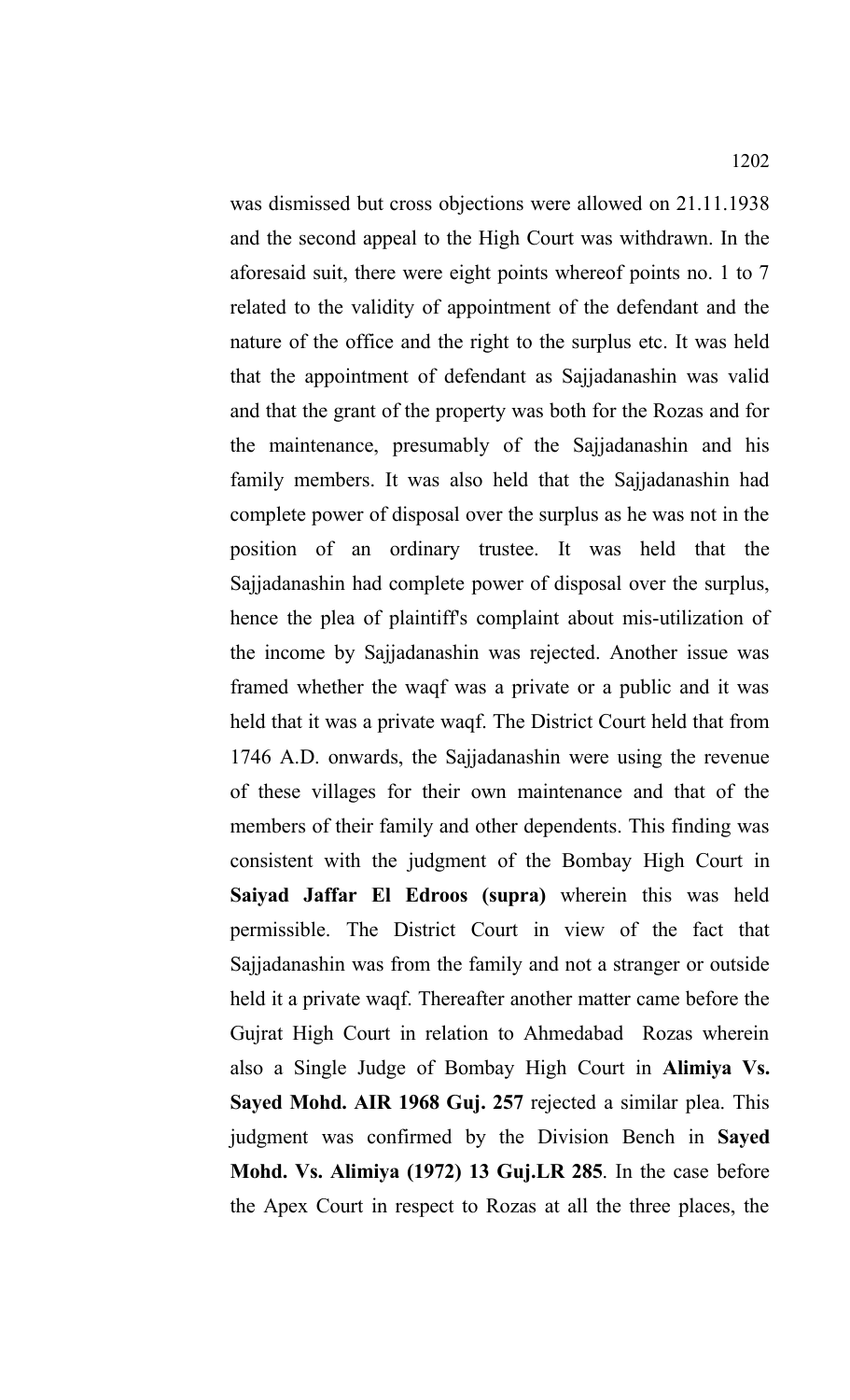Assistant Commissioner in enquiry no. 142 of 1967 passed an order dated 26.7.1968 accepting the preliminary objection of res judicata but the Joint Charity Commissioner, Gujrat in its order dated 17.12.1973, in appeal, did not accept the said plea which was pressed before him only in respect to the Rozas at Broach and Surat. He set aside the order of Assistant Commissioner and remanded the matter for enquiry. The Assistant Judge in Misc. Civil Application No. 32 of 1974 affirmed the order of Joint Commissioner on 3.9.1976 and it was further affirmed by a Division Bench of Gujrat High Court in First Appeal No. 985 of 1976 on 27.7.1985. Aggrieved by the aforesaid order, the appellant, Sajjadanashin Sayed took the matter to the Apex Court and raised the plea of res judicata in respect to Rozas at Broach and Surat. It is in the light of the above facts, the Apex Court considered the matter. In order to see whether the principle of res judicata is attracted, the Apex Court framed an issue as to what is the meaning of "collaterally and incidentally in issue" as distinguished from "directly and substantially in issue". In para 11, the Apex Court found that the matter collaterally and incidentally in issue are not ordinarily res judicata and this principle has been well accepted but certain exceptions to this principle have also been accepted. The Court also traced out the law on the subject in England, America, Australia and India. Referring to Halsbury's Laws of England (Vol. 16, para 1538,  $4<sup>th</sup>$  Edn.), the Court observed that the fundamental rule is that a judgment is not conclusive if any matter came collaterally in question or if any matter is incidentally cognizable. The said judgment attained finality since the second appeal filed in the High Court was withdrawn.

**942**. In the light of the above facts and in this context the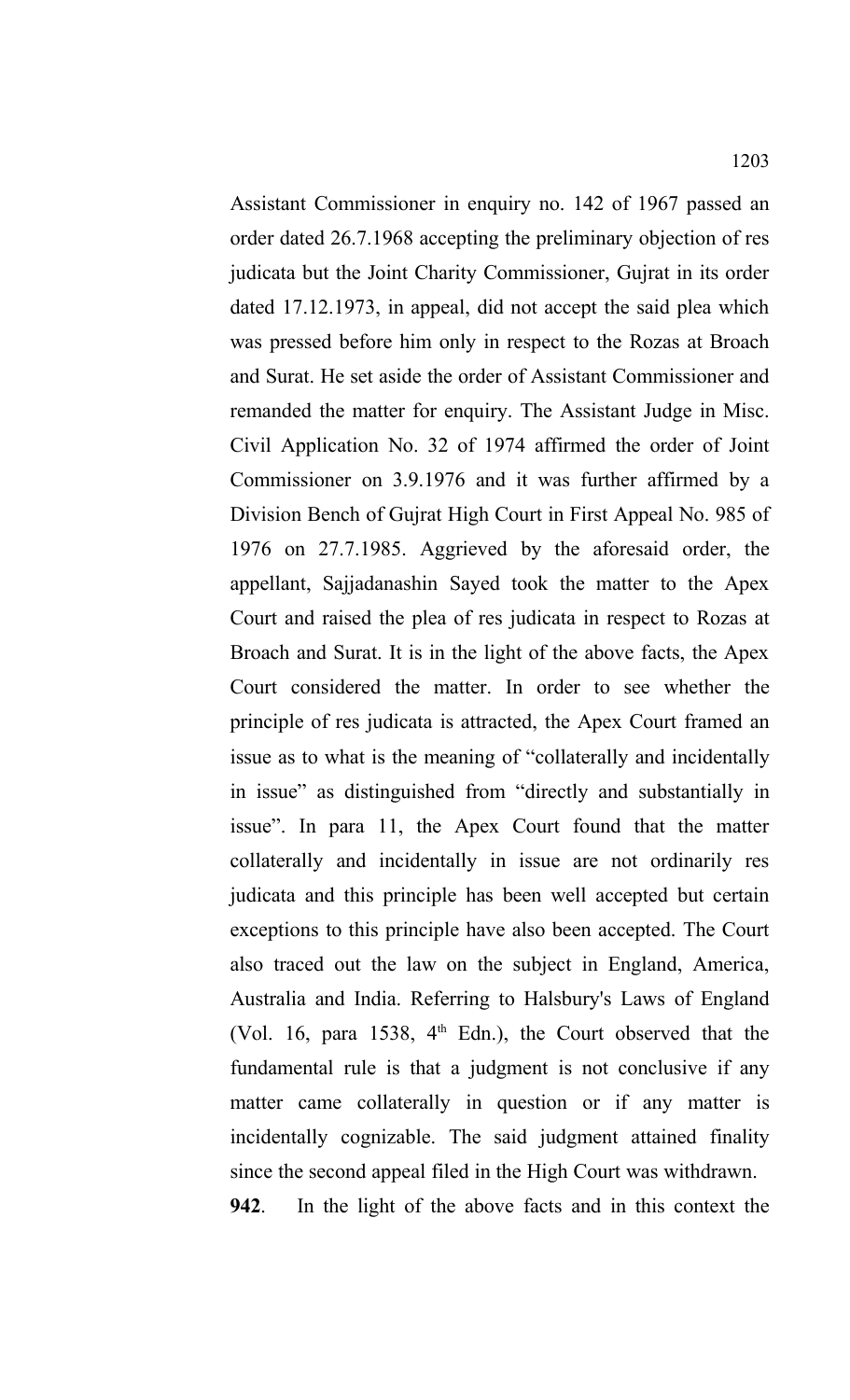Apex Court in **Sajjadanashin (supra)** in respect to India, affirmed the view of the learned Author Mulla in "C.P.C." as under:

*"..a matter in respect of which relief is claimed in an earlier suit can be said to be generally a matter "directly and substantially" in issue but it does not mean that if the matter is one in respect of which no relief is sought it is not directly or substantially in issue. It may or may not be. It is possible that it was "directly and substantially" in issue and it may also be possible that it was only collaterally or incidentally in issue, depending upon the facts of the case. The question arises as to what is the test for deciding into which category a case falls? One test is that if the issue was "necessary" to be decided for adjudicating on the principle issue and was decided, it would have to be treated as "directly and substantially" in issue and if it is clear that the judgment was in fact based upon that decision, then it would be res judicata in a later case. One has to examine the plaint, the written statement, the issues and the judgment to find out if the matter was directly and substantially in issue (Ishwer Singh Vs. Sarwan Singh AIR 1965 SC 948 and Syed Mohd. Salie Labbai Vs. Mohd. Hanifa AIR 1976 SC 1569).*

**943**. It also referred to two judgments of the Privy Council in **Run Bahadur Singh Vs. Lucho Koer ILR (1885) 11 Cal 301** and **Asrar Ahmed Vs. Durgah Committee AIR 1947 PC 1** as well as its earlier decision in **Pragdasji Guru Bhagwandasji Vs. Ishwarlalbhai Narsibhai 1952 SCR 513** and found that inspite of a specific issue and adverse finding in the earlier suit, the finding was not treated as res judicata as it was purely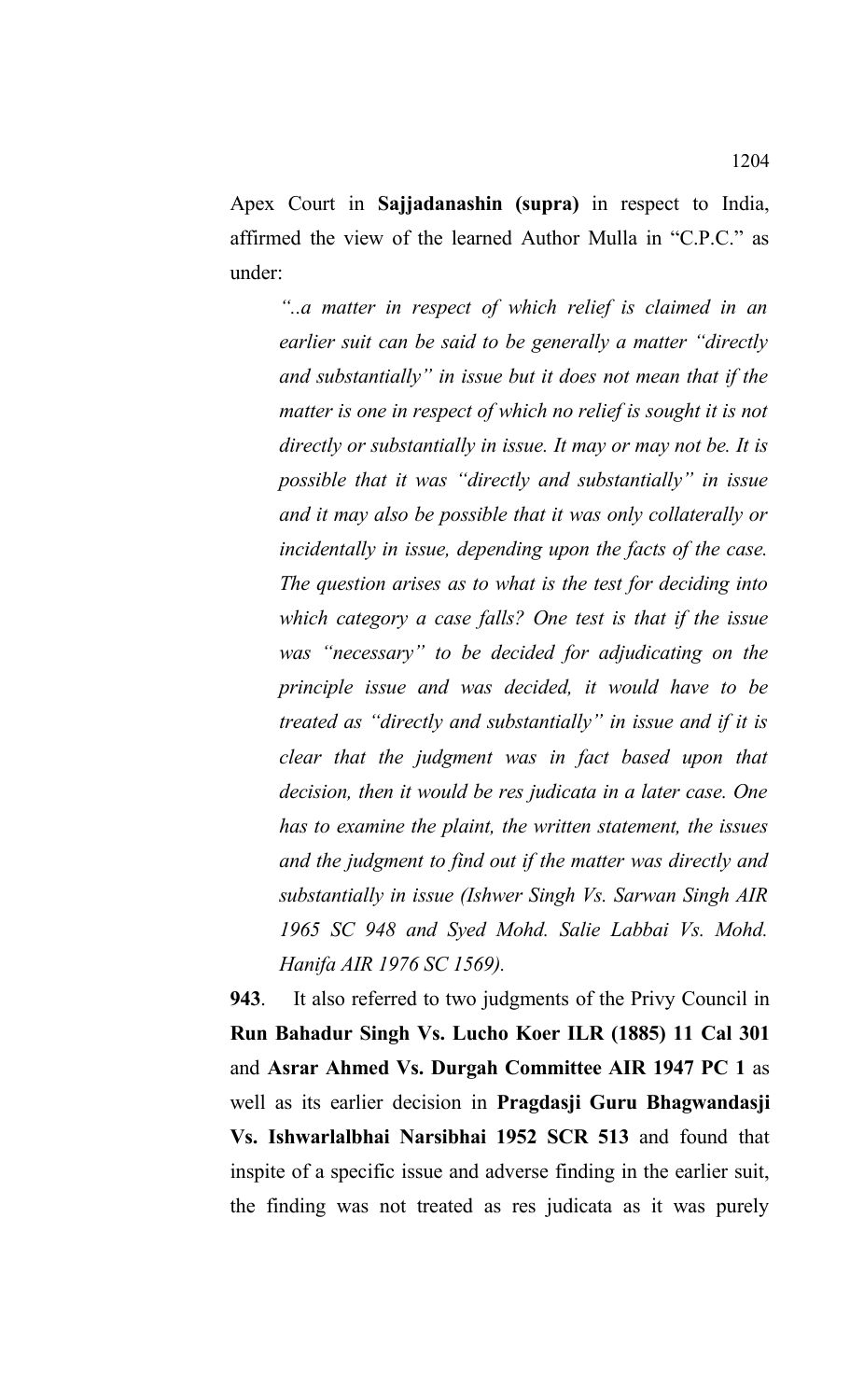incidental or auxiliary or collateral to the main issue in each of the three cases and was not necessary for the earlier case nor formed foundation. It also considered **Sulochana Amma (supra)** and a Madras High Court decision in **Vanagiri Sri Selliamman Ayyanar Uthirasomasundar-eswarar Temple Vs. Rajanga Asari Air 1965 Mad. 355** in respect whereto it was pointed out that there was a direct conflict. The Court however found that the said decisions are not contrary to each other but should be understood in the context of the tests referred to above. It held that in **Sulochana Amma (supra)** it is to be assumed that the tests above referred to were satisfied for holding that the finding as to position was substantially rested on title upon which a finding was felt necessary but in the case before the Madras High Court, it must be assumed that the tests were not satisfied. The Apex Court confirmed the observations of the learned author Mulla in "C.P.C. (Supra)" and said that it all depend on the facts of each case and whether the finding as to title was treated as necessary for grant of an injunction in an earlier suit and was also substantive basis for grant of injunction or not.

**944**. Further, the Court in **Sajjadanashin (supra)** quoted the following from the "Corpus Juris Secundum" (Vol. 50, para 735, p. 229) where a similar aspect in regard to findings on possession and incidental findings on title were dealt with and held, *"Where title to property is the basis of the right of possession, a decision on the question of possession is res judicata on the question of title to the extent that adjudication of title was essential to the judgment; but where the question of the right to possession was the only issue actually or necessary involved, the judgment is not conclusive on the question of*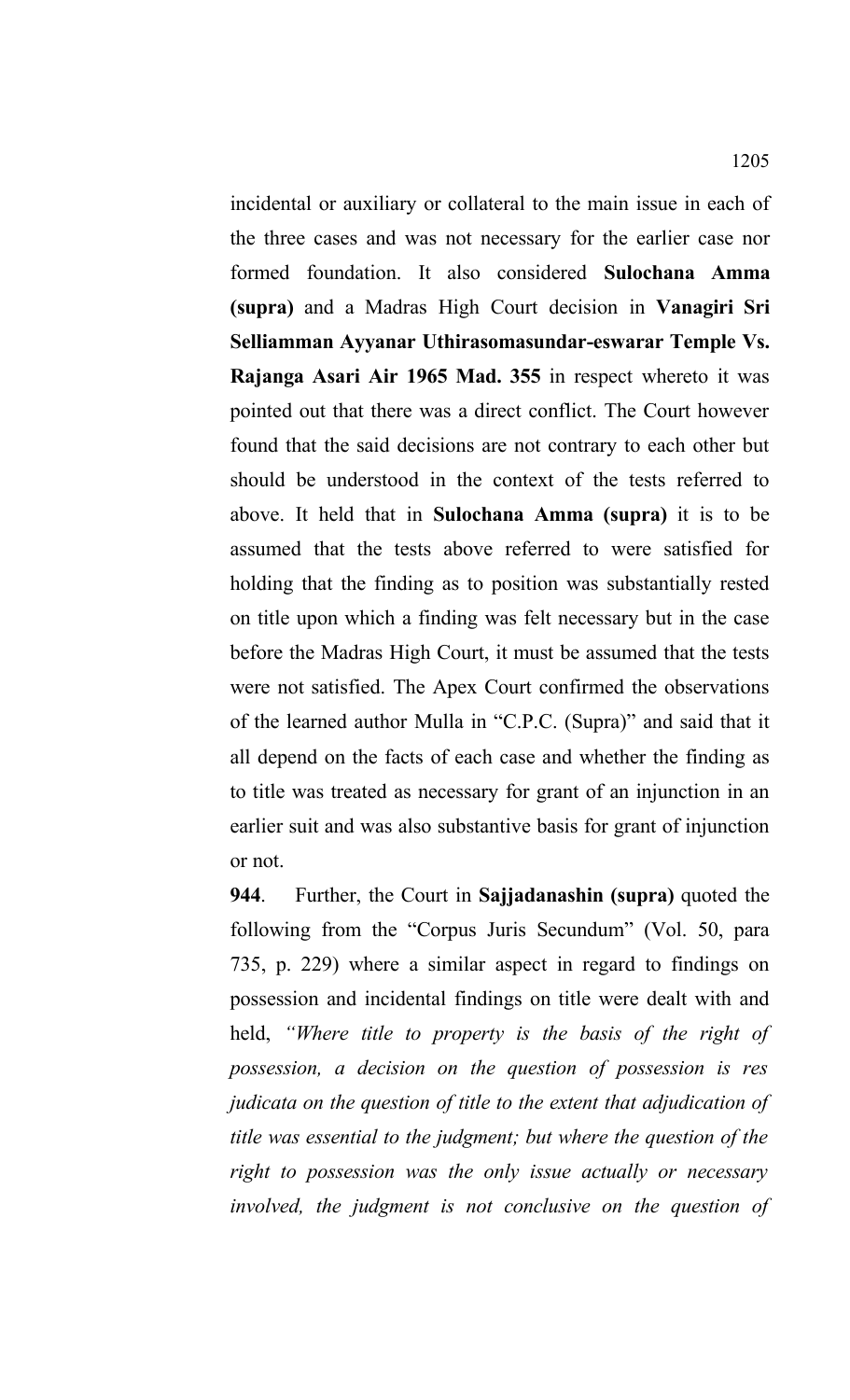*ownership or title."* The Court observed that in the case before it there were certain changes in the statutory law with respect to definition of "public waqf" and in view thereof since now the "private waqf" was also included within the definition of "public waqf" in the Act, due to change in subject it held that the earlier decision would not operate as res judicata.

**945**. We propose not to deal with this aspect of the matter further at this stage but if necessary would discuss the same with more depth if the occasion needs so.

**946**. In **Sharadchandra Ganesh Muley Vs. State of Maharashtra and others AIR 1996 SC 61**, Explanation IV Section 11A containing doctrine of 'might and ought' and application of doctrine of constructive res judicata came to be considered. The Court held that where in respect to land acquisition proceedings an earlier writ petition was filed without raising a plea which was available at that time, in the second writ petition such plea could not have been taken as the doctrine of 'might and ought' engrafted in Explanation IV to Section 11 of the C.P.C. would come into play and the incumbent would be precluded from raising the controversy once over. The Court held that the doctrine of constructive res judicata shall put an embargo on his right to raise a plea as barred by limitation under Section 11A.

#### **"Explanation IV"**

**947**. However, the concept of "constructive res judicata" is necessary to be dealt with in view of Explanation-IV Section 11 C.P.C. A Matter, which might and ought to have been made a ground of attack or defence is a, matter which is constructively in issue. The principle underlying Explanation-IV is res judicata not confined to issues which the Courts are actually asked to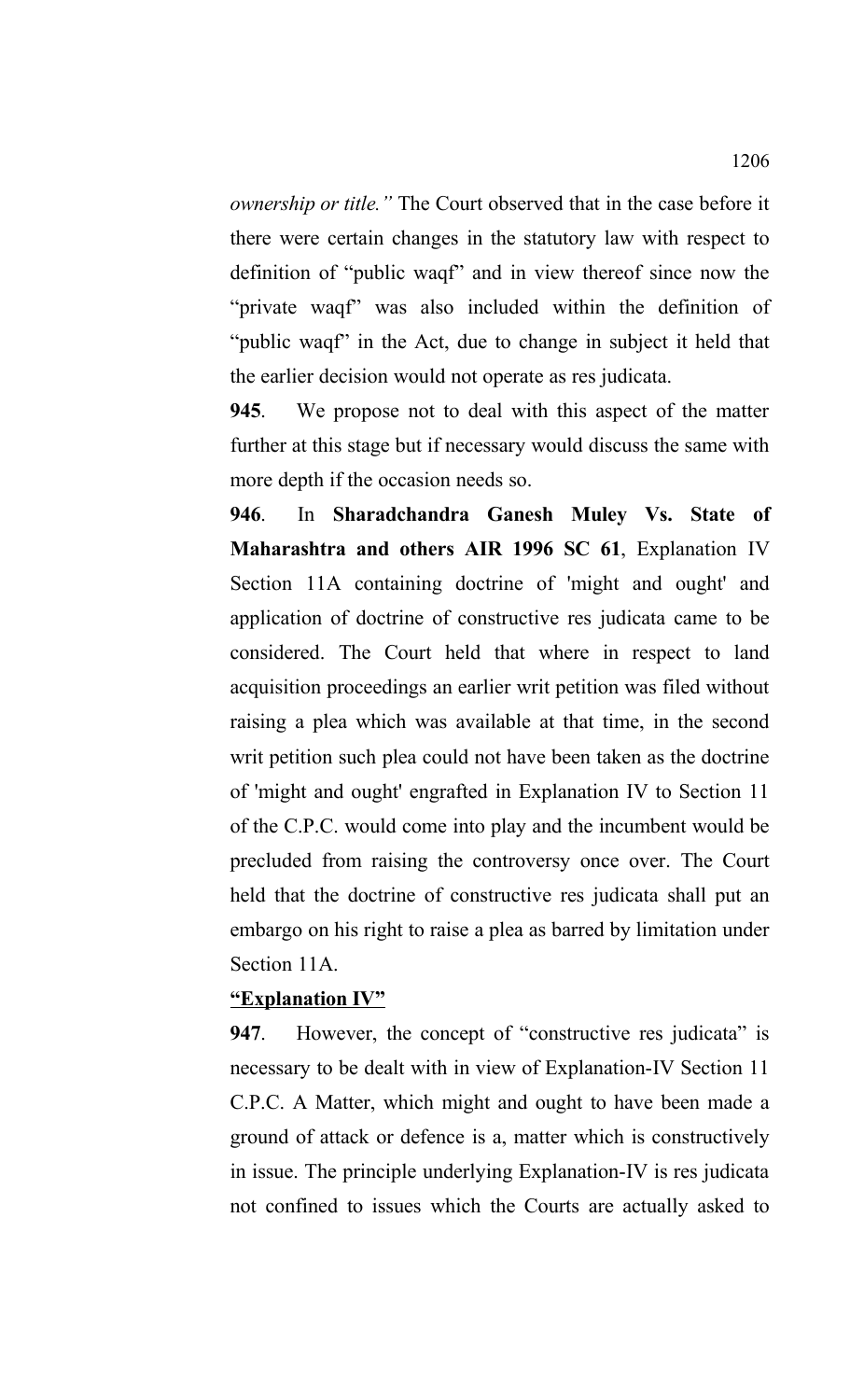decide but cover issues or facts which are so clearly part of the subject matter of the litigation and so clearly could have been raised that it would be an abuse of the process of the Court to allow a new proceeding to be started in respect of them. (**State of U.P. Vs. Nawab Hussain AIR 1977 SC 1680)**. The proposition of law expounded in the authorities cited by Sri Siddiqui, as referred to above, in para 20 is also unexceptional. However,it would apply only where a plea was available at the time of the suit but not availed of. But there is no question of constructive res judicata where there is no adjudication in the earlier proceedings (**Kewal Singh Vs. Smt. Lajwanti 1980 (1) SCC 290**). The effect of Explanation-IV is where a matter has been constructively in issue, it could not from the very nature of the case be heard and decided but will be deemed to have been heard and decided against the parties omitting to allege it except when an admission by the defendant obviates a decision (**Sri Gopal Vs. Pirthi Singh (1902) ILR 24 Alld. 429 (PC); Government of Province of Bombay Vs. Peston Ji Ardeshir Wadia AIR 1949 PC 143)**.

**948**. There is an exception to this plea, i.e., where the evidence in support of one ground is such as might be destructive for the other ground, the two grounds need not be set up in the same suit. In **Kanhiya Lal Vs. Ashraf Khan AIR 1924 Alld. 355**, it was observed that a person claiming property on the allegation that it is wakf property and that he is the Manager thereof is not bound to claim the same property in the same suit alternatively in his own rights in the event of its being held that the property was not wakf property. In **Madhavan Vs. Chathu AIR (38) 1951 Madras 285**, a suit to recover possession of properties on a claim that they belong personally to the plaintiff was held not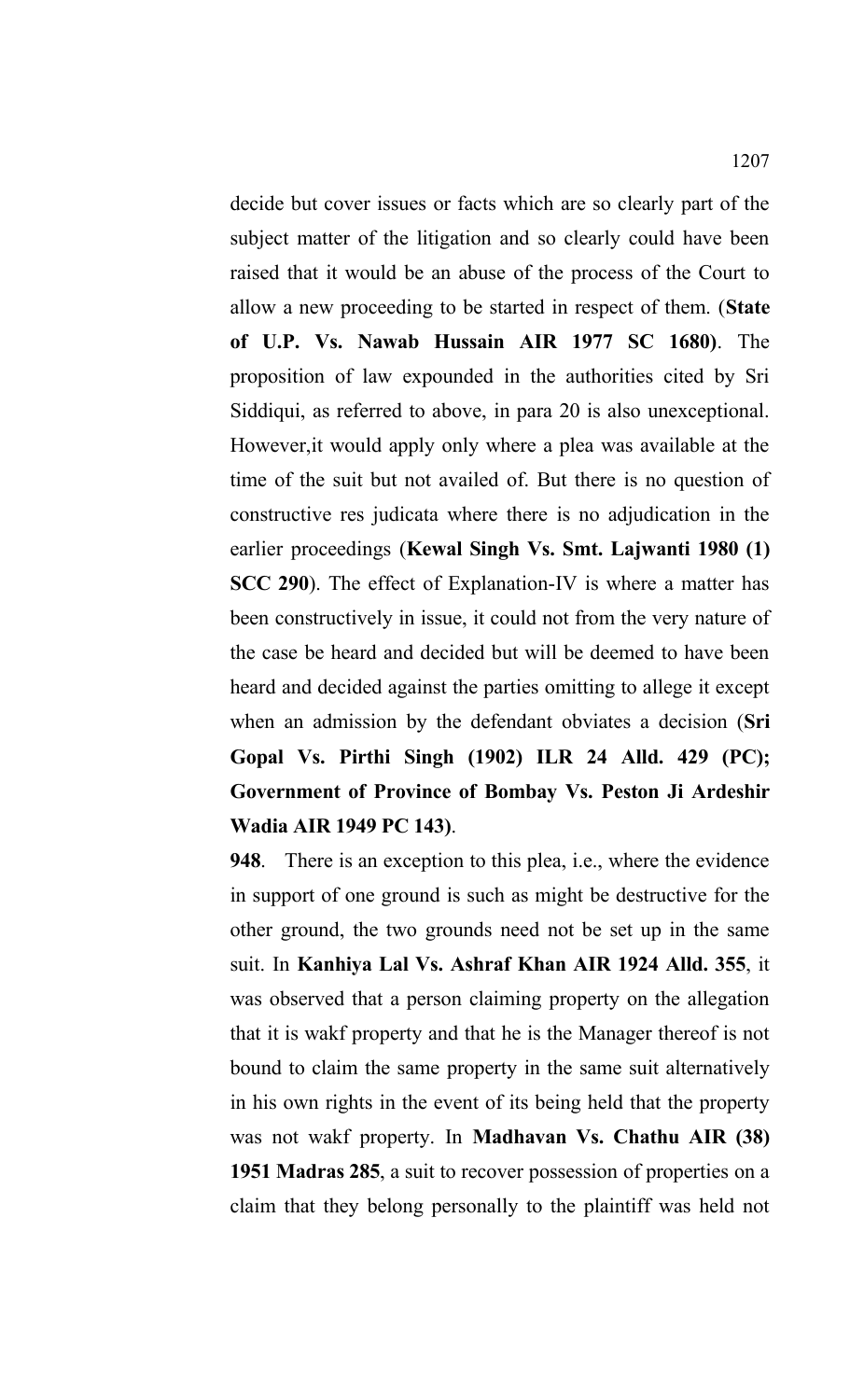barred by reason of a decision in a previous suit, in which they were claimed as belonging to a Tarwad of which he was a member. Similarly, where the right claimed in the subsequent suit is different from that in the former suit; it is claimed under a different form that in the former suit; it is claimed under a different title, the subsequent suit would not be barred by res judicata/constructive res judicata.

**949**. Next is the question about the "same parties" or "between parties under whom they or any of them claim". In order to find a person by res judicata it must be shown that he was in some way party to the earlier suit as the judgment binds only parties and privies. A person claiming under a party is known as privy. The ground of privity is property and not personal relations. If the plaintiff in subsequent suit claims independent right over the suit property the principle of res judicata would not apply. If the predecessor in interest was party to the suit/proceeding involving the same property then the decision binds his successor in interest. From the record it must be evident that the party sought to be bound was in some way a party to the suit. A person merely interested in the litigation cannot be said to be a party to the suit. Such a person is neither to make himself a party nor can be bound by the result of the litigation as held in **Jujjuvarapu Vs. Pappala, AIR 1969 A.P. 76.**

**950**. Where a person in the subsequent suit claims independent right over the suit property the principle of res judicata would not apply. **(Byathaiah (Kum) and others Vs. Pentaiah (Kum) and others, 2000 (9) SCC 191).**

**951**. Similarly the party must be litigating under the same title. The test is the **identity of title in two litigations** and not the identity of the actual property involved in two cases as held in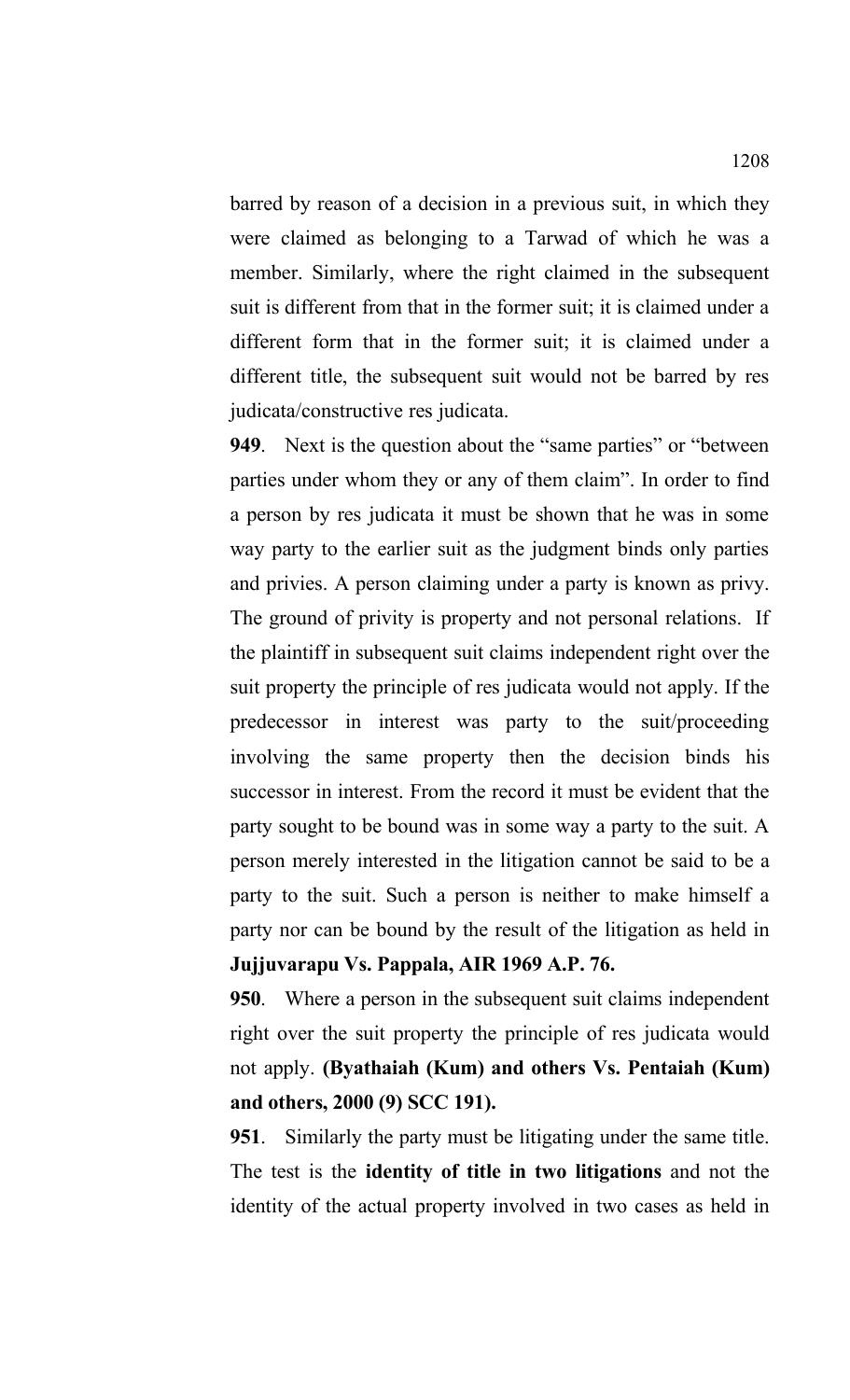## **Rajalaxmi Dasi Vs. Banamali Sen (supra); Ram Gobinda Daw Vs. Smt. H. Bhakta Bala Dassi, AIR 1971 SC 664.**

**952**. Same title means same capacity; the test being whether the party litigating is in law the same or a different person. If the same person is a party in different character, the decision in the former suit does not operate as res judicata. Similarly, if the rights claimed are different, the subsequent suit will not be res judicata simply because the property is identical. Title refers not to cause of action but to the interest or capacity of the party suing or being sued.

**953**. In **Sri Ramjee and others Vs. Bishwanath Pd. Sah and others AIR 1978 Patna 129**, former suit was filed by plaintiff alone and in his own rights while the subsequent suit was filed in the name of the deity and it was held not barred as res judicata.

#### **"Explanation VI"**

**954**. Lastly, but not the least, is the concern with respect to Explanation-VI, i.e., representative suit. It provides that where persons litigate bona fide in respect of a public right or a private right claimed in common for themselves and other persons interested in such right, shall, for the purpose of the Section, be deemed to have claimed under the persons so litigating. The counsels for the plaintiffs (Suit-4) have heavily relied upon this provision. Explanation-VI apparently is not confined to the cases covered by Order 1 Rule 8 C.P.C., but would include any litigation in which, apart from the rule altogether, parties are entitled to represent interested persons other then themselves. It is a kind of exception to the ordinary rule of res judicata which provide for the former litigation between the same parties or their privies. Even persons, who are not parties in the earlier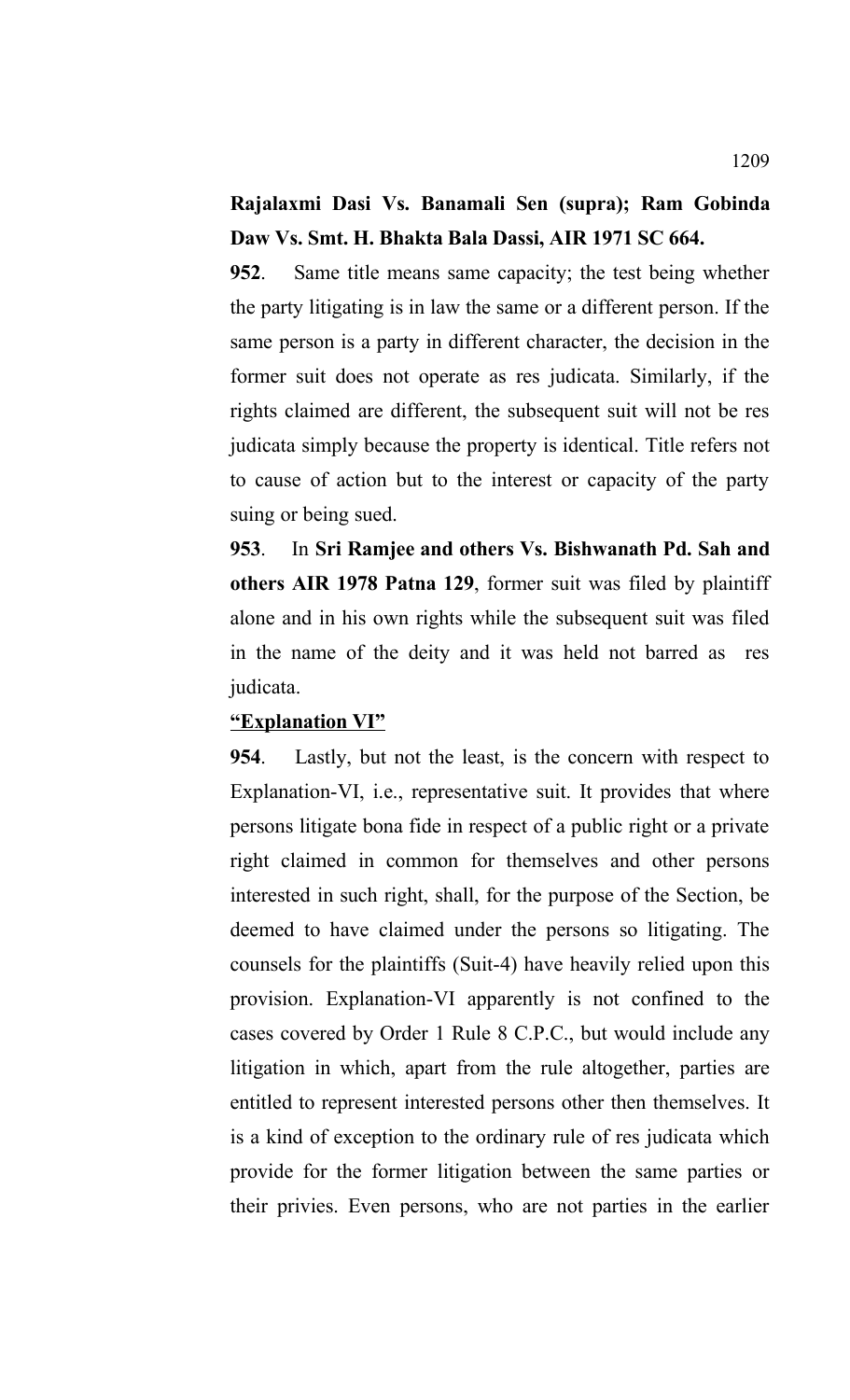proceeding, in certain contingencies, may be debarred from bringing a suit subsequently if the conditions contemplated under Explanation-VI Section 11 are satisfied. The conditions to attract Explanation-VI so as to constitute res judicata, which must exist, are :

- 1. There must be a right claimed by one or more persons in common for themselves and others not expressly named in the suit,
- 2. The parties not expressly named in the suit must be interested in such right.
- 3. The litigation must have been conducted bona fide on behalf of all the parties interested.

4. If the suit is one under Order 1 Rule 8, all the conditions of that Section must have been strictly complied with.

**955**. The essentials of representative suit vis a vis the principle of res judicata with reference to Explanation VI Section 11was considered by Privy Council in **Kumaravelu Chettiar and others Vs. T.P. Ramaswami Ayyar and others, AIR 1933 PC 183.** Prior to the enactment of CPC of 1877 there was no express legislation on the subject of representative suit. In these circumstances, the Courts assumed the task and followed the practice virtually obtained in the Court of Chancery in England. Existence of this practice was demonstrated by referring to a judgment of Madras High Court in **Srikanti Vs. Indupuram (1866) 3 M.H.C.R. 226.** The Court emphasized that convenience, where community of interest existed, required that a few out of a large number of persons should, under proper conditions, be allowed to represent the whole body, so that in the result all might be bound by the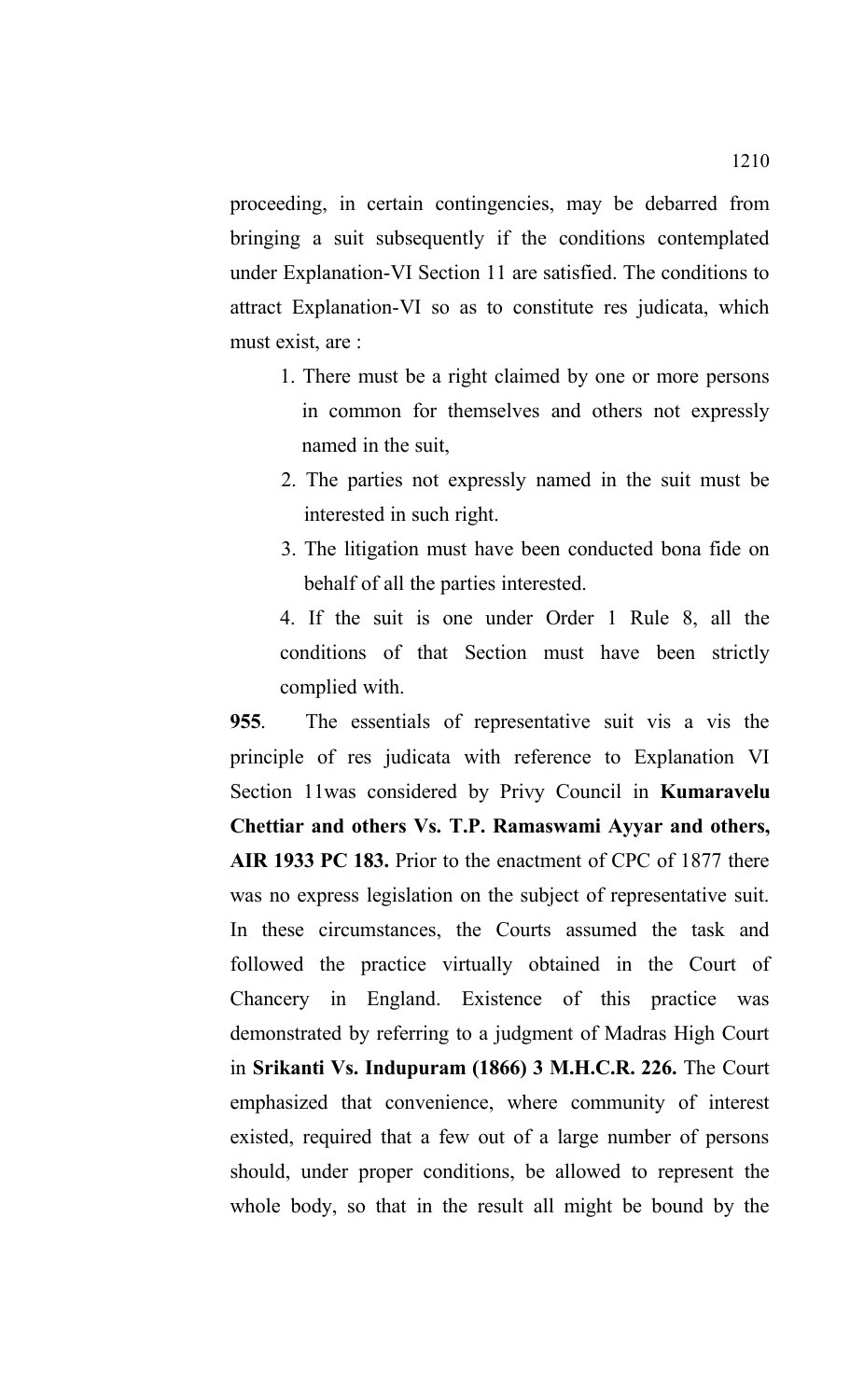decree, although only some of the persons concerned were parties named in the record. It observed that absence of any statutory provision on the subject, the Courts in India, it would seem, prior to 1877 assumed the task and duty to determine in the particular case whether, without any real injustice to the plaintiffs in the later suit, the decree in the first could properly be regarded as an estoppel against further prosecution by them of the same claim. The first legislation was made vide Section 30 in CPC 1877 which is now found in Order I Rule 8 CPC of 1908. The Privy Council held at page 186:

*"It is an enabling rule of convenience prescribing the conditions upon which such persons when not made parties to a suit may still be bound by the proceedings therein. For the section to apply the absent persons must be numerous; they must have the same interest in the suit which, so far as it is representative, must be brought or prosecuted with the permission of the Court. On such permission being given it becomes the imperative duty of the Court to direct notice to be given to the absent parties in such of the ways prescribed as the Court in each case may require; while liberty is reserved to any represented person to apply to be made a party to the suit."*

**956**. The Privy Council also approved a Calcutta High Court decision in **Baiju Lal Vs. Bulak Lal, (1897) 24 Cal 385**, where Ameer Ali, J. explaining the position under Section 30 said:

*"The effect of S. 30 is that unless such permission is obtained by the person suing or defending the suit, his action has no binding effect on the persons he chooses to represent. If the course prescribed by S. 30 is not followed in the first case, the judgment does not bind those whose*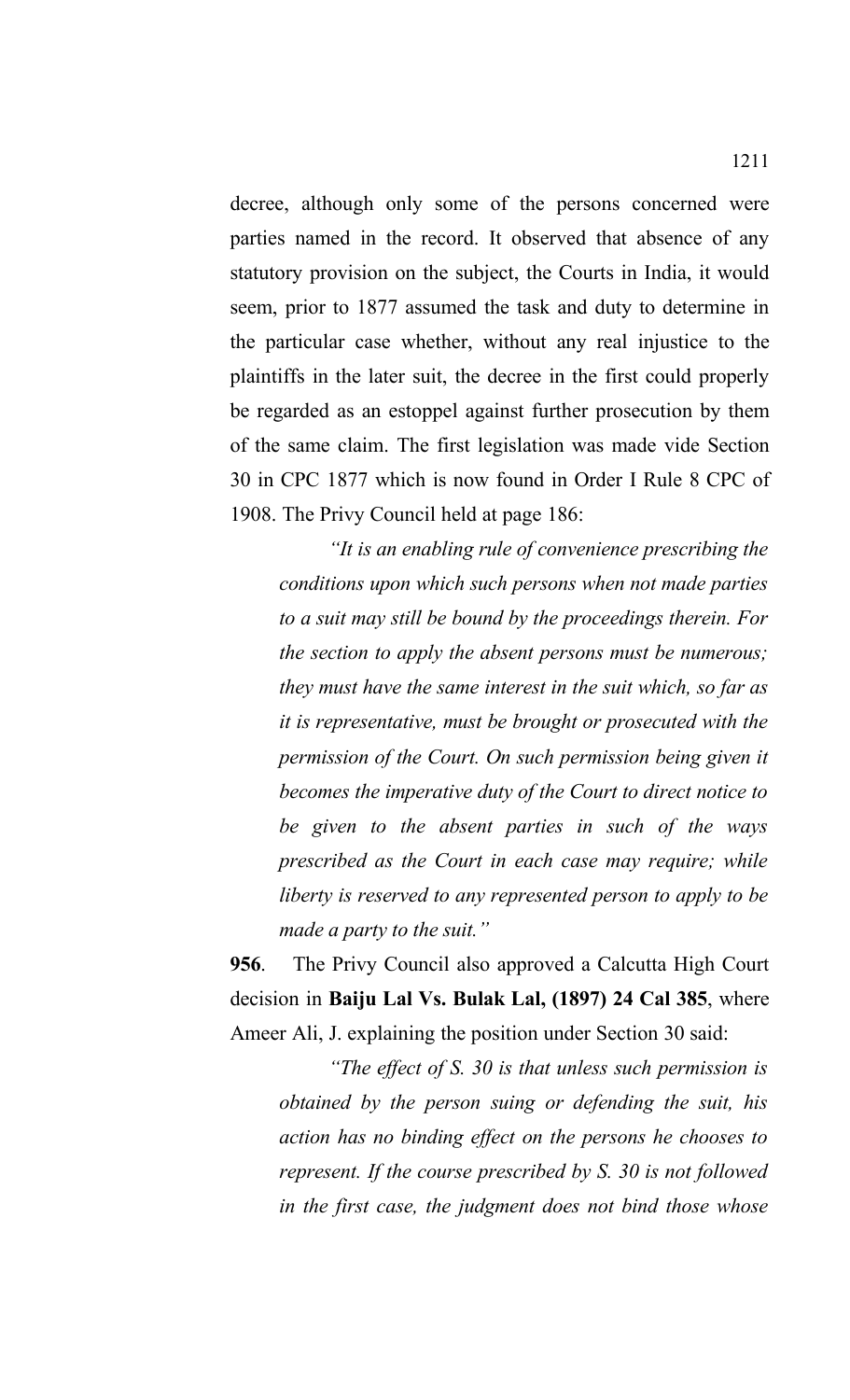*names are not on the record."*

**957**. In **Waqf Khudawand Taala Banam Masjid Mauza Chaul Shahabudinpur vs. Seth Mohan Lal 1956 ALJ 225** a suit for declaration of the property in dispute as a public mosque was filed. It appears that earlier a suit was filed against some Muslims claiming to be the proprietor and notice under Order 1 Rule 8 C.P.C. was also issued to other residents of that locality. Defence taken by Muslims was that property in dispute was a public mosque. The suit was decreed and the defence was not found proved. Thereafter second suit was filed by Muslim parties of neighbouring village wherein the plea of res judicata was taken. Defending the said objection on behalf of plaintiffs it was contended that in earlier case notice under Order 1 Rule 8 was issued to the residents of Chaul Shahabuddinpur and not of the village to which the plaintiffs belonged which is a neighbouring village. However, the Court upholding the plea of *res judicata* observed that Explanation VI to Section 11 C.P.C. is attracted in the matter and once in respect of a public right the matter has been adjudicated, the decision is binding on all persons interested in that right and they will be deemed to claim under the persons who litigated in the earlier suit in respect of that public right.

**958**. The question of issue estoppel and constructive res judicata in regard to a judgment in a representative suit came to be considered by the Apex Court in **Shiromani Gurdwara Parbandhak Committee Vs. Mahant Harnam Singh and others, AIR 2003 SC 3349.** The facts, in brief, are necessary to understand the exposition of law laid down therein. Gurdial Singh and Ishwar Singh of Village Jhandawala obtain permission from the Advocate General under Section 92 CPC to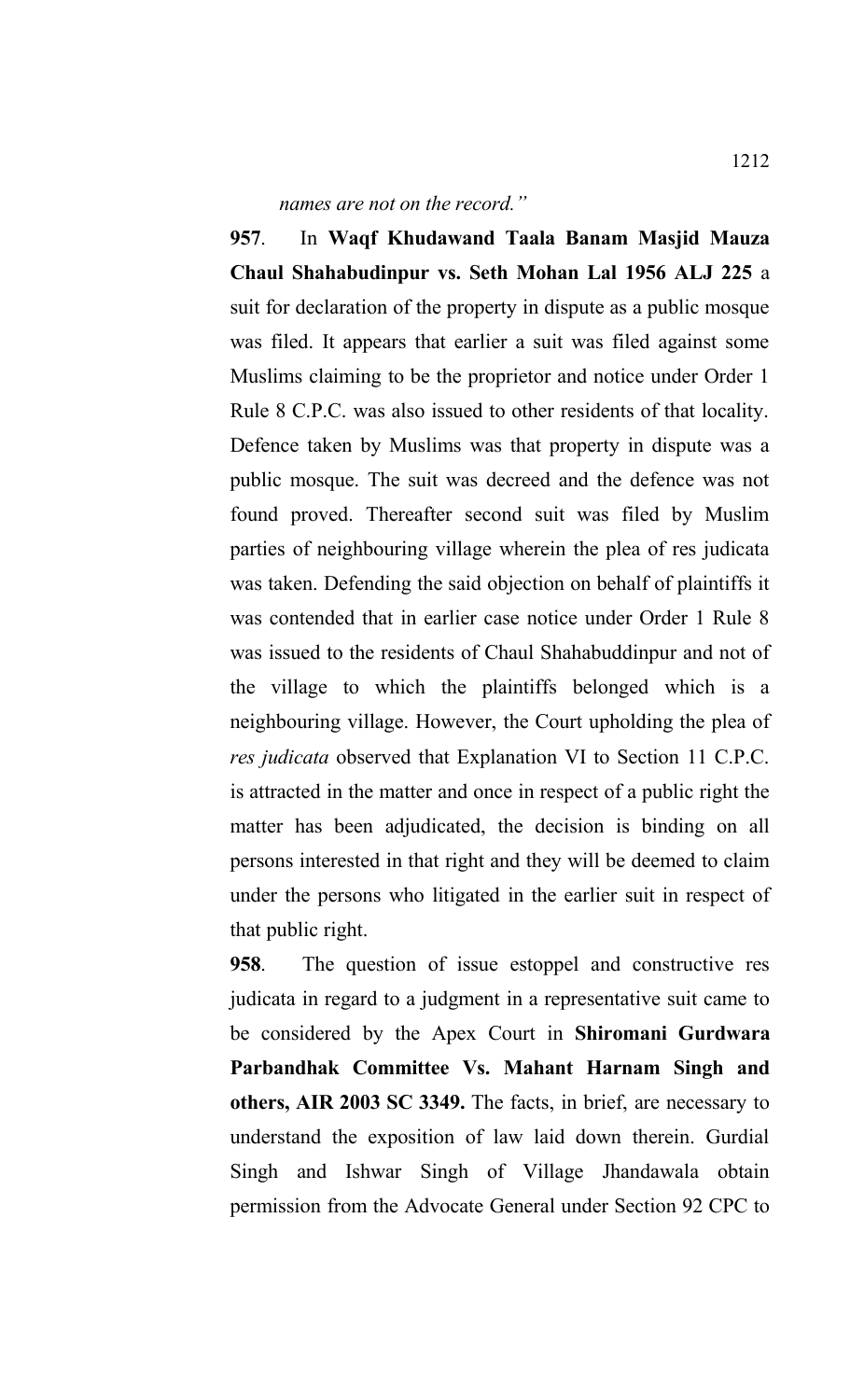institute a suit against one Harnam Singh for his removal from Mahantship. It was stated in the plaint that there was one Guru Granth Sahib at Village Jhandawala, Tehsil and District Bhatinda which was managed by Mahant Harnam Singh as a Mahatmim and he was in possession of the Dera, and agricultural land belonging to Guru Granth Sahib which was a public religious place and was established by the residents of village; it was a public trust created by the residents of the village for the service of the public to provide food from lunger, to allow the people to fulfill religious beliefs and for worship etc. The two plaintiffs in their capacity as representatives of owners of land situated in the village and the residents thereof claim that they were entitled to file a suit under Section 92 CPC. Harnam Singh, Mahant in his written statement took the defence that there was no such interest in the public as to entitle the aforesaid plaintiffs to institute the suit. The trial court and the High Court recorded a concurrent finding that all Mahants of the institution from Bhai Saida Ram to Mahant Harnam Singh have been Nirmalas. However, the trial court held that such Nirmala Sadhus are not Sikhs and that the institution was not a Sikh institution. High Court disagreed with this conclusion and held that Sadhus Nirmalas are a sect of the Sikhs and consequently the Sikhs had interest in the institution as it was a Sikh Gurdwara and upheld the plaintiffs claim to file a representative suit under Section 92 CPC. In appeal the Apex Court, however, held (i) Nirmala Sadhus are not Sikhs; (ii) the mere fact that at some stage there was a Guru Granth Sahib in the Dera in dispute cannot lead to any conclusion that the institution was meant for or belonged to the followers of the Sikh religion. The Dera was maintained for entirely a distinct sect known as Nirmals Sadhus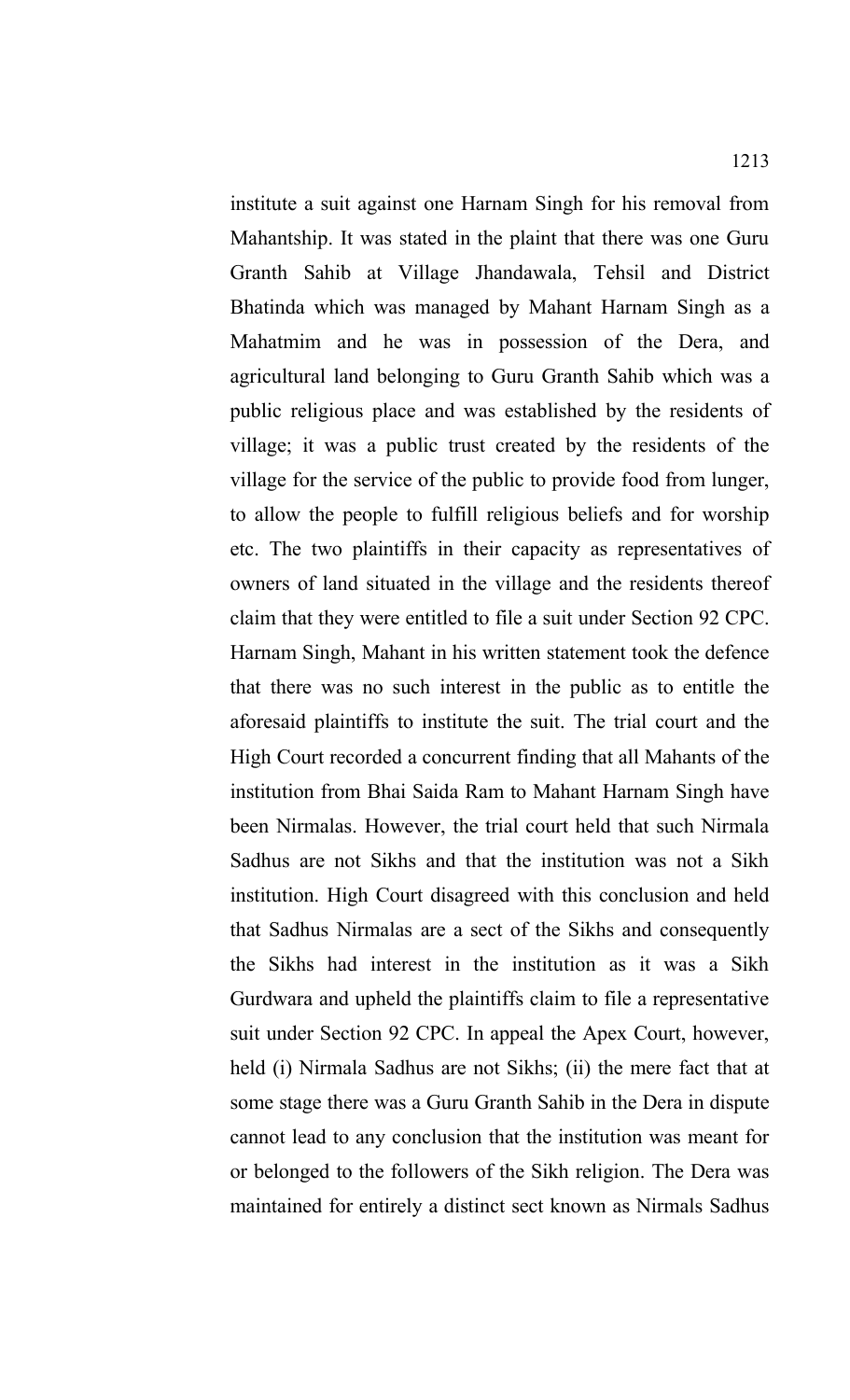who cannot be regarded as Sikhs; (iii) the institution was held to be not belonging to the followers of the Sikh religion; (iv) the plaintiffs in their mere capacity of followers of Sikh religion could not be held to have such interest as to entitle them to institute a suit under Section 92 CPC. This judgement dated 24.02.1967 of the Apex Court is reported as **Mahant Harnam Singh Vs. Gurdial Singh and another, AIR 1967 SC 1415.** In the meantime it appears that under Section 7(1) of Sikh Gurdwaras Act, 1925, 60 persons claiming to be worshippers made a petition for declaring the institution in question, i.e., Guru Granth Sahib situated in Village Jhandawala, District Bhatinda to be a Sikh Gurdwara. The Punjab Government by notification dated 23.01.1961 made such a declaration under Section 7(3) of the aforesaid Act. It may be pointed out that these 60 persons also included the two plaintiffs of earlier litigation, i.e., Gurdial Singh and Ishwar Singh. Mahant Harnam Singh with others filed counter petition under Section 8 of Sikh Gurdwaras Act, 1925 stating that the institution was not a Sikh Gurdwara but was a Dera Bhai Saida Ram. A similar petition under Section 8 was also moved by 58 persons of the Dera making a similar claim. Both these petitions were forwarded by the State Government to the Tribunal for disposal. The Tribunal formulated the following two questions: (1) what is the effect of the judgment of the Apex Court in **Mahant Harnam Singh (supra);** and (2) whether the institution in dispute was a Sikh Gurdwara. The Tribunal decided issue no. 1 as a preliminary issue vide order dated 08.03.1977 and held that the decision in **Mahant Harnam Singh (supra)** would not bar the jurisdiction of the Tribunal to decide claim petition under Section 7 of the Act. The order of the Tribunal attained finality since challenge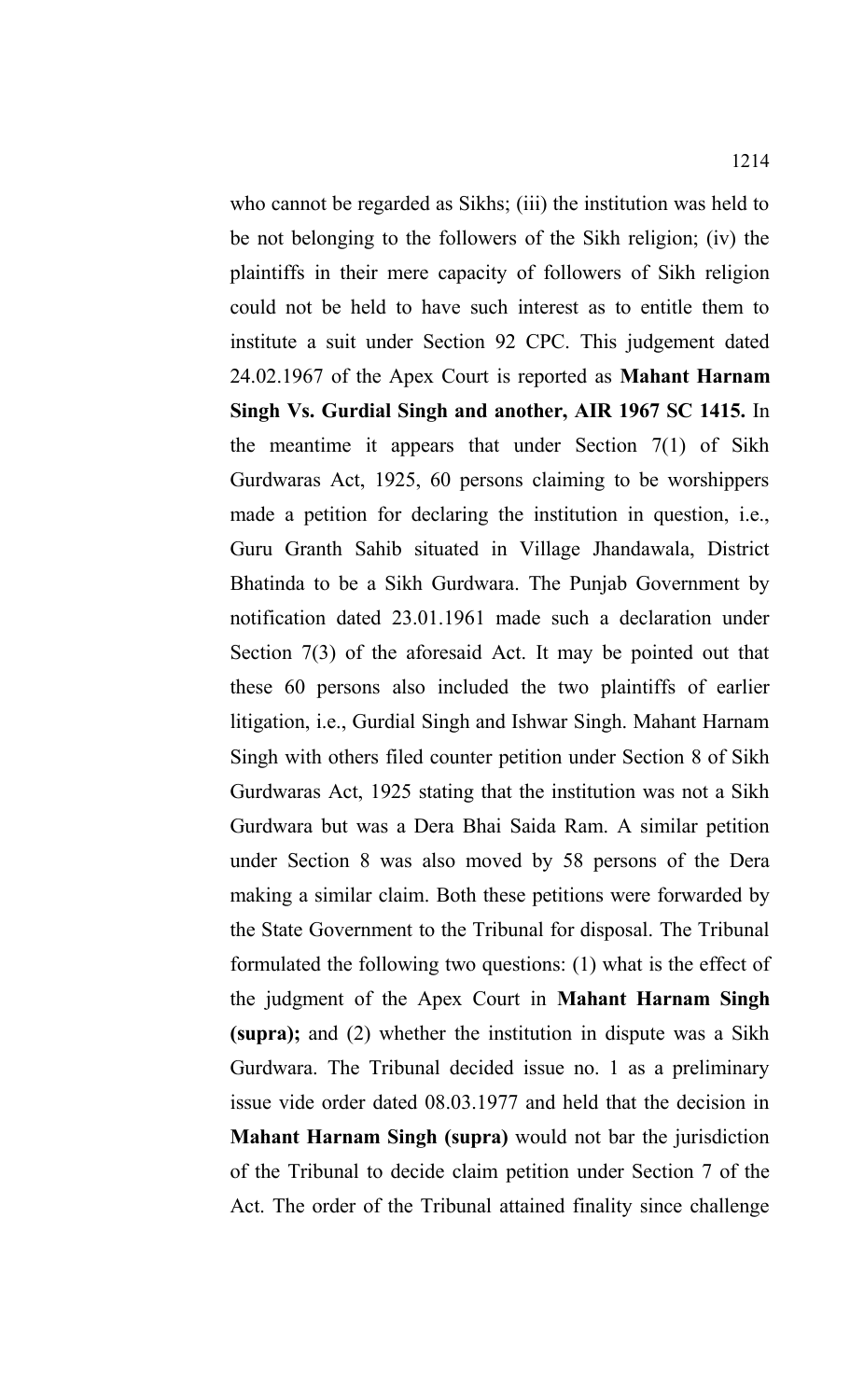before the High Court and Apex Court was unsuccessful. Thereafter, issue no. 2 was taken up and the Tribunal held that the institution was a Sikh Gurdwara, originally established by Sikhs and the object of worship was Guru Granth Sahib because the majority of villagers were Sikhs and Nirmalas are Sikhs. This order of the Tribunal in respect to issue no. 2 was challenged before the High Court. It held that the Tribunal has lost sight of the decision in **Mahant Harnam Singh (supra).** It is this order of the High Court which was taken in appeal before the Apex Court, which held that once in a suit instituted under Section 92 CPC a categorical finding was recorded that (i) Nirmala Sadhus are not Sikhs; (ii) the Dera was maintained for entirely a distinct sect known as Nirmals Sadhus who cannot be regarded as Sikhs; (iii) the mere fact that at some stage there was a Guru Granth Sahib in the Dera cannot lead to any conclusion that the institution was meant for or belonged to the followers of Sikh religion, these findings were rendered in suit filed under Section 92 CPC, therefore, cannot be reagitated and any challenge thereto is precluded on the principle of issue estoppel. The nature of suit under Section 92 CPC was explained by the Apex Court in para 19 of the judgement referring to its earlier decision in **R. Venugopala Naidu and others Vs. Venkatarayulu Naidu Charities and others, AIR 1990 SC 444** holding that a suit under Section 92 CPC is a suit of special nature for the protection of public rights in the public trust and charities. The suit is fundamentally on behalf of the entire body of persons who are interested in the trust. It is for vindication of public rights. The beneficiaries of the trust, which may consist of public at large, may choose two or more persons amongst themselves, for the purpose of filing a suit under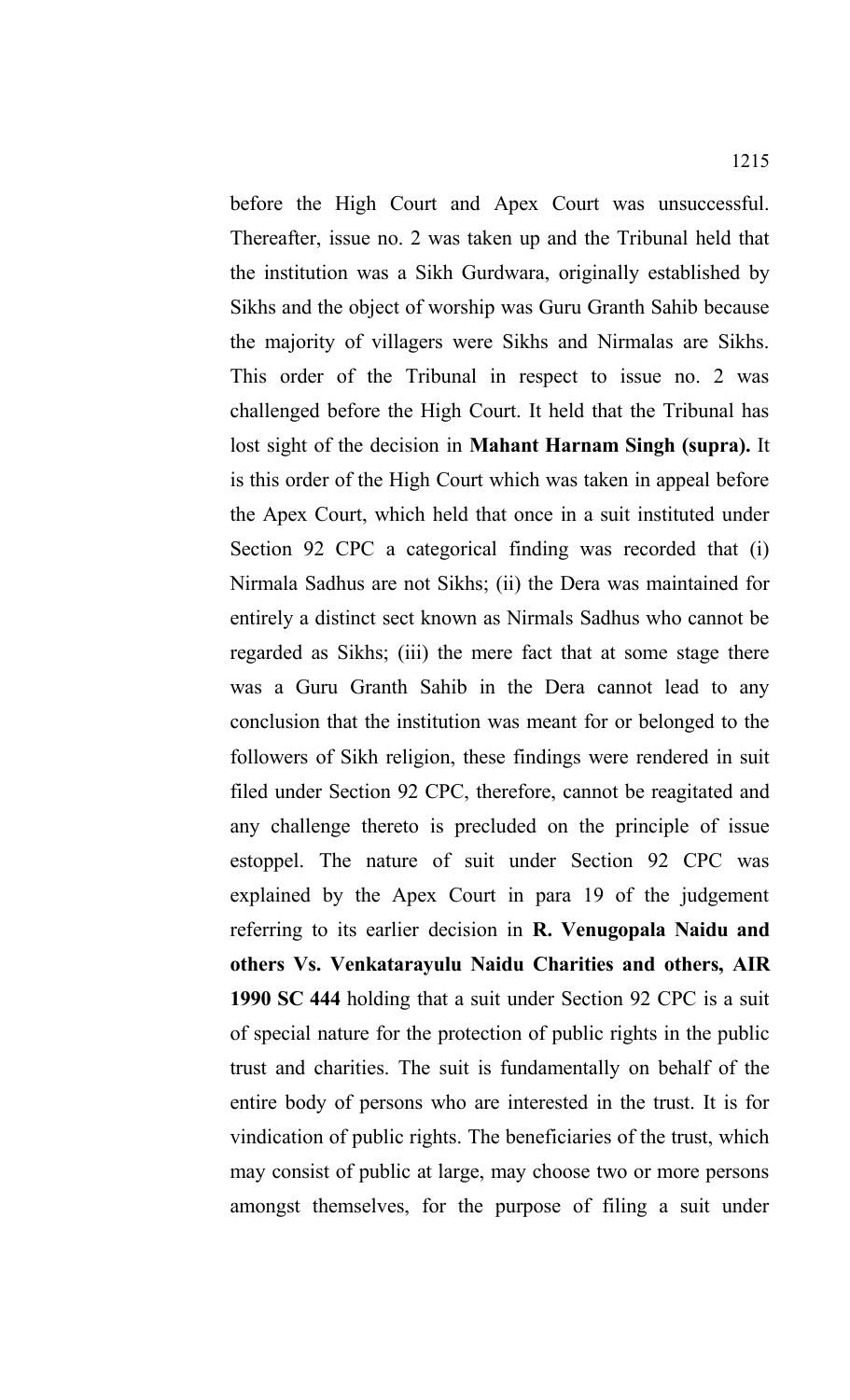Section 92 CPC and the suit-title in that event would show only their names as plaintiffs. In the circumstances, it cannot be said that the parties to the suit are only those persons whose names are mentioned in the suit-title. The named plaintiffs being the representatives of public at large, which is interested in the trust, of such interested persons, would be considered in the eyes of law to be parties to the suit. A suit under Section 92 CPC is thus a representative suit and as such binds not only the parties named in the suit-title but all those who share common interest and are interested in the trust. It is for that reason that Explanation 6 to Section 11 CPC constructively bars by res judicata the entire body of interested persons from reagitating the matter directly and substantially in issue in an earlier suit under Section 92 CPC.

**959**. It is well settled law that explanation to a section is not a substantive provision by itself. It is entitled to explain the meaning of the words contained in the Section or to clarify certain ambiguities or clear them up. It becomes a part and parcel of the enactment. Its meaning must depend upon its terms. Sometimes, it is for exclusion of some thing and sometimes exclude something from the ambit of the main provision or condition of some words existing therein. Therefore, an explanation should be read harmoniously so as to clear any ambiguity in the main section. A clash of interest in the parties would oust the applicability of Explanation-VI.

**960**. In **Commissioner of Endowments and others Vs. Vittal Rao and others (2005) 4 SCC 120**, it was held that even though an issue was not formerly framed but if it was material and essential for the decision of the case in the earlier proceeding and the issue has been decided, it shall operate as res judicata in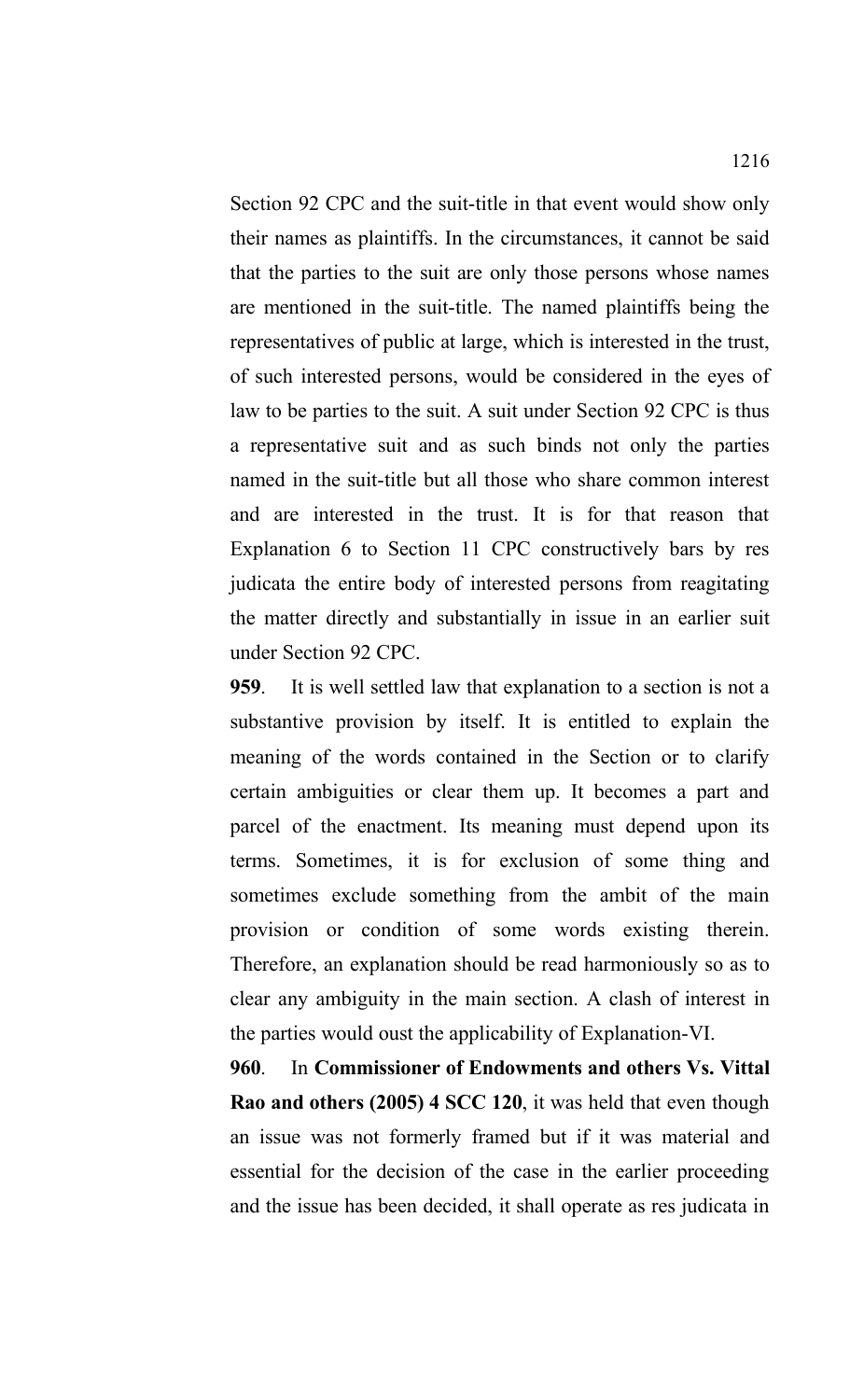the subsequent case.

# **961**. In **Vithal Yeshwant Jathar Vs. Shikandarkhan Makhtumkhan Sardesai AIR 1963 SC 385**, it was held :

*"It is well settled that if the final decision in any matter at issue between the parties is based by a court on its decisions on more than one point- each of which by itself would be sufficient for the ultimate decision- the decision on each of these points operates as res judicata between the parties."*

**962**. These are the few general principles, which we have considered and elaborated to find answer to the issues relating to res judicata and estoppal raised by learned counsels for the parties.

**963**. The submission of the counsel for plaintiffs in leading suit i.e. of Sri Jilani and also Sri Siddiqui are that the Suit 1885 was filed by "Mahant Raghubar Das" who was at that time "Mahant" of the "Math Nirmohi Akhara". It is the admitted case of Nirmohi Akhara, plaintiff (Suit-3), that they are in possession of the entire property in dispute including the Chabutara, (measuring 17x21 ft.). Sri Raghubar Das, therefore, when sought permission to construct a temple on the said Chabutara was seeking a relief for the benefit of the Math, Nirmohi Akhara which is claimed by them now to be the property of the Math. Therefore, Raghubar Das in his capacity as Mahant was representative of Nirmohi Akhara and having failed to establish his claim on Chabutara by failing to prove his ownership, the said decision binds Nirmohi Akhara also and they cannot claim any right beyond that. It is further said that in the plaint i.e. the Map appended in the plaint of Suit 1885 the disputed construction in the inner courtyard was shown and marked as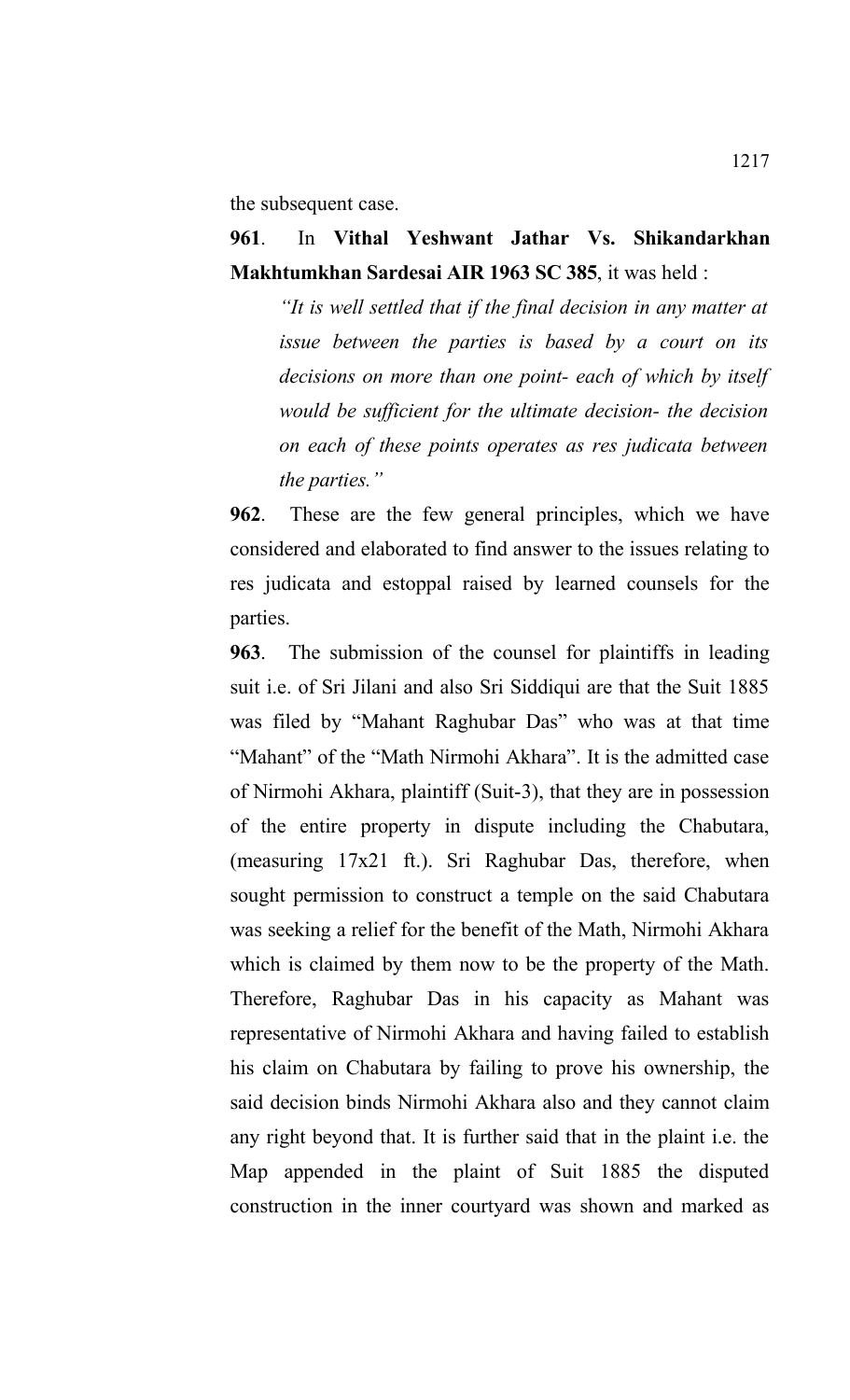Masjid. It was open to the plaintiff of Suit 1885 to show his ownership on the entire premises which was actually disputed by Sri Mohd. Asghar, defendant no. 2 in Suit 1885 but it chose not to press the said point and, therefore, Nirmohi Akhara is now debarred from raising the same point again over which their Mahant has already failed. It is further contended that the prayer for construction of temple was for the larger benefit of the public at large who used to visit and worship Janam Asthan at Chabutara but having failed to show and prove its proprietorship or any right to construct temple on the disputed site, the same issue cannot be raised again.

**964**. What we have already noticed, it has not been disputed by Nirmohi Akhara that in 1885 Raghubar Das was Mahant of Nirmohi Akhara. Let us examine the law relating to the rights of Mahant of suing and being sued. The Math i.e. Nirmohi Akhara, as we have said, is a juridical person. The ownership of a property would rest in the Math. However, this juridical entity acquires whole and indicates its legal rights through Mahant of superior as a human agent. The Mahant is the spiritual head of Math as well as administrator of its temporal affairs. He represents the Math in its dealings with the external world. Of necessity the Mahant has the power to do everything that is required in the interest or for the benefit of the endowment i.e. Math. It means that he is the proper person to institute or defend suit on behalf of Math. In **Babaji Rao Vs. Laxman Das (supra)** it was said that when the property is vested in the Math then litigation in respect of it has ordinarily to be conducted by and in the name of Manager not because the property vest in the manager but because it is the established practice that suit would be brought in that form. There must be an exception where it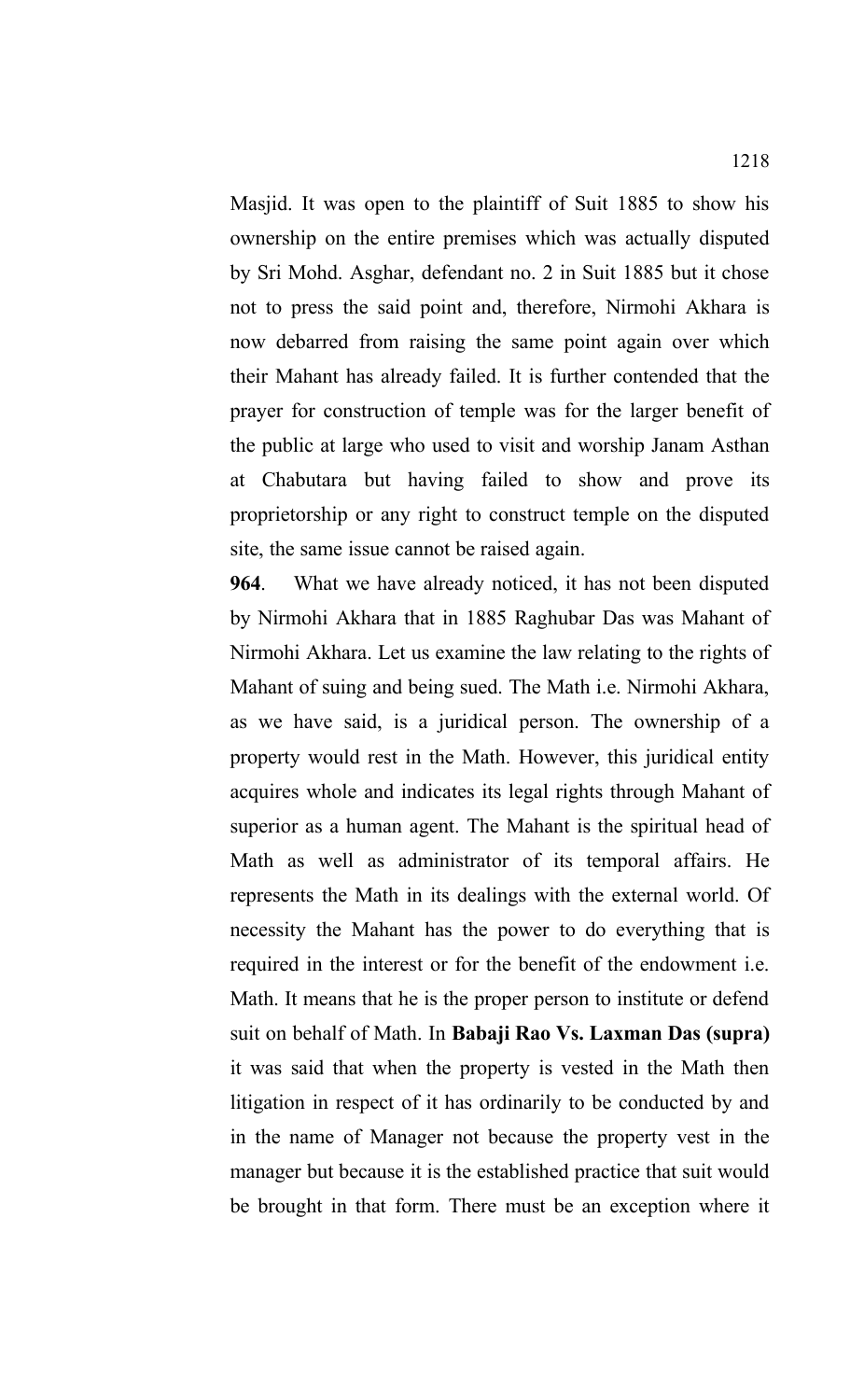can be said that uses or customs or express directions of the founders provide vesting of right to possession of Math property elsewhere. In such cases where the suit is filed by a Mahant there are two distinct classes of suit, (1) where he seeks to influence his private and personal rights and (2) where he seeks to vindicate the rights of the endowment i.e. Math. These two classes have been further illustrated in **Gnanasambanda Pandara Vs. Velu Pandaram (1899) LR 27 IA 69** and **Dattagiri Vs. Dattatrya (1904) ILR 27 Bom 236**. The right of the Math cannot ordinarily be prejudiced by the result of a suit of a former class, i.e., to say the one in which the private and personal rights of the Manager (Mahant) alone are in question. Therefore, in such status it would be an important question to be seen whether litigation was a right of the Math or that of Mahant and when it can be said that a suit has been filed by Mahant for the benefit of Math. We can take the help of an earlier precedent of this Court in **Biram Prakash Vs. Narendra Das AIR 1961 All. 266** where the suit was instituted by a person claiming to be the Mahant of a Math and sought to recover possession of the property belong to that Math. The Court held that the suit was not to establish the personal rights of the plaintiff and it was binding on the Math.

**965**. From a perusal of the plaint of suit 1885, the first thing which is gravely attracted is the description of the plaintiff as following :

## *"Raghubar Das, Mahant Janamsthan, Ayodhya"*

**966**. Besides, in the entire plaint, the plaintiff has not mentioned even a word about the endowment or Math, i.e., Nirmohi Akhara. From a bare perusal of the plaint, it cannot be discerned at all that the plaintiff thereof has anything to do with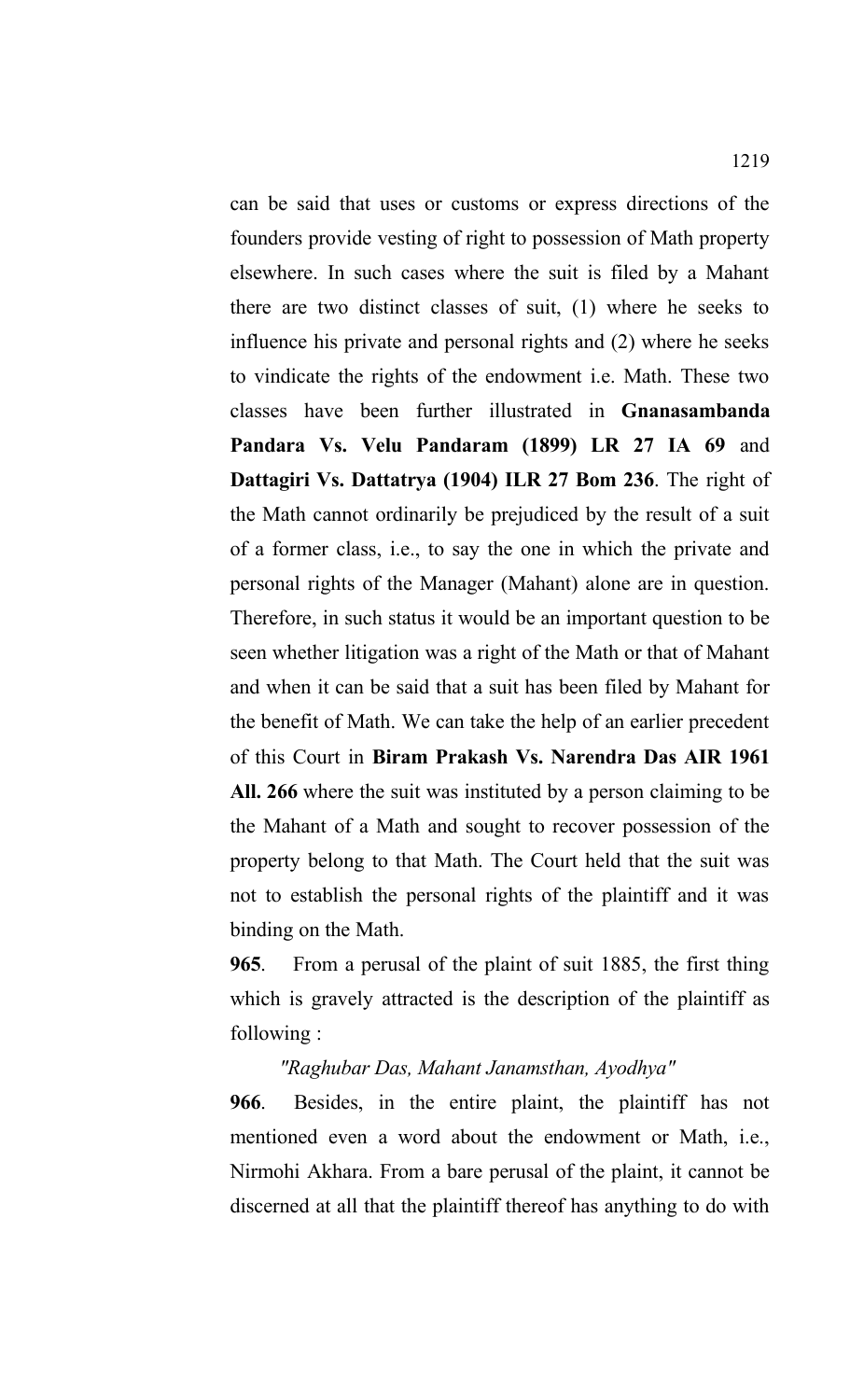Nirmohi Akhara or that the said plaint has any connection with Nirmohi Akhara. What is evident and appears to be logical to us is that Mahant Raghubar Das sought to treat Janamsthan Ayodhya as an independent endowment and claiming himself to be the Mahant thereof filed the aforesaid suit. The aforesaid suit was not filed in the representative capacity inasmuch though Mahant Raghubar Das gave justification for construction of temple that would be useful for the visitors and worshipers in general but the construction of temple was for his benefit and not for the benefit of endowment of which he claims to be the Mahant, i.e., Janamsthan, Ayodhya. It has not been brought on record by any material that Mahant Raghubar Das was allowed to contest the aforesaid suit of 1885 representing the entire Hindu community. Admittedly, the plaintiff (Suit-1), thus, was neither party in the said suit of 1885 nor it can be said that he was represented by Mahant Raghubar Das nor that the plaintiff in Suit-1 is claiming any interest deriving title from the earlier plaintiff of Suit-1885. So far as the Nirmohi Akhara is concerned though Mahant Raghubar Das was a Mahant of the Math at the relevant time but there is nothing apparent from the plaint or other material to suggest that he filed the aforesaid suit on behalf of Math Nirmohi Akhara or for its benefit. Moreover the plea of res judicata has not been raised to bar Suit-3. So far as Suit-5 is concerned, Ram Janamsthan, which is one of the plaintiffs, is not an endowment in suit 1885. It is claiming itself to be the deity, a juridical personality in its own rights. So far as Suit-4 is concerned, the plea of res judicata, a plea of defence clearly inapplicable to bar that suit.

**967**. From the pleadings of Suit 1885, it is also difficult to hold that Ramjanamsthan was itself the plaintiff represented by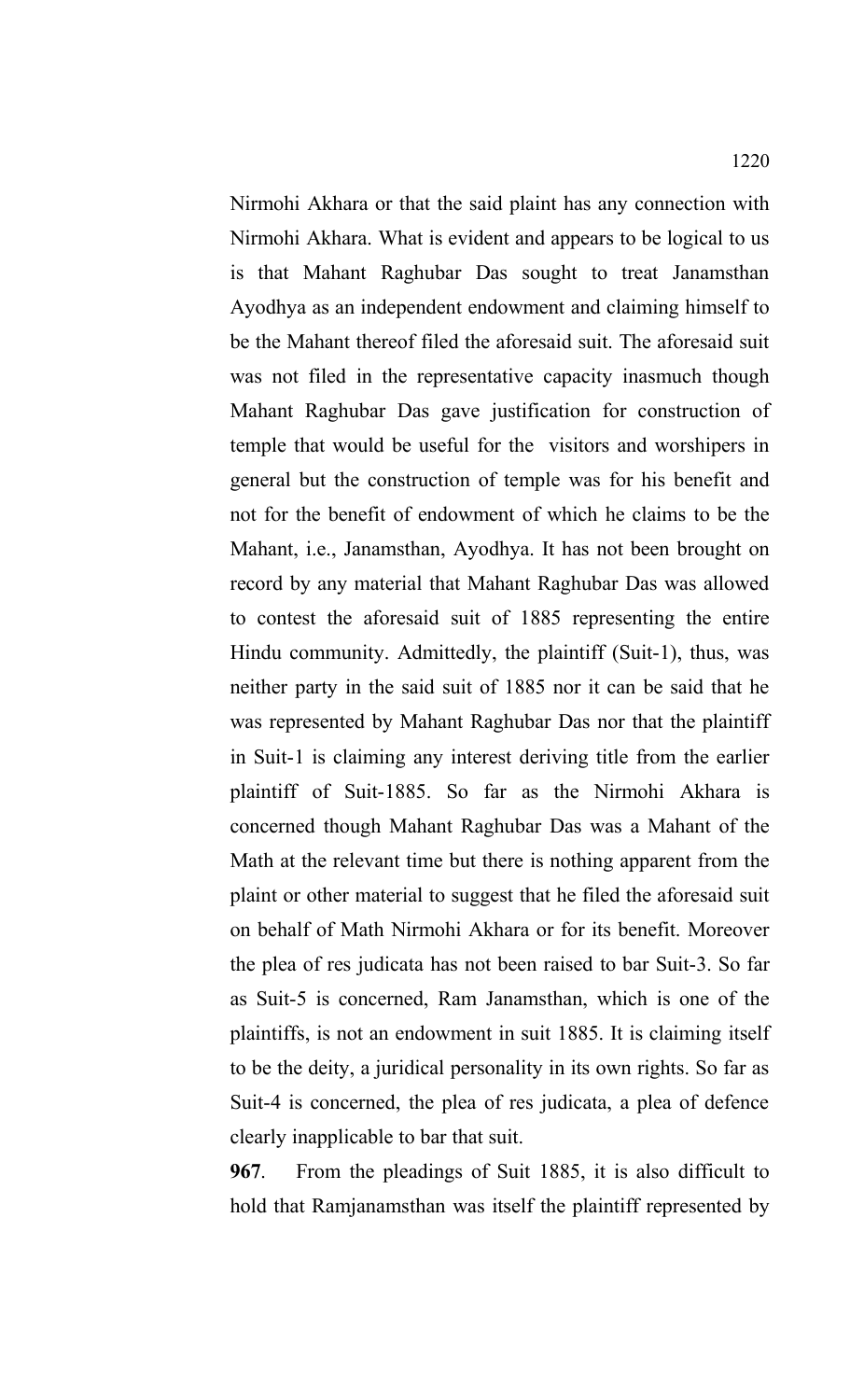Mahant Raghubar Das and the said suit was filed for the benefit of said deity. In fact, the words "Janamsthan" in the title of the Suit 1885 has been mentioned as referring to a pious place and like an address but not treating as a deity or a juridical person of its own. Whether Mahant Raghubar Das filed the aforesaid suit on behalf of or for the benefit of Nirmohi Akhara does not appear from the pleadings of the said Suit. It would be entering in to realm of conjectures, if we presume to hold that the prayer for construction of temple at Chabutara ultimately would have benefited Nirmohi Akhara and, therefore, it must be deemed that the said suit was filed by Mahant Raghubar Das for the benefit of Nirmohi Akhara. When he claims himself to be Mahant of Janamsthan in filing the said suit without any reference to Nirmohi Akhara whether he intended to claim his own ownership or his own rights only or whether it was on behalf of Nirmohi Akhara is not to be guessed. In the absence of any indication or express words in the pleadings, it must be held that whatever he claimed in Suit-1885 was confined to himself and not to Nirmohi Akhara. Apparently, it is therefore difficult to hold that the parties in the suits in question are same as that of

Suit 1885 or that the plaintiff of Suit 1885 was the person under whom the plaintiffs in Suits- 1, 3 and 5 are claiming their rights and, therefore, one of the essential conditions to attract res judicata does not exist.

**968**. After having said so we proceed further to find out as to whether the issue in the subsequent suit is the same which was directly and substantially an issue either actually or constructively in the former suit.

**969**. What has been pleaded in para 6(D) and 6(E) of the plaint (Suit-4) is that the two questions namely the existence of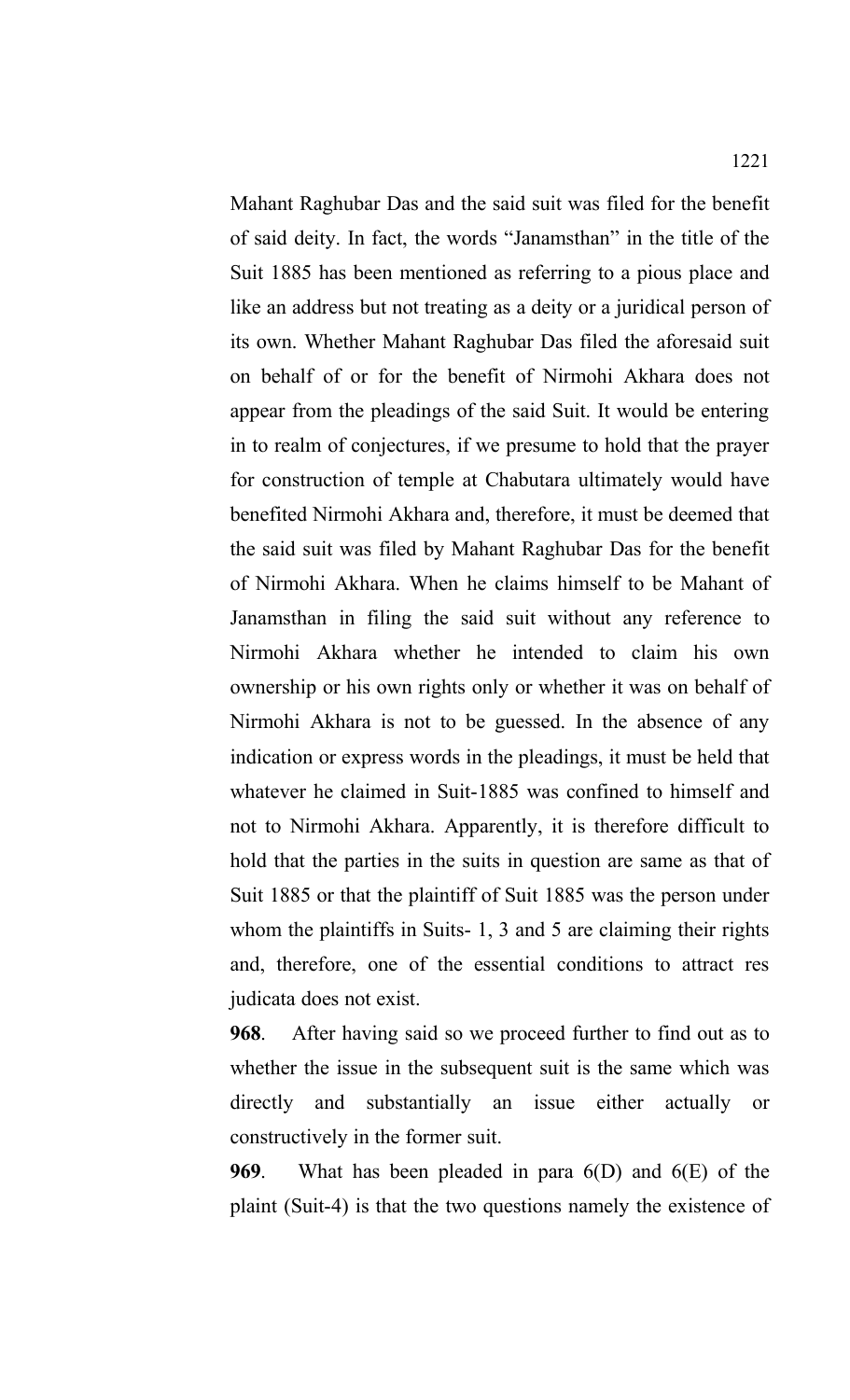Babri Masjid and the right of Hindus to construct a temple on land adjoining the Masjid were the matter directly and substantially in issue in Suit 1885 and therefore, in respect to the said issues, the judgment in Suit 1885 shall operate *res judicata*.

**970**. Sri Jilani and Sri Siddiqui, learned counsels for Muslim parties vehemently argued that it is not open to the Hindu parties to plead that there is no mosque at the disputed site or there existed a temple throughout. The pleadings and the facts in detail of suit 1885 have already been narrated and it does not appear therefrom that there was any issue with respect to the existence of mosque at the disputed site or that of the right of Hindus to construct a temple on land adjoining the Masjid. Existence of *Chabutara* in the outer courtyard of the disputed site was not disputed by Muslim parties either in Suit 1885 or in the present set of suits.

**971**. Mahant Raghubar Das, as an individual, was interested in making some construction over Chabutara which was already having a small temple. In order to provide better facilities to Hindu worshipers he wanted to make further construction on the said *Chabutara* so as to make it a bigger temple. Whether the building inside the courtyard was a mosque; whether it was validly constructed or whether there was any valid wakf etc. were not the questions involved in the said matter at any stage. From the plaint of Suit 1885 it is evident that Mahant Raghuvar Das had no concern with the area inside the courtyard and his concentration was only to raise some construction on *Chabutara* measuring 21 ft. x 17 ft. situated in the outer courtyard in the site plan. He mentioned the building of the inner courtyard as mosque but there was no issue on this aspect at all. The question therefore that it was a question directly and substantially in issue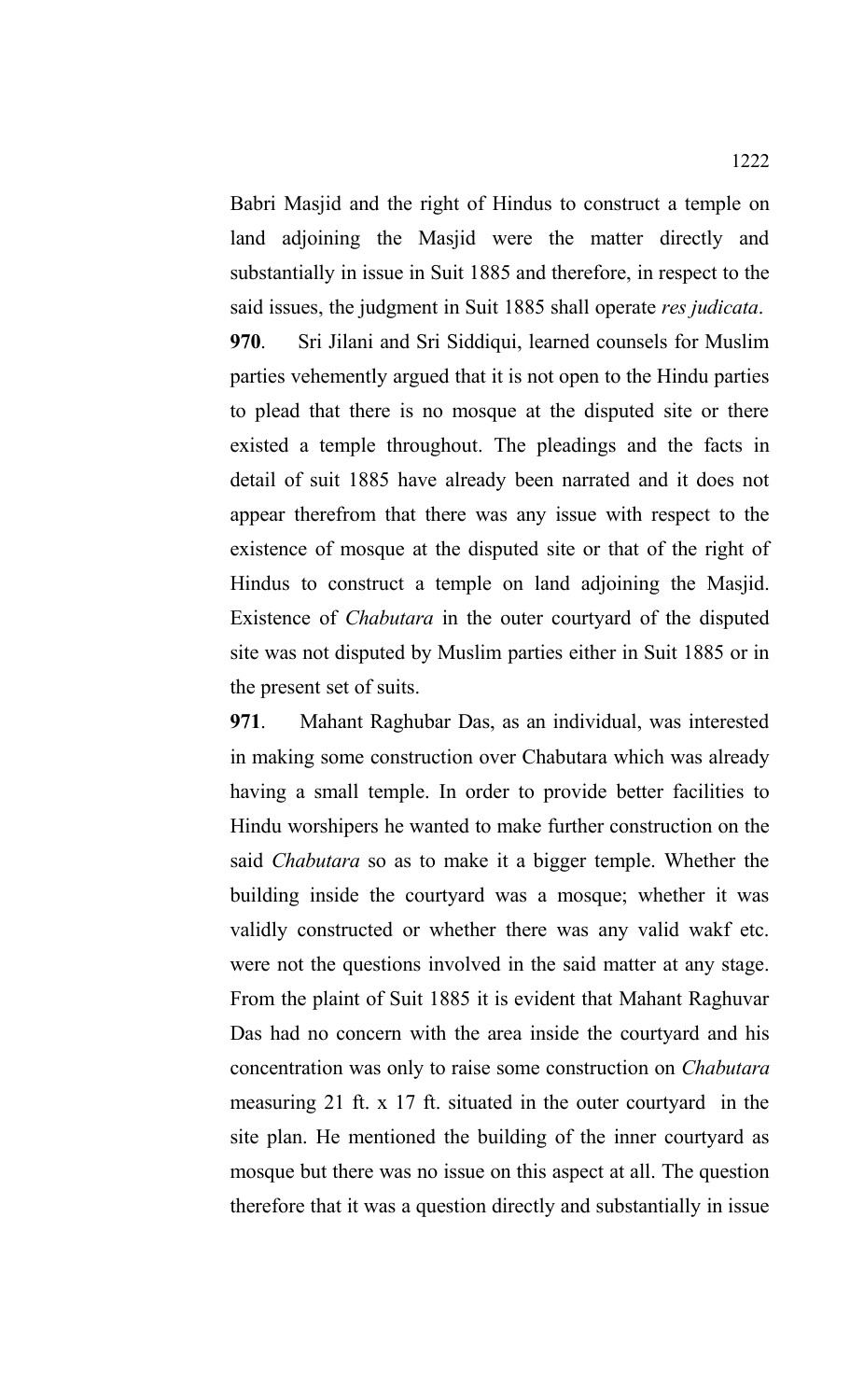that the building in dispute was a mosque would amount to stretching and reading too much in the suit of 1885 which actually do not exist. The submission, in our view, is thoroughly misconceived.

**972**. So far as the second aspect is concerned that the right to construct a temple on the land adjoining the mosque was denied, this submission has been made in much wider terms and it travels beyond what was actually the pleadings, issues and the decisions in Suit 1885. The ultimate Court declined to decree the suit of Mahant Raghubar Das in Suit 1885 on the ground of lack of cause of action, law and order situation considering the topography of the area at that time but no issue whatsoever was actually decided by the Court of second appeal in which the judgments of the Courts below ultimately merged.

**973**. In our view the plaintiffs (Suit 4) have misconstrued the purport of the words "matters directly and substantially in issue" as used in Explanation IV Section 11 of C.P.C.

**974**. Even otherwise, we fail to understand as to how this pleading in plaint could have been taken by the plaintiff in Suit-4 since, in our view, this could have been, if permissible, to be taken as a plea in defence when such issues are raised by some parties. In any case, we are clearly of the view that the judgments in Suit 1885 by no means can be said to operate as *res judicata* in respect to the matters as are pleaded in para 6(D) and (E) of the plaint in Suit-4.

**975**. As we have referred to the pleadings of Suit-1885, we find that the plaintiff claim was right to make construction over Chabutara being its owner as well as in possession. Ownership with respect to Chabutara was disputed by defendant no. 2 (Suit 1885). It is for this reason a specific question i.e. Issue No. 6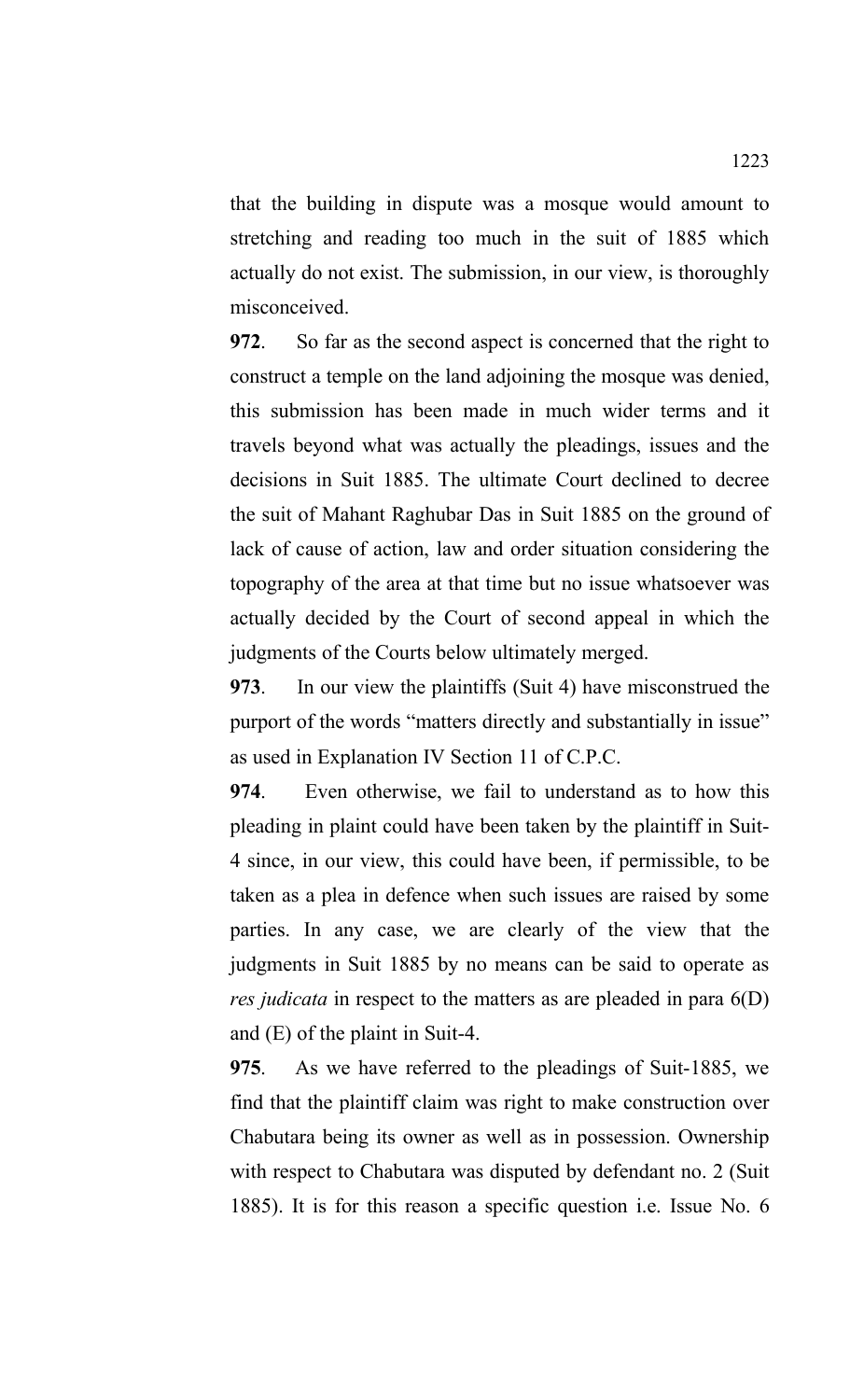was framed as to who own and possess the said Chabutara. The trial court held that since the plaintiff was in possession of the said Chabutara since long, therefore, he can be said to be owner and thus decided Issue No. 6 in his favour. However, it decline to grant any relief to the plaintiff for a different reason namely that ti would not be in the interest of the public at large and to maintain law and order and peace between two communities to make some construction at a place in the vicinity whereof a mosque existed. The first appellate court did not decide Issue No. 6 though it directed to struck off the observations and findings with respect to the ownership of the plaintiff qua Issue No. 6 (Suit-1885) but by itself did not record any finding as to whether the plaintiff was owner of the said Chabutara or not and this question left open by the first appellate court. It however dismissed the suit on the ground that it is not in public interest to allow such construction at a place where in the vicinity mosque existed. In the second appeal the Judicial Commissioner while confirming the lower courts judgments of dismissal of suit also observed that the plaintiff failed to prove his ownership over Chabutara. However, it did not decide the issue as to who own and possess the said Chabutara. The observation that the one party fail to place any evidence in support of an issue like the issue of ownership in the present case would not mean that the ownership of the other party had been accepted by the Court. It is thus clear that though in Suit-1885 the plaintiff sought relief on the ground of his ownership but could not succeed, besides other reasons, also for failure in placing any evidence to show his ownership but simultaneously it is clear that the courts did not decide at all as to who own the said Chabutara and no finding in this regard has been recorded by the Courts. Rather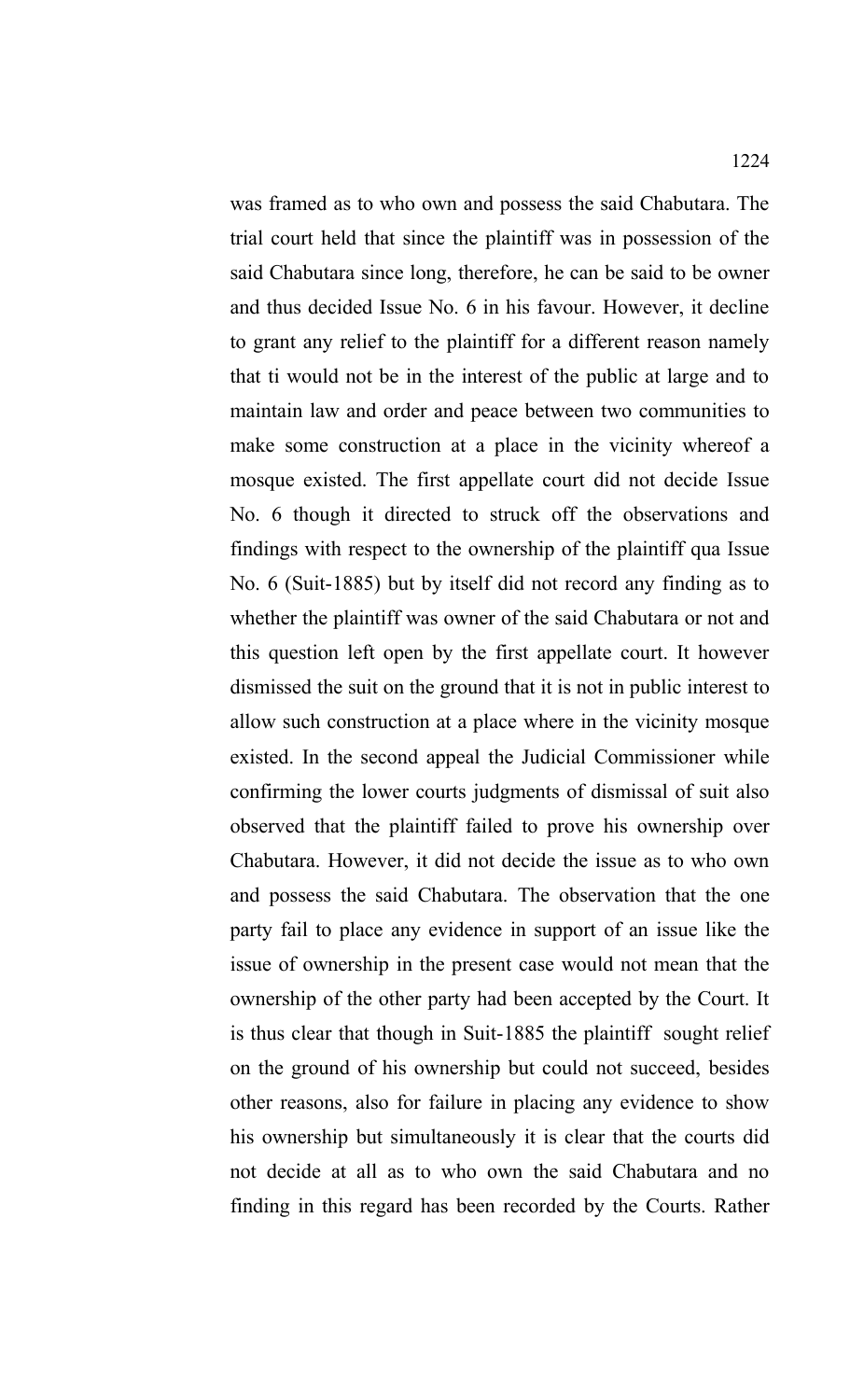Judicial Commissioner's judgment also shows that he has given his additional reason for dismissing the suit that there being no injuria hence the very cause of action to the plaintiff did not exist. The issue of ownership of the inner courtyard premises or the entire outer courtyard premises was not at all involved in the aforesaid suit. Hence it cannot be said that the issues engaged in the present suits were directly and substantially involved in the earlier suit of 1885. The another test to attract the doctrine of res judicata, therefore, also fails as lacking in the present cases.

**976**. There is another angle to this aspect. It was clarified in **P.M.A. Metropolitan (supra)** that when a decision is taken in appeal the rule is that it is the appellate decision and not the decision of the trial court that operates as res judicata. Consequently, where a suit is decided both on merits and on technical grounds by the trial court but the appellate court maintains it on technical ground like beyond limitation or suit being not properly constituted then the decision rendered on merits by the trial court seizes to have finality. The Apex Court refer to and relied on the Privy Council's decision in **Abdullah Ashgar Ali Khan Vs. Ganesh Dass, AIR 1917 PC 201** where construing the expression "heard and finally decided" in Section 10 of the British Baluchistan Regulations 9 of 1886 the Privy Council held where suit was dismissed by two courts on merits but the decree was maintained in second appeal because the suit was not properly constituted then the finality on merits stood destroyed. The Apex court clarified this position in para 47 of the judgement as under:

*"47. The rationale of these decisions is founded on the principle that if the suit was disposed of in appeal not on merits but for want of jurisdiction or for being barred by*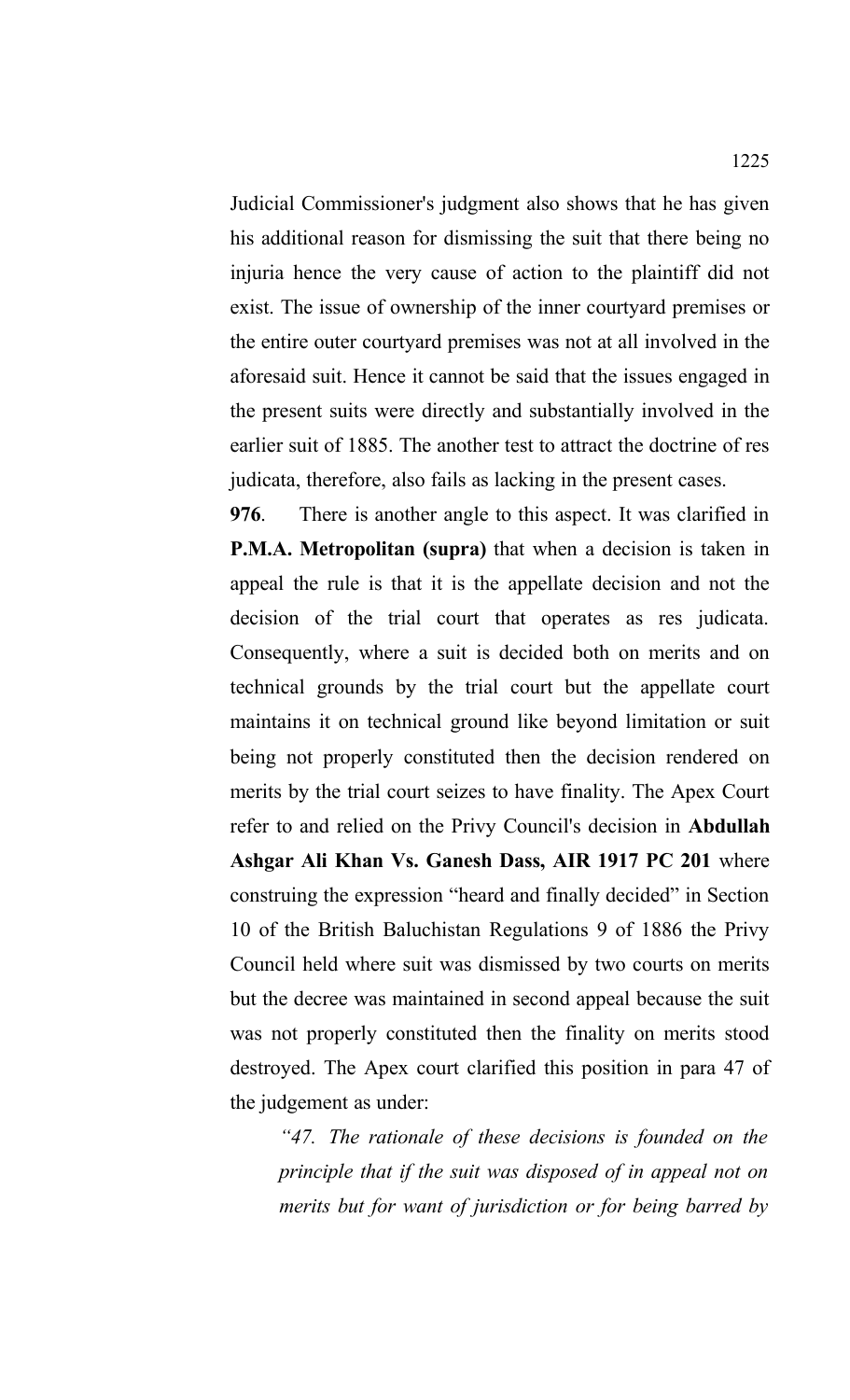*time or for being defectively constituted then the finality of the findings recorded by the Trial Court on merits stands destroyed as the suit having been found to be bad for technical reasons it becomes operative from the date the decision was given by the trial court thus rendering any adjudication on merits impliedly unnecessary. On the same rationale, once the Royal Court of Appeal allowed the Review Petition and dismissed the appeal as the excommunication of Dionysius was contrary to principles of natural justice and he had not become heretic then the finding on authenticity of the canon etc. rendered in the original order was rendered unnecessary. Therefore, the finding recorded on the authenticity of the canon and power of the Patriarch etc. recorded in the earlier order could not operate as res judicate in subsequent proceedings."*

**977**. The above aspect was also considered by the Apex Court from another angle in para 48 of the judgement in **P.M.A. Metropolitan (supra)** as under:

 *"48. Last but not the least reason to hold that the finding in the Vattipanam Suit recorded by the High Court in its original judgment on canon etc. could not operate as res judicata is where a decree is one of dismissal in favour of the defendants, but there is an adverse finding against him, a plea of res judicata cannot be founded upon that decision because the defendant having succeeded on the other plea had no occasion to go further in appeal against the adverse finding recorded against him [see Midnapur Zamindari Company Ltd. vs. Naresh Narayan Roy, AIR 1922 PC 241]. Mr. Parasaran, the learned senior counsel*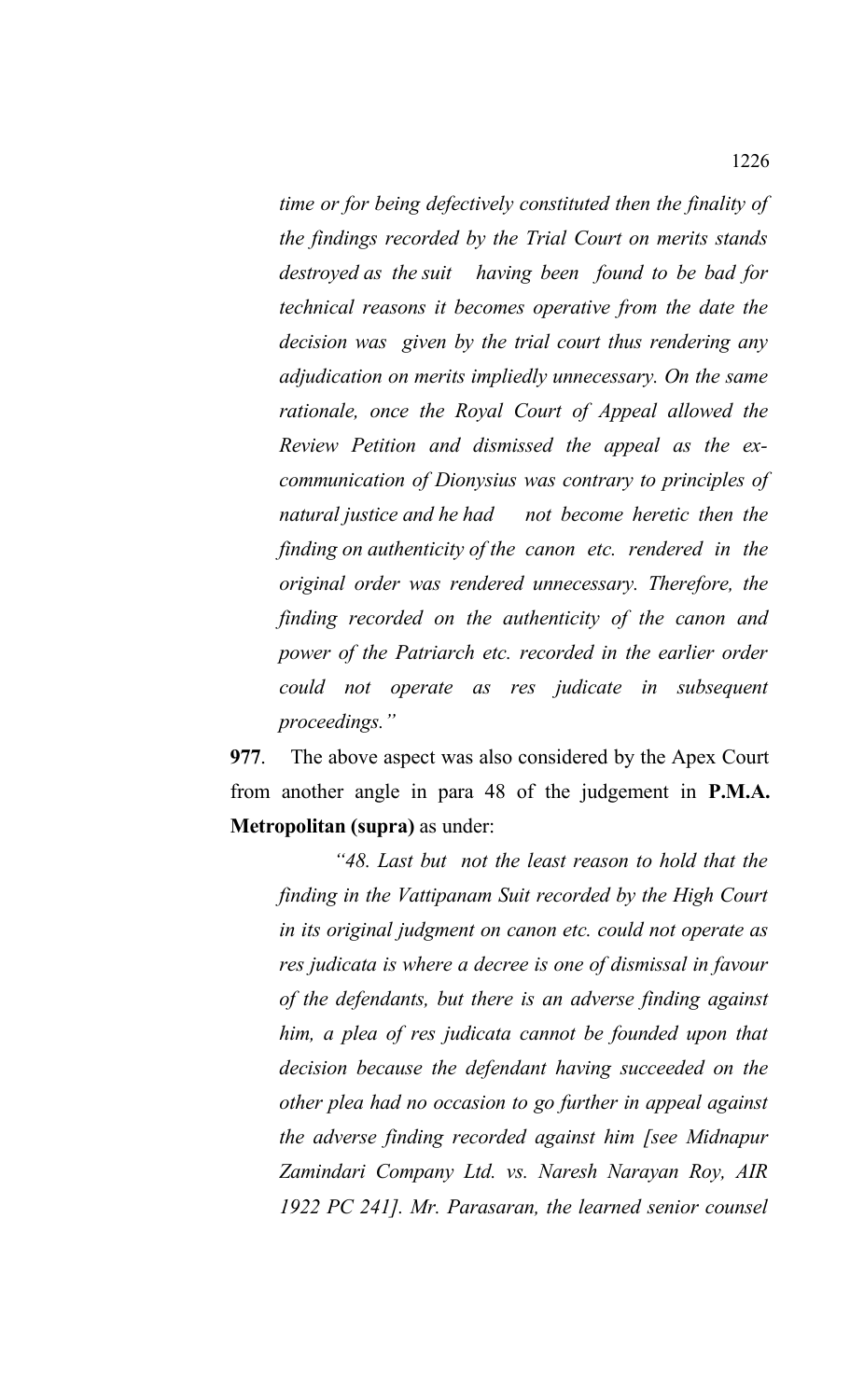*for the appellant, urged that this is not an absolute rule as there is mutuality in res judicata and even the succeeding party is bound by the question decided against him. Reliance was placed on Mt. Munni Bibi and Anr. vs. Tirloki Nath and Ors., AIR 1931 PC 114, V.P.R.V.Chockelingam Chetty vs. Seethai Ache and Ors., AIR 1927 PC 252, Sham Nath Madan vs. Mohammad Abdullah, AIR 1967 J&K 85 and Arjun Singh vs. Tara Das Ghosh, AIR 1974 Patna 1 (FB). The two Privy Council decisions do not appear to be of any assistance as the first one, Mt. Munni Bibi (supra), is the leading decision on the principle of res judicata amongst co-defendants. True the Patriarch and Catholico were co-defendants and there was lis too but in view of the finding on natural justice and apostacy the finding on other issues was rendered unnecessary. The rule of res judicata amongst co-defendants is also governed by those rules which apply to normal rule of res judicata. The decision in Chockalingam Chetty (supra) is an authority for the principle that where an appeal is filed without impleading a defendant through whom other defendants derived title then the decision in his favour operates as res judicata between plaintiff and other defendants as well. Similarly, in the decision of the Patna High Court in Arjun Singh (supra) the primary question was whether a party against whom a finding is recorded has got a right of appeal even though the ultimate decision was in his favour and it was held that there was no bar, but what was necessary was that the finding so recorded should operate as res judicata. On facts it was found that the Appellate Court while maintaining the order of dismissal of the suit*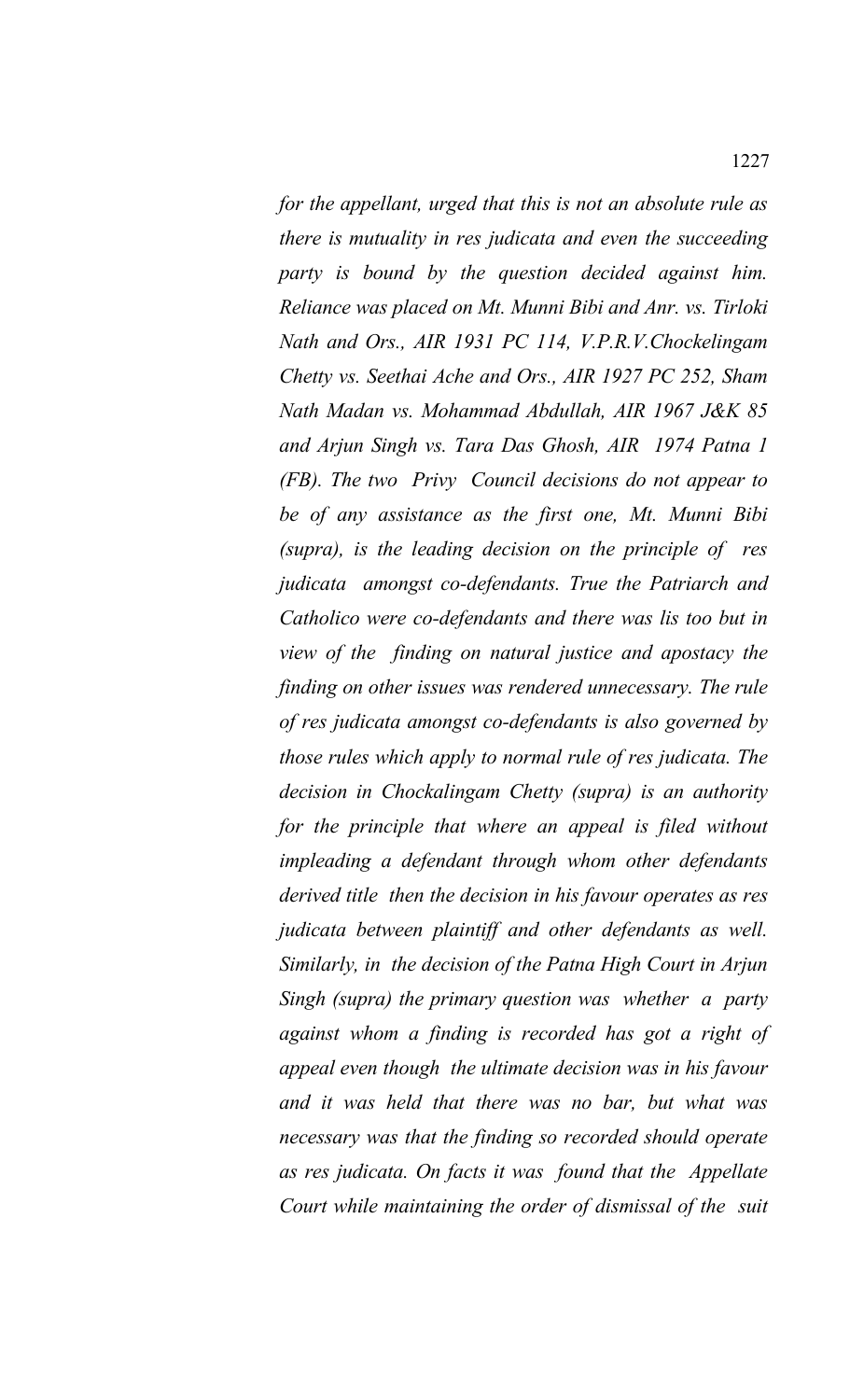*on preliminary issue recorded findings on other issues which were against the plaintiff, yet the plaintiff was not entitled to file an appeal as the findings on merits which were adverse to him could not operate as res judicata. In Sham Nath's case (supra) the learned Single Judge rejected the plea of res judicata raised on behalf of the plaintiff, but while considering the alternative argument, observed that an adverse finding recorded against a defendant in a suit dismissed could not operate as res judicata unless the adverse finding formed a fundamental part of the decree itself. None of the decisions, therefore, are of any help to the appellant."*

**978**. Similarly, as we have already said, the issue which was involved in 1885 Suit, having not been decided by the courts, all the ingredient which are condition precedent to attract to plea of res judicata, therefore are wanted in the cases in hand.

**979**. It was further contended that the observations of the courts below that in the map appended to the plaint the building in the inner courtyard was shown as mosque, the statement of defendant no. 2 that the mosque was constructed by Babur and the similar observations made by the appellate courts having not been disputed or challenged by the plaintiff in the said case, the findings recorded in the decision are final and binding on the parties before us. We are afraid that neither the same can be said to be a finding recorded by the courts nor for the said purpose the judgment of Suit-1885 constitute evidence by virtue of Section 40 to 43 of the Evidence Act which read as under:

*"Section 40. Previous judgments relevant to bar a second suit or trial.--The existence of any judgment, order or decree which by law prevents any court from taking*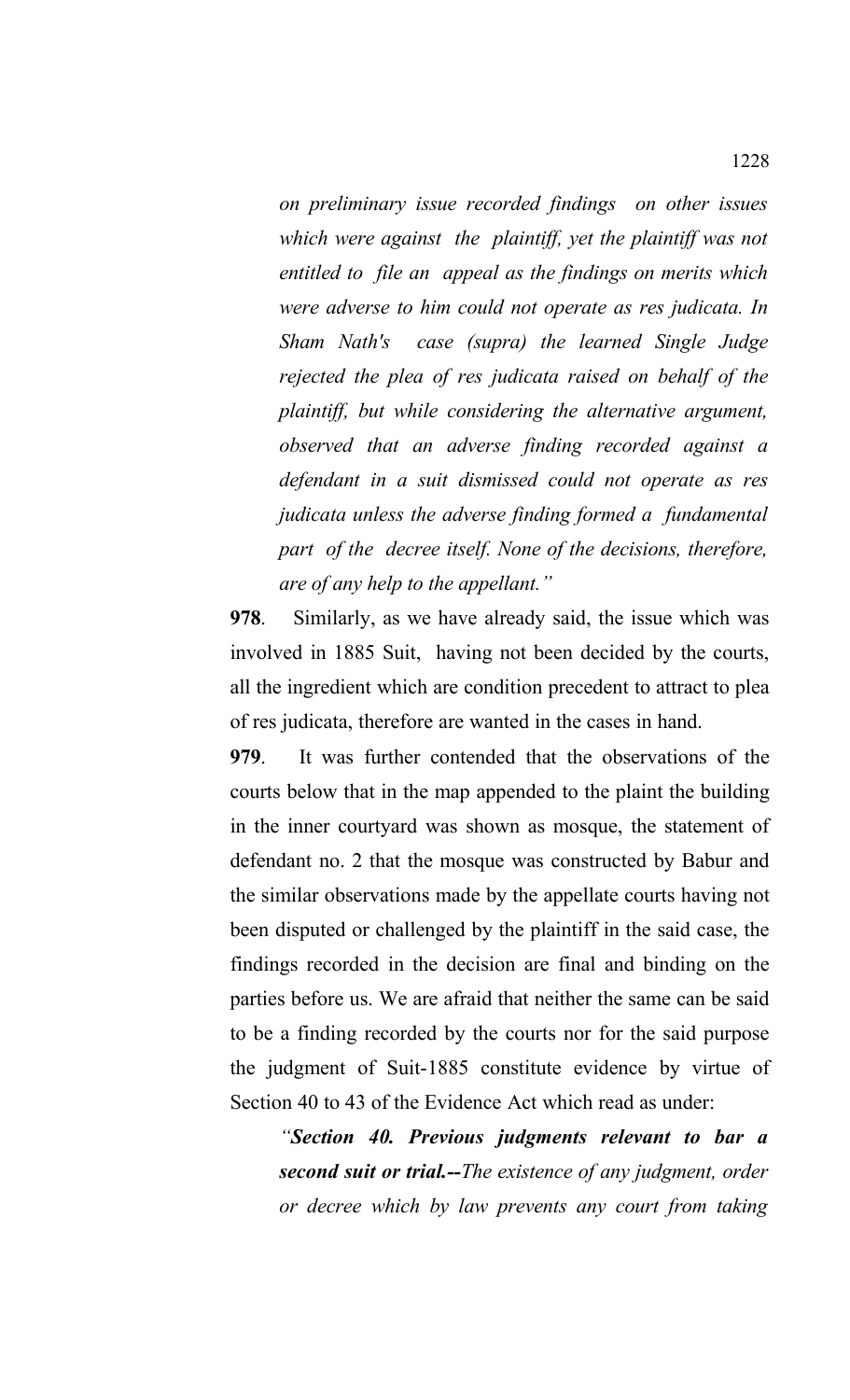*cognisance of a suit or holding a trial, is a relevant fact when the question is whether such court ought to take cognisance of such suit or to hold such trial."*

*"Section 41. Relevancy of certain judgments in probate, etc, jurisdiction.--A final judgment, order or decree of a competent court, in the exercise of probate, matrimonial, admiralty or insolvency jurisdiction, which confers upon or takes away from any person any legal character, or which declares any person to be entitled to any such character, or to be entitled to any specific thing, not as against any specified person but absolutely, is relevant when the existence of any such legal character, or the title or any such person to any such thing, is relevant.* 

*Such judgment, order or decree is conclusive proof;*

*that any legal character which it confers accrued at the time when such judgment, order or decree came into operation;*

*that any legal character, to which it declares any such person to be entitled, accrued to that person at the time when such judgment, order or decree declares it to have accrued to that person;*

*that any legal character which it takes away from any such person ceased at the time from which such judgment, order or decree declared that it had ceased or should cease;*

*and that anything to which it declares any person to be so entitled was the property of that person at the time from which such judgment, order or decree declares that it had been or should be his property."*

*"Section 42. Relevancy and effect of judgments, orders*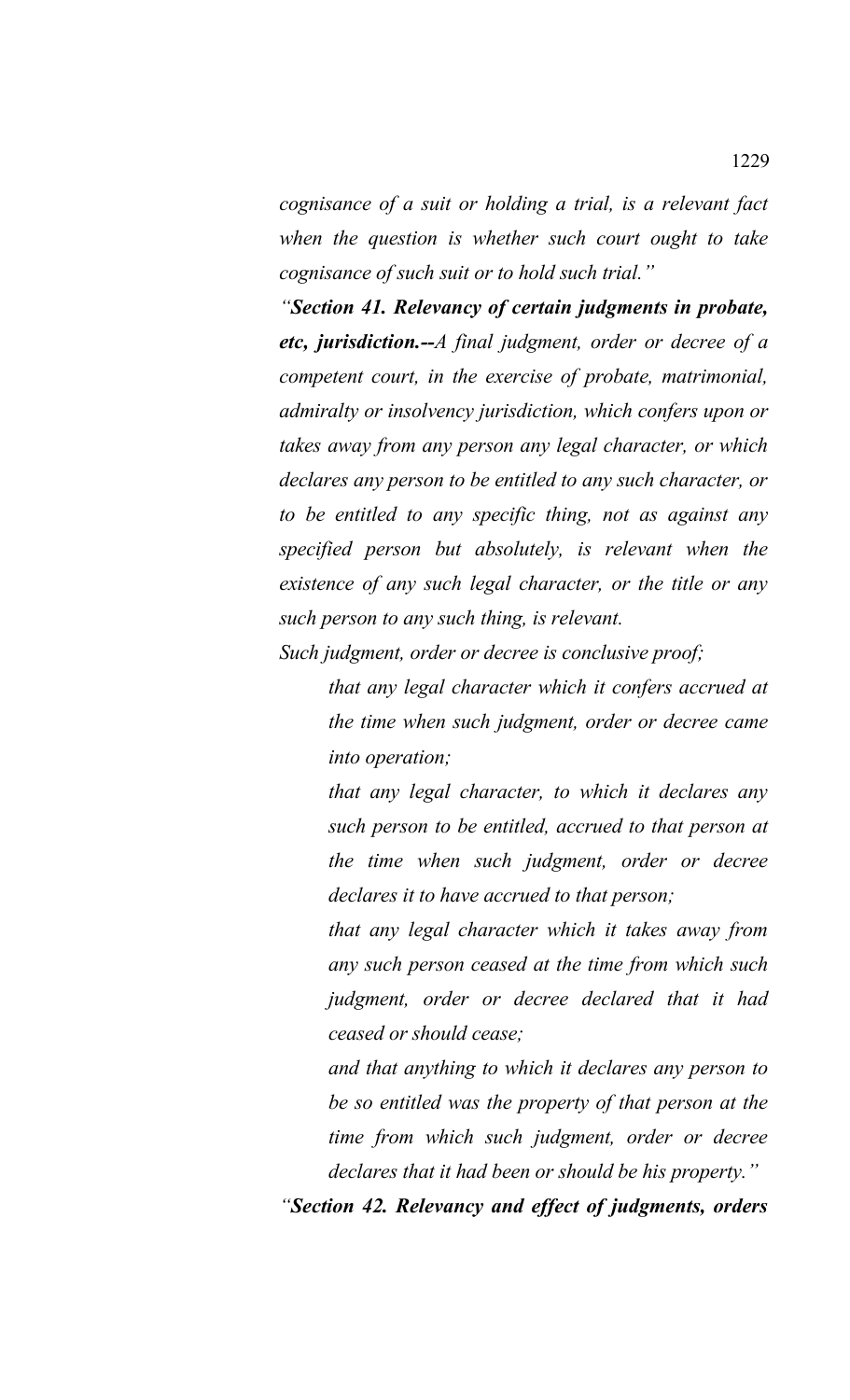*or decrees, other than those mentioned in s. 41.-- Judgments, orders or decrees other than those mentioned in s. 41, are relevant if they relate to matters of a public nature relevant to the inquiry; but such judgments, orders or decrees are not conclusive proof of that which they state."*

*"Section 43. Judgments, etc, other than those mentioned in ss 40-42, when relevant—Judgments, orders or decrees, other than those mentioned in ss 40, 41, and 42, are irrelevant unless the existence of such judgment, order or decree, is a fact in issue, or is relevant under some other provision of this Act."*

**980**. Evidently Sections 40, 41 and 42 are not attracted in this case and that being so the judgment is irrelevant and cannot be an evidence in respect to the facts in issue in these cases. We are not shown any other provision of the Evidence Act, 1872 whereunder the judgments of Suit-1885 can be said to be relevant except Section 13 which reads as under:

*"Section 13. Facts relevant when right or custom is in question.--Where the question is as to existence of any right or custom, the following facts are relevant:*

- *(a) any transaction by which the right or custom in question was created, claimed, modified, recognized, asserted, or denied, or which was inconsistent with its existence;*
- *(b) particular instances in which the right or custom was claimed, recognized, or exercised, or in which its exercise was disputed, asserted or departed from."*

**981**. Learned counsels for the Muslim parties contended that it was asserted in Suit-1885 that a mosque was constructed by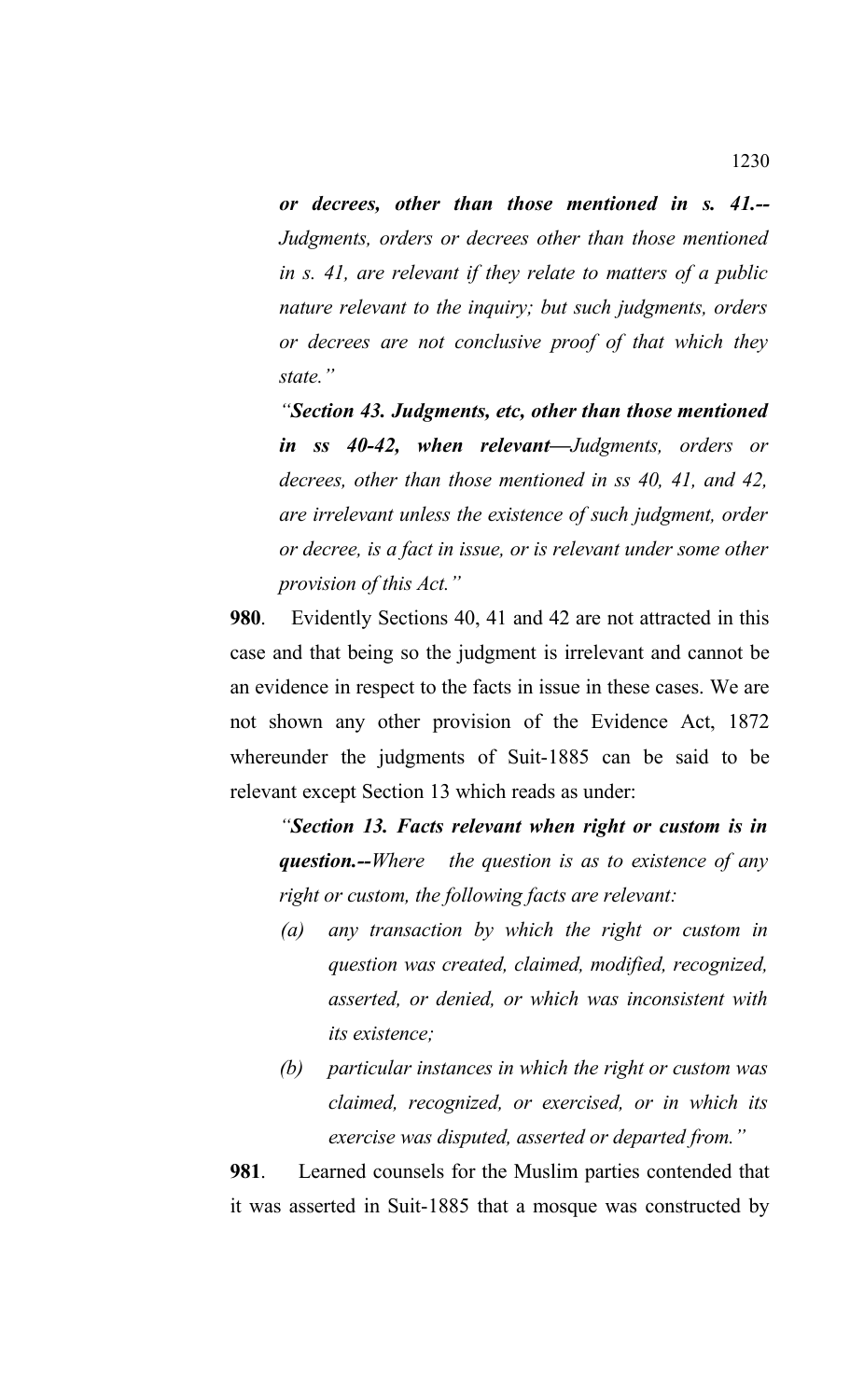Emperor Babur in the inner courtyard of the disputed site and also he created a waqf resulting in the vesting of land in the Almighty. The plaintiff was not granted any permission etc. by the Emperor or his successor and, therefore, he cannot be the owner of the land over which the Chabutara is existed. They also contended that the fact of construction of mosque by Babur was noticed by the first appellate court in its judgment and he found that after 358 years it is too late in the day to reverse the process and the parties, therefore, should maintain status quo. These facts relating to the rights and custom are relevant and for the said purpose the judgments of 1885 Suit can be seen as a valid piece of evidence. It is said that this aspect of the matter in the judgment relates to a matter of public nature. We however find it difficult to subscribe to the said submission. It is though true that the judgments wherein do not operate as res judicata can be admitted in evidence to show the existence of a judgment in favour of a party. It may also be admitted as proof of the facts of litigation, its results and effect upon the parties which makes a certain course of conduct probable or improbable on the part of the one of the parties. (See **Shiv Charan Vs. State of U.P., AIR 1965 (All.) 511**)

**982**. It is also true that a judgment in another suit which is not inter partes may be evidence under this Section for certain purposes, i.e., to prove the fact of the judgment; to show who the parties to the suit were; to show what was the subject matter of the suit; to show what was decided or declared by the judgment; to show what documents had been filed by the parties in the proceedings; to establish the transaction referred to in the judgment; to show the conduct of the parties, or particular instances of the other side or a right or assertion or title. (See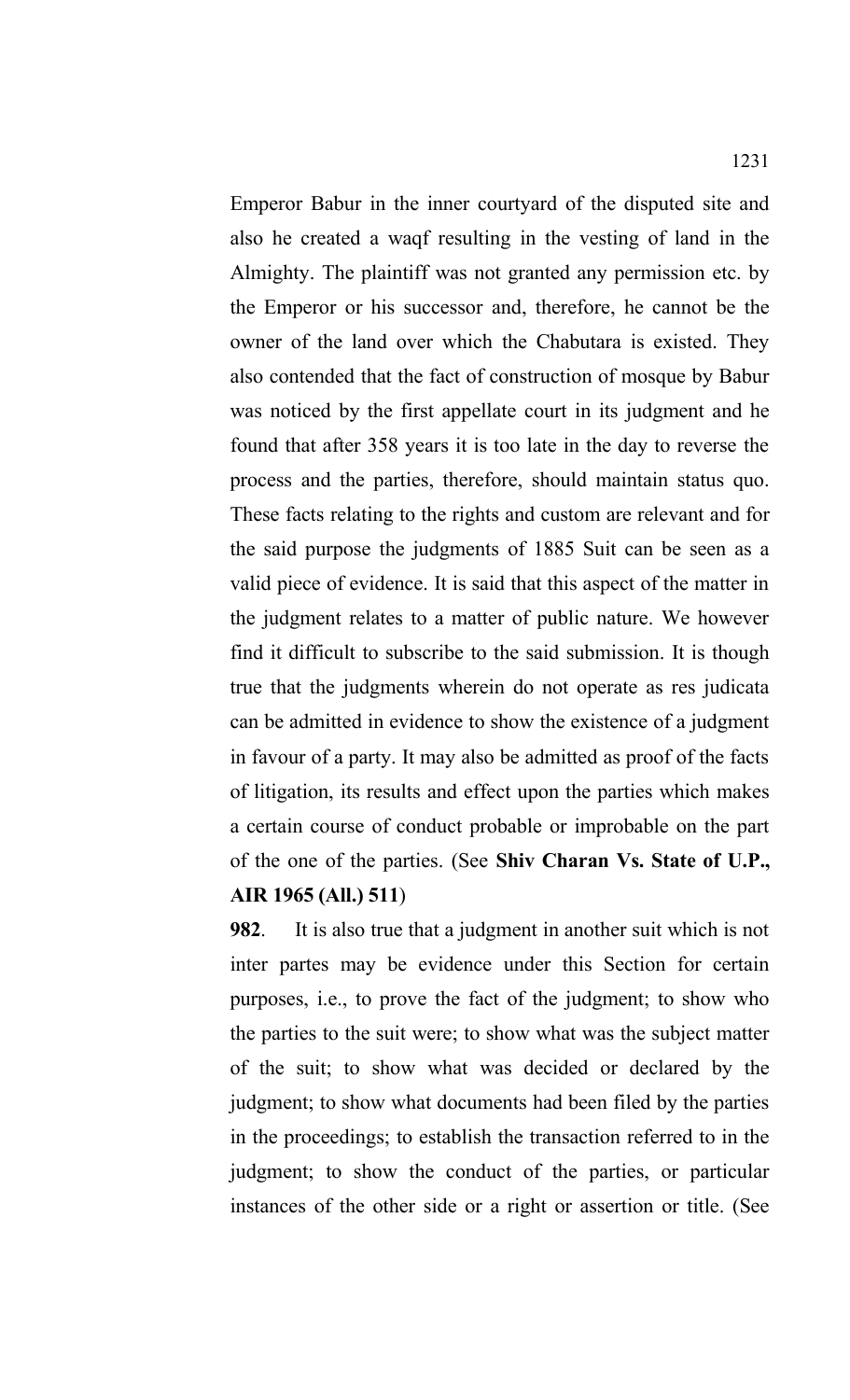#### **Harihar Prasad Singh Vs. Deo Narain, AIR 1956 SC 305**)

**983**. However, the reasons upon which a judgment is founded, cannot be regarded as, nor can any finding of fact there come to other than the transaction itself, relevant in another case. (See **Gobinda Narain Singh Vs. Sham Lal, AIR 1931 P.C. 98=LR 58 IA 125)**

**984**.Similarly, recitals in a judgment are no evidence whatever to prove the exact admissions made by a party or witness. (See **Indra Singh Vs. Income Tax Commissioner, AIR 1943 Pat. 169** and **Abdulla Vs. Kunbammad, AIR 1960 Ker. 123)**

**985**. This Court in **Hira Lal Vs. Hari Narain, AIR 1964 All 302** held that a right in dispute cannot be proved on the basis of the finding in respect of that right in a previous suit not inter partes. A judgment, recording a finding, recognizing certain right cannot be used as evidence to prove the right in another suit not between the same parties.

**986**. Dealing with the issue of res judicata as to when, how and in what manner it would operate, the Apex Court in **P.M.A. Metropolitan (supra)** observed that the pleadings of the parties give rise to various issues whereupon the questions framed and answered, if any, by the court, and, in these circumstances the crucial issue arises whether the direction issued by the Court and not the judgement, i.e., any finding recorded would operate as res judicata. The Court referred to and followed its Constitution Bench decision in **Mysore State Electricity Board vs. Bangalore Woollen, Cotton and Silk Mills Ltd. and Ors., AIR 1963 SC 1128 (**para 12) where it was observed:

 *"It is well settled that in order to decide whether a decision in an earlier litigation operates as res judicata,*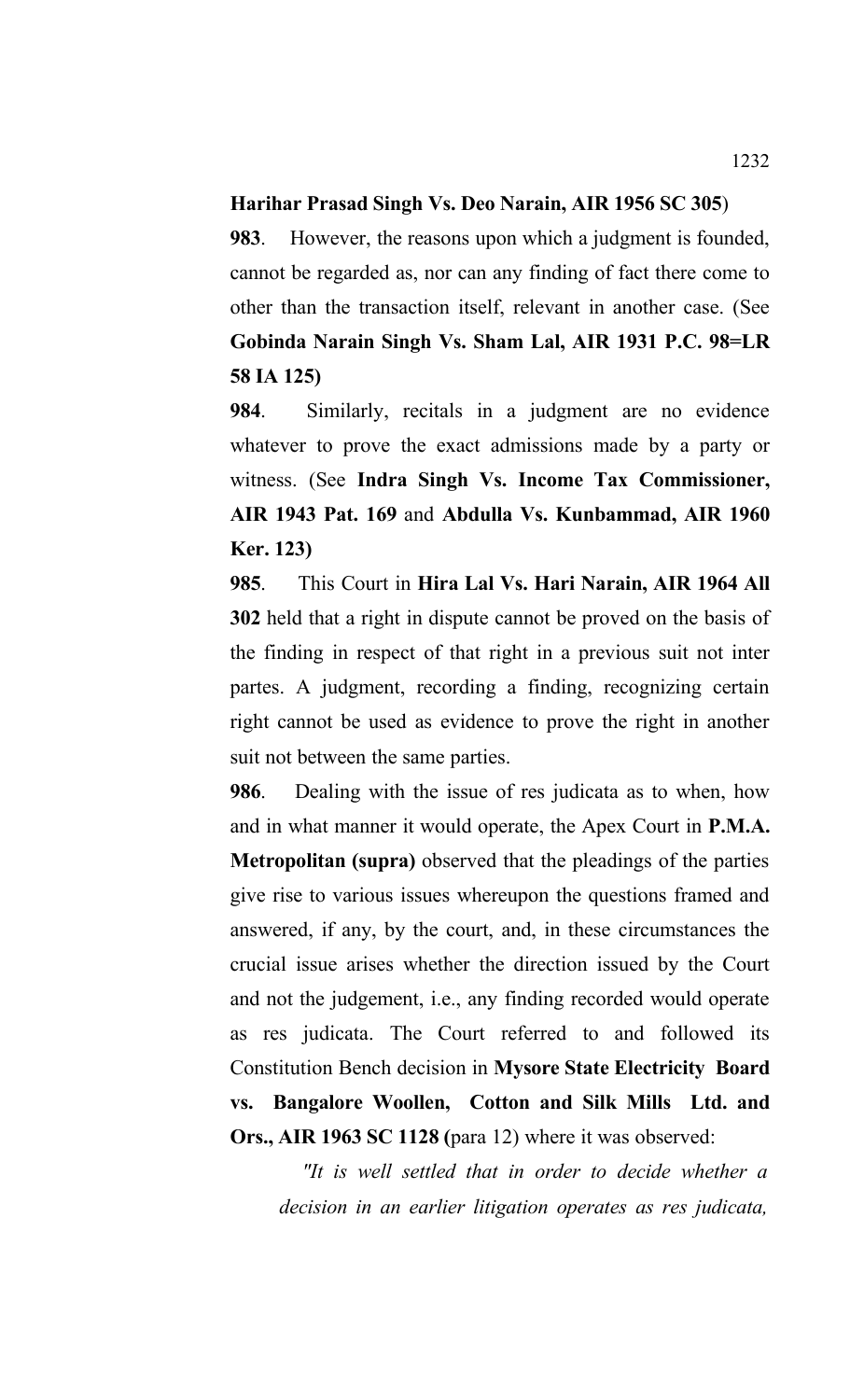*the court must look at the nature of the litigation, what were the issues raised therein and what was actually decided in it.......it is indeed true that what becomes res judicata is the "matter" which is actually decided and not the reason which leads the court to decide the 'matter'".* 

**987**. The judgement in **P.M.A. Metropolitan (supra)** which followed the above Constitution Bench decision also is a three judges decision and it virtually set at rest the question as to what would constitute res judicata and this is what is reiterated in para 55 of the judgement:

*"These observations are well settled and reiterate established principle laid down by the Courts for the same, sound and general purpose for which the rule of res judicata has been accepted, acted, adhered and applied, dictated by wisdom of giving finality even at the cost of absolute justice."*

*"Such is the principle of finality. True that the questions must have been adjudicated stricto sensu as observed by this Court.. . . ."*

**988**. If an issue has been decided by the Court or a dispute has actually been decided by the Court, it should not be allowed to be re-adjudicated as that would be contrary to the principle of finality but no more and no less. If the dispute has actually not been decided on the issues framed or that the matter has been decided by the appellate court on some technical reason, in that case as already observed since it is the final judgement of appellate courts that would hold the field, it cannot be said that since the trial court has decided the issue, it must operate as res judicata. We have no hesitation in applying the principle of finality in a case where the issues raised have actually been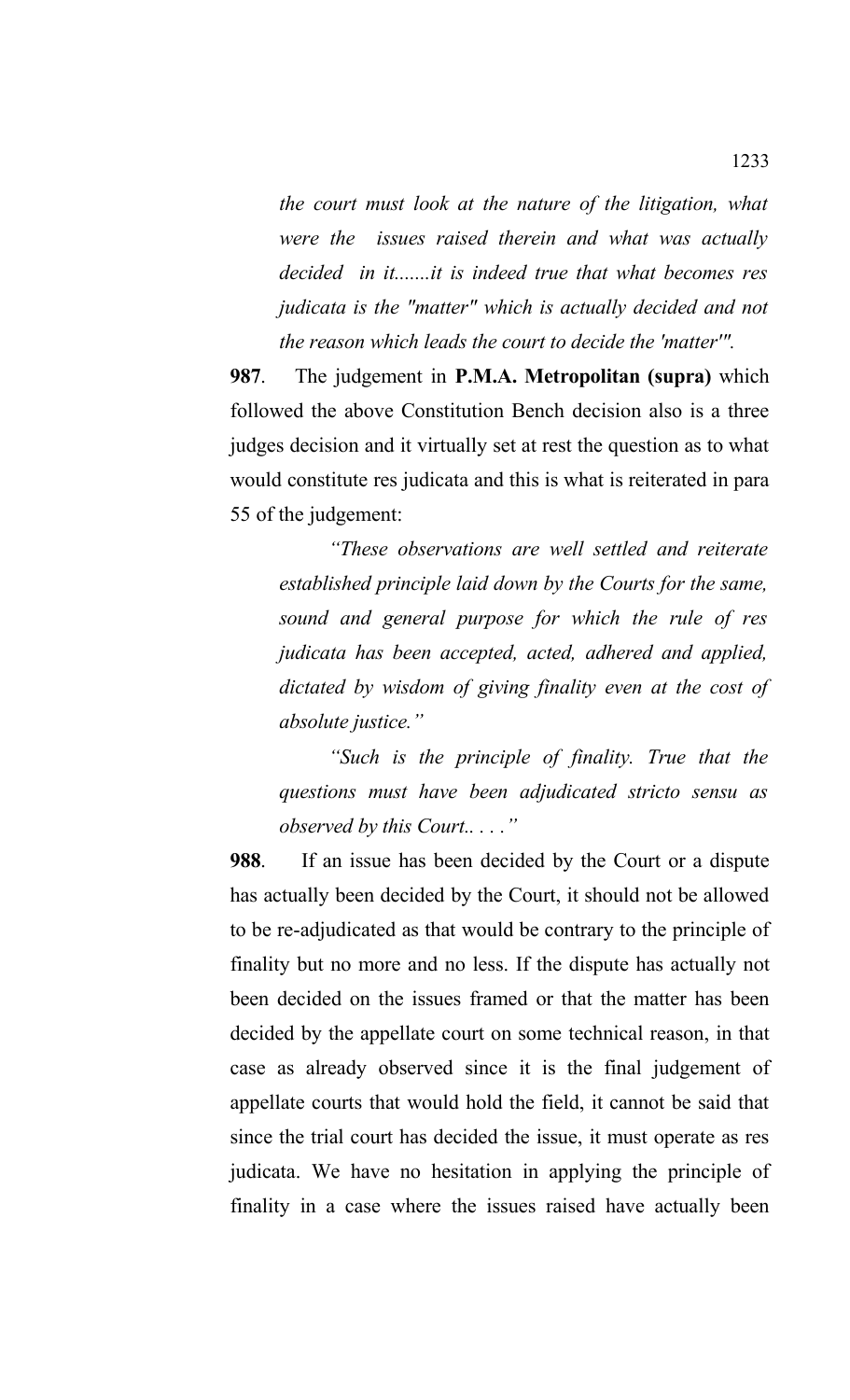decided even if wrongly but where the judgement of the ultimate court shows that a particular issue has not been decided or left open or nothing is said about that, we find it difficult to hold that even in such a case the parties can be non suited in a subsequent matter on the ground of an earlier decision where the issue which has arisen in the subsequent suit has not been decided actually. The principle of finality has been noticed in detail in an English case, i.e., **Ampthill Peerage Case, (1976) 2 All ER 411** where at pages 423 and 424 it was held:

*"Our forensic system, with its machinery of crossexamination of witnesses and forced disclosure of documents, is characterised by a ruthless investigation of truth. Nevertheless, the law recognises that the process cannot go on indefinitely. There is a fundamental principle of English law (going back to Coke's Commentary on Littleton) generally expressed by a Latin maxim which can be translated: 'It is in the interest of society that there should be some end to litigation'. This fundamental principle finds expression in many forms. Parliament has passed Acts (the latest only last year) limiting the same within which actions at law must be brought. Truth may be thus shut out, but society considers that truth may be bought at too high a price, that truth bought at such expense is the negation of justice. The great American Judge, Story, J. delivering the judgment of the Supreme Court of the United States in Ball v. Morrison (1828 (1) Peters 351) called the first of these Acts of limitation 'a statute of repose'; and in England Best CJ called it 'an act of peace' (A'Court v. Cross). The courts of equity, originally set up to make good deficiencies in the common*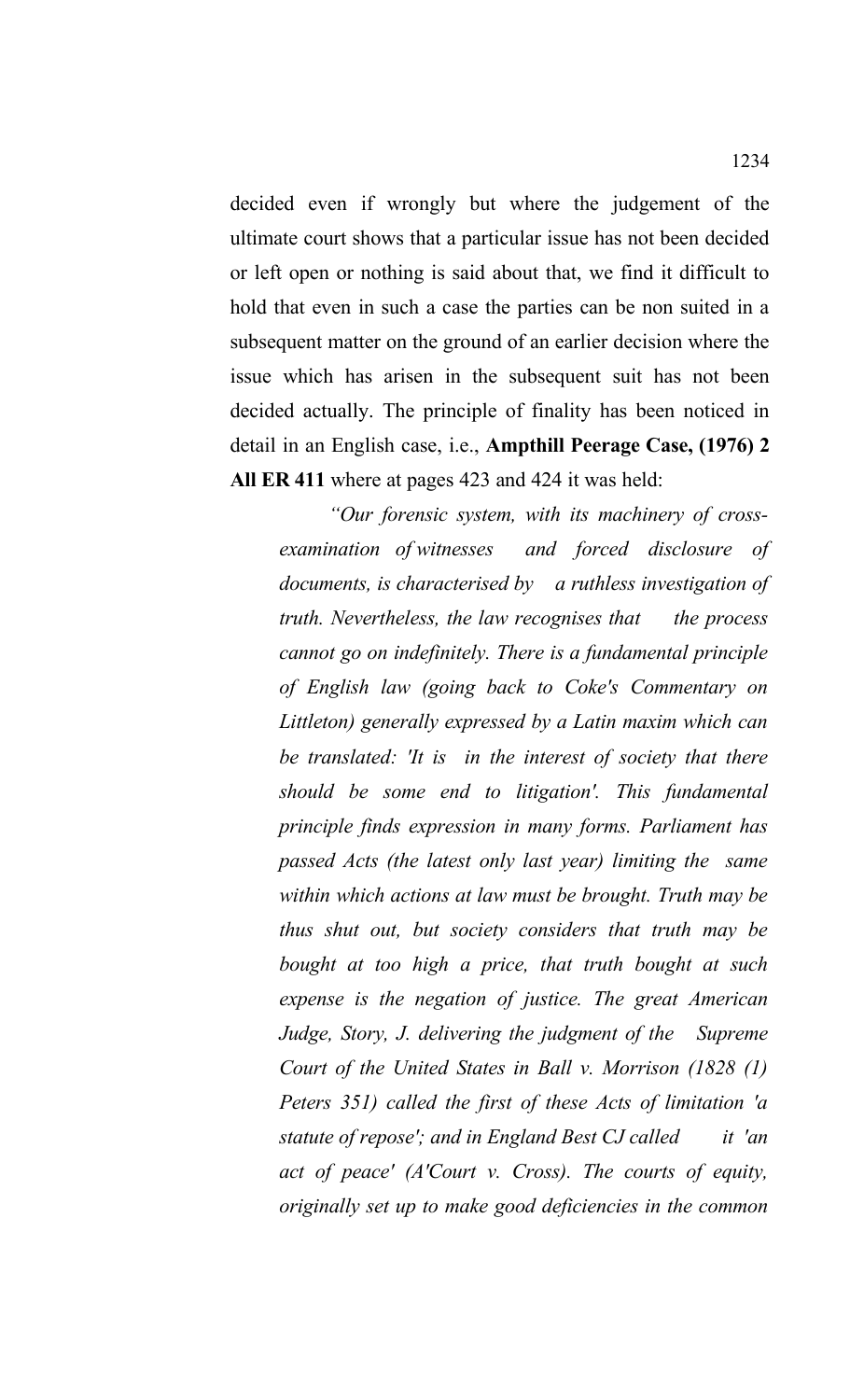*law, worked out for themselves a parallel doctrine. It went by the technical name of laches. Courts of equity would only give relief to those who pursued their remedies with promptitude. Then, people who have long enjoyed possession, even if they cannot demonstrate a legal title, can rarely be dispossessed. Scottish law goes even further than English: delay in vindicating a claim will not only bar the remedy but actually extinguish the right. But the fundamental principle that it is in society's interest that there should be some end to litigation is seen most characteristically in the recognition by our law--by every system of law--of the finality of a judgment. If the judgment has been obtained by fraud or collusion it is considered a nullity and the law provides machinery whereby its nullity can be so established. If the judgment has been obtained in consequence of some procedural irregularity, it may sometimes be set aside. But such exceptional cases conclude the matter. That, indeed, is one of society's purposes in substituting the law suit for the vendetta....And once the final appellate court has pronounced its judgment, the parties and those who claim through them are concluded, and if the judgment is as to the status of a person, it is called a judgment in rem and everyone must accept it. A line can thus be drawn closing the account between the contestants. Important though the issues may be, how extensive so ever the evidence, whatever the eagerness for further fray, society says; 'We have provided courts in which your rival contentions have been heard. We have provided a code of law by which they have been adjudged. Since judges and juries are fallible human*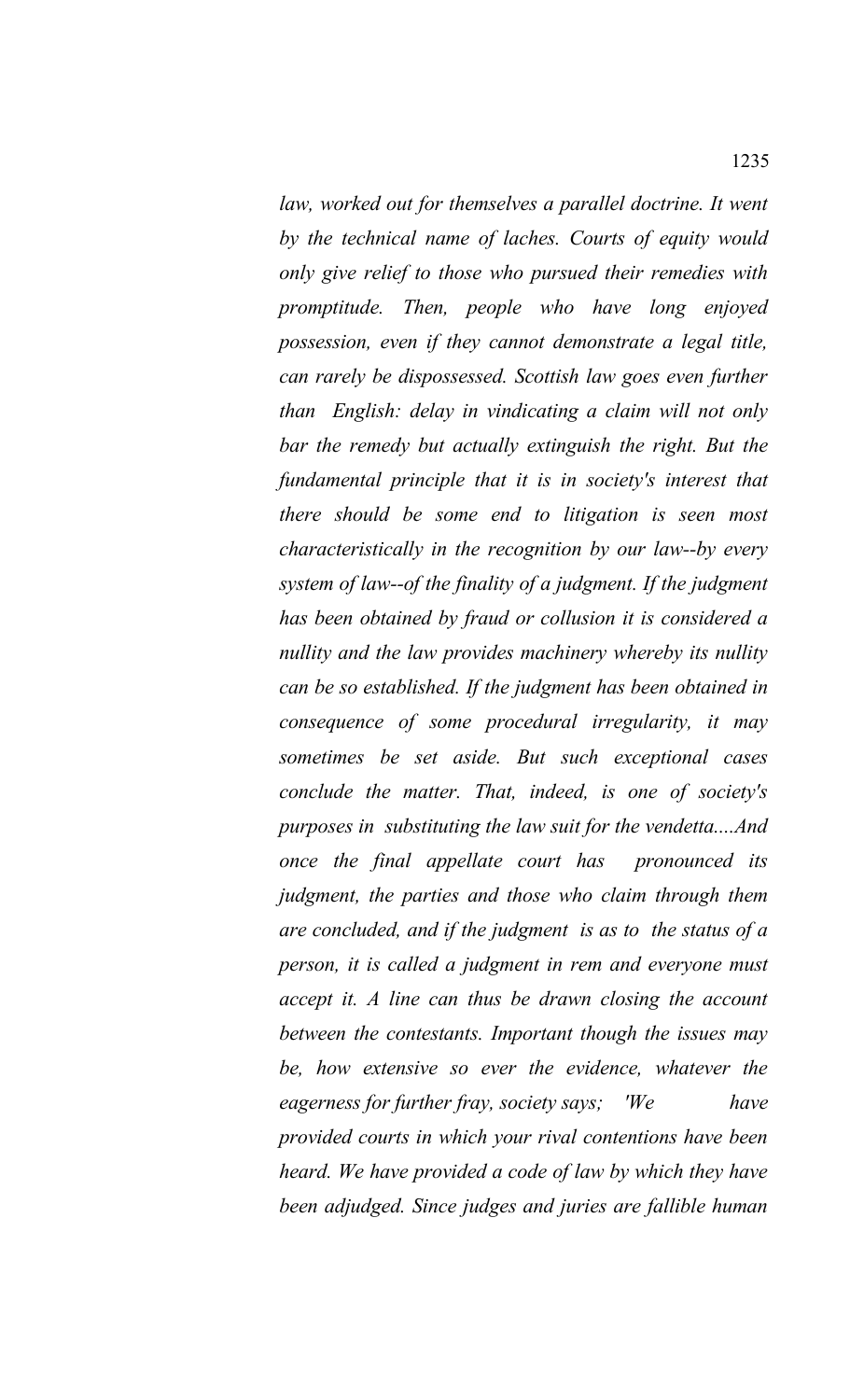*beings, we have provided appellate courts which do their own fallible best, to correct error. But in the end you must accept what has been decided. Enough is enough.' And the*

*law echoes : res judicata, the matter is adjudged'. The judgment creates an estopel-which merely means that what has been decided must be taken to be established as a fact, that the decided issue cannot be reopened by those who are bound by the judgment, that the clamouring voices must be stilled, that the bitter waters of civil contention (even though channeled into litigation must be allowed to subside".*

**989**. In our view, except of the fact that Raghubar Das, Mahat Janam Asthan, Ram Kot, Ayodhya failed to prove his claim of ownership over Chabutara in the outer courtyard may a relevant fact for which the judgments of Suit 1885 may be seen but beyond that the observations and reasons etc. of the Court in the judgment are not such facts relevant which are covered by Section 13 or any other of the Evidence Act so as to make the said judgments admissible in evidence and in the absence thereof, as said in Section 43, the judgment as evidence is irrelevant.

**990**. There is also nothing on record to show that Suit 1885 was filed on behalf of the entire Hindu community as a whole or the persons interested in Janam Asthan namely, in representative capacity nor there is anything to show that the suit was in the knowledge of Hindus in general and all Hindus were interested in the same. No material or evidence has come on record in proof thereof.

**991**. Though Mahat Raghubar Das was a Mahant at the relevant time of Nirmohi Akhara but no plea of res judicata or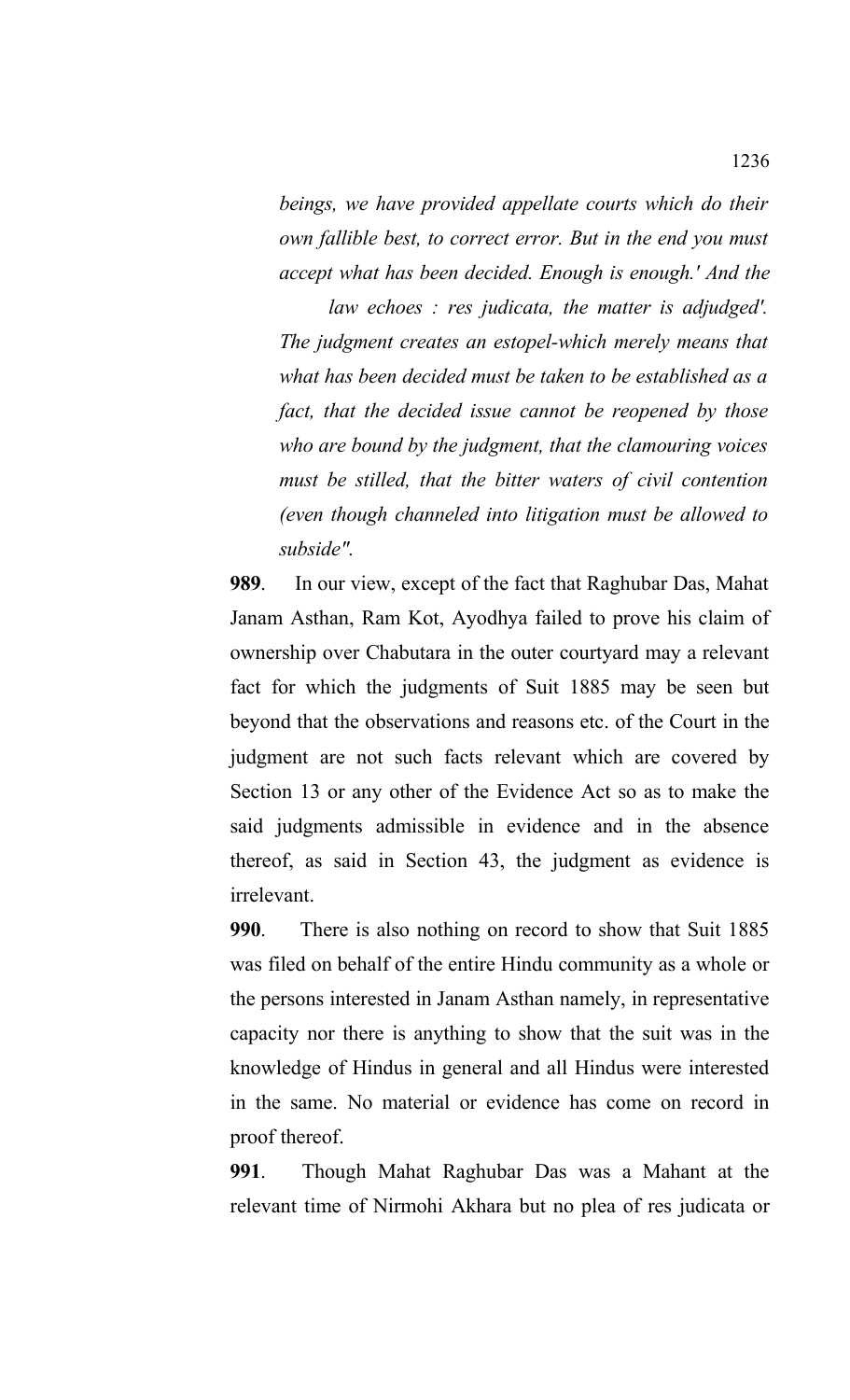estoppal has been raised in respect to Suit-3 which has been filed by Nirmohi Akhara. In the absence of any such plea Suit-3 cannot be said to be barred by any such principle. So far as Suit-1 and 5 are concerned, as we have already discussed, the necessary indicias to attract plea of res judicata wanting, the issues pertaining to res judicata and estoppal would not be attracted in those cases.

**992**. Coming to the various authorities cited by Sri Siddiqui on behalf of the plaintiff (Suit-4), we do not find that the view which we have recorded hereinabove comes in conflict or in contradiction to the exposition of law laid down thereon.

**993**. In **Talluri Venkata Seshayya (supra)** it was held that the provisions of Section 11 are mandatory. We agree. On facts, however, Section 11 in that case was found attracted but has no application to the present case inasmuch therein the earlier suit was brought by two persons which was dismissed on the ground that the temples were private temples and the property endowed to the temple. Being a private endowment, the alienation thereof was valid. The second suit filed as representative suit by some persons in public interest for declaring certain temples as public temples and for setting aside alienation of endowed property by the Manager. The plaintiff of the second suit conceded before the Court that they could be deemed to be persons claiming under the plaintiff in the prior suit and the issue in both the suits are same as is apparent from the following :

*"Mr. Dunne, on behalf of the appellants, conceded that subject to the question of bona fides, the present appellants must be deemed to be claiming under the plaintiffs in the 1861 suit within the meaning of Expl. 6, S. 11 Civil P.C., as they were both claiming as representing the public interest*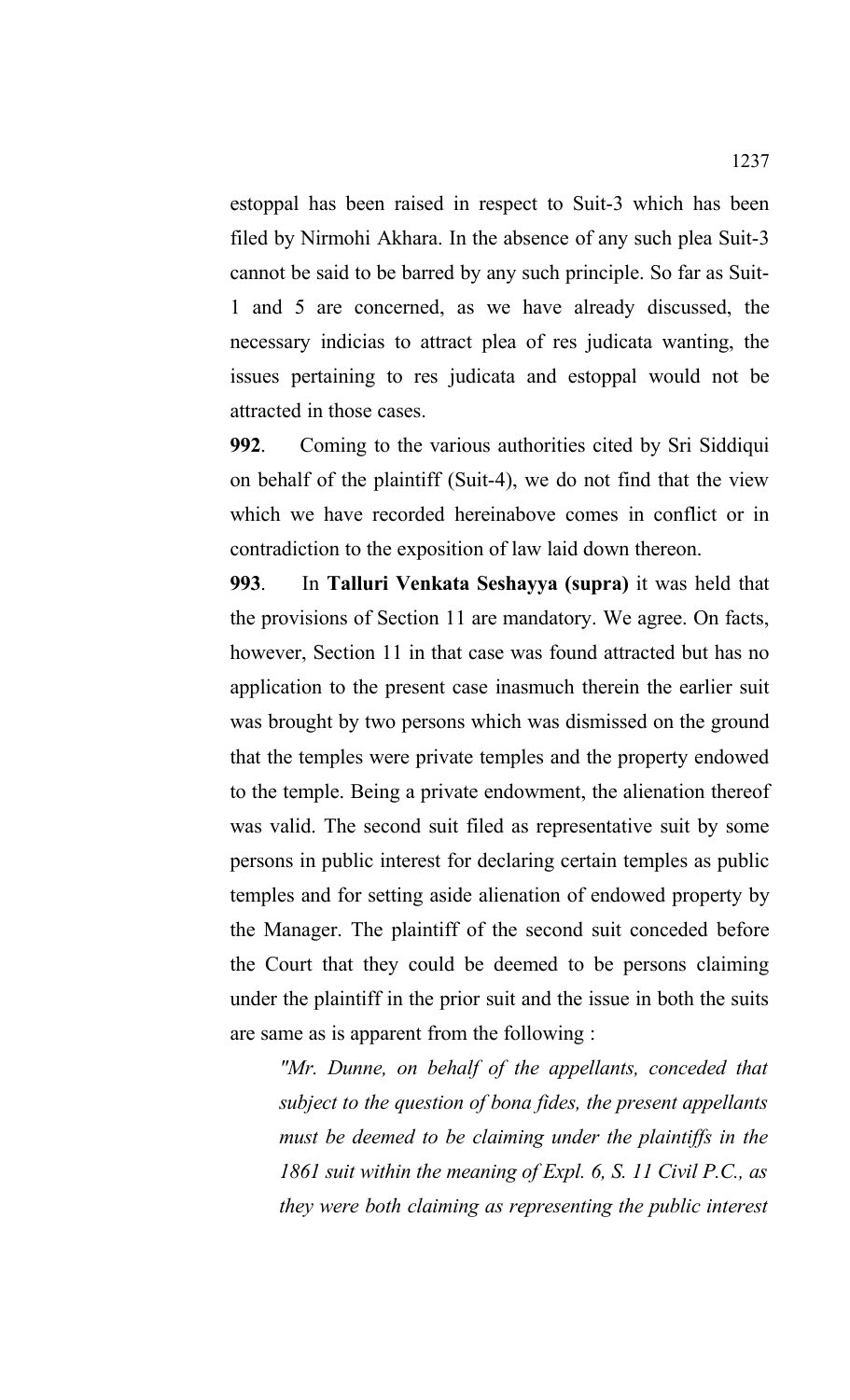*in the temples and the Kowtharam lands. He further conceded that the matter in issue in the two suits was substantially the same."*

**994**. Section 11 was sought to be wriggle out by contending that the earlier suit was not a bona fide litigation, brought in collusion with the defendants and there was gross negligence, which facts, however, could not be proved. The said judgment, therefore, in our view, does not render any help to the parties in holding Suits-1 and 5 barred by res judicata on account of decision of Suit-1885.

**995**. In **K. Ethirajan (supra)**, the property in dispute owned by widow Gangammal's sister's son and was allowed to occupy a portion of the suit properties since before commencement of (Tamil Nadu) Estates (Abolition and Conversion into Ryotwari) Act, 1948 (hereinafter referred to as "T.N. Ryotwari Act, 1948. The widow Gangammal died in the year 1939. One M. Gurunathan (subsequently died and his legal representatives were impleaded as respondents before the Apex Court) claimed right to the property by inheritance showing his relationship with Gangammal's son and her husband's brother. Claiming title to the suit property by inheritance, Gurunathan filed Suit No. 530 of 1948 which was decided on 27.6.1949 against the step brother of Gangammal describing the latter as in unlawful possession of the suit property. Gurunathan obtained a decree of eviction against the step brother of Gangammal in the aforesaid suit. K. Ethirajan was not a party to the said suit, which was decreed on 27.6.1949 though he was in occupation of the portion of the suit property. The Director of Settlement in the proceedings initiated in accordance with Section 18 (4) of T.N. Ryotwari Act, 1948 recognized joint ownership and possession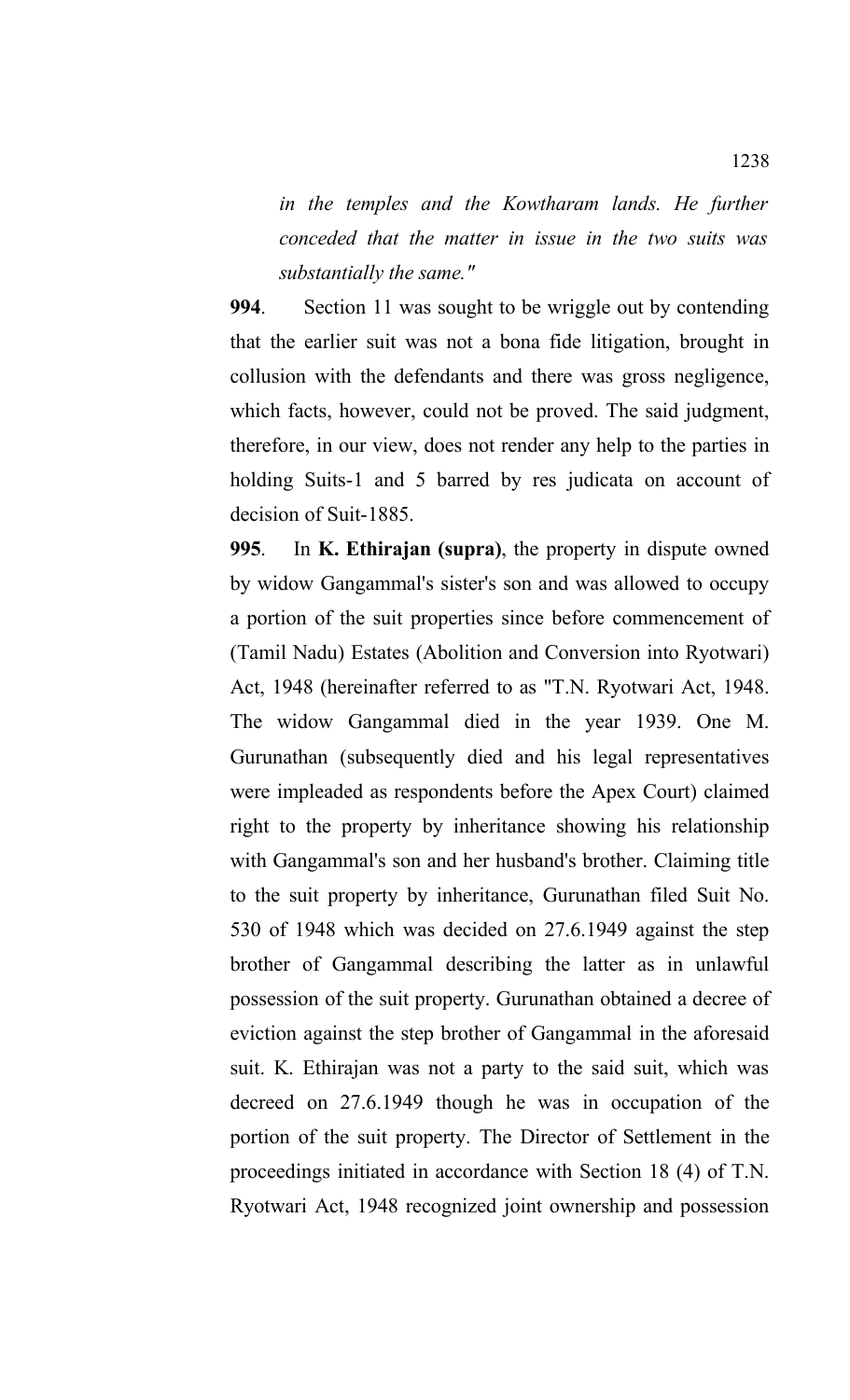of K. Ethirajan and M. Gurunathan on the suit property and granted a joint patta in their favour on 28.8.1970. The said joint patta was upheld by higher authorities under T.N. Ryotwari Act, 1948. The claim of M. Gurunathan for recognition of his exclusive right to the suit properties being nearest heir of Gangammal was rejected by all the authorities concerned under the aforesaid Act. It is on the basis of this joint patta, K. Ethirajan filed a suit for the portion in his possession which was decreed by Trial Court as well as first appellate Court. The Courts below while granting decree of partition in favour of plaintiff K. Ethirajan, apart from relying on the joint patta, also relied on the judgement passed in previous litigation with regard to the the suit properties between K. Ethirajan and M. Gurunathan. It appears that M. Gurunathan had filed Original Suit No. 9003 of 1973 against K. Ethirajan seeking his eviction and delivery of possession of the portion of suit property of the dimensions 37'X20' with a superstructure thereon used for residence. The suit was defended by K. Ethirajan on the ground, inter alia, that he is in possession of the disputed land and the superstructure being the adopted son of Gangammal and had been granted a joint patta in the proceedings which concluded in his favour under the Act of 1948. The earlier Suit of 1973 was dismissed by the Trial Court vide judgment dated 6.10.1976 holding that K. Ethirajan was in possession of the suit property as a mere licensee of M. Gurunathan (deceased) but was in possession of the suit property as owner since 1940. The Trial Court also held that K. Ethirajan having remained in continuous possession of the suit property as owner had perfected his title by remaining in adverse possession for more than the statutory period of 12 years. The appeal no. 389 of 1977 preferred by M.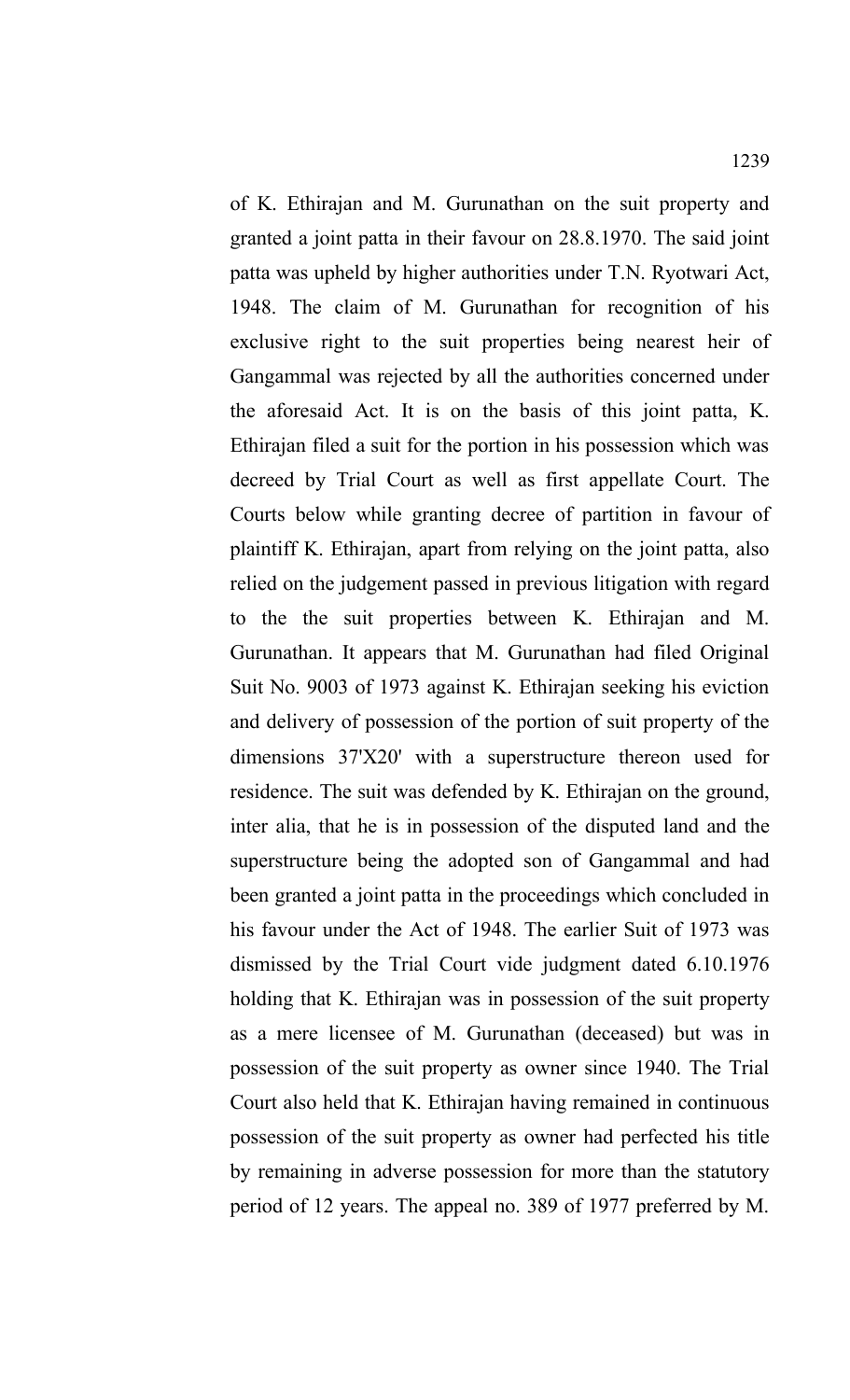Gurunathan against the judgement dated 6.10.1976 was dismissed on 24.4.1979 holding that K. Ethirajan was in possession since much prior to the grant of the alleged licence/permission to him and, therefore, the contention of M. Gurunathan that he was licensee of Gurunathan was incorrect. The Court also relied on the proceedings pertaining to grant of joint patta. However, the plea of adverse possession of K. Ethirajan was negatived on the ground that if he was basing his claim of ownership and possession on the basis of joint patta, the question of adverse possession inter se between co-owners would not arise. The matter did not carry further and attained finality. Based on this judgment, the Trial Court and first Appellate Court in latter suit granted a preliminary decree of partition of suit property in favour of K. Ethirajan, the plaintiff this time. In the second appeal, the High Court upset the findings of both the Courts below and dismissed the suit of K. Ethirajan observing that in the earlier litigation between the parties, the defence set up by K. Ethirajan was on the basis of adverse possession and he never set up a case of co-ownership and, therefore, it barred the second suit by K. Ethirajan on the basis of joint ownership of the suit property. The Apex Court held the High Court in error and reversed the judgment and restored the judgment of Trial Court and the first appellate Court. After going through the judgment of the earlier litigation as well as the present one, the Apex Court found that the earlier suit filed by M. Gurunathan was dismissed by the Trial Court on the ground that the case of grant of leave and patta set up by him was not approved and the defendant, i.e., K. Ethirajan being in possession since 1940 onwards had perfected his title by adverse possession. The appellant Court though negatived the plea of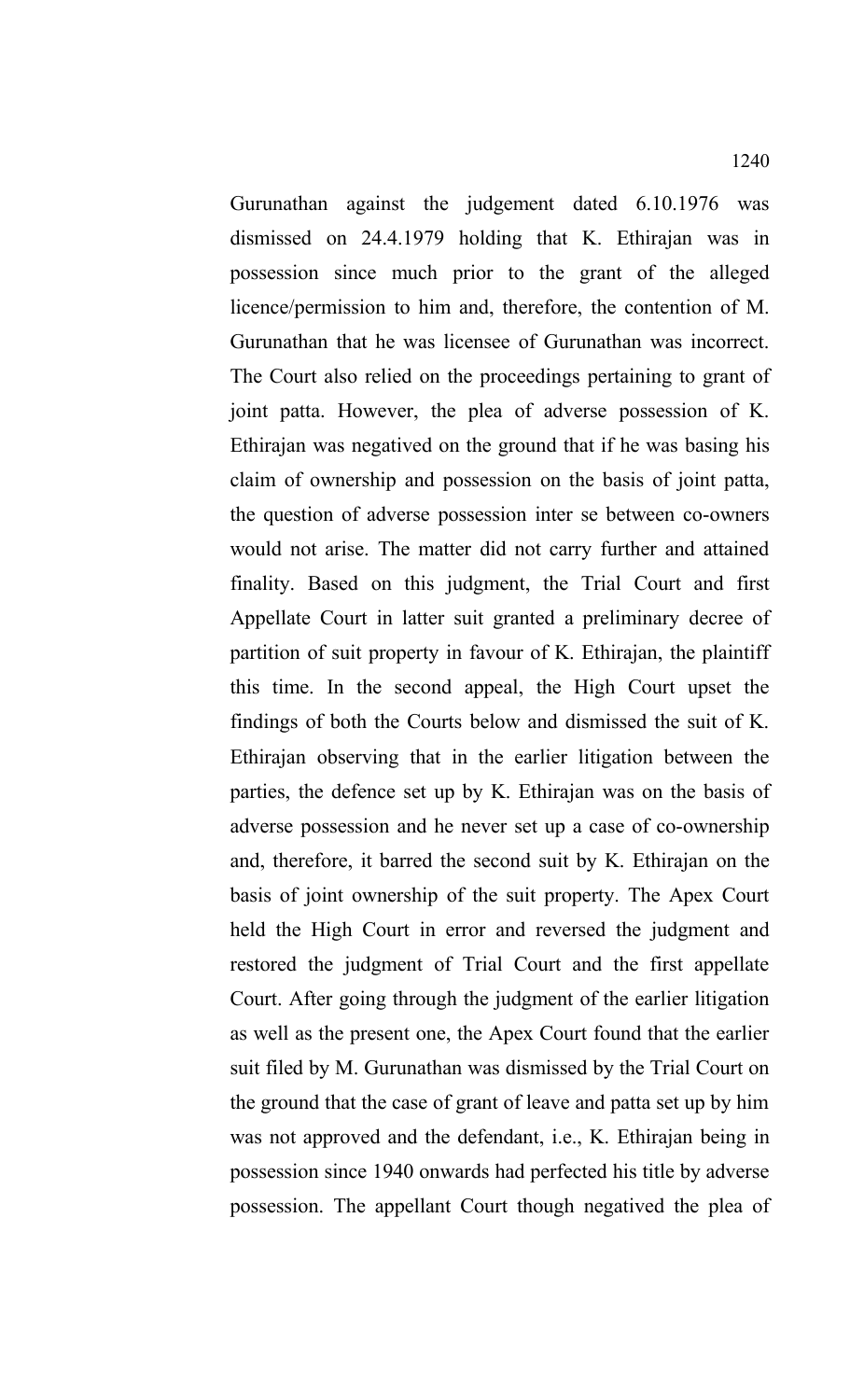adverse possession, but relying on the joint patta came to the conclusion that the parties were co-owners and it was held that between co-owner, plea of adverse possession cannot be accepted. The decree of dismissal of suit was upheld by the appellate Court on the ground that plea of grant of licence by M. Gurunathan was not proved and the parties were co-owners under the joint patta in their favour. The judgment of the appellate Court dismissing the suit on the finding of coownership was not challenged any further and attained finality. In these circumstances, the Court held that the dispute of title to the suit properties between the parties was an issue directly and substantially involved in the earlier suit which was decided by the first appellate Court and thus the principle of res judicata would attract. It was observed that M. Gurunathan or his legal representatives are estopped from questioning the claim of coownership of K. Ethirajan and his legal representatives and for that purpose, the Apex Court also relied on the law laid down in **Hope Plantations Ltd. (supra)**.

**996**. Thus, it is evident from what has been observed by the Apex Court that the issue was directly and substantially involved in the earlier litigation between the same parties and was decided also, hence, would operate as res judicata in the subsequent suit. This obviously is not the case before us. Firstly, we have not been able to find out that the parties in the earlier suit are same as in the present one or that the parties or any of them in the cases in hand are litigating through the plaintiff (Suit-1885). Secondly, the issue of ownership of Mahant Rathubar Das though was directly raised but the first appellate Court while striking off the finding of Trial Court on the aforesaid issue did not consider further to decide the same either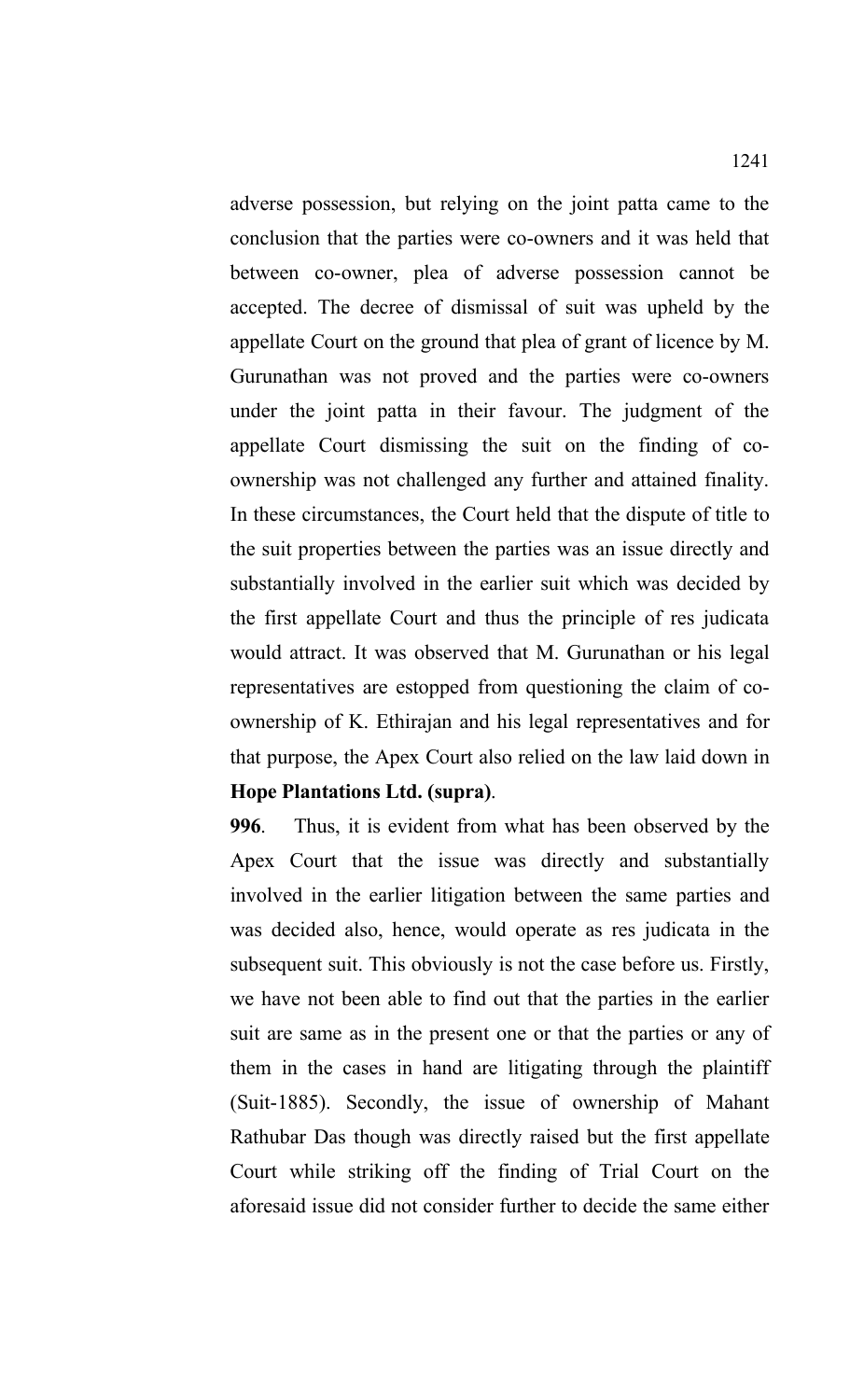way and left it undecided. It, however, upheld the decree of dismissal on the ground of public order, propriety etc. This judgment of the first appellate Court as such was affirmed in second appeal Therefore, the necessary ingredients for attracting plea of res judicata lack in the present cases.

**997**. Reliance was also placed on para 17 and 18 of the judgment in **K. Ethirajan (supra)** which may also be discussed herein. It was contended on behalf of the respondents in K. Ethirajan that the earlier suit was for a limited property, i.e, a portion of the suit property measuring 37'X20' with superstructure thereon and, therefore, even if res judicata and estoppel would apply, it would be confined only in respect to that portion of land and not beyond that. The Apex Court, however, negatived the petitioners' submissions observing that in the earlier litigation, M. Gurunathan sought eviction of K. Ethirajan from portion of suit property by claiming exclusive title to the whole property involved in the subsequent suit. K. Ethirajan took the defence of adverse possession and coownership on the basis of joint patta. The Apex Court from the pleadings came to the conclusion that it is not correct to hold that earlier litigation was restricted only to a portion of the whole property involved in the present suit and held as under :

*"Looking to the pleadings of the parties in that suit (copies of which are placed before us in additional paperbook), the ground urged by the respondent that in the earlier litigation, claim of exclusive ownership set up by deceased-M. Gurunathan was restricted only to a portion of the whole property involved in this suit, does not appear acceptable. On the basis of pleadings of the earlier suit, we find that the issue directly involved was claim of exclusive*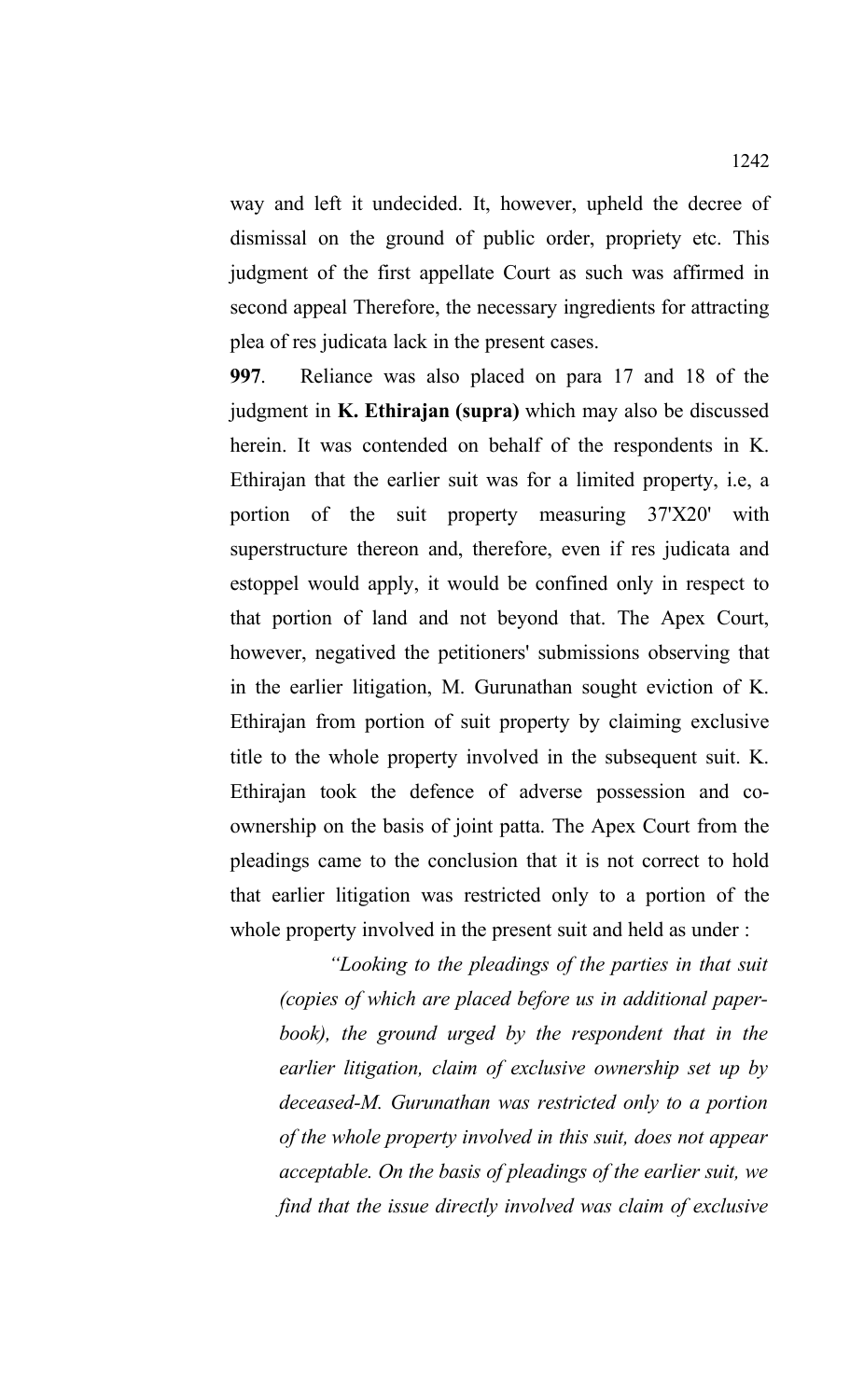*ownership of deceased-M. Gurunathan to the whole property left behind by deceased-Gangammal although eviction was sought of the defendant from a particular portion of the land on which he had built a hut for residence. The suit was resisted by deceased-K. Ethirajan claiming adverse possession and alternatively as co-owner on the basis of joint patta (Ex. A-7)."*

**998**. Further, the Apex Court in para 20 of the judgment held as under :

*"20. The argument that principle of res judicata cannot apply because in the previous suit only a part of the property was involved when in the subsequent suit the whole property is the subject-matter can not be accepted. The principle of res judicata under Section 11 of the Code of Civil Procedure is attracted where issues directly and substantially involved between the same parties in the previous and subsequent suit are the same-may be- in previous suit only a part of the property was involved when in the subsequent suit, the whole property is the subjectmatter."*

**999**. There cannot be any dispute on the principle, but as we have already observed that the issue of title having not been decided by the first appellate Court and on the contrary the findings of the Trial Court with respect to ownership of the plaintiff, Raghubar Das, in Suit-1885 having been directed to be expunged, there remained virtually no decision or finding on the issue pertaining to ownership of suit property in Suit 1885 and, therefore, in our considered view, the plea of res judicata or estoppel would have no application hereat.

**1000**. In **Krishna Chendra Gajapati Narayan Deo (supra)**,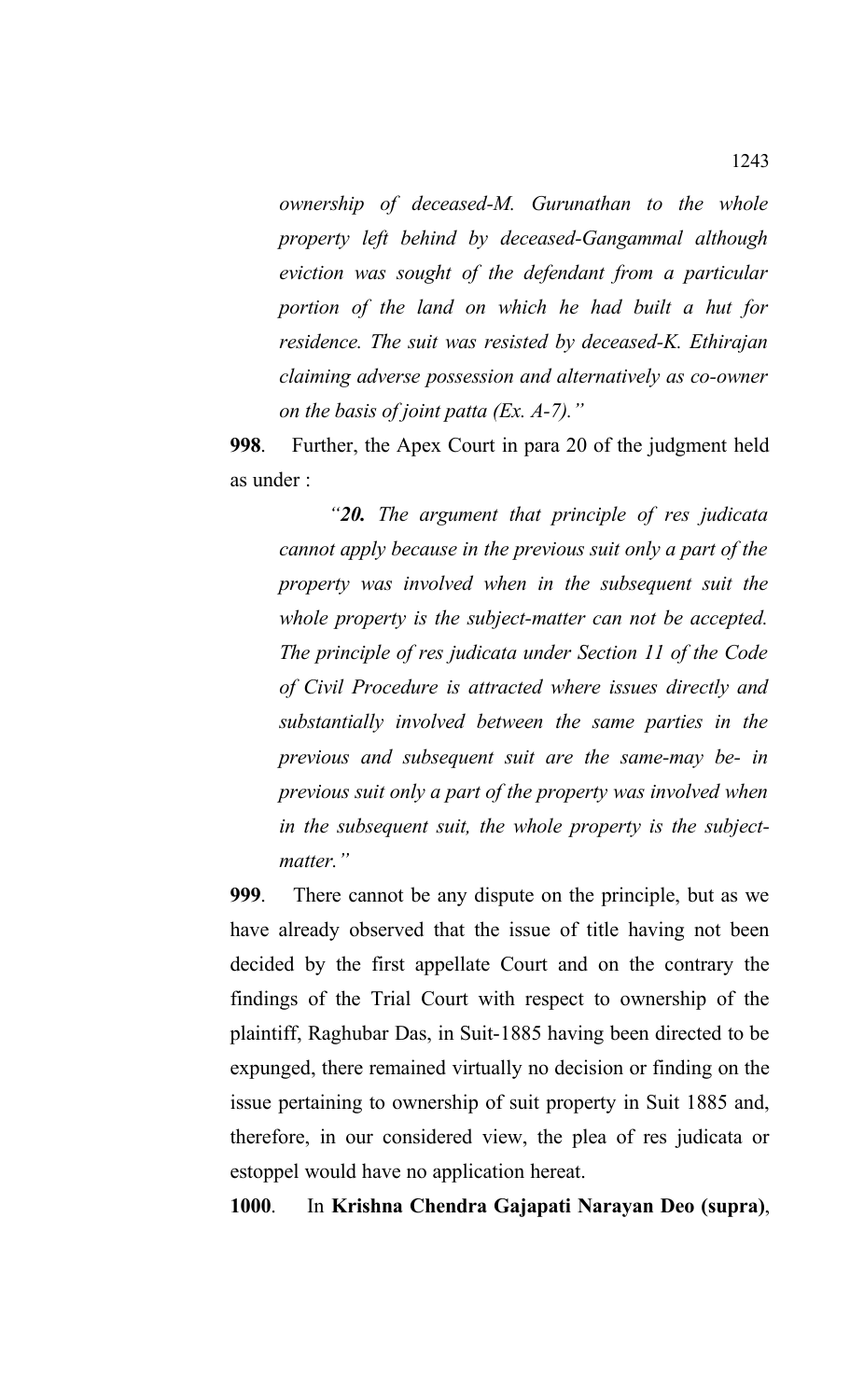the only question of law considered and decided by Privy Council is, if an issue was not property raised in the plaint, but both the parties without protest chose to join the issue and obtained a decision thereon in an earlier litigation, that would also operate as res judicata in the latter litigation. The exposition of law aforesaid also has no application whatsoever in these cases for the reason we have already discussed. The result of the judgment of the first appellate Court in Suit 1885 is that the issue pertaining to ownership remained undecided and in the second appeal, the Judicial Commissioner's judgment shows that the plaintiff Mahant Raghubar Das therein was found to have shown no material to prove his ownership but who owned the property in dispute in Suit 1885 as such was not decided. Therefore, it cannot be said that the judgment of Suit 1885 may operate res judicata to the suits in question.

**1001**. The Privy Council in **Midnapur Zamindary Co. Ltd. (supra)** on page 149 of the judgment observed *"Can it be said under these circumstances that the point was not raised, that the Court did not consider it to be necessary issue did not impliedly decide that it was necessary and did not decide the issue on the merits? We think the answer is clearly in the negative. Then what of the decree? It is true that it does not expressly refer to the tenancy right, but it gave a decree for possession. What, then, did it intend to give? For the appellant it is said that all that was given was possession as co-proprietor and that the question whether such possession was free of the alleged tenancy right was left untouched. But if so, what was the necessity of discussing the question in the judgment? We ought not, we think, to assume that the Judges discussed a question which was irrelevant to the case, and then granted no relief in respect of it;*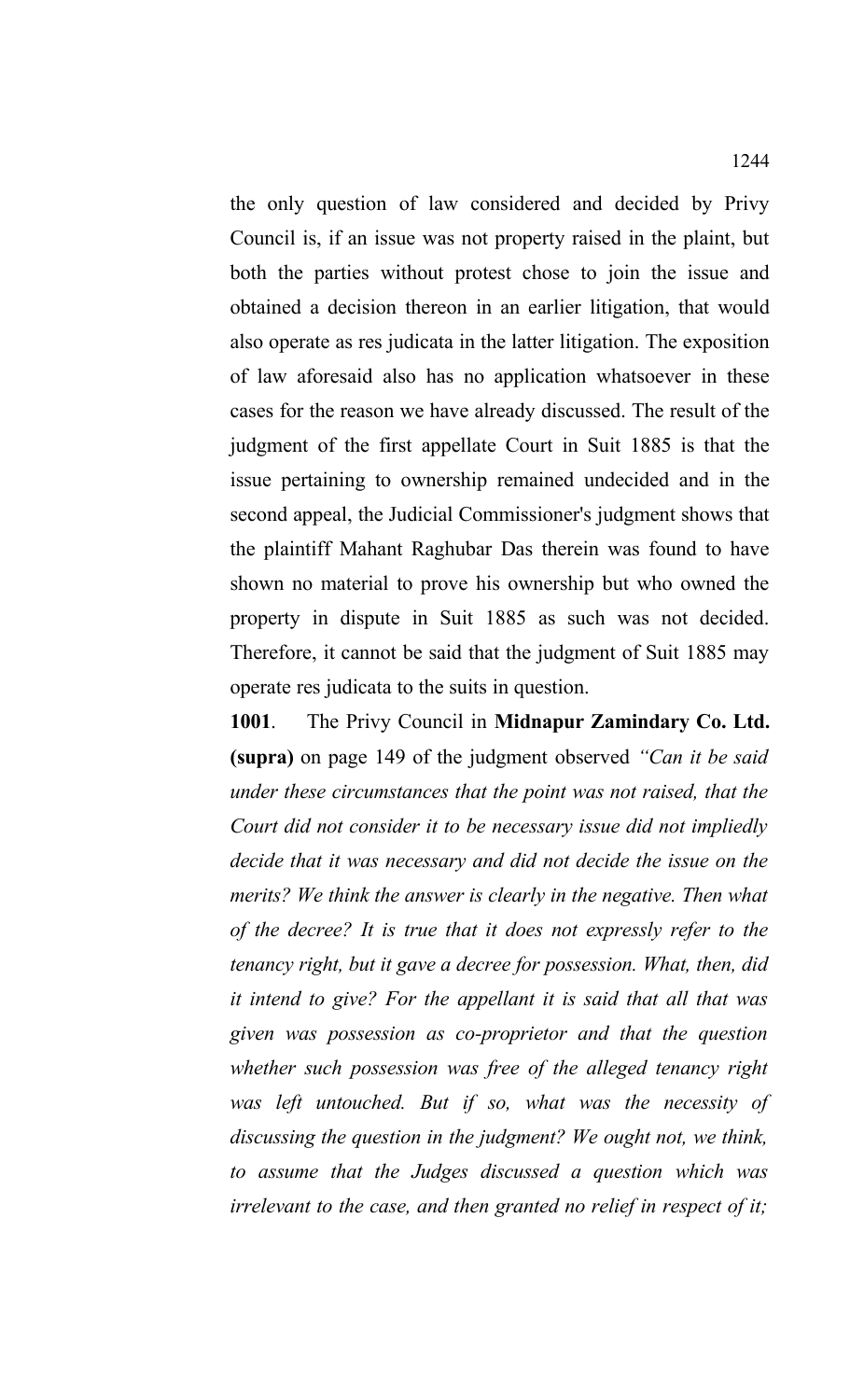*but rather that as they had discussed and negatived the alleged tenancy right in the judgment they intended to, and did give a decree which should give effect to these findings. If so, the learned Judges' decree in effect gave to the respondent before us a right to the lands in that suit free of that alleged tenancy right claimed. We are of opinion therefore that the issue as to the appellants' right is res judicata."*

**1002**.The above exposition is also unexceptional, but, in our view again has no application in these suits since the facts are different.

**1003**. Sri Siddiqui has placed reliance on para 32, 34, 35, 36, 38, 39, 48 and 50 of the judgment in **State of Karnataka and another Vs. All India Manufacturers Organization and others (supra)**. Para 32, 34 and 36 refer to Section 11 and general principles of res judicata. The principle laid down by the Apex Court is :

*"The main purpose of the doctrine is that once a matter has been determined in a former proceeding, it should not be opened to the parties to re-agitate the matter again and again."*

**1004**. We have also expressed our view which are strictly in conformity with what has been observed by the Apex Court.

**1005**. The basic question raised therein was the applicability of plea of res judicata in public interest litigation. The Apex Court held that it would apply. It followed its earlier judgment in **Forward Construction Company Vs. Prabhat Mandal (Regd.) 1986 (1) SCC 100** and Explanation IV of Section 11 C.PC. In para 38 the Court reminded the spirit behind Explanation IV Section 11 C.P.C. by referring to the observations of Wigram, V.C. In **Henderson Vs. Henderson**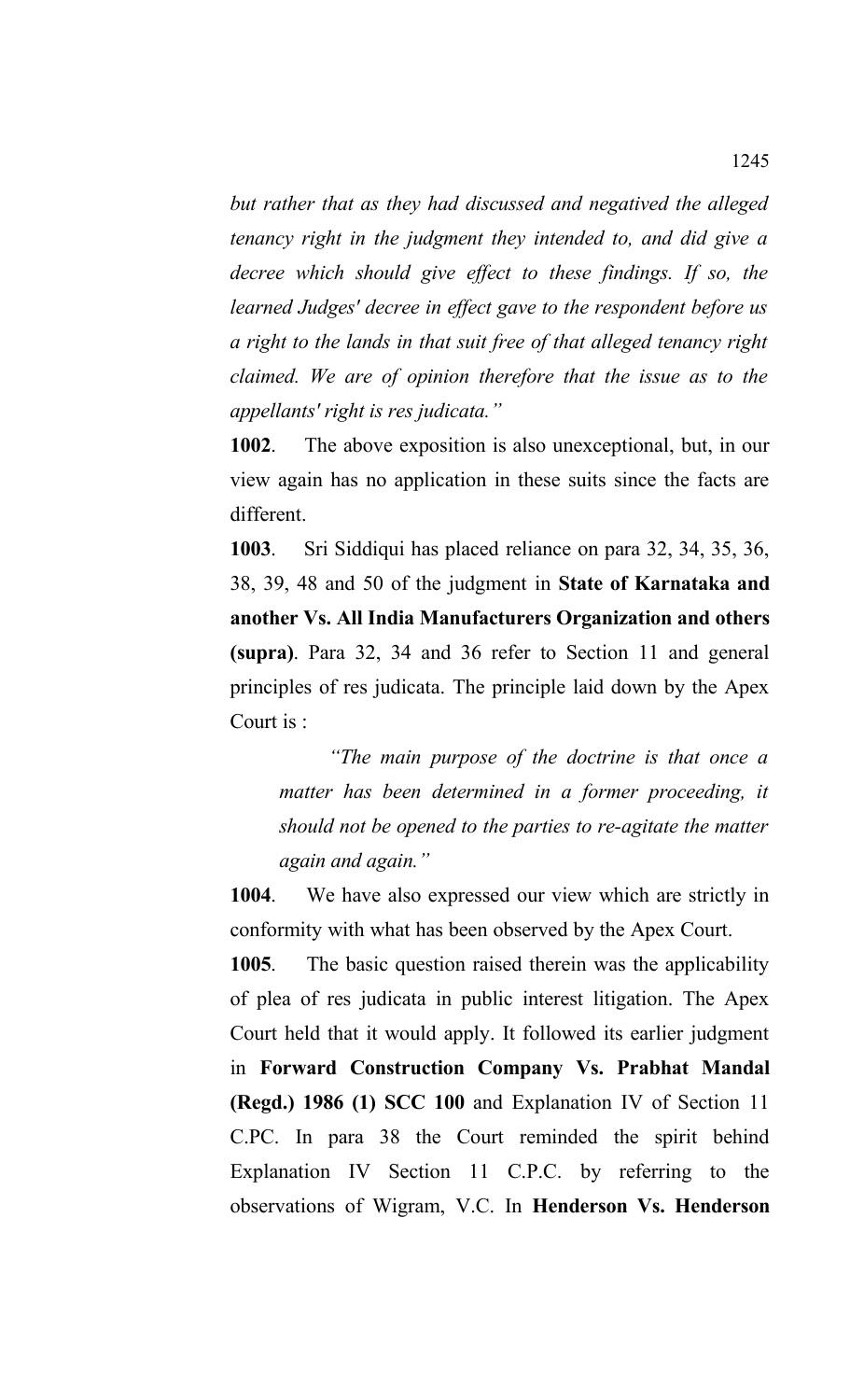#### **(1843-60) All ER Rep 378** and said:

*"The plea of res judicata applies, except in special case (sic), not only to parties upon which the court was actually required by the parties to form an opinion and pronounce a judgment, but to every point which property belonged to the subject of litigation and which the parties, exercising reasonable diligence, might have brought forward at the time."*

**1006**. In para 39 also, similar observation of Somervell, L.J. In **Greenhalgh Vs. Mallard (1942) 2 All ER 225 (CA)** have been quoted which says *"I think that on the authorities to which I will refer it would be accurate to say that res judicata for this purpose is not confined to the issues which the court is actually asked to decide, but that it covers issues or facts which are so clearly part of the subject-matter of the litigation and so clearly could have been raised that it would be an abuse of the process of the court to allow a new proceeding to be started in respect to them."*

**1007**. Para 48, 49 and 50 refer the above principle and philosophy behind Explanation IV and say that it is to prevent abuse of the process of Court through re-agitation of settled issues. The observation in **Greenhalgh (supra)** was found to have been referred approvingly by the Apex Court in **State of U.P. Vs. Nawab Hussain (supra)** (para-4). The aforesaid observations being exposition of law with respect to Explanation IV Section 11 are also unexceptionable. The principles of law and the cases where Explanation IV would be attracted cannot be doubted but whether the same are attracted in the cases in hand is the moot question, which we find in negative. In our view, the above judgment also lends no support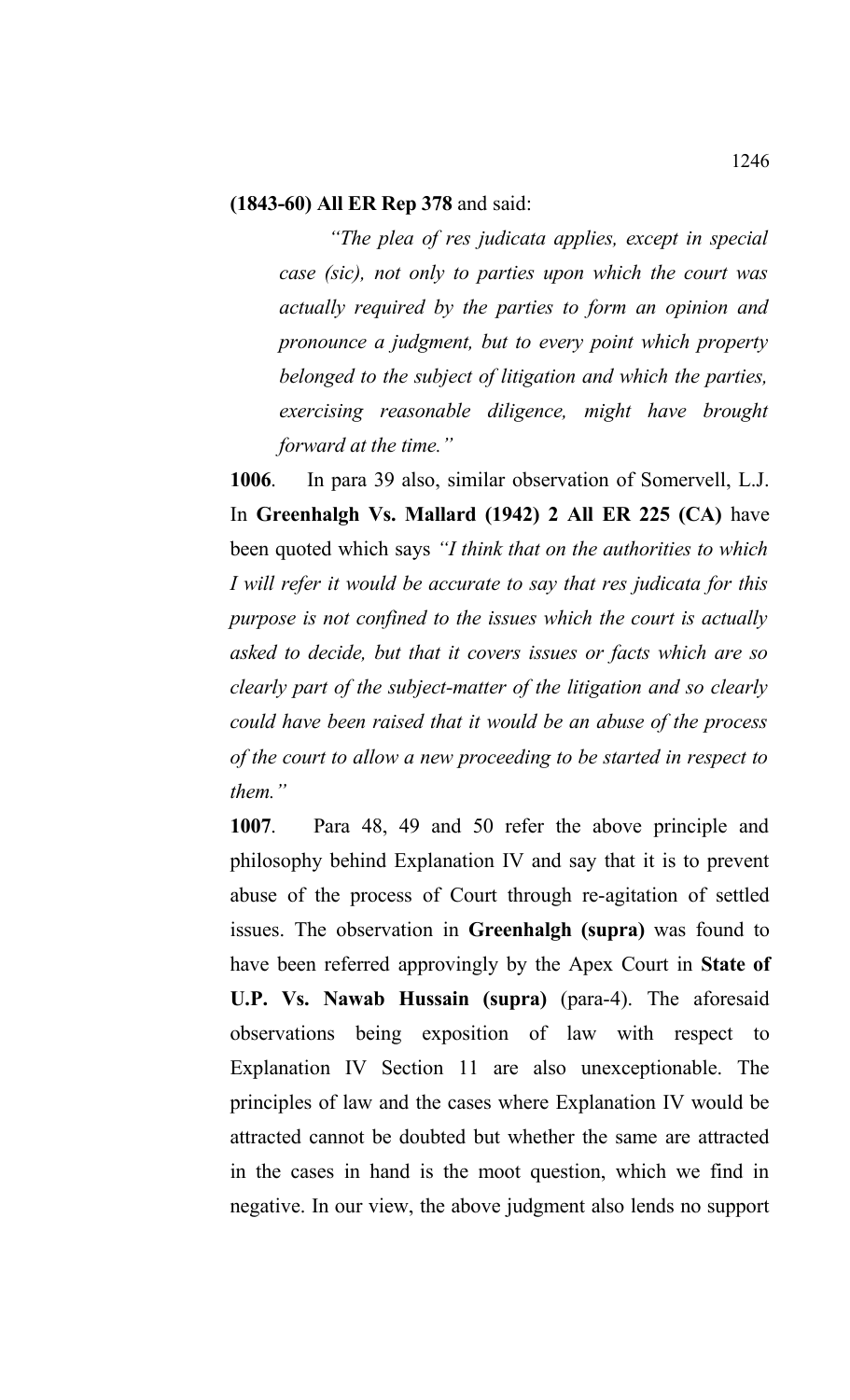to the objection that the suits in question are barred by principle of res judicata in the light of the decision in Suit-1885.

**1008**. In **Lal Chand (supra)**, one Radha Kishan owned a house no. 142, Katra Mashru, Delhi. He let out a portion consisting of five rooms on the ground floor and two rooms on the second floor to one Lal Chand. Radha Kishan filed suit no. 42 of 1958 in the Court of Sub-Judge, Delhi seeking eviction of Lal Chand and against four others. He alleged that Lal Chand had sublet the premises. The eviction was sought on three grounds including that he required the premises for his own use and occupation. It was decreed on the ground of need for own use and occupation. Rest of the grounds were rejected. The decree was upheld in appeal but with respect to premises, the appellate Court thought that the requirement of landlord would be met if possession of two rooms at the second floor is given to him. However, since there was no provision for giving possession of a part of the disputed premises in Delhi Rent Control Act, 1952, the entire decree was confirmed and the same stood continued in the second appeal also. The suit property being situated in a slum area, the landlord filed an application under Section 19 (2) of the Slum Areas (Improvement and Clearance) Act, 1956 (in short "Slum Act, 1956") for permission of the competent authority to execute decree for possession. The competent authority after taking note of Section 19 (4) of Slum Act, 1956 permitted the landlord to execute the decree in respect to two rooms situated on the second floor only and refused permission to execute decree in regard to the premises situated on the ground floor. The order was upheld in appeal and consequently the tenants handed over possession of two rooms on second floor to the landlord.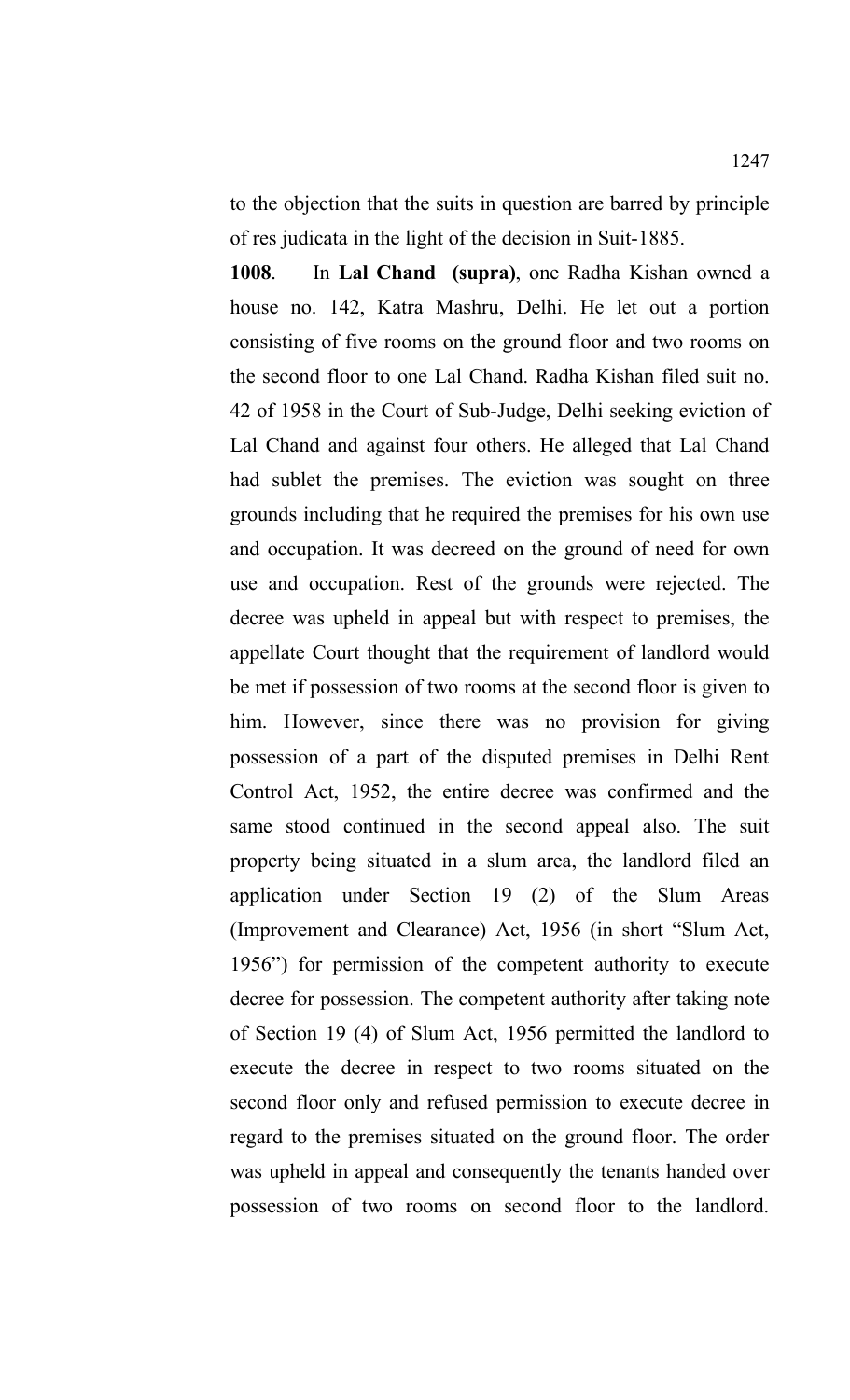Thereafter, the landlord filed a fresh regular suit no. 435 of 1936 against Lal Chand and others for possession of the remaining rooms on the ground floor. In the above circumstances, the Apex Court held the subsequent suit barred by res judicata observing as under :

"*19. Only one more aspect of the matter needs to be adverted to. The respondent after obtaining a decree for eviction against Lal Chand and his alleged sub-tenants applied for permission of the competent authority to execute that decree. Permission was granted to him to execute the decree in respect only of the two rooms on the second floor and in pursuance of that permission he obtained possession of those two rooms. We are unable to understand how after working out his remedy under the Delhi Rent Control Act as modified by the Slum Clearance Act, it is competent to the respondent to bring a fresh suit for evicting the appellants from the premises on the ground floor. The authorities under the Slum Clearance Act who are exclusively invested with the power to determine whether a decree for eviction should be permitted to be executed and, if so, to what extent, had finally decided that question, refusing to allow the respondent to execute the decree in respect of the ground floor premises. By the present suit, the respondent is once again asking for the relief which was included in the larger relief sought by him in the application filed under the Slum Clearance Act and which was expressly denied to him. In the circumstances, the present suit is also barred by the principle of resjudicata. The fact that Section 11 of the Code of Civil Procedure cannot apply on its terms, the earlier*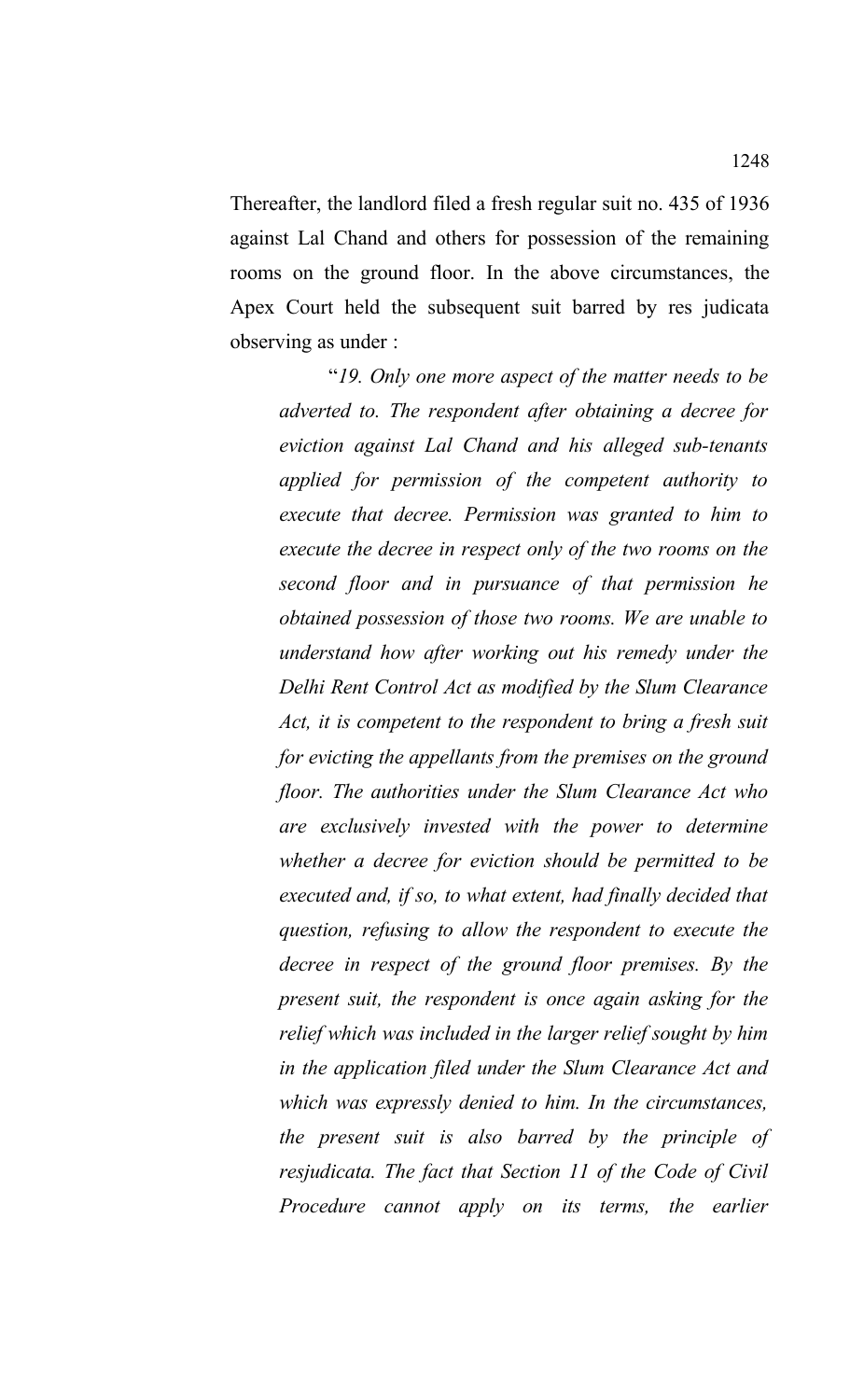*proceeding before the competent authority not being a suit, is no answer to the extension of the principle underlying that section to the instant case. Section 11, it is long since settled, is not exhaustive and the principle which motivates that section can be extended to cases which do not fall strictly within the letter of the law. The issues involved in the two proceedings are identical, those issues arise as between the same parties and thirdly, the issue not sought to be raised was decided finally by a competent quasijudicial tribunal. The principle of res judicata is conceived in the larger public interest which requires that all litigation must, sooner than later, come to an end. The principle is also founded on equity, justice and good conscience which required that a party which has once succeeded on an issue should not be permitted to be harassed by a multiplicity of proceedings involving determination of the same issue. Were it permissible to bring suits of the present nature, the beneficial jurisdiction conferred on the competent authority by the Slum Clearance Act would become illusory and meaningless for, whether the competent authority grants or refuses permission to execute a decree for eviction, it would always be open to the landlord to enforce the ejectment decree by filing a substantive suit for possession. Verily, the respondent is executing the eviction decree by instalments, now under the garb of a suit. Apart from the fact that the suit is barred on account of principles analogous to res judicata, it is plainly in violation of the injunction contained in Section 19 (1) (b) of the Slum Clearance Act, if regard is to be had to the substance and not for the form*